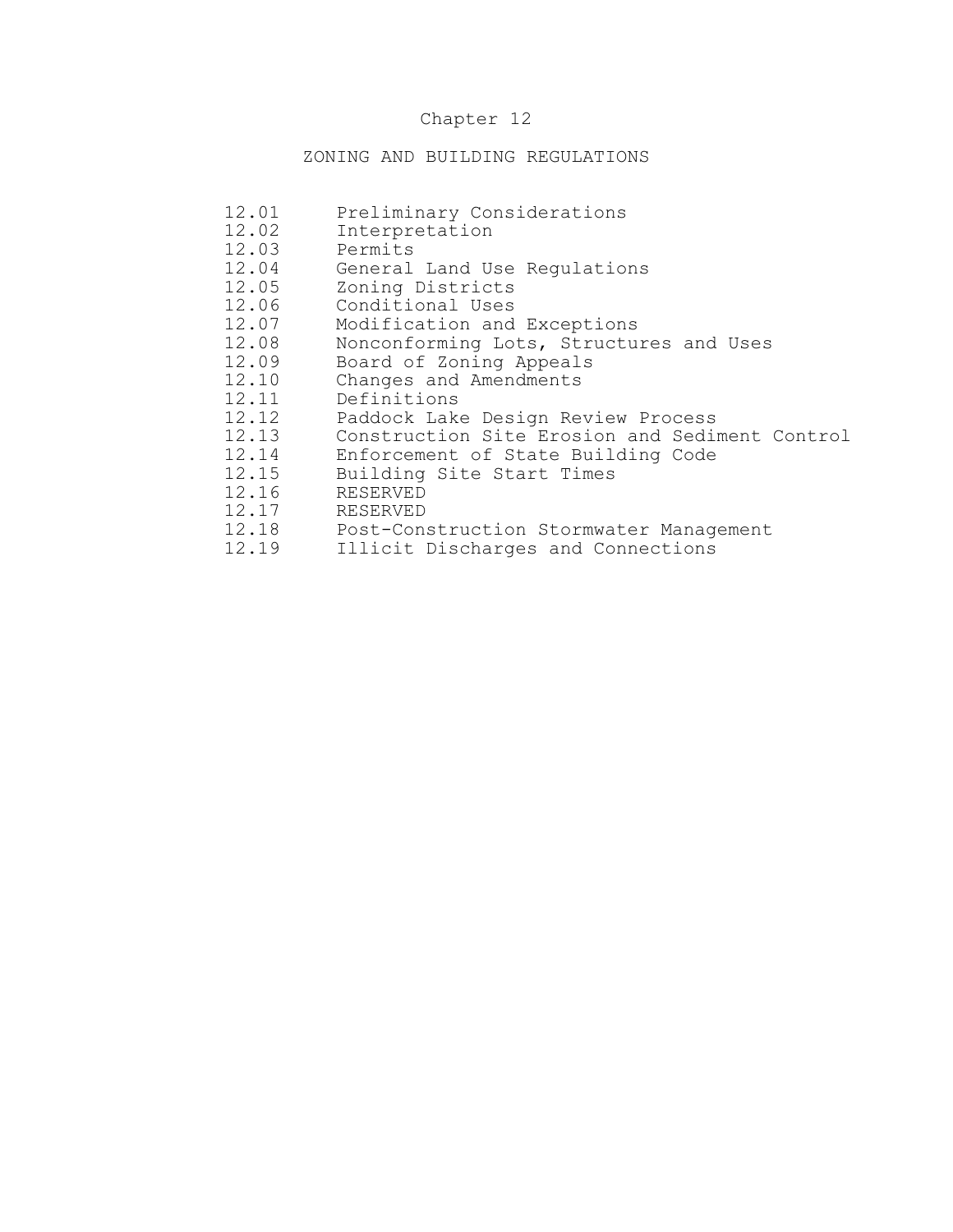#### 12.01 PRELIMINARY CONSIDERATIONS.

(1) Authority. This Ordinance is adopted pursuant to the authority granted by the Wisconsin Statutes but not limited to Sections 61.34, 61.35 and 623.23(7) of the Wisconsin Statutes. Any mandatory amendments or repeals or recreations to state statutes pertaining to the subject matter of this Ordinance incorporated in this Ordinance as of the effective date of the amendment, repeal, or recreation. The Board of Trustees of Village of Paddock Lake, Kenosha County, Wisconsin, do ordain as follows:

# (2) Purpose.

(a) It is the purpose of this Ordinance to repeal the present zoning ordinance of the Village of Paddock Lake, to reinstate a comprehensive rezoning ordinance, and encourage the use of land, waters and structures within the Village in a planned and orderly manner so as to promote the public health, safety, morals, prosperity, aesthetics, comfort, convenience and general welfare of the citizens of the Village.

(b) It is the finding of the Board of Trustees of the Village of Paddock Lake that the regulation of land uses within the Village serves to promote the general welfare of its citizens, the quality of the environment, and the conservation of its resources.

#### (3) Intent.

(a) By enactment of this Ordinance, it is the general intent and objective of the Board of Trustees pursuant to the authority granted in Section 12.01(1) of this Ordinance to accomplish the following within those areas falling within the jurisdiction of this Ordinance:

- (1) Regulate the use of all lands, buildings, structures and waters in the incorporated areas of the Village so as to determine, establish, regulate and restrict the following:
	- (a) The areas within which agriculture, forestry, industry, trades, business and recreation may be conducted;
	- (b) The areas in which residential uses may be regulated or prohibited;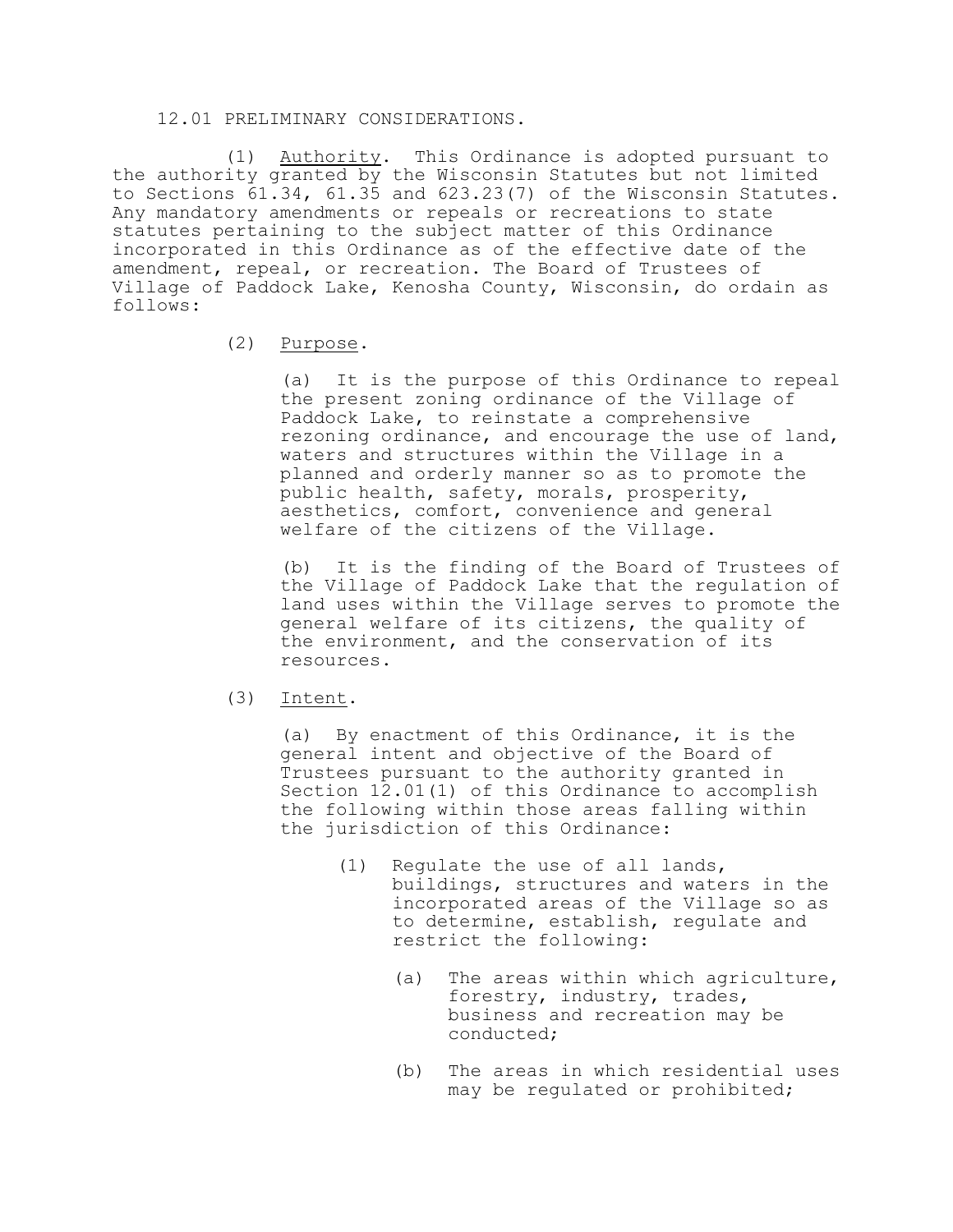- (c) The areas in and along or in or along natural water courses, channels, lakes and streams in which trades or industries, filling or dumping, erection of structures and location of buildings may be prohibited or restricted.
- (2) Designate certain areas, uses or purposes which may be subjected to special regulation.
- (3) Determine, establish, regulate and restrict the location, setback, sideguard, height, bulk, number of stories and size of buildings and other structures.
- (4) Determine, establish, regulate and restrict the location of buildings and structures designed for specific uses and designation of uses for which buildings and structures may not be used or altered.
- (5) Determine, establish, regulate and restrict trailer camps or tourist camps and motels or both and mobile home parks.
- (6) Regulate population density and distribution.
- (7) Determine, establish, regulate and restrict the percentage of any parcel which may be occupied, size of yards and other open spaces.
- (8) Provide healthy surroundings for family life.
- (9) Provide areas for peace and quiet, open space and privacy.
- (10) Determine, establish, regulate and restrict the location of roads and schools.
- (11) Insure adequate highway, utility, health, educational, recreational and other public facilities.
- (12) Lessen congestion in and promote the safety and efficiency of the streets and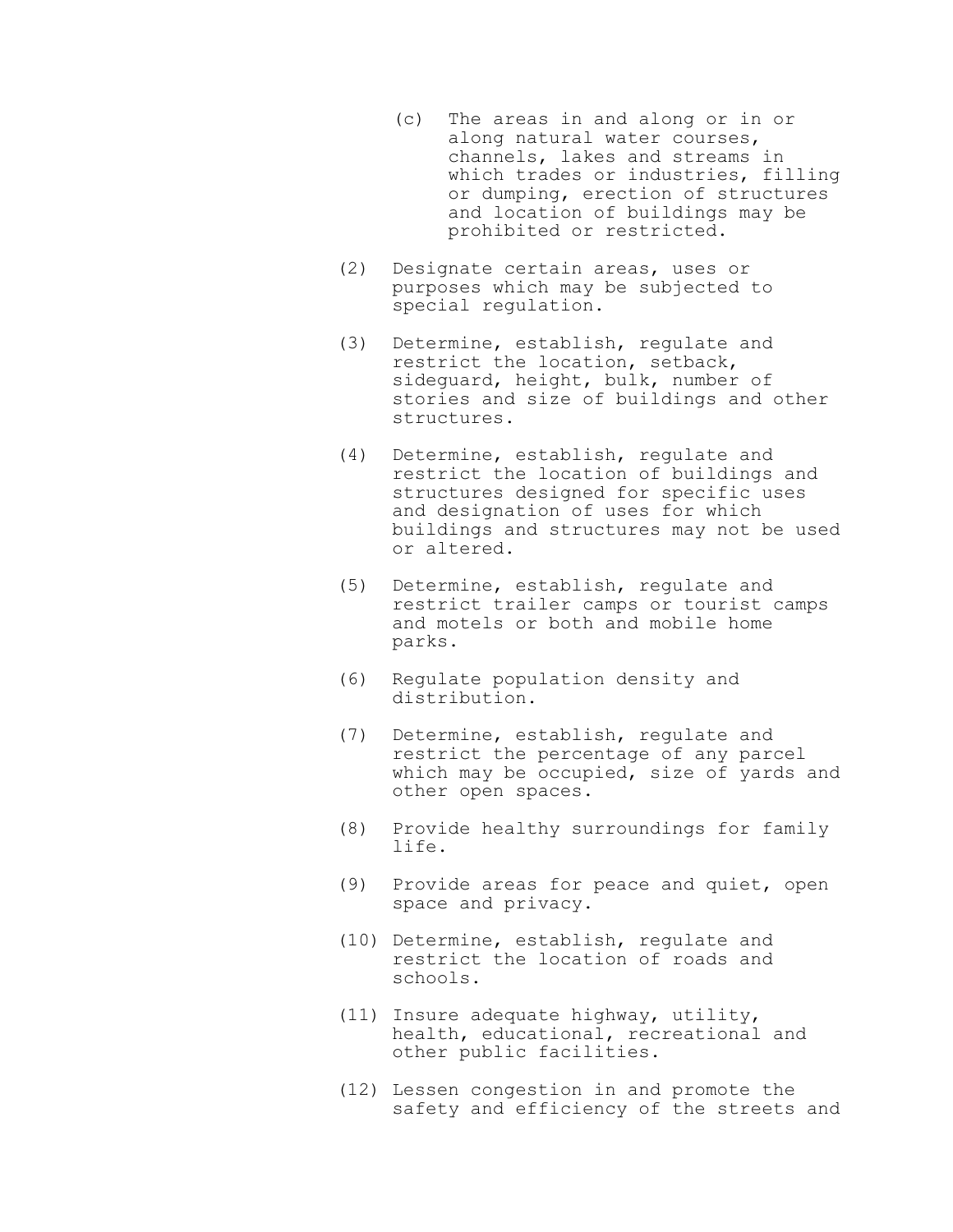highways: Regulate parking, loading and access for safety and efficiency purposes.

- (13) Secure safety from fire, explosions, flooding and other dangers.
- (14) Provide adequate light, air, sanitation and drainage.
- (15) Establish performance standards so as to guard against air and water pollution, unnecessary contamination, noises, vibrations and odors, and heat, fire, flooding, radiation and other hazards and nuisances.
- (16) Promote the efficiency and economical use of public funds.
- (17) Protect property values and the property tax base.
- (18) Recognize the needs of agriculture, forestry, industry, business and recreation and future growth.
- (19) Further the appropriate use of land and encourage uses of land and other natural resources which are in accordance with their character and adaptability.
- (20) Prevent and control soil erosion, sedimentation and water pollution of the surface and subsurface waters.
- (21) Further the maintenance of safe and healthful water conditions.
- (22) Prevent flood damage to persons and property and minimize expenditures for flood relief and flood control projects.
- (23) Preserve shore growth and cover and promote the natural beauty of the shoreland areas.
- (24) Protect fish and animal life including the spawning, resting, nesting, nursing and feeding areas.
- (25) Implement those municipal, watershed, and regional comprehensive plans or components of such plans applicable to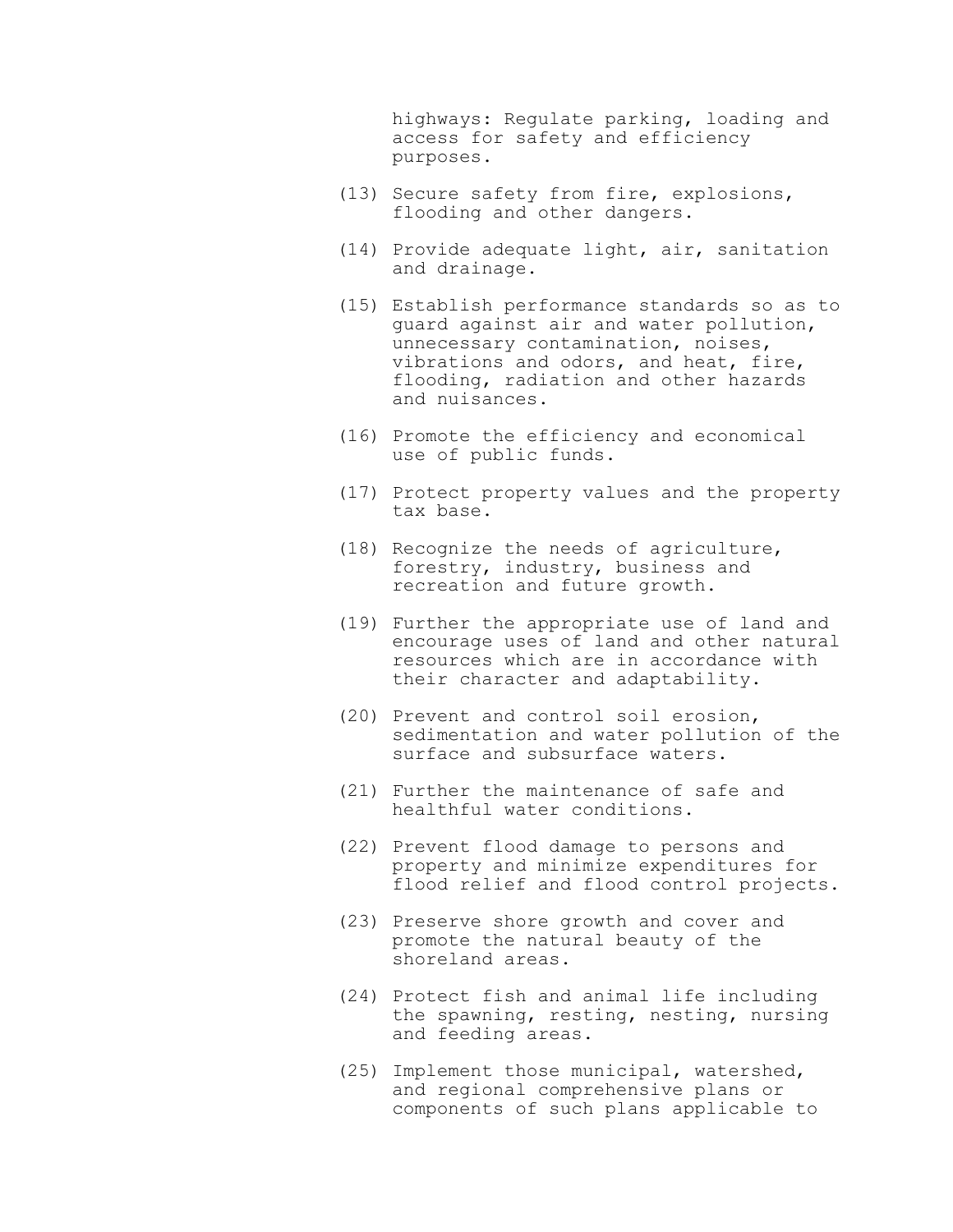and adopted by the Village of Paddock Lake.

- (26) Obtain the wise use, conservation, development and protection of the Village's water, soil, wildlife and other natural resources and attain a balance between land uses and the ability of the natural resource base to support and to sustain such uses.
- (27) Preserve natural growth and cover; promote, stabilize and protect the natural beauty and amenities of landscape and manmade developments within the Village and encourage the aesthetic development of the Village.
- (28) Preserve neighborhoods and eliminate blight.

(b) To accomplish the above objectives, it is the further intent of the Village Board of Trustees in enacting this Ordinance to hereby:

- (1) Create, as a part of this Ordinance, all of the necessary districts and maps deemed necessary for achieving all of the objectives of this Ordinance.
- (2) Delineate as clearly as possible those circumstances which when present will qualify as exceptions to this Ordinance as well as to those circumstances in which changes and amendments may be made to this Ordinance or variances granted.
- (3) Delineate, without limitation due to enumeration, those aspects of zoning which are to be prohibited, such as use variances.
- (4) Follow all due process requirements and procedures so as to safeguard the rights of individual land owners.
- (5) Provide for the strict enforcement of this Ordinance.
- (6) Establish a proper system for reviewing and appealing the actions of the Planning and Zoning Board of the Village of Paddock Lake.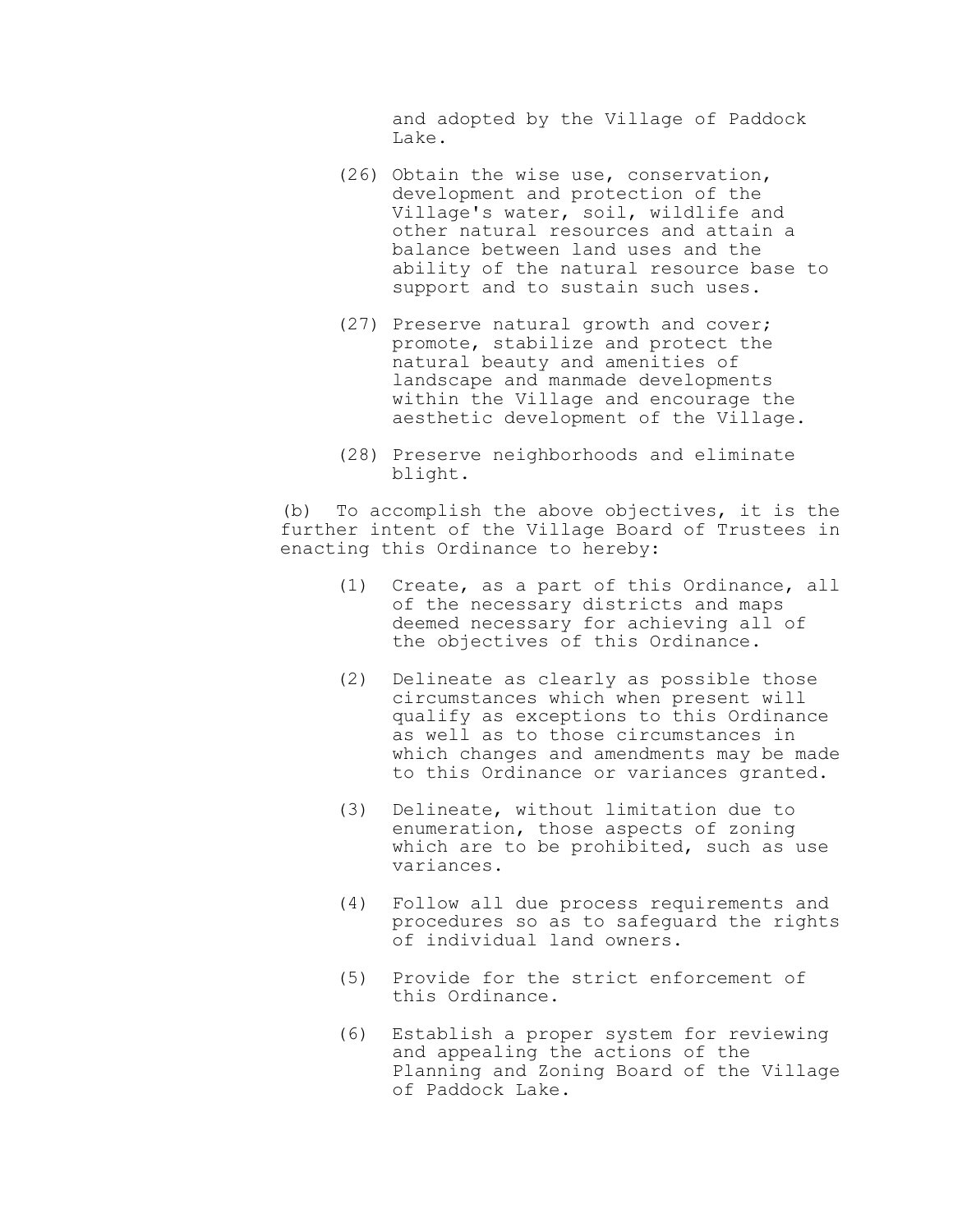### 12.02 INTERPRETATION.

(1) Jurisdiction. The provisions of this Ordinance shall apply to all structures, land, water and air within the incorporated area of the Village of Paddock Lake, Kenosha County, Wisconsin. The jurisdiction of this Ordinance shall also extend to those lands and waters lying within the unincorporated areas within one and one-half to three  $(1 \t1/2 - 3)$  miles of the corporate limits that are approved by the majority of the members of the appropriate joint extraterritorial zoning committee pursuant to Section 62.23(7a) of the Wisconsin Statutes.

(2) Repeal Conflicting Ordinances and Greater Restrictions. All prior zoning ordinances of the Village of Paddock Lake are hereby repealed and superceded by this Ordinance. In the case of conflicts between this Ordinance and any of the provisions of any other ordinances which are subsequently adopted, those provisions providing for greater restrictions shall prevail.

(3) Projects in Progress. The provisions of this Ordinance shall not apply to any construction project for which a valid zoning permit has been issued prior to the enactment of this Ordinance, with the provision, however, that construction has substantially commenced as defined in this Ordinance, within six months after the issuance of the permit and with the further provision, however, that substantial construction is completed, as defined in this Ordinance, within fifteen months after the issuance of the permit.

(4) Abrogation. It is not intended by this Ordinance to repeal, abrogate, annul, impair or interfere with any existing easements, covenance, deed restrictions, agreements, rules or permits previously adopted or issued pursuant to law. Nor is it the intent of this Ordinance to abrogate, impair or interfere with the legal rights of the individuals as they may be guaranteed by the state and federal constitutions, statutes and administrative rules.

(5) Liberal Construction. In the interpretation and application of this Ordinance, the provisions of this Ordinance shall be held to be the minimum requirements and shall be liberally construed in favor of the Village and shall not be construed to be a limitation or repeal of any other power granted by the Wisconsin Statutes, as may be amended from time to time.

(6) Severability and Non-Liability.

(a) If any section, clause, provision or portion of this Ordinance is adjudged unconstitutional or invalid by a court of competent jurisdiction, the remainder of this Ordinance shall not be affected thereby.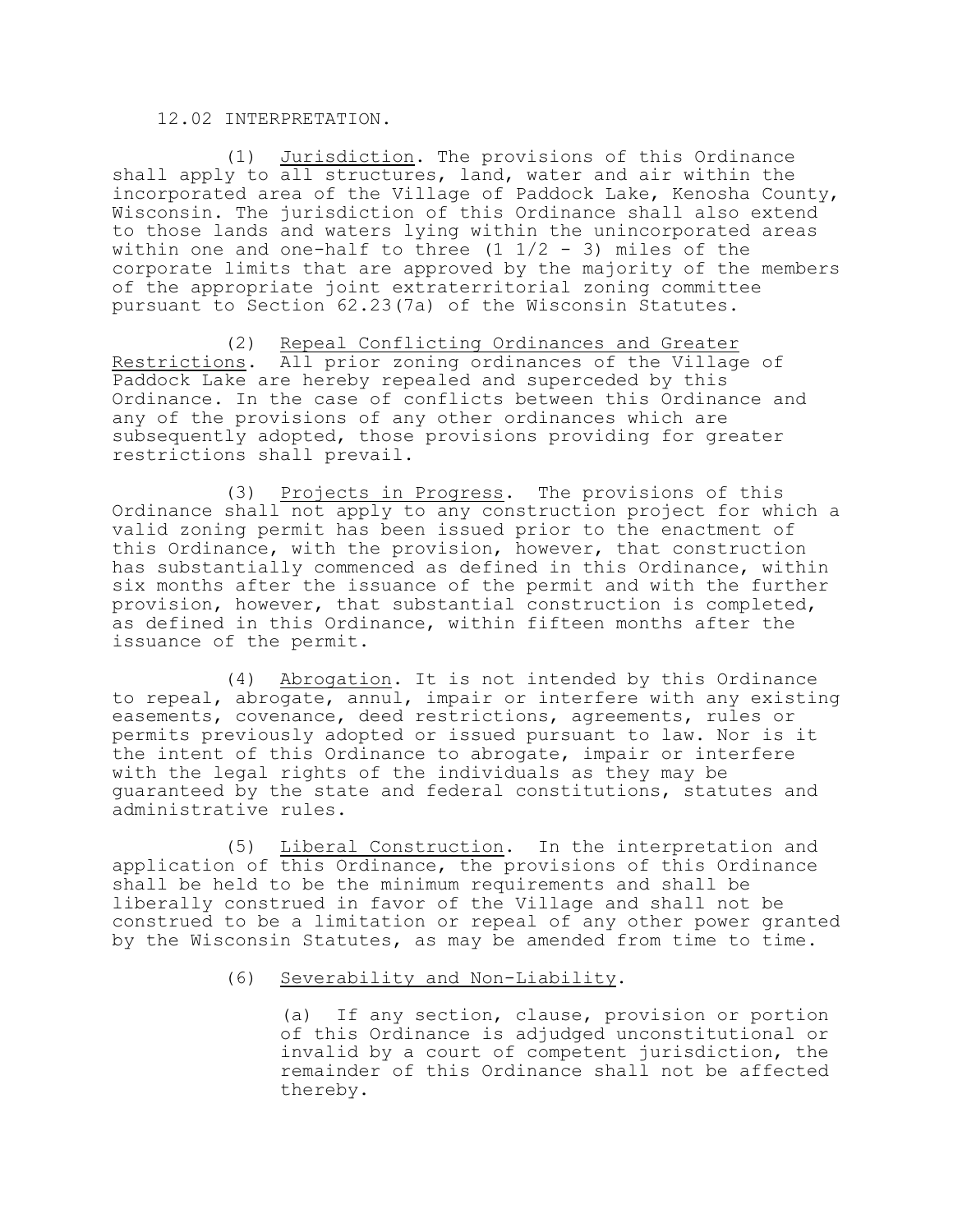(b) If any application of this Ordinance to a particular structure, land or water is adjudged unconstitutional or invalid by a court of competent jurisdiction, such judgment shall not be applicable to any other structure, land or water not specifically included in said judgment.

(c) The Village does not guarantee, warrant or represent that only those areas designated as having soils unsuited for specific uses are the only unsuitable soils, and thereby asserts that there is no liability on the part of the Village Board of Trustees, its agents or employees for any structural damage, sanitation problems or other damages that may occur as a result of reliance upon and conformance with this Ordinance.

(7) Zoning Map. A certified copy of the zoning map shall be adopted and approved with the text as a part of this ordinance and shall bear upon its face the attestation of the President of the Board of Trustees and the Village Clerk/Treasurer and shall be available to the public for inspection in the Village office.

#### (8) Interpretation of District Boundaries.

(a) The official zoning map is herewith made a part of this Ordinance. No change in a zoning boundary shall be made except after petition, review and approval pursuant to the requirements of this Ordinance. Boundaries of the zoning district shall be construed to follow corporate limits; lot or property lines; center lines of streets, highways, alleys, easements, navigable bodies of water and railroad rights-of-way, or such lines extended. Lines which appear to be parallel to any of the aforementioned boundaries of specific distance shall be construed to be parallel as noted.

(b) In the event that any lands are annexed within the corporate limits of the Village, the regulations imposed by this Ordinance shall be in effect upon the effective date of the adoption of an annexation Ordinance for such lands which are annexed.

(9) Incorporation of Floodplain Zoning Provisions. All provisions of the Village Floodplain Zoning Ordinance, Chapter 41 contained herein, are hereby adopted as if fully set forth. Any zoning or building activities within the Village must be in conformance with such regulations in addition to such other requirements as may be stated in this chapter.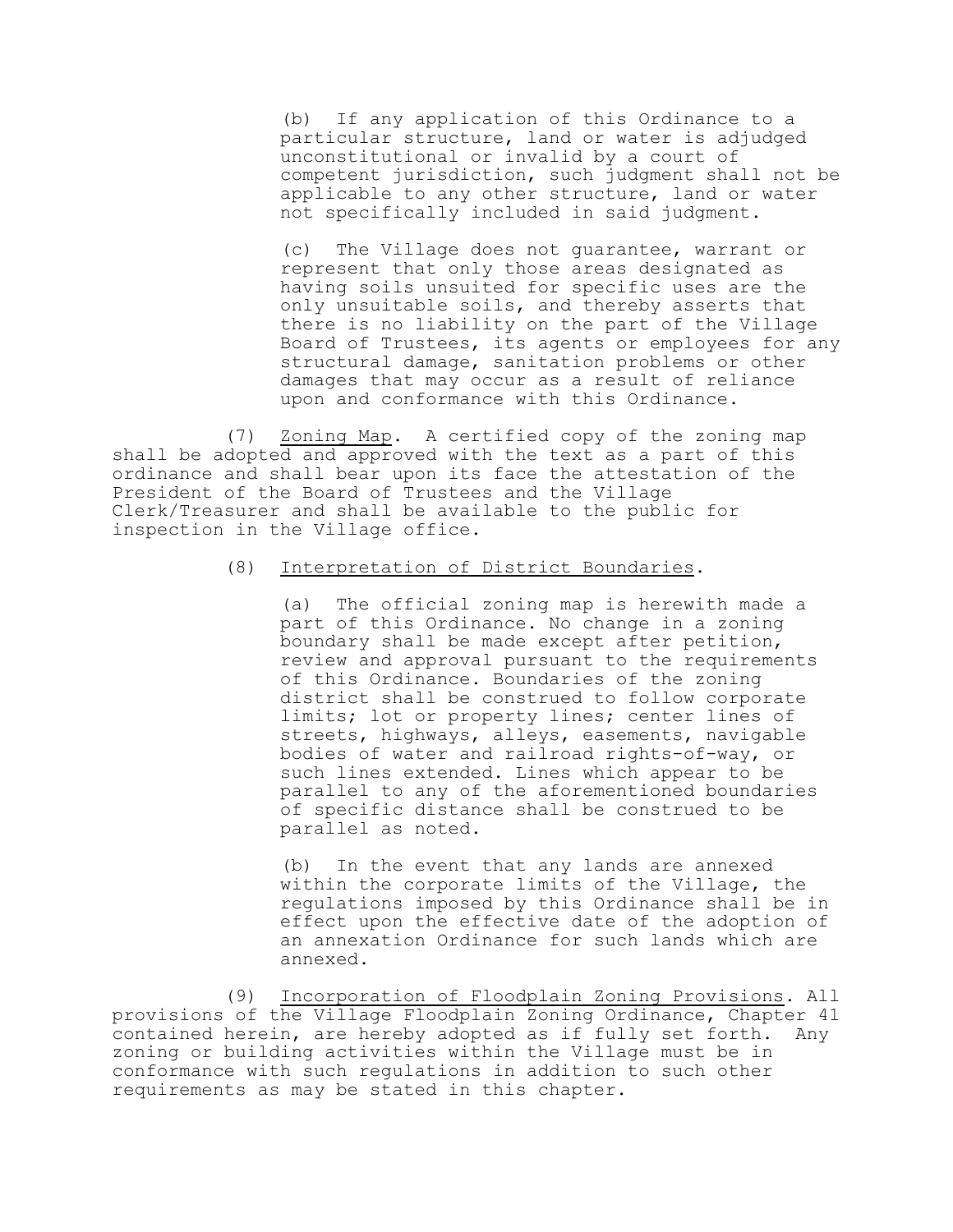# 12.03 PERMITS.

# (1) Applications Required.

(a) No buildings, structures, or any parts thereof, or any development except as hereinafter provided in this ordinance, shall be built, enlarged, altered, repaired, demolished, placed or moved within the areas subject to the provisions of this ordinance until a zoning permit and building permit, when required under the Village of Paddock Lake Building Code, have been applied for in writing and issued by the Building Inspector. For the purposes of this section, to alter or repair a building or structure shall be construed to mean a change in the dimensions, square footage, cubic footage or structural supports of a building or structure or to change the structure in such a way that the future use of the premises is inconsistent with the district wherein the parcel is located. All permits issued by the Building Inspector shall be issued only upon the condition that the Building Inspector or his designee may inspect the premises for compliance during reasonable daylight hours.

(b) No new business or industry established in an existing structure shall be permitted to commence its operation until such time as a certificate of occupancy has been issued by the Building Inspector certifying that the proposed use or operation is in compliance with the terms of this ordinance.

(c) Applications for permits required by this ordinance shall be made in writing to the Building Inspector on forms furnished by the Building Inspector or authorized by this ordinance and shall include all information and data required by such forms including, but not limited to, the following:

- (1) Names and addresses of the applicant, owner of the site, architect, professional engineer or contractor.
- (2) Description of the subject site by lot, block and recorded subdivision or by metes and bounds; address of the subject site; type of structure; existing and proposed operation or use of the structure or site; the proposed number of employees; and the zoning district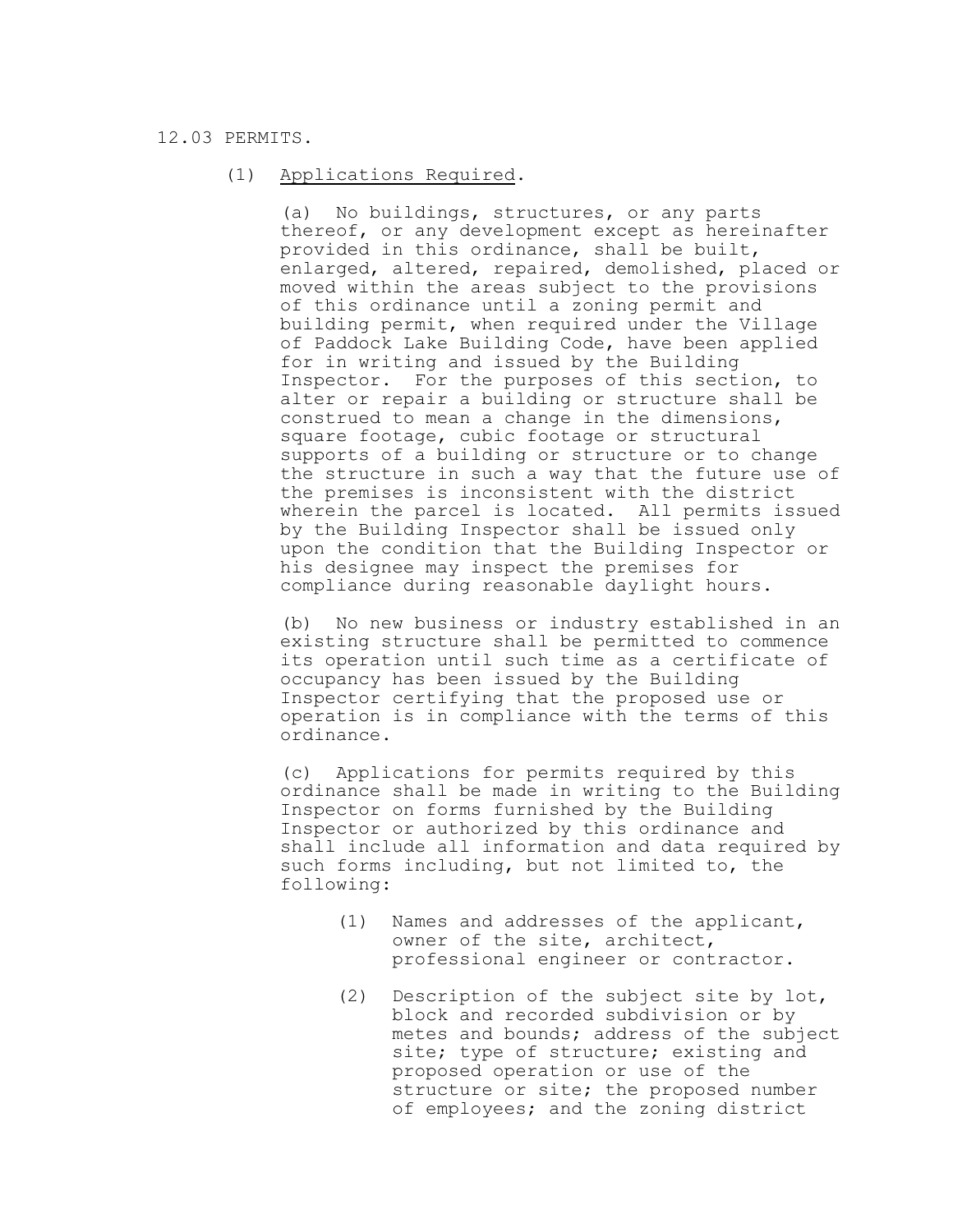within which the subject site is situated.

- (3) Plat of survey prepared by a registered land surveyor showing the location, boundaries, dimensions, elevations, uses, and size of the following:
	- (aa) Subject site.
	- (bb) Existing and proposed structures.
	- (cc) Existing and proposed easements, streets and other public ways.
	- (dd) Off street parking, loading areas, driveways, existing highway access restrictions, existing and proposed streets.
	- (ee) Side and rear yard.
	- (ff) Location, elevation and use of any abutting lands and their structures within forty (40) feet of the subject site, when required by the Building Inspector.
	- (gg) Proposed water supply plan if municipal water service is not available. This plan shall be approved by the Village Engineer or Building Inspector.
	- (hh) Additional information as may be required by the Village Plan Commission, Village Engineer, Building Inspector, or other State, County or Village authorities.
	- (ii) Location of the ordinary high-water mark of any abutting navigable waterways, together with the boundaries of all wetlands and location of floodplain and floodway limits, if any.
- (4) Every application for a zoning permit, a building permit or an occupancy permit required by this ordinance must, in the case of non-residential facilities and properties as that term is defined in §5.10(j) of the ordinances, be accompanied by a recycling plan, as that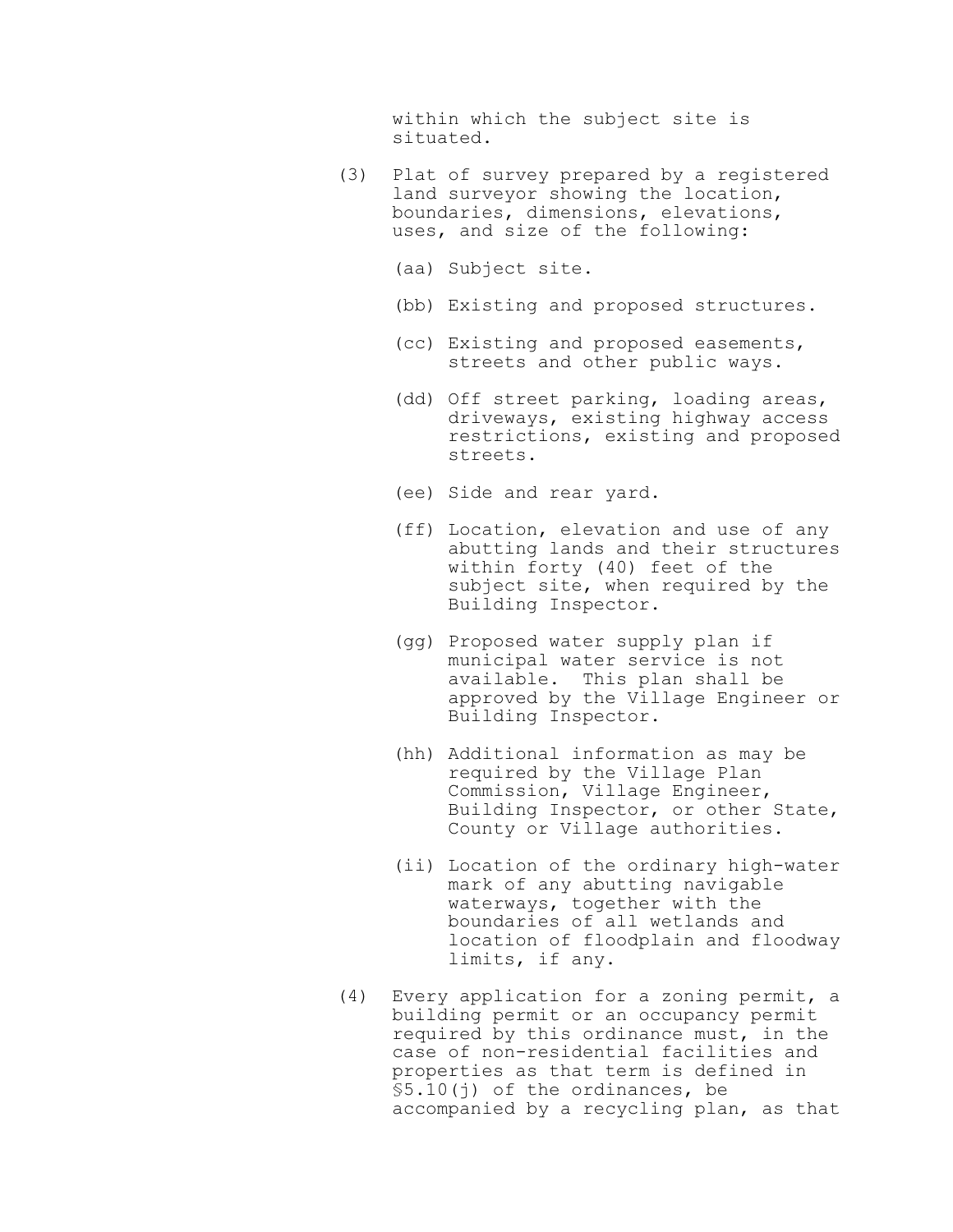term is defined in §5.10(u) of these ordinances. The Building Inspector, should he or she deem it necessary, may also require such proof of performance of the recycling plan as is deemed necessary including, but not limited to, written verification from a provider of recycling services that the subject site is to be serviced under such recycling plan.

(d) Applications for zoning permits required by this ordinance shall fully comply with §66.036 of the Wisconsin Statutes, these ordinances, the Kenosha County Sanitary Code and Private Sewage System Ordinance, and all amendments of the foregoing.

(e) No application shall be accepted by the Building Inspector if the parcel for which a permit is being applied for is not in compliance with any provision of this ordinance.

(2) Applications Not Required. Except for the wetlands overlay district, a zoning permit shall not be required for:

> (a) Except as may be required by Chapter 6 of these ordinances, public utilities such as gas and oil pipelines, electric and telephone transmission and distribution lines, poles and other accessories which shall be permitted in all districts however, that when a utility proposes a major transmission line or pipeline, it must give notice to the Plan Commission of such intention and of the time and place of hearing before the Pubic Service Commission and provided further that at the request of the Plan Commission, the utility meet with it to discuss the routing of said transmission line or pipeline and before actual construction, file a map description of the route of such transmission line with the Plan Commission.

(b) Repairs and other alterations which do not change the cubic footage of a building or structure and do not constitute a change in use and meet all street, sides, rear and shoreyard setback requirements. For purposes of this section, to alter or repair a building or structure shall be construed to mean a change in the dimensions, square footage, cubic footage or structural supports of a building or structure or to change the structure in such a way that the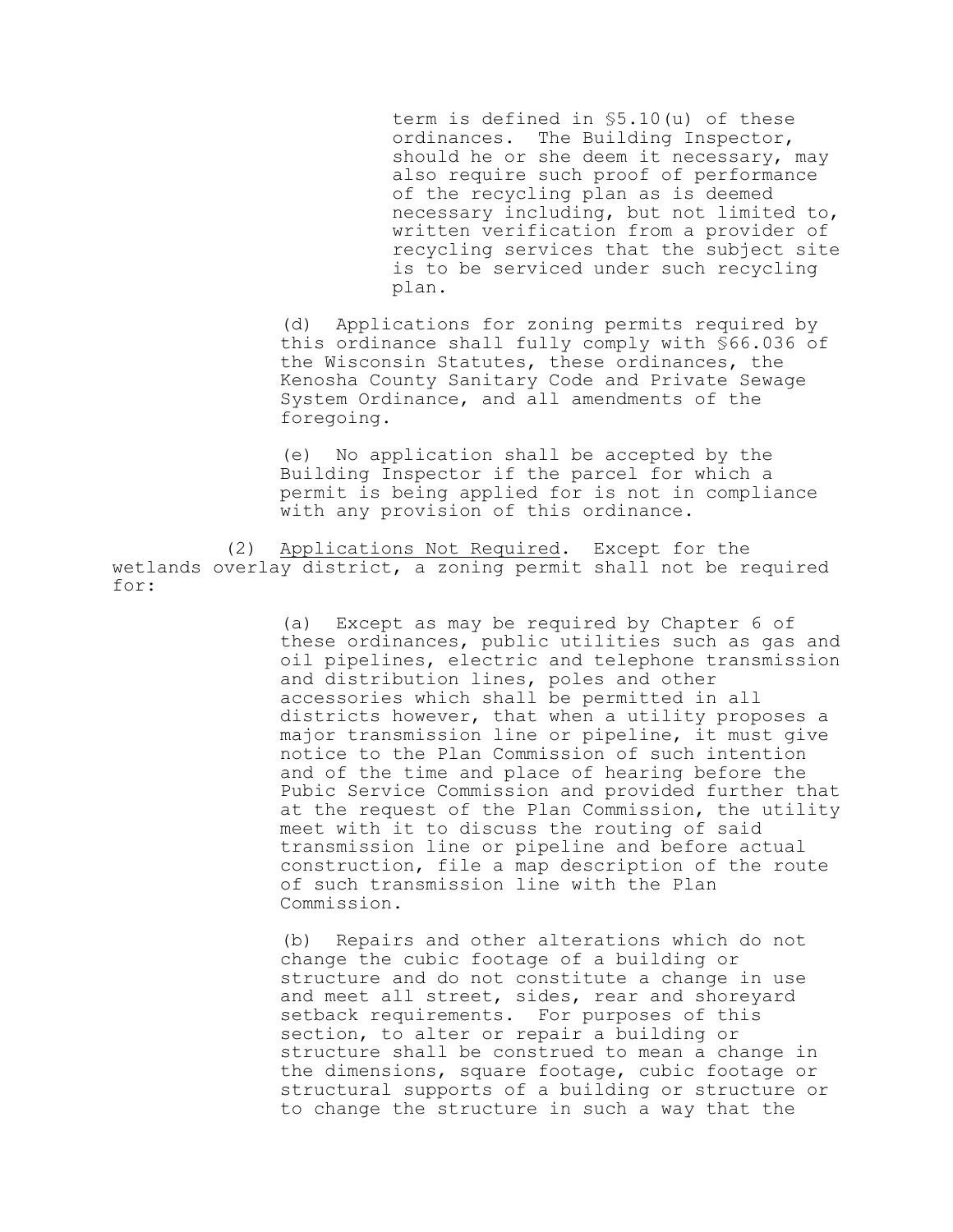future use of the premises is inconsistent with the district wherein the parcel is located.

 (3) Duty of the Building Inspector. It shall be the duty of the Building Inspector of the Village of Paddock Lake, with the aid of such Kenosha County Sheriff's Deputies as may be assigned to the Village, to investigate all complaints, give notice to violations and to enforce the provisions of this ordinance. The Building Inspector and his duly-appointed deputies may enter at any reasonable time onto any public or private lands or waters to make zoning or building inspections.

# (4) Time Limits.

(a) All permits, except conditional use permits, shall be granted or denied by the Building Inspector within thirty (30) days after application. All conditional use permits shall be granted or denied within sixty (60) days after application, unless the time is extended by mutual agreement by the applicant and the Building Inspector. The applicant shall post any permit granted in a conspicuous place at the site. The zoning permit shall expire within six (6) months, unless substantial construction, as defined herein, has been commenced, or within eighteen (18) months after the issuance of the permit if the structure for which a permit is issued is not substantially completed, as defined herein, and the applicant in such case shall reapply for a zoning permit before recommencing work on the structure. Any permit issued in conflict with the provisions of this Ordinance shall be null and void.

(b) For purposes of this section, "substantial construction" will have been "commenced" if the value of such work that has been commenced is equivalent to twenty-five percent (25%) of the projected cost of the project as noted on the application for the permit.

(c) For purposes of this section, "substantially completed" shall be deemed to mean that construction equivalent to seventy-five percent (75%) of the projected cost of the project as noted in the application for the permit has, in fact, been completed.

(5) Other Permits. It is the responsibility of a permit applicant to secure all other necessary permits required by any federal, state or local agency.

(6) Permit Fees. All owners or persons, firms or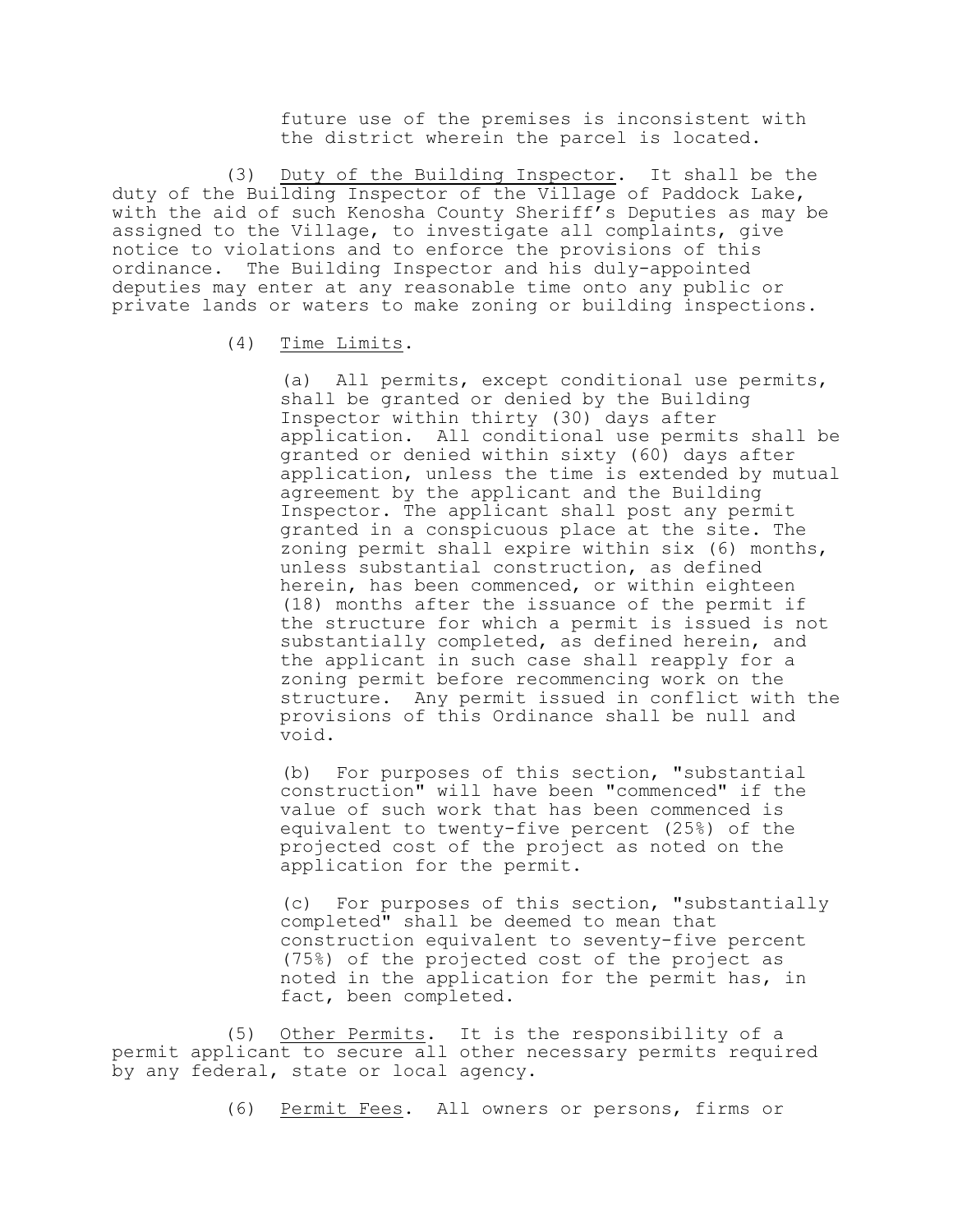corporations performing work which by this Ordinance requires the issuance of a permit shall pay a fee for such permit to the Village Clerk/Treasurer or Village Building Inspector to help defray the cost of administration, investigation, advertising and processing of permits and variances. The permit for which such a fee is required are the Zoning Permit, Building Permit, Certificate of Occupancy, Conditional Use Permit and the Park Fee Permit, in the case of a lot(s) which previously was not improved by a commercial building or residential dwelling(s). The following fees shall be collected as provided herein:

| (a) | Type of permit.                                               | Fee                    |
|-----|---------------------------------------------------------------|------------------------|
|     | All Zoning Permits<br>Residential<br>Commercial               | \$50.00<br>\$200.00    |
|     | Certificate of Occupancy<br>Residential<br>Commercial         | \$80.00<br>\$100.00    |
|     | Conditional Use Permit                                        | \$250.00               |
|     | Request for rezoning (alteration<br>of map or text amendment) | \$250.00               |
|     | Zoning Variance                                               | \$300.00               |
|     | Park Fee (per §38.10)                                         | \$1,000.00<br>Per unit |

Building Permit - see Village of Paddock Lake Building Code Chapter 9.

(b) The Village Clerk/Treasurer shall issue a receipt upon receiving all such fees.

(c) The above schedule of fees may be amended from time to time by the Village Board of Trustees.

(7) Triple Fees. A triple fee shall be charged by the Building Inspector if construction, as defined in this Ordinance, is started before a permit is applied for and issued. Such triple fee shall not release the applicant from full compliance with this Ordinance nor from prosecution for violation of this Ordinance.

(8) Height Restrictions. No land shall be used or structure erected where the land is held unsuitable for such use or structure by the Village Plan Commission by reason of flooding, concentrated runoff, inadequate drainage, adverse soil or rock formation, unfavorable topography, low perculation rate or bearing strength, erosion susceptibility, or any other feature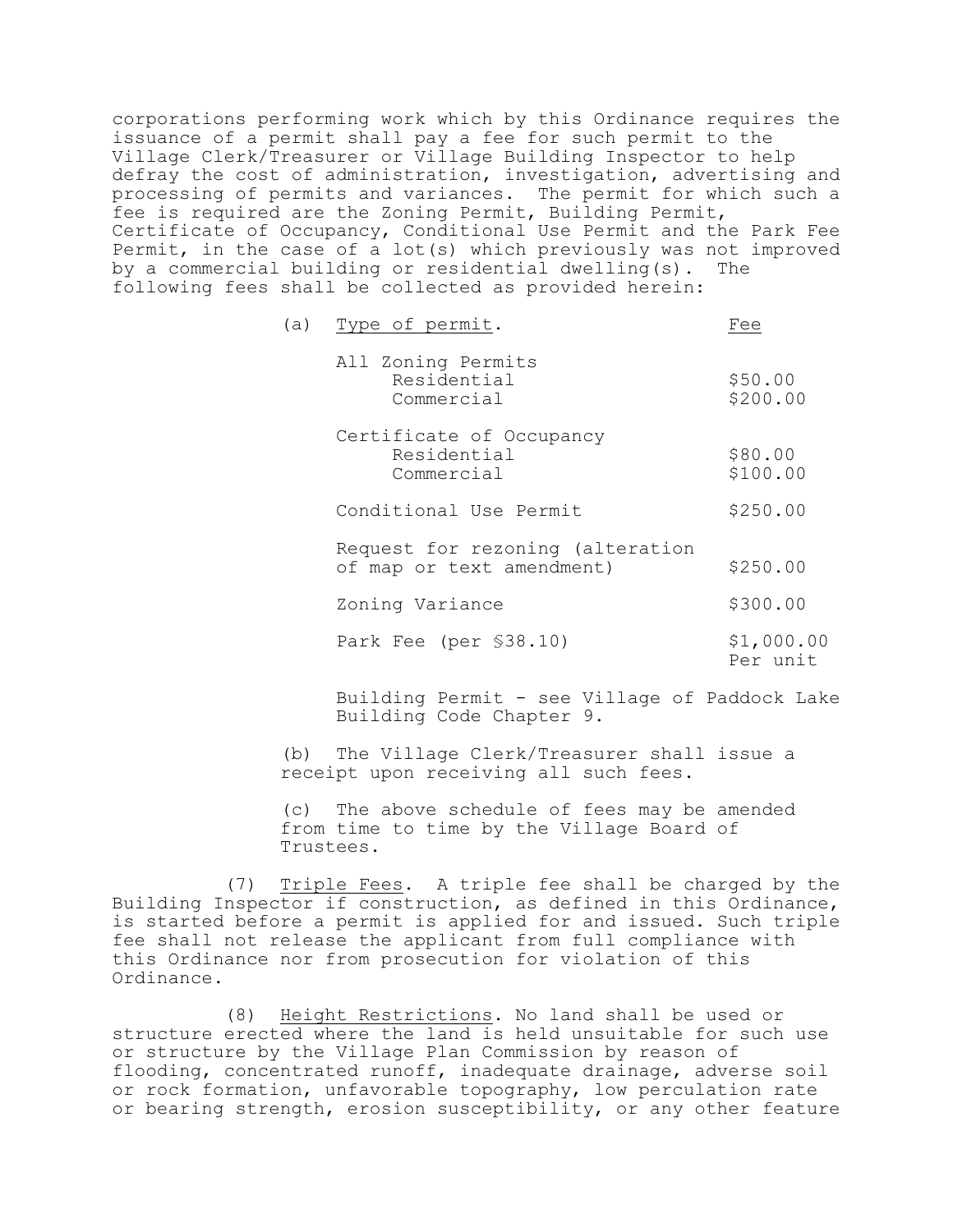likely to be harmful to the health, safety, prosperity, aesthetics, and general welfare of this community. The Village Plan Commission, in applying the provisions of this section, shall, in writing, recite the particular facts upon which it bases its conclusion that the land is not suitable for certain uses. The applicant shall have an opportunity to present evidence contesting such unsuitability if he or she so desires. Thereafter, the Village Plan Commission may affirm, modify or withdraw its determination of unsuitability.

#### 12.04 GENERAL LAND USE REGULATIONS

(1) Introduction. The proper regulation of the use of certain structures, lands and waters, only through the use of the zoning districts contained within this Ordinance is neither feasible nor adequate. Therefore, the following regulations, which shall be applied in addition to the district regulations, are necessary to accomplish the intent of this Ordinance. All structure, land, water, or air shall hereafter be used or developed and no structure or part thereof shall hereafter be located, erected, moved, placed, reconstructed, extended, enlarged, converted, demolished, or structurally altered without full compliance with the provisions of this Ordinance and all other applicable village, county and state regulations.

(2) Uses Allowed. Only the following uses, structures and their essential services shall be allowed in any district:

> (a) Principle uses and structures specified for a district and permitted as a matter of right.

(b) Accessory uses and structures are permitted as a matter of right in any district. Uses accessory to residential district development shall not involve the conduct of any business, trade or industry except as may be provided herein. An accessory structure cannot be occupied as a separate dwelling unit.

(c) Conditional uses, as defined herein and their accessory uses may be permitted only in specified districts after review and approval by the Village Plan Commission in accordance with procedures and standards established in this Ordinance.

(d) Temporary uses and structures, as may be provided for under this Ordinance.

(e) Unclassified or unspecified uses may be permitted by the Board of Appeals after the Village Plan Commission has made a review and recommendation provided that such uses are similar in character to the principal uses permitted in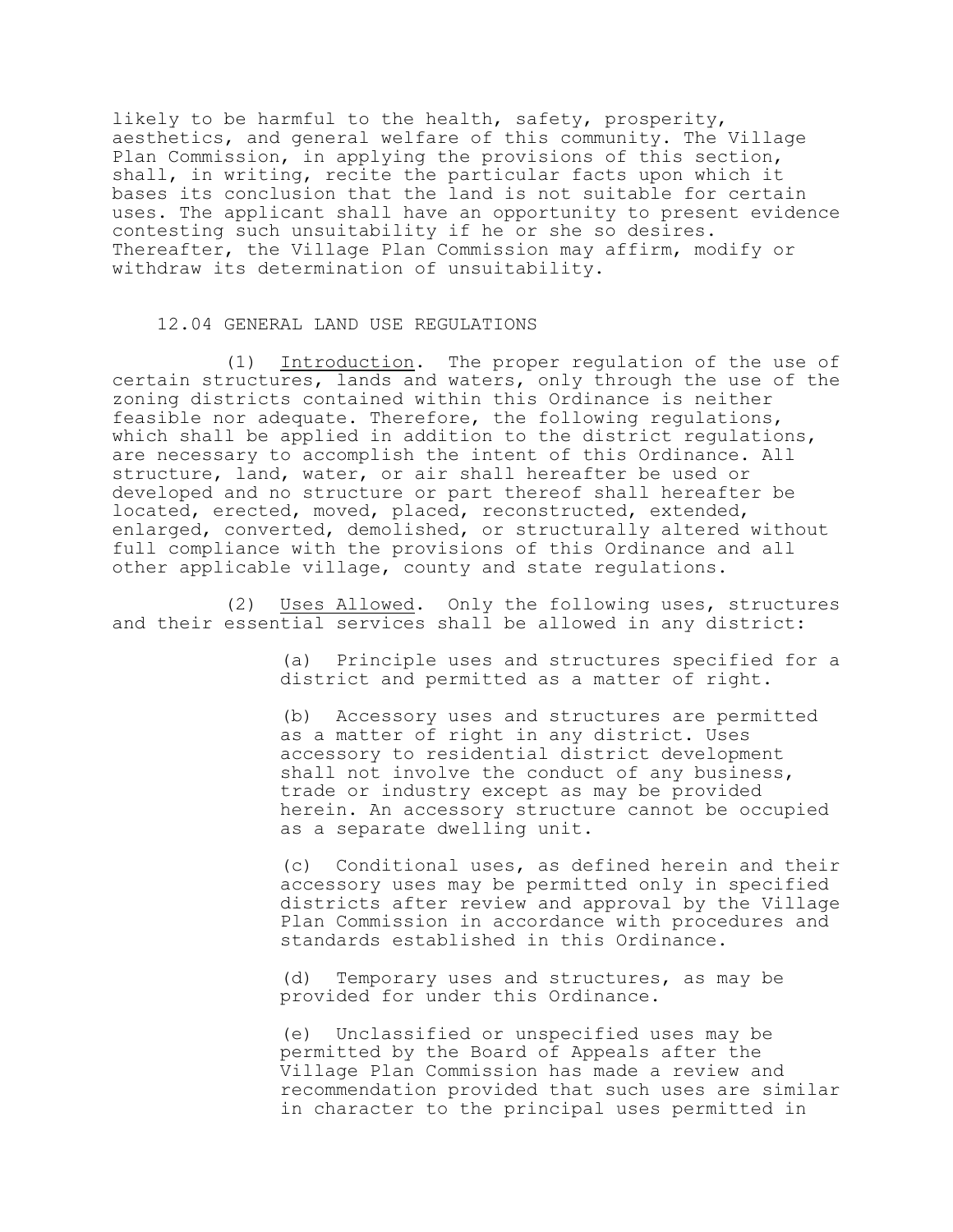that district.

(f) Temporary uses, such as real estate sales, field offices or shelters for materials and equipment being used in the construction of a permanent structure, may be permitted by the Board of Appeals.

### (3) Home Occupations and Professional Home Offices.

(a) Requirements. Customary home occupations and professional home offices may be established in a dwelling only in those districts which provide for such home occupations and professions. In such districts, the following requirements shall apply, in addition to all other applicable requirements of this Ordinance for the districts in which such uses are located:

- (1) The home occupation or profession shall be clearly incidental to the residential use of the dwelling and parcel and shall not change the essential residential character of the dwelling and parcel.
- (2) Use of the dwelling and parcel for this purpose shall be limited to only twenty-five percent (25%) of one floor of either the principal building or an accessory building.
- (3) No accessory buildings or outside storage shall be used in connection with the home occupation except as provided in Section (2) above.
- (4) No chemical, mechanical or electrical equipment that is not normally a part of domestic or household equipment shall be used primarily for commercial purposes, with the exception of medical or dental equipment used for professional purposes.
- (5) Machinery that causes noises or other interference in radio or television reception shall be prohibited.
- (6) No internal or external alterations inconsistent with the residential use of the building shall be permitted.
- (7) Residents of the dwelling only may be engaged in the home occupation. In the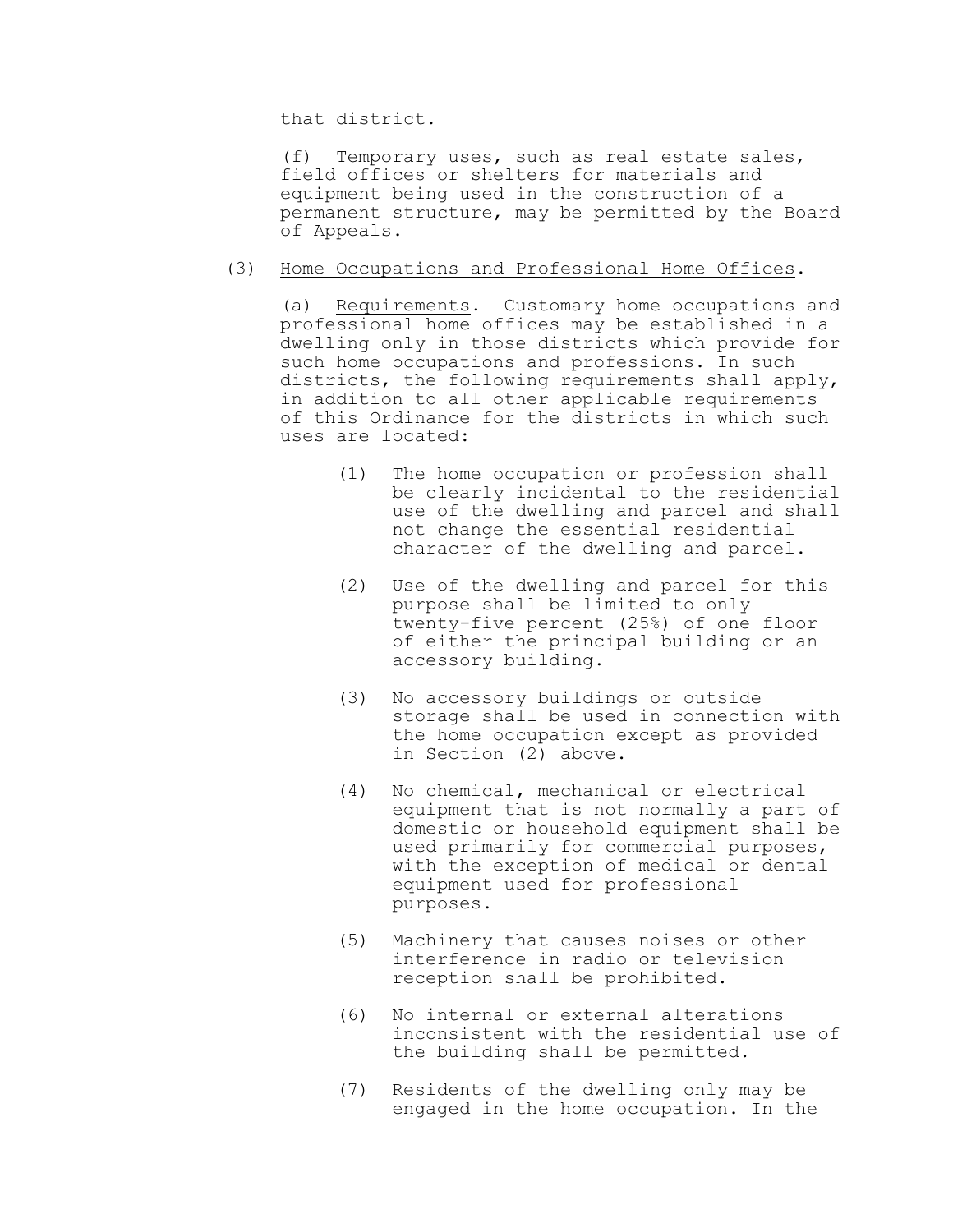case of professional offices, no more than one non-resident may be employed on the premises.

- (8) No display of products shall be visible from the street and only articles made on the premises may be sold on the premises.
- (9) Instruction and music, dancing and similar subjects shall be limited to two students at one time.
- (10) No more than three vehicles used primarily as passenger vehicles shall be permitted in connection with the conduct of the customary home occupation.
- (11) Signs shall be subject to regulations contained in this Ordinance.

# (4) Customary Home Occupations.

(a) The following are hereby declared to be customary home occupations as intended by this section:

- (1) Architects;
- (2) Artists, sculptor;
- (3) Author;
- (4) Doctor, dentist;
- (5) Dressmaker, seamstress;
- (6) Insurance salesman;
- (7) Lawyers;
- (8) Minister;
- (9) Music and dance teacher;
- (10) Real estate sales.

(b) It is recognized that it is neither possible nor practical to list all of the home occupations that are compatible with those listed above and therefore, it is intended that the aforementioned list of home occupations be illustrative only. Any individual aggrieved by a failure to list a particular home occupation in this subsection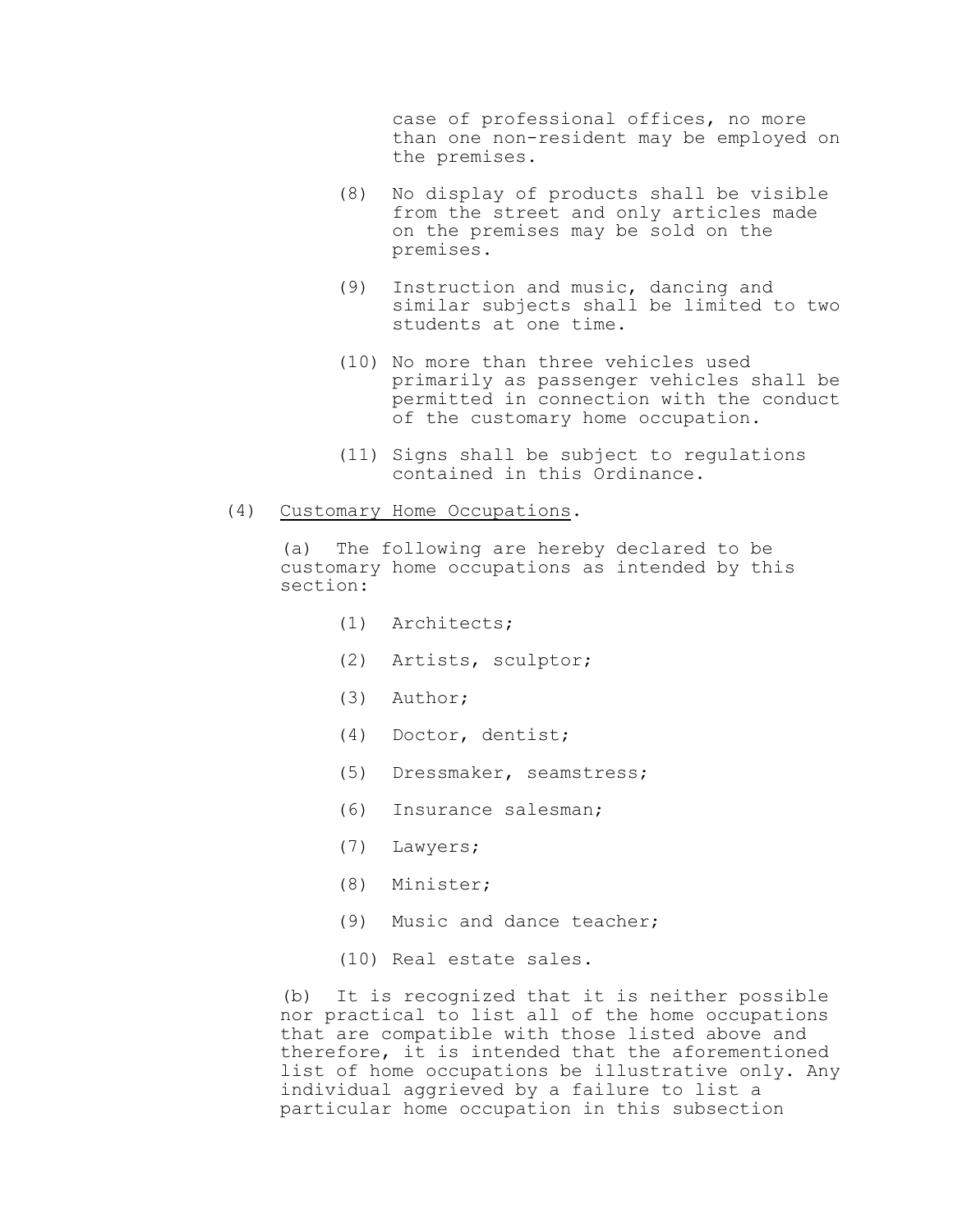shall have the right to file a petition with the Board of Zoning Appeals pursuant to this Ordinance for a determination as to the similarity of the intended home occupation with the home occupations listed above.

(5) Site Regulations.

(a) Structures Per Lot; Public Access. All structures shall be located on a lot; and, except as otherwise provided in this Ordinance, in the Rs-1, Rs-2, Rs-3, Rd-1 and B-1 districts, only one principal structure shall be located, erected or moved on to a lot. The number, size and type of accessory structure shall be governed as specified in each district and section of this Ordinance. All lots shall abut upon a public street or other officially approved means of access and no zoning permit shall be issued for a lot which abuts a public street dedicated to only a portion of its proposed width and located on that side thereof from which the required dedication has not been secured.

(b) Sanitary Width Requirements. In any district where public sewerage service is not available, the width and area of all lots shall be sufficient to permit use of an on-site sewage disposal system designed in accordance with Section H65 of the Wisconsin Administrative Code. Such on-site sewage disposal systems shall be designated in accordance with all state and local laws, regulations and ordinances. On-site sewage disposal absorption systems shall be located on the same parcel of land as the building or buildings which are serviced by it. In any district where a public water service or public sewage service is not available, the lot width and area shall be determined in accordance with Section H65 of the Wisconsin Administrative Code, but for one-family dwellings shall be no less than one hundred twenty-five (125) feet and no less than forty thousand (40,000) square feet respectively.

(c) Lots Abutting Cul-de-sacs. All lots abutting cul-de-sacs and curbs may reduce the frontage on a public street or other officially approved means of access as outlined in each district only.

(d) Lots Abutting More Restrictive Districts. Lots abutting more restrictive district boundaries shall provide side and rear yards not less than those required in the more restrictive abutting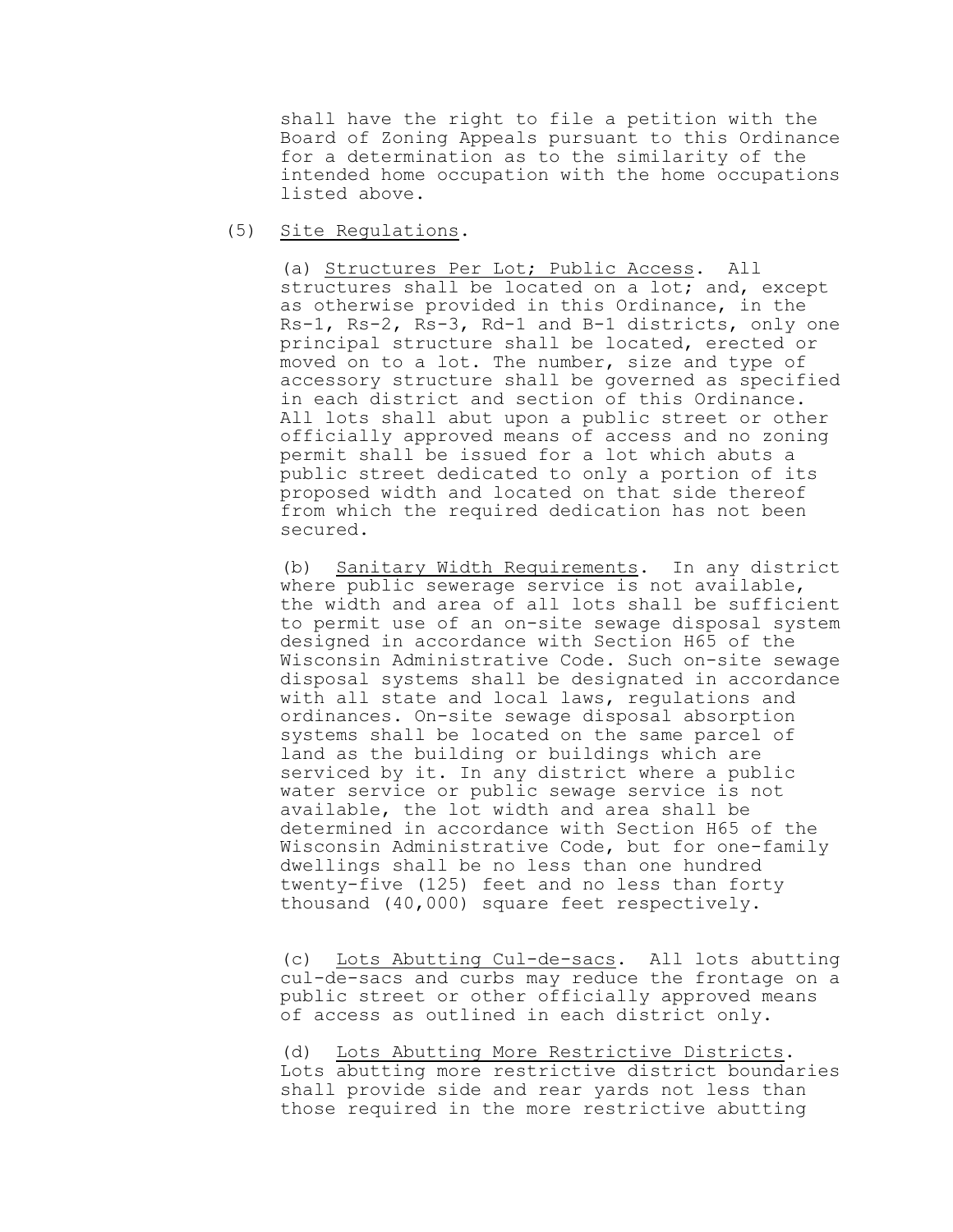district. The street yards on the less restrictive district shall be modified for a distance of not more than sixty (60) feet from the district boundary line, so as to equal the average of the street yards required in both districts.

(e) Multiple District Lots. Any lot or parcel containing more than one zoning district shall be considered to be entirely within the least restrictive district as defined in this Ordinance provided, however, that in no case shall a district boundary be relocated a distance greater than sixty (60) feet.

(f) Storage and Discharge Prohibited. No waste material such as garbage, rubbage, gasoline, fuel oil, flammables, soils, tars, chemicals, greases, industrial or agricultural waste, or any other materials of such nature, quantity, obnoxiousness, toxicity, or temperature so as to contaminate, pollute, or harm the water shall be located, stored, or discharged in a way that would be likely to run off, seep, or wash into surface or ground waters. Nor shall any such material be allowed to accumulate on any lot of record so as to be unsightly, dangerous or so as to constitute a nuisance. No gasoline storage tanks shall be permitted in any residential district.

(g) Reduction or Joint Use. No lot, yard, parking area, building area, sanitary sewage disposal area, or other space shall be reduced in area or dimensions so as not to meet the provisions of this Ordinance. No part of any lot, yard, parking area, sanitary sewage disposal area, or other space required for a structure or use shall be used to meet the requirements for any other structure or use.

(h) Use of Knox Box. Any building containing more than two residential living units, commercial building, industrial building, institutional or public service building built after May 1, 2001, or any other building designated by the Village Building Inspector to be subject to the terms of this ordinance in issuing permits for construction of the same, shall be required to install a Knox box, or similar device, to enable fire department and rescue squad personnel to achieve access to the structure and its individual components in the event of emergency.

(i) Cargo Containers. Cargo containers, motorized storage containers or trailers shall not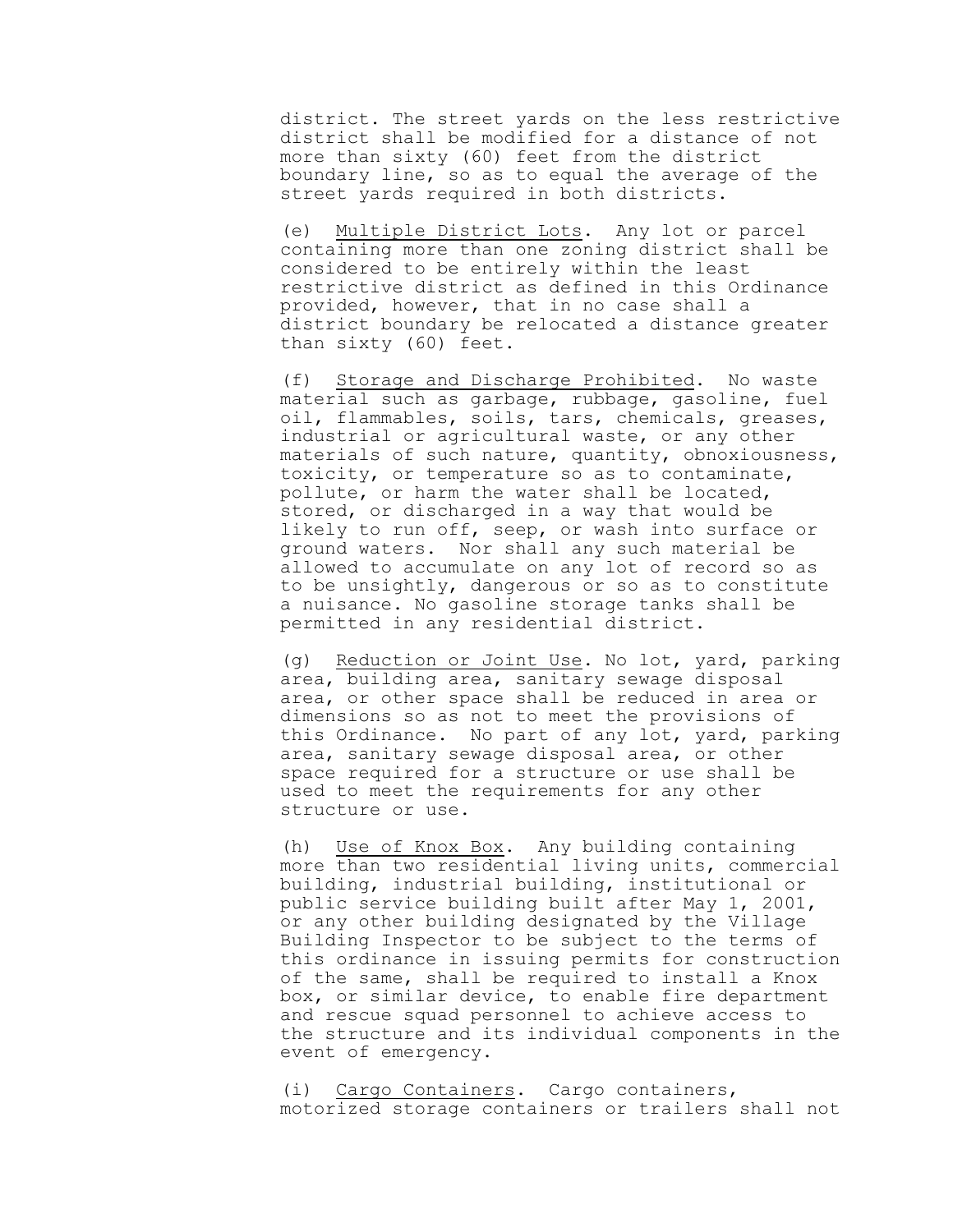be allowed to be used as accessory structures within any single-family residential, multifamily, institutional, park and recreation, commercial, business, community business or agricultural zoning district within the Village of Paddock Lake.

(1) Definition. "Cargo container" shall mean standardized reusable vessels that were originally or previously designed for or used in connection with the packing, shipping, transportation or freight industry and shall include tractor trailers or other motorized storage containers, whether self-propelled or requiring separate propulsion.

(2) Temporary Use. Cargo container shall be allowed in any district for the purpose of moving and transfer of personal property for a period of no more than fourteen (14) days. Any cargo container utilized for this purpose must be removed from the corporate limits of the Village within that period of time. In the event of a documented hardship including, but not limited to, structure fire, wind damage, flooding, or the like, a Village resident may obtain an extension of time within which such cargo container may be located within an otherwise prohibited zoning district but only upon written application for such extension and approval by the Building Inspector with such conditions as the Building Inspector deems appropriate under the circumstances.

(3) Cargo Containers in Industrial Zoning District. Cargo containers may be permitted in the industrial zoning district as a conditional use, provided the following criteria are met and only following written application to the Building Inspector:

> (a) No more than one cargo container shall be allowed for each ten thousand (10,000) square feet of lot area.

> (b) No more than ten (10) cargo containers shall be allowed on any one conforming lot or combination of contiguous lots.

> (c) No container shall exceed thirty (30') feet in length or ten (10') feet in width.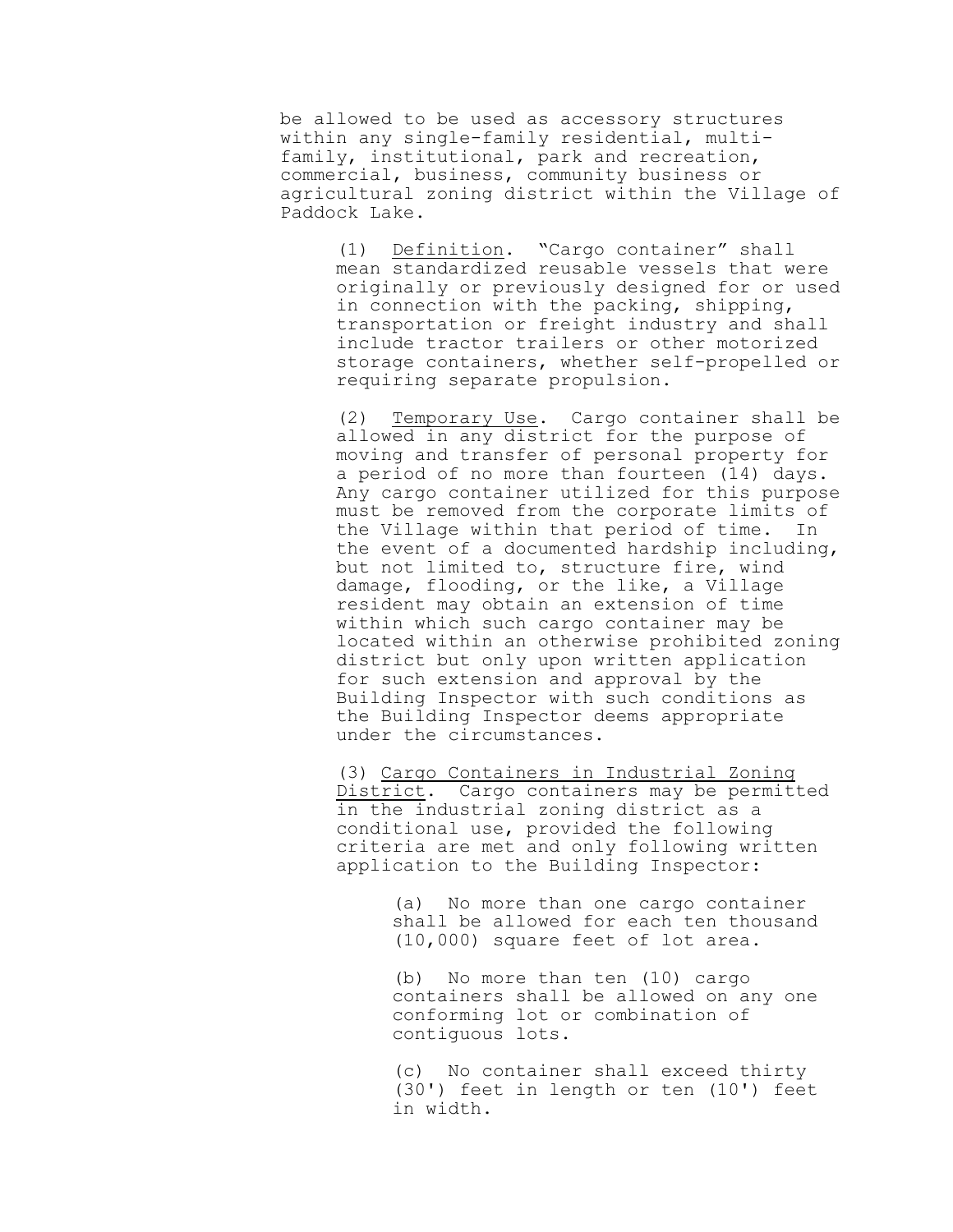(d) All cargo containers shall be located behind adequate screening, including fences and landscaping.

(e) All cargo containers contained on a single lot or on adjoining parcels owned or controlled by the same person shall be painted a uniform neutral earth tone color. All containers located adjacent to a building shall be painted to match the color of the building.

(f) All cargo containers must have working doors and locks and must be firmly secured from unwanted intrusion.

(g) Cargo containers shall be placed on a hard level surface such as welldrained gravel, concrete, asphalt or such other surfaces as may be approved by the Village Building Inspector.

(h) Cargo containers shall not be stacked.

(i) Such other conditions as may be deemed appropriate under the circumstances by the Village Building Inspector.

(4) Cargo Containers in Commercial/Business Zoning Districts. Cargo containers may be permitted in the commercial and business zoning districts as a conditional use, following review and imposition of such conditions as may be found necessary or desirable by the Plan Commission.

(j) Temporary Toilet Facilities. All structures under construction or premises in the Village intended for human habitation, occupancy or being occupied by employees, workers, or owner(s) for extended periods of time and that are not serviced by permanent sanitary sewer facilities shall be provided with a portable toilet facility or other approved devices capable of holding or treating human waste. The construction permittee and the owner(s) of the property shall be jointly responsible for providing routine maintenance/ service by a licensed septic hauler to remove waste from the temporary toilet facilities and for the ultimate legally approved disposal of such waste. As an alternative, the construction permittee and/or owner may be able to provide an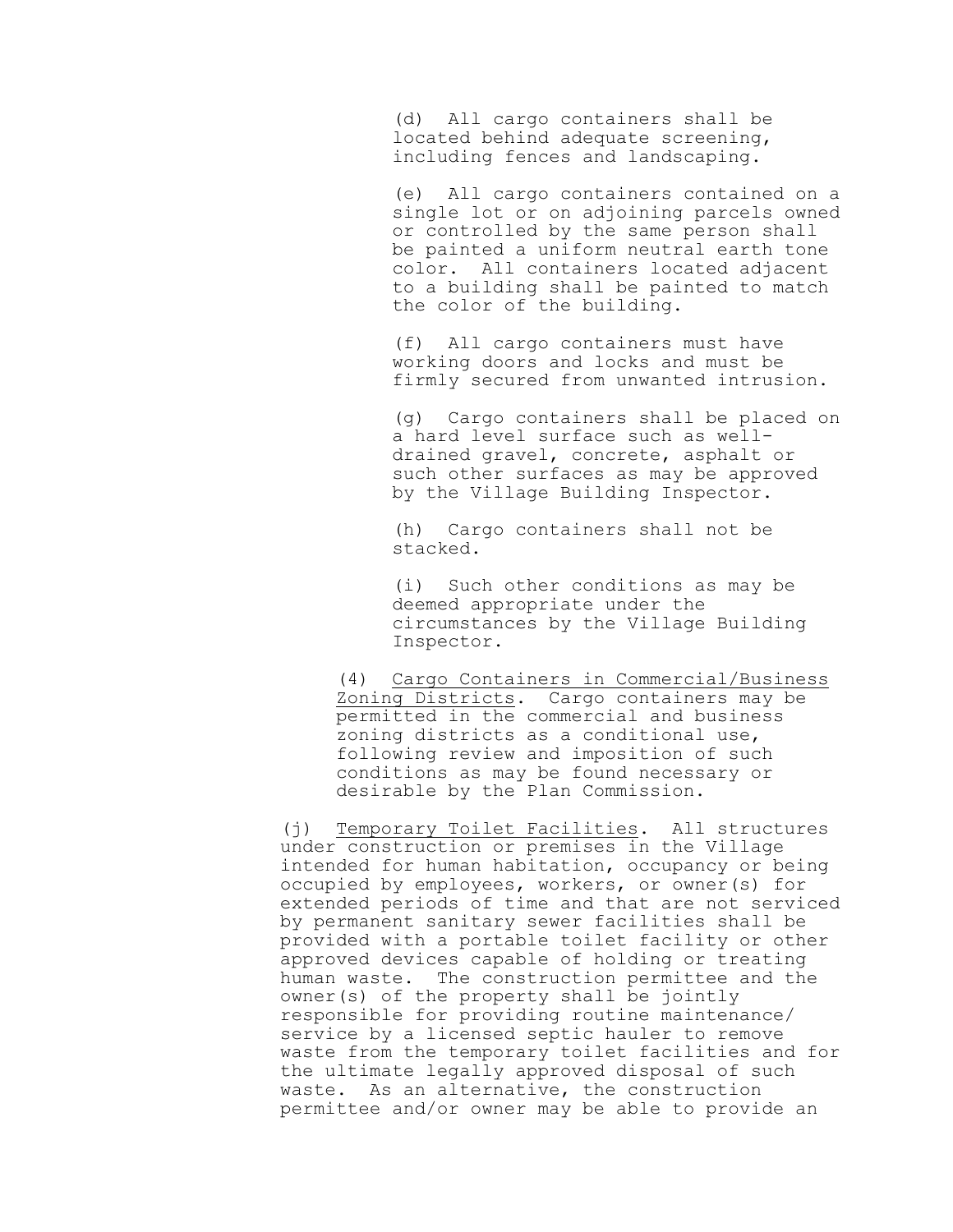alternative plan to be reviewed and approved by the Village Building Inspector. For purposes of this section, temporary toilet facilities shall include any legally approved temporary toilet facility under applicable provisions of the Wisconsin Administrative Code including, but not limited to port-o-lets, port-o-potties, or any other contrivance or device, the purpose of which is to secure and contain human waste until it can be removed legally by a licensed sanitary hauler.

#### (6) Performance Standards.

(a) Intent. It is the intent of the Village Board of Trustees that the following performance standards designed to limit, restrict and prohibit the effects of those uses outside of their premises or district be imposed upon all parcels falling within the jurisdiction of this Ordinance so as to protect the quality of the environment, the safety and health of the citizens of the Village of Paddock Lake, and to alleviate, and where possible, eliminate nuisances. It is the further intent of the Board of Trustees that all structures, lands, air and water shall hereafter, in addition to their use, site, shoreland and sanitary regulations, comply with the following performance standards, and all applicable standards set forth by the Wisconsin Department of Industry, Labor and Human Relations, Wisconsin Department of Natural Resources, and the Wisconsin Administrative Code.

(b) Procedure. The following procedure shall be applicable:

- (1) Prior to Construction and Operation. Any application for a permit under this Ordinance or any use subject to the regulations and standards set forth herein, shall be accompanied by a sworn statement by the owner or agent of the subject property that the property and use will be operated in accordance with the performance standards hereinafter set forth.
- (2) Continued Compliance. Continued compliance with the regulations and standards heretofore set forth in this section is required and the enforcement of such continued compliance with these regulations and standards shall be the duty of the Building Inspector.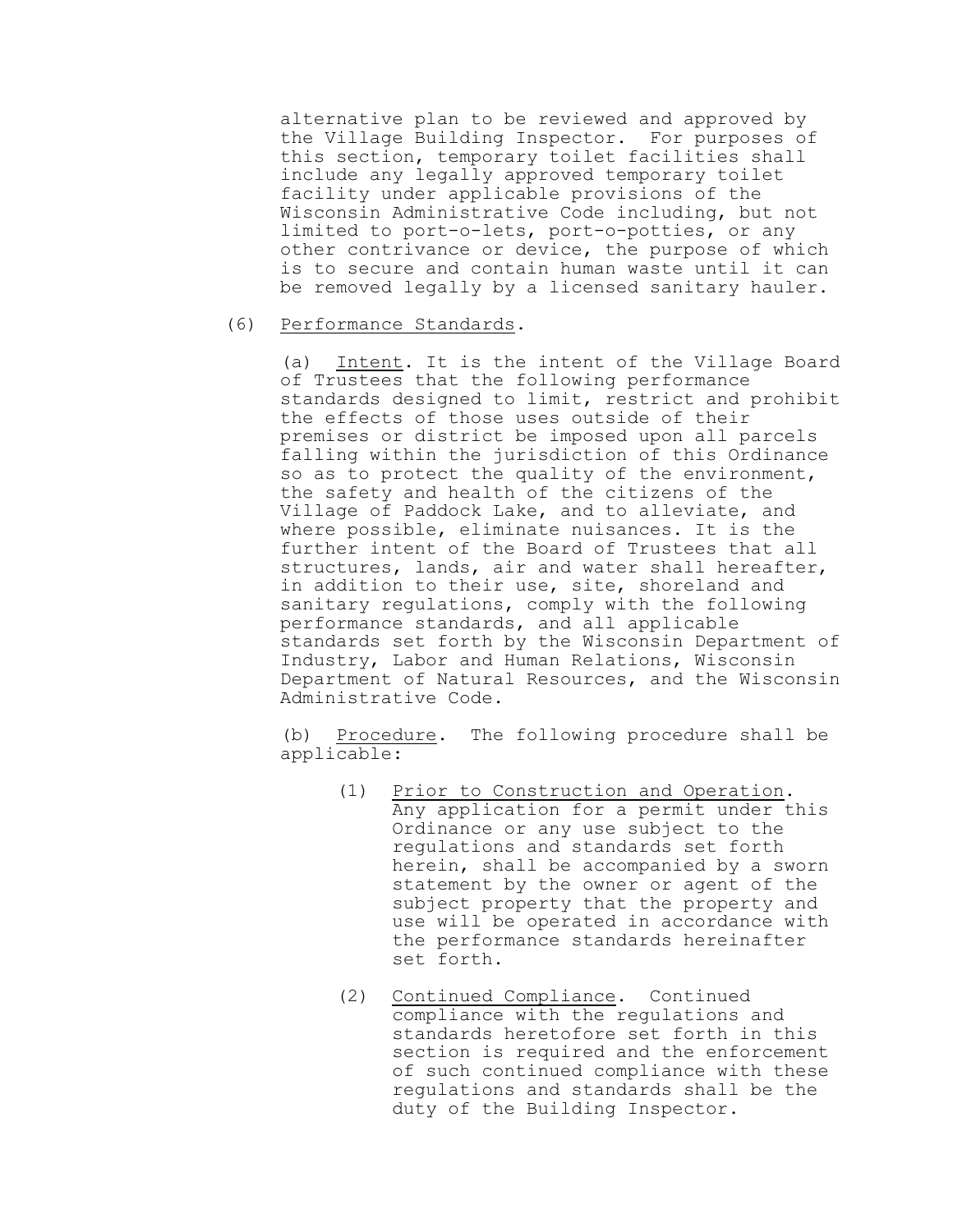- (3) Determination of Violation. The Building Inspector shall investigate any reported violation of the hereinafter noted regulations and standards and, if there is reasonable grounds for the same, shall proceed in accordance with subparagraph (4) below.
- (4) Termination of Violation. All violations, as ascertained in accordance with paragraph (3) above shall be terminated within thirty (30) days after notice of such violation and in the event that said violation is not terminated, it shall be deemed to be a separate violation for each date of its existence and subject to fines as set forth in this Ordinance, except that certain uses established before the effective date of this Ordinance and non-conforming as to the regulations and standards hereinafter set forth shall be given not more than one hundred eighty (180) days in which to conform therewith after the determination of the existence of such violation and in the event said violation is not terminated, it shall be deemed a separate violation for each day it existed since the effective date of this Ordinance.

# (c) Regulation of Nuisance Elements.

(1) No land or building in any district shall be operated in such a manner so as to create any dangerous, injurious, noxious or otherwise objectionable fire, explosive or other hazards; noise or vibration, smoke, dust, dirt or other form of air pollution; water pollution; electrical, radio active or other disturbances; glare; or other substance, condition or element (referred to herein as "dangerous or objectionable elements") in such amount as to adversely affect the surrounding area or premises; provided that any use permitted by these Ordinances may be undertaken and maintained if it conforms to the regulations of this subsection eliminating dangerous and objectionable elements at the specified point or points of the determination of their existence.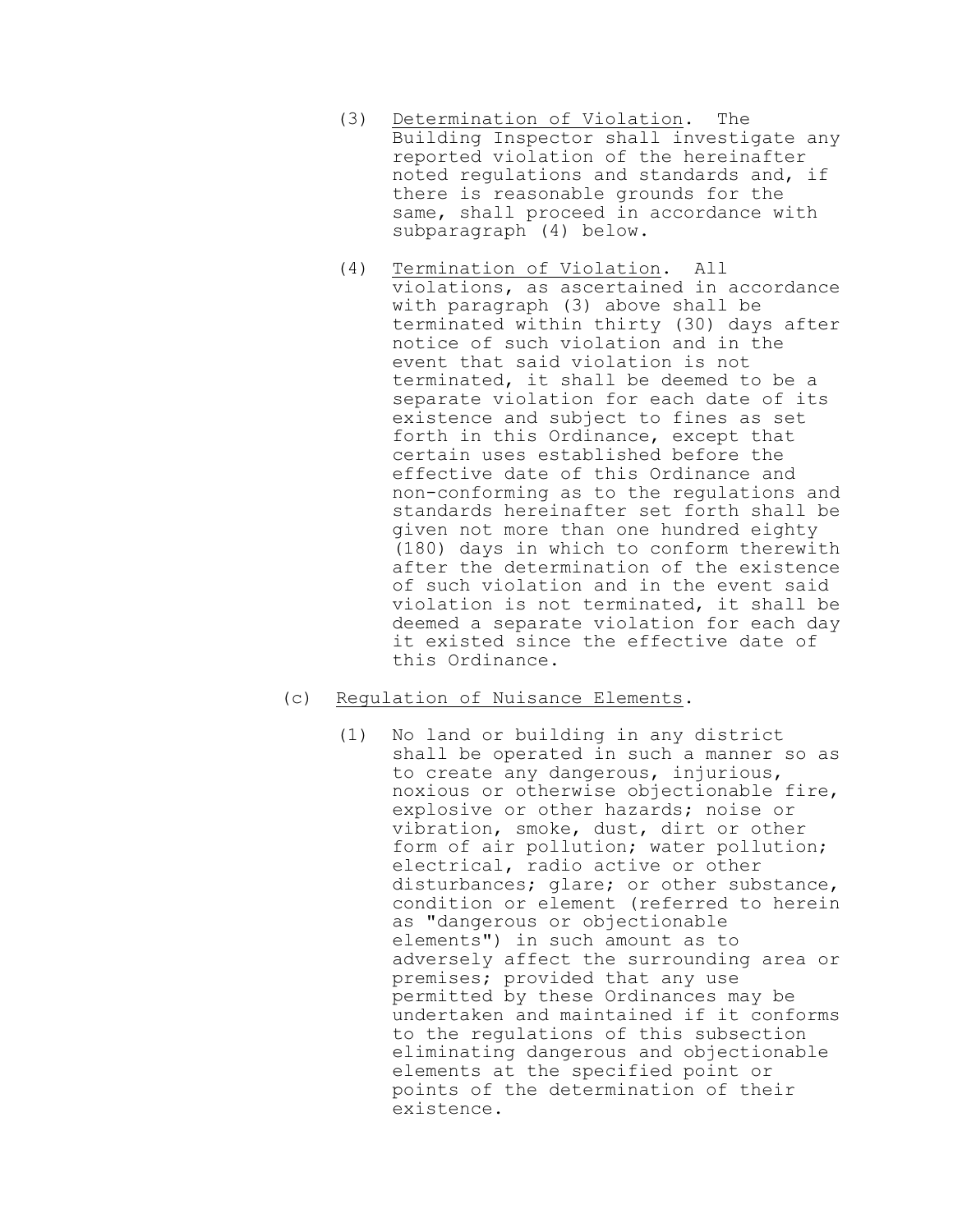- (2) The determination of the existence of any dangerous and objectionable elements shall be made at:
	- (a) The point or points where such elements shall be most apparent for fire and explosion hazards, for radioactivity and electrical disturbances, for smoke and other forms of air pollution.
	- (b) The property lines of the use creating such elements for noise, vibration, glare and odors.

### (d) Performance Standards to be Enforced.

- (1) Air Pollution. No activity shall emit any fly ash, dust, fumes, vapors, smoke, mists or gases in such quantities so as to cause soiling or danger to the health of persons, animals, vegetation or other forms of property. No activity shall emit any liquid or solid particles and concentrations exceeding 0.3 grains per cubic foot of the conveying gas nor any color visible smoke equal to or darker than No. 2 on the Ringlemann Chart described in Section NR 154 of the Wisconsin Administrative Code and amendments thereto.
- (2) Electrical Radioactive or Other Disturbances. No activity shall emit electrical, radioactive or other disturbances outside its premises that are dangerous or adversely affect the use of the neighboring premises. All applicable federal and state regulations shall be complied with.
- (3) Fire and Explosive Hazards. All activities involving the manufacturing, utilization, processing or storage of flammable and explosive materials shall be provided with adequate safety devices against the hazard of fire and explosion with adequate fire fighting and fire suppression equipment and devices that are standard in the industry. All materials that range from active to intense burning shall be manufactured, utilized, processed and stored only in completely enclosed buildings which have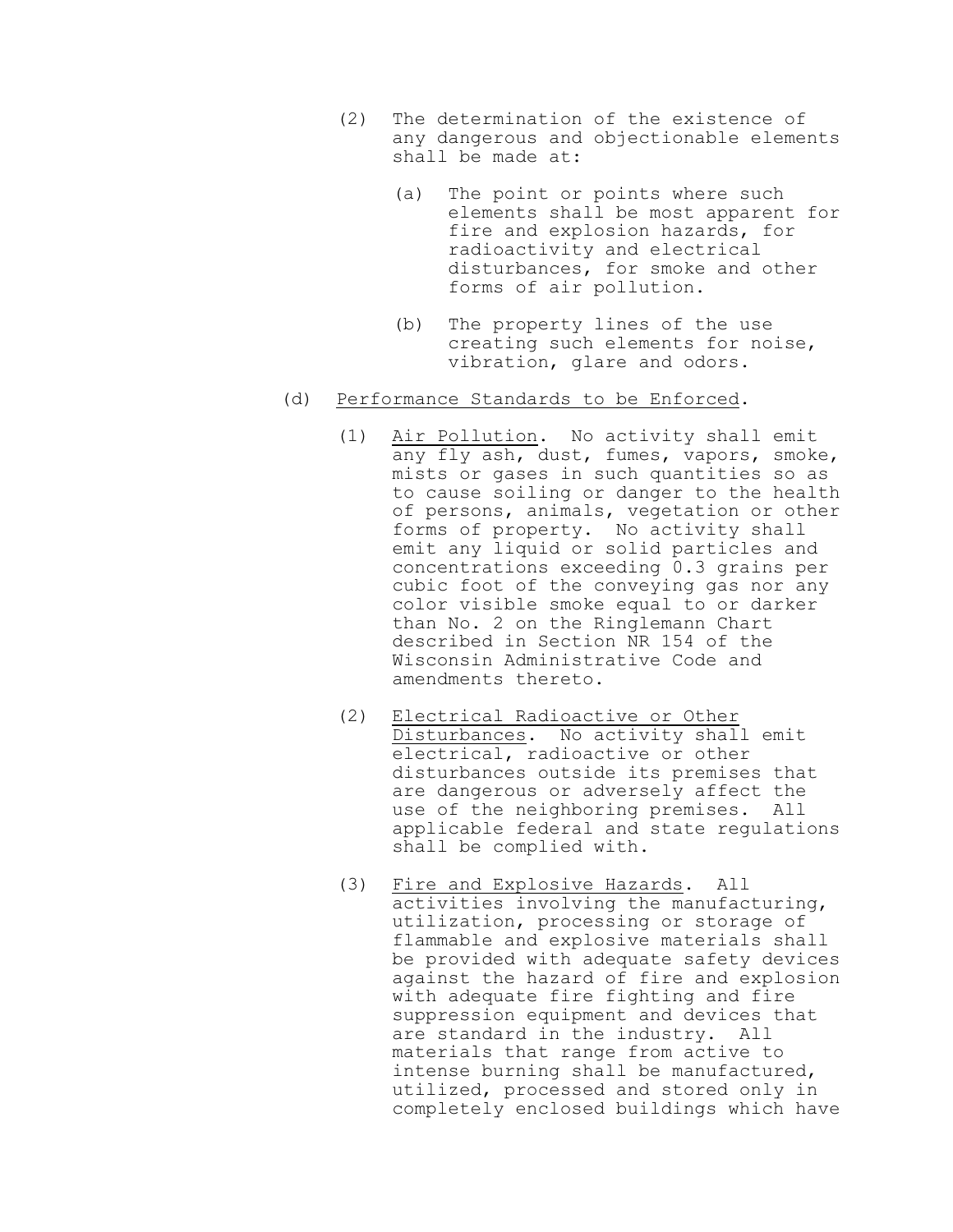incombustible exterior walls and an automatic fire extinguishing system. This shall include fireworks which are held or stored for wholesale or retail sale. The above ground storage capacity of the materials that produce flammable or explosive vapors shall not exceed the following:

| Closed Cup Flash Point            | Gallons |
|-----------------------------------|---------|
| Over 187°F                        | 400,000 |
| $105^{\circ}$ F - $187^{\circ}$ F | 200,000 |
| Below 105°F                       | 100,000 |

- (4) Glare and Heat. No activity shall emit glare or heat that is visible or measurable at the boundaries at the lot on which the principle use is located. All operations producing intense glare or heat shall be conducted within a completely enclosed building. Exposed sources of light shall be shielded so as not to be visible outside their premises.
- (5) Noise. No activity in an industrial district (other than transportation facilities or temporary construction work) that exceeds the following sound level measured by a sound level meter and associated octave band filter conforming to standards prescribed by the American Standards Association, Inc., New York, New York, (American Standard Sound Level Meters for measurement of noise and other sounds, 224.3-1944, American Standards Association, Inc., New York, New York, and American Standards Specifications for Octave-Band filter set for the analysis of noise and other sounds, 224.10-1953, or latest approved revision thereof, American Standards Association, Inc., New York, New York, shall be used.):

| Octave Band       | Sound Level |
|-------------------|-------------|
| Frequency         | Decibels    |
| Cycles per second |             |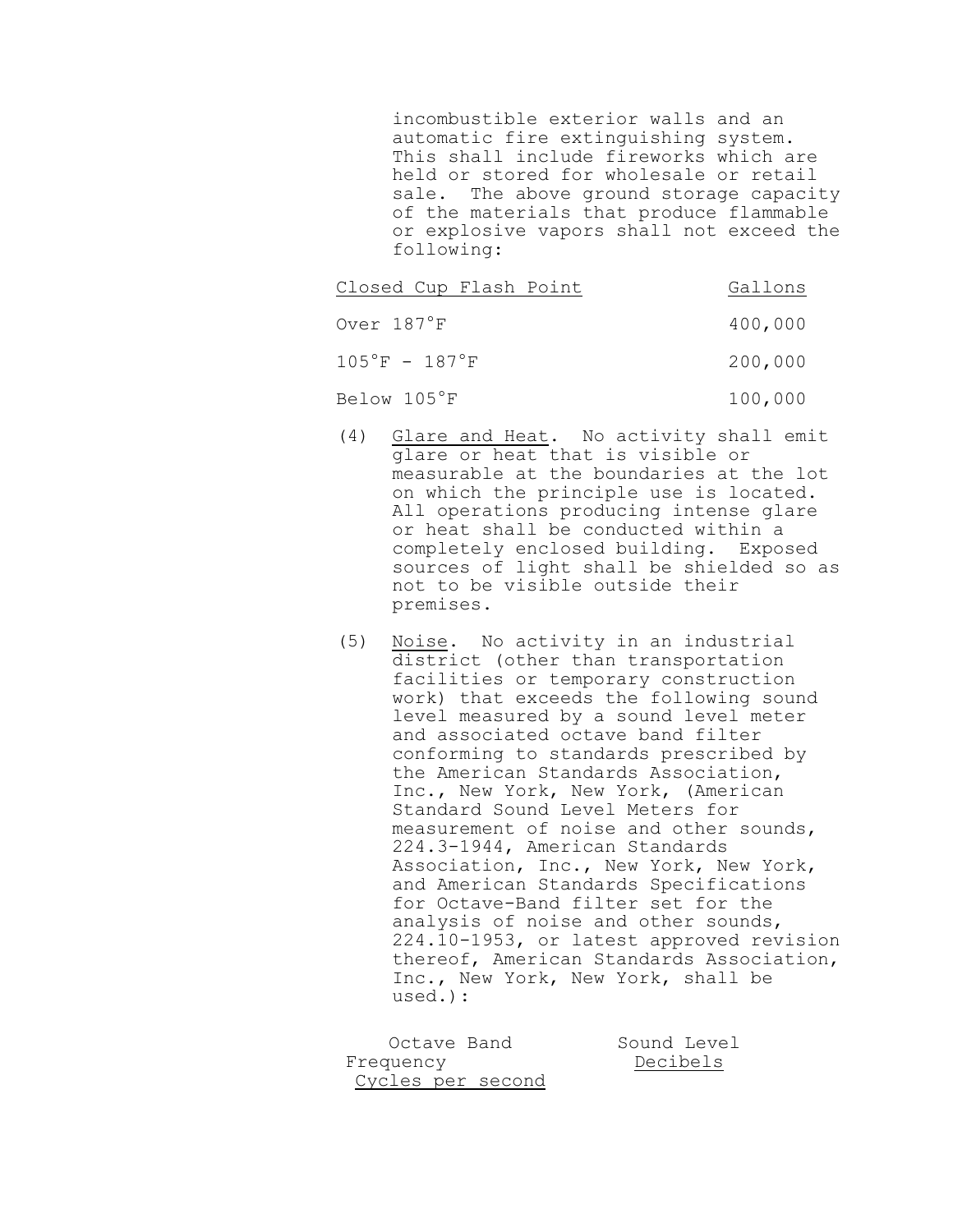| $0 - 75$        | 79 |
|-----------------|----|
| $75 - 150$      | 74 |
| $150 - 300$     | 66 |
| $300 - 600$     | 59 |
| $600 - 1,200$   | 53 |
| $1,200 - 2,400$ | 47 |
| $2,400 - 4,800$ | 41 |
| above $4,800$   | 39 |

No other activity in any other district shall produce a sound level outside its premises that exceeds the following displacement measured with a threecomponent measuring system:

Displacement (inches)

| Frequency<br>cycles per<br>second | Outside<br>the Premises | Outside<br>the District |
|-----------------------------------|-------------------------|-------------------------|
| $0 - 10$                          | .0020                   | .0004                   |
| $10 - 20$                         | .0010                   | .0002                   |
| $20 - 30$                         | .0006                   | .0001                   |
| $30 - 40$                         | .0004                   | .0001                   |
| $40 - 50$                         | .0003                   | .0001                   |
| 50 and over                       | .0002                   | .0001                   |

- (6) Odors. Odors, except in the A-A District, no activity shall emit any odorous matter of such nature or quantity as to be offensive, obnoxious or unhealthful outside their premises. The guide for determining odor measurement and control shall be Chapter NR 154 of the Wisconsin Administrative Code and amendments thereto.
- (7) Liquid or Solid Gases. No activity shall locate, store, discharge or permit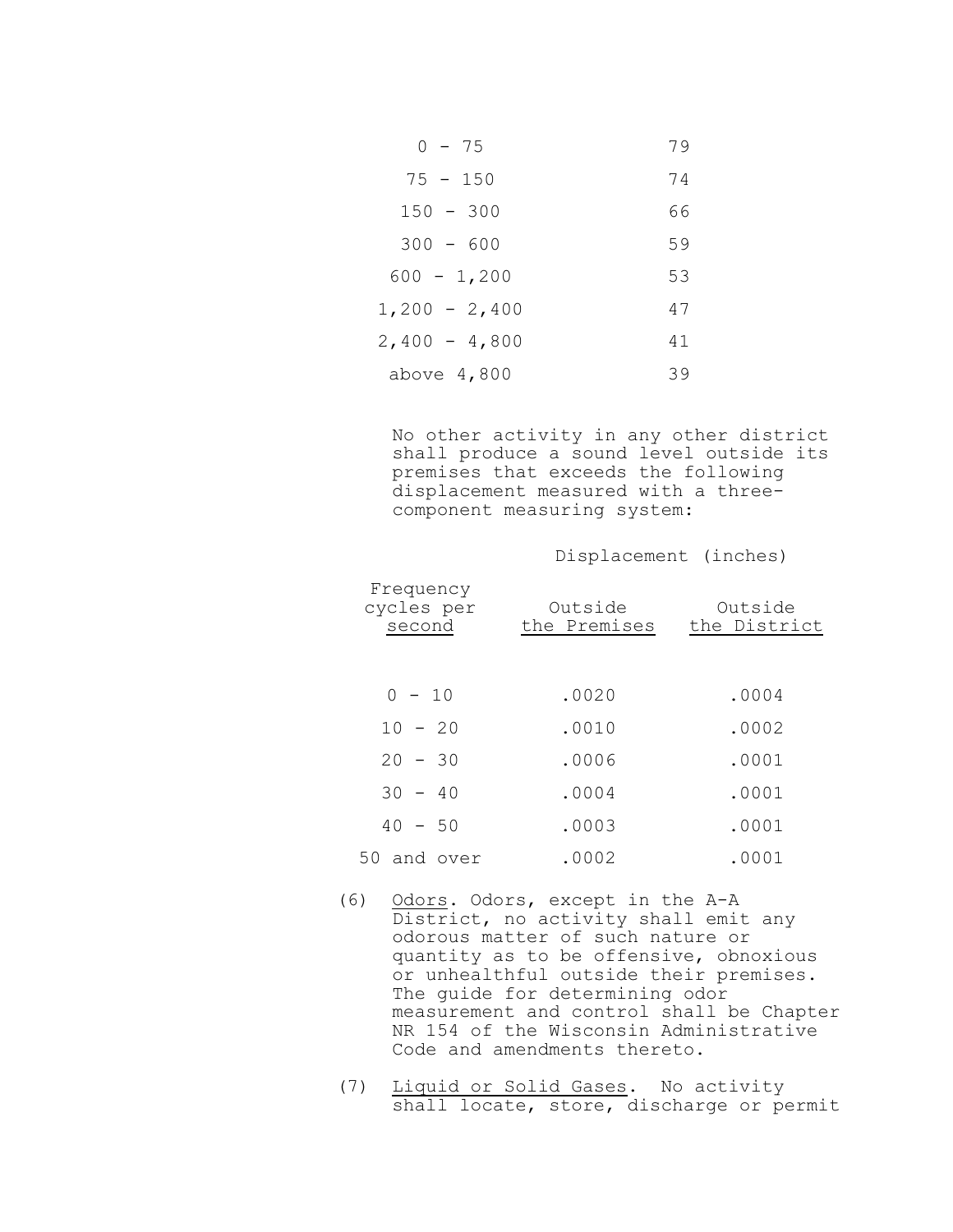the discharge of any treated, untreated or inadequately treated, liquid gaseous or solid materials of such nature, quantity, obnoxiousness, toxicity or temperature that would be likely to run off, seep, perculate or wash into surface or subsurface waters so as to contaminate, pollute or harm such waters or cause nuisances, such as objectionable deposits, floating or submerged debris, oil or scum, color, odor, taste or unsightliness or to be harmful to human, animal, plant or aquatic life, or which can cause the emission of dangerous or offensive elements or can overload the existing municipal utilities. In addition, no activity shall discharge any liquid, gaseous or solid materials so as to exceed or contribute towards exceeding the minimum standards and those other standards and application of those standards set forth in Chapter NR 102 of the Wisconsin Administrative Code and amendments thereto.

- (e) Traffic, Parking and Access.
	- (1) Traffic Disability (Vision Triangle).
		- (a) No obstructions, such as structures, fences, parking or vegetation shall be permitted in any business, manufacturing or institutional district between the heights of two (2) feet and ten (10) feet above the plane through the center line of the road within the triangular space formed by any two existing or proposed intersecting street or alley rightof-way lines and a line joining points on such lines located a minimum of fifteen (15) feet from their intersection.
		- (b) In the case of any federal, state or county highway or village road intersection with any other federal, state or county highway or village road, the corner cutoff distance is establishing the triangular vision clearance space shall be increased to fifty (50)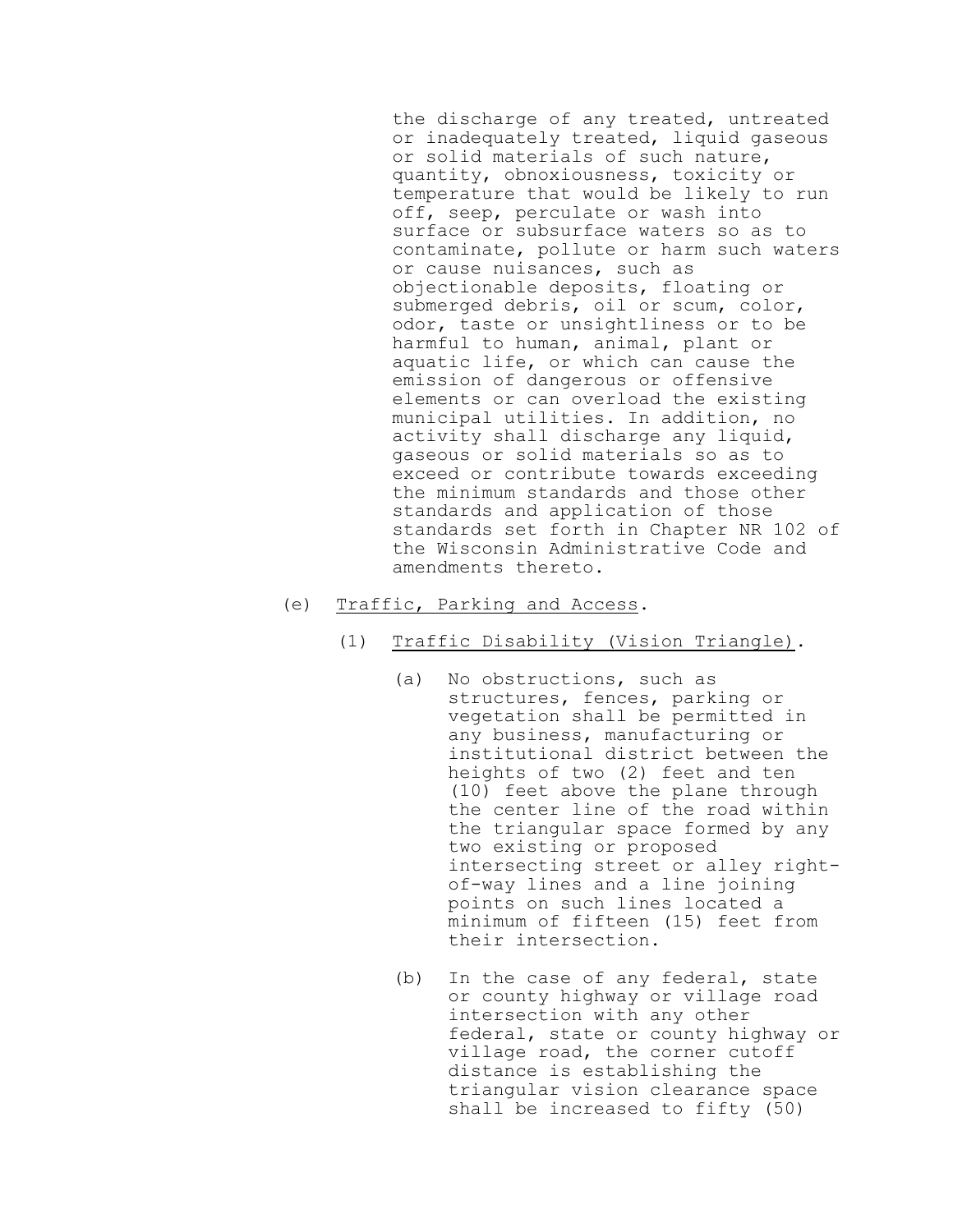feet.

- (2) Loading Requirements.
	- (a) In all districts adequate loading area shall be provided so that all vehicles loading, maneuvering, or unloading are completely off the public right-of-ways and so that all vehicles need not back onto any public right-of-ways.
	- (b) On every lot on which a business, trade, or industrial use is hereafter established, space with access to a public street or alley shall be provided as indicated below for the loading and unloading of vehicles off the public right-of-way.
		- (1) Businesses: One (1) space of at least 10 by 25 feet for each 3,000 square feet of floor area or part thereof.
		- (2) Wholesale and industrial: One (1) space of at least 10 by 50 feet for each 10,000 square feet of floor area or part thereof.
		- (3) Bus and truck terminals: Sufficient space to accommodate the maximum number of buses or trucks to be stored or to be loaded or unloaded at the terminal at any one time.
- (3) Parking Requirements. In all districts and in connection with every use, there shall be provided at the time any use or building is erected, enlarged, extended, or increased off-street parking stalls for all vehicles in accordance with the following:

Number of off-street parking stalls

- (a) Residential uses.
	- (1) Single-family dwellings: two stalls for each dwelling.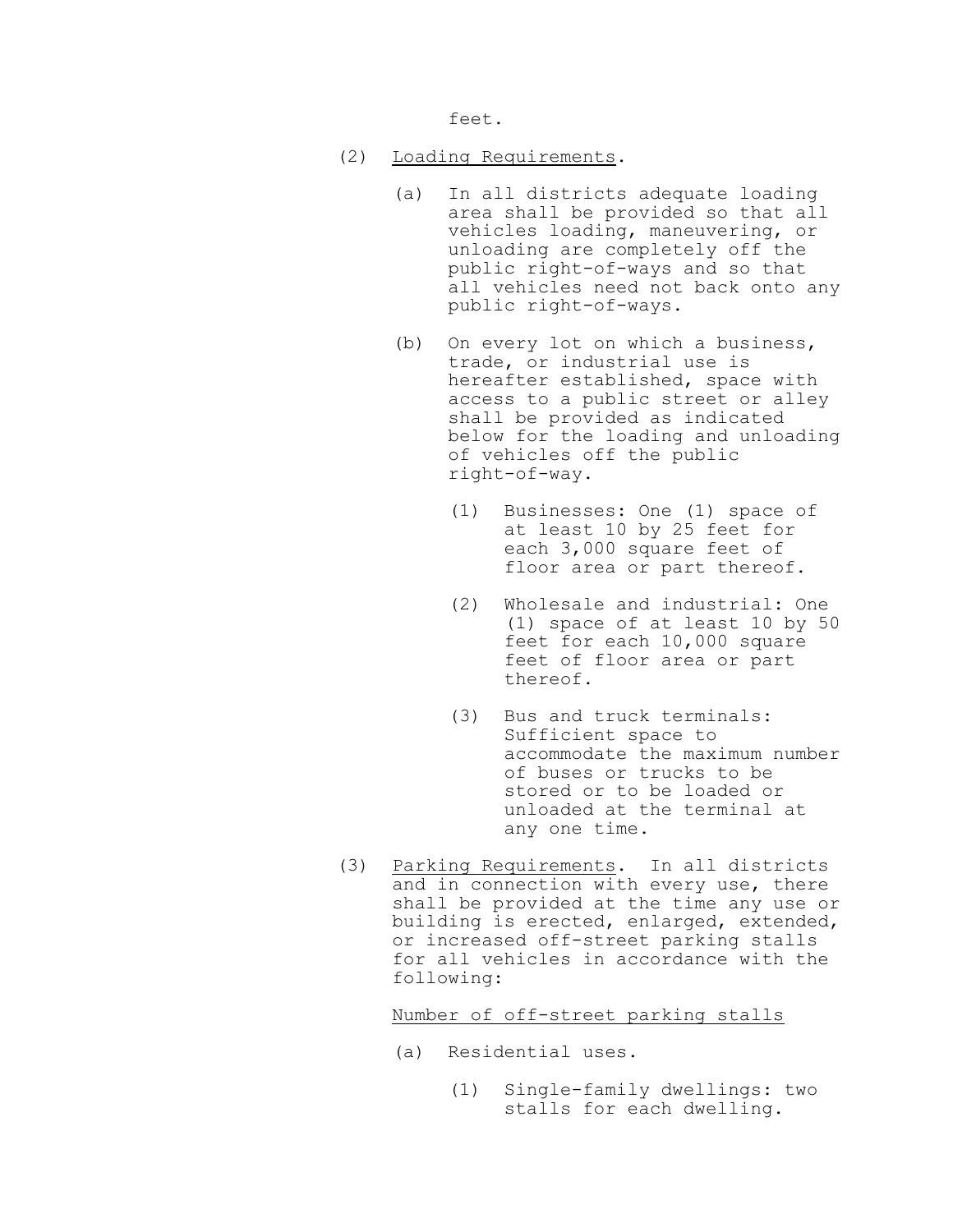- (2) Mobile homes: two stalls for each mobile home.
- (3) Two-family dwellings: four stalls per building.
- (4) Multiple family dwellings: two stalls for one and two bedroom units; 7.5 stalls for three or more bedroom units; plus one stall for every eight units for guest parking.
- (5) Housing for the elderly: one stall for each dwelling unit plus one stall for every eight units for guest parking.
- (b) Commercial uses.
	- (1) Automobile repair garages and service garages: one space for each regular employee plus one space for each 250 square feet of floor area used for repair work.
	- (2) Financial institutions and professional offices: one stall for each 300 square feet of primary floor area plus one stall for every two employees.
	- (3) Funeral homes: twenty stalls for each potential viewing room.
	- (4) Gasoline filling stations: two spaces for each grease rack or similar facility plus one space for each attendant on duty at any given time.
	- (5) Hotels, motels: one stall for each guest room plus one stall for each three employees.
	- (6) Motor vehicle sales (new and used): one space for each 500 square feet of floor area plus 300 square feet of outdoor display area for each motor vehicle to be displayed. (This requirement does not include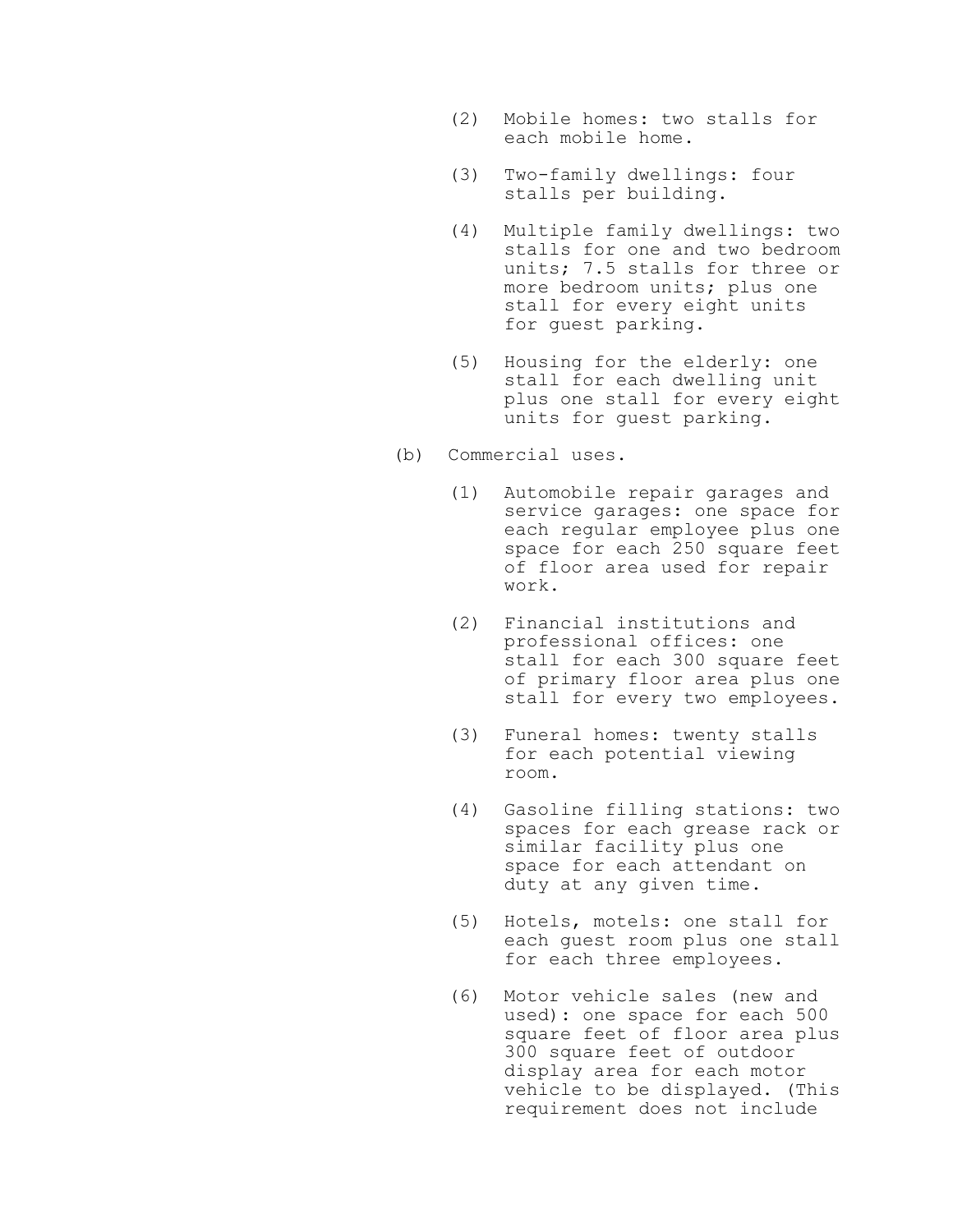service garages - see above).

- (7) Restaurants, bars, clubs, lodges, and places of entertainment: one stall for each 100 square feet of floor area plus one stall for every two employees.
- (8) Shopping centers, discount family stores and full service food stores: one stall for each 150 square feet of floor area plus one stall for every two employees.
- (9) Freestanding retail and service stores, convenient food stores: one stall for each 200 square feet of primary floor area plus one stall for every two employees.
- (c) Manufacturing uses.
	- (1) Manufacturing and processing plants and warehouses: one stall for each two employees during any 12 hour period.
- (d) Institutional uses.
	- (1) Churches, auditoriums, community centers, vocational and night schools and other places of public assembly: one stall for every five seats.
	- (2) Secondary and elementary schools: one stall for every employee plus 1 stall for every 10 students between the ages of 16 and 18 and 1 stall for every 5 students over 18 years of age.
	- (3) Governmental offices: one stall for every 300 square feet of floor area.
	- (4) Medical and dental clinics: five stalls for every doctor plus one stall for every employee.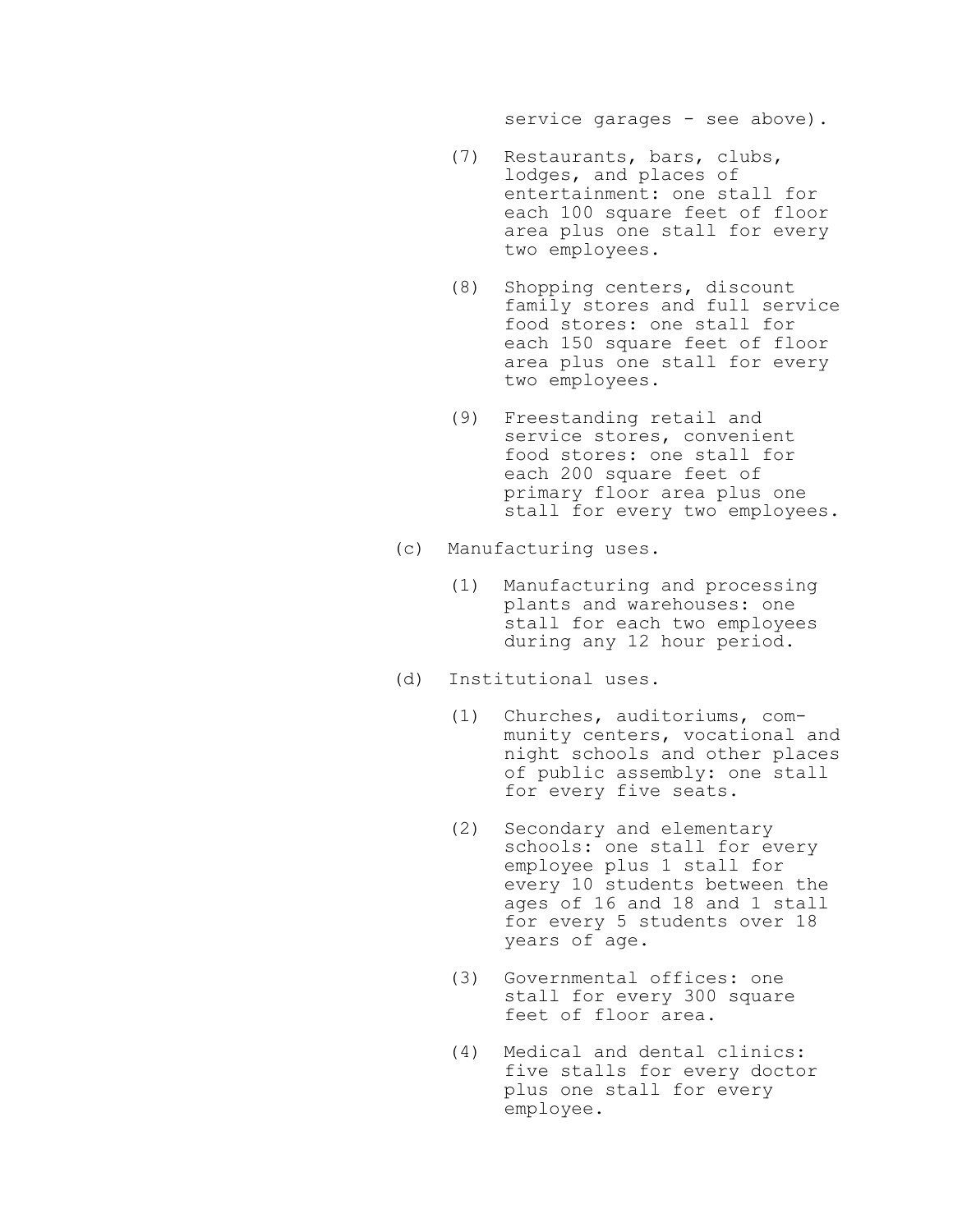- (5) Orphanages, convents, rectories, monasteries: one stall for every 2,000 square feet of floor area.
- (6) Sanatoriums, hospitals, institutions, rest and nursing homes: one stall for every three beds plus one stall for every three employees.
- (e) Recreational uses (commercial or non-commercial).
	- (1) Bowling alleys: six parking spaces for each lane plus additional spaces as may be required herein for affiliated uses such as restaurants and other accessory uses.
	- (2) Health salons, skating rinks, etc.: one parking space for every three persons, based on the maximum number of persons that can be accommodated at the same time in accordance with such design capacity and fire department regulations, and one parking space for every two employees.
	- (3) Park, recreation areas and community centers: one parking space for every two employees, plus spaces in adequate number, as determined by the Building Inspector, to serve the visiting public.
- (f) Uses not listed. In the case of structures or uses not mentioned, the provisions for a use which is similar shall apply.
- (g) Combinations. Combinations of any of the above uses shall provide the total of the number of stalls required for each individual use.
- (h) Adequate access. Adequate access to a public street shall be provided for each parking space, and driveway shall be at least ten (10)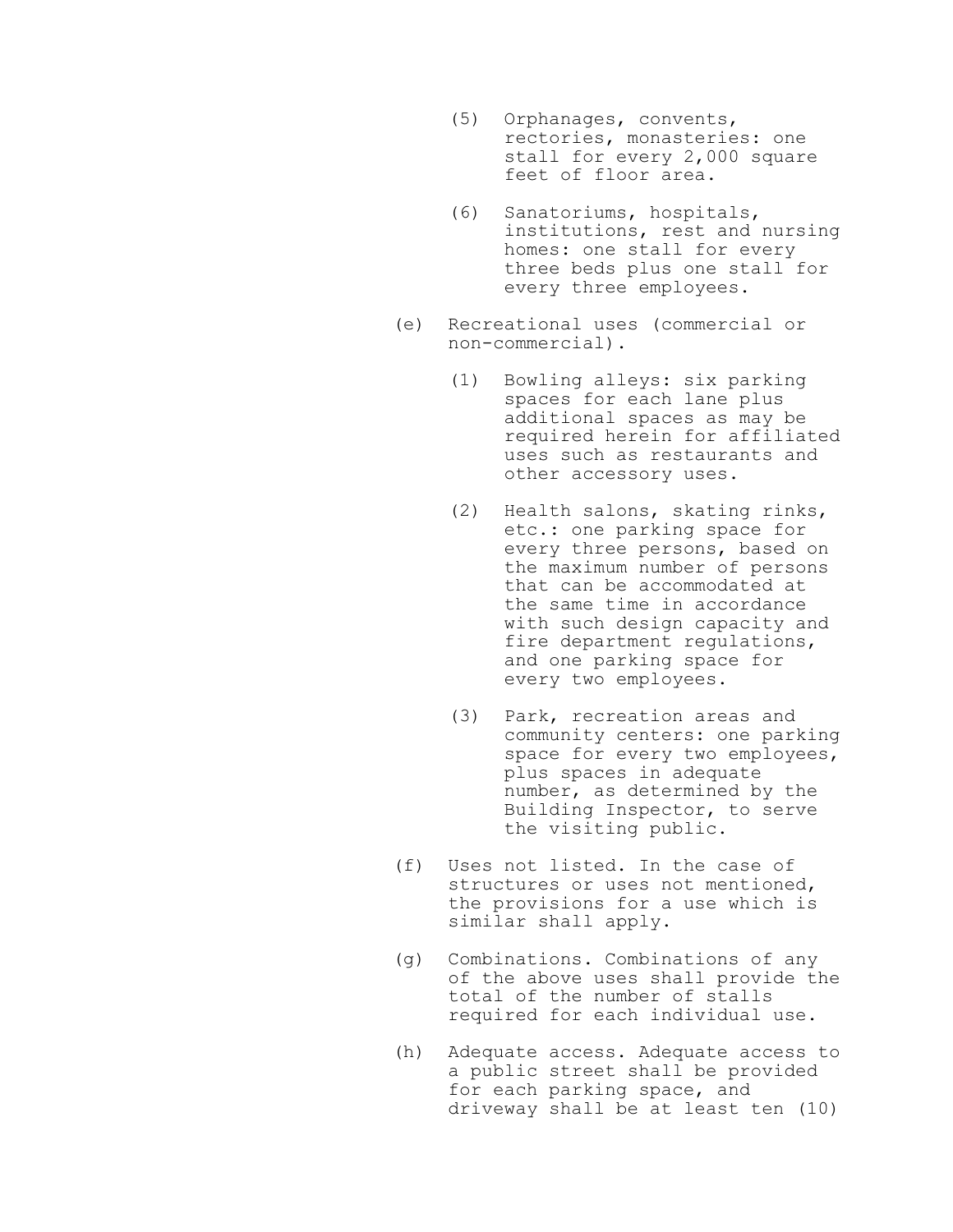feet wide for one and two-family dwellings and at least twenty-four (24) feet wide for all other uses.

- (i) Size. The size of each parking space shall not be less than one hundred eighty (180) square feet exclusive of the space required for ingress and egress.
- (j) Location. The location of each parking space shall be on the same lot as the principal use unless parking space is provided on another parcel, in which case, all parking lots shall have the same zoning district as the principal use and, if not contained on the same parcel as the principal use, shall not be over four hundred (400) feet from the principal use. No parking stall or driveway except in residential districts shall be closer than three (3) feet to a residential district lot line or a street line opposite a residential district.
- (k) Surfacing. All off-street parking areas shall be grated and surfaced so as to be dust free and properly drained. Any parking area for more than five (5) vehicles shall have the aisles and spaces clearly marked.
- (1) Screening. Any off-street parking area, other than that provided for a residence which abuts or faces a residential zoning district and where the vehicles will travel or be parked within fifty (50) feet of the resident's district line, shall provide a planning screen, landscaped earth berm, landscaped fence or wall at least three (3) feet in height at time of planting along the side abutting or fronting on a resident's district. Plans for such screen shall be submitted to the Building Inspector for approval before installation.

(m) Lighting. Exterior lighting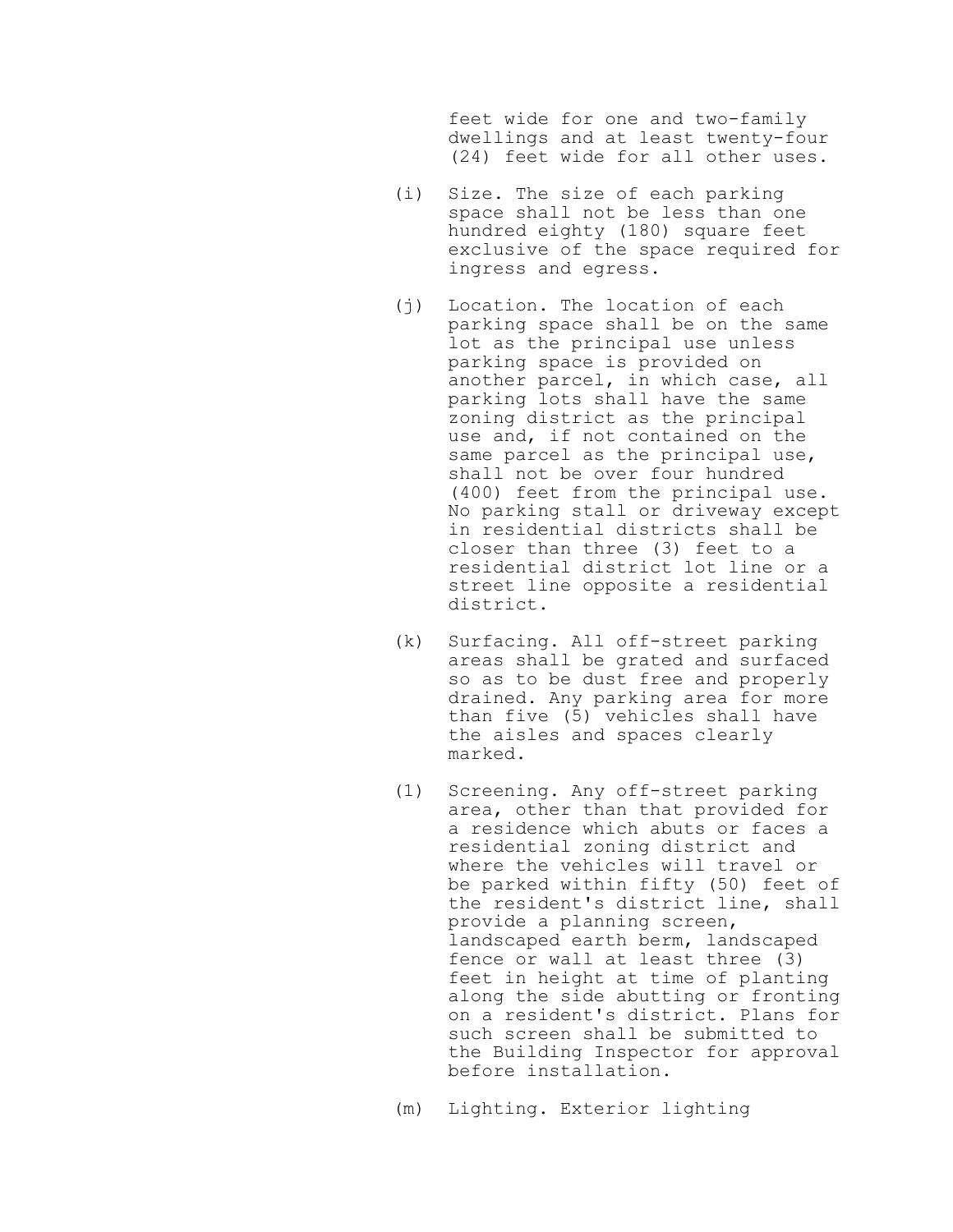provided in any parking area shall be shielded or directed in such a manner so as to prevent light from shining directly onto abutting properties.

- (n) Curbs or barriers. Curbs or barriers shall be installed so as to prevent the parked vehicles from extending any closer than five (5) feet from any side and rear lot line except where the parking space abuts a residential district it shall be no less than ten (10) feet.
- (o) Semi-trailers. Semi-trucks, trailers and cabs, specialized construction equipment and vehicles such as, but not limited to, backhoes, tow trucks, bulldozers, dumptrucks and mobile homes shall not be permitted to be parked in residential zoning districts. This subsection shall not prohibit parking of motor homes and travel trailers on private property in residential zoning districts.
- (4) Driveways and Hi way Access. All driveways installed, altered, changed, replaced, or extended after the effective date of this Ordinance shall meet the following requirements:
	- (a) Openings for vehicular ingress and egress shall not exceed twenty-four (24) feet at the street line and thirty (30) feet at the roadway.
	- (b) Islands between driveway openings shall be provided with a minimum of ten (10) feet between all driveways and six (6) feet at all lot lines.
	- (c) Vehicle entrances and exits to drive-in theaters, banks, restaurants, motels, funeral homes, vehicle sales and service, car washes, service stations, garages, or public parking lots shall be not less than two hundred (100) feet from any pedestrian entrance or exit to a school, college,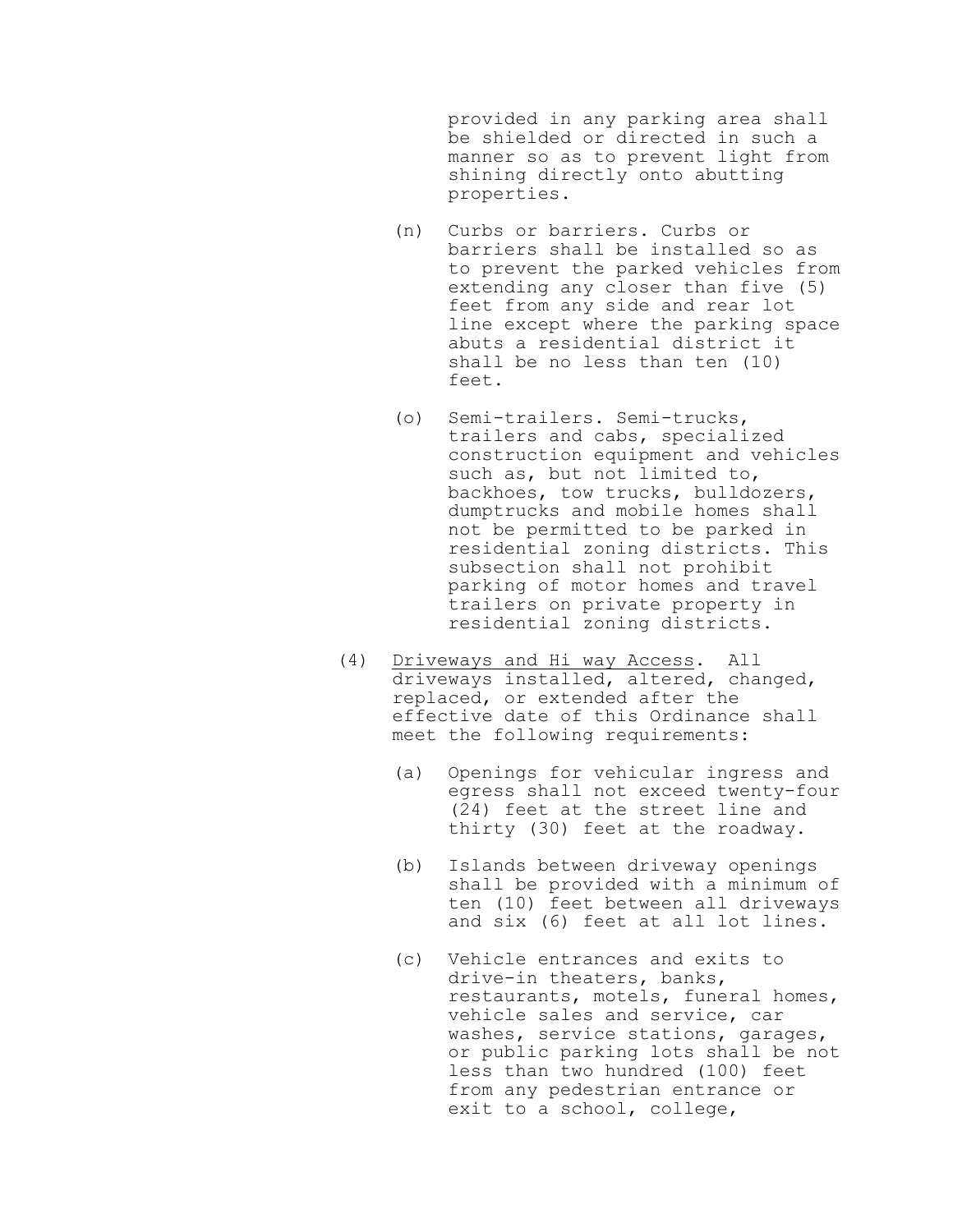university, church, hospital, park playground, library or other place of public assembly.

- (d) No direct public or private access shall be permitted to the existing or proposed right-of-ways of freeways, interstate highways, and interchanges and their entrances or exit ramps nor within five hundred (500) feet of the most remote end of the taper of the entrances or exit ramp.
- (e) No direct public or private access shall be permitted to any existing or proposed federal, state trunk, or county trunk highway within one hundred (100) feet of its intersection with another highway.
- (f) Access barriers, such as curbing, fencing, ditching, landscaping, or other topographic barriers, shall be erected to prevent unauthorized vehicle ingress or egress to the above specified streets or highways.
- (g) Temporary access to the rights-ofway in subsections (d), (e); and (f) above, may be granted by the Board of Appeals after review and recommendation by the highway agencies having jurisdiction. Such access permit shall be temporary, revocable and subject to any conditions required and shall be issued for a period not to exceed twelve (12) months.

# (f) Fences.

(1) Permit required. No fence, except those fences provided for in subsection (2) below, shall hereinafter be located, directed, moved, reconstructed, extended or enlarged, converted or structurally altered without a zoning permit and building permit, when required under the Village of Paddock Lake Building Code, and without being in conformity with the provisions of this ordinance, the state statutes and the Wisconsin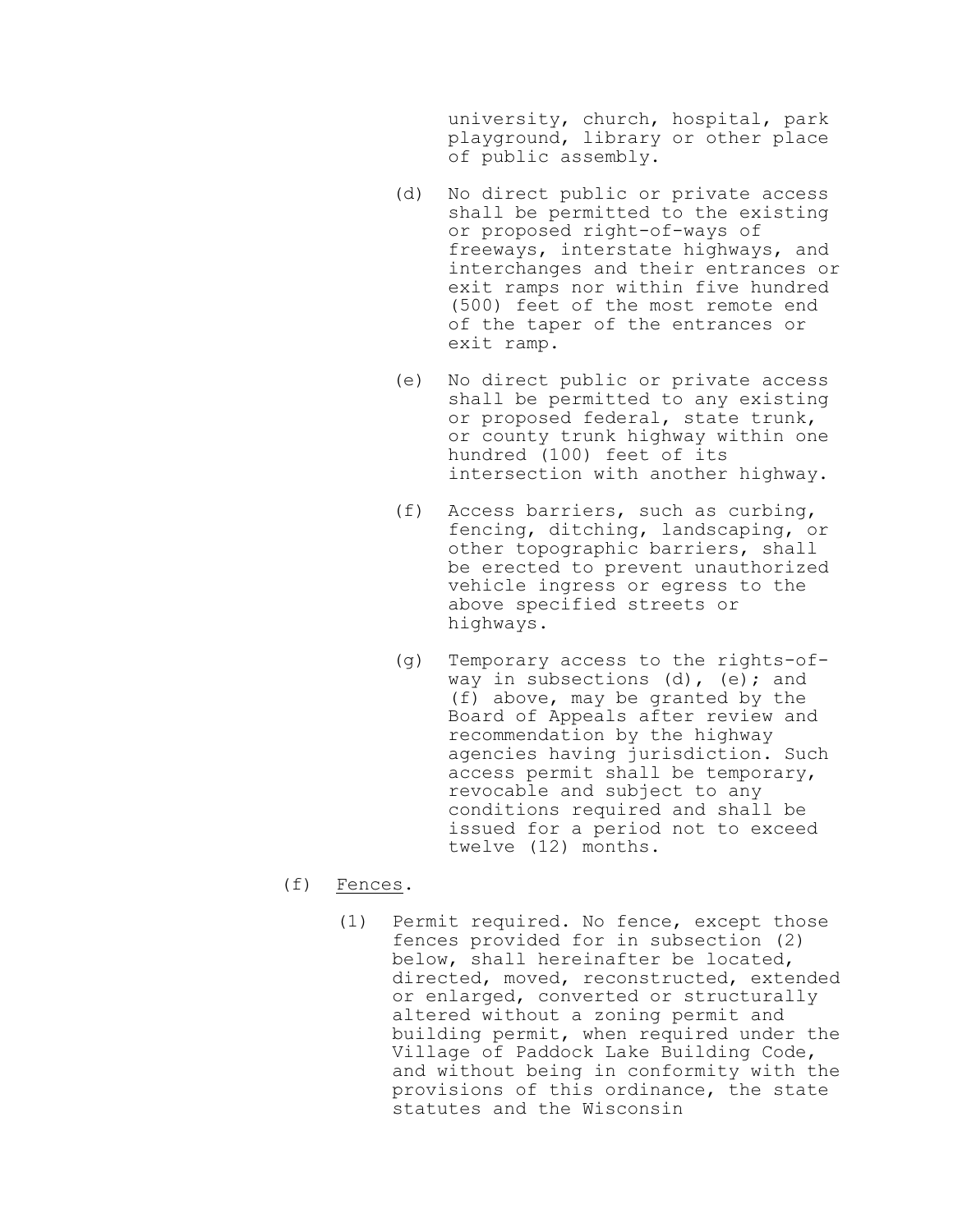Administrative Code. The fence shall also meet all the structural requirements of local and state codes.

- (2) Fences permitted without a zoning permit. The following fences are permitted as specified without a zoning permit subject to the following restrictions and providing that said fence does not in any way interfere with traffic visibility.
	- (a) A snow fence shall be permitted in all districts when comprised of pickets bound together and not exceeding four (4) feet in height and are removed between May 1 and November 1 of each year. No privately owned snow fences shall extend beyond the highway rightof-way line.
	- (b) Fences to be installed around swimming pools shall be governed by the provisions of Section  $12.04(6)(g)(7)$ .
	- (c) Agricultural fences in the A-A district shall be permitted provided that they do not extend beyond the highway or road right-of-way.
	- (d) Decorative fences not exceeding two (2) feet in height shall be permitted in all districts.
- (3) Fences or walls for which a zoning permit is required.
	- (a) Residential fences or walls are permitted on the property lines in residential districts, but shall not be greater than six (6) feet in height in the side yard and rear yard or greater than four (4) feet in the height in the street yard. Residential fences or walls may be six (6) feet in height in rear street yard of a double frontage lot or in the side street yard of a corner lot not closer than fifteen (15) feet. Residential fences or walls shall not be closer than two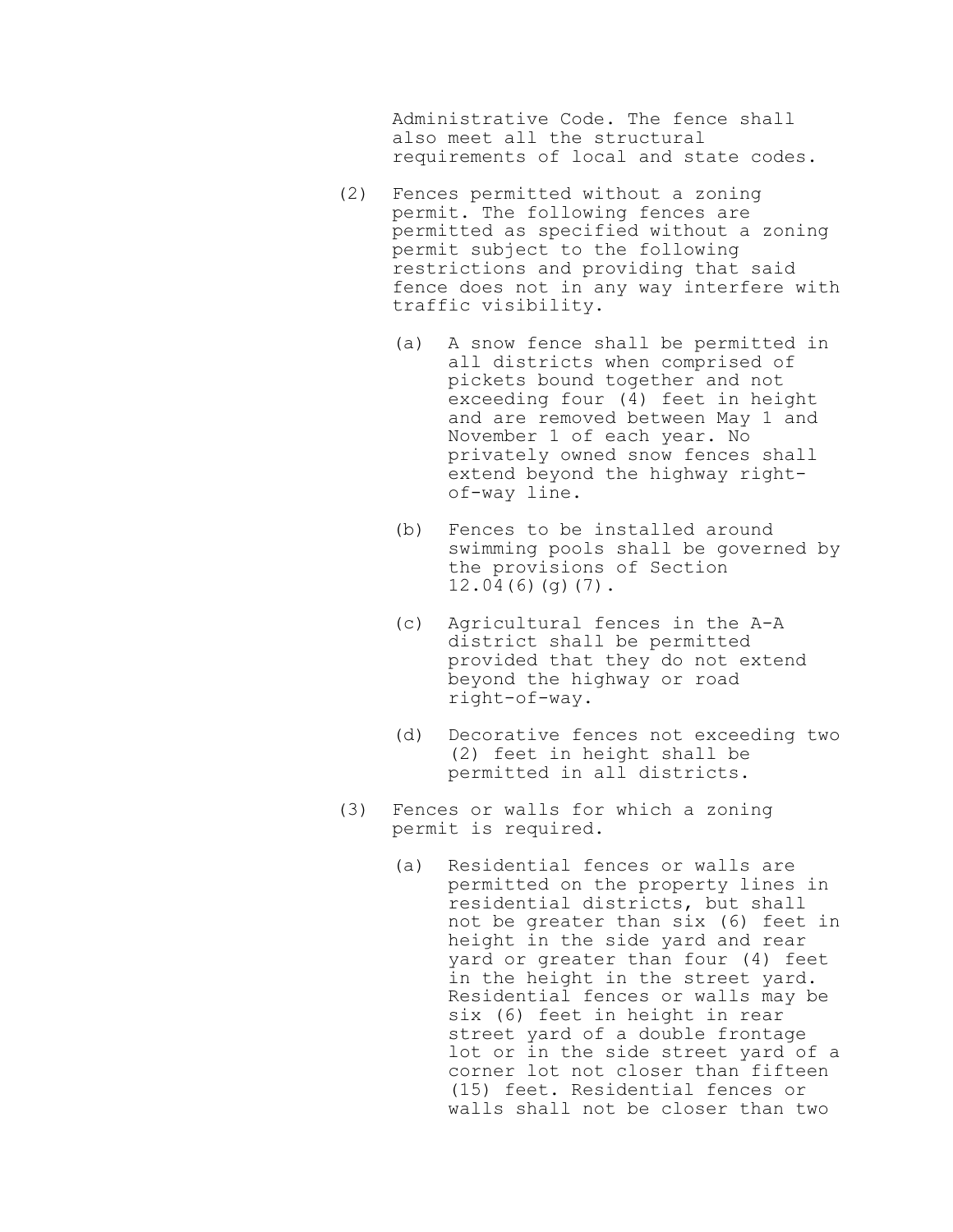(2) feet to any public right-of-way and no fence or wall greater than two (2) feet in height shall be placed within the vision triangle. No fence or wall which incorporates barb wire shall be permitted in the residential districts.

- (b) Security fences or walls are permitted in all districts other than residential districts. Security fences or walls may be placed on side and rear property lines, but shall not be located closer than two (2) feet to a public right-of-way line. Security fences or walls shall not exceed ten (10) feet in height. No fence or walls greater than two (2) feet in height shall be placed within the vision triangle.
- (c) Any fence or hedgerow in a commercial or industrial district shall comply to the provisions of paragraph (b) above. Fences in commercial and industrial districts may be solid, chainlink or open woven wire. The use of electrically charged fences is prohibited and the use of barb wire is prohibited except as upon approval by the Village Board.
- (4) No person shall install, plant or maintain a fence or hedge on any lot which creates an unsafe condition for pedestrian or vehicular traffic. Any fence or hedge in violation of this section shall be deemed a public nuisance and shall be subject to the abatement of public nuisances as set forth in Chapter 18 of this Code.
- (5) Any fence within the Village of Paddock Lake which has become so deteriorated, dilapidated or broken as to be unsightly and a detriment to the neighborhood or area, or shall no longer fulfill its purpose as a fence because of its condition, shall be removed by the owner within ten (10) days after notice by the Building Inspector. In the event that the owner fails to comply with the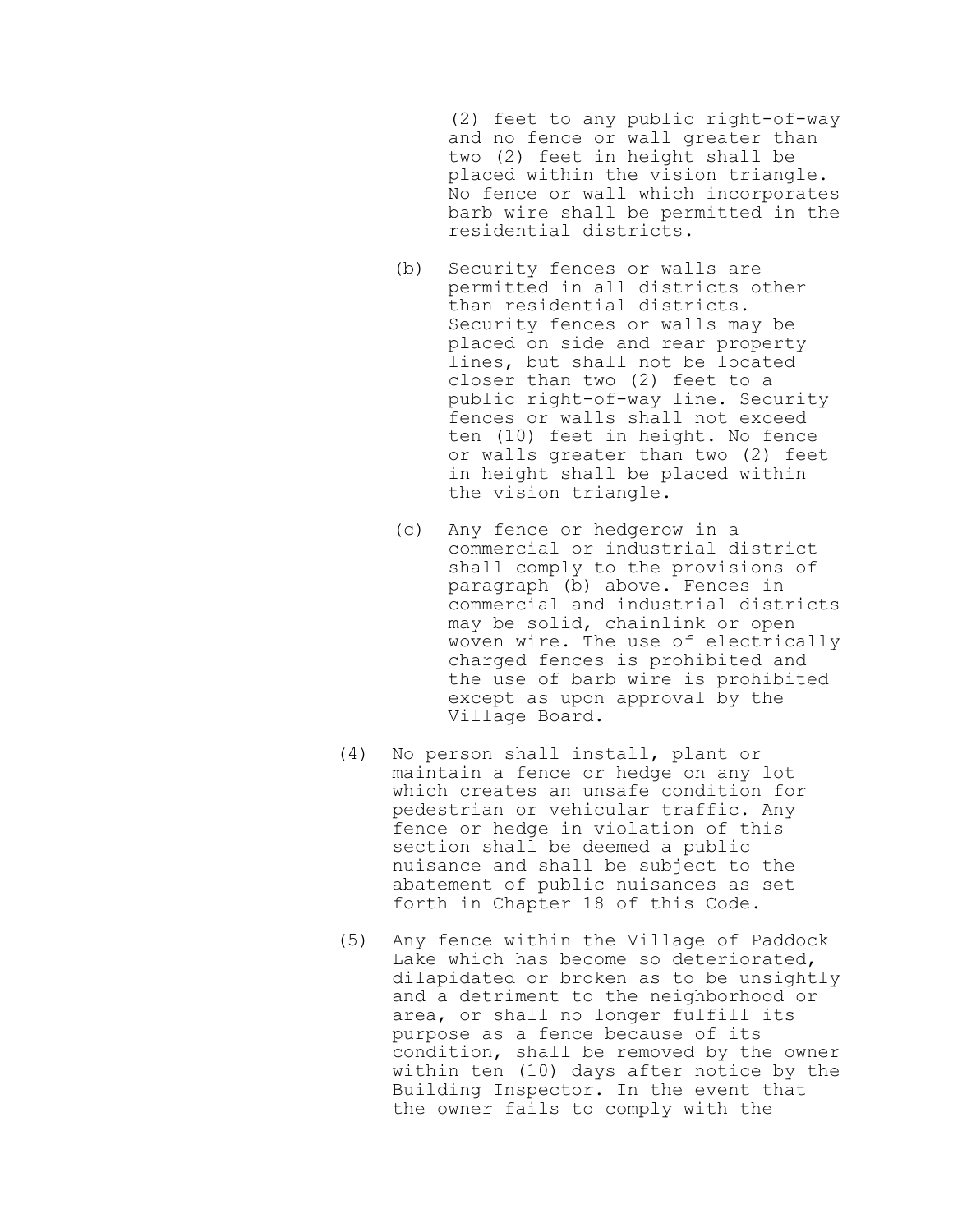Inspector's order, the Inspector shall declare the fence a public nuisance and proceed under Chapter 18 of this Code to abate the nuisance.

- (g) Swimming Pools.
	- (1) Compliance. It shall be unlawful to construct, install, enlarge, or alter any swimming pool as defined in this Ordinance within the Village of Paddock Lake, except in compliance with all of the provisions of this section.
	- (2) Districts. Swimming pools may be installed in all districts except the C, S-0, B-1, B-2, M-1 and M-2 districts.
	- (3) Permit required. It shall be unlawful to proceed with the construction, installation, enlargement or alteration of any private residential swimming pool and accessories thereto within the Village unless a zoning permit and building permit, when required under the Village of Paddock Lake Building Code, have been first obtained from the Building Inspector.
	- (4) Application. All drawings and plans for the construction, installation, enlargement or alteration of any such swimming pool and the accessories thereto shall first be presented to the Building Inspector for examination and approval as to the proper location and construction. All such plans and drawings shall be drawn to scale and shall indicate thereon all distances and dimensions so as to accurately and explicitly show all lot lines, and all information pertaining to the pool, walk, deck, fence construction, water supply system, drainage and water disposal systems, and all accessories pertaining to the swimming pool. Such plans shall also indicate the vertical elevations of the pool. All private residential swimming pools and accessories thereto, water supply and drainage system shall be constructed in conformity with the approved plans.
	- (5) Location. No portion of a swimming pool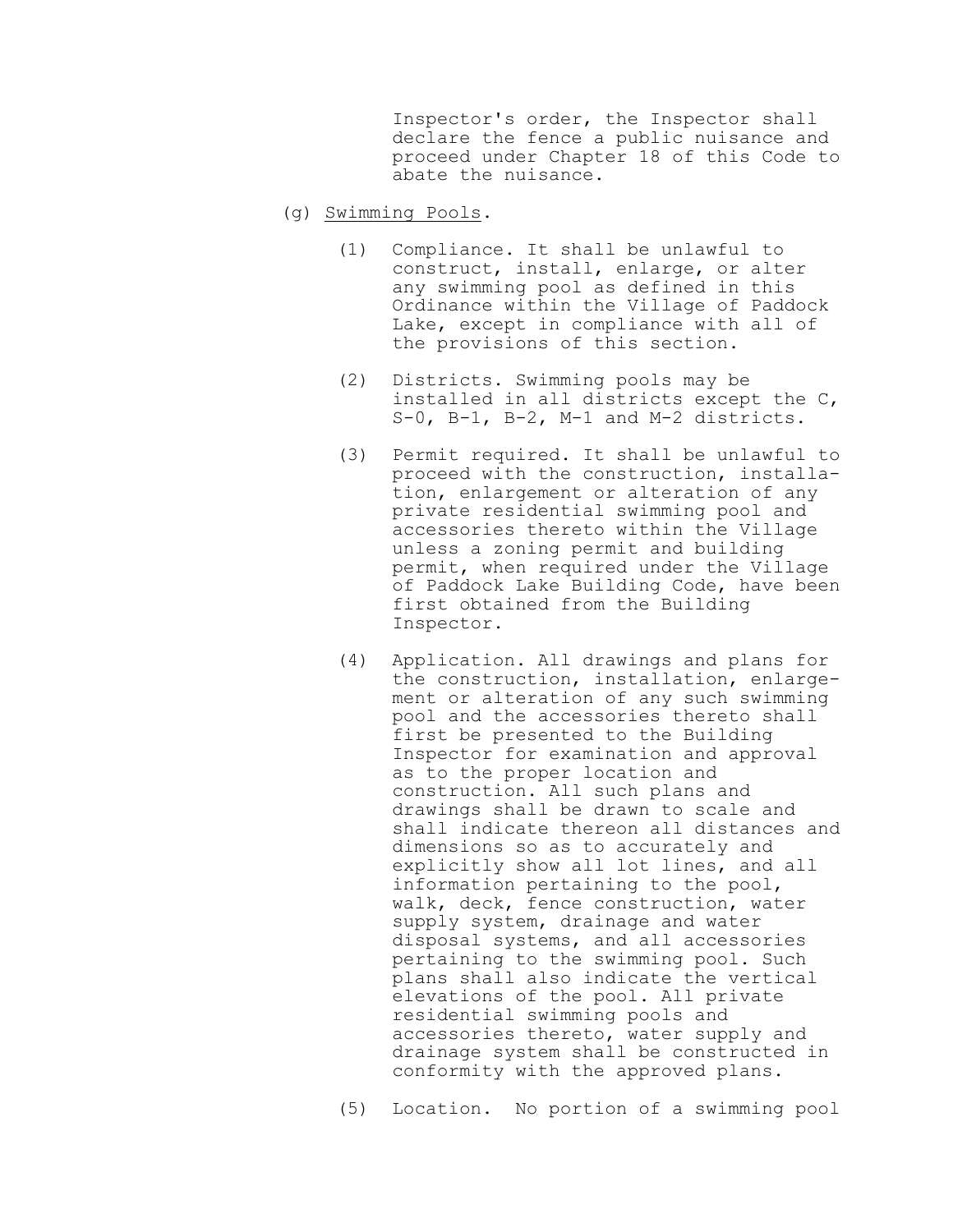outside a building, including a surrounding deck and fence, shall be located at a distance of less than eight (8) feet from any side or rear property line or building line. Such pool shall also comply with any and all state and local regulations with respect to the distances from an onsite sewage disposal absorption system. On corner lots, all streetyards, setbacks or property lines shall be complied with. Pumps, filters and pool water disinfection equipment installations and all other accessories shall be located at a distance of not less than eight (8) feet from any side property line. Such pools may be installed only upon the rear yard of a premises. All state requirements with respect to the Wisconsin Administrative Code, Section H 62.20, as hereinafter amended or recreated relating to setbacks from an onsite sewage disposal system shall be complied with.

- (6) Area. Such pool may be constructed provided however it does not occupy more than forty (40) percent of the usable area of the rearyard excluding all garages or other accessory structures located in such area.
- (7) Safety features. No swimming pool shall be installed or maintained unless:
	- (a) There shall be erected and maintained a good quality fence not less than four (4) feet in height completely surrounding the pool or surrounding the yard in which the pool is located. In lieu of a fence, the Building Inspector may, on a case-by-case basis, approve other measures designed to prevent unauthorized access to the pool.
	- (b) Every gate or other opening to the fence enclosing such pool, except an opening to the dwelling or other main building of the premises, shall be kept securely closed and locked at all times when the owner or occupant of the premises is not present at such pool. All such gates shall be supplied with self--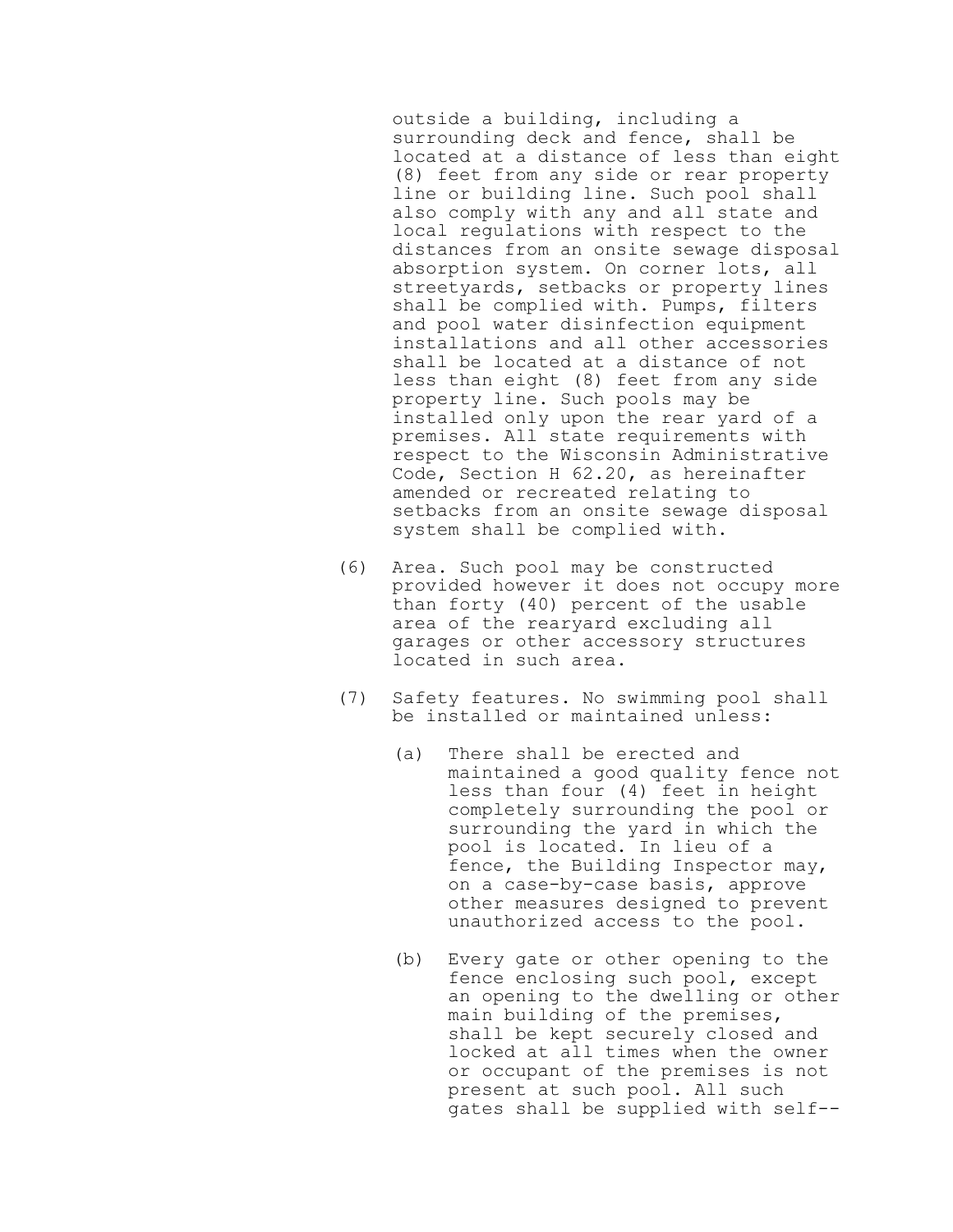closing and self-latching devices placed at the top of the gate.

- (8) Lighting. No lighting may be installed in connection with the pool which shall throw any rays beyond such property lines.
- (9) Water drainage. No water drain from a pool shall be discharged over or near any septic tank, septic field or well.
- (10) Inspection. The Building Inspector shall inspect all swimming pools to determine whether or not the provisions of this ordinance are being complied with.
- (h) Signs.
	- (1) Permit Required.
		- (a) No sign shall hereafter be located, erected, moved, reconstructed, extended, enlarged, converted or structurally altered without a zoning permit pursuant to Section 12.04(6)(h)(8) or a building permit, when required under the Village of Paddock Lake Building Code, except those signs permitted under Section 12.04(6)(h)(4), without being in conformity with the provisions of this Chapter, Section 84.30 of the Wisconsin Statutes, and Chapter H19 of the Wisconsin Administrative Code as hereinafter amended or recreated. The sign shall also meet all of the structural requirements of the Village and state building codes.
		- (b) Before any sign for which a permit is required by this Ordinance is erected, there should be submitted to the Building Inspector the written consent of the owner of the land upon which the sign is to be located that permission has been so granted, a scale drawing of the proposed sign indicating its location on the premises and its relationship to other structures and property lines, and a computation of the display area as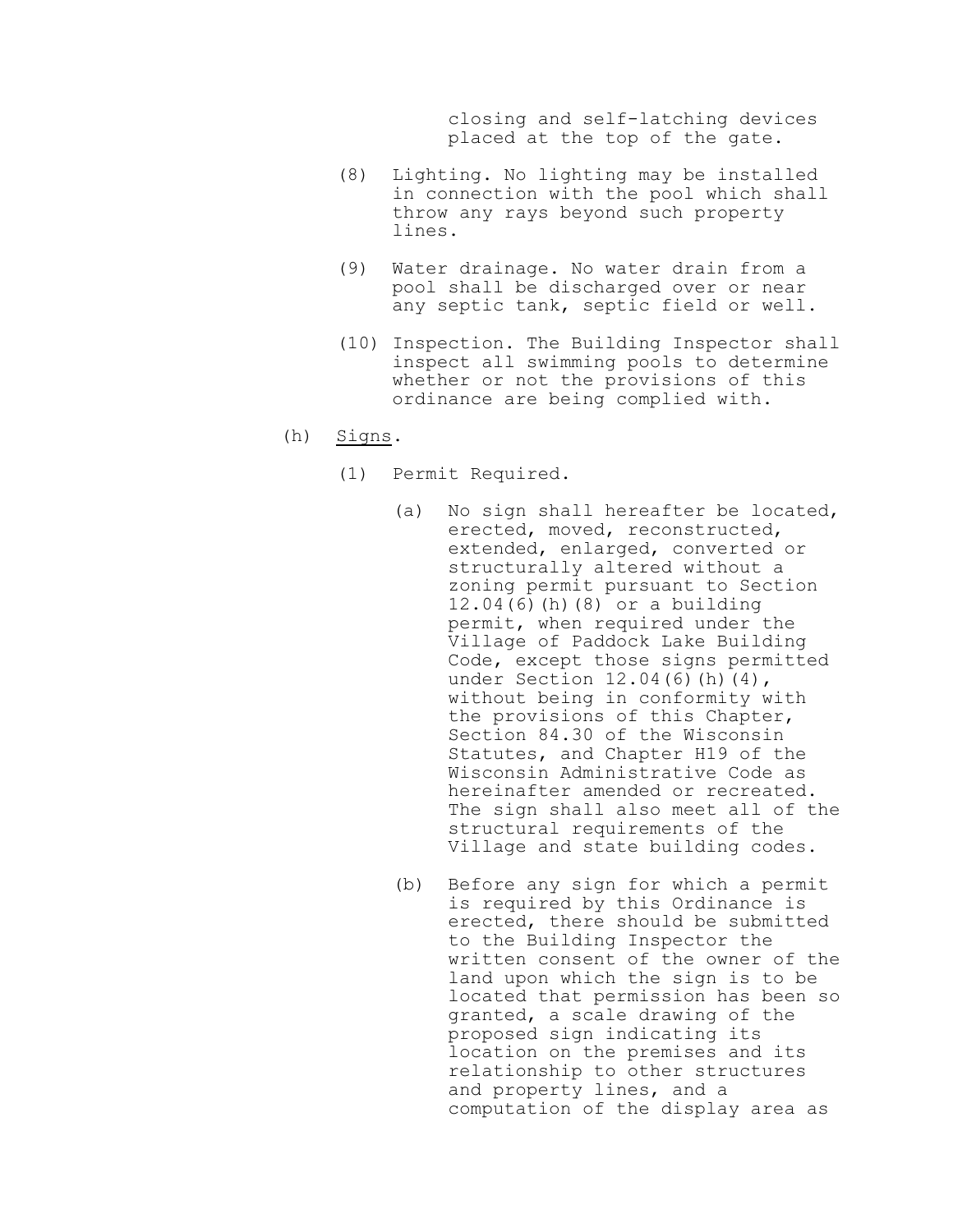defined in this Ordinance.

- (c) Back to back signs shall constitute but one sign within the meaning of this Ordinance.
- (2) Signs Prohibited. Hazards or nuisances: no sign which creates a hazard or dangerous distraction to vehicle traffic or a nuisance to adjoining property shall be permitted in any district. Signs shall not resemble, imitate or approximate the shape, size, form or color of railroad or traffic signs, signals or devices, nor obstruct or interfere with the effectiveness of said devices. Flashing signs and inflatable signs are hereby prohibited. No signs or any part thereof or sign anchors, braces, or guiderods shall be attached, fastened, or anchored to any fire escape, fire ladder, or standpipe, and no sign or any part of any sign or any anchor, brace or guiderod shall be erected, relocated, or maintained so as to hinder or prevent ingress and egress from public or private driveways, parking lots or fire escapes or through a door, doorway or window or so as to hinder or prevent pedestrian traffic on a sidewalk or so as to hinder or prevent the raising or placing of ladders against the building by the fire department as necessity therefore may require. No sign shall be placed so as to obstruct or interfere with traffic visibility nor be lighted in such a way so as to cause glare or impair driver visibility upon public right-of-ways. No rotating or swinging signs or devices except for time or temperature devices, whether illuminated or not, shall be permitted. The use of banners, pendants, flags, balloons, streamers or other similar media for advertising shall be strictly prohibited except for special events lasting not more than fourteen (14) days and only upon the prior approval of the Building Inspector.
- (3) General Requirements.

(a) All signs, whether attached to or detached from a building or structure,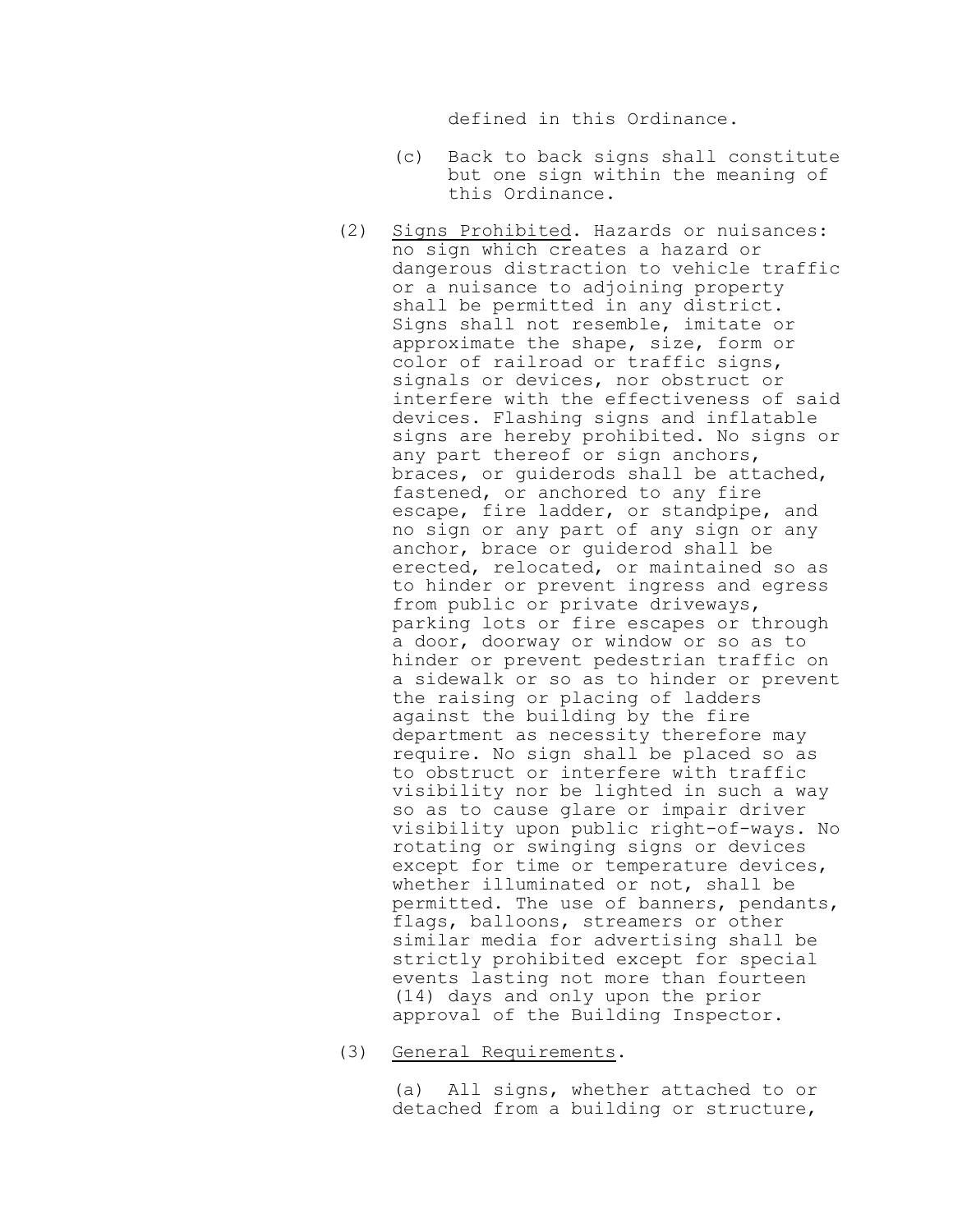shall be located only on those sides of a building or structure which face on a public street or alley, right-of-way or public parking lot.

(b) No sign should extend above the high point or peak of the roof, wall or parapet of the building or structure to which it is attached, except a projecting sign as defined herein, which may extend up to, but not more than five (5) feet above such high point or peak of the roof, wall or parapet of the building or structure to which it is attached.

(c) Vision setback lines at public sidewalk right-of-ways or at the intersections of public streets and public or private driveways shall not be less than ten (10) feet unless otherwise specifically stated in this Ordinance.

(d) The total gross surface area of all business signs on a single lot shall be determined in the following manner: for each building side facing a public street or alley right-of-way or public parking lot, the maximum allowable area in square feet of restricted signs shall be the sum of 1.5 times the lineal footage of structure facing on such public right-of-way plus the setback distance as defined in this Ordinance. However, there shall be a minimum allowed side area of twenty-five (25) square feet per building side facing a public street or alley right-of-way or public parking lot for each business on the first floor level and a maximum of two hundred (200) square feet per building side facing a public street or alley right-of-way or public parking lot, for each business on the first floor level. The gross surface area of all unrestricted signs is cumulative. However, the gross surface sign area allowed for one building side shall not be cumulative to another side.

(e) On lots of one (1) acre or less where the building or structure area is less than twenty (20) per cent of the lot area or on a lot of any acreage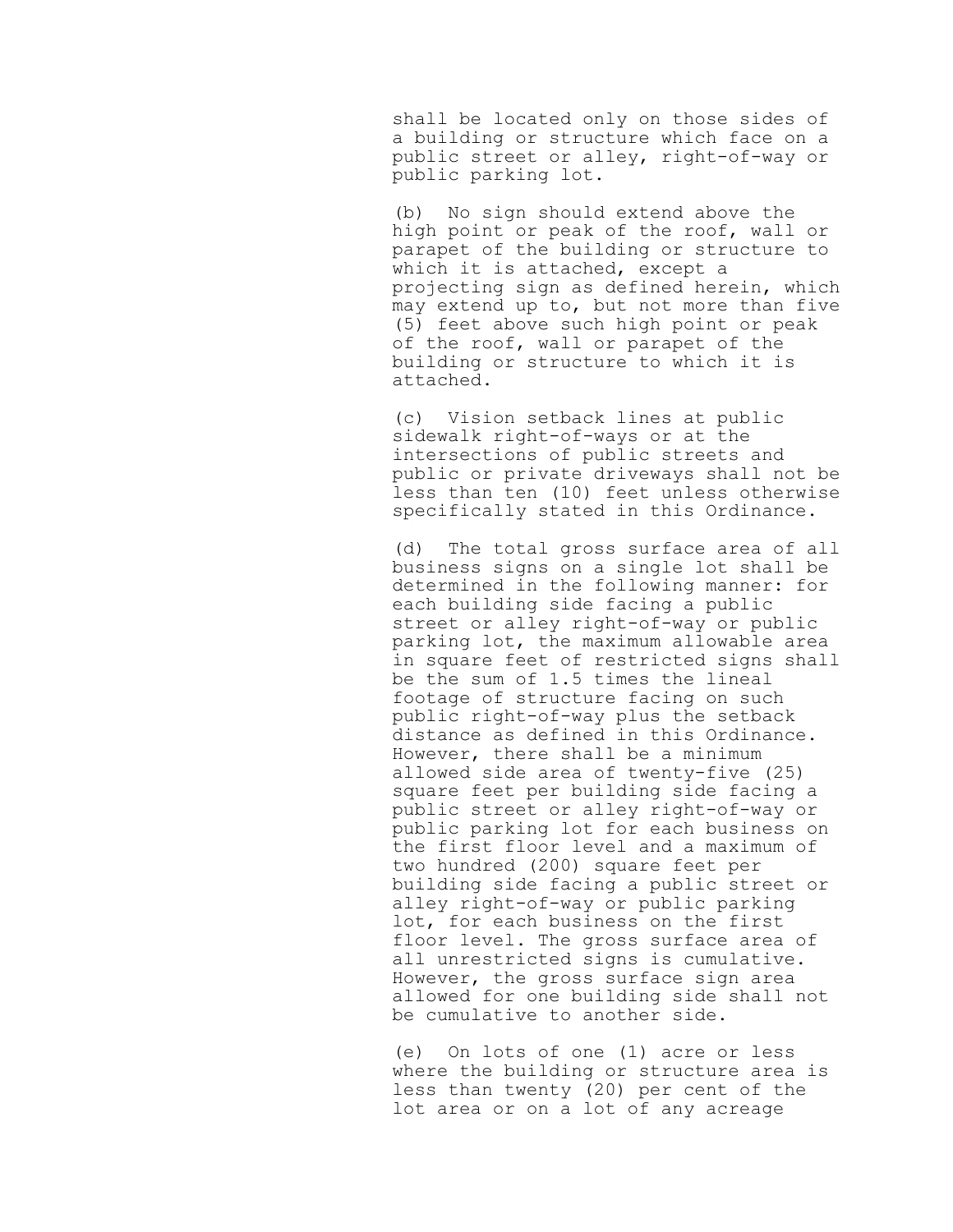where no building or structure exists but a commercial service exists, the allowed gross surface area per lot shall be determined by the Village Building Inspector. But in no case shall such sign area exceed two hundred (200) square feet in area for each lot line abutting a public street or alley right-of-way or public parking lot.

(f) Signs for businesses located above the first floor level shall be prohibited except as follows:

> (1) Business or professional name plates located inside of windows or which are painted upon windows above the first floor level of any building or structure side facing a public street or alley right-of-way or public parking lot and which occupy 50 percent or less of the window area.

> (2) One (1) group directory sign may be affixed at each public entrance which faces a public street or alley right-of-way or public or private parking lot without obtaining a sign permit, but subject to the area regulations for group directory signs as provided herein and if illuminated, subject to any electrical code requirements contained in the Village building code or the state building code.

(g) Location of all signs shall be set back ten (10) feet from the front lot line or sideyard lot line if on corner lots. In B-1, B-2, M-1, M-2 and I-1 districts a detached or projecting sign with its lowest point not less than ten (10) feet above the ground level may be located within the ten (10) foot setback but not projecting into the public highway right-of-ways.

(h) No person, firm or corporation shall post or otherwise fasten any paper or other material, paint, stencil or write any number, sign, name, or any disfiguring mark on any sidewalk, curb,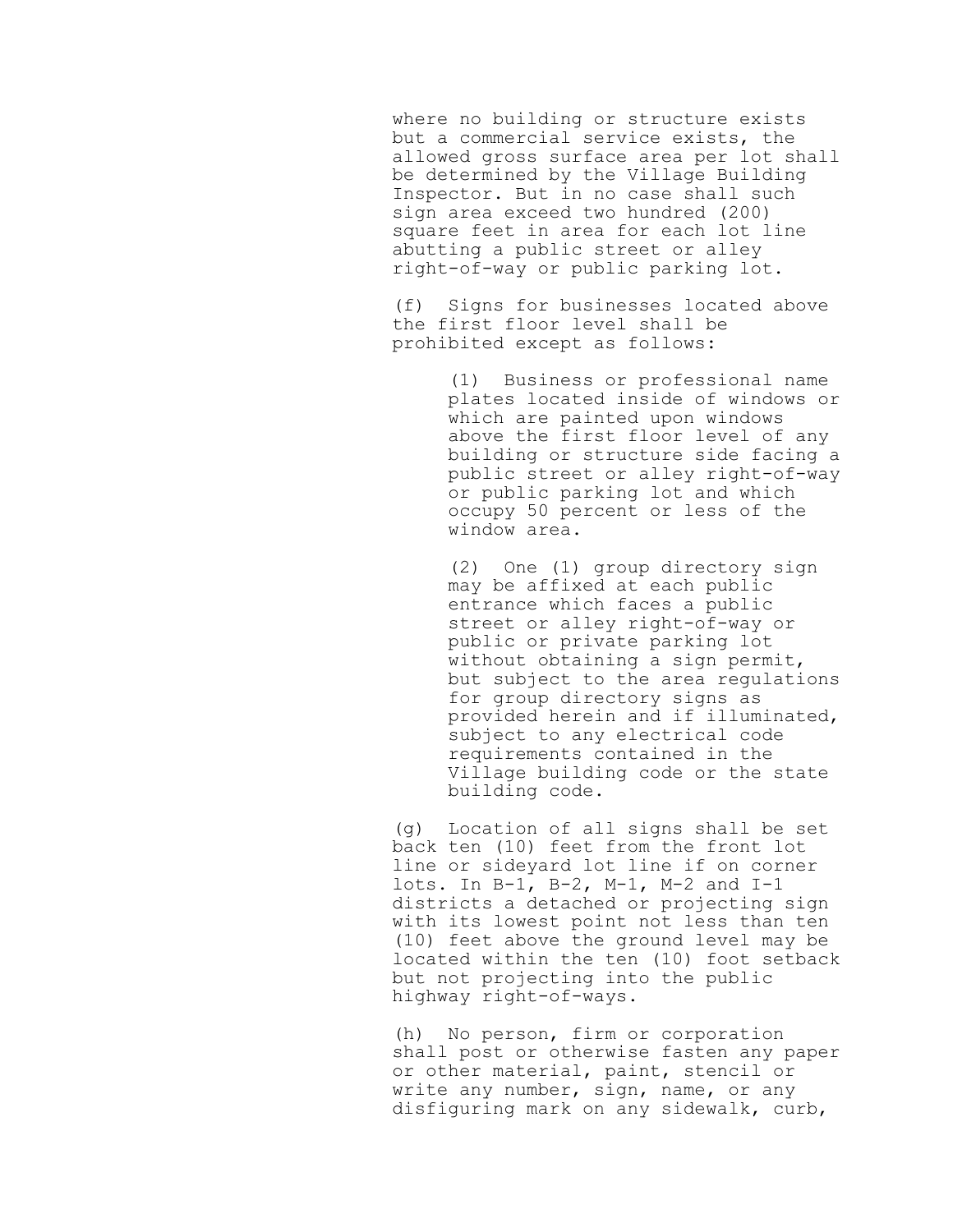gutter, street, any post, pole, or tree, nor shall any of said objects be defaced in any manner, unless sanctioned by the provisions of this Ordinance or other provisions of the Village Ordinances or by the Village Building Inspector in carrying out the provisions of this Ordinance or any public work or construction.

(i) Subdivision entrance signs may be permitted at the discretion of the Village Building Inspector and subject to the requirements of this Ordinance. Specific design, sign appearance, location, size and continuing maintenance responsibility shall be submitted to the Village Building Inspector for approval.

(j) No flashing, alternating, rotating or swinging signs or devices except time or temperature devices, whether illuminated or not, shall be permitted.

(k) The use of banners, pendants, flags, balloons, streamers, or other similar media for advertising shall be strictly prohibited except for special events lasting not more than fourteen (14) days and only upon approval of the Building Inspector.

(1) Each lot, whether occupied by one or more business establishments, shall be limited to one (1) detached sign and one (1) portable sign except that there shall be no limit to the number of detached operational signs. In the event one (1) business establishment occupies more than one (1) lot, that business establishment shall be limited to one (1) detached sign and one (1) portable sign.

> (1) Any individual display surface of a detached sign shall not exceed one hundred (100) square feet and the total vertical height including structural supports shall not exceed fifty (50) feet.

> (2) Any individual display surface of a portable sign shall not exceed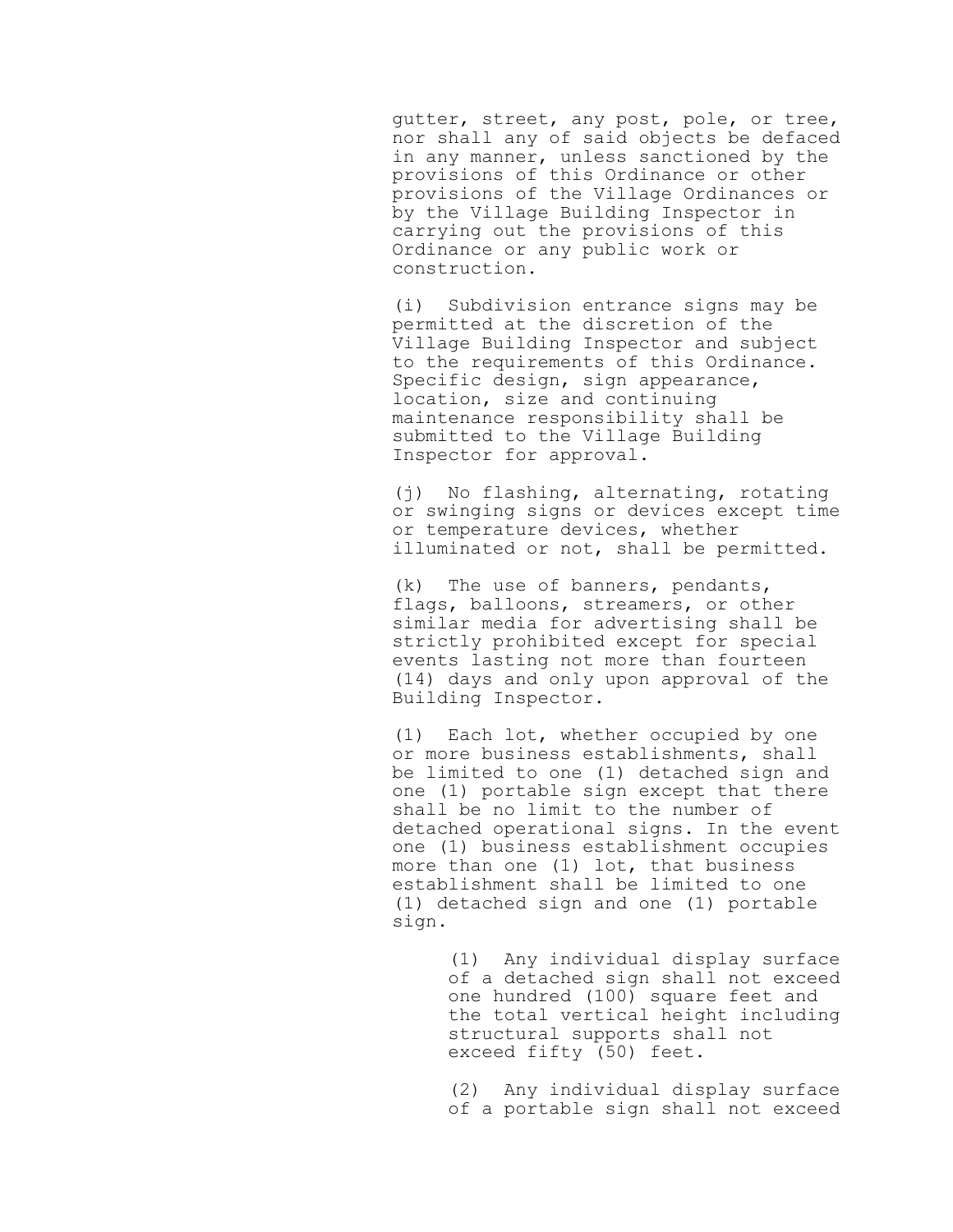thirty-two (32) square feet. Every portable sign shall be stoutly secured and anchored in a secure and substantial manner.

(m) Externally illuminated signs, including flood lighting shall illuminate only the immediate area of the sign, concentrating light upon the sign without radiating light upon adjacent public or private property as to interfere with the comfort and repose of those residing in the neighborhood dwellings or constituting a traffic hazard or detriment to traffic safety.

(n) Internally illuminated signs shall illuminate only the immediate area of the sign, concentrating light within the sign without radiating light upon adjacent public or private property so as to interfere with the comfort and repose of those residing in the neighboring dwellings.

(o) Flat signs shall be located on the premises being served and the display surface shall not exceed one hundred (100) square feet for each such sign. The number of flat signs used on a lot shall not be limited, provided however, the total allowed gross surface sign area for restricted signs is not exceeded.

(p) Painted skeleton cutout letter signs shall be located on the building or structure being served and shall be only permitted on cornice, lentel or panel of the building or structure. The number of painted skeleton cutout letter signs shall not be limited, provided, however, the total allowed gross surface sign area for restricted signs is not exceeded.

(q) Projecting signs shall be located on the premises being served and shall be limited to one (1) such sign for each business for each public street or alley right-of-way or public parking lot upon which it faces. No projecting sign shall be at its lowest point less than ten (10) feet above any public street,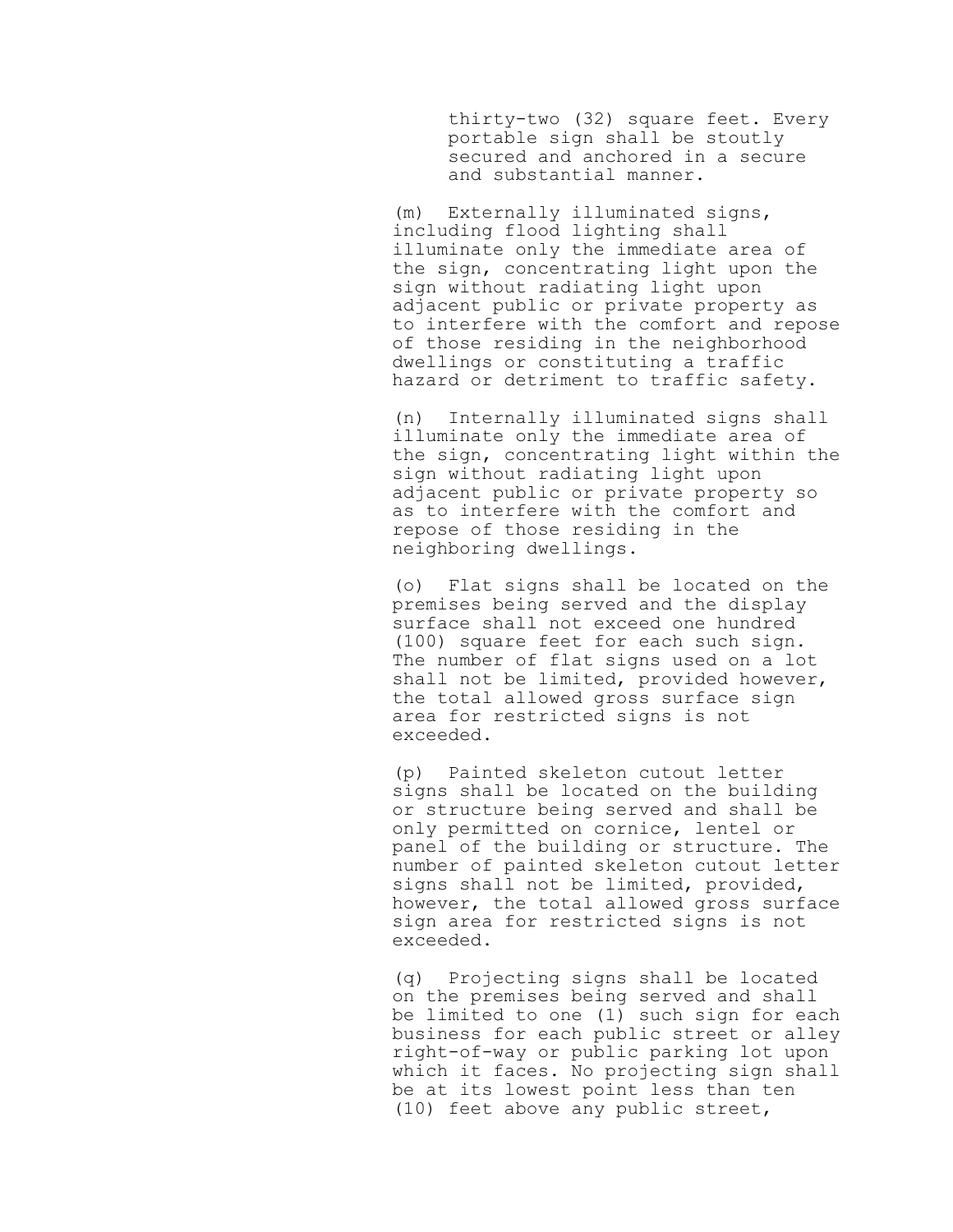walkway, driveway, parking lot or any public right-of-way.

(r) Skeleton cutout letter signs shall be located on the premises being served and shall be limited to one (1) such sign for each business for each public street or alley right-of-way or public parking lot which it .faces. There shall be no maximum dimensions for skeleton cutout letter signs.

(s) Business signs shall be located on the premises being served and shall be limited to permitted combinations of detached, flat, painted, projecting or skeleton cutout letter signs as may be allowed under the total allowed gross surface area of all business signs.

(4) Signs permitted in all districts without a zoning permit. The following types of signs shall be permitted in all districts without a zoning permit, subject to requirements for location, size and number as specified herein and subject to all Village and state building code requirements and electrical code requirements if illuminated:

> (a) Awning or canopy signs. These shall be located on the premises being served and shall only display the owner's name or business name. One (1) awning or canopy sign shall not occupy more than 30 per cent of the area vertical face of such awning or canopy.

(b) Bulletin signs for public, charitable or religious institutions which shall be located on the premises of the institution being served and shall be limited to one (1) such sign for each institution except on corner lots where two (2) signs, one facing each street shall be permitted. One bulletin sign shall not exceed twenty (20) square feet in area.

(c) Contractor signs for ongoing construction, which shall be on the site of construction and shall be limited to one (1) nine (9') square foot sign in the R-1, R-2, R-3, RD-1, RM-1, A-2 zoning district and one (1) thirty-two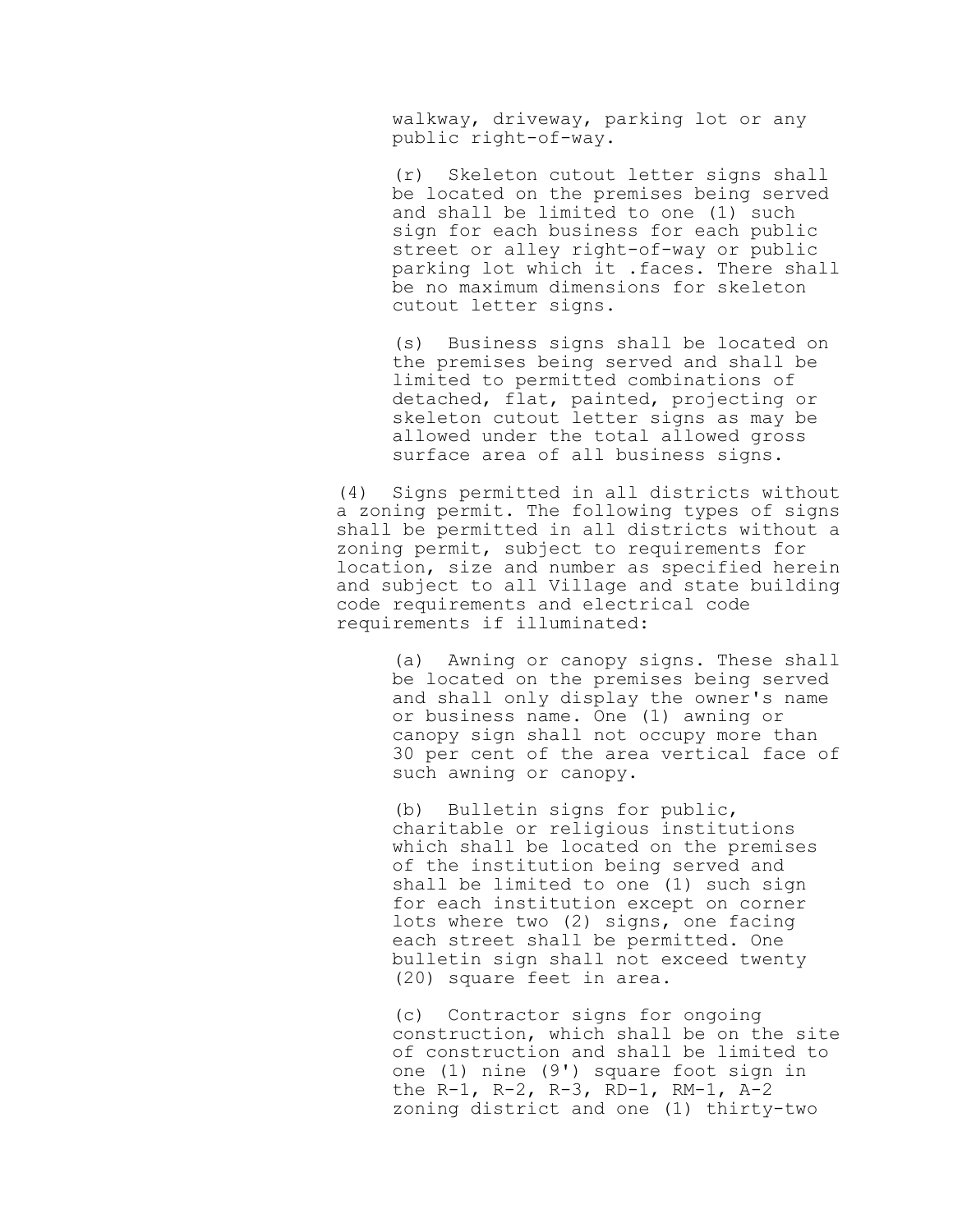(32') square foot sign in the B-1, B-2, M-1, M-2, I-1, AA and W zoning districts. All contractors signs shall be removed within thirty (30) days of completion of project.

(d) Election campaign signs shall not be located on any property owned by the Village of Paddock Lake nor shall any election campaign sign be located on any Village road right-of-way. On any property where election campaign signs are permitted to be located, permission to erect such signs shall be obtained from the owner of such property. Pursuant to Section 12.04 of the Wisconsin Statutes, no election campaign signs shall be erected before the first day for circulation of nomination papers by candidates, or the first day on which candidates would circulate nomination papers were papers to be required and shall be removed within seven (7) days following completion of the election. If the signs are not removed within the seven day period, the Village shall cause such signs to be removed without the necessity of giving notice. One (1) election campaign sign shall not exceed twenty (20) square feet in area.

(e) Governmental signs such as traffic control, parking restrictions, information and notices shall be located as needed by any public official.

(f) Memorial signs shall be located on the premises being served and there shall be no limitations as to the area or number of such signs.

(g) Operational signs shall be located on the premises being served and shall be unlimited as to the number of such signs. No individual operational sign shall exceed ten (10) square feet in area and shall comply with the minimum height and setback requirements.

(h) Professional name plate signs shall be located on the premises being served and shall be limited to one (1 ) such sign per business. One (1) professional name plate sign shall not exceed four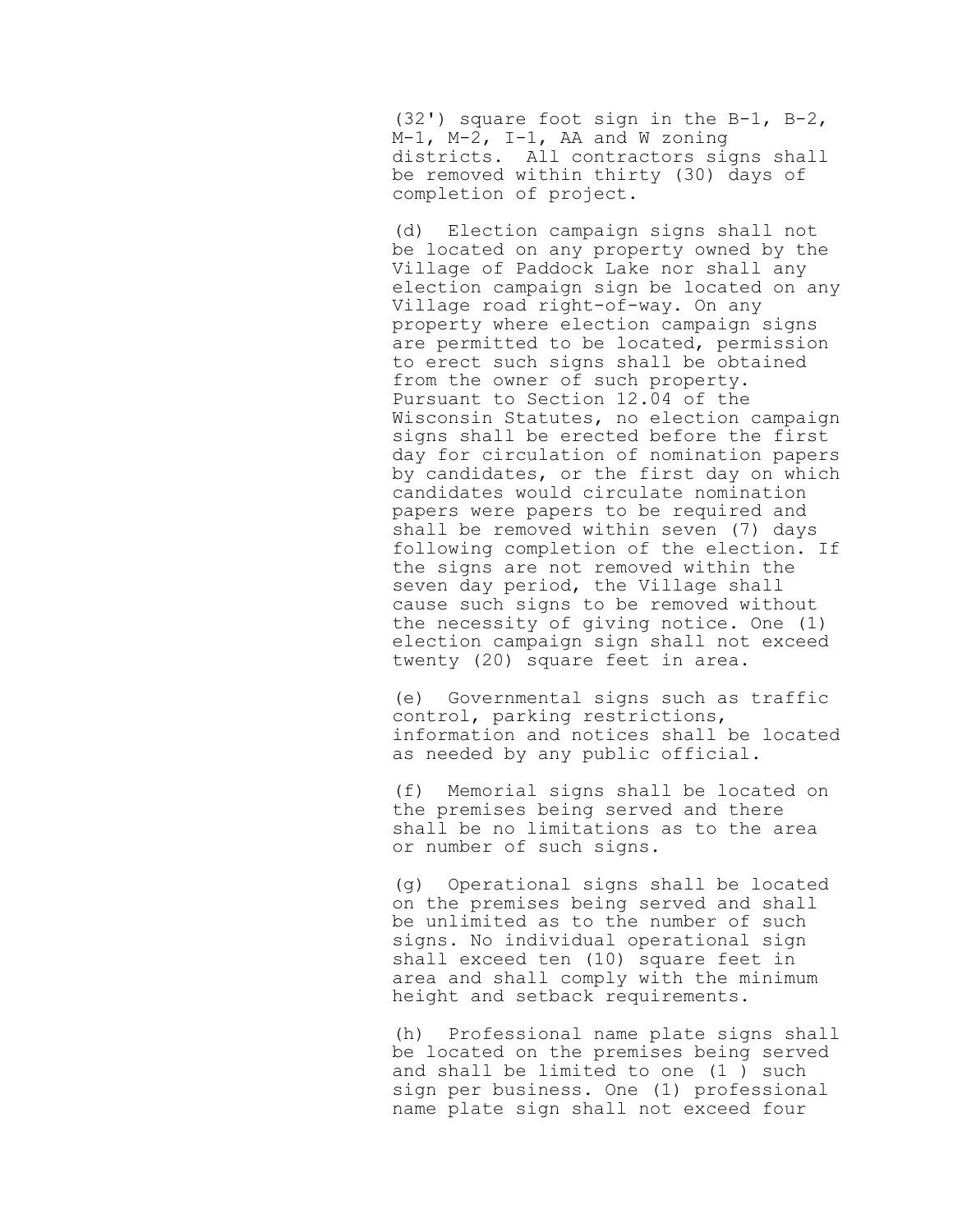(4) square feet in area. Real estate signs shall not be located on property owned by the Village of Paddock Lake nor shall any real estate sign be located on any Village road right-of-way. Real estate signs on property where real estate signs are permitted to be located shall be limited to one (1) sign for each property except on corner lots where two (2) signs, one facing each street, shall be permitted, and on lots abutting a lake where two (2) signs, one facing the street and one facing the lake, shall be permitted. Real estate signs in all business and industrial districts shall not exceed thirty-two (32) square feet in area and in residential districts shall not exceed eight (8) square feet in area. A11 real estate signs shall comply with minimum height and set back requirements as provided in this Ordinance.

(i) Residential name plate signs shall be located only in residential districts and shall be limited to one (1) such sign for each lot except on corner lots where two (2) such signs, one facing each street, shall be permitted. One (1) residential name plate sign shall not exceed two (2) square feet in area.

(j) Signs in windows above first floor levels shall be subject to the requirements of this Ordinance.

(5) Temporary Signs. Temporary signs, as defined in this Ordinance, may be permitted at the discretion of the Village Building Inspector. Where such sign is to be located on the premises involved, the temporary sign may be permitted for up to a period of three (3) months and extensions may be permitted for a period not to exceed six (6) months in total. Specific design, sign appearance, location, and size shall be submitted to the Village Building Inspector for approval but in any such event shall not be located in any vision triangle as defined in this Ordinance and shall not incorporate any flashing or traveling lights. Such signs shall be at least fifteen (15) feet from highway right-of-way lines and shall not be illuminated in such a way so as to obstruct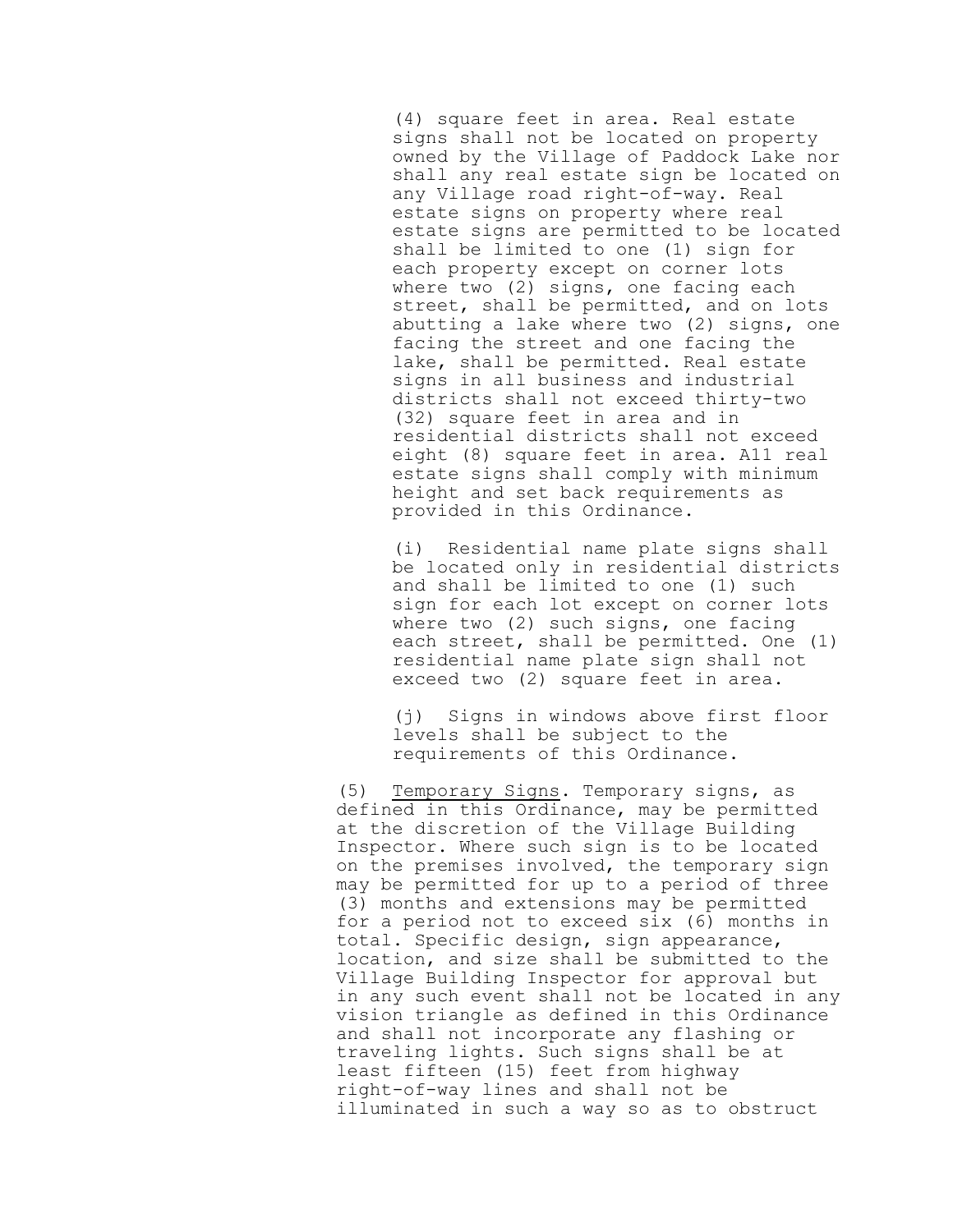highway visibility. Such signs shall not be more than forty (40) square feet in area.

(6) Construction and Maintenance of Signs.

(a) Wind pressures and deadload requirements. All signs and other advertising structures shall be designed and constructed to withstand wind pressure of not less than forty (40) pounds per square foot of area and shall be constructed to receive deadloads as required in Village or state building codes or other ordinances.

(b) Protection of the Public. The temporary occupancy of a sidewalk or street or other public property during construction, removal, repair, alteration or maintenance of a sign is permitted provided that the space occupied is roped off, fenced off or otherwise isolated.

(c) Maintenance. The owner of any sign shall keep such sign in good maintenance and repair which includes restoring, repainting, or replacement of a worn or damaged legally existing sign to its original condition; and shall maintain the premises on which the sign is erected in a clear, sanitary and inoffensive condition, free and clear of all obnoxious substances, rubbish, weeds and grass.

(d) Supporting Members or Braces. The supporting members or braces of all signs shall be constructed of galvanized iron, properly treated steel, copper, brass or other non-corrosive, incombustible material. All projecting signs, if placed at right or other angle to the wall or roof of any building, shall be attached by such non-corrosive metal bolts, anchors, cable or other metal attachments as shall insure permanent and safe construction and shall be maintained free from rust or other defects. Every means or device used for attaching any sign shall extend through the walls or roof to the building. Should the Building Inspector determine that the safe and permanent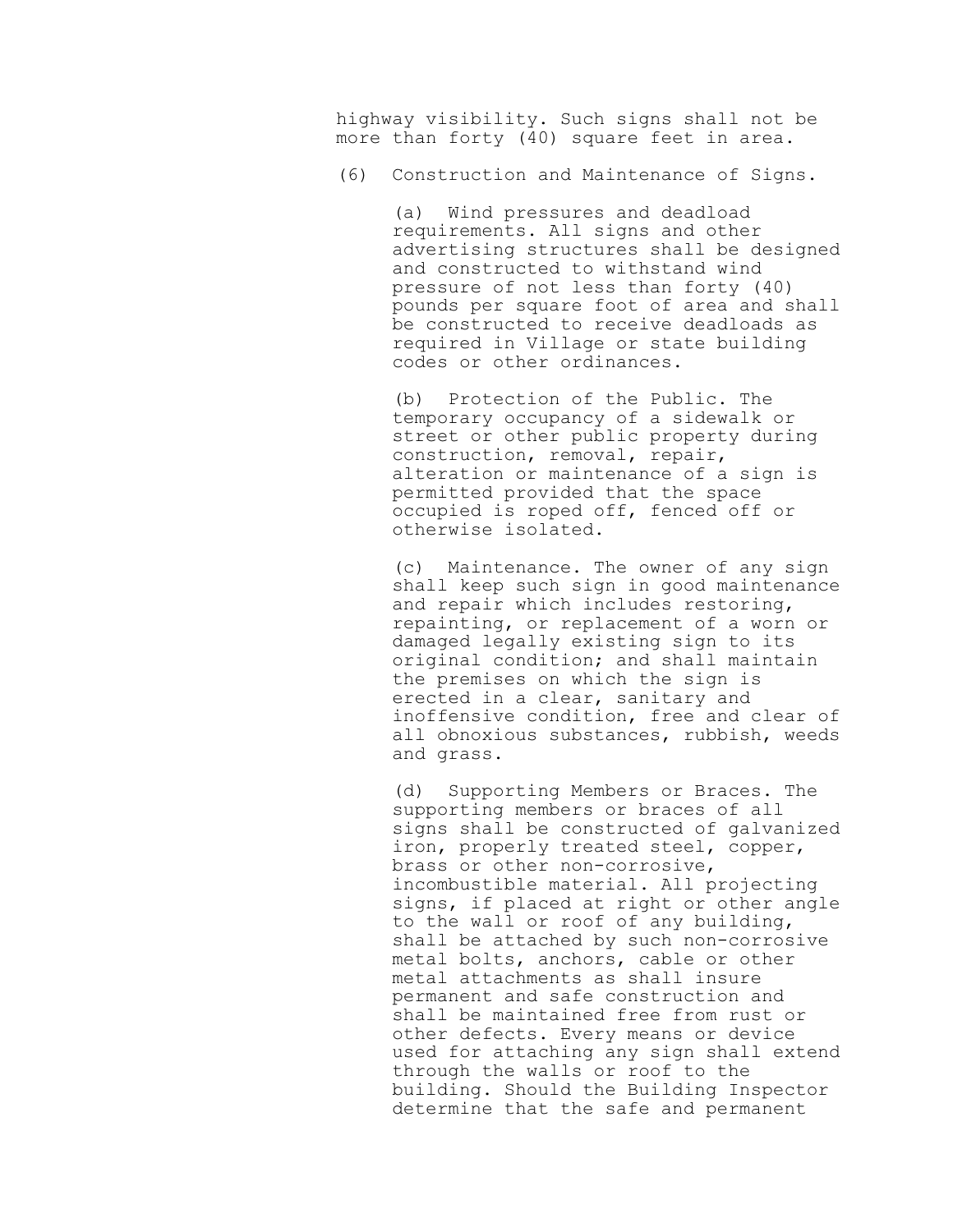support of such sign so requires and shall be securely anchored by wall plates or nuts to the inside of the walls or to bearing on the underside of two (2) or more roof or ceiling joists in accordance with instructions given by the Building Inspector. Small flat signs containing less than ten (10) square feet of area may be attached to a building by the use of lag bolts or other means to the satisfaction of the Building Inspector.

(e) Sign Repair. Signs affixed which shall fail to comply with the orders of the Building Inspector relative to the painting, repair, alteration, maintenance or removal of said sign pursuant to a written notice thereof and within thirty (30) days thereafter shall be painted, repaired, altered, maintained or removed under the authority of the Building Inspector and any cost incurred shall be paid by the owner of the premises on which the sign is located.

(f) Electrical Requirements. All electrical installations shall be done according to national, state and local codes to insure safety and function.

(7) Existing signs. Signs lawfully existing on the effective date of this Ordinance which do not conform to the provisions of this Ordinance, shall, when removed from their fast or when substantial repairs to the structure are required from any cause whatsoever, such signs shall not be reerected, repaired or maintained unless the sign, location and erection thereof are made to conform with the provisions of this Ordinance and any other applicable ordinance or regulation of this Village, and any existing sign which no longer advertises a bonafide business, product or services associated with that enterprise in the Village of Paddock Lake shall be removed by the owner, agent or person having beneficial use of the premises upon which such sign may be found within thirty (30) days after written notification by the Building Inspector. After such notice from the Building Inspector is given to the owner,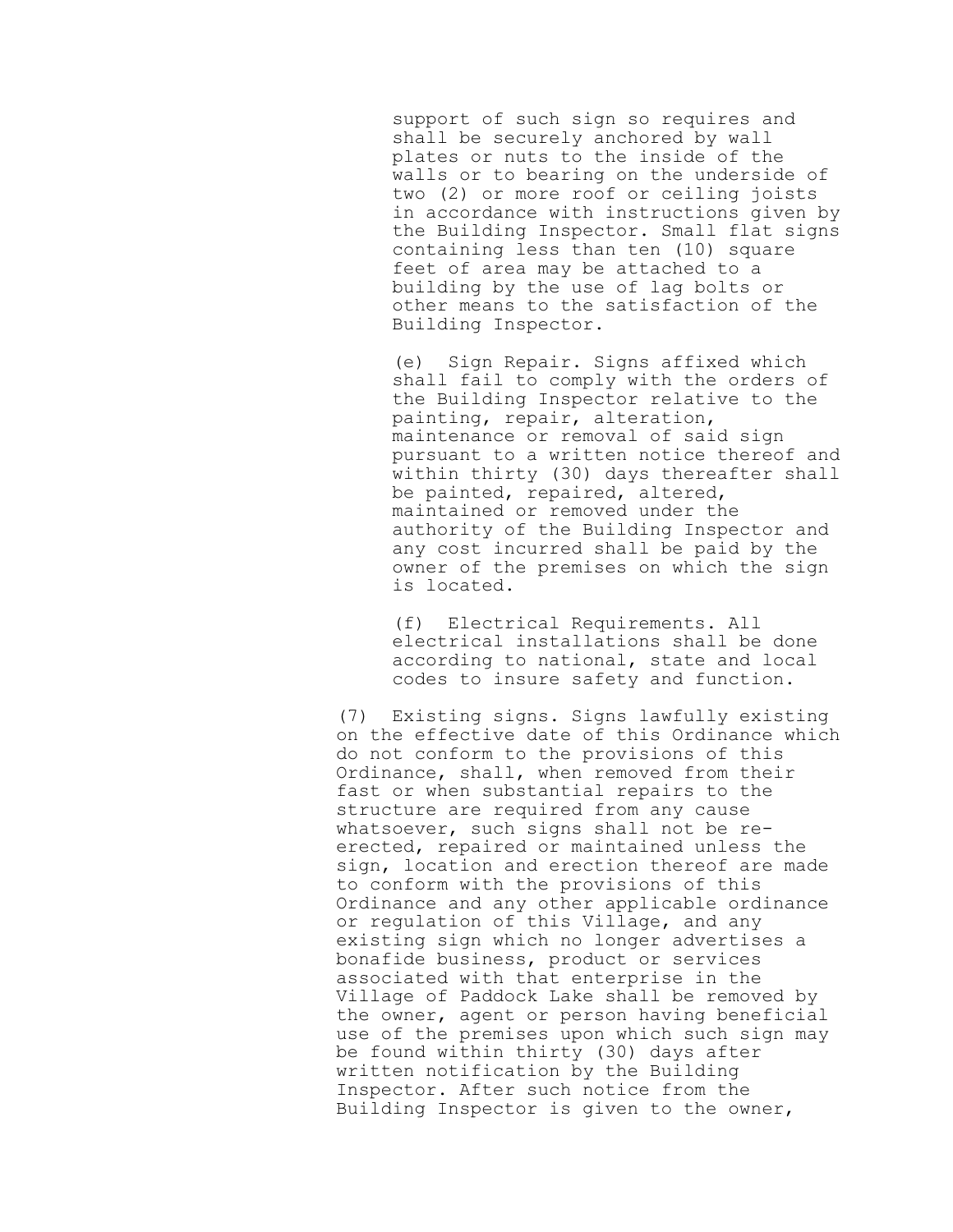agent or person having beneficial use of the premises upon which the sign may be found, the Building Inspector is hereby authorized to enter upon the premises and remove any such sign and any expense incurred shall be paid by the owner of the premises upon which the sign is located.

(8) Zoning Permit for Signs.

(a) Applications for a zoning permit for a sign shall be made to the Building Inspector and shall contain or have attached thereto the following information:

> (1) The name, address and telephone number of the applicant.

(2) The location of the building, structure or lot to which or upon which the sign is to be attached or erected.

(3) The name of the person, firm, corporation or association erecting the sign.

(4) The written consent of the owner or lessee of the building, structure, or land to which or upon which the sign is to be affixed, in the event that the applicant is not the owner.

(5) A scale drawing of such sign indicating the dimensions, the materials being used, the type of illumination, if any, and the method of construction and attachment.

(6) A scale drawing indicating the location and position of such sign in relation to nearby buildings or structures.

(7) Such additional information as may be required by the Building Inspector or the Village Board of Appeals.

(b) Fee Receipt. The Building Inspector shall collect the fee stated in Section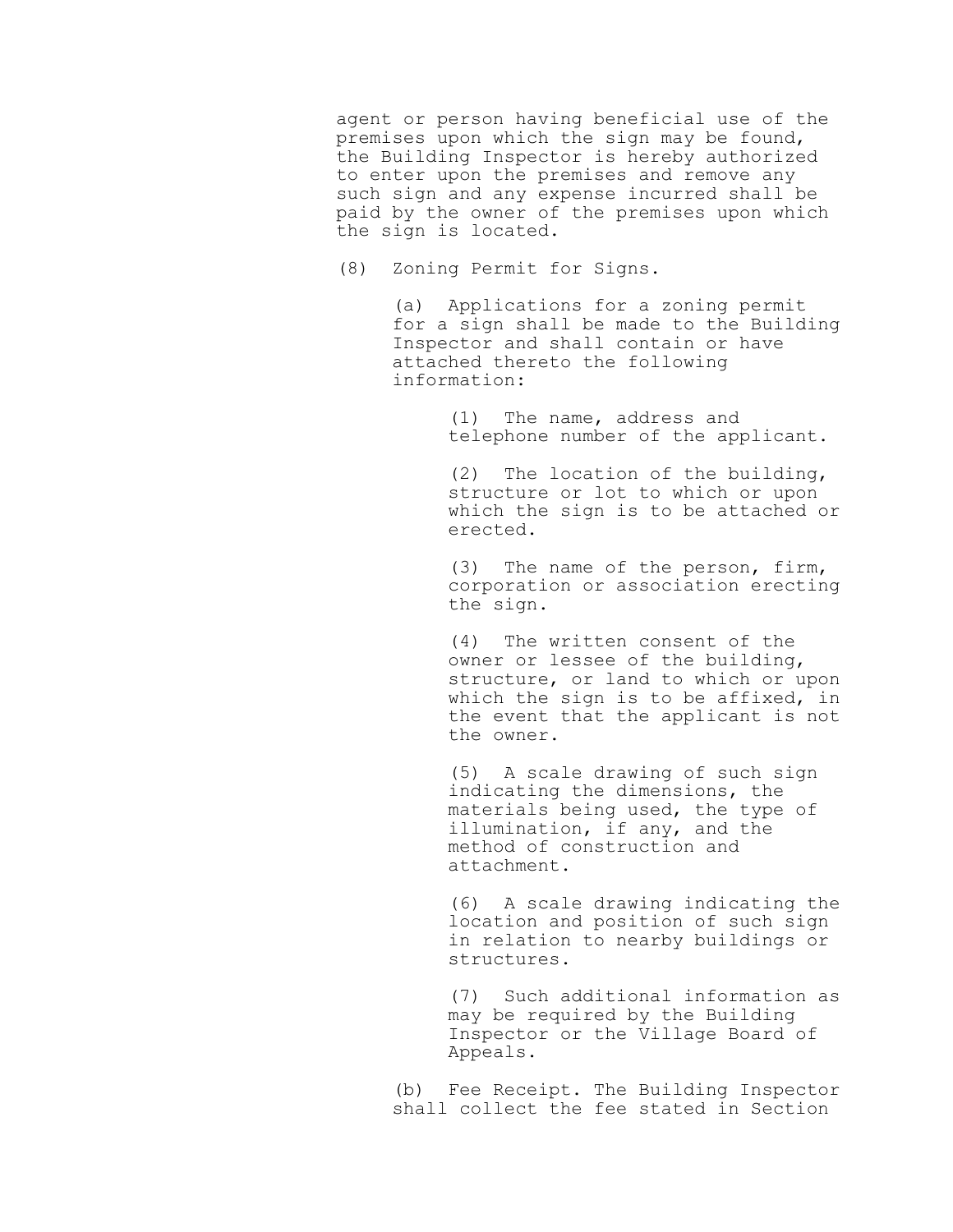12.03(6) of this Ordinance for applications filed with his office for a zoning permit for a sign. This fee does not include the fee for a building permit for a sign which may be required under the provisions of the Village of Paddock Lake Building Code.

(c) Application for Zoning Permit for Signs. The application for a zoning permit for a sign shall be filed with the Building Inspector with the appropriate fee as set forth in Section 12.03(6) of this Ordinance and upon such filing the Building Inspector shall examine plans and specifications and other data and the premises upon which the sign is to be erected as set forth in the application and if it shall appear that the proposed sign is in compliance with all of the requirements of this and all other Ordinances of the Village of Paddock Lake and the laws, rules and regulations of the State of Wisconsin and its administrative agencies, the Building Inspector shall then issue such zoning permit. If the Building Inspector shall determine that the permit cannot be issued as a proposed sign does not conform to this Ordinance, other ordinances of the Village or state statute or the Wisconsin Administrative Code, or if the Building Inspector is of some doubt as to whether or not the sign is a proper sign considering all factors, or is of the type of sign that should be referred to the Village Board of Appeals, then the Building Inspector shall refer the application to the Village Board of Appeals with his comments for the Board's consideration and decision in accordance with this Ordinance. The Building Inspector shall attend the meeting of the Board of Appeals and present any comments or evidence that he has for the benefit of the Board. A signed permit issued under this Ordinance shall be valid for a period of four (4) months after the date of issue, and after said four (4) months, said permit shall automatically lapse and be null and void without further notice or action on the part of the Building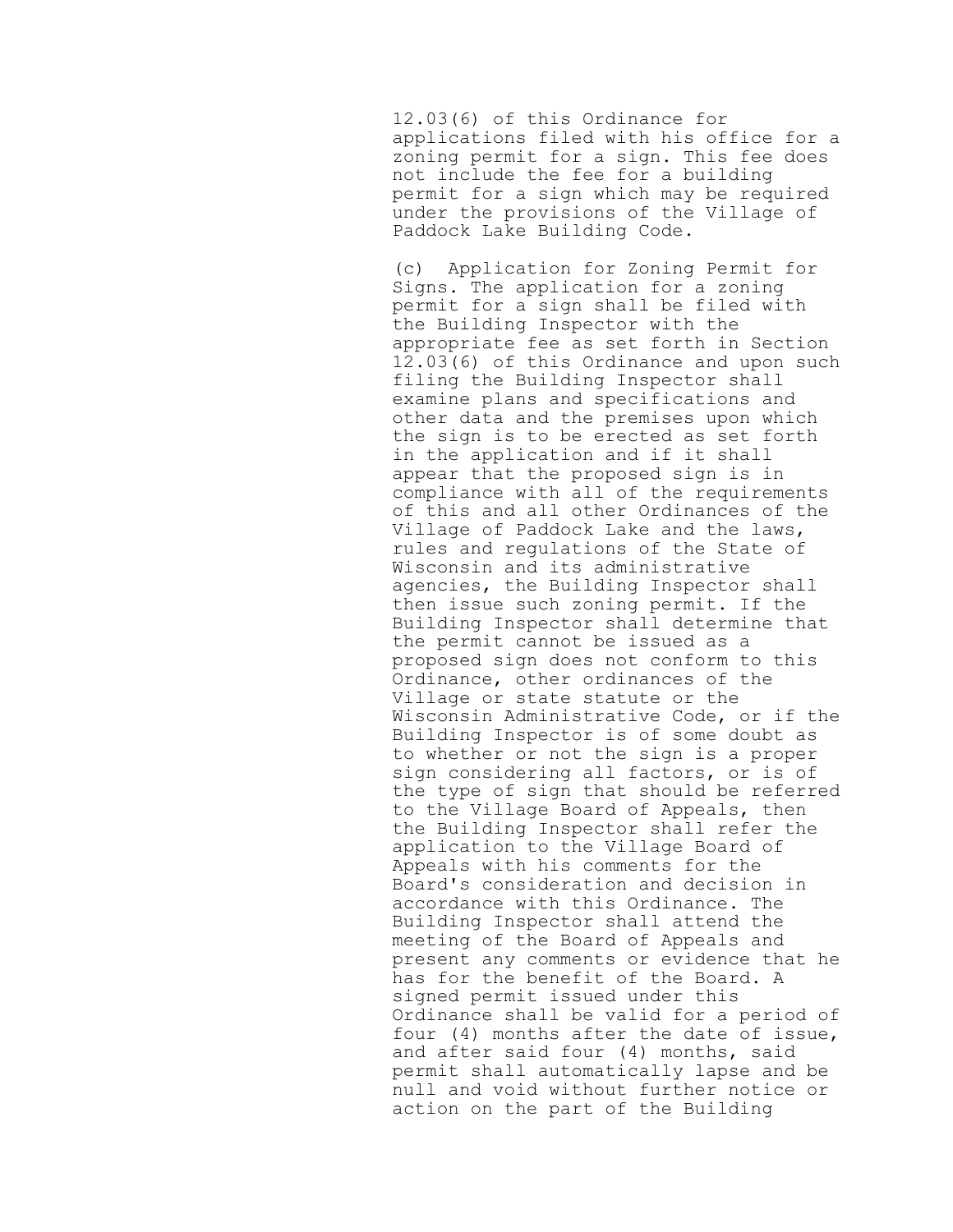Inspector.

(d) Variances for Zoning Permits for Signs.

> (1) Upon application to the Design Review Board either by the Building Inspector or by an applicant, the Board may grant a special exception to the provisions of this Ordinances as it relates to the number, size, location and type of signs that any organization or business establishment may erect, affix or display, and the Board shall consider the following relevant factors:

> > (a) The purpose of the proposed sign.

(b) The type of the proposed sign.

(c) The type of materials to be used for the proposed sign.

(d) The type of construction to be employed.

(e) The appearance of the proposed appearance.

(f) The location of the building or structure in a particular zoning district to which the business is situated where the proposed sign is to be located.

(g) The size of the proposed sign in relation to area facing of the building structure in which the business of the applicant is located.

(h) The affect that the proposed sign will have on the appearance and character of the applicant's property, and adjacent and neighboring property, and the area in general.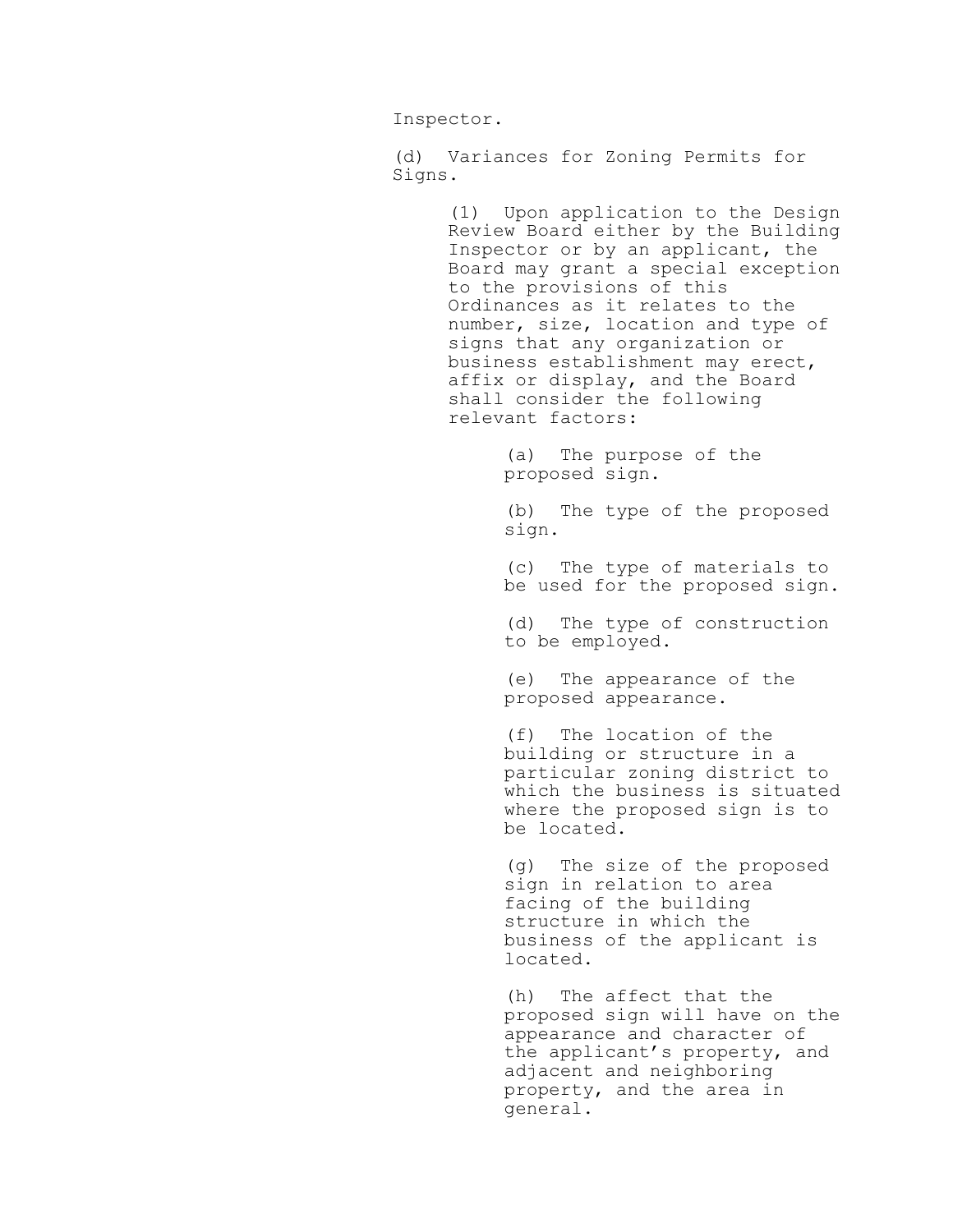(i) The affect that the proposed sign will have on property values of the applicant's property, adjacent and neighboring property and the area in general.

(j) The legislative intent of these Ordinances.

(k) Such other matters as the Board deems relevant and material considering the individual circumstances.

(2) Prior to granting a variance and based on the criteria set forth in subsection (1) above, the Board shall find and set forth in writing that the appearance, nature and type of the proposed sign is not so at variance with the appearance and character of other signs in the area, nor so at variance with the appearance and character of the building or structure on which it is to be located, and with the adjacent general area, so as to adversely affect or cause a depreciation of property values; but on the contrary, the proposed sign would serve a public or desirable or useful purpose and would maintain or improve the general appearance and character of the building or structure where located, the adjacent or neighboring properties, and the general area where erected or displayed.

(e) Violations. Any person who shall erect or cause to be erected any sign subject to this Ordinance without first obtaining a permit therefore as required by this Ordinance, shall be subject to a permanent fee in twice the amount set forth in Section 12.03(6) of this Ordinance and further, if said sign is not in conformity with the provisions or specifications of this Ordinance, it may be summarily removed by the Building Inspector upon forty-eight (48) hour's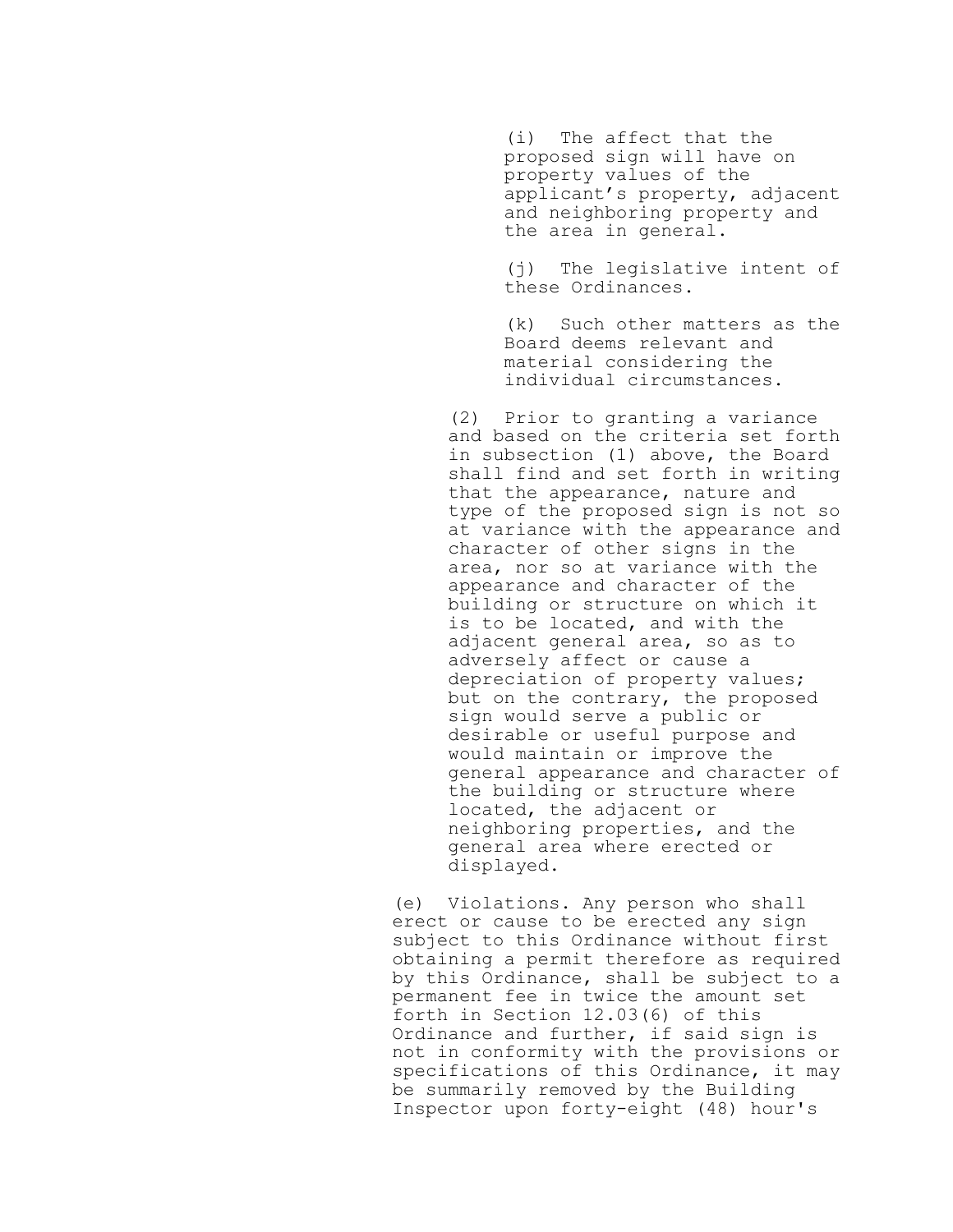notice to the owner or the business which is served by such sign.

(f) Annual Inspection. The Building Inspector shall inspect prior to July 1 of each year, every projecting sign. If any such sign is found to be insecurely fastened or in any way conflicts with this Ordinance or state statute or the Wisconsin Administrative Code, the Building Inspector shall report this fact to the owner of the sign or to the owner or occupant of the premises on which it is fastened. If the sign is not made to comply within thirty (30) days after such notice, it may be removed or altered to comply at the expense of the holder of the permit or the owner of the property by the Building Inspector, further provided that the Building Inspector may cause any sign to be removed summarily and without notice whenever public safety requires this to be done immediately.

(g) Liability. Acceptance of fees for a zoning permit or building permit for a sign as provided herein shall not be deemed an assumption of any liability by the Village and the owner of any building or structure upon which a sign is erected shall be liable for any damages and injuries that may be caused to person or property by the erection of such sign.

(7) Violations. It shall be unlawful to construct or use any structure, land, or water in violation of any of the provisions of this Ordinance. In case of any violation, the Board of Trustees, the Building Inspector, the Village Plan Commission or any property owner who would be specifically damaged by such violation may institute appropriate action or proceeding to enjoin a violation of this Ordinance.

(8) Penalties. Any person, firm or corporation who fails to comply with the provisions of this ordinance shall upon conviction thereof, forfeit not less than One Hundred (\$100.00) Dollars nor more than One Thousand (\$1,000.00) Dollars and costs of prosecution for each violation and in default of payment of such forfeiture and costs shall be imprisoned in the County Jail until payment thereof, but not exceeding six (6) months. Each day a violation exists or continues shall constitute a separate offense.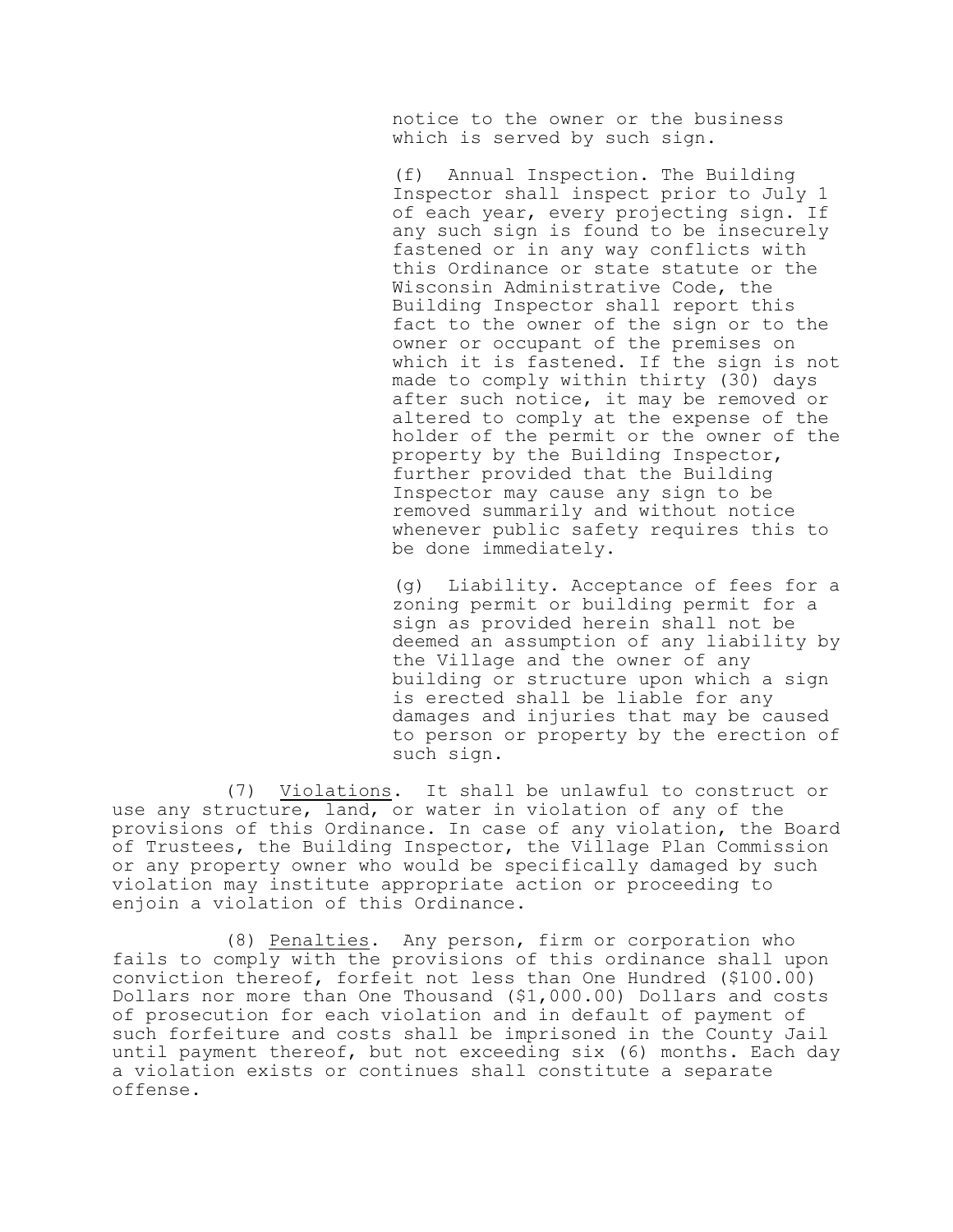### 12.05 ZONING DISTRICTS

(1) Establishment. For the purpose of this Ordinance, the Village of Paddock Lake is hereby divided into the following zoning districts:

- (a) R-1 Single-family Residential
- (b) R-2 Single-family Residential
- (c) R-3 Single-family Residential
- (d) Rd-1 Two-family Residential
- (e) Rm-1 Multiple-family Residential
- (f) B-1 Community Business
- (g) B-2 Integrated Business
- (h) M-1 Light Industry
- (i) M-2 General Industrial
- (j) I-1 Institutional and Public Service
- (k) P Park and Recreation
- (l) A-1 Agricultural
- (m) C Conservancy
- (n) S-O Shoreland Protection Overlay District
- (o) W Wastewater Treatment Plant District
- (p) Wet Wetland Protection Overlay District.
- (q) PUD Planned Unit Development Overlay District
- (r) A-2 Equine Agricultural

(2) Boundaries of Zoning Districts. Boundaries of zoning districts are hereby established as shown on a map entitled "Zoning Map, Village of Paddock Lake, Wisconsin", dated February 1, 1990, as amended from time to time, which accompanies and is part of this ordinance. Vacation of public streets and alleys shall cause the land vacated to be automatically placed in the same district as the abutting side to which the vacated land reverts. In addition, the Wisconsin Wetland Inventory Maps stamped "FINAL" on January 27, 1988, are herein incorporated by reference as they relate to the wetland protection overlay district.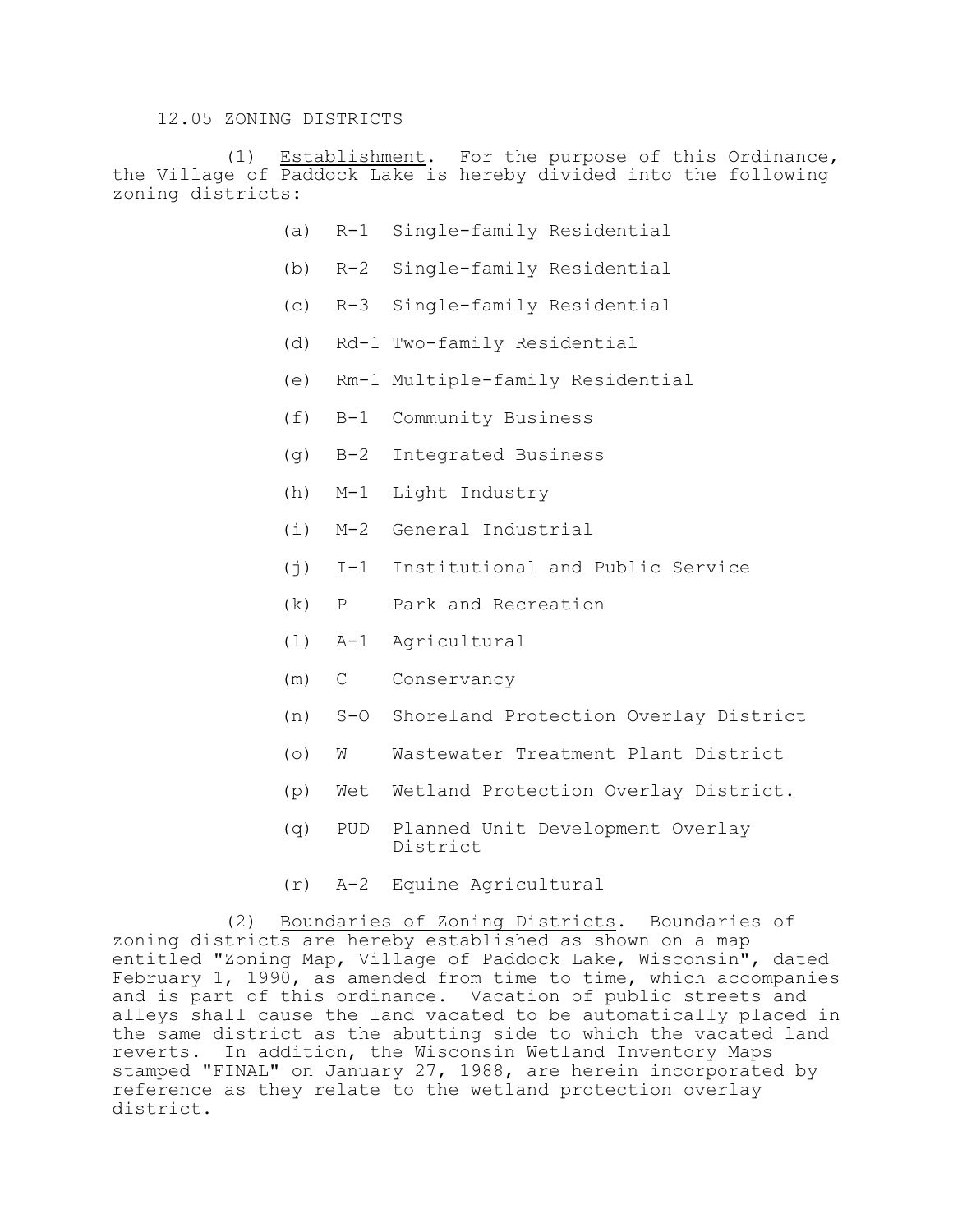- (3) R-1 Single-family Residential District.
	- (a) Permitted Uses.
		- (1) Single-family dwellings.

(2) Gardening, nurseries and greenhouses only for the propagation of plants, except for commercial use.

(3) Accessory buildings and/or 1 private garage.

(4) Not over two (2) boarders or lodgers not members of the family.

(5) Uses customarily incident to any of the above uses when located on the same lot and not involving the conduct of a business; including home occupations.

- (b) Lot Area and Width. Lots shall have a minimum area of 8,000 square feet and shall not be less than 70 feet in width at front setback lines.
- (c) Building Height and Area.

(1) No principal building or parts of a principal building shall exceed 35 feet in height. No accessory building shall exceed 15 feet in height.

(2) The minimum floor area of a principal building shall be 1,250 square feet. If the principal building does not have a basement, the minimum floor area required shall be increased to 1,300 square feet.

(d) Setback and Yards.

(1) There shall be a minimum building setback of 25 feet from the right-of-way of all streets.

(2) There shall be a side yard on each side of all structures not less than 10 feet. On corner lots, the street side yard shall be increased to a minimum of 25 feet.

(3) There shall be a rear yard of not less than 25 feet.

(4) R-2 Single-family Residential District.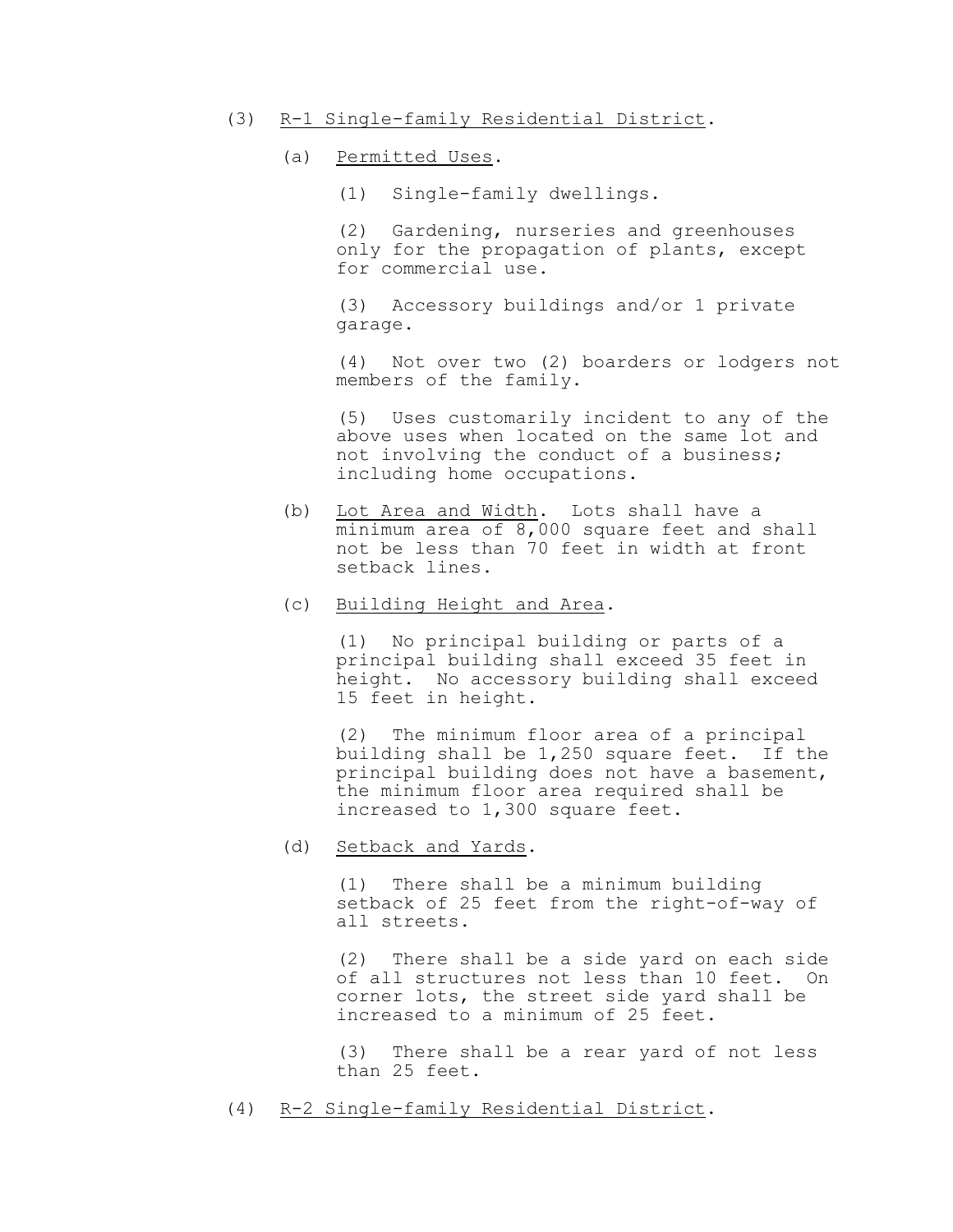(a) Permitted Uses.

(1) Single-family dwellings.

(2) Gardening, nurseries and greenhouses only for the propagation of plants, except for commercial use.

(3) Accessory buildings and/or one (1) private garage.

(4) Not over two (2) boarders or lodgers not members of the family.

(5) Uses customarily incident to any of the above uses when located on the same lot and not involving the conduct of a business; including home occupations.

- (b) Lot Area and Width. Lots shall have a minimum area of 12,000 square feet and shall not be less than 90 feet in width at front setback lines.
- (c) Building Height and Area.

(1) No principal building or parts of a principal building shall exceed 35 feet in height. No accessory building shall exceed 20 feet in height.

(2) The minimum floor area of a principal building shall be 1,300 square feet. If the principal building does not have a basement, the minimum floor area required shall be increased to 1,450 square feet.

(d) Setback and Yards.

(1) There shall be a minimum building setback of 25 feet from the right-of-way of all streets.

(2) There shall be a side yard on each side of all structures not less than 10 feet. On corner lots, the street side yard shall be increased to a minimum of 25 feet.

(3) There shall be a rear yard of not less than 25 feet.

- (5) R-3 Single-family Residential District.
	- (a) Permitted Uses.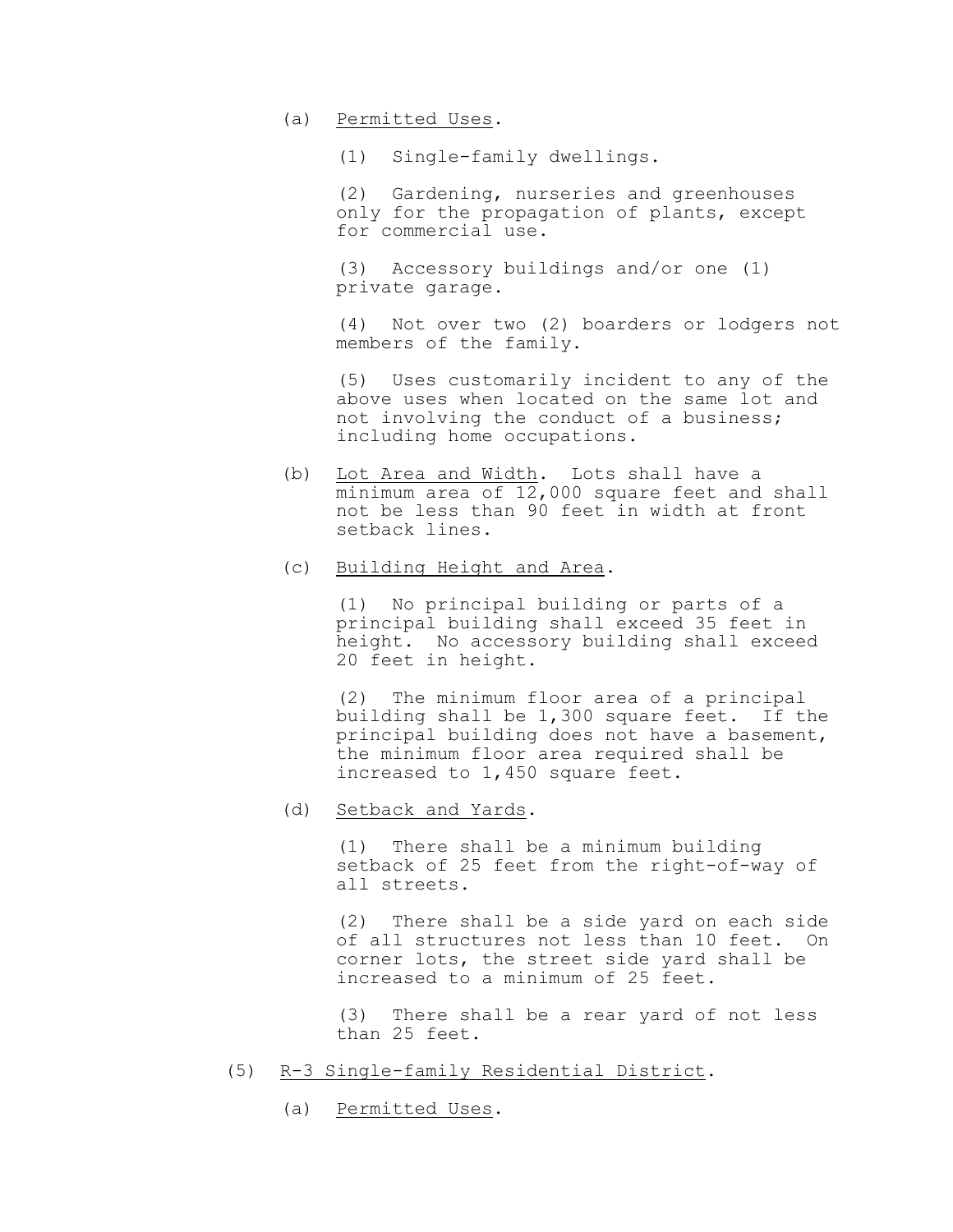(1) Single-family dwellings.

(2) Gardening, nurseries and greenhouses only for the propagation of plants, except for commercial use.

(3) Accessory buildings and/or one (1) private garage.

(4) Not over two (2) boarders or lodgers not members of the family.

(5) Uses customarily incident to any of the above uses when located on the same lot and not involving the conduct of a business; including home occupations.

- (b) Lot Area and Width. Lots shall have a minimum area of 16,000 square feet and shall not be less than 120 feet in width at front setback lines.
- (c) Building Height and Area.

(1) No principal building or parts of a principal building shall exceed 35 feet in height. No accessory building shall exceed 20 feet in height.

(2) The minimum floor area of a principal building shall be 1,400 square feet. If the principal building does not have a basement, the minimum floor area required shall be increased to 1,650 square feet.

(d) Setback and Yards.

(1) There shall be a minimum building setback of 25 feet from the right-of-way of all streets.

(2) There shall be a side yard on each side of all structures not less than 10 feet. On corner lots, the street side yard shall be increased to a minimum of 25 feet.

(3) There shall be a rear yard of not less than 25 feet.

- (6) Rd-1 Two-family Residential District.
	- (a) Permitted Uses.
		- (1) Two-family dwellings.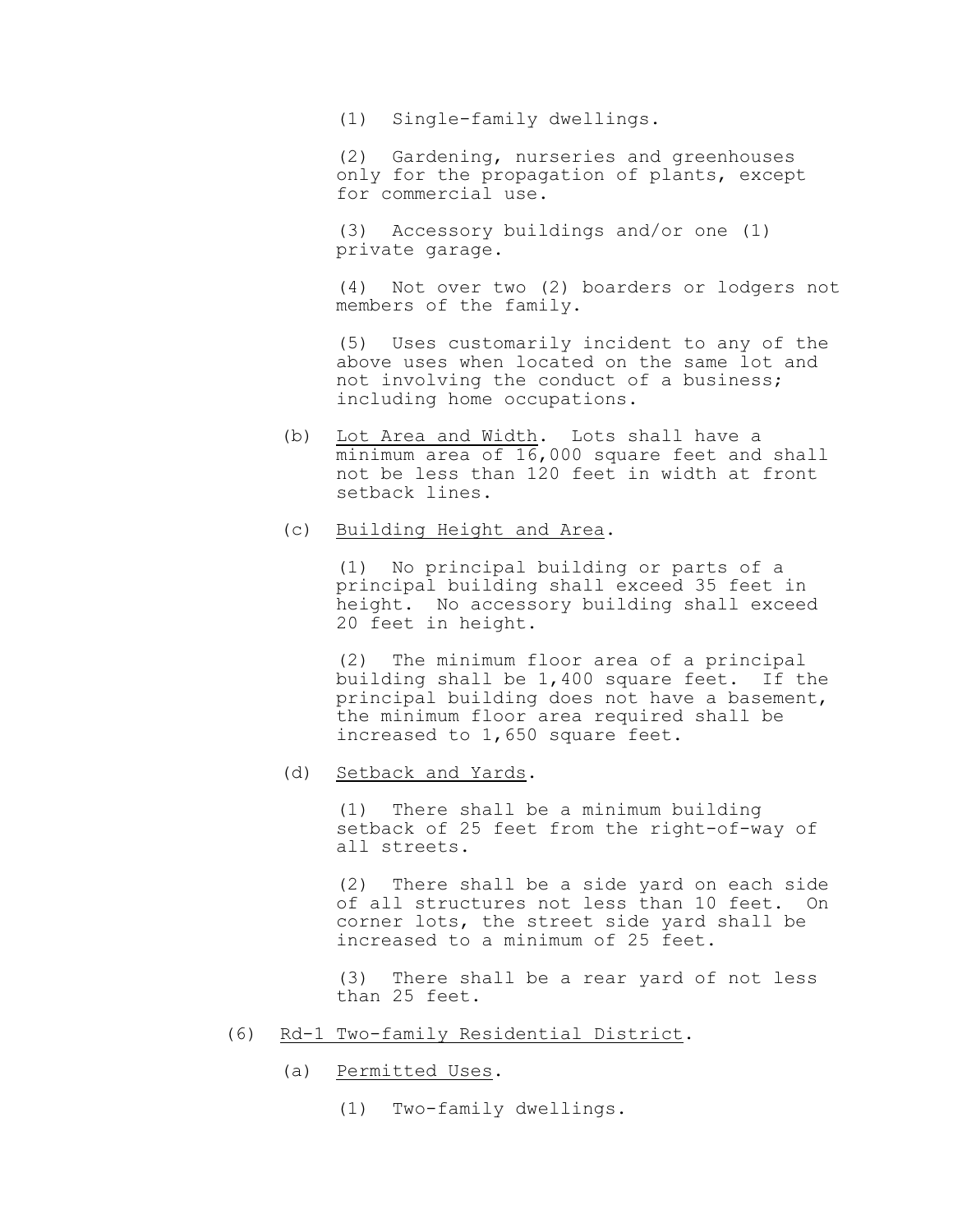(2) Churches, public schools, parochial schools, parks.

(3) Gardening, nurseries and greenhouses only for the propagation of plants, except for commercial use.

(4) Accessory buildings and/or two (2) private garages.

(5) Uses customarily incident to any of the above uses when located on the same lot and not involving the conduct of a business; including home occupations.

- (b) Conditional Uses. See Section 12.06.
- (c) Lot Area and Width. Lots shall be a minimum of 10,000 square feet in area and shall not be less than 90 feet in width at front setback lines.
- (d) Building Height and Area.

(1) No principal building or parts of a principal building shall exceed 35 feet in height. No accessory building shall exceed 20 feet in height.

(2) The minimum floor area of a principal building shall be 720 square feet per family.

(e) Setback and Yards.

(1) There shall be a minimum building setback of 25 feet from the right-of-way of all streets.

(2) There shall be a side yard on each side of all buildings not less than 15 feet in width. On corner lots, the street side yard shall be increased to a minimum of 30 feet.

(3) There shall be a rear yard of not less than 45 feet.

- (7) Rm-1 Multiple-family Residential District.
	- (a) Permitted Uses.
		- (1) Multiple-family dwellings.
		- (2) Boarding houses and lodging houses.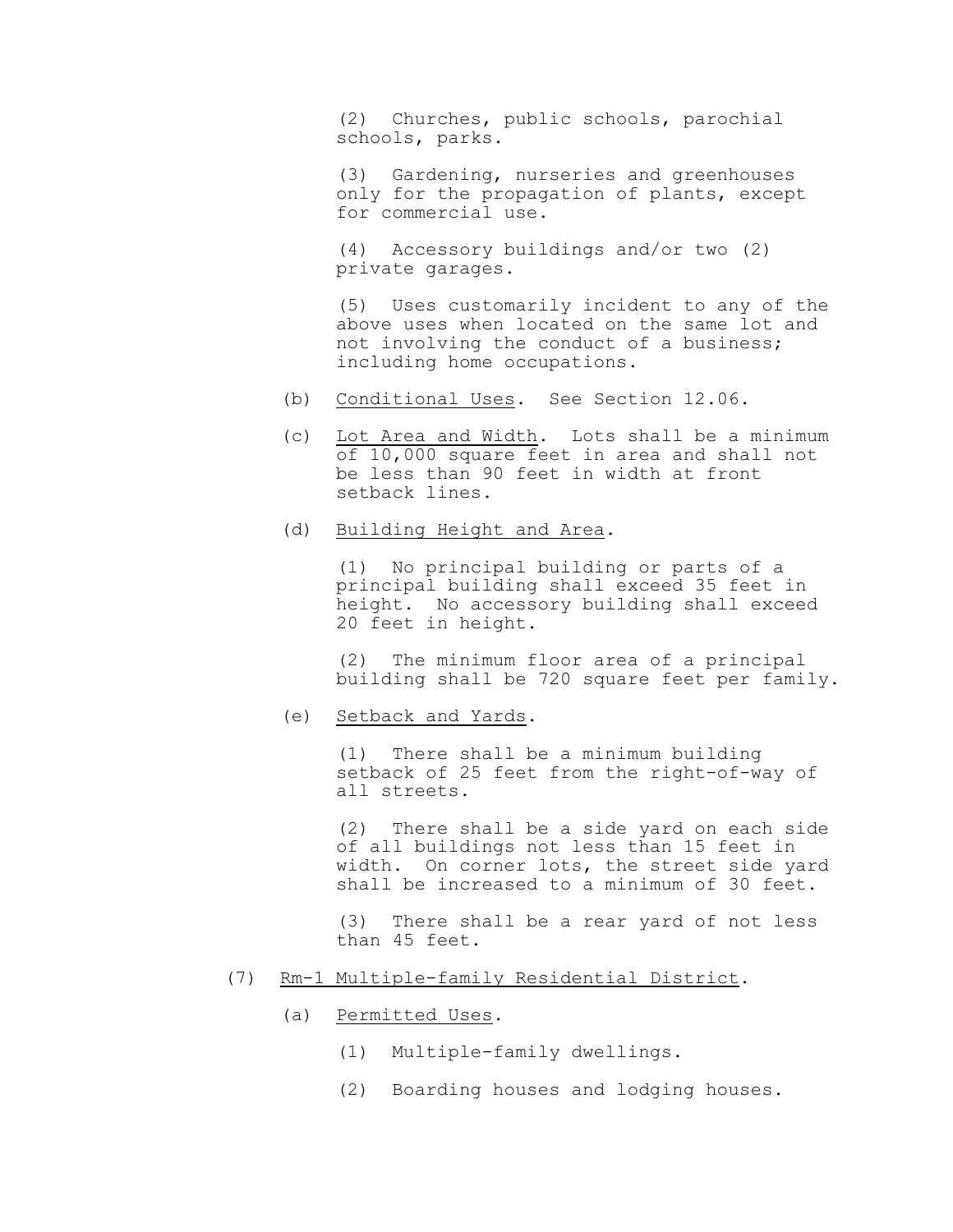(3) Churches, public schools, parochial schools, parks.

(4) Gardening, nurseries and greenhouses only for the propagation of plants, except for commercial use.

(5) Accessory buildings and/or private garages for use by the multiple-family tenants.

- (b) Conditional Uses. See Section 12.06.
- (c) Lot Area and Width. Lots shall be a minimum of the larger of 15,000 square feet in area of 3,500 square feet per family. Lots shall not be less than 100 feet in width at front setback lines.
- (d) Building Height and Area.

(1) No principal building or parts of a principal building shall exceed 35 feet in height. No accessory building shall exceed 20 feet in height.

(2) No principal building shall have a floor area of less than the larger of 2,500 square feet or 720 square feet per family.

(e) Setback and Yards.

(1) There shall be a minimum building setback of 25 feet from the right-of-way of all streets.

(2) There shall be a minimum side yard on each side of all buildings not less than 20 feet in width.

(3) There shall be a rear yard of not less than 45 feet.

- (8) B-1 Community Business District.
	- (a) Permitted Uses.

(1) Any of the following retail shops or services:

Art Shop Ice Cream Store

Bakery (retail) Insurance Office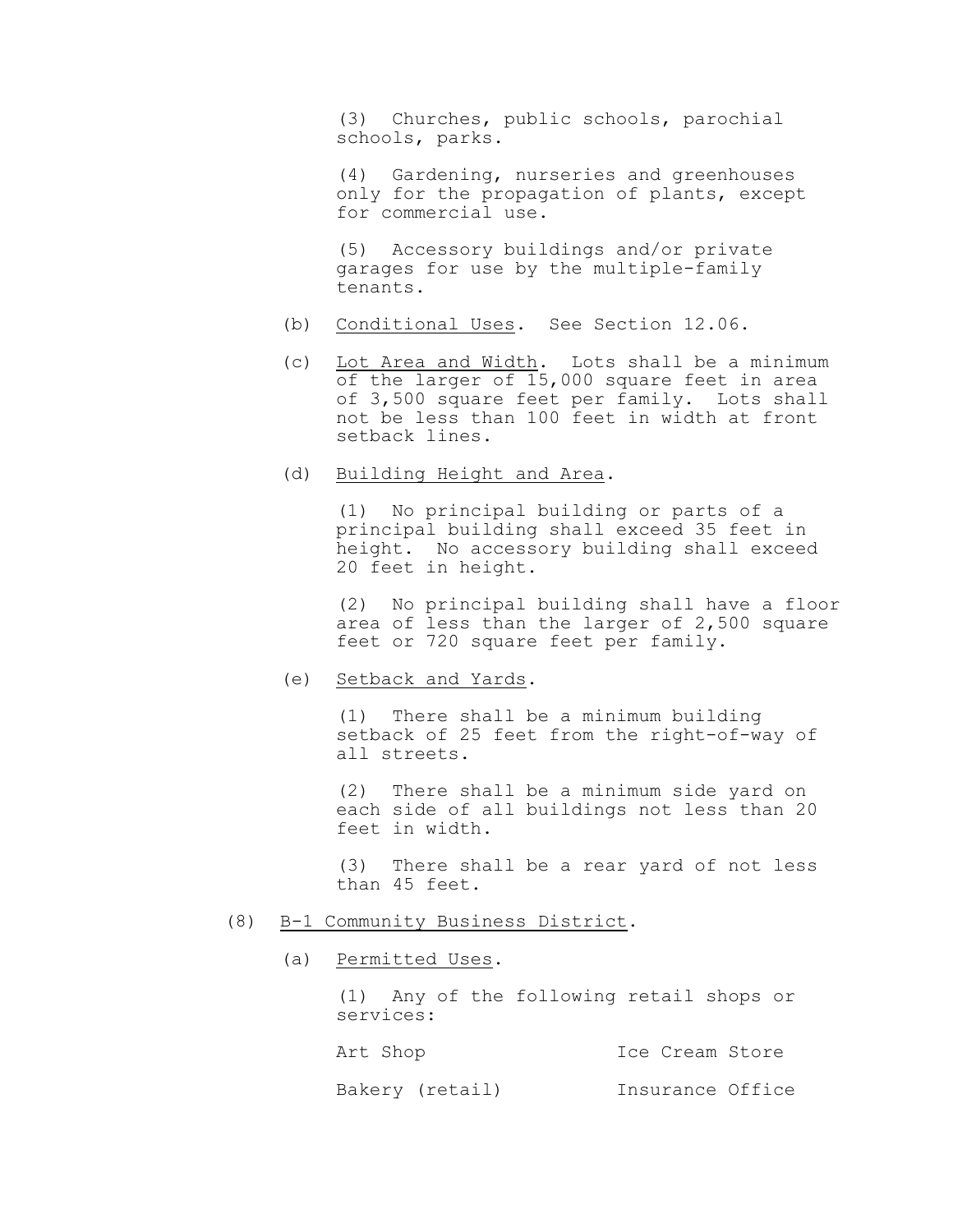| Bank                          | Jewelry Store                                           |
|-------------------------------|---------------------------------------------------------|
| Barber Shop                   | Meat and Fish Market                                    |
| Bath Houses                   | Music and Radio<br>Store                                |
| Beauty Shop                   | News Stand                                              |
| Candy Store                   | Notion Store                                            |
| Cocktail Lounge               | Parking Lots                                            |
| Confectionery Store           | Pharmacy                                                |
| Clinic                        | Photographer                                            |
| Delicatessen                  | Pet Shop (excluding<br>kennels and animal<br>hospitals) |
| Dress Shop                    |                                                         |
| Drug Store                    | Professional Office                                     |
| Dry Goods Store               | Restaurant                                              |
| Florist Shop                  | Real Estate Office                                      |
| Food Products (retail)        | Soda Fountain                                           |
| Fruit and Vegetable<br>Market | Soft Drink Stand                                        |
| Gift Shop                     | Tailor Shop                                             |
| Greenhouses                   | Telegraph Offices                                       |
| Grocery Store (retail)        | Theaters                                                |
| Hardware and Plumbing         | Taverns                                                 |
| Hosery Shop                   | Utility Company<br>Office                               |

(2) Any other uses similar in character and the manufacture or treatment of products clearly incidental and required to conduct a retail business on the premises.

(3) Accessory garages for storage of vehicles used in conjunction with the operation of the business or for occupants of the premises.

(4) Residential quarters for the owner,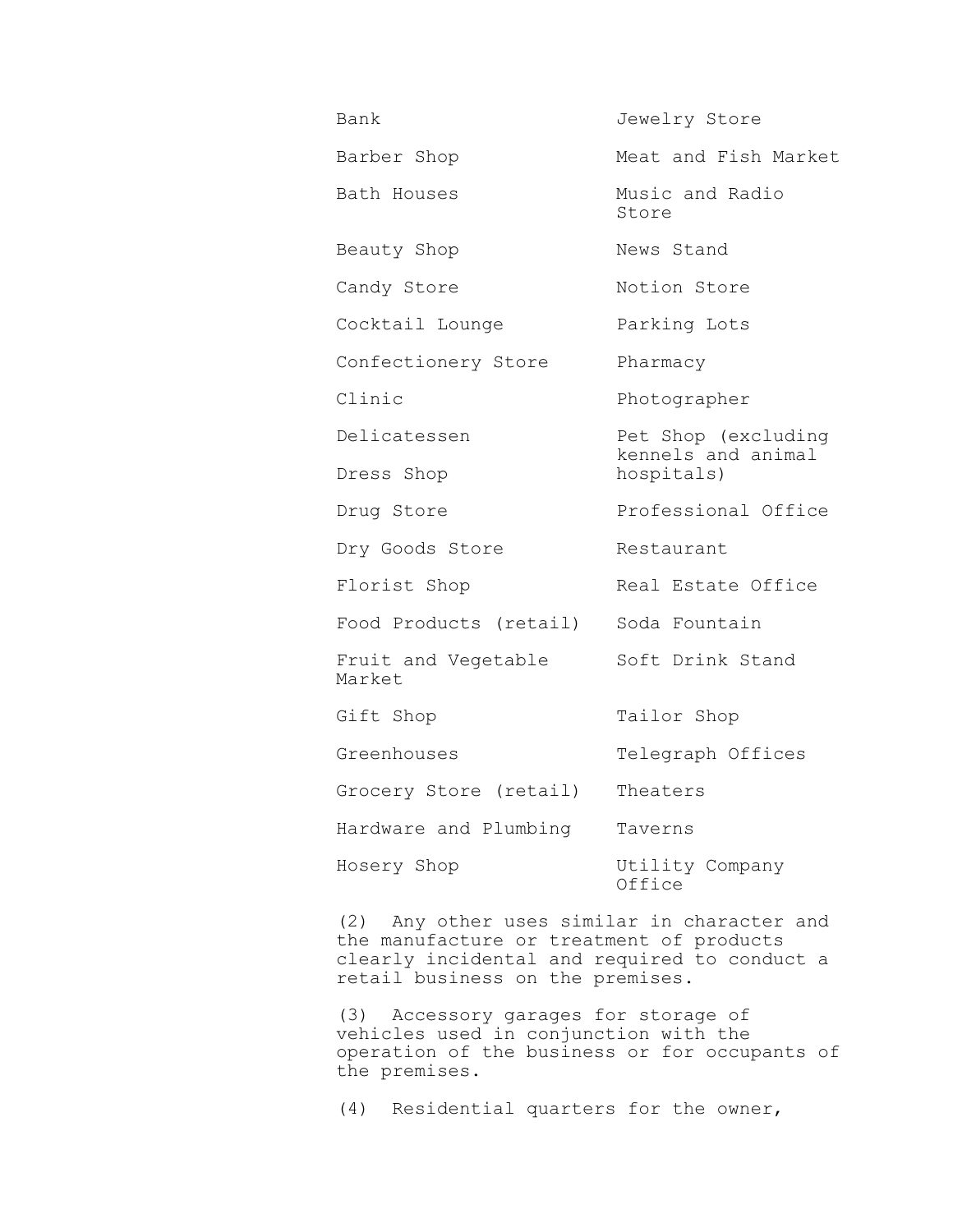proprietor, commercial tenant, employer or caretaker located in the same building as the business.

(5) Rental apartment on a non-ground level provided there shall be a minimum floor area of 600 square feet for each residential unit provided.

(b) Lot Area and Width. Lots in the B-1 business district shall provide sufficient area for the principal structure and its accessory structures, off-street parking and loading areas, and all required yards. There shall be a minimum lot width of 75 feet at front setback lines.

(c) Building Height and Area. No principal building or parts of a principal building shall exceed 35 feet in height. No accessory building shall exceed 20 feet in height.

(d) Setback and Yards.

(1) There shall be a minimum building setback of 50 feet from the right-of-way of all streets.

(2) No separation shall be required between business, service or commercial uses, except that where a separation, or side yard, is provided, it shall be a rear yard of not less than 30 feet.

### (9) B-2 Integrated Business District.

(a) Permitted Uses.

(1) Any use permitted in the B-1 Business District.

(2) Automobile sales and service establishments.

(3) Boat liveries, boat maintenance and repairs.

- (4) Public garages.
- (5) Hotels and motels.
- (6) Places of amusement.

(7) Any other uses similar in character and the manufacture or treatment of products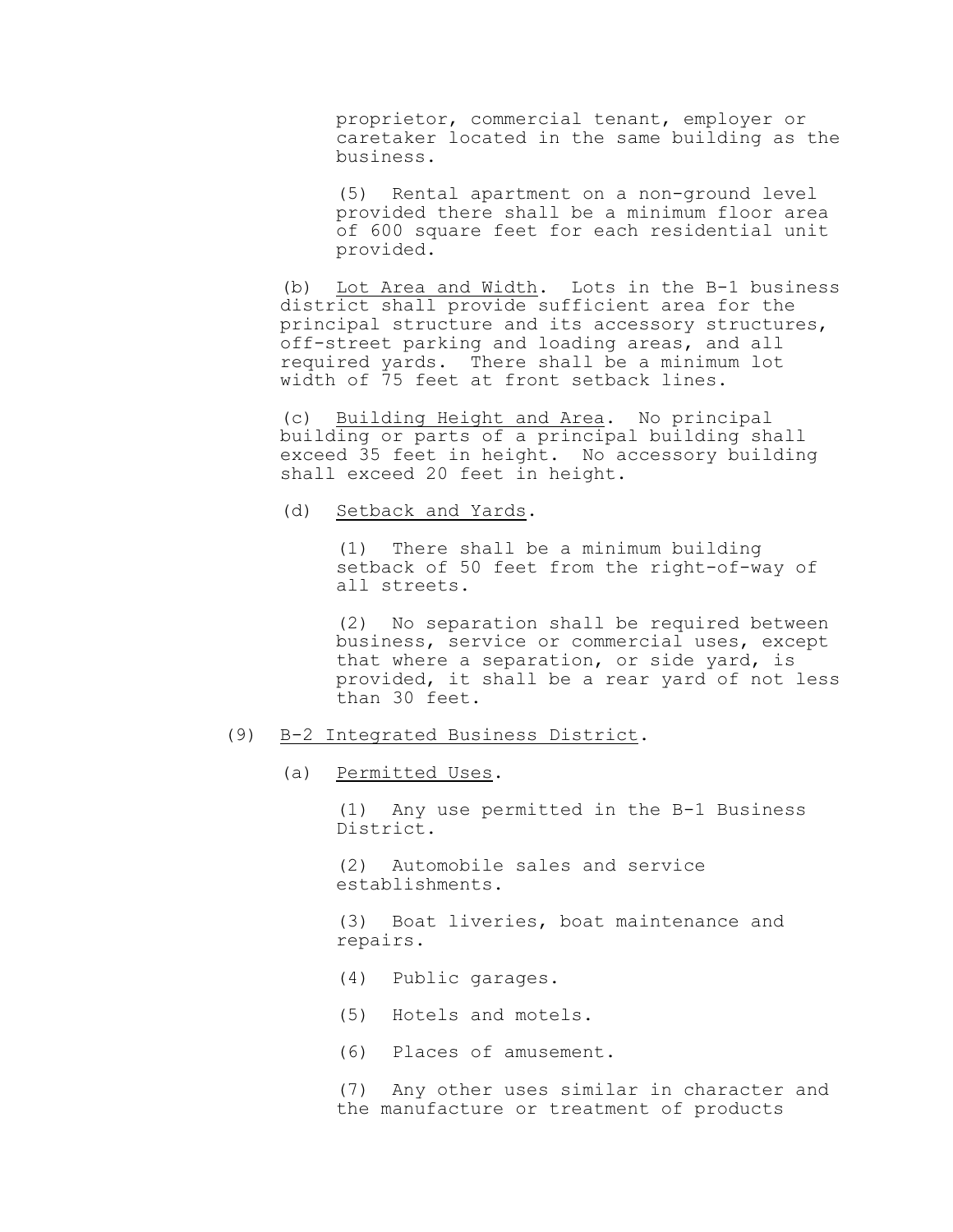clearly incidental and required to conduct a retail business on the premises.

(8) Accessory garages for storage of vehicles used in conjunction with the operation of the business or for occupants of the premises.

(9) Residential quarters for the owner, proprietor, commercial tenant, employee or caretaker located in the same building as the business.

(10) Rental apartment on a non-ground level provided there shall be a minimum floor area of 600 square feet for each residential unit provided.

(b) Lot Area and Width. Lots in the B-2 business district shall provide sufficient area for the principal structure and its accessory structures, off-street parking and loading areas, and all required yards. There shall be a minimum lot width of 75 feet at front setback lines.

(c) Building Height and Area. No principal building or parts of a principal building shall exceed 45 feet in height. No accessory building shall exceed 20 feet in height.

(d) Setback and Yards.

(1) There shall be a minimum building setback of 50 feet from the right-of-way of all streets.

(2) No separation shall be required between business, service or commercial uses, except that where a separation, or side yard, is provided, it shall be a minimum of 10 feet in width.

(3) There shall be a rear yard of not less than 30 feet.

(10) M-1 Light Industry District. The M-1 Light Industry District is intended to provide for manufacturing, industrial and related uses of a limited nature and size in situations where such uses are not located in basic industrial groupings and where the relative proximity to other uses requires more restriction regulations.

(a) Permitted Uses.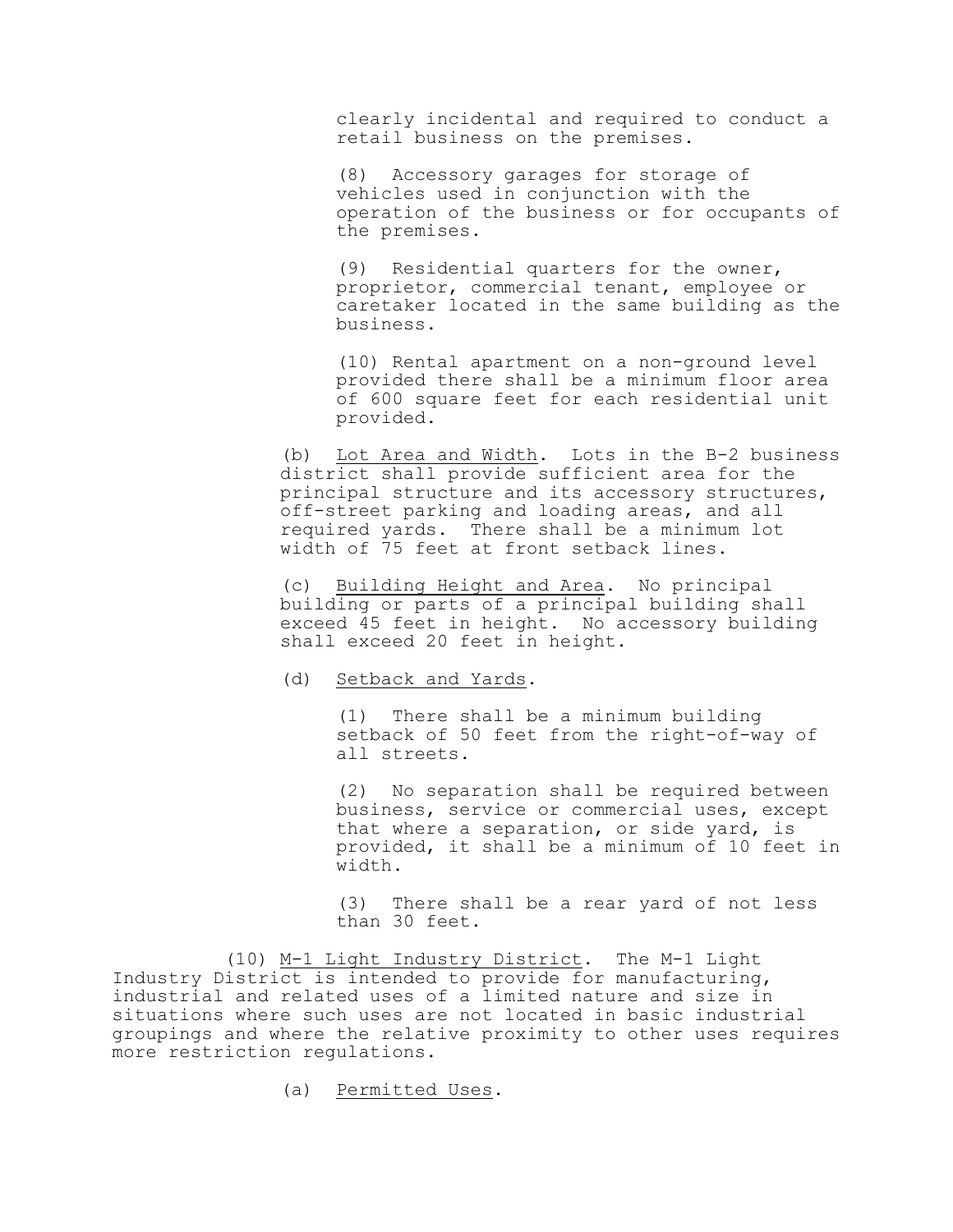(1) Wholesale business.

(2) Manufacture of products from paper but not the manufacture of paper or pulp.

(3) Printing and publishing.

(4) Manufacture of products from wood except the manufacture of paper, pulp and plastics.

(5) Manufacture of sporting goods, home and office supplies and appliances.

(6) Knitting mills and the manufacture of products from finished fabrics.

(7) Manufacture of jewelry and cosmetics.

(8) Enameling and painting.

(9) Garages for storage of vehicles used in conjunction with the operation of an industry.

(10) Conditional uses compatible with the foregoing allowance under §12.06 of this Ordinance.

(b) Conditional Uses. See §12.06.

(c) Lot Area and Width. Lots in the M-1 light industry district shall provide sufficient area for the principal structure and its accessory structures, off-street parking and loading areas, and all required yards. There shall be a minimum lot width of 75 feet at front setback lines.

(d) Building Height and Area. No principal building or parts of a principal building shall exceed 45 feet in height. No accessory building shall exceed 20 feet in height.

(e) Setback and Yards.

(1) There shall be a minimum building setback of 50 feet from the right-of-way of all streets.

(2) No separation shall be required between business, service or commercial uses, except that where a separation, or side yard, is provided, it shall be a minimum of 10 feet in width.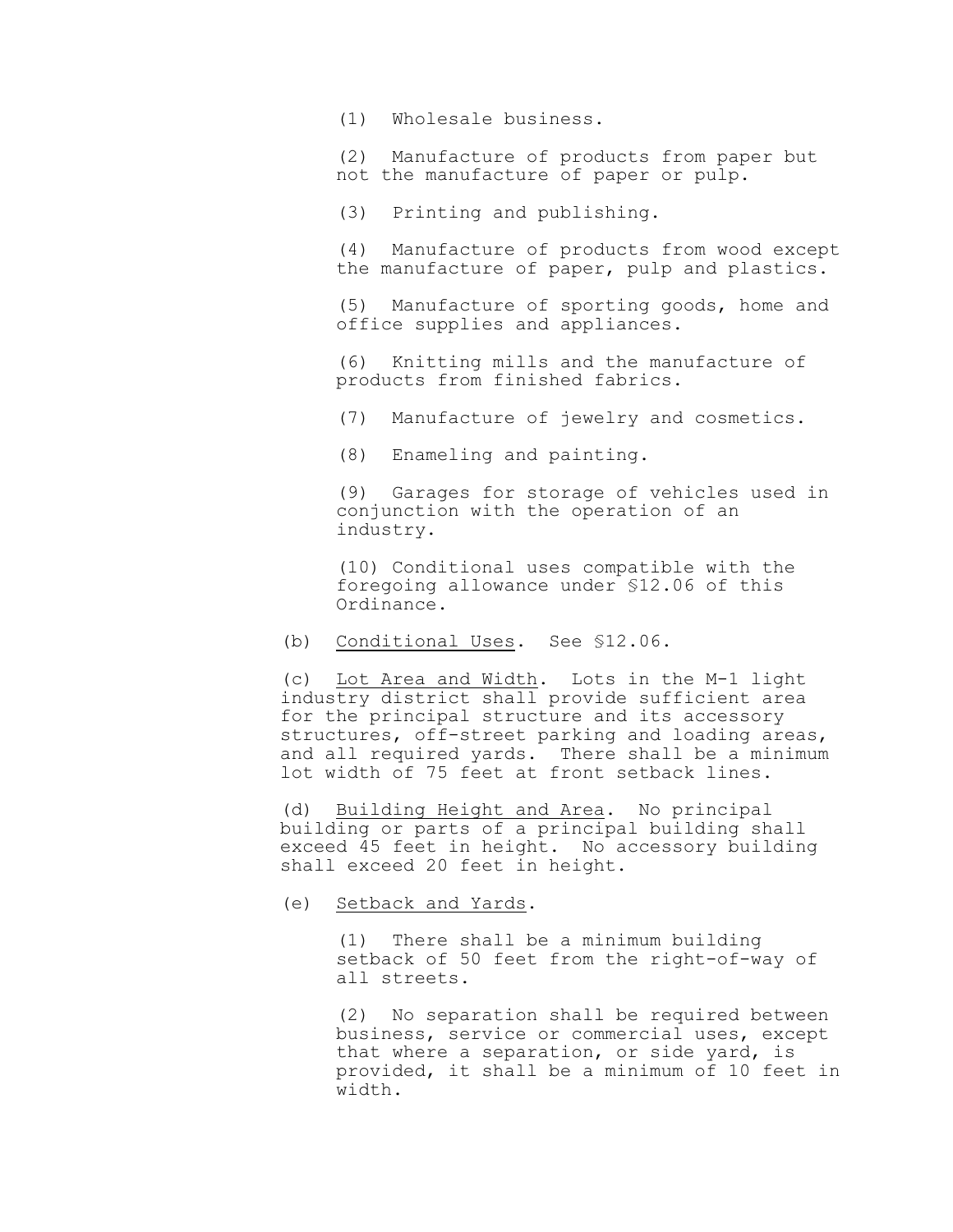(3) There shall be a rear yard of not less than 30 feet.

(11) M-2 General Industrial District. The M-2 industrial district is intended to provide for industrial development of a more general and less restrictive nature than in the M-1 light industry district in those areas where the relationship to surrounding land use would create fewer problems of compatibility and would not necessitate as stringent regulatory controls. Such districts should not normally abut directly upon any residence districts.

(a) Permitted Uses.

(1) The repair service and assembly of motor-propelled or nonmotor-propelled vehicles including the repair and storage of automotive accessories except the wrecking of motor-propelled vehicles.

(2) The storage and warehousing of fuel and materials, and contractors yards, but not the storage of wrecked and dismantled vehicles and junk or the storage of explosives or inflammable gases or liquids.

(3) Manufacture and bottling of nonalcoholic beverages.

(4) Processing, packing and manufacture of food, except meat and meat products, fish and fish products, sauerkraut and cabbage by-products or the vining of peas or the husking of corn.

(5) Manufacture of goods from leather, but not tanning of hides or manufacture of leather.

(6) Cleaning, dyeing and pressing establishments and laundries, but not bag cleaning.

(7) Laboratories.

(8) Manufacture of cigars, cigarettes and smoking tobacco.

(9) Blacksmithing, tinsmithing, sheet metal working and plumbing shops.

(10) Manufacture of goods from plastics.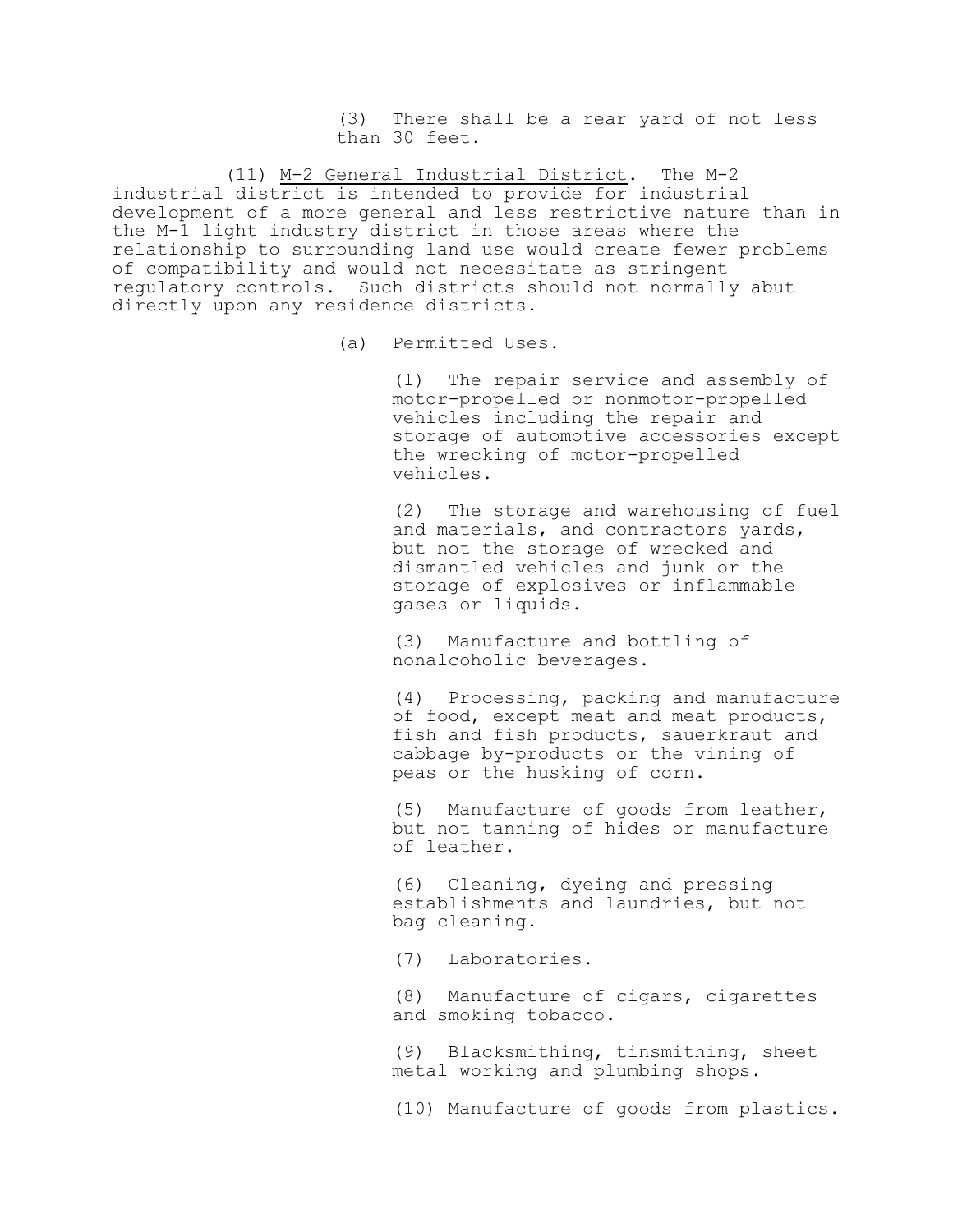(11) Extraction and processing of natural resources indigenous to Kenosha County.

(12) Garages for storage of vehicles used in conjunction with the operation of an industry.

(13) Off-street parking and loading areas.

(14) Office, storage, power supply and other uses normally auxiliary to the principal industrial operations.

(15) Conditional uses compatible with the foregoing allowance under §12.06 of this Ordinance.

(b) Conditional Uses. See §12.06.

(c) Lot Area and Width. Lots in the M-2 general industrial district shall provide sufficient area for the principal structure and its accessory structures, off-street parking and loading areas, and all required yards. The required minimum lot width is 75 feet.

(d) Building Height and Area. No principal building or parts of a principal building shall exceed 45 feet in height. No accessory building shall exceed 20 feet in height.

(e) Setback and Yards.

(1) There shall be a minimum building setback of 50 feet from the right-of-way of all streets.

(2) No separation shall be required between business, service or commercial uses, except that where a separation, or side yard, is provided, it shall be a minimum of 10 feet in width.

(3) There shall be a rear yard of not less than 30 feet.

(12) I-1 Institutional and Public Service District. The I-1 institutional and public service district is intended to eliminate the ambiguity of maintaining, in unrelated use districts, areas which are under public or public-related ownership and where the use for public purpose is anticipated to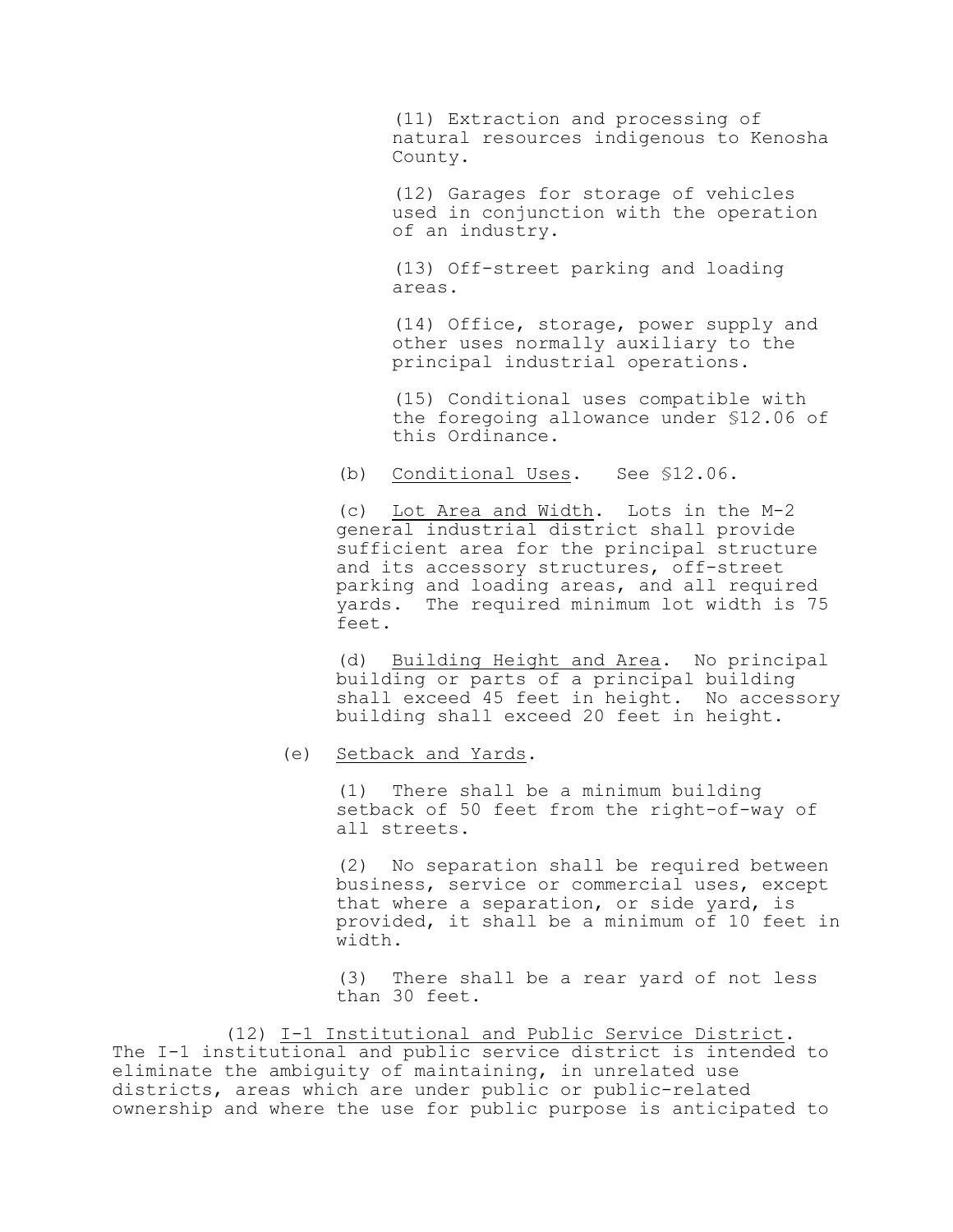be permanent.

(a) Permitted Uses.

(1) Public or private schools, colleges and universities.

(2) Churches.

(3) Hospitals, sanatoriums, nursing homes, and clinics.

(4) Libraries, museums and art galleries.

(5) Public administrative offices, and public service buildings, including fire and police stations.

(6) Public utility offices.

(7) Wastewater treatment facilities, including lift stations, potable water buildings and other related facilities.

(8) Telephone offices, branch telephone exchanges and static transformer stations, provided there is no service garage or storage yard.

(b) Conditional Uses. See §12.06.

(c) Lot Area and Width. Lots shall be a minimum of 8,400 square feet in area and shall not be less than 75 feet in width.

(d) Building Height and Area.

(1) No principal building or part of a principal building shall exceed 35 feet in height. No accessory building shall exceed 20 feet in height.

(2) The sum total of the floor area of the principal building and all accessory buildings shall not exceed 40 percent of the lot area.

(e) Setback and Yards.

(1) There shall be a minimum building setback of 50 feet from the right-of-way of all streets.

(2) There shall be a side yard on each side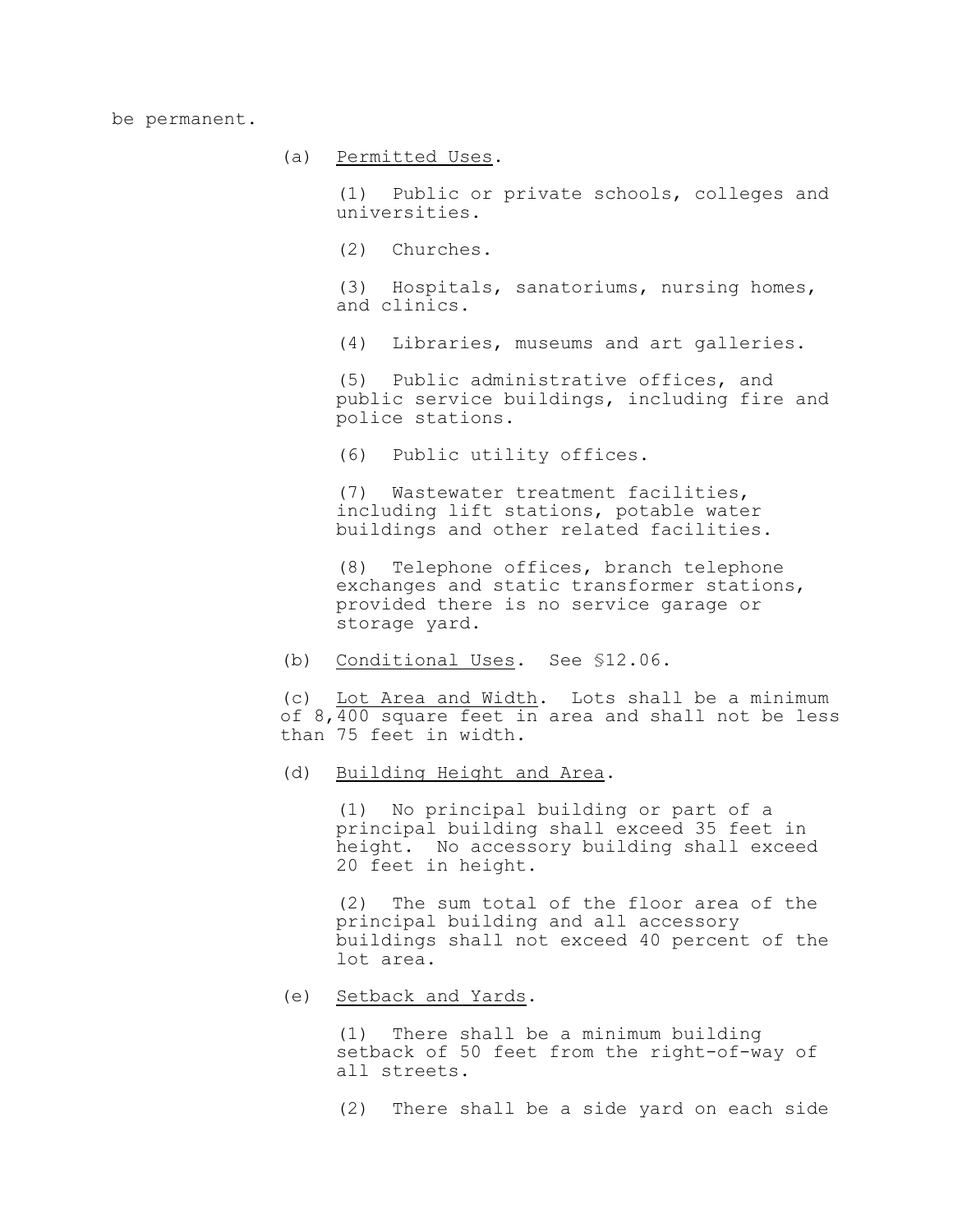of all buildings not less than 10 feet in width.

(3) There shall be a rear yard of not less than 25 feet.

(13) P Park and Recreation District. The P park and recreation district is intended to provide for areas where the recreational needs, both public and private, of the populace can be met without undue disturbance of natural resources and adjacent users.

(a) Permitted Uses.

| Amphitheaters                         | Forest reserves<br>(wildlife refuges)                      |
|---------------------------------------|------------------------------------------------------------|
| Amusement parks                       | General resorts                                            |
| Arenas and field<br>houses            | Golf courses with or<br>without country club<br>facilities |
| Art galleries                         | Golf driving ranges                                        |
| Aquariums                             | Group or organized<br>camps                                |
| Auditoriums                           | Gymnasiums and<br>athletic clubs                           |
| Boat rentals and<br>boat access sites | Historic and<br>monument sites                             |
| Botanical gardens<br>and arboretums   | Hunting and fishing<br>clubs                               |
| Dude ranches                          | Ice skating                                                |
| Exhibition halls                      | Miniature golf                                             |
| Fairgrounds                           | Museums                                                    |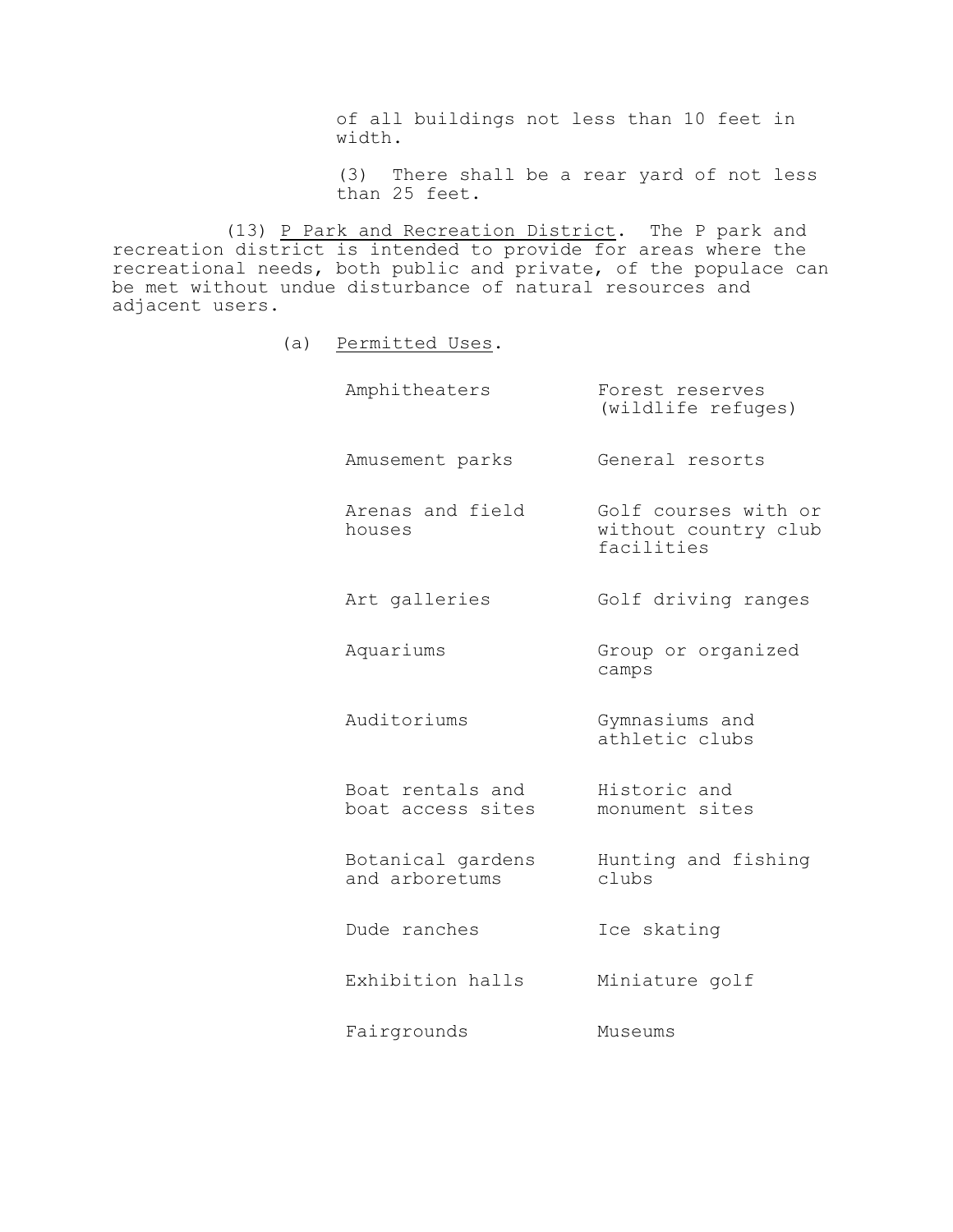| Forest reserves<br>(wilderness areas) | Recreation centers        |
|---------------------------------------|---------------------------|
| Parks-general<br>recreation           | Skiing and<br>tobagganing |
| Parks-leisure and<br>ornamental       | Ski resorts               |
| Penny arcades                         | Swimming beaches          |
| Picknicking areas                     | Swimming pools            |
| Planetaria                            | Tennis courts             |
| Playfields or<br>athletic fields      | Zoos                      |
| Playgrounds                           | Play lots or tot<br>lots  |
|                                       |                           |

(b) Conditional Uses. See Section 12.06.

(c) Lot Area and Width. Lots in the P park and recreational district shall provide sufficient area for the principal structure and its accessory structures, off-street parking and loading areas as required by Section 12.04(6)(c)(3) of this ordinance, and all required yards.

(d) Building Height. No building or parts of a building shall exceed 35 feet in height.

(e) Setback and Yards. No building or structure shall be erected, altered, or moved closer than 40 feet to a lot line.

# (14) A-1 Agricultural District.

(a) Permitted Uses.

(1) General farming, apiculture, dairying, floriculture, forestry, grazing, greenhouses, hatcheries, horticulture, livestock raising, nurseries, orchards, paddocks, pasturage, poultry raising, stables, truck farming, and viticulture.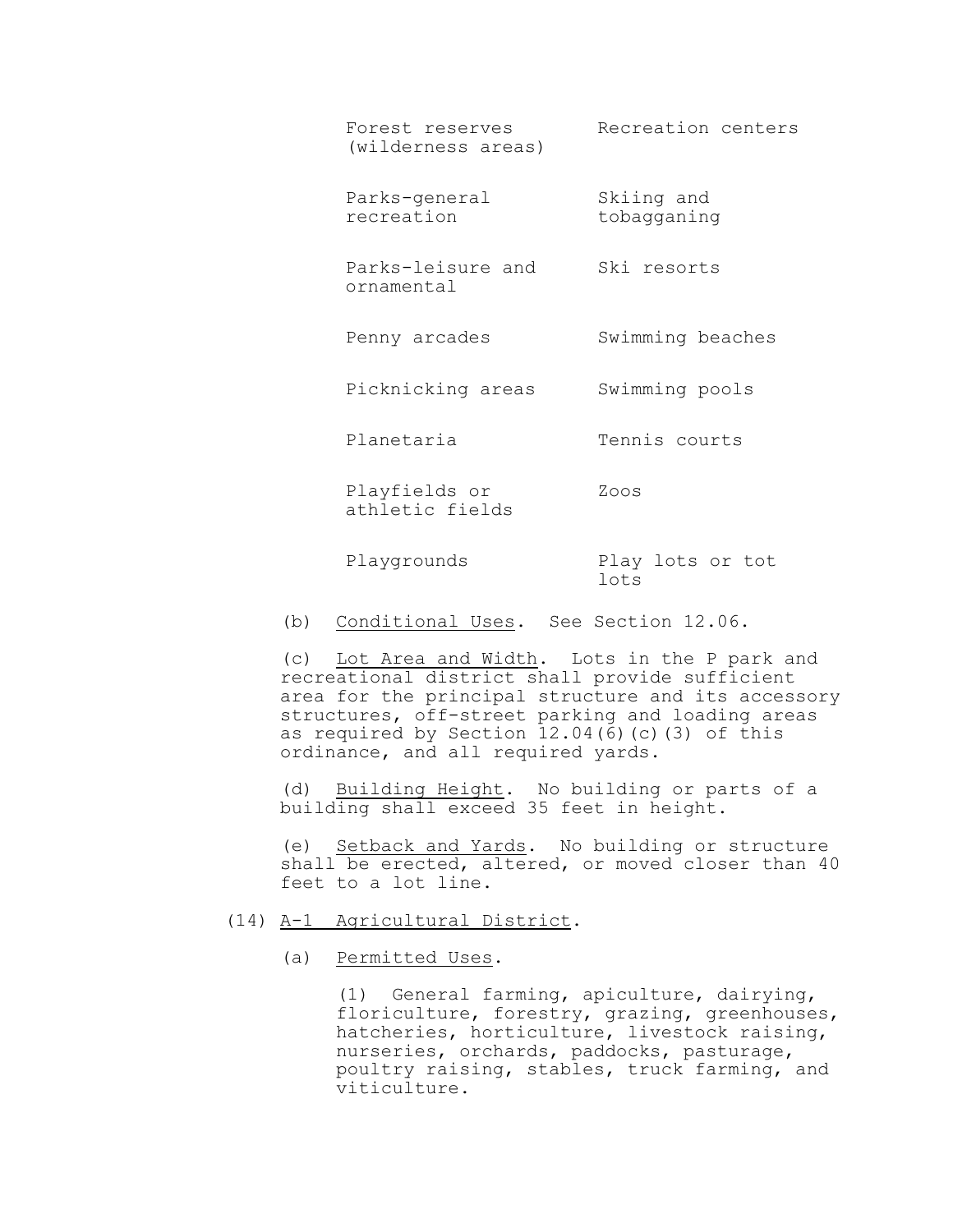(2) Single-family dwellings.

(3) Additional dwellings for those resident owners and laborers actually engaged in the principal farming activity. The number of dwellings on a single farm unit shall not exceed three.

(4) Uses customarily incidental to any of the above uses when located on the same parcel and not involving the conduct of a business; including home occupations.

(b) Conditional Uses. See Section 12.06.

(c) Lot Area and Width. No parcels in the Agricultural District shall be less than ten (10) acres in size. No parcel shall be less than 200 feet in width.

(d) Building Height and Area.

(1) No principal building or parts of a principal building shall exceed 35 feet in height.

(2) The minimum floor area of a principal building shall be 750 square feet.

(e) Setback and Yards.

(1) There shall be a minimum building setback of 80 feet from the right-of-way of all streets.

(2) There shall be a side yard on each side of all buildings not less than 50 feet in width.

(3) There shall be a rear yard of not less than 50 feet.

- (15) C Conservancy District.
	- (a) Permitted Uses.
		- (1) Fishing.
		- (2) Hunting.

(3) Preservation of scenic, historic and scientific areas.

(4) Public fish hatcheries.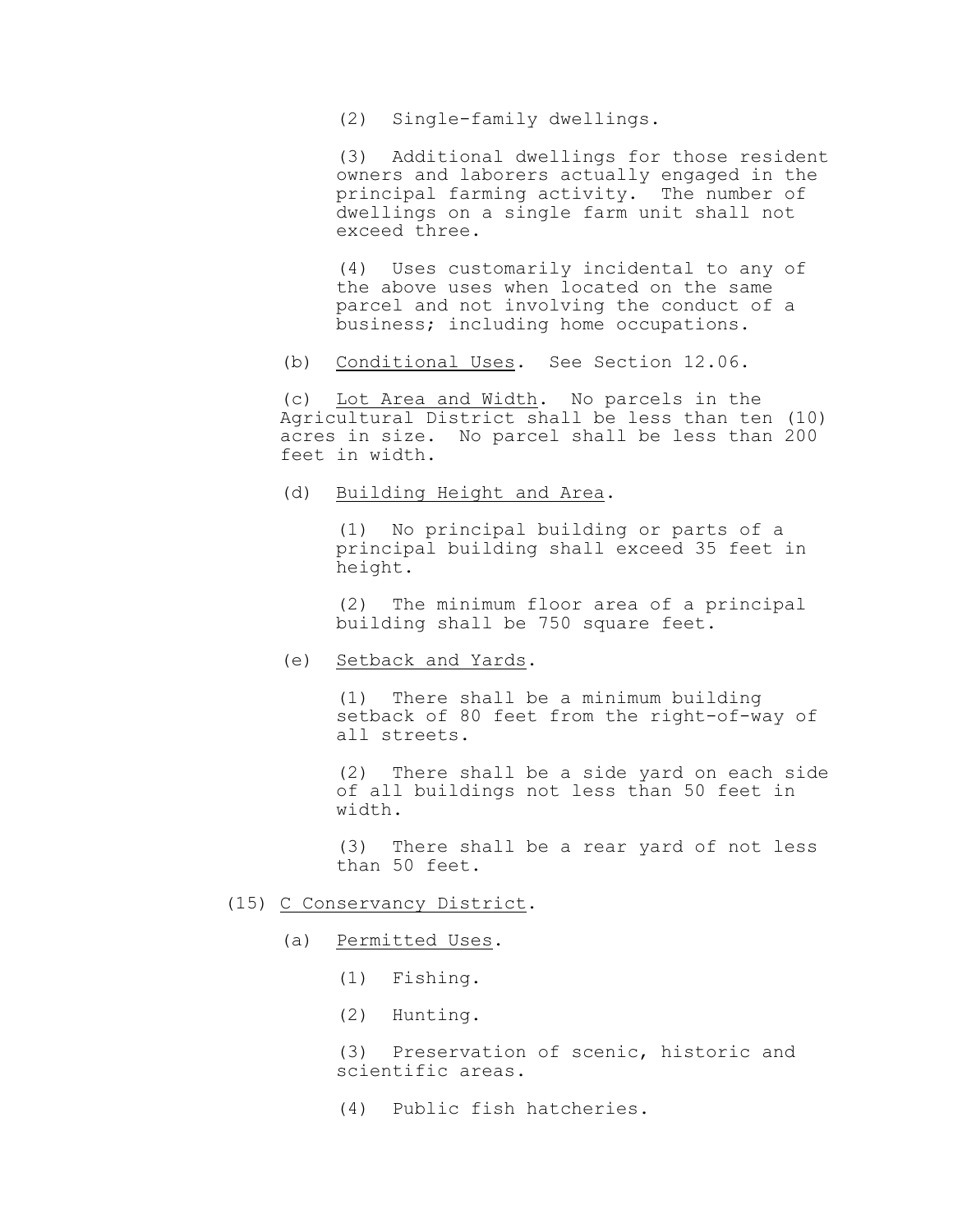- (5) Soil and water conservation.
- (6) Sustained yield forestry.
- (7) Stream bank and lake shore protection.
- (8) Water retention.
- (9) Wildlife preserves.
- (b) Conditional Uses. See Section 12.06.
- (c) Structures. None permitted except accessory to the principal or conditional use.

(16) S-O Shoreland Protection Overlay District. The shoreland protection overlay district is intended to provide for orderly development of shorelands in the Village of Paddock Lake while providing for the preservation of shore cover and furthering the aesthetic appearance of the shoreline. The district includes all lands within 100 feet of the highwater mark of any navigable lake, pond, or stream within the Village.

> (a) Permitted Uses. Any use permitted in the underlying basic use district.

(b) Conditional Uses. See Section 12.06.

(c) Lot Areas and Width. Lot area and width shall conform to that required in the underlying basic use district.

(d) Building Height and Area. Building height and area shall conform to the requirements of the underlying basic use district.

(e) Setback and Yards. All buildings shall conform to the setback and yard requirements of the underlying district. (f) Special Regulations.

> (1) No building except boathouses and piers in the shoreland protection overlay district shall be located closer than 50 feet to the highwater mark of a navigable lake, pond, or stream.

(2) To preserve the scenic beauty of shorelands, to control erosion, and to reduce nutrient flow from the shorelands, the following shore cover regulations shall be enforced in the shoreland protection overlay district: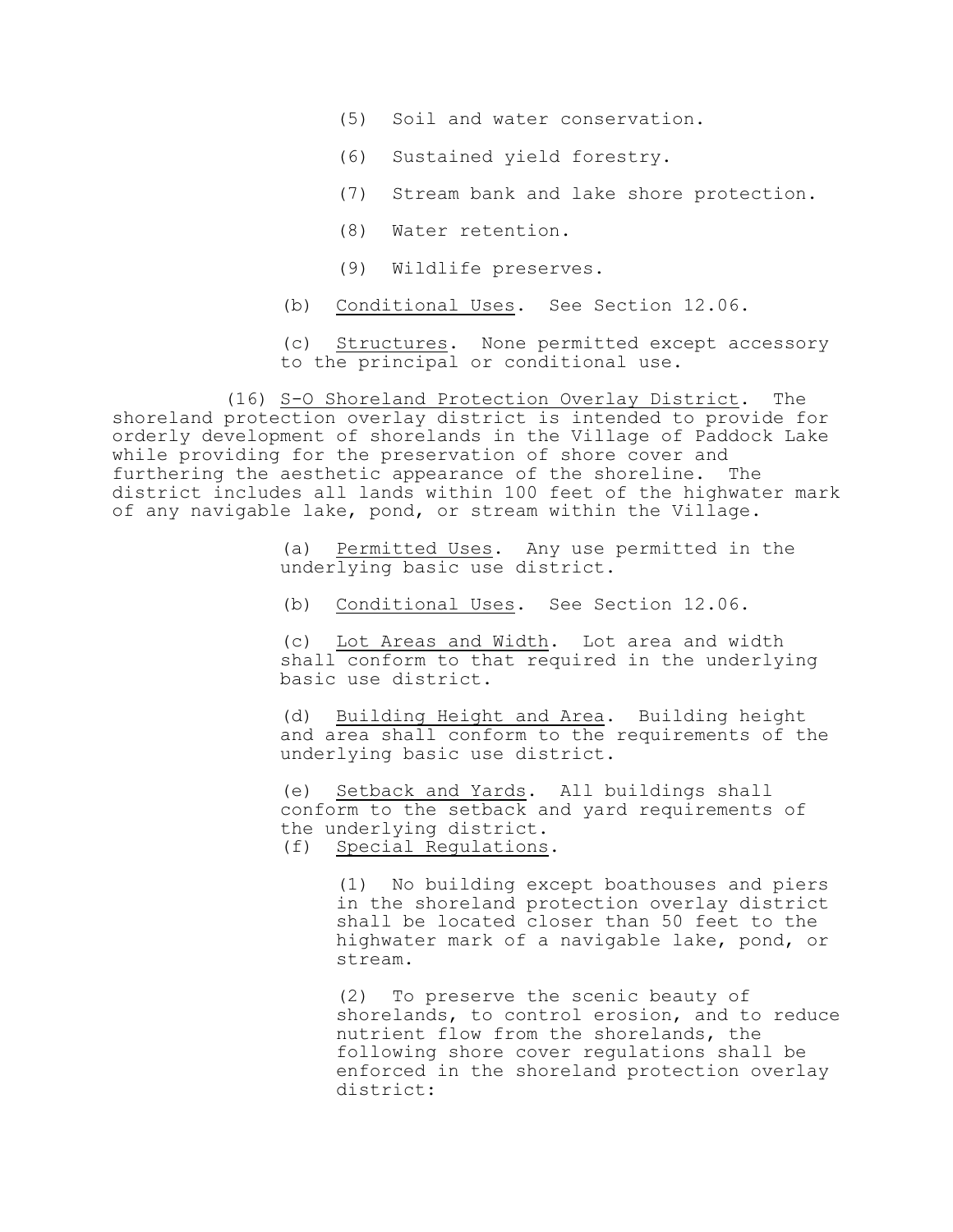(a) No more than 30 percent of the vegetative cover in the shoreland protection overlay district shall be clear cut.

(b) Cutting of this 30 percent shall not create in a clear cut opening in the district greater than 30 feet wide for every 100 feet of shoreline.

(c) In the remaining 70 percent, cutting shall leave sufficient cover to screen cars, dwelling and accessory structures as seen from the water; and preserve natural beauty and control erosion.

(d) These provisions shall not apply to the removal of dead, diseased or dying trees at the discretion of the property owner; or to silvicultural thinning upon recommendation of a forester.

(3) Filling and grading in the shoreland protection overlay district shall be permitted only after the granting of a conditional use permit by the Village of Paddock Lake Plan Commission. In addition, filling or grading which exposes more than ten thousand (10,000) square feet of the bank of a navigable body of water shall require a permit from the Wisconsin Department of Natural Resources (DNR) pursuant to §30.19 of the Wisconsin Statutes.

(4) Filling and grading existing beaches in the shoreland protection overlay district for the purpose of maintenance of existing beaches to their previous historical condition and grade shall be permitted upon the issuance of a permit by the Building Inspector. Requests for such permit shall include a photograph of the existing beach. A final photograph is required upon completion of the maintenance, each photograph to be submitted to the Building Inspector.

# (17) W Wastewater Treatment Plan District.

(a) The zoning classification of the property described below is hereby changed from I-1 Institutional Public Service District, AA Agricultural District, P Park and Recreation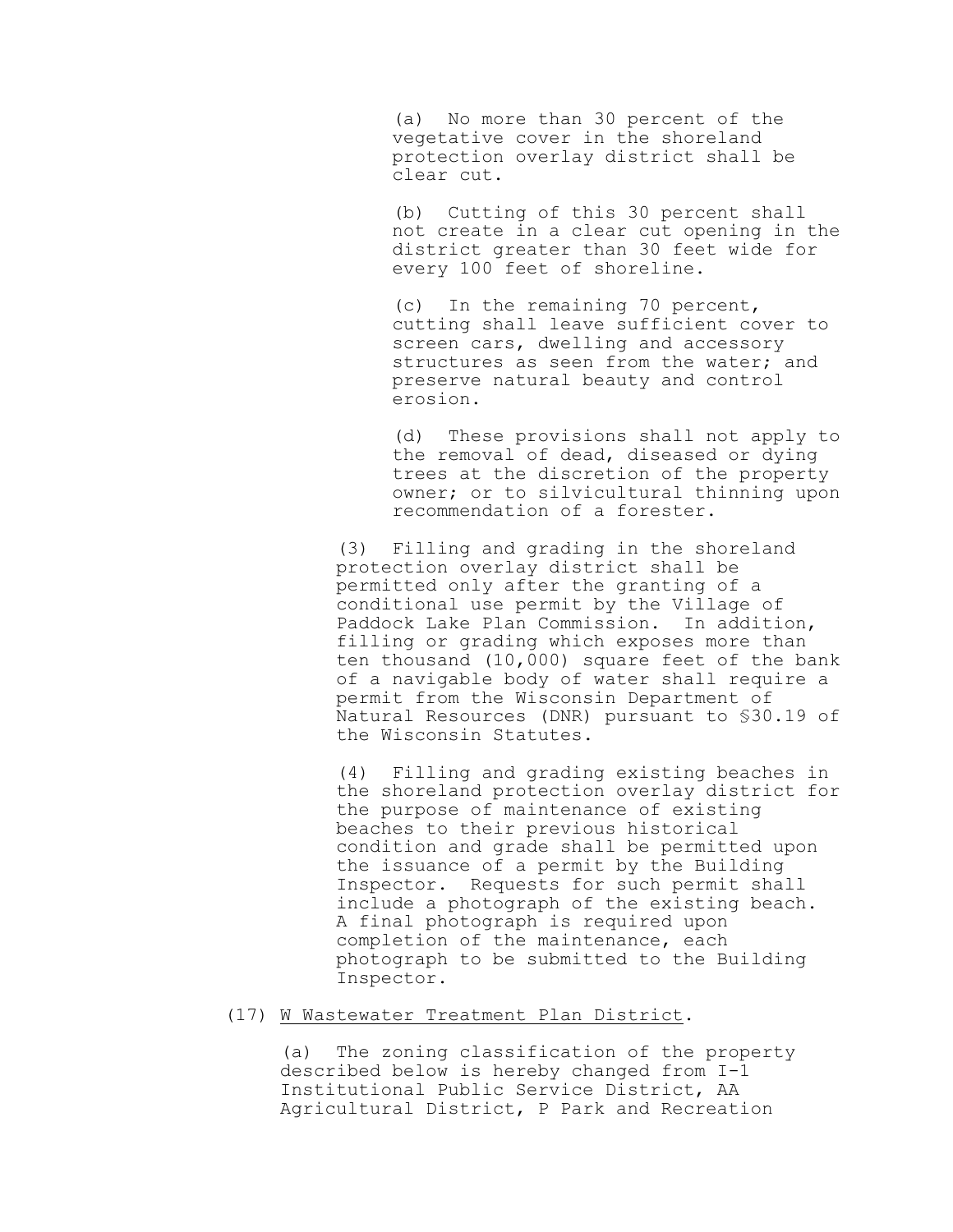District, and Rs-3 Single-Family Residential District to W Wastewater Treatment Plant:

> that area within five fundred (500) feet of the boundaries of the proposed Wastewater Treatment Addition to the Village of Paddock Lake Sewage Disposal Plant and all remaining property of the Village of Paddock Lake Sewage Disposal Plant.

(b) This district is created to minimize any potential odor, noise and nuisances caused by sewage treatment facilities, and to isolate the buildings occupied or intended for residential use, and to prevent the development for such uses of vacant land, all in accordance with NR110.15(3)(d) of the Wisconsin Administrative Code. The construction of commercial establishments or residential structures shall be prohibited, but this prohibition shall not apply to the lots upon which are located commercial or residential buildings at the time of the adoption of this ordinance. Property in such district may be used for industrial (excluding extractive, primary and process manufacturing), public park, forestry or open air recreation purposes when no residences or commercial establishments are erected.

(c) This ordinance shall take effect from and after the date of its passage and publication as provided by law and the Zoning Administrator is hereby directed to make the necessary changes to the zoning map forthwith.

### (18) Wet - Wetland Protection Overlay District.

(a) The shoreland-wetland zoning district includes all wetlands in the municipality which are five (5) acres or more and are made a part of this ordinance and which are:

(1) Within one thousand (1,000) feet of the ordinary high-water mark of navigable lakes, ponds or flowages. Lakes, ponds or flowages in the municipality shall be presumed to be navigable if they are shown on the United States Geological Survey quadrangle maps or other zoning base maps which have been incorporated by reference and made a part of this ordinance.

(2) Within three hundred (300) feet of the ordinary high-water mark of navigable rivers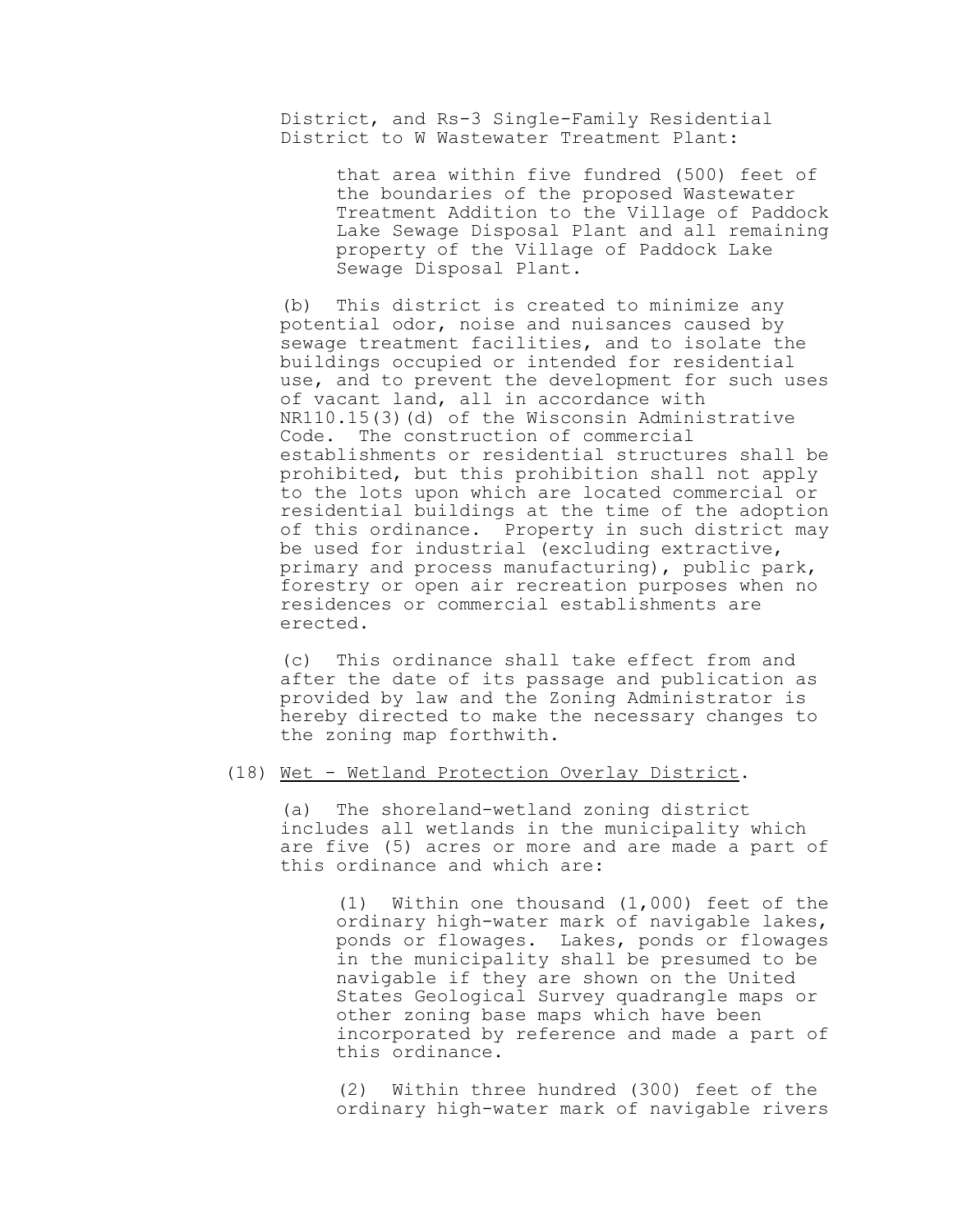or streams, or to the landward side of the floodplain, whichever distance is greater. Rivers and streams shall be presumed to be navigable if they are designated as either continuous or intermittent waterways on the United States Geological Survey quadrangle maps or other zoning base maps which have been incorporated by reference and made a part of this ordinance. Floodplain zoning maps adopted in §12.05(2) shall be used to determine the extent of floodplain areas.

(b) Determinations of navigability and ordinary high-water mark location shall initially be made by the Building Inspector. When questions arise, the Building Inspector shall contact the appropriate district office of the Department of Natural Resources for a final determination of navigability or ordinary high-water mark.

(c) When an apparent discrepancy exists between the wetland district boundary shown on the official zoning maps and actual field conditions at the time the maps were adopted, the Building Inspector shall contact the appropriate district office of the Department of Natural Resources to determine if the wetland district boundary as mapped, is in error. If Department staff concur with the Building Inspector that a particular area was incorrectly mapped as a wetland, the Building Inspector shall have the authority to immediately grant or deny a zoning permit in accordance with the regulations applicable to the correct zoning district.

(d) Wetlands which are filled prior to January 27, 1988, the date on which the municipality received "FINAL" Wetland Inventory Maps, in a manner which affects their wetland characteristics to the extent that the area can no longer be defined as wetland, are not subject to this ordinance.

(e) Wetlands located between the original ordinary high water mark and a bulkhead line established prior to May 7, 1982 under §30.11, Stats., are not subject to this ordinance.

(f) Permitted uses. The following uses are permitted subject to the provisions of chapters 30 and 31, Wis. Stats., and the provisions of other local, state and federal laws, if applicable: Activities and uses which do not require the issuance of a zoning permit, provided that no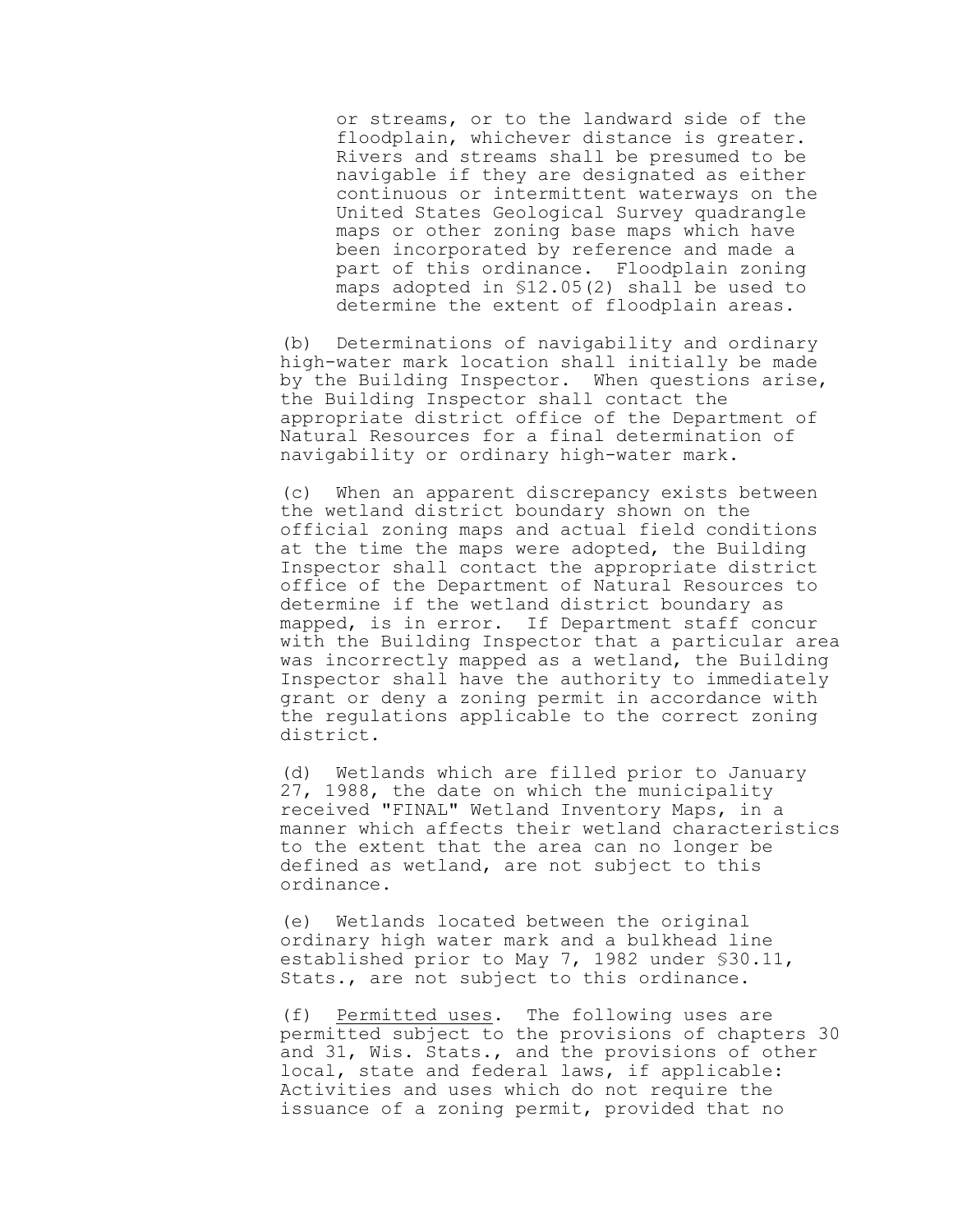wetland alteration occurs:

(1) Hiking, fishing, trapping, hunting, swimming, snowmobiling and boating;

(2) The harvesting of wild crops, such as marsh hay, ferns, moss, wild rice, berries, tree fruits and tree seeds, in a manner that is not injurious to the natural reproduction of such crops;

(3) The practice of silviculture, including the planting, thinning and harvesting of timber;

(4) The pasturing of livestock;

(5) The cultivation of agricultural crops; and

(6) The construction and maintenance of duck blinds.

(g) Uses which do not require the issuance of a zoning permit and which may involve wetland alterations only to the extent specifically provided below:

> (1) The practice of silviculture, including limited temporary water level stabilization measures which are necessary to alleviate abnormally wet or dry conditions that would have an adverse impact on the conduct of silvicultural activities if not corrected;

(2) The cultivation of cranberries, including limited wetland alterations necessary for the purpose of growing and harvesting cranberries;

(3) The maintenance and repair of existing drainage systems to restore pre-existing levels of drainage, including the minimum amount of filling necessary to dispose of dredged spoil, provided that the filling is otherwise permissible and that dredged spoil is placed on existing spoil banks where possible;

(4) The construction and maintenance of fences for the pasturing of livestock, including limited excavating and filling necessary for such construction or maintenance;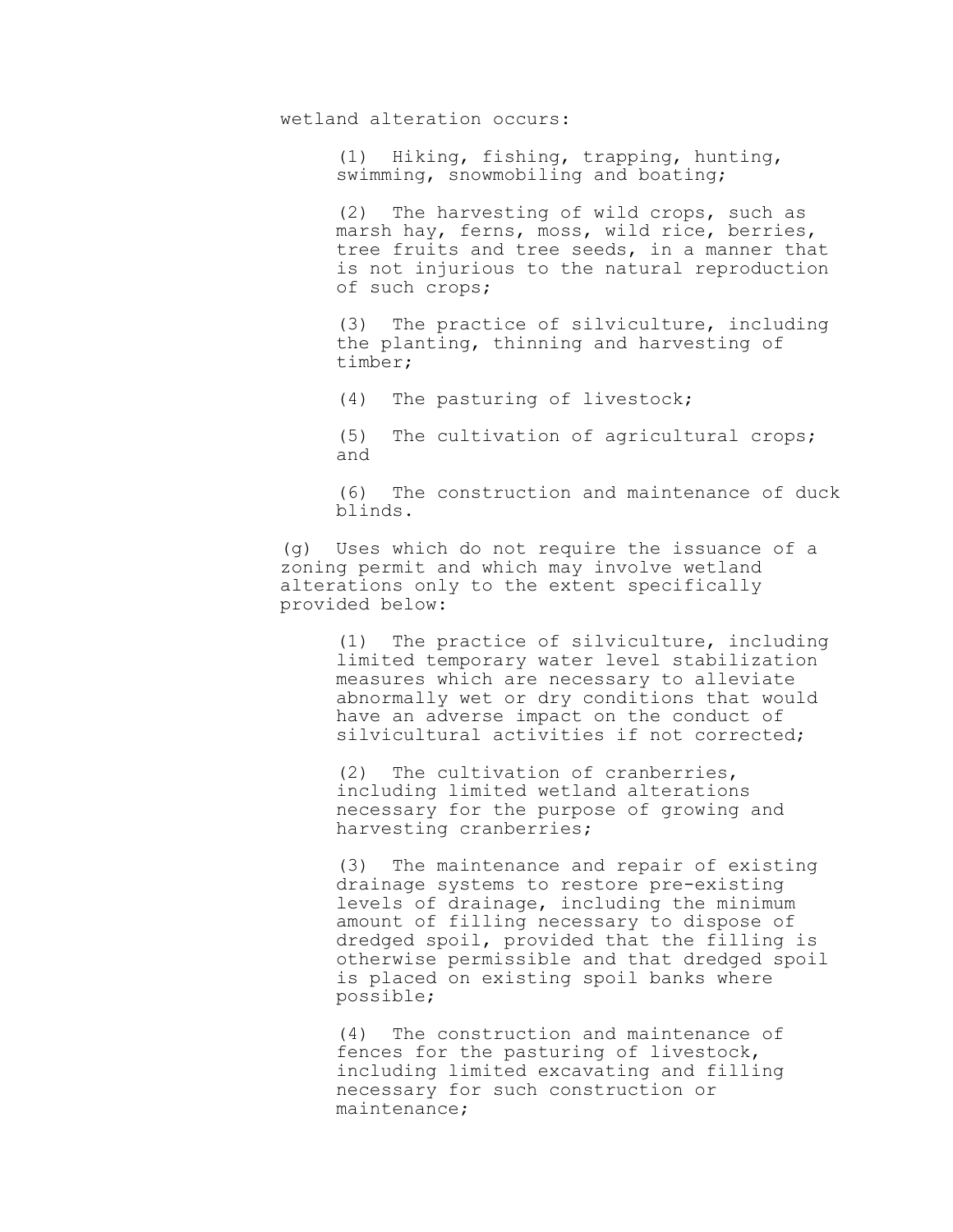(5) The construction and maintenance of piers, docks, walkways, observation decks and trail bridges built on pilings, including limited excavating and filling necessary for such construction or maintenance;

(6) The installation and maintenance of sealed tiles for the purpose of draining lands outside the wetland zoning district provided that such installation or maintenance is done in manner designed to minimize adverse impacts upon the natural functions of the wetlands; and

(7) The maintenance, repair, replacement and reconstruction of existing highways and bridges, including limited excavating and filling necessary for such maintenance, repair, replacement or reconstruction.

(h) Uses which are allowed upon the issuance of a zoning permit and which may include wetland alterations only to the extent specifically provided below:

(1) The construction and maintenance of roads which are necessary for the continuity of the municipal street system, the provision of essential utility and emergency services or to provide access to uses permitted under this ordinance, provided that:

> (a) The road cannot, as a practical matter, be located outside the wetland;

> (b) The road is designed and constructed to minimize adverse impacts upon the natural functions of the wetland;

(c) The road is designed and constructed with the minimum crosssectional area practical to serve the intended use;

(d) Road construction activities are carried out in the immediate area of the roadbed only; and

(e) Any wetland alteration must be necessary for the construction or maintenance of the road.

(2) The construction and maintenance of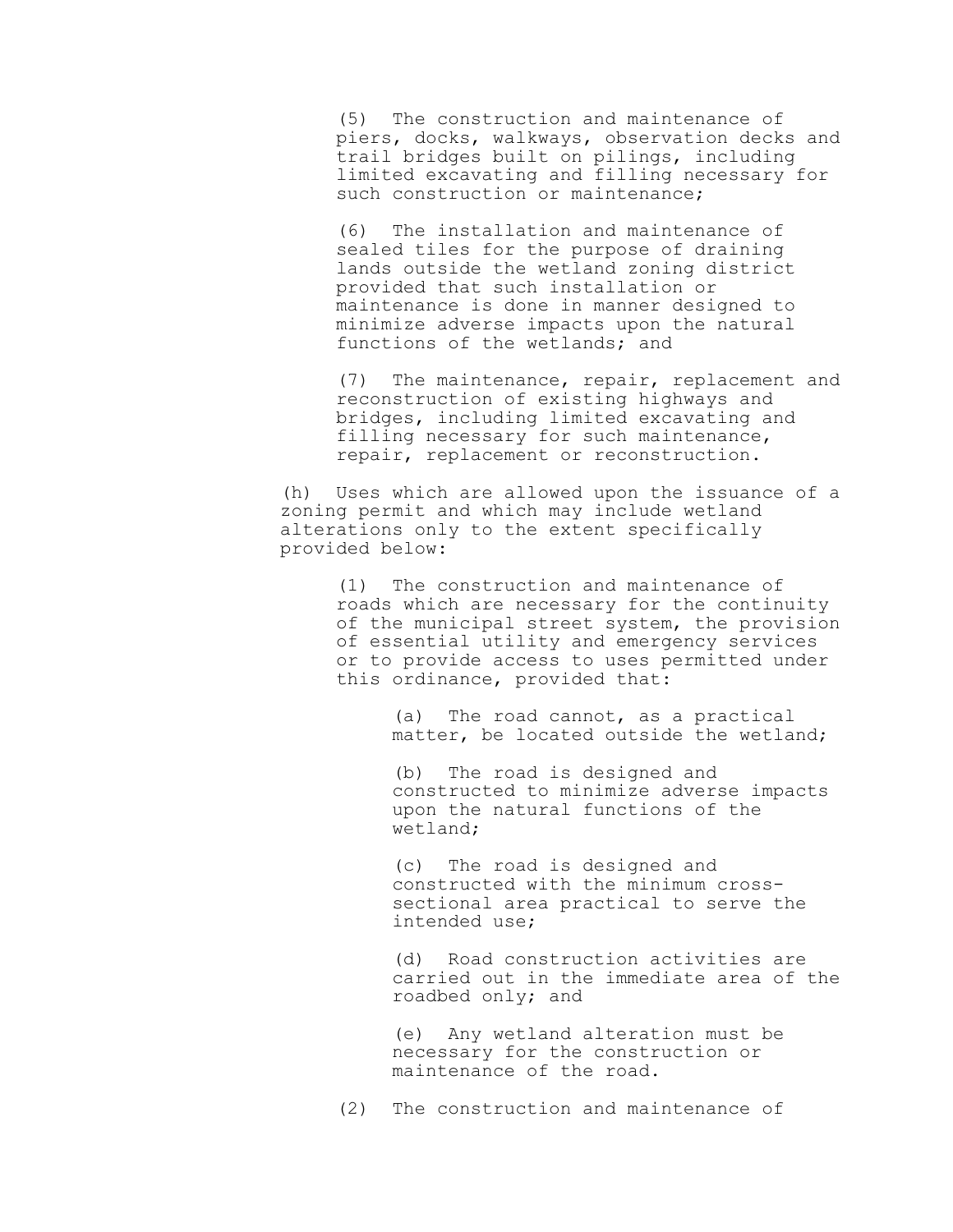nonresidential buildings provided that:

(a) The building is used solely in conjunction with the use permitted in the shoreland-wetland district or for the raising of waterfowl, minnows or other wetland or aquatic animals;

(b) The building cannot, as a practical matter, be located outside the wetland;

(c) The building does not exceed five hundred (500) square feet in floor area; and

(d) Only limited filling and excavating necessary to provide structural support for the building is allowed.

(3) The establishment and development of public and private parks and recreation areas, outdoor education areas, historic, natural and scientific areas, game refuges and closed areas, fish and wildlife habitat improvement projects, game bird and animal farms, wildlife preserves and public boat launching ramps, provided that:

> (a) Any private development allowed under this paragraph shall be used exclusively for the permitted purpose;

(b) Only limited filling and excavating necessary for the development of public boat launching ramps, swimming beaches or the construction of park shelters or similar structures is allowed;

(c) The construction and maintenance of roads necessary for the uses permitted under this paragraph are allowed only where such construction and maintenance meets the criteria of this ordinance; and

(d) Wetland alterations in game refuges and closed areas, fish and wildlife habitat improvement projects, game bird and animal farms and wildlife preserves shall be for the purpose of improving wildlife habitat or to otherwise enhance wetland values.

(4) The construction and maintenance of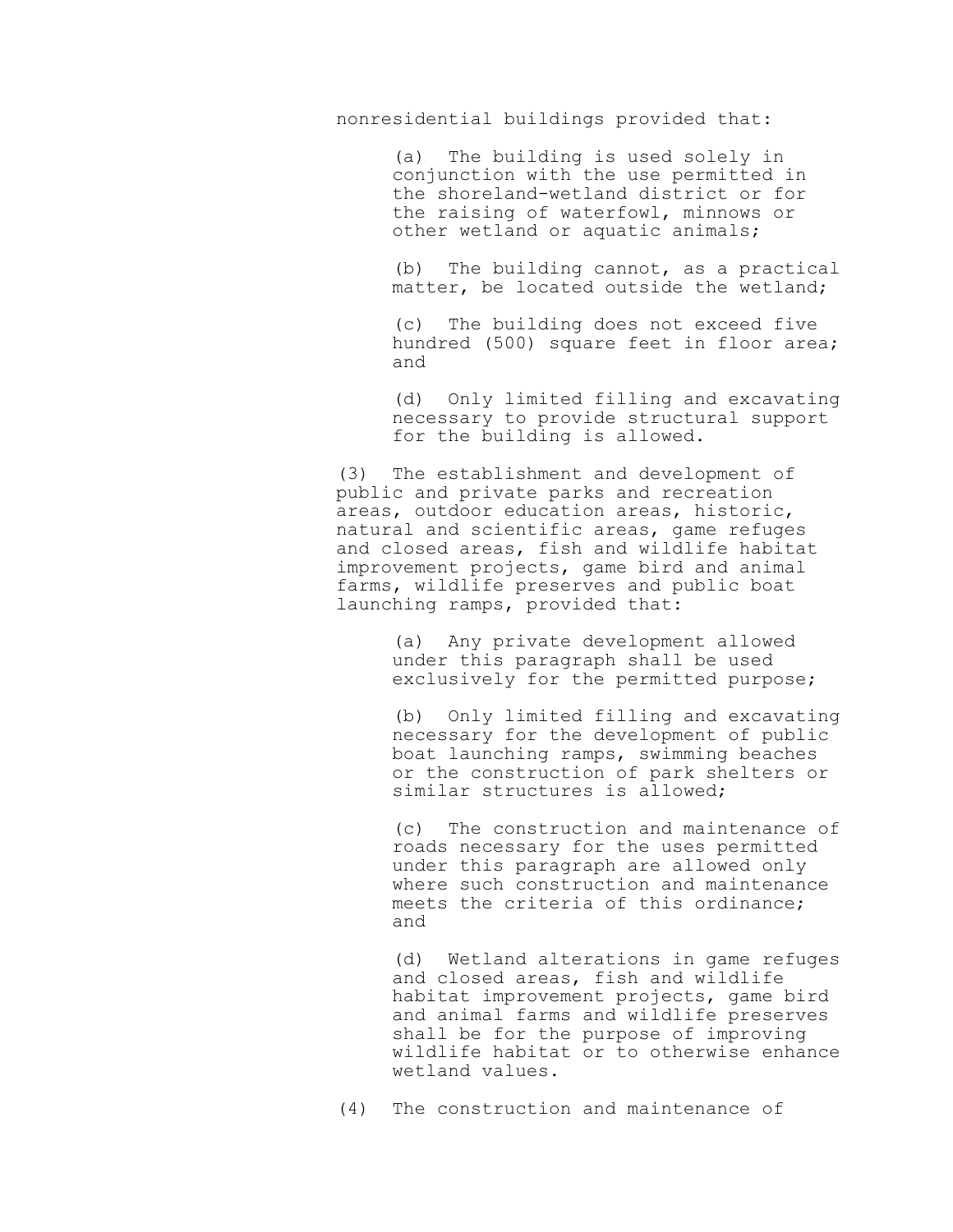electric and telephone transmission lines, water and gas distribution lines and sewage collection lines and related facilities and the construction and maintenance of railroad lines provided that:

> (a) The utility transmission and distribution facilities and railroad lines cannot, as a practical matter, be located outside the wetland;

> (b) Only limited filling or excavating necessary for such construction or maintenance is allowed; and

(c) Such construction or maintenance is done in a manner designed to minimize adverse impacts upon the natural functions of the wetland.

(i) The lawful use of a building, structure or property which existed at the time this ordinance, or an applicable amendment to this ordinance, took effect and which is not in conformity with the provisions of the ordinance, including the routine maintenance of such a building or structure, may be continued, subject to the following conditions

(1) The wetland provisions of this ordinance authorized by §61.351, Wis. Stats., shall not limit the repair, reconstruction, renovation, remodeling or expansion of a nonconforming structure or of any environmental control facility related to such a structure in existence on the effective date of the wetland provisions. All other modifications to nonconforming structures are subject to §62.23(7)(h), Wis. Stats., which limits total lifetime structural repairs and alterations to fifty (50%) percent of current fair market value.

(2) If a nonconforming use or the use of a nonconforming structure is discontinued for twelve (12) consecutive months, any future use of the building, structure or property shall conform to this ordinance.

(3) Any legal nonconforming use of property which does not involve the use of a structure and which existed at the time of the adoption or subsequent amendment of this ordinance adopted under §61.351 or §62.231, Wis. Stats., may be continued although such use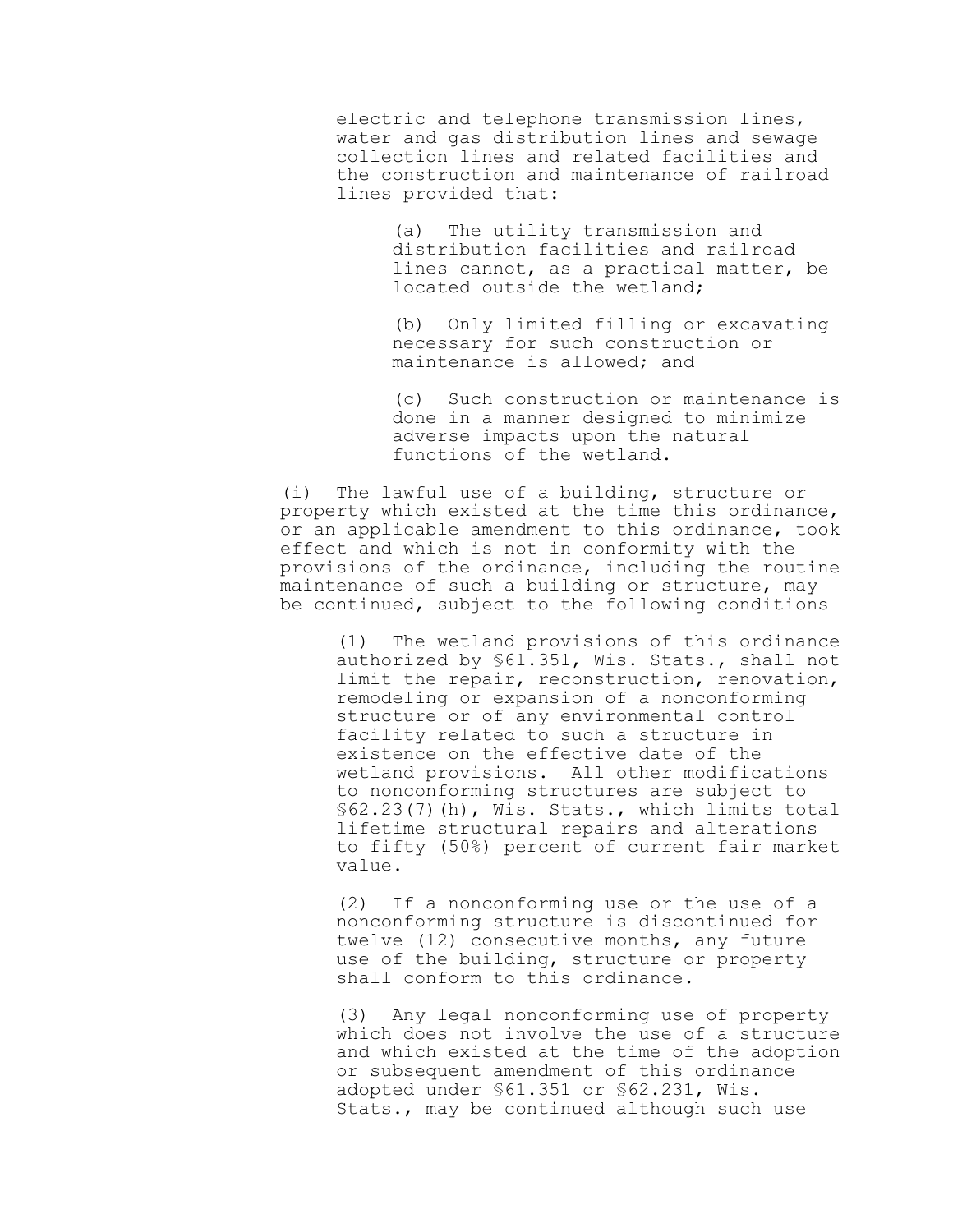does not conform with the provisions of the ordinance. However, such nonconforming use may not be extended.

(4) The maintenance and repair of nonconforming boathouses which are located below the ordinary high-water mark of any navigable waters shall comply with the requirements of §30.121, Wis. Stats.

(5) Uses which are nuisances under common law shall not be permitted to continue as nonconforming uses.

### (19) PUD Planned Unit Development Overlay District.

(a) Primary Purpose and Characteristics. The Village Board of Trustees has determined that  $$62.23(7)(b)$ , Wis. Stats., grants the Board authority to create "planned development districts" as granted to cities pursuant to §62.23(7)(b), Wis. Stats. The PUD Planned Unit Development Overlay District, set forth herein, is intended to permit developments that will, over a period of time, be enhanced by coordinated area site planning and diversified location of structures. Such developments are intended to provide a safe and efficient system for pedestrian and vehicle traffic; to provide attractive recreation and open spaces as integral parts of the developments; to enable economic design in the location of public and private utilities and community facilities; and to ensure adequate standards of construction and planning. The PUD Overlay District under this Ordinance will allow for flexibility of ov6rall development design with benefits from such design flexibility intended to be derived by both the developer and the community, while at the same time maintaining insofar as possible the land use density and other standards or use requirements set forth in the underlying basic zoning district. The unified and planned development of a site in a single or corporate ownership or control or in common ownership under the Unit Ownership Act set forth in Chapter 703 of the Wisconsin Statutes (condominiums) may be permitted by the Village Board upon specific petition under this section of the ordinance and after public hearing with such development encompassing one (1) or more principle uses or structures and related accessory uses or structures when all regulations and standards as set forth in this section of the ordinance have been met.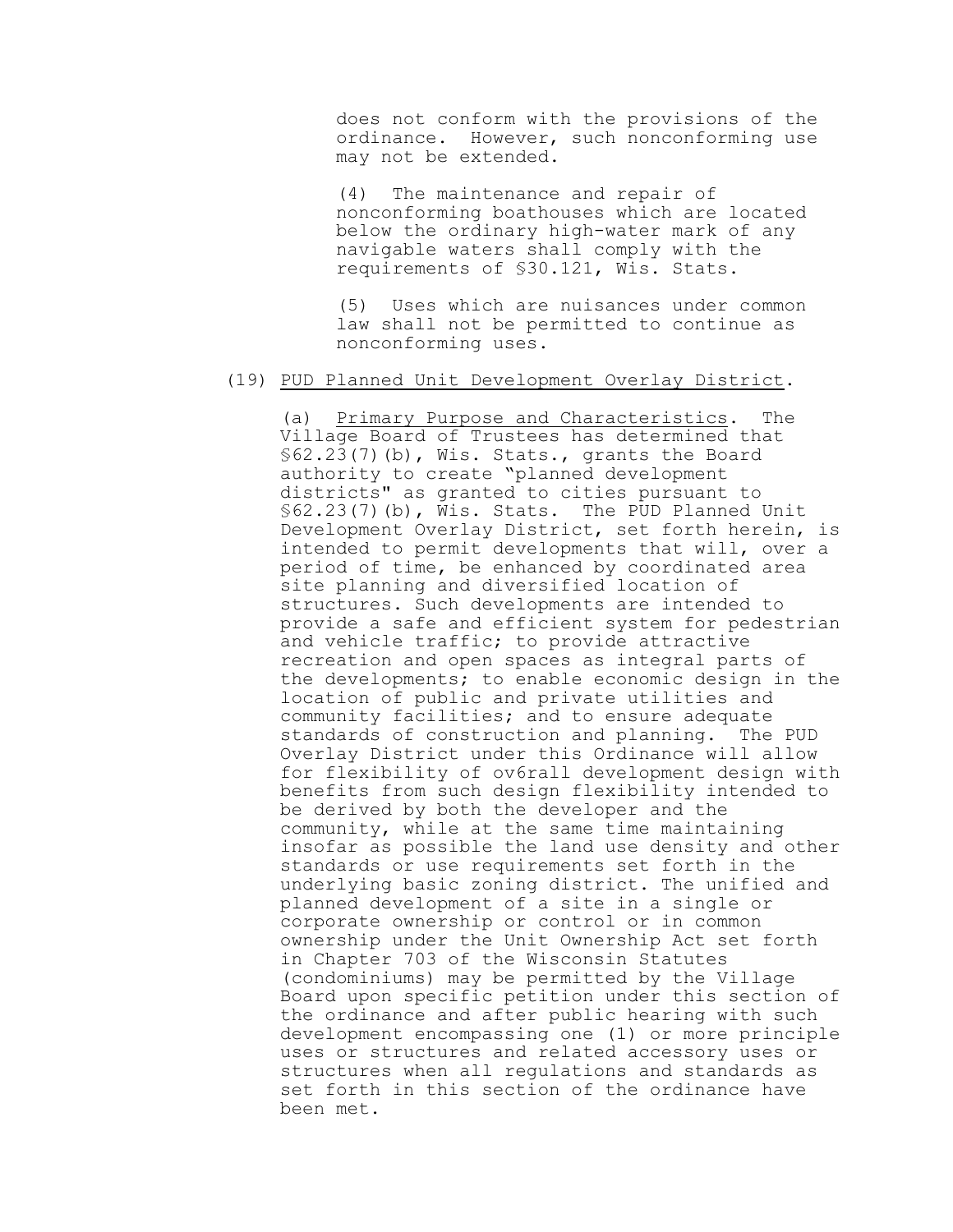(b) Planned Unit Development Overlay District (PUD). So as to ensure a maximum benefit to both the community and to developers and so as to provide for flexibility in planning in all the districts created under this ordinance except for the A-1, R-l, R-2, R-3, S-0, I-1, and WET districts, there is hereby created the Planned Unit Development Overlay District.

(c) Principal, Accessory and Conditional Uses. Principal, accessory and conditional uses permitted in a Planned Unit Development Overlay District shall conform to uses permitted in the underlying basic use district. Individual structures shall comply with the specific building area and height requirements of the underlying basic use district. All open space and parking requirements of the underlying basic use district shall be complied with either individually or by providing the combined open space and parking space required for the entire development in one (1) or more locations within the development.

(d) Ownership. Areas designated as PUD Overlay Districts shall be under single or corporate ownership or control at the time of their creation.

(e) Minimum Area Requirements. Areas designated as PUD Overlay Districts shall contain a minimum development area of:

| Principal Uses      | Minimum Area of PUD |
|---------------------|---------------------|
|                     |                     |
| Residential Planned | 10 acres            |
| Unit Development    |                     |
| Commercial Planned  | 10 acres            |
| Unit Development    |                     |
| Industrial Planned  | 40 acres            |
| Unit Development    |                     |

(f) Minimum Sanitary Sewer Requirements. All Planned Unit Developments shall be on a public sanitary sewer system except in the A-2 district which may be serviced by private sanitary disposal systems.

(g) Pre-petition Conference and General Lay-out Conceptional Plan. Prior to the official submission of the petition for the approval of a Planned Unit Development Overlay District, the owner or his agent making such petition shall meet with the Building Inspector to discuss the scope and proposed nature of the contemplated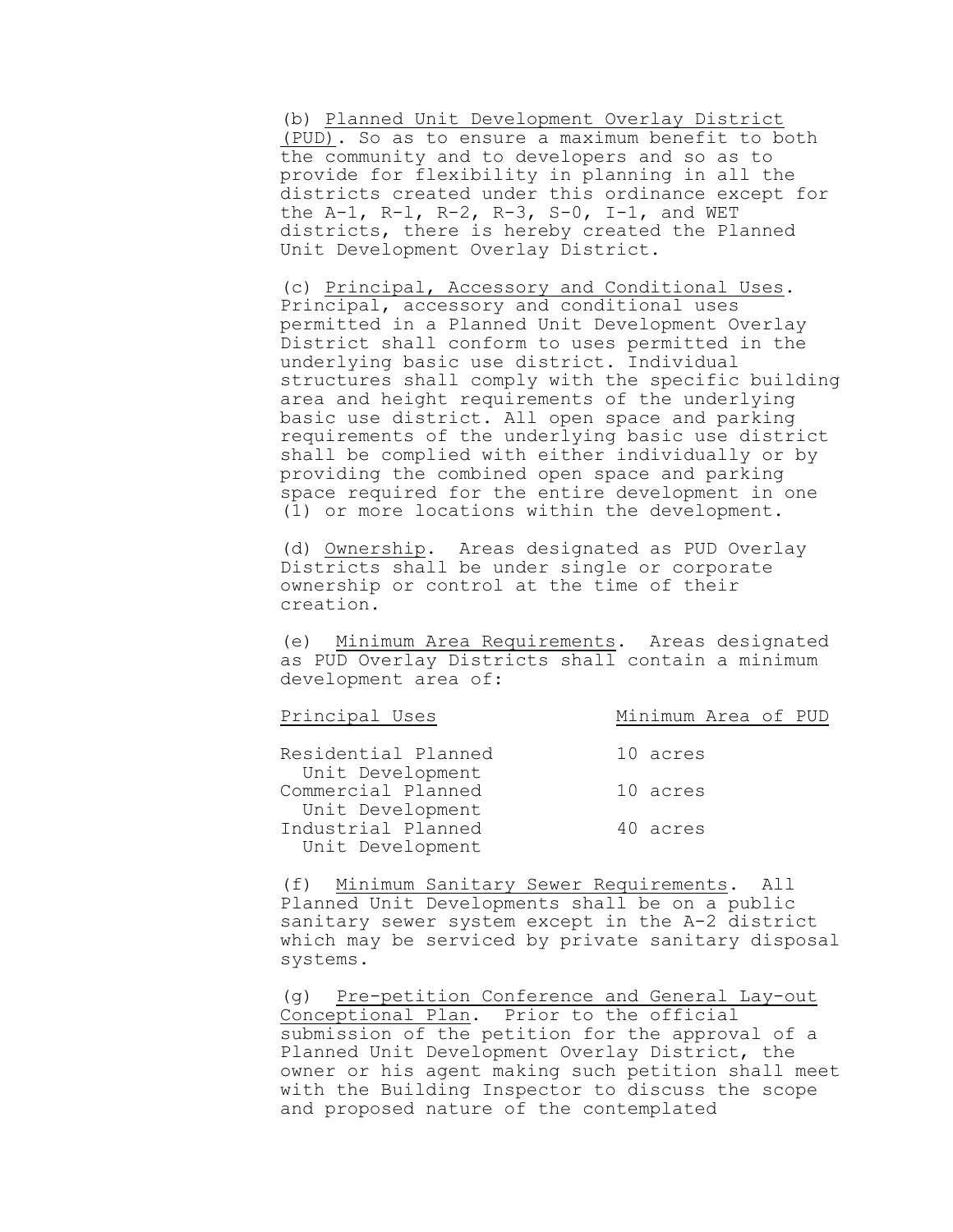development and data and other information as deemed appropriate and pertinent for presentation to the committee. At the pre-petition conference, the owner or agent shall present a general lay-out conceptional plan including drawings and sketches of the proposed development and figures or calculations that are pertinent to the development using as a general guideline the requirements sot forth in subsection 2a-n of this section.

(h) Petition. Following the pre-petition conference, the owner or his agent may file a petition with the Village Building Inspector for approval of a Planned Unit Development Overlay District. The petition shall be treated as a conceptual plan review pursuant to Section 38.03(c) of the Village Ordinances. Such petition shall be accompanied by any review fees required by these ordinances as well es the following information:

(1) A statement which sets forth the relationship of the proposed Planned Unit Development to any existing or proposed master plans or any adopted component thereof, and the general character of and the uses to be included in the proposed Planned Unit Development including the following information:

> (a) Total area to he included in the Planned Unit Development, area of open space, residential density computations, proposed number of dwelling units, population analysis, availability of or requirements for municipal services and any other similar data pertinent to a comprehensive evaluation of the proposed development.

> (b) A general summary of the estimated value of structures and site improvement costs, including landscaping and special features of common open spaces.

(c) A general outline of the organizational structure of a property owner's association, which may be proposed to be established for the purpose of providing any necessary private services or maintenance of common open spaces.

(d) Any proposed departures from the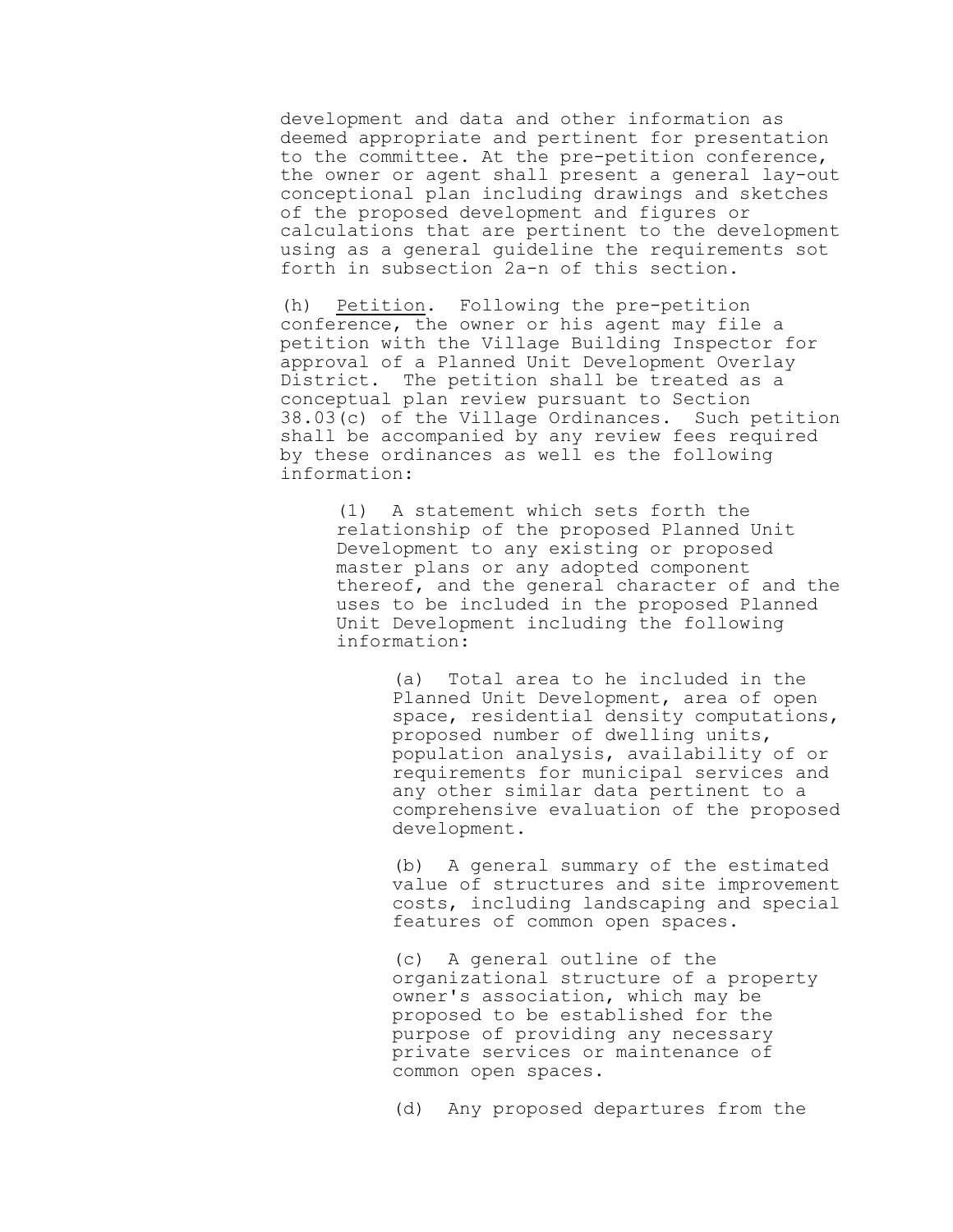standards of development as set forth in the Village zoning ordinances or regulations or administrative rules.

(e) The expected date of commencement, schedule of development by phases, and completion of physical development as set forth in the proposal.

(2) A detailed development site plan including:

> (a) A survey and legal description of the boundaries of the subject property included in the proposed Planned Unit Development and its relationship to surrounding properties prepared by a land surveyor registered by the State of Wisconsin.

(b) The location of public and private roads, driveways, and parking facilities.

(c) The size, arrangement, and location of any individual building sites and proposed building groups on each individual site.

(d) The location of institutional, recreational, and open space areas and areas reserved or dedicated for public uses, including schools, parks, and drainageways.

(e) The type, size, and location of all structures.

(f) General landscape treatment.

(g) Architectural plans, elevation, and perspective drawings and sketches illustrating the design and character of the proposed structures.

(h) The existing and proposed location of public sanitary sewer and water supply facilities.

(i) The existing and proposed location of all private utilities or other easements.

(j) The characteristics of soils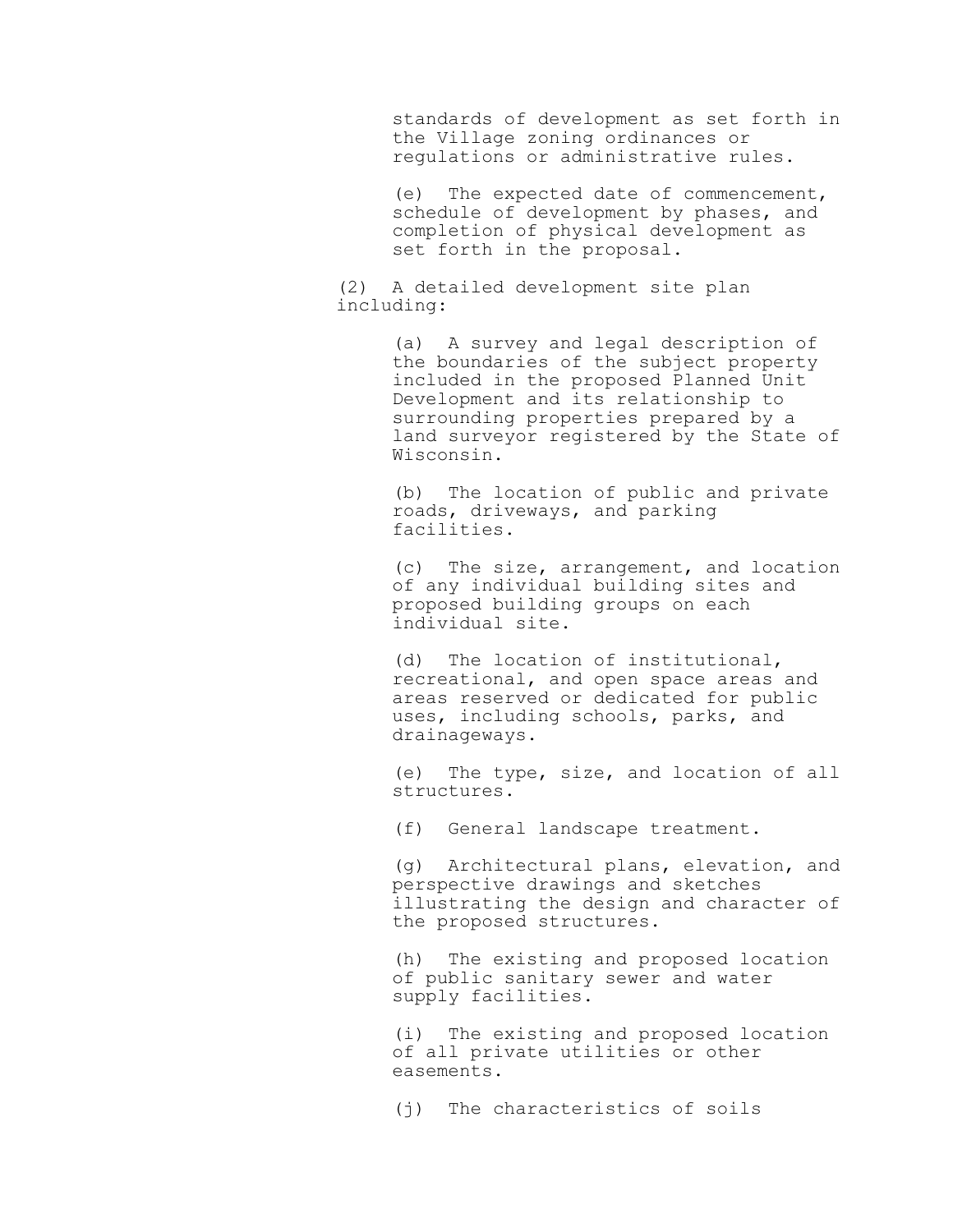related to contemplated specific uses.

(k) Existing topography on the site with contours at no greater than two (2) foot intervals.

(l) Detail storm-water drainage plans prepared by a professional engineer registered by the State of Wisconsin.

(m) Anticipated uses of adjoining lands in regard to roads, surface water drainage, and compatibility with existing adjacent land uses.

(n) Any other data or information requested at the pre-petition conference.

(i) Referral to Plan Commission. The petition and detailed site plan for a Planned Unit Development Overlay District shall be referred to the Village's Plan Commission for its review and recommendation, which may include any additional conditions or restrictions which it may deem necessary or appropriate. Following such review, the petition and recommendation shall be forwarded to the Village Board for similar review and recommendations.

(j) Public Hearing. The Plan Commission before formulating its recommendations to the Village Board shall hold a public hearing Pursuant to the requirements of Section 12.38 of this ordinance. Notice for such hearing shall include reference to the development plans filed in conjunction with the requested Planned Unit Development Overlay District.

(k) Basis for Petition Approval.

(1) The Plan Commission in making its recommendation to the Village Board and the Village Board in making its determination, shall find:

> (a) That the petitioners for the proposed Planned Unit Development Overlay District have indicated that they intend to begin the physical development of the Planned Unit Development within twelve (12) months following the approval of the petition and that the development will be carried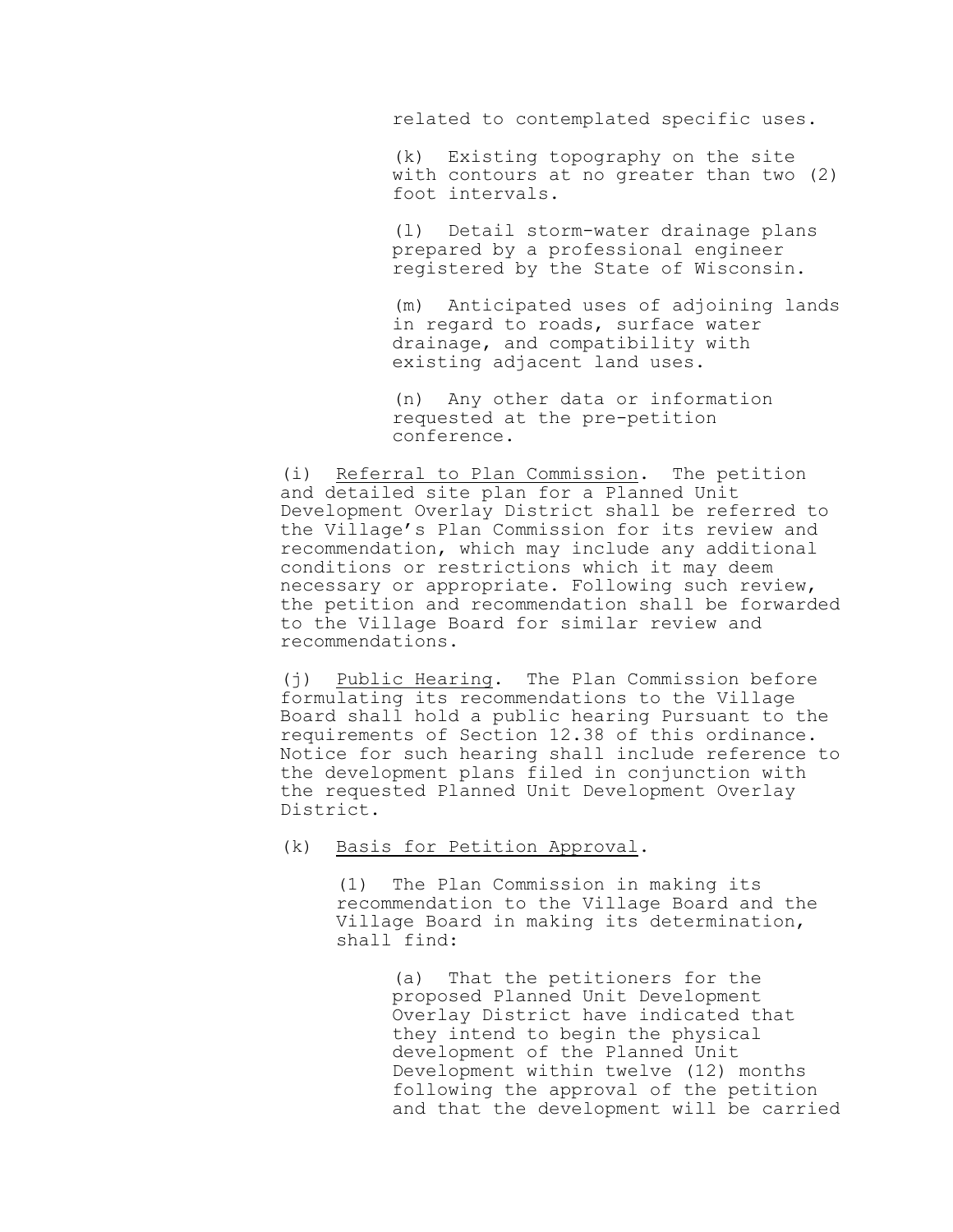out according to a reasonable construction schedule satisfactory to the Village.

(b) That the proposed Planned Unit Development Overlay District is consistent in all respects to the purpose of this section and to the spirit and intent of this ordinance; is in conformity with any existing or proposed adopted master plans or any adopted components thereof; and, that the development would not be contrary to the general welfare and economic prosperity of the community.

(c) The Plan Commission in making its recommendations and the Village Board in making its determination shall further find that:

> (1) The proposed site is provided with adequate drainage facilities for surface and storm waters.

(2) The proposed site is accessible from public roads that are adequate to carry the traffic that can be expected to be generated by the proposed development.

(3) No undue constraint or burden will be imposed on public services and facilities, such as, but not limited to, fire and police protection, street maintenance, and maintenance of public areas by the proposed development.

(4) The streets and driveways on the site of the proposed development are adequate to serve the proposed development and do meet the minimum standards of all applicable ordinances or administrative regulations of the state of Village, whichever is more restrictive.

(5) The entire tract or parcel of land to be included in a Planned Unit Development Overlay District is held under single ownership, or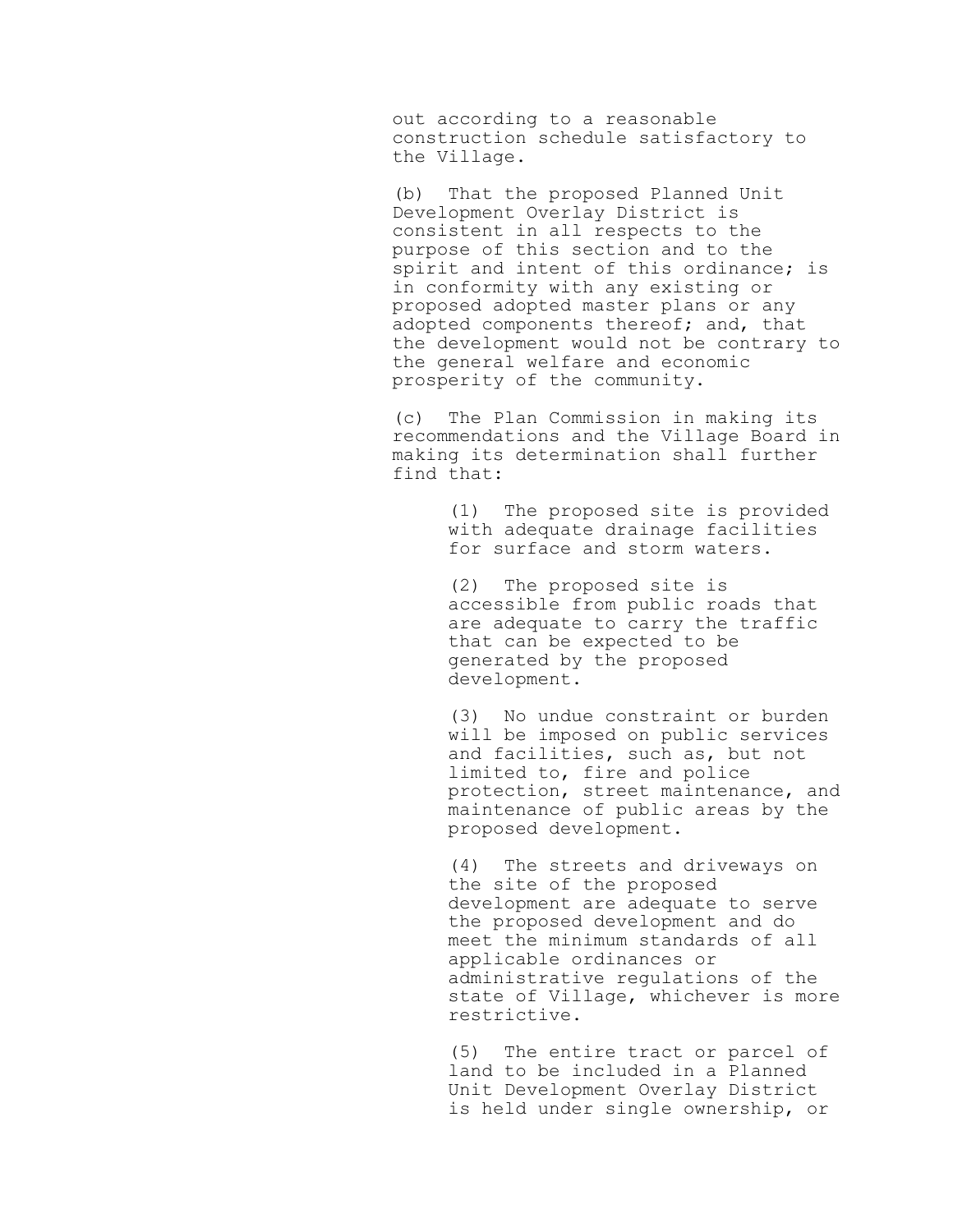if there is more than one (1) owner, the petition for such Planned Unit Development Overlay District is considered as one (1) tract, lot or parcel and the legal description defines said Planned Unit Development as a single parcel, lot or tract and is jointly petitioned by the several owners. This requirement shall not be deemed to prevent further divisions of the land after creation of the Planned Unit Development Overlay District provided that all further divisions are in accordance with the restrictions placed on the particular Planned Unit Development.

(d) That in the case of a proposed residential Planned Unit Development Overlay District:

> (1) Such development creates an attractive residential environment of sustained desirability and economic stability, including structures in relation to terrain, consideration of safe pedestrian flow, ready access to recreational space, and coordination with overall plans for the Village.

(2) The Residential Planned Unit Development project is limited to development types as hereinafter set forth:

> (a) Cluster developments, attached single-family dwellings, town-houses, and condominiums are permitted in the Rd-1 district but shall not exceed two (2) dwelling units per structure.

(b) Cluster developments, townhouses, and condominiums are permitted in the Rm-1 district, but shall not exceed four (4) dwelling units per structure.

(c) Cluster developments,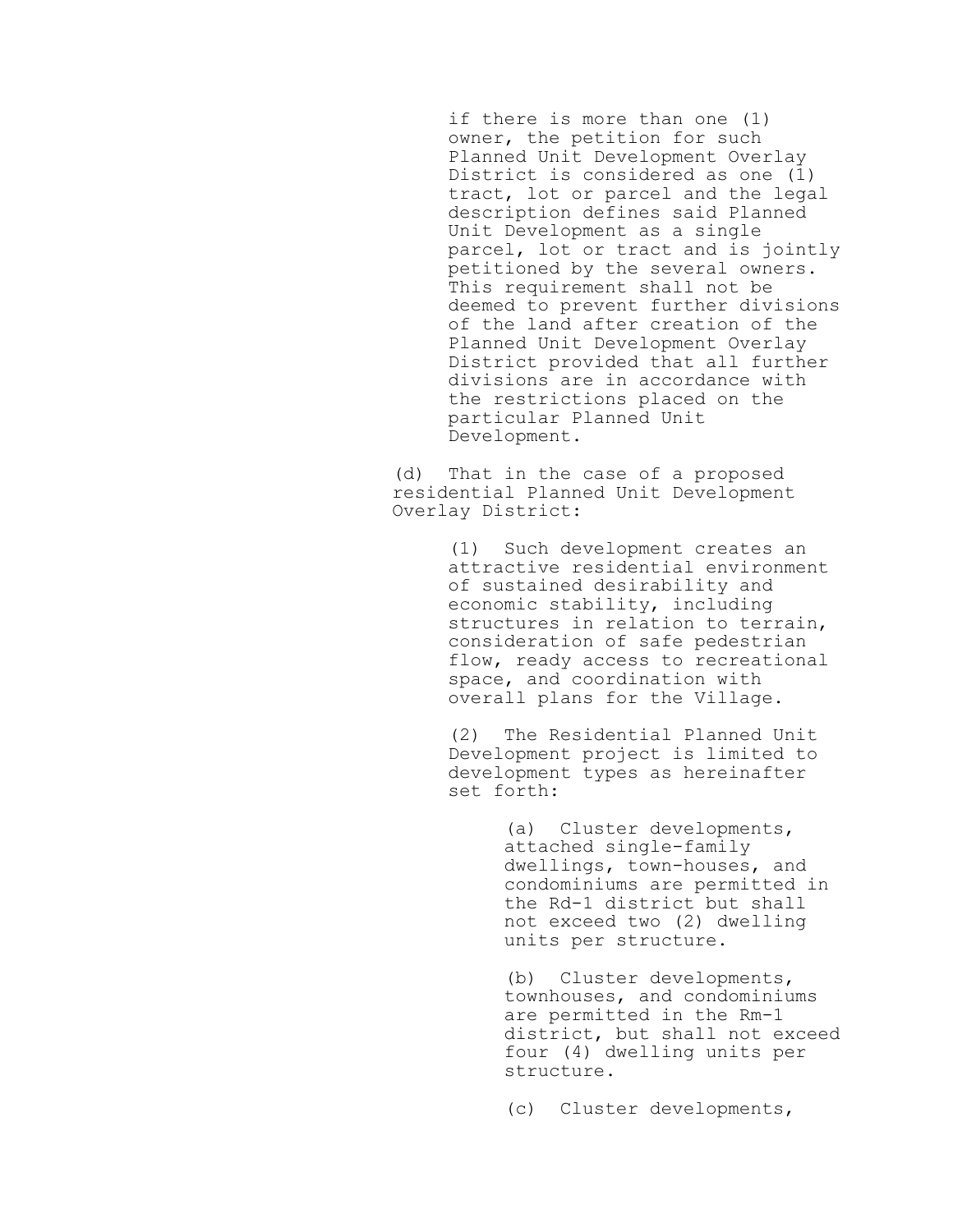townhouses, and condominiums are permitted in the Rm-2 district, in which case, the county planning and zoning committee may set limits on structural size and number of units in each structure.

(3) Provision has been made for the installation of adequate public facilities and the continuing maintenance and operation of such facilities.

(4) Provision has been made for adequate, continuing fire and police protection.

(5) The population composition of the development will not have an adverse effect upon the individual town's capacity to provide needed school or other municipal service facilities.

(6) Adequate guarantee is provided for permanent preservation of open space areas as shown on the approved site plan either by private reservation and maintenance or by dedication to the public.

(e) That in the case of a proposed commercial Planned Unit Development Overlay District:

> (1) The economic practicality of the proposed development can be justified.

(2) The proposed development will be adequately served by off-street parking and truck service facilities.

(3) The proposed development is adequately provided with and does not impose any undue burden on public services and facilities such as fire and police protection, street maintenance, and maintenance of public areas.

(4) The locations for entrances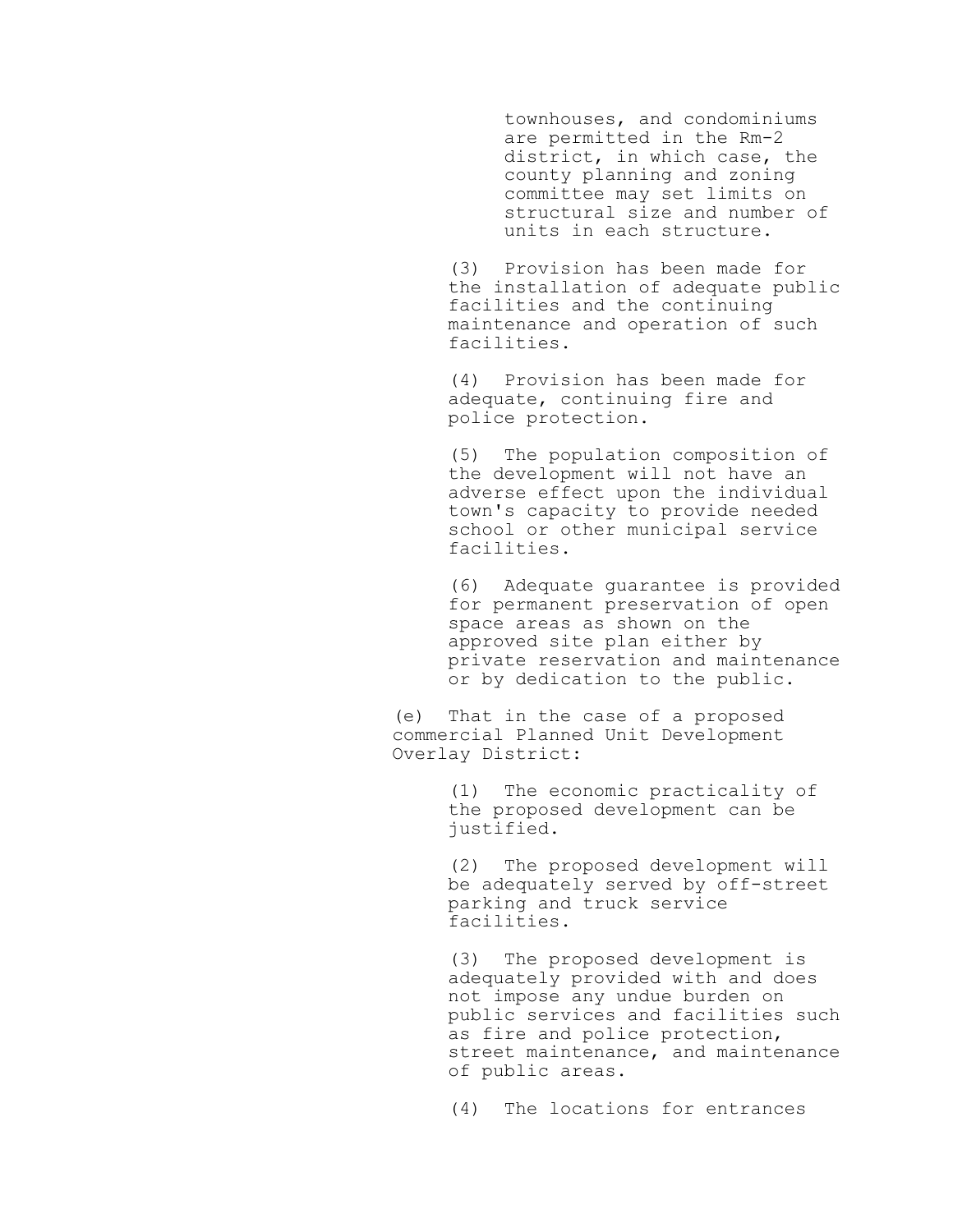and exits have been designated to prevent unnecessary interference with the safe and efficient movement of traffic on surrounding streets, and that the development will not create an adverse effect upon the general traffic pattern of the surrounding neighborhood.

(5) The architectural design, landscaping, control of lighting, and general site development will result in an attractive and harmonious service area compatible with and not adversely affecting the property values of the surrounding neighborhood or area.

(f) That in the case of a proposed industrial Planned Unit Development Overlay District:

> (1) The operational character, physical plant arrangement, and architectural design of buildings will be compatible with the latest in performance standards and industrial development design and will not result in adverse affects upon the property values of the surrounding neighborhood.

> (2) The proposed development will be adequately provided with and will not impose any undue burden, on public services and facilities, such as, but not limited to, fire and police protection, street maintenance, and maintenance of public areas.

> (3) The proposed development will include adequate provisions for off-street parking and truck service areas and will be adequately served by rail and/or arterial highway facilities.

(4) The proposed development is properly related to the total transportation system of the community and will not result in an adverse effect on the safety and efficiency of the public streets.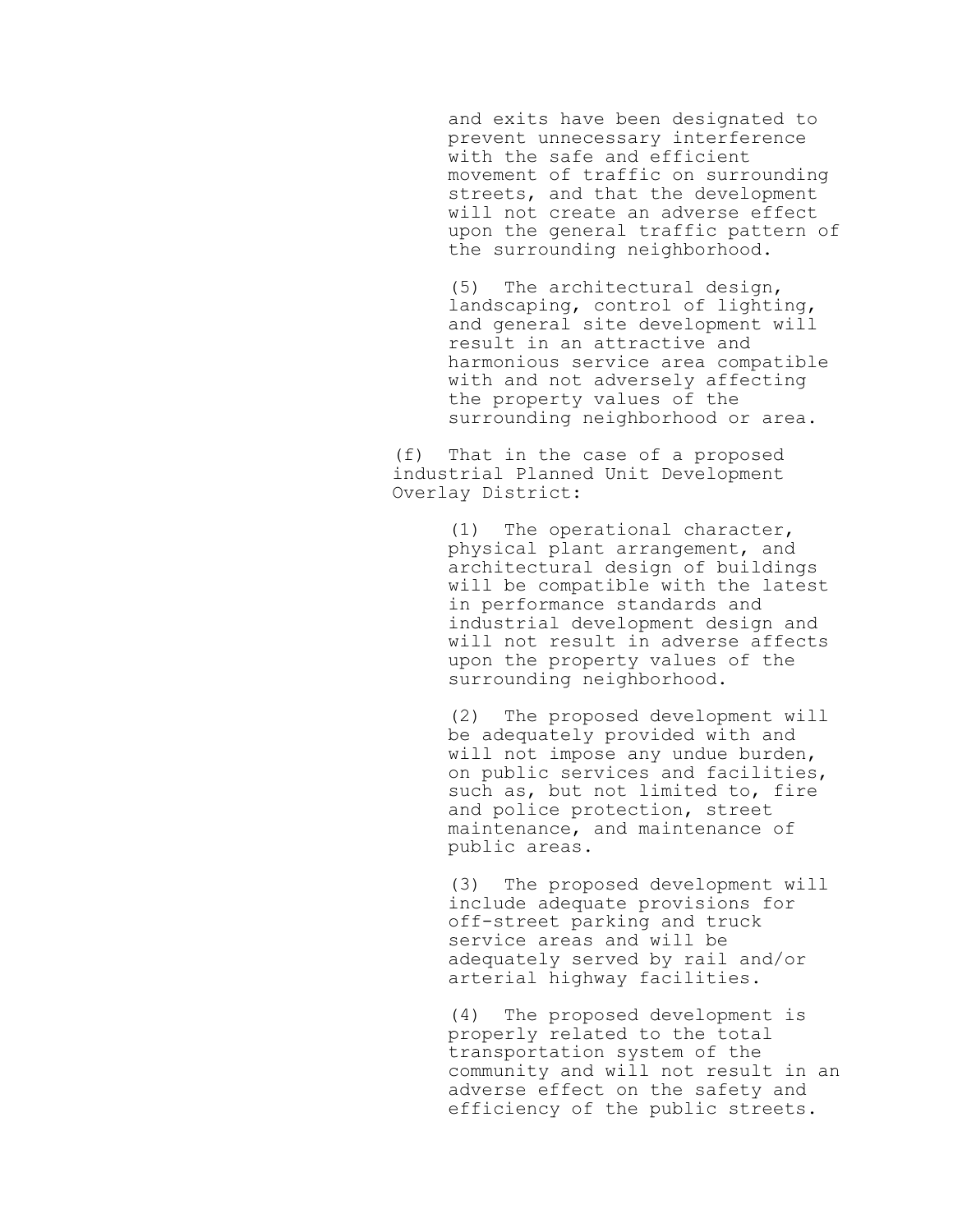(l) Determination. The Village Board, after due consideration, may deny the petition, approve the petition as submitted, or approve the petition subject to additional conditions and restrictions. The approval of a Planned Unit Development Overlay District shall be based upon and include as conditions thereto adherence to the building, site, and operational plans for the development as approved by the Village Board.

(m) Changes and Additions. Any subsequent change or addition to the plans or uses shall first be submitted for approval to the designated Building Inspector and the Plan Commission and if in the opinion of either such change or addition constitutes a substantial alteration of the original plan, a public hearing before the Plan Commission shall be required and notice thereof shall be given pursuant to the provisions of these ordinances, and said proposed alterations shall be submitted to the Village Board for approval.

(n) Subsequent Land Division. The division of any land or lands within a Planned Unit Development Overlay District for the purpose of change or conveyance of ownership shall be accomplished pursuant to the land division regulations of the Village and the State of Wisconsin.

(o) Failure to begin development if no substantial construction has commenced or no use established in the Planned Unit Development District within the time schedule submitted to the Village Board, the Building Inspector shall petition the Village Board for the purpose of rescinding the planned unit development overlay designation so as to allow the land in question to revert to its underlying zone. The procedures set forth in this ordinance, relating to the amendment of this ordinance shall be adhered to in its discretion and for good cause, the Village Board may extend for a reasonable period of time, not to exceed one year, the period for the beginning of construction or the establishment of a use. If the Planned Unit Development Overlay District is rescinded, the Building Inspector shall remove said district from the official zoning map. Those zoning regulations applicable before the creation of said district shall then be in effect and no vested rights in the Planned Unit Development Overlay District shall be deemed to have accrued.

(20) A-2 Equine Agricultural District. The A-2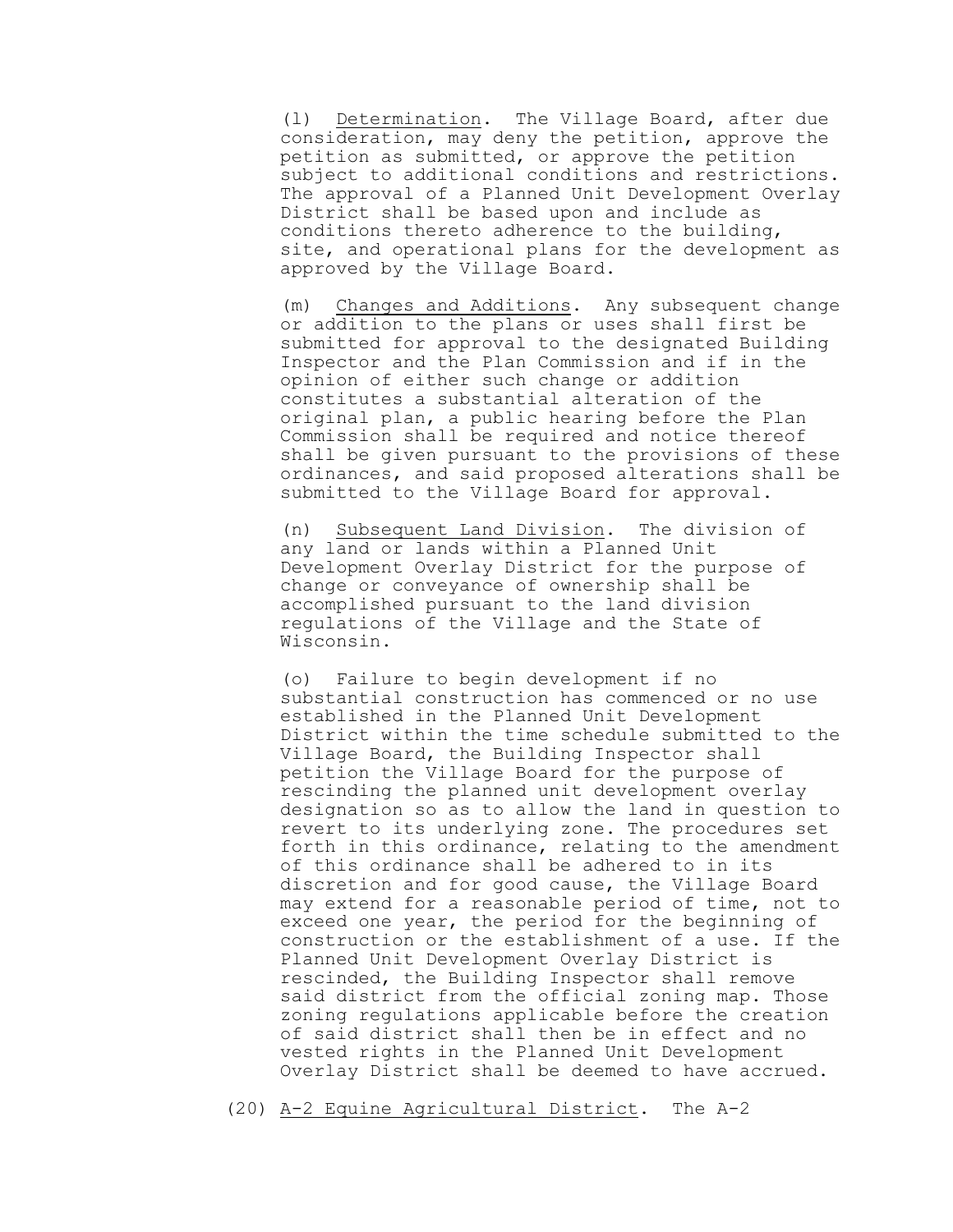District is intended to preserve rural landscape character while allowing for individual residences in conjunction with agricultural activities, including horse farming, hobby farming, orchards, and other activities typically associated with rural surroundings.

(a) Permitted Uses.

(1) General farming, apiculture, floriculture, forestry, grazing, greenhouses (not including retail sales of flowers and plants), horticulture, plant nurseries, orchards, raising of grain, grass, mint, seed crops, tree fruits, nuts and berries, vegetables, paddocks, pasturage, stables, and viticulture.

(2) One (1) single-family dwelling.

(3) Accessory buildings, including detached garages, pole barns, sheds, gazebos, pool houses, playhouses, pergolas, barns, horse stables, indoor riding arenas, storage buildings and windmills.

(4) Equestrian trails, pastures, paddocks, feed lots, roadside stand for selected farm products produced on the premises, not to exceed three hundred (300) square feet in size.

(5) Home occupations and professional home offices including, but not limited to:

(a) Accountant, architect.

(b) Artist, photographer, potter, sculptor.

- (c) Author.
- (d) Doctor, dentist.
- (e) Dressmaker, seamstress.

(f) Home daycare (three children or less not related to principal resident).

- (g) Insurance salesman.
- (h) Lawyer.
- (i) Minister.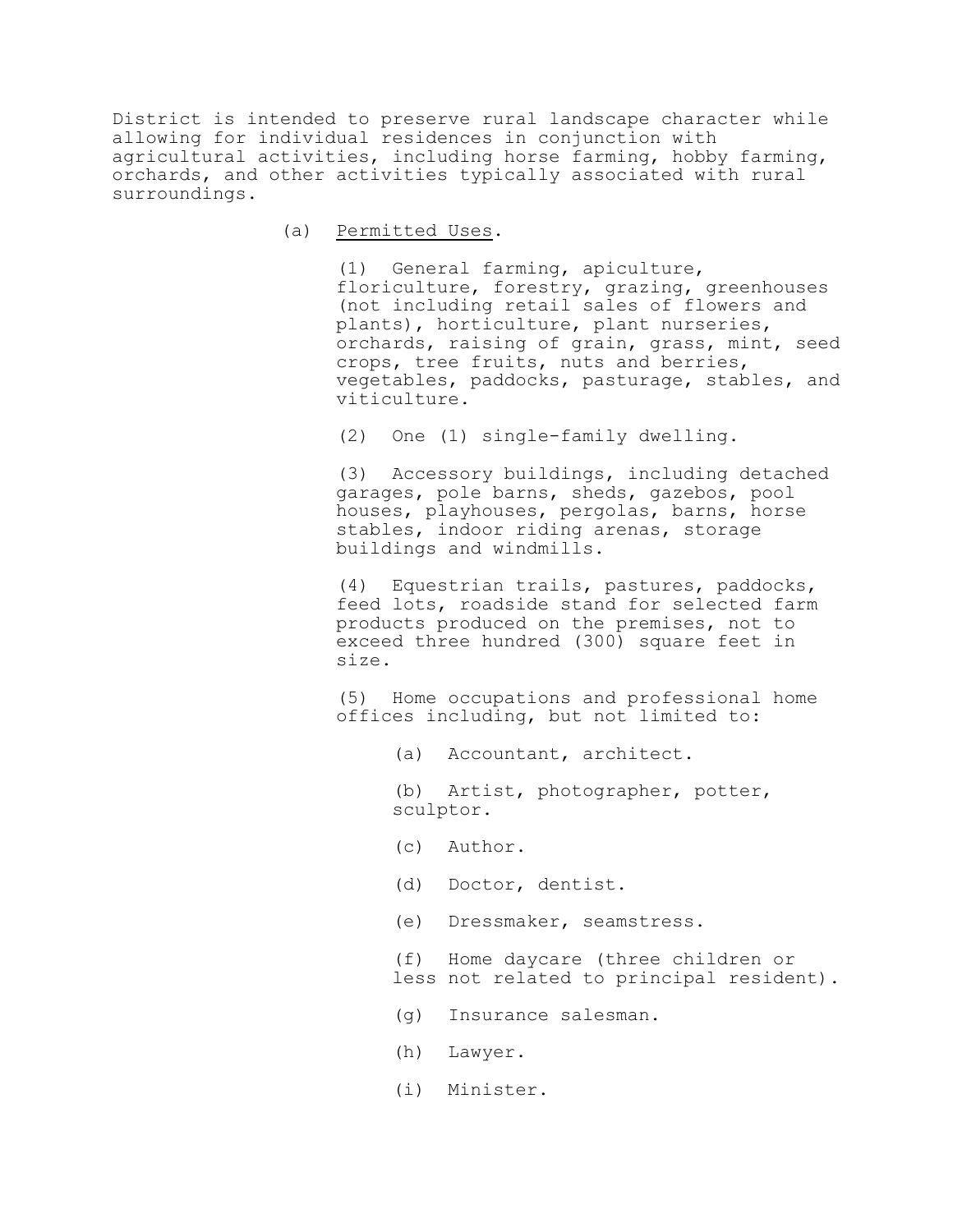- (j) Music and dance teacher.
- (k) Real estate sales.
- (6) Swimming pools and spas.
- (7) Fences suitable for agricultural, equine or residential use.
- (8) Keeping of large and small farm animals as follows:
	- (a) Definitions.

(1) Large farm animals–horses, donkeys, ponies, llamas, alpacas or cows.

(2) Small farm animals–sheep and, goats.

- (3) Caged farm animals–rabbits.
- (b) Limits on numbers of animals:

(1) Large farm animals shall be limited to three (3) per acre.

(2) Small farm animals shall be limited to four (4) per acre.

(3) Caged farm animals shall be limited to one (1) per two thousand (2,000) square feet.

(9) Keeping of domestic animals–dogs and cats not more than three (3) each.

(b) Conditional Uses.

(1) Living quarters for farm caretakers (not to exceed one thousand (1,000) square feet).

(2) Kennels.

(3) Indoor storage of recreational vehicles, boats or snowmobiles.

- (4) Utility substation.
- (5) Wind energy conversion system.
- (6) Bed and Breakfast establishments.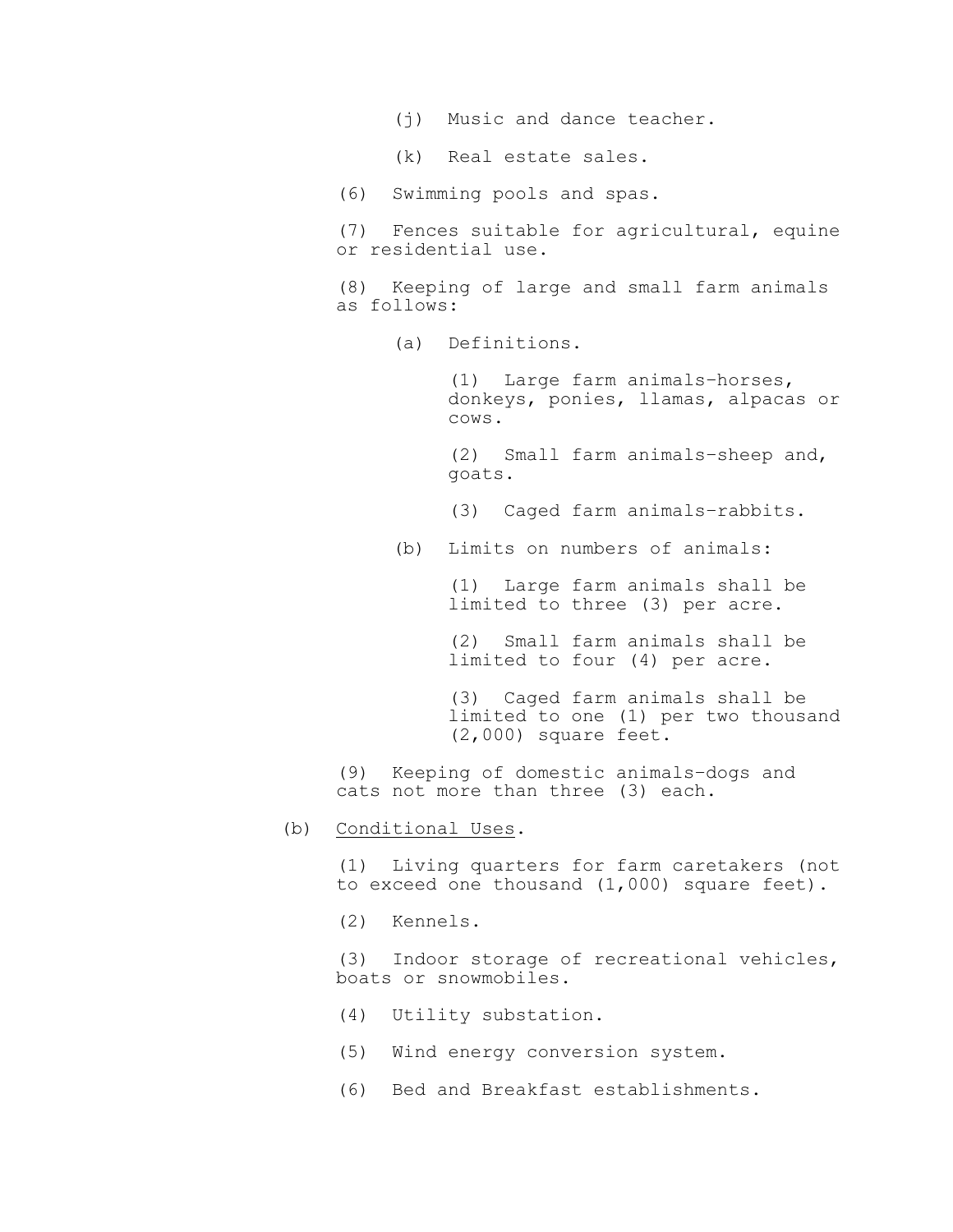(7) Agri-tourism.

(8) Borrow pits (temporary); stockpiling of filling of clean fill materials.

(9) Keeping of domestic animals. No domestic animal, other than dogs or cats (no more than three (3) each) may be kept or housed without a conditional use permit which shall be issued as follows:

(a) Definitions.

(1) Large animals in excess of three (3) per acre–horses, donkeys, ponies, llamas, alpacas or cows.

(2) Small animals in excess of four (4) per acre–sheep, goats; no fowl.

(3) Caged animals (rabbits) in excess of one (1) per two thousand (2,000) square.

(4) 4-H project animals (temporary, limited duration).

(10) The conditions listed in Section  $12.06(16)(a)$  of these ordinances.

(c) Lot Area and Width. No parcels in the Equine Agricultural District shall be less than three (3) acres in size. No parcel shall be less than an average of one hundred fifty (150) feet in width, except parcels fronting on a cul-de-sac.

# (d) Building Height and Area.

(1) No principal building or parts of a principal building shall exceed thirty-five (35) feet in height with the exception of cupolas, spires, domes, chimney, flues or other architectural features.

(2) The minimum floor area of a principal single-family dwelling building shall be one thousand eight hundred (1,800) square feet.

(3) Accessory building area, excluding the principal residence, not to exceed ten (10%) percent of total parcel area on parcels of five (5) acres or less and not to exceed fifteen (15%) percent of total parcel area on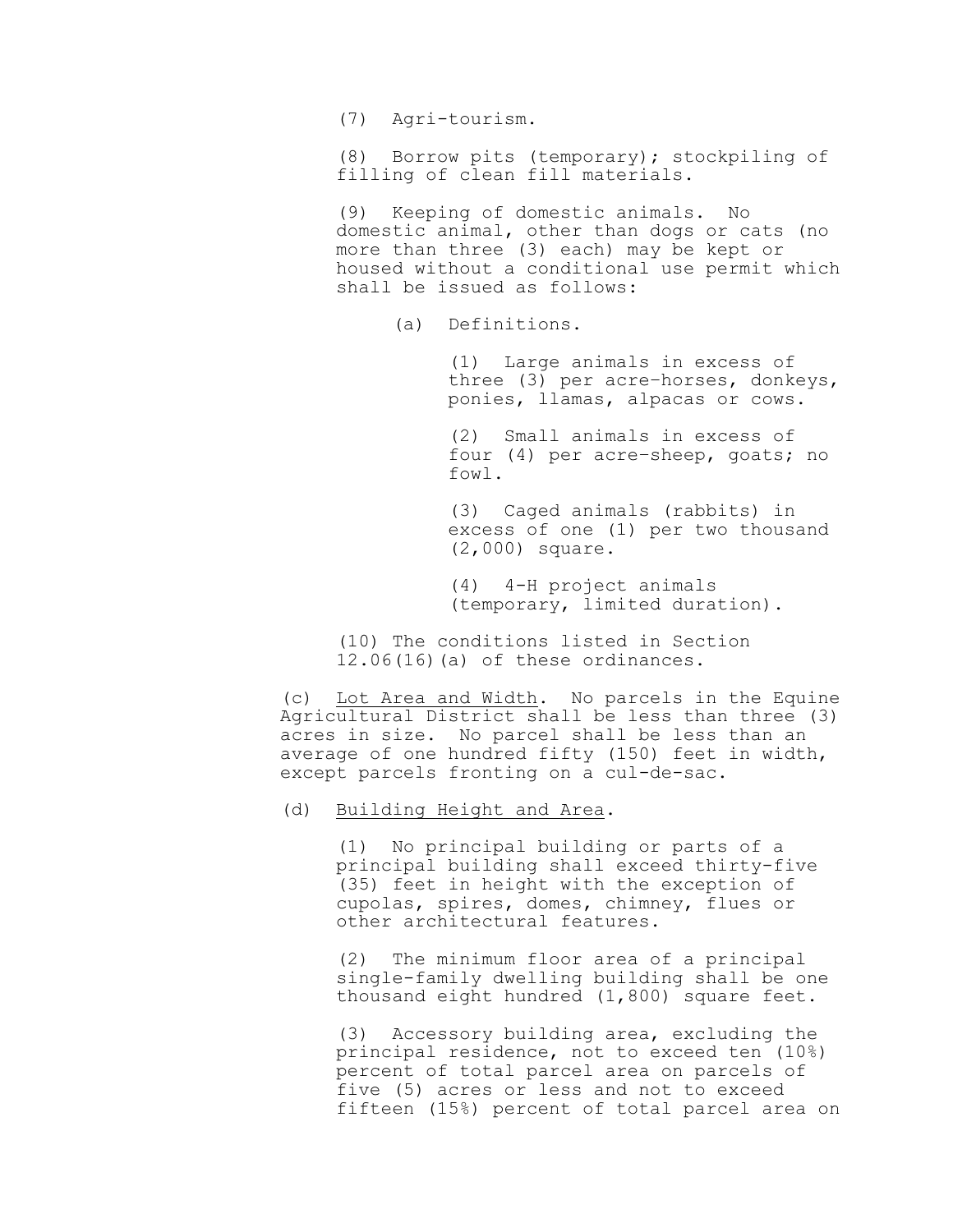parcels greater than five (5) acres.

(e) Accessory structures. Structures sheltering animals shall have eave depth and/or gutter systems as necessary for diverting watershed away from structure foundation.

(f) Setback and Yards.

(1) There shall be a minimum building setback of fifty (50) feet from the right-ofway of all streets.

(2) There shall be a side yard on each side of all buildings not less than twenty-five (25) feet.

(3) There shall be a rear yard of not less than thirty (30) feet.

(g) Authorized Sanitary Sewer System.

(1) On-site sewerage disposal absorption system.

- (2) Public sanitary sewer.
- (21) RESERVED.
- (22) RESERVED.
- (23) RESERVED.
- (24) RESERVED.
- (25) RESERVED.
- (26) RESERVED.

# (27) AD-1 Adult Oriented Business Zoning Overlay

District.

(a) Recitals.

(1) The Village is experiencing increasing growth pressure from Lake County, Illinois to the south and from the City of Kenosha to the east. The Village needs to accommodate the orderly and logical growth and development, particularly as it relates to its business district which, generally, borders along STH "50". The Village is beginning the process of reviewing and possibly amending its zoning ordinances and its comprehensive plan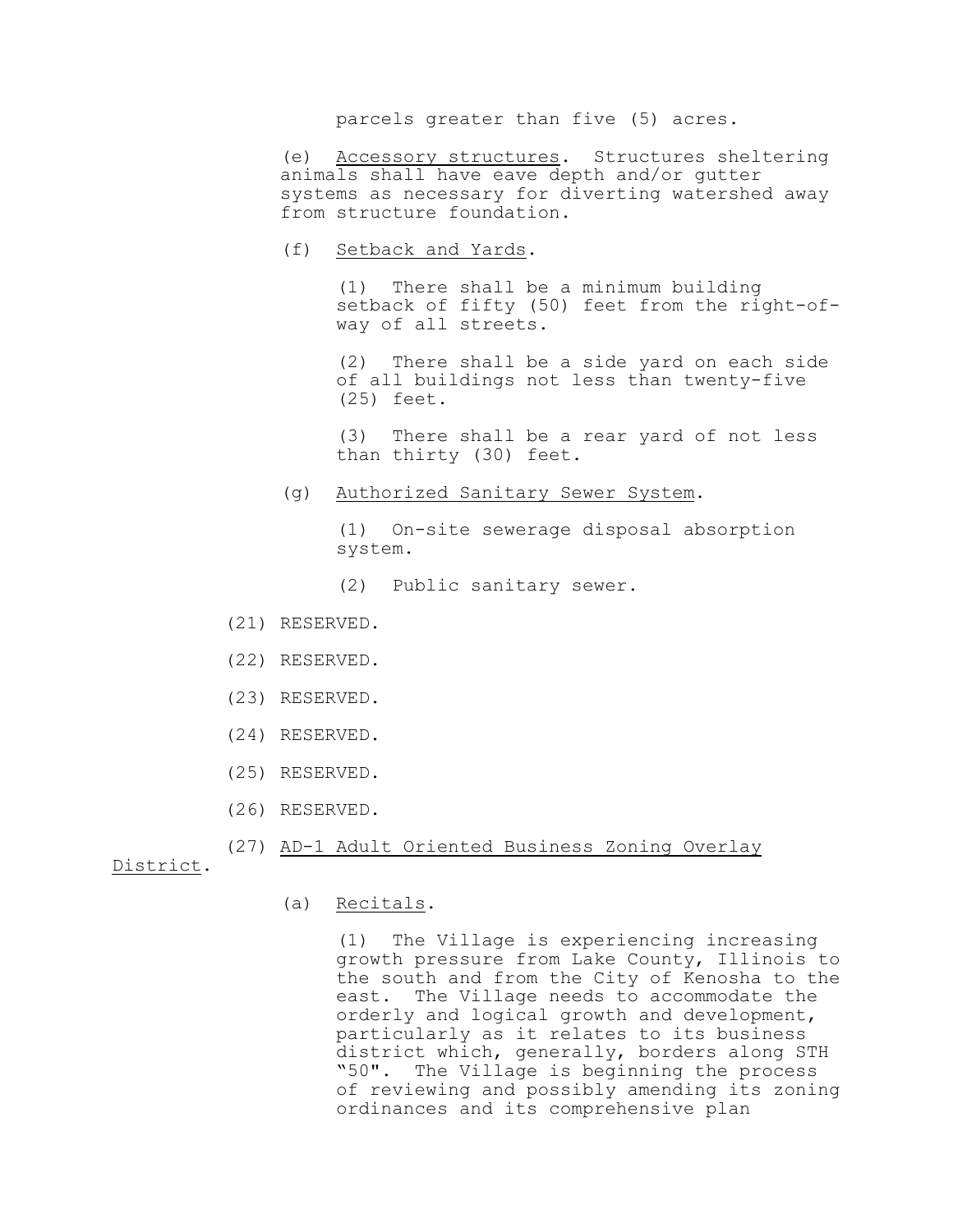pursuant to Section 66.1001 of the Wisconsin Statutes (the "Planning Process").

(2) Existing Village land use policies may allow new development or the intensification of existing development in the Village that may hamper and curtail the effectiveness of the planning process before it can be completed by the Village. There is a recognition on the part of the Village that although adult oriented business development may have a place in the Village, that the location of such types of businesses may be incompatible with other types of businesses such that careful planning must occur in determining where an adult oriented business overlay district would properly be located so as to be compatible with other present uses in the Village.

(3) The planning process will be completed in approximately twelve (12) months.

(4) A temporary stay on the acceptance, review and approval of any request to locate an adult oriented business within the Village will provide the Village with the opportunity to complete the planning process.

(5) That if there were no temporary stay, hasty and ill-conceived development may occur during the planning process because landowners and developers may seek to rush their projects in order to gain approval before the planning process can be completed by the Village.

(6) The Village Plan Commission, after consideration, has recommended the adoption of the following ordinance.

(7) Subsequent to a Class "3" published notice, a public hearing was held on the 5<sup>th</sup> day of September, 2007, regarding the adoption of this temporary stay.

(8) The Village Board believes that the adoption of this temporary stay of review of any request for the location of an adult oriented business within the Village will promote the public health, safety and general welfare of the Village and encourage the orderly layout and use of land throughout the Village.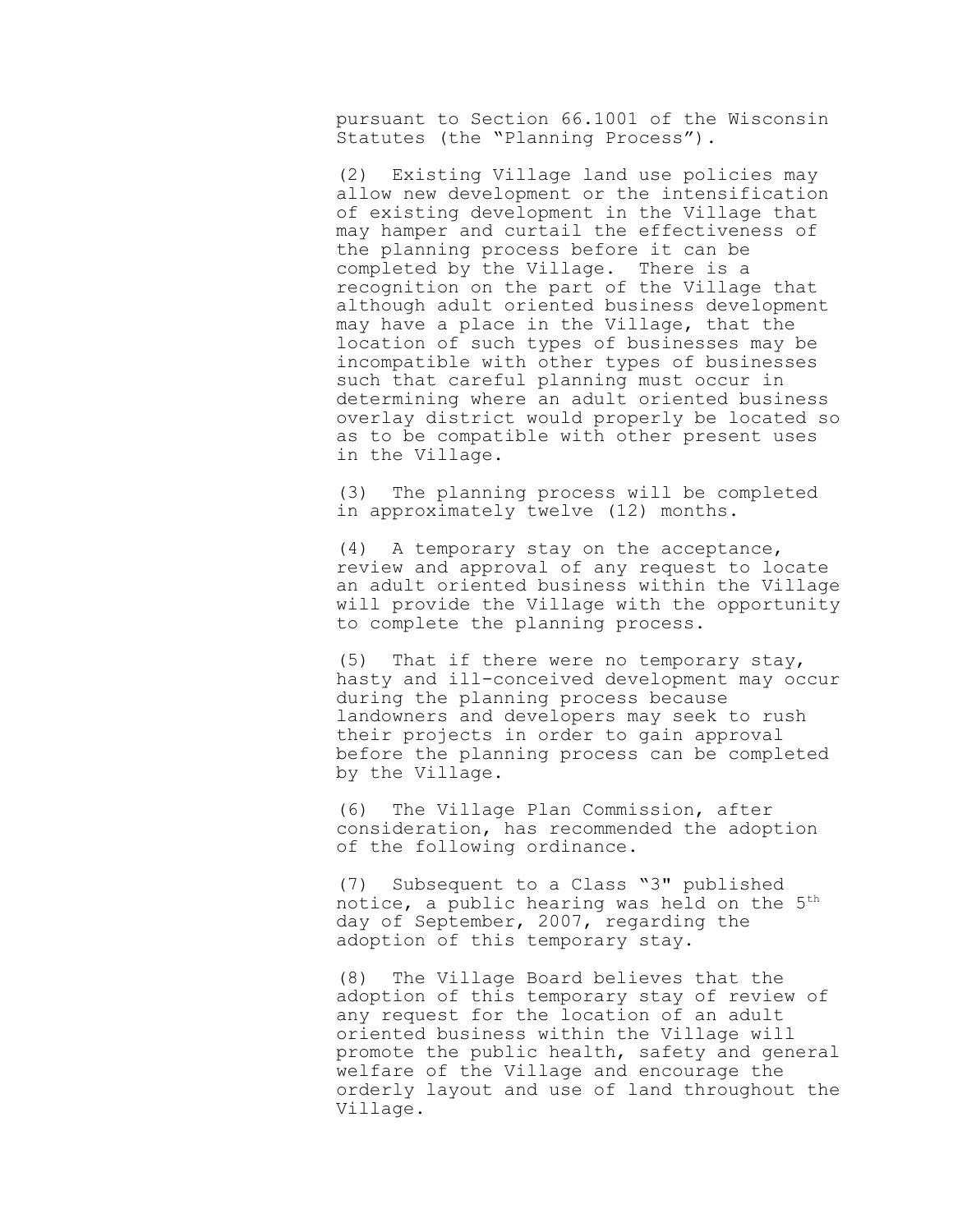(9) Now, therefore, the Village Board of the Village of Paddock Lake, Kenosha County, Wisconsin, does hereby ordain as follows:

(b) Temporary moratorium on granting of adult oriented business uses. There is hereby established a temporary stay on the acceptance, review and approval by Village officials, staff or consultants of any applications for approval of the location of adult-oriented businesses received by the Village after the effective date of this ordinance.

(c) Duration. This temporary stay shall expire twelve (12) months after its effective date, unless an earlier or later date is subsequently adopted.

(d) Inconsistent ordinances voided. All ordinances or provisions of ordinances inconsistent with or contravening the provisions of this ordinance are hereby temporarily voided and shall have no legal force or effect during the period that this ordinance is in effect.

(e) Scope. This temporary stay applies throughout the corporate limits of the Village of Paddock Lake.

(f) Severability. If any section or part of this ordinance is adjudged to be unconstitutional, unlawful, or invalid by a court of competent jurisdiction, the remainder of the ordinance shall not be affected thereby.

(g) Effective date. This ordinances shall become effective upon adoption and publication or posting, as is provided by law.

### 12.06 CONDITIONAL USE.

(1) Purpose. A conditional use, as used in this Ordinance is designed to be a flexibility device designed to cope with situations where a particular use, although not inherently inconsistent with the use classification of a particular district, could create special problems and hazards if allowed to develop and locate as a matter of right in a particular district and therefore is in need of special consideration. Often the effects of these uses on the surrounding environment cannot be foreseen until a specific site has been proposed. The nature, character or circumstances of these uses are so unique or so dependent upon specific contemporary conditions that predetermination of permissibility by right or the detailing in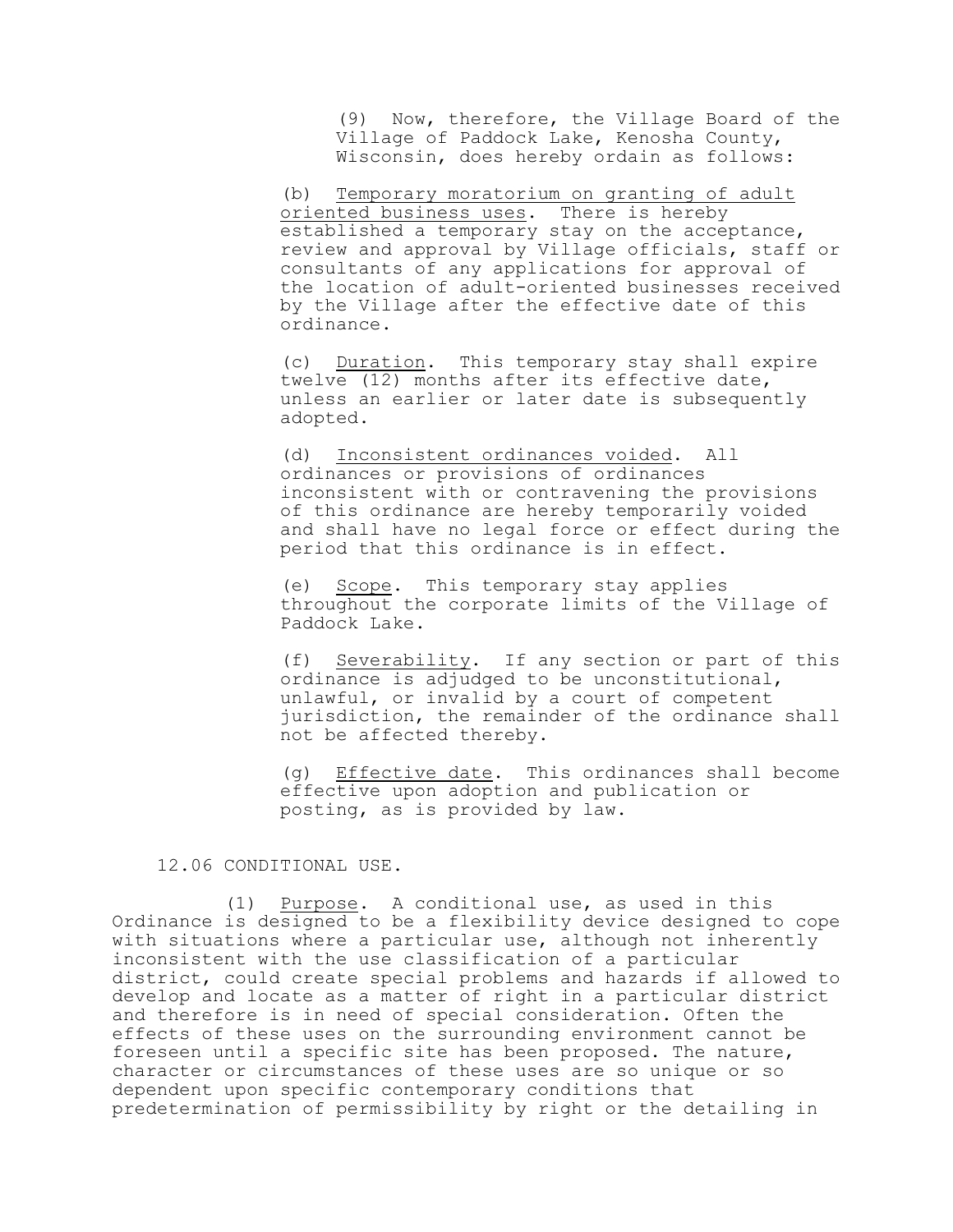the Ordinance of all of the specific standards, regulations or conditions necessary or appropriate to such permissibility is not practicable, it being recognized that the Village is faced with practical difficulties in defining with precision in advance the conditions under which a conditional use permit will be granted,

(2) Intent. It is the intent of the Village Board of Paddock Lake to allow the hereinafter designated conditional uses within the areas designated by this Ordinance and only when the conditions imposed thereon are met. Any condition so imposed as a basis for granting the conditional use permit shall be binding on all grantees, assignees, heirs, legatees, donees, transferees, and trustees of the applicant,

(3) Permit. The Village Board of Paddock Lake may authorize the Building Inspector to issue a conditional use permit for conditional uses after review and a public hearing, provided that such conditional uses and structures are in accordance with the purpose and intent of this Ordinance and are found to be not hazardous, harmful, offensive, or otherwise adverse to the environment, or the value of the neighborhood or the community.

(4) Application. Applications for conditional use permits shall be in duplicate to the Building Inspector on forms furnished by the Building Inspector and shall include the following for proper review by the Village Plan Commission:

> (a) The names and addresses of the applicant, the owner of the site, architect, professional engineer, contractor, and all opposite and abutting property owners of record.

(b) A description of the subject site by lot, block and recorded subdivision or by metes and bounds; address of the subject site; type of structure; proposed operation or use of the structure or site; number of employees; and the zoning district within which the subject site lies.

(c) A plat of survey prepared by a registered land surveyor showing all of the information required under Section 12.03 for a zoning permit and, in addition, the following: mean and historic high water lines, on or within forty (40) feet of the subject premises and existing and proposed landscaping.

(d) Any additional information as may be required by the Village Plan Commission, Village Board, Zoning, Building or Health Inspectors.

(e) A fee receipt from the Village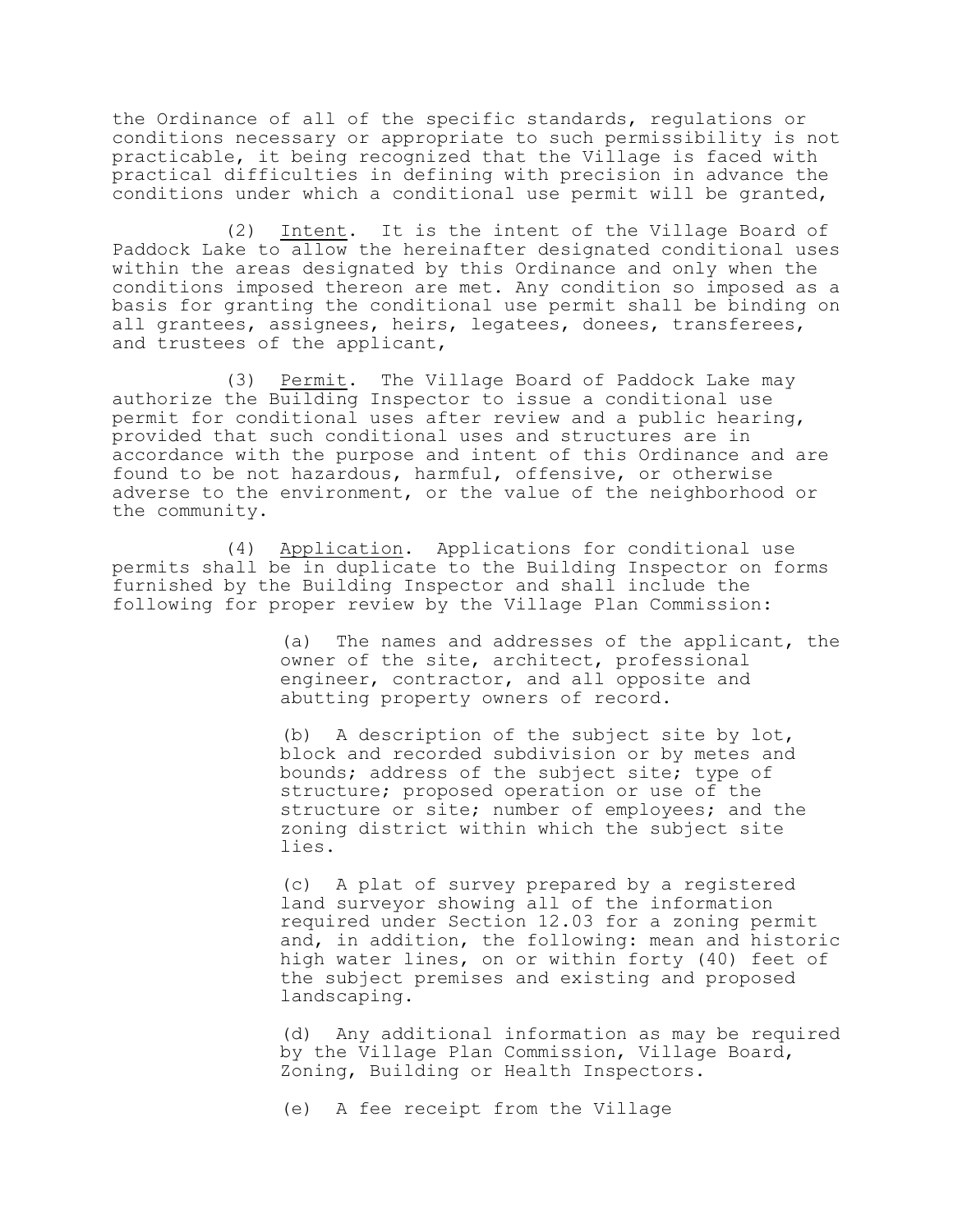Clerk/Treasurer in the amount of One Hundred Twenty-five (\$125.00) Dollars.

(5) Review and Approval. In making its decision to approve or deny the application for a conditional use, the Village Plan Commission shall take into consideration and review the following:

- (a) Site;
- (b) Existing and proposed structures;
- (c) Architectural plan;
- (d) Neighboring uses;
- (e) Parking areas;
- (f) Driveway location;

(g) Highway access, traffic generation and circulation;

- (h) Drainage, sewerage and water systems;
- (i) Proposed operation; and

(j) In addition to the aforementioned considerations, the Village Plan Commission shall require that:

(1) Any development within five hundred (500) feet of the existing or proposed rights-of-way of freeways, expressways, interstate and controlled access traffic ways and within fifteen hundred (1,500) feet of their existing or proposed interchange or turning lane rights-of-way shall be specifically reviewed by the highway agency that has jurisdiction over the traffic way. The Village Plan Commission shall request such review and await the highway agency's recommendations for a period not to exceed sixty (60) days before taking final action; and

(2) Conditions, such as landscaping, architectural design, type of construction, construction commencement and completion dates, sureties, lighting, fencing, planting screens, operational control, hours of operation, improved traffic circulation, deed restrictions, highway access restrictions, increased yards, or parking requirements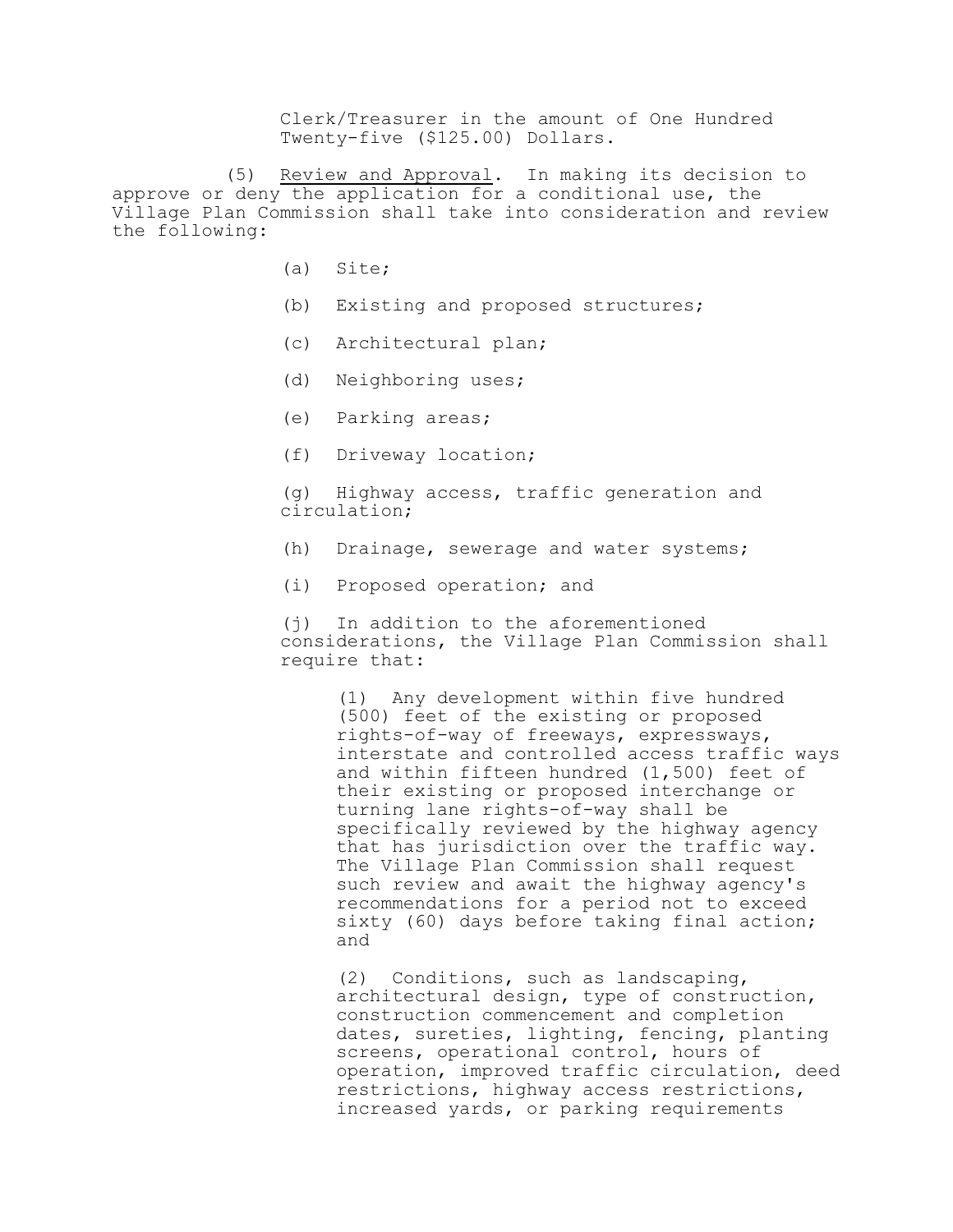shall be fulfilled upon a finding by the Village Plan Commission that these conditions are necessary to fulfill the purpose and intent of this Ordinance.

(6) Recommendation. Upon completing the review of an application for a conditional use permit, the Village Plan Commission shall report its findings and recommendations to the Village Board.

(7) Public Hearing. The Village Board shall hold a public hearing upon each conditional use application recommended by the Village Plan Commission, giving notice of the time, place, and the change or amendment proposed.

(8) Village Board's Action.

(a) Following such hearing and after careful considerations of the Village Plan Commission's recommendations, the Village Board may grant a conditional use permit as applied for, grant the conditional use permit with conditions deemed appropriate by the Board, or deny the permit.

(b) Compliance with all other provisions of this Ordinance such as lot width and area, yard, height, parking, loading, traffic, highway access and performance standards, and setback requirements shall be required of all conditional uses.

(c) A conditional use permit shall remain in effect provided that the conditions of the permit are continued in the manner specified by the permit or until the expiration of the permit as provided by its terms. In the event the permit holder fails to comply with the conditions specified in the permit, the same may be revoked by the Village Board upon ten (10) day's notice to the permit holder. The permit holder shall be entitled to a hearing before the Village Plan Commission on the question of revocation of the conditional use permit and approval of the Village Plan Commission shall be required for the reinstatement of any conditional use permit.

(9) Public and Semi-Public Uses. The following public and semi-public uses shall be conditional uses and may be permitted as specified as follows and subject to any condition set forth by the Village Board:

> (a) Airports, airstrips and landing fields, in the A-A Agricultural District.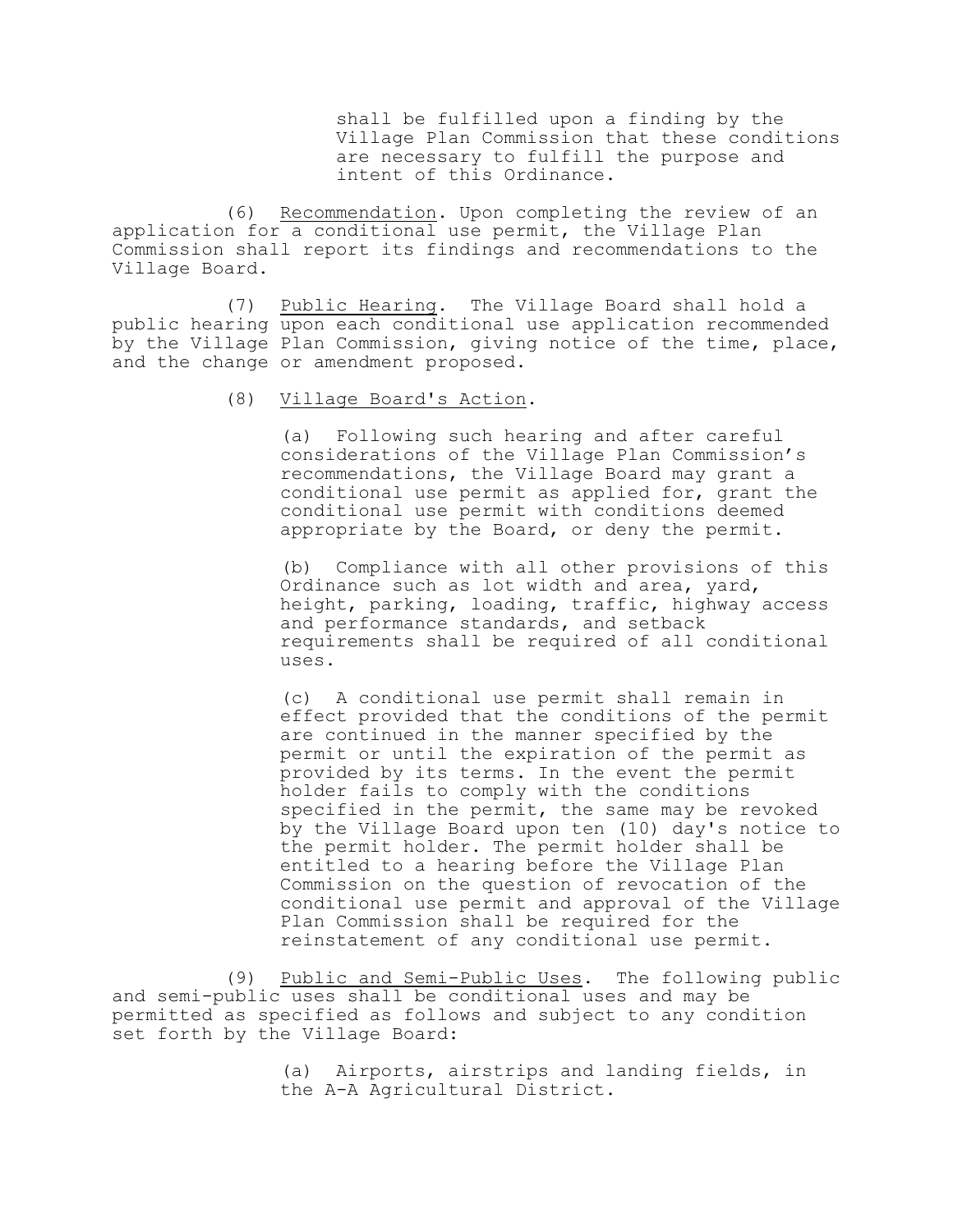(b) Governmental and cultural uses, such as fire and police stations, community centers, libraries, public emergency shelters, parks, playgrounds and museums, in all residential, business, and Rm-1 Multiple Family Dwellings districts.

(c) Utilities in all districts.

(d) Public passenger transportation terminals, such as heliports, bus and rail depots, except, airports, airstrips, and landing fields, in all Business Districts and the A-A Agricultural District.

(e) Public, parochial, and private elementary and secondary schools and churches in the Rs Single-Family Residential Districts.

(f) Colleges; universities; hospitals; sanatoriums; religious, charitable, penal and correctional institutions; cemeteries and crematories in the Rm-1 Multiple Family Residential District.

(10) Residential Uses. The following residential and quasi-residential uses shall be conditional uses and may be permitted as specified as follows and subject to any condition set forth by the Village Board:

> (a) Planned residential developments, such as cluster developments in the Rd-1 Two-Family Residential District and garden apartments, row housing and group housing in the Rm-1 Multiple Family District. The district regulations may be varied provided that adequate open space shall be provided so that the average intensity and density of land use shall be no greater than that permitted for the district in which it is located. The proper preservation, care and maintenance by the original and all subsequent owners of the exterior design; all common structures, facilities, utilities, access and open spaces shall be assured by deed restrictions enforceable by the Village.

(b) Clubs, fraternities, lodges and meeting places of a non-commercial nature, rest homes, nursing homes, homes for the aged, clinics, and children's nurseries in the Rm-1 Multiple Family District, home occupations and professional offices in the B-1 Community Business District.

(11) Highway Oriented Uses. The following commercial uses shall be conditional uses and may be permitted as specified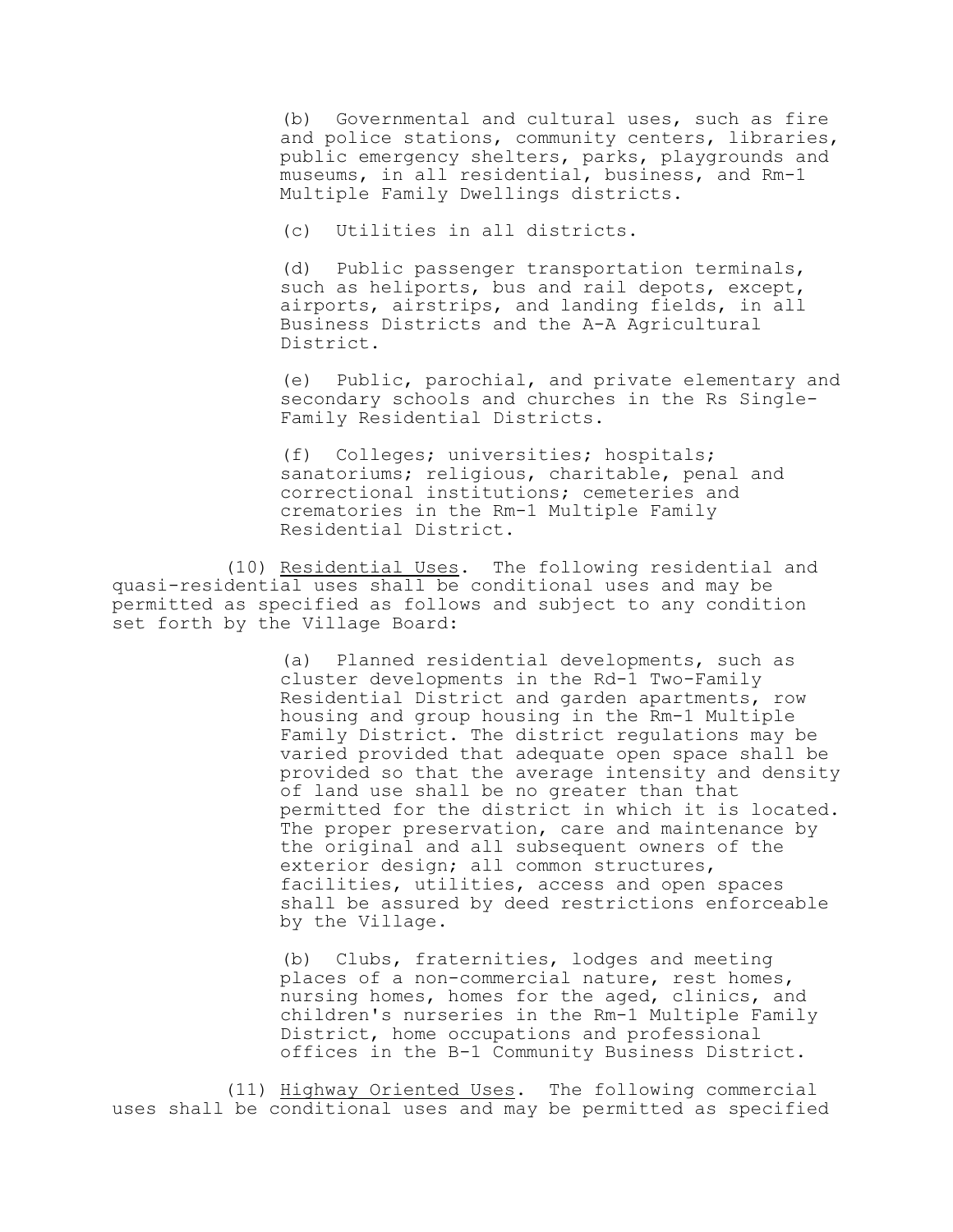as follows and subject to any condition set forth by the Village Board:

> (a) Drive-in theaters in the B-2 Integrated Business District.

(b) Drive-in establishments serving food or beverages for consumption outside the structure in the B-1 Community Business District.

(c) Motels in the B-2 Integrated Business District.

(d) Funeral homes in the Rm-1 Multiple Family District, provided all principal structures and uses are not less than those listed in Section 12.05(7) - Rm-1 Multiple Family Residential District.

(e) Drive-in banks in the B-1 Community Business District.

(f) Tourist homes in the Rm-1 Multiple Family Residential District provided such district is located on a state trunk or U.S. numbered highway.

(g) Vehicle sales, service washing and repair stations, garages, taxi stands and public parking lots, in the B-2 Integrated Business District.

(h) Tatoo/body piercing studios in the B-2 Integrated Business District but shall not be located closer than one thousand five hundred (1,500) feet from the entrance of any church or school and subject to any other condition set forth by the Village Board.

(12) Industrial and Agricultural Uses. The following industrial and agricultural uses shall be conditional uses and may be permitted as specified as follows and subject to any conditions set forth by the Village Board:

> (a) Animal hospitals in the A-A Agricultural District and M-1 Light Industry District.

(b) Commercial raising, propagation, boarding or butchering of animals, such as dogs, mink, rabbits, foxes, goats and pigs; the commercial production of eggs; and the hatching, raising, fattening or butchering of fowl in the A-A Agricultural District. Pea vineries, creameries, and condenseries in the A-A Agricultural District or M-1 Light Industry District.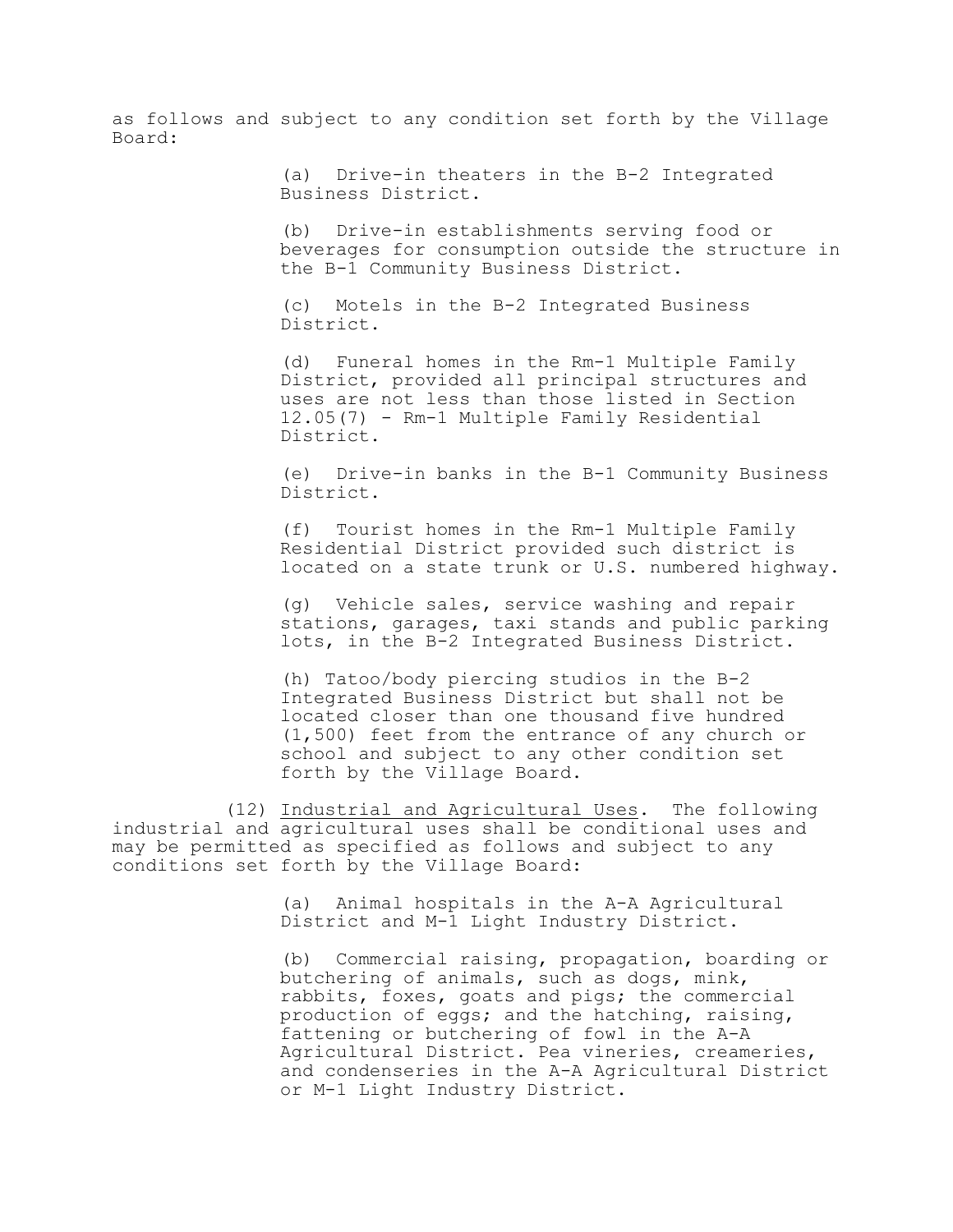(c) Commercial service facilities such as restaurants and fueling stations, in the M-1 Light Industry District provided all such services are physically and sales-wise oriented toward industrial district users and employees and other users are only incidental customers.

(13) Commercial Recreation Uses. Commercial recreation facilities, such as arcades, bowling alleys, clubs, dance halls, gymnasiums, miniature golf, physical culture, pool and billiard halls, turkish baths, skating rinks, horseshoe pits, outdoor volleyball courts and swimming pools are conditional uses and may be permitted in the B-1 Integrated Business District and M-1 Light Industry Districts but subject to any condition set forth by the Village Board.

(14) Existing Uses. All uses existing at the effective date of this ordinance which would be classified as conditional uses in the particular zoning district concerned if they were to be established after the effective date of this ordinance, are hereby declared to be conforming conditional uses to the extent of the existing operation only. Any addition, alteration, extension, repair or other proposed change in the existing operation shall be subject to the conditional use procedures as if such use were being established anew.

(15) Conditional Use Permit for Fences. As a complete alternative to the process delineated in §§12.06(5), (6), (7) and (8), above, and only in those instances where the applicant is required to obtain a zoning permit under §12.04 for the construction of a fence on a legally non-conforming lot contiguous to the principal homestead of the applicant where, in such circumstances, the applicant would otherwise be required to combine the lot on which the applicant's homestead is located with the contiguous lot upon which the applicant seeks to erect a fence, then, and limited only to such circumstances, the following procedure shall apply:

> (a) The applicant shall complete an application in accordance with  $$12.06(4)(a)$ , (b), (c) and (d), above, and shall be required to submit a review fee in the sum of Fifty (\$50.00) Dollars.

(b) The application shall be reviewed by the Village Building Inspector who shall make a recommendation to the standing committee on Building and Zoning of the Board of Trustees, after first considering the criteria contained in §12.06(5)(a) through (j) of this ordinance. The standing committee on Building and Zoning may authorize the Building Inspector to issue a conditional use permit for conditional uses after review, provided that such conditional use is limited to the purposes stated herein, are in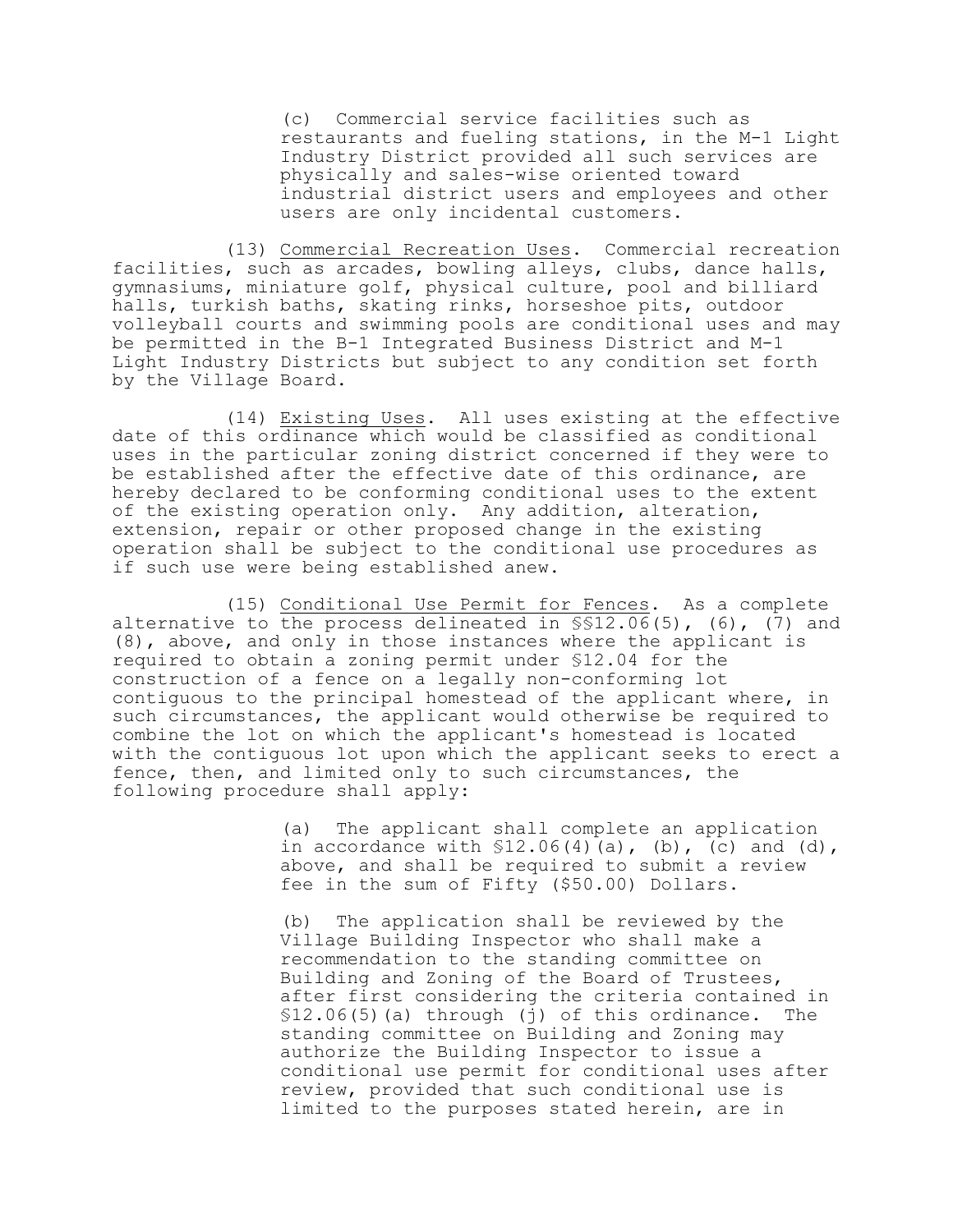accordance with the purpose and intent of this ordinance and are found not to be hazardous, harmful, offensive, or otherwise adverse to the environment, or the value of the neighborhood or the community.

(c) Any conditional use permit issued hereunder may be granted by the standing committee on Building and Zoning of the Village Board without further review and may be granted as applied for, may be granted with conditions deemed appropriate by such committee, or may be denied. Compliance with all other provisions of this ordinance such as lot width and area, yard, height, parking, loading, traffic, highway access and performance standards, and setback requirements shall be required of all conditional uses. In addition to any other requirements imposed by the committee on Building and Zoning, any conditional use permit granted hereunder shall remain in effect until such time as the lot upon which such use is located is sold, transferred, exchanged or otherwise conveyed either by voluntary or involuntary transfer at which time such structure shall be removed from the lot unless the lot is combined with a contiguous lot so as to create a legally conforming lot.

## (16) Special Event/Wedding Barns and Venues in the A-1 and A-2 Zoning Districts.

### (a) Conditional Uses.

(1) This conditional use is for the conversion of existing farm buildings or construction of new buildings of a farm rustic or similar style, and the use of surrounding grounds for organized meeting and/or reception space as a gathering place for weddings, parties, and corporate events.

(2) The minimum parcel size shall be five (5) acres.

(3) A two hundred (200) foot open buffer shall be provided on all sides of the property not abutting a public roadway. Special event/commercial business activities are not permitted within this buffer area. Where possible, agricultural crops shall remain or be grown in the buffer area, or suitable landscaping, to maintain the rural/agricultural character of the site.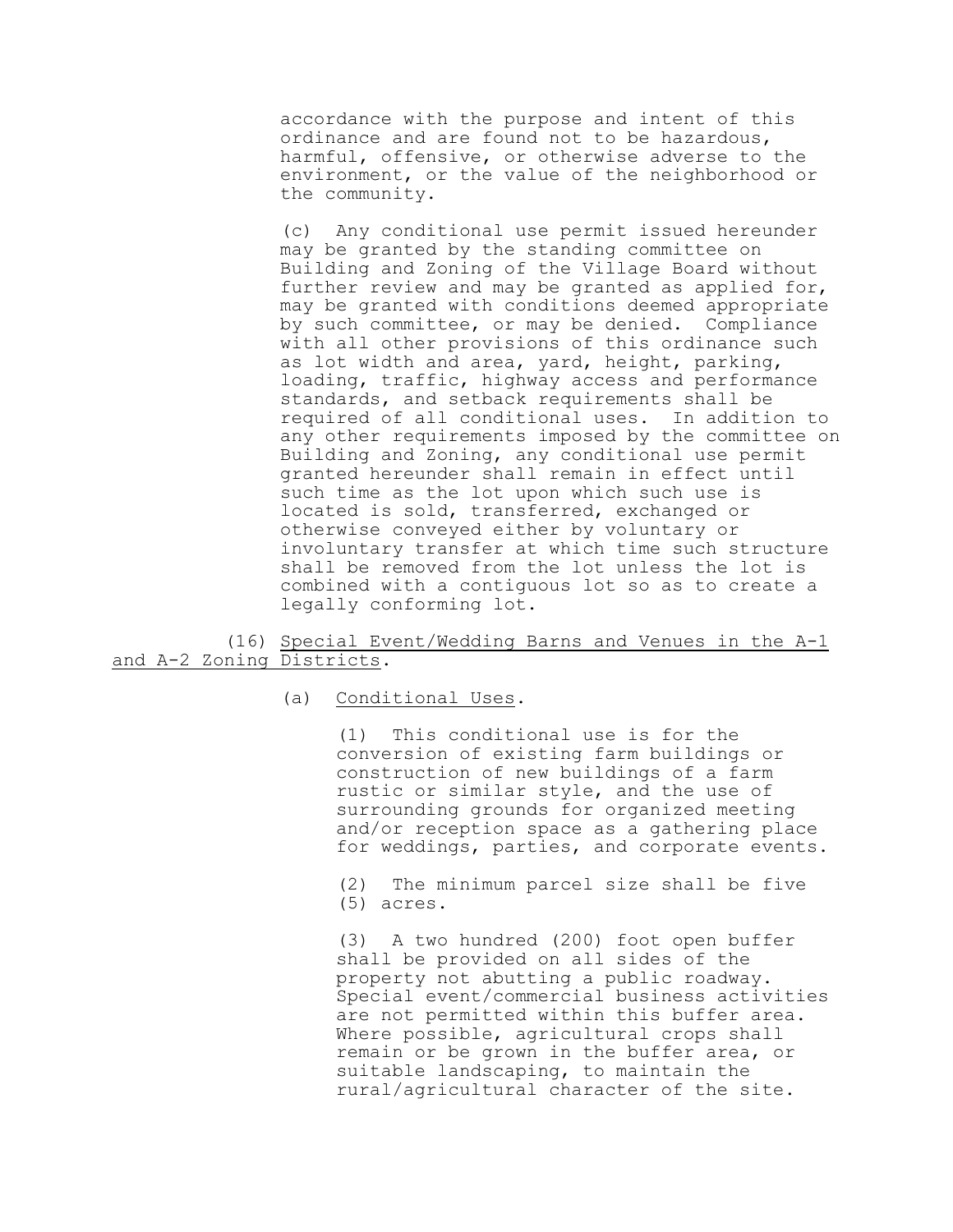(4) Buffer plantings shall be provided along a property line where there is an abutting residence and which are intended to screen views, lights and noise from the operation. Plantings shall be as specified in the conditional use permit.

(5) Parcels shall have unobstructed frontage along a paved public road for direct access.

(6) All ingress/egress and parking areas shall be located in such a manner to minimize traffic hazards associated with entering and exiting the public roadway.

(7) Access drives on private easements are not permitted.

(8) The increase in traffic generated by the commercial activity shall not create a nuisance to nearby residents by way of traffic, noise or significant increases in parking on public ways.

(9) Parking may be either gravel or paved as determined by the Plan Commission. Sufficient parking spaces to accommodate the guest capacity of the events facility shall be provided, as determined by the Zoning Administrator, with stormwater management addressed. Overflow parking on grass or hay areas is permissible.

(10) Parking areas of any type shall not be located in the required buffer area or within any other setback areas required by the Zoning Code.

(11) Handicapped parking spaces shall be paved and meet all State and Village standards.

(12) Signage and site lighting shall comply with Village ordinances. Lighting shall be the minimum necessary to provide for site safety and comply with ordinance standards. Lighting shall be directed away from adjacent properties.

(13) Structures shall meet Fire Code standards and shall be inspected by the Fire Inspector and Building Inspector prior to occupancy.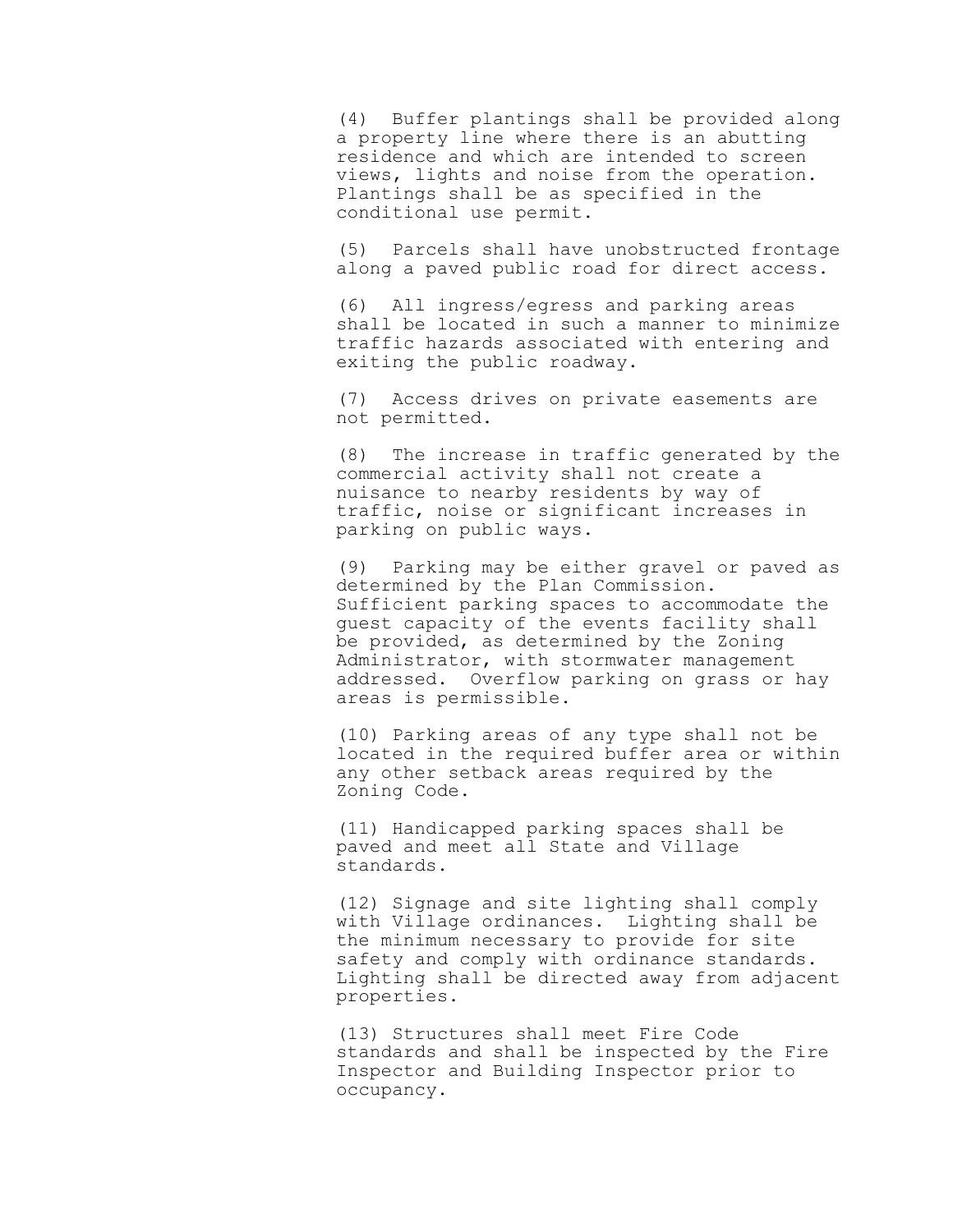(14) The display of fireworks on the site is prohibited. Outdoor bonfires are allowed only after prior written approval of the Fire Inspector. The launching of fire kites is prohibited.

(15) Amplified music and dancing are permitted only within the barn structure as part of the conditional use permit. Village noise ordinances shall be complied with.

(16) Outside amplified music events are only permitted by special permit from the Village Zoning Administrator prior to each such event permit.

(17) The sale and consumption of alcohol beverages on the premises are subject to Village licensing requirements. A license is not required for events where alcohol beverages are brought to the barn premises and offered on a complimentary basis to guests. The serving area for alcohol beverages shall not exceed one thousand two hundred (1,200) square feet.

(18) The following affiliated uses are permitted on the site following issuance of the required conditional use permit:

- (a) Non-motorized playground equipment.
- (b) Wagon, sleigh and hay rides.

(c) Animal displays, petting farms and pony rides.

(d) An outdoor site for conducting wedding ceremonies.

(e) Food preparation facilities to support on-site activities.

(f) A gift shop area for the sale of agricultural-related products or agriculture-related products. The sale of non-agricultural products (crafts, antiques, clothing, etc.) is limited to twenty-five (25%) percent of gross facility sales. "Non-agriculturerelated products" are items not connected to agriculture or the farming operation, such as imported knickknacks, novelty t-shirts, etc.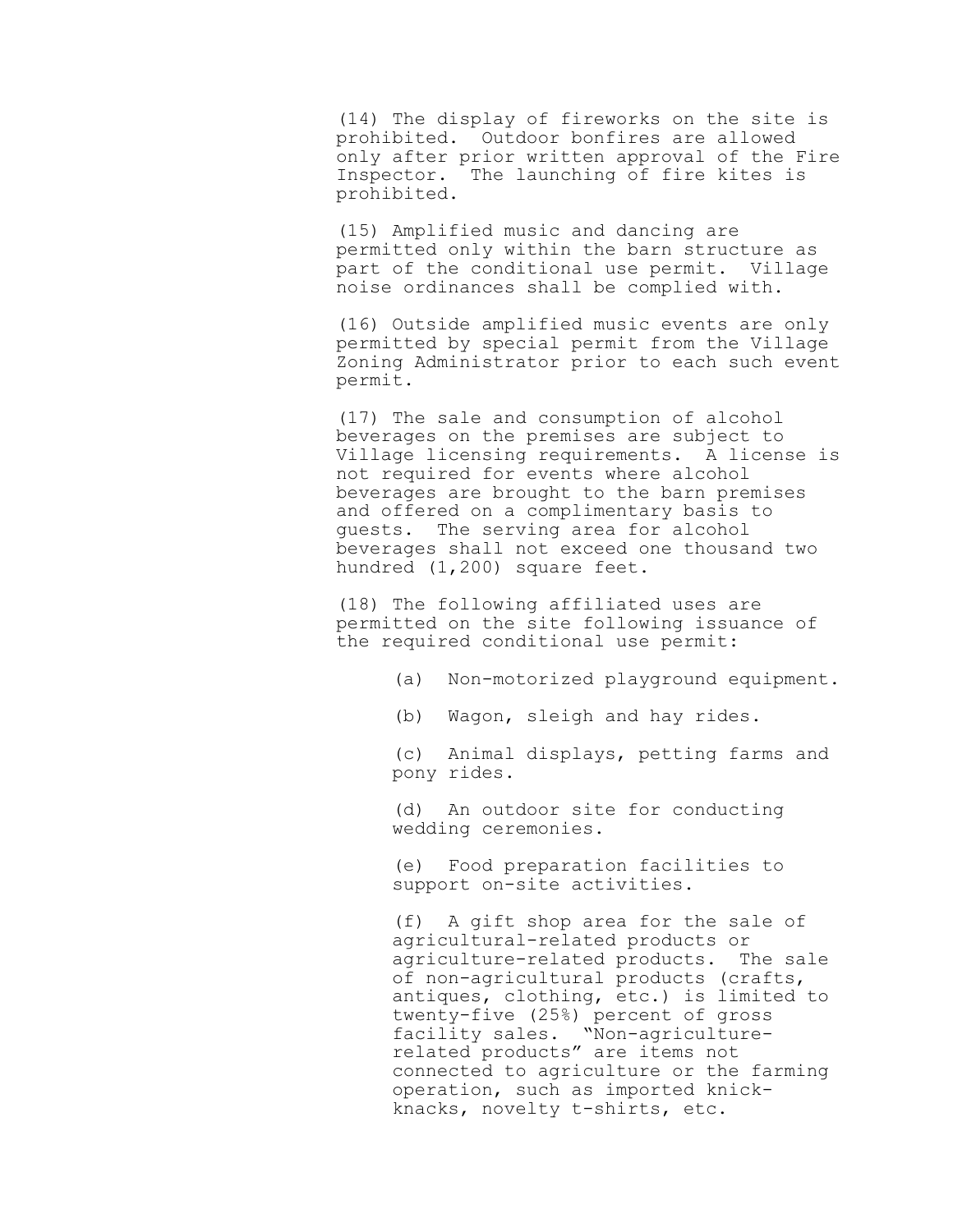(g) Seasonal outdoor mazes of agricultural origin, such as of corn or hay-straw bales design.

(19) Applicants for a conditional use permit under this subsection shall provide the following information at the time of application.

- (a) Ownership of the property.
- (b) Months (seasons) of operation.
- (c) Proposed hours/days of operation.

(d) Primary types of events to be hosted; events which will not be hosted. Included should be descriptions of proposed affiliated activities such as hay rides, petting farms, bonfires, etc.

(e) The size of the barn facility and guest capacity, including a floor plan of the barn and other areas/structures to be utilized.

(f) A site plan for the entire parcel, including ingress/egress and parking areas and capacity.

(g) The anticipated number of events per year.

(h) The maximum number of attendees per event.

(i) Number of full-time and part-time employees.

(j) Provision of permanent restroom facilities.

(k) Location of refuse and recycling receptacles and method of disposal.

(l) Proposed signage.

(m) Proposed lighting plan.

(n) Use of music at the facility, including types of sound amplification.

(o) Temporary structures or tents to be used in association with events.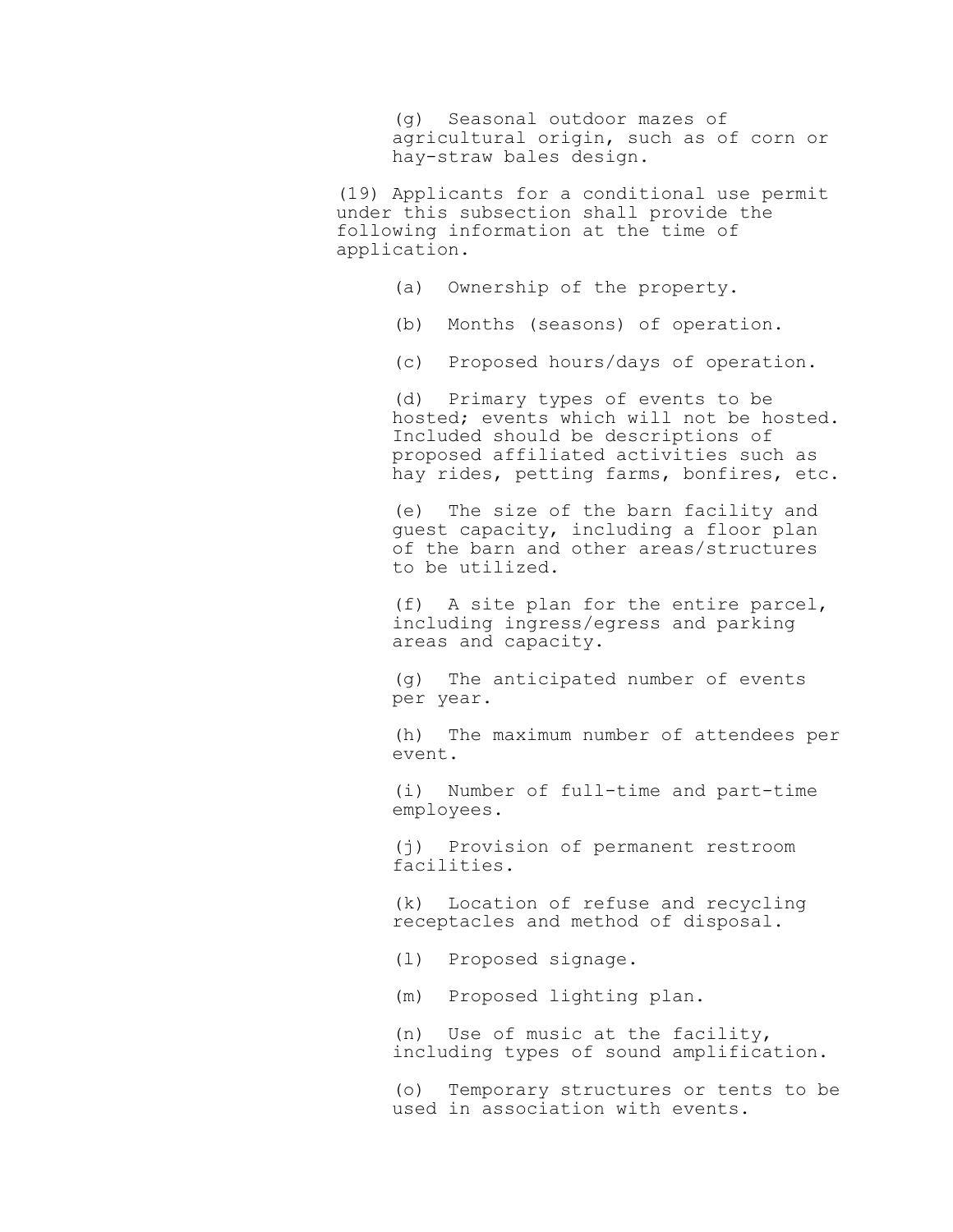(p) Insurance coverage.

(q) Any other documentation required by the Zoning Administrator.

(b) Fees. Annual permit fee of One Thousand (\$1,000.00) Dollars for a permit granted under this Section 12.06(16). License year shall be March 1 to February 28 and shall be reviewed annually.

(c) Severability. If any provision of this ordinance is invalid or unconstitutional or if the application of this ordinance to any person or circumstance is invalid or constitutional, such invalidity or unconstitutionality shall not affect the other provisions or applications of this ordinance which can be given effect without the invalid or unconstitutional provisions or applications.

12.07 MODIFICATIONS AND EXCEPTIONS.

(1) Height Exceptions. The following structures or parts thereof are allowed to exceed the height limitations set forth in the several districts as set forth in this ordinance unless restrictions are provided pursuant to the issuance of a conditional use permit, but such modifications shall be in accord with the following:

> (a) Architectural Projections. Spires, belfries, steeples, parapet walls, cupolas, domes, chimneys and flues are exempt from the height limitations of this ordinance.

> (b) Special Structures. Elevator penthouses, gas tanks, grain elevators, radio and television receiving antennas, manufacturing equipment and necessary mechanical appurtenances, cooling towers, fire towers, substations and smoke stacks, are exempt from the height limitations of this ordinance, provided, however, that said structure shall not exceed in height three (3) times their distance from the nearest lot line.

(c) Essential Services. Utility pools, water towers, electric power and communication and transmission lines are exempt from the height limitations of this ordinance.

(d) Agricultural Structures. Barns, silos, and windmills, shall not exceed in height twice their distance from the nearest lot line.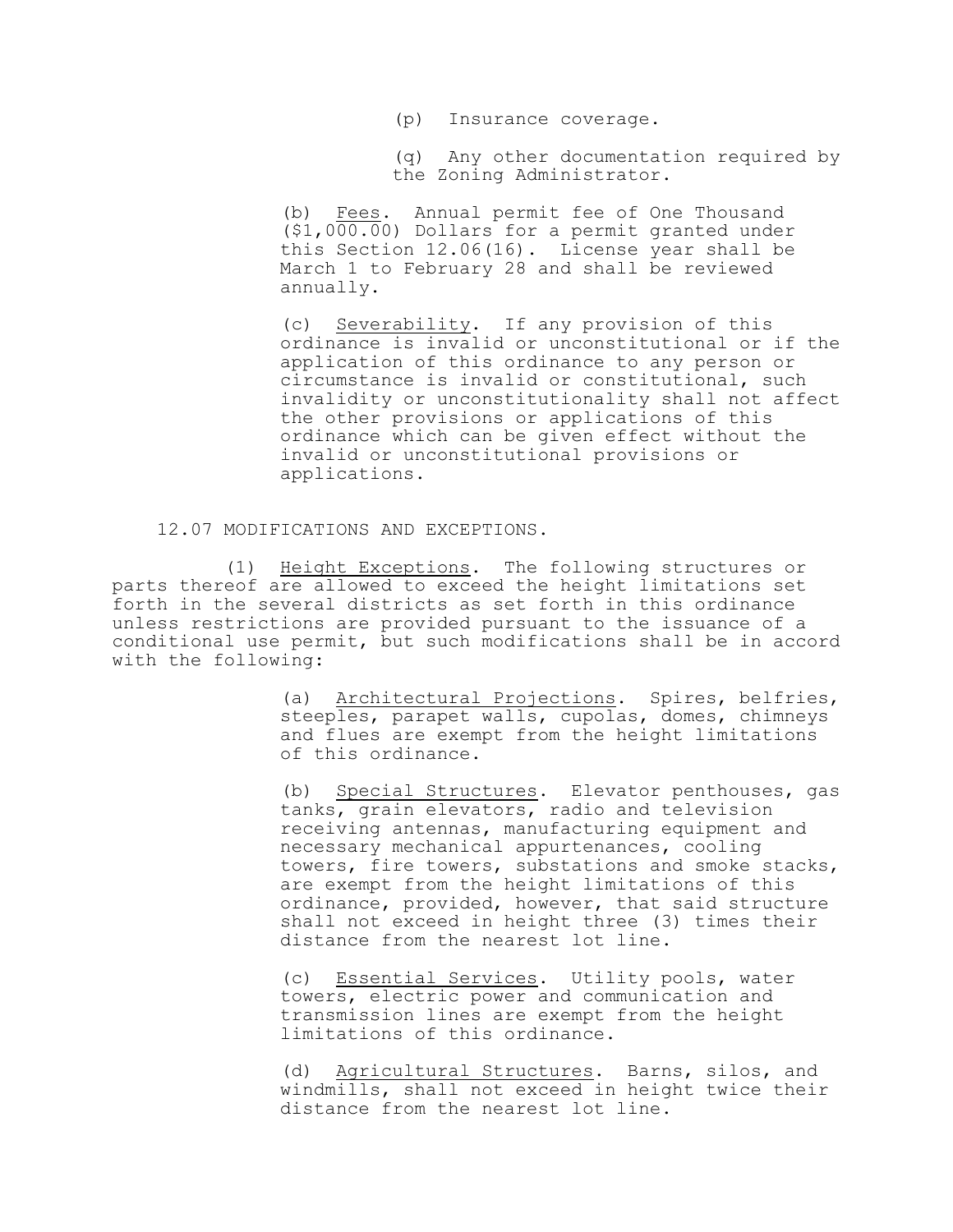(e) Public or Semi-public Facilities. Schools, churches, hospitals, monuments, sanatariums, libraries and governmental offices and stations, may be erected to a height of sixty (60) feet, provided all required yards are increased not less than one (1) foot for each foot the structure exceeds the district's maximum height requirement.

(2) Yards. The following structures or parts thereof shall be allowed to project into or to be constructed in a required yard within the area otherwise prohibited by a building yard line unless restrictions are provided pursuant to the issuance of a conditional use permit under this Ordinance:

> (a) Uncovered Stairs. Uncovered stairs, landings and fire escapes may project into any yard but not to exceed six (6) feet and not closer than three (3) feet to any lot line.

(b) Architectural Projections. Architectural projections, such as chimneys, flues, sills, eaves, belt courses and ornaments, may project into any required yard, but such projection shall not exceed two (2) feet.

(c) Residential Fences. No person shall install, construct or erect in a residential district a solid fence, which fence shall be greater than three (3) feet in height along the front street or any side street of said property, except that a chain link fence or any open, woven wire fence may be four (4) feet in height along the street side or side street of a residential property.

(d) Side Yard Fences. Side yard fences not adjacent to a street shall not exceed a height of three (3) feet in the case of a solid fence or four (4) feet in the case of a chain link or open, woven wire fence in front of the setback line for the residential district as set forth in the zoning ordinances. Fences to the rear of such setback lines may, upon written approval of adjoining land owners and the Building Inspector, be erected to a height of six (6) feet. No person shall plant or maintain a hedge row, shrubs, or other plantings which serve as a fence or barrier in excess of those heights set forth in this Section.

(e) Security Fences. No person shall install, erect or maintain an electrically charged fence or a fence made of barbed wire or of any sharp pointed material as a fence or fencing materials in a residential district. Security fences are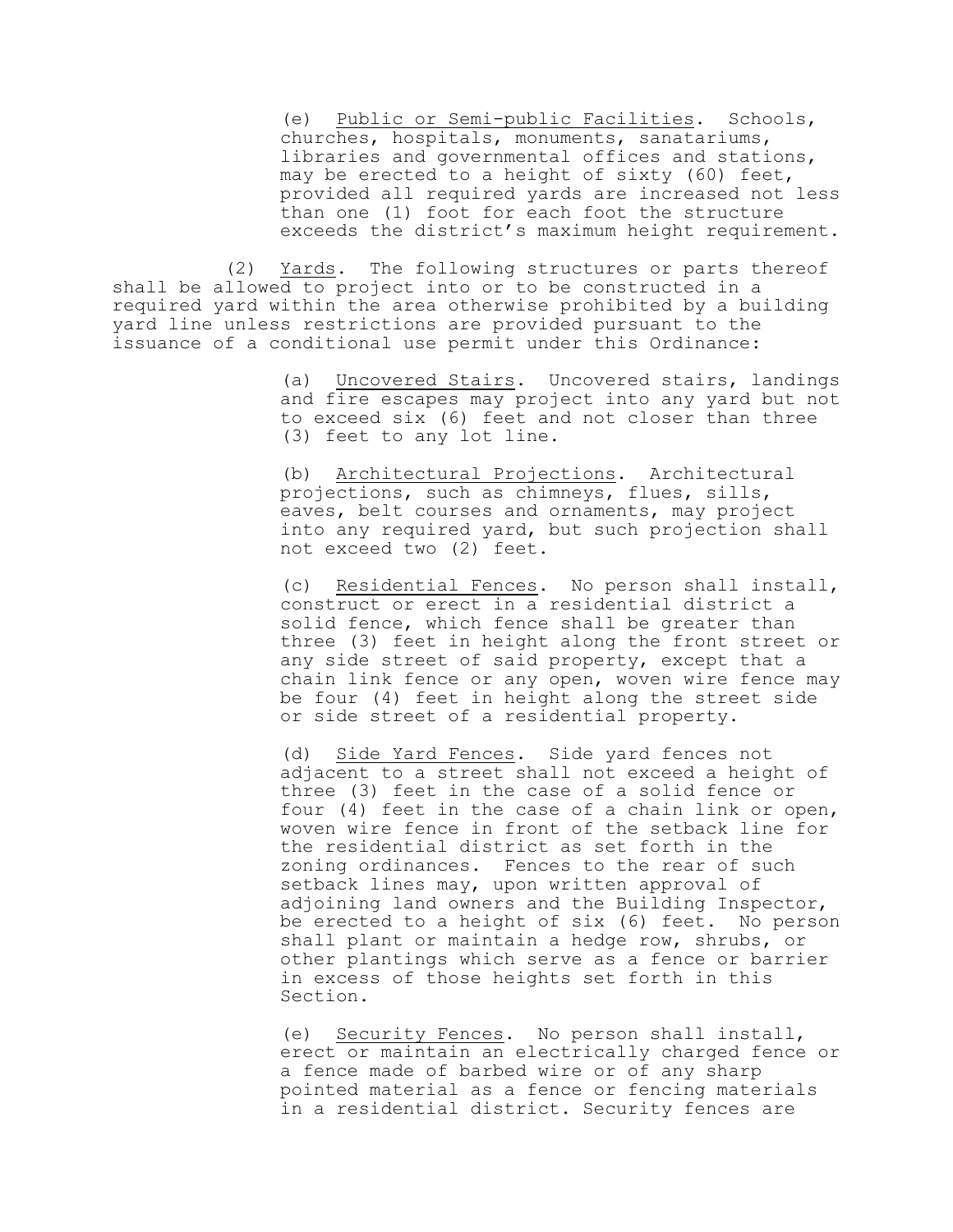permitted on the property lines in all districts, except residential districts, but shall not exceed ten (10) feet in height and shall be of an open type similar to woven wire or wrought iron fencing.

(f) Accessory Uses. For purposes of this Ordinance accessory structures shall include detached garages. Accessory uses and accessory structures may modify yard requirements in the following manner:

> (1) Accessory uses and detached accessory structures one hundred fifty (150) square feet or less in area may be located only in a side yard or rear yard provided that they are at least ten (10) feet from a principal structure; at least four (4) feet from any lot line; not intended for human habitation or animal shelter; and shall not exceed sixteen (16) feet in height. The four (4) foot setback requirement of the Village of Paddock Lake Building Code does not apply to accessory structures which are one hundred fifty (150) square feet or less in area.

> (2) Detached accessory structures between one hundred fifty-one (151) square feet and seven hundred twenty (720) square feet in area may be located only in a side yard or rear yard provided that they are at least ten (10) feet from a principal structure; at least five (5) feet from the lot line; and not intended for human habitation or animal shelter; and shall not exceed sixteen (16) feet in height. The four (4) foot setback requirement of the Village of Paddock Lake Building Code does not apply to accessory structures which are one hundred fifty (150) square feet or less in area.

> (3) Detached accessory structures greater than seven hundred twenty (720) square feet in area, but no greater than one thousand two hundred square (1,200) feet in area, may be located only in a side yard or rear yard provided that they are at least ten (10) feet from a principal structure; at least ten (10) feet from any lot line; not intended for human habitation or animal shelter; and shall not exceed twenty (20) feet in height. The four (4) foot setback requirement of the Village of Paddock Lake Building Code does not apply to detached accessory structures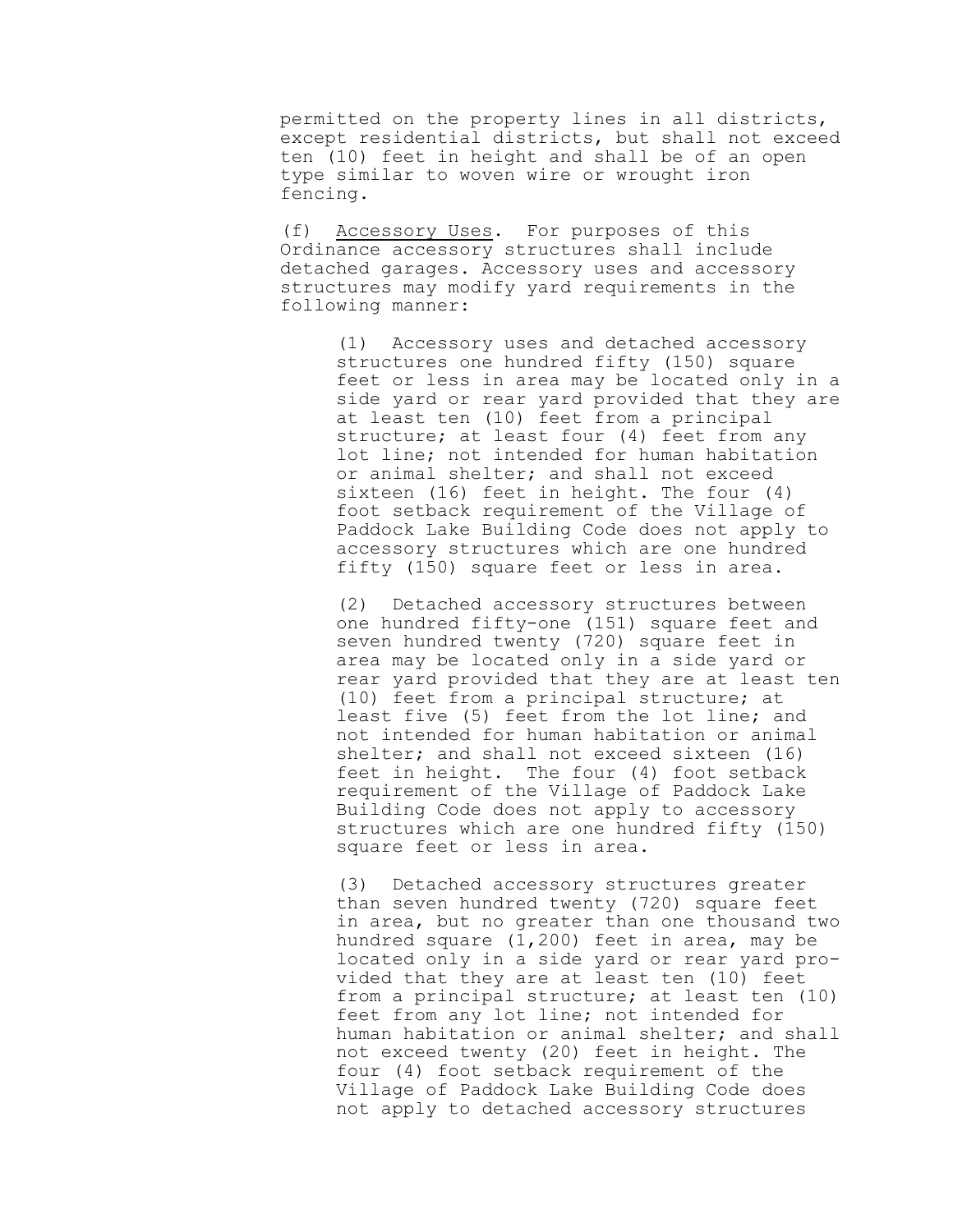between seven hundred twenty (720) square feet and one thousand two hundred (1,200) square feet in area. Furthermore, detached accessory structures greater than seven hundred twenty (720) square feet in area may be located in the following zoning districts: R-1 Single-family Residential district, R-2 Single-family Residential district, R-3 Single-family Residential district, Rd-1 Two-family Residential district.

(4) Detached garages of masonry construction which are between one hundred fifty-one (151) square feet and seven hundred twenty (720) square feet shall not be less than five (5) feet from any residential building as provided for in the Village of Paddock Lake Building Code. Detached garages of masonry construction which are not between one hundred fifty-one (151) square feet and seven hundred twenty (720) square feet in area shall be governed by all of the other provisions set forth in this Section.

(5) Accessory uses and detached accessory structures on lots and parcels within the shoreland jurisdiction shall not extend into the required shore yard unless otherwise specifically permitted by this Ordinance.

(g) Essential services. Essential services, such as utilities, electric power and communication transmission lines are exempt from the yard and distance requirements of this ordinance.

(h) Landscaping. Except as noted herein, landscaping and vegetation are exempt from the yard requirements of this ordinance.

(I) Awnings and canopies. Awnings and canopies are not to exceed three (3) feet into any yard.

(j) Balconies. Balconies are not to exceed six (6) feet into any yard and not closer than three(3) feet into any lot line.

(k) Bay windows. Bay windows are not to exceed four (4) feet into any yard.

(1) Boathouse. A boathouse accessory to residential uses used strictly for the storage of boats and water related recreational accessories to be used by the owner or occupant of any given parcel may be located within a shore yard but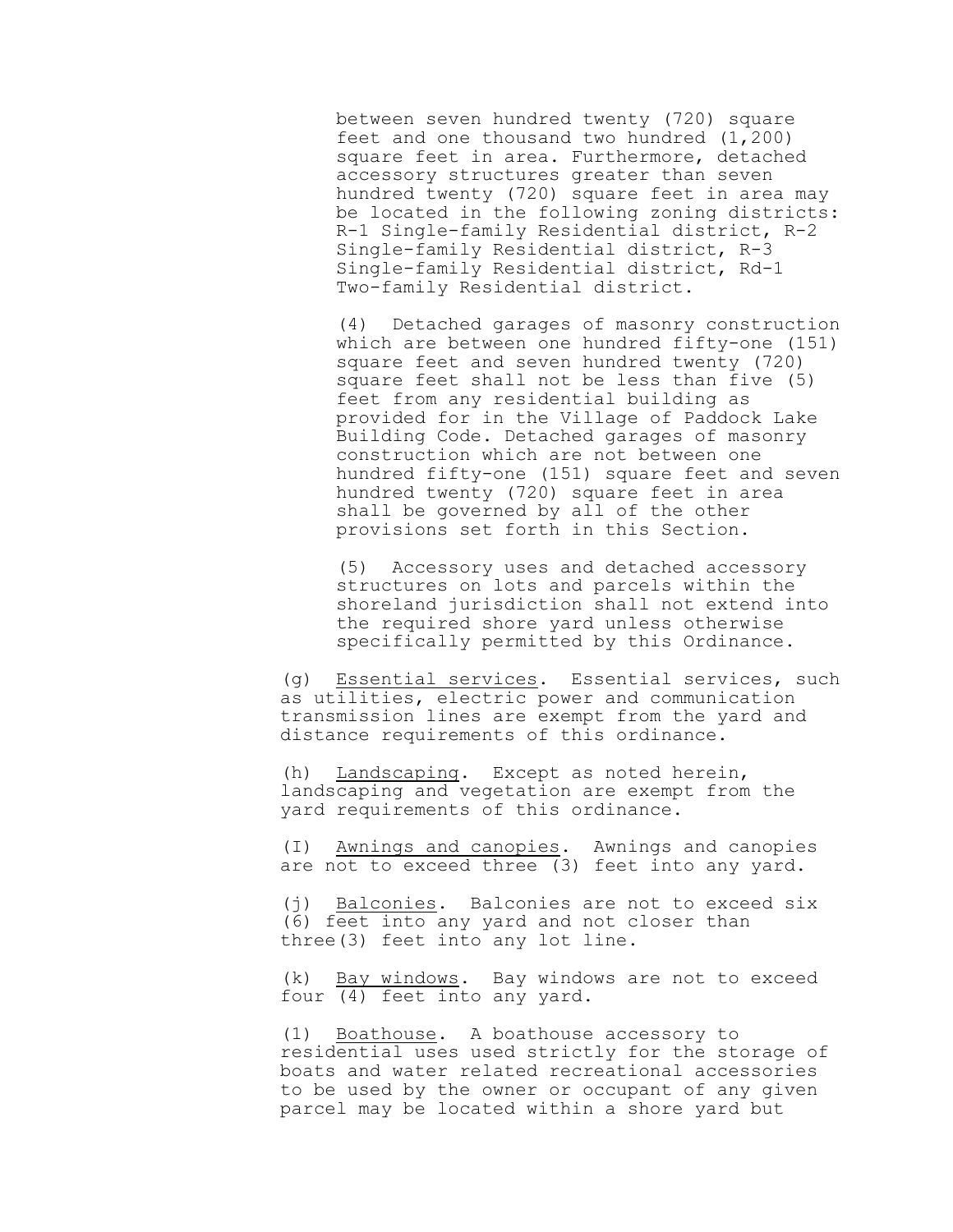shall not be closer to a lake, stream, pond, or wetland than the average high water elevation and shall not exceed one (1) boathouse on the premises for each shoreland lot; shall not exceed the height of twelve (12) feet above the existing shoreline grade except when bluff and/or steep slope conditions exist, (in such cases it shall not exceed the height of the tope grade elevation of said shoreline lot), shall not exceed five hundred seventy-six (576) square feet in size; shall not be closer than three (3) feet to any side lot line; and the boathouse shall be constructed in such a manner as to orient the main opening of the boathouse toward the lake.

(m) Clothesline posts. Clothesline posts may be located in the rear or side yard only.

(n) Decks and porches. For purposes of this section, a deck shall be defined as a flat roofless area which adjoins and is attached to a house; a porch is a covered entrance to a building which adjoins and is attached to the building and which has a separate roof. Pursuant to the Wisconsin State Building Code, a porch cannot be used as "Habitable Space". Decks shall not extend more than ten (10') feet into any front, rear, side, or shore yard. Porches shall not extend more than five (5') feet into any front, rear, side, or shore yard. Decks shall not be closer than three (3') feet to any side yard lot line. Decks shall not be closer than fifteen (15') feet to any street right-of-way. Porches shall not be closer than twenty (20') feet to any street rightof-way.

(o) Off-street parking. Off-street parking is permitted in rear yards and all districts and in front and side yards in the business districts provided the parking shall not be closer than twenty-five (25) feet to the public right-of-way if the business abuts a residential district and not closer than ten (10) feet to a lot line if the business district abuts a residential district.

(p) Over Hanging Roof. Over hanging roofs, eaves, gutters, cornices or other architectural feature are not to exceed three (3) feet.

(3) Additions. Additions in the street yard of existing structures shall not project beyond the average of the existing street yards on the abutting lots or parcels.

(4) Average Street Yards. The required street yards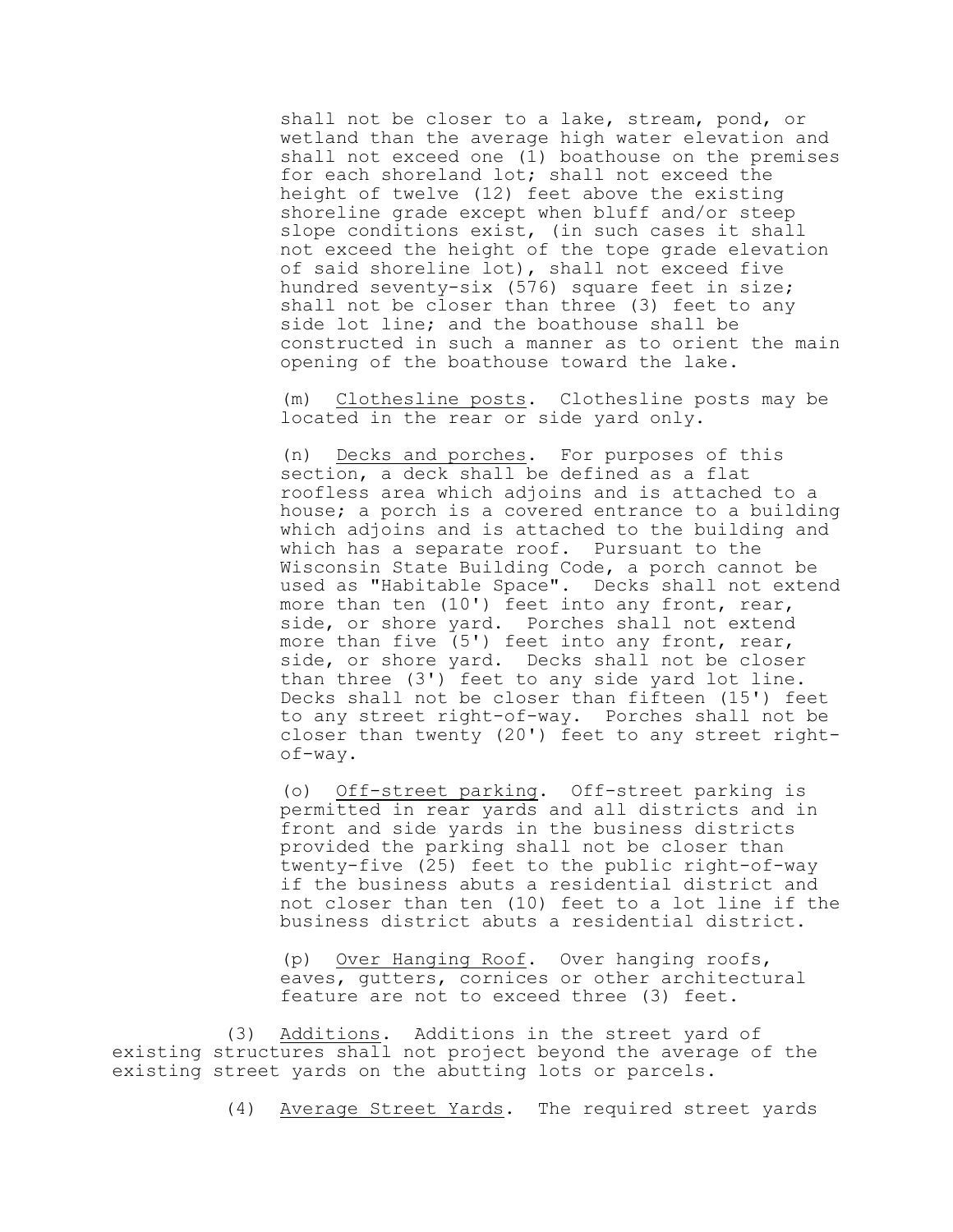may be decreased in any residential or business districts to the average of the existing street yards of the abutting structures on each side but in no case less than fifteen (15) feet in any residential or business district.

(5) Noise. Sirens, whistles and bells which are maintained and utilized solely to serve a public purpose are exempt from the sound level standards of this Ordinance.

### 12.08 NON-CONFORMING LOTS, STRUCTURES AND USES.

(1) Intent. Within the districts established by this Ordinance or amendment thereof, there may exist lots, structures and uses of land and structures which were lawful before this Ordinance was enacted or amended, but which would be prohibited in the future under the terms of this Ordinance or amendment. It is the intent of the Village Board of the Village of Paddock Lake to permit these non-conforming lots, structures and uses existing as of the effective date of this Ordinance or amendment thereof to remain and continue in accordance with the provisions hereinafter set forth until they are removed by economic forces or otherwise. It is not the intent of this section to encourage the survival of non-conformities since it has been determined that they are incompatible with the character of the districts involved, or to permit non-conformities to be enlarged upon, expanded, or extended except as provided for herein. Existing non-conformity shall not be used to justify adding structures or uses prohibited elsewhere in the same district. It is the further intention of the Village Board of the Village of Paddock Lake that guidelines be set forth the purpose of determining:

> (a) That the non-conforming lot, structure or use existed prior to the effective date of this Ordinance or amendment thereto;

> (b) The ways in which the right of the nonconforming lot or structure to remain can be served and the ways in which the right to continue non-conforming uses can be lost;

(c) The extent of permissible variation in the non-conforming lot, structure and use; and

(d) The devices available for eliminating such non-conforming lots, structures and uses.

(2) Current Record of Non-conforming Uses. A current file of all non-conforming uses shall be maintained by the Building Inspector listing the following:

- (a) The owner's name and address;
- (b) Use of the structure, land or water; and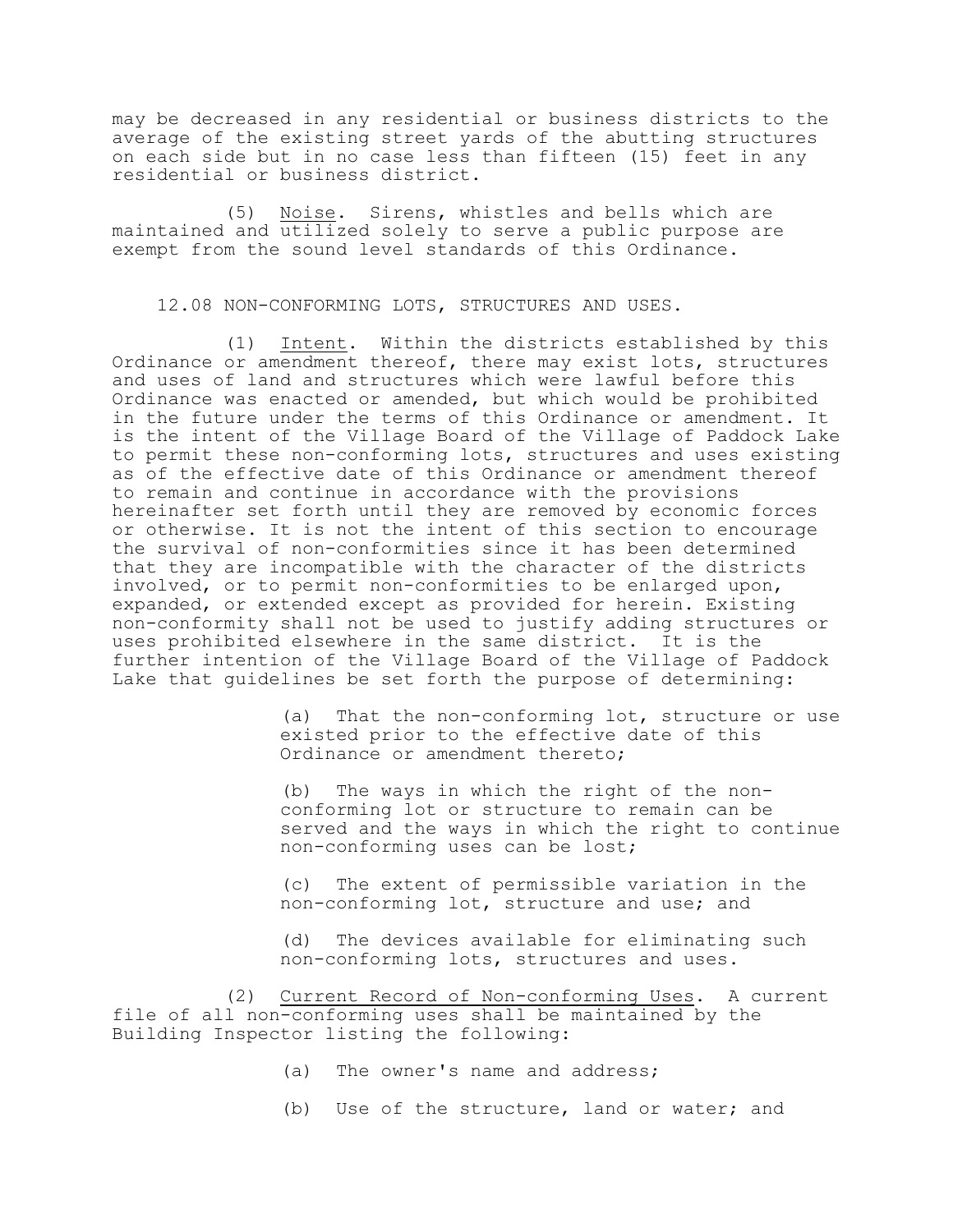(c) Assessed value at the time of its becoming a non-conforming use.

(3) Burden of Proof. Any property owner asserting as a defense to a charge of violating this Ordinance that his property was a valid non-conforming use has the burden of demonstrating to a reasonable certainty by the greater weight of credible evidence that:

> (a) The non-conforming use was legally in existence at the time the Ordinance was passed or amended; and

(b) That the use of the property prior to the Ordinance was so active and actual that it can be said the property owner acquired a vested interest in its continuance. For purposes of this Ordinance, a property owner shall be deemed to have a vested right in the use of his property where that use at the time of the effective date of this Ordinance or amendment thereto is both active and actual (non-contemplated) and a substantial degree of activity or expense had been undertaken prior to the effective date of this Ordinance or amendment thereto; and

(c) that the use is substantially the same use that existed prior to the enactment of the Ordinance or amendment thereto.

(4) Existing Vacant Non-conforming (substandard) Lots. In any residential, upland conservancy or agricultural district, a one-family detached dwelling and its accessory structures may be erected on any vacant legal lot or parcel record in the County Register of Deeds Office recorded before the effective date or amendment of this Ordinance, provided such lot or parcel meets all of the following minimum requirements – and further provided that all state, county and local requirements relating to sanitary disposal systems are met:

|     | (a) Lot Width Minimum | 50 feet (public sewage)<br>or setback line on a cul-<br>de-sac or curve |
|-----|-----------------------|-------------------------------------------------------------------------|
|     |                       | 65 feet (private sewage<br>system)                                      |
|     | Area Minimum          | 5,000 sq. feet (public<br>sewage)                                       |
|     |                       | 10,000 sq. feet (private<br>sewage system)                              |
| (b) |                       | Yards-Street Minimum required in the district                           |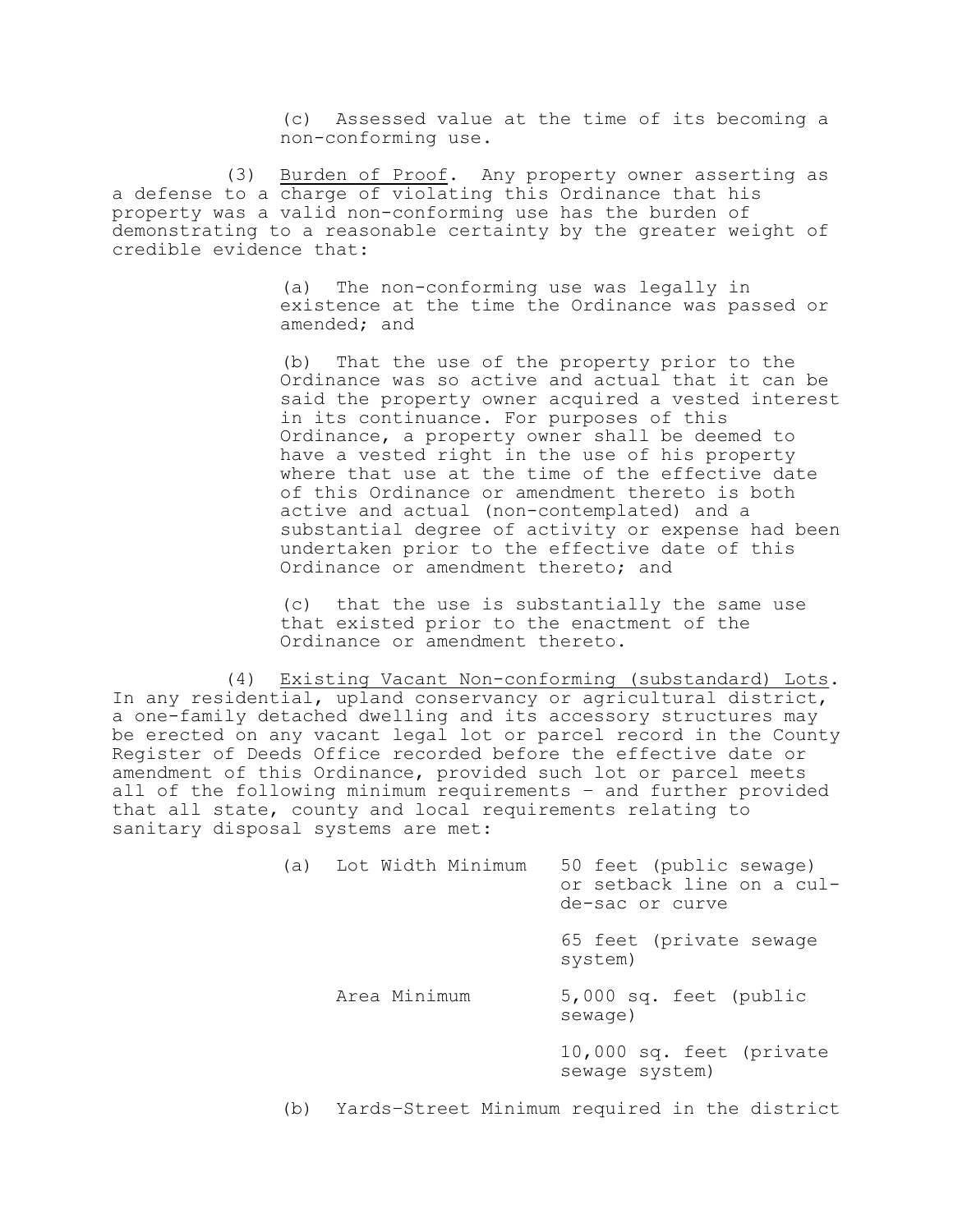Rear Minimum 25 feet from lot line

 Side Minimum 12 percent of the lot width on each side, but not less than 5 feet from lot line

(5) Common Ownership of Abutting Non-Conforming Lots. Abutting non-conforming lots of record owned by the same individual or individuals shall be combined prior to the issuance of a zoning permit. No zoning permit or building permit shall be issued to the owner of abutting non-conforming lots or to any successor, purchaser, or other transferee until such time as the lots are combined. In the event that an owner(s) of abutting non-conforming lots transfers an ownership interest in one or more of such lots without combining the lots, no zoning permit or building permit shall be issued for such lots until title to such lots is unified and the lots are combined.

(6) Existing Non-conforming (substandard) Structures. The lawful non-conforming structure existing at the time of the adoption or amendment of this Ordinance may be continued although its size or location does not conform with the lot width, lot area, yard, height, parking and loading, and access provisions of this Ordinance.

> (a) The use of a structure existing at the time of the adoption or amendment of this Ordinance may be continued although the structure size or location does not conform with the established lot area and width, building setback line along streets and highways, or the yard, height, parking, loading, or access provisions of this Ordinance.

> (b) Substandard structures which encroach upon the yard requirements of this Ordinance, but which met yard requirements of the applicable zoning ordinance at the time of construction, may be structurally altered, provided that the use of the structure conforms to those uses permitted in the district, and further provided that the alteration does not create a greater degree of encroachment on yard, height, parking, loading, or access requirements.

> (c) Existing substandard structures which are damaged or destroyed by fire, explosion, flood, or other calamity to the extent of more than fifty percent (50%) of its current assessed value, may be reconstructed and insofar as is practicable shall conform with the established building setback lines along streets and highways and the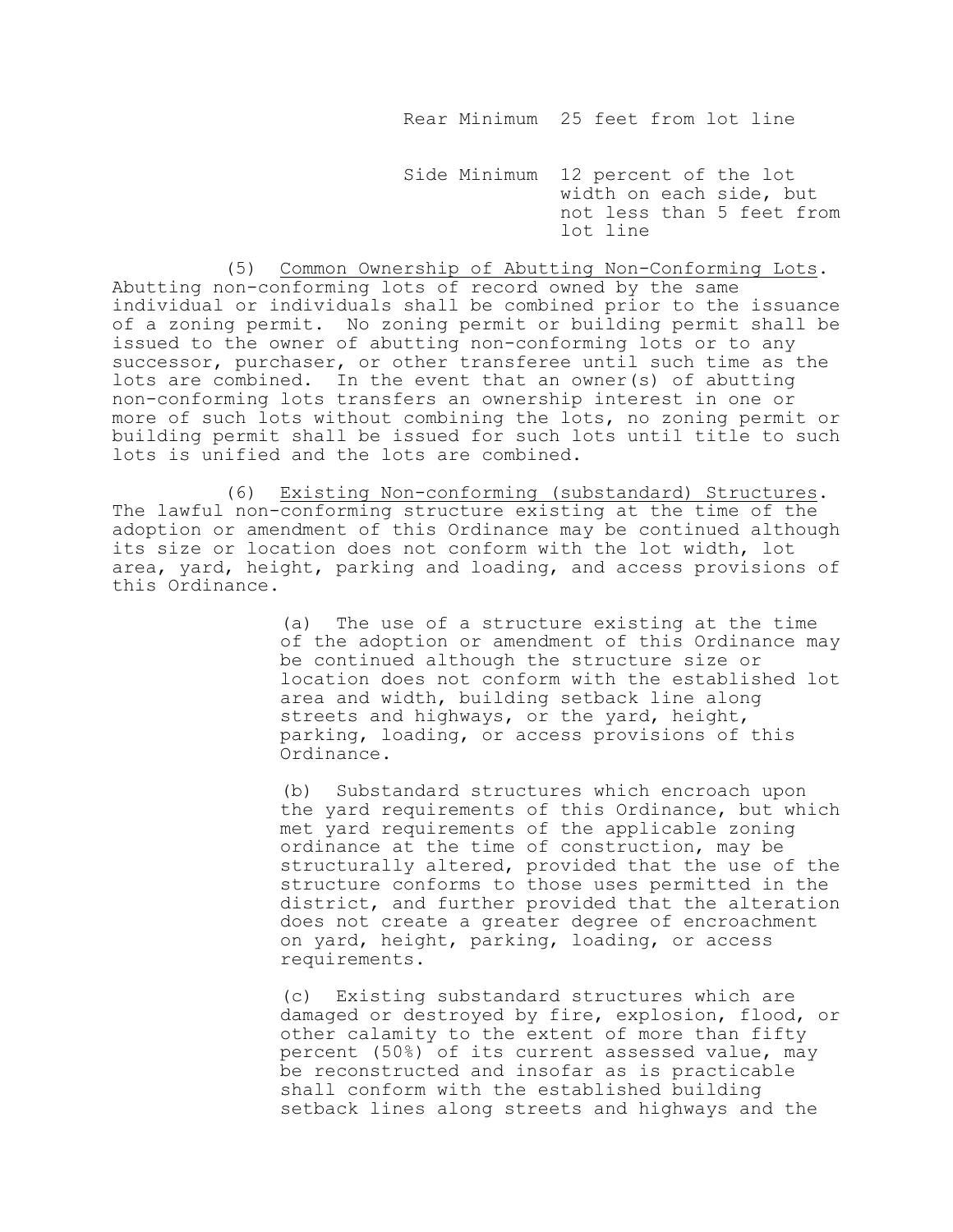yard, height, parking, loading, and access provisions of this Ordinance. The provisions of this section with respect to reconstruction, are applicable only if the lot or parcel conforms with the existing sanitary code requirements or is serviced by a public sanitary sewer.

(d) Existing substandard structures may be moved or reconstructed and insofar as is practicable shall conform with the established building setback lines along streets or highways and the yard, height, parking, loading, and access provisions of this Ordinance. The provisions of this section, with respect to moving, are applicable only if the lot or parcel conforms with the existing sanitary code requirements or service by public sanitary sewer.

(7) Existing Non-conforming Uses. The lawful nonconforming use of the structure, land or water existing at the time of the adoption or amendment of this Ordinance may be continued although the use does not conform with the provisions of this Ordinance, except that:

> (a) Only that portion of the land or water and actual use may be so continued and the nonconforming use may be extended, enlarged or moved;

> (b) The alteration or, or addition to, or repair, to the extent of more than fifty percent (50%) of its current assessed value of any existing building or structure used for the purpose of carrying on any prohibited trade or new industry under the terms of this Ordinance within the district where such buildings or structures are located is prohibited;

(c) The continuance of a non-conforming use of a temporary structure is prohibited by the terms of this Ordinance;

(d) Substitution of new equipment may be permitted by the Board of Appeals if such equipment will reduce the incompatibility of the non-conforming use or structure with the neighboring uses;

(e) If such non-conforming use is discontinued or terminated for a period of twelve (12) months, any future use of the structure, land, or water, shall conform to the provisions of this Ordinance; and

(f) When a non-conforming structure is damaged by fire, explosion, flood, or other calamity, to the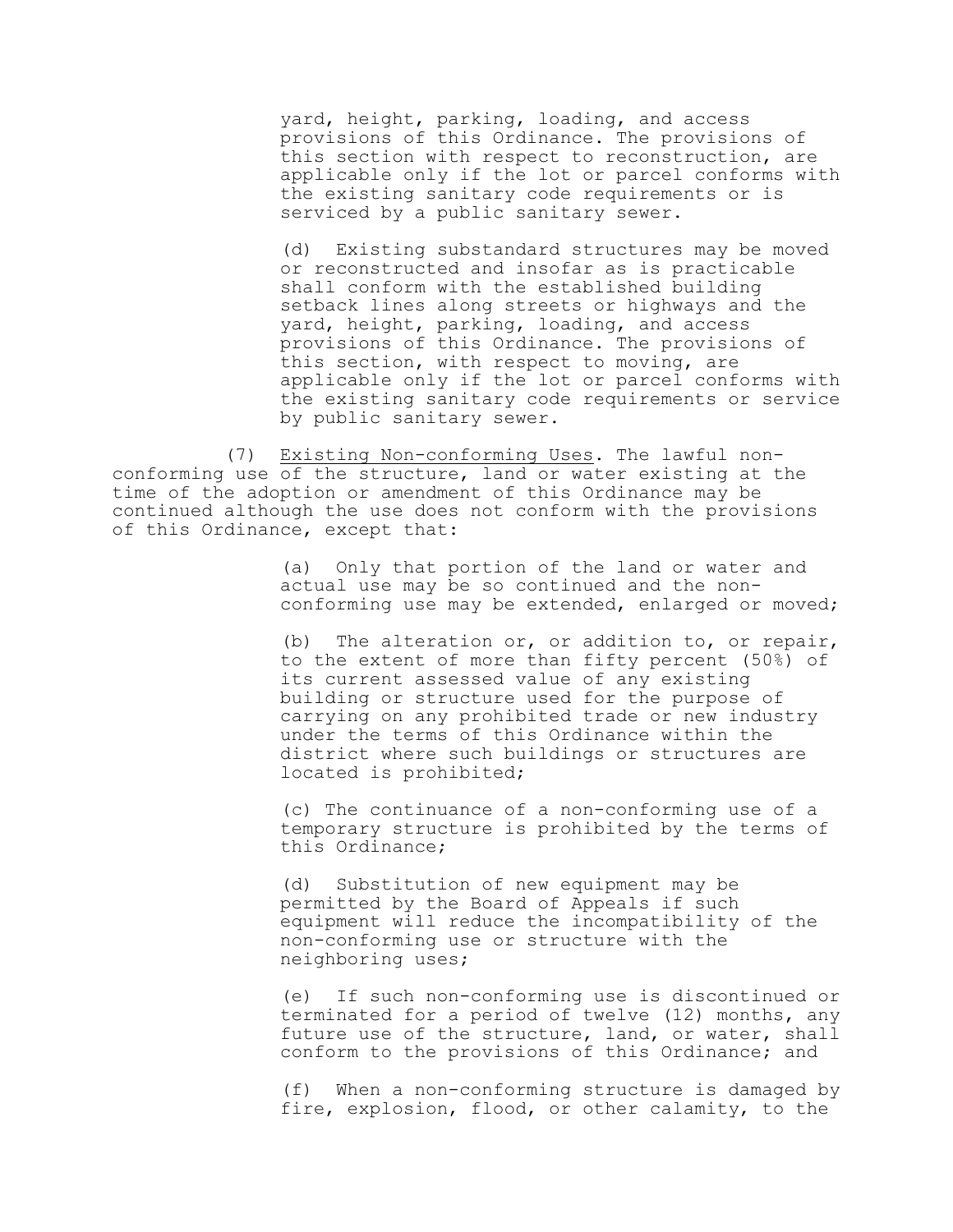extent of more than fifty percent (50%) of its current assessed value, as defined within this Ordinance, it shall not be restored except so as to comply with the use provisions of this Ordinance.

(8) Abolishment or Replacement. If such nonconforming use is discontinued or terminated for a period of twelve (12) months, any future use of the structure, land or water shall conform to the provisions of this Ordinance. When a non-conforming use or structure is damaged by fire, explosion, flood, the public enemy, or other calamity, to the extent of more than fifty (50) per cent of its current assessed value, it shall not be restored except so as to comply with the use provisions of this Ordinance.

(9) Changes and Substitutions. Once a non-conforming use or structure has been changed to conform, it shall not revert back. to a non-conforming use or structure. Once the Board of Appeals has permitted the substitution of a more restrictive nonconforming use for an existing non-conforming use, the substituted use shall lose its status as a legal non-conforming use and become subject to all the conditions required by the Board of Appeals.

(10) Floodplain Non-conforming Uses. Non-conforming uses located in the floodplain district shall comply with the provisions of Section NR116.15 of the Wisconsin Administrative Code. No structural repairs, modifications or additions to a structure shall exceed over the life of the structure fifty percent (50%) of its present equalized assessed value shall be allowed unless the entire structure is flood proof by means other than the use of fill to the flood protection elevation.

(11) Non-conforming Performance Standards. The use of any lot or parcel failing to comply with the performance standards set forth in Section 12.04(6)(d) of this Ordinance at the time of the adoption of this Ordinance shall not be expanded unless such expansion conforms with the performance standards set forth by this Ordinance.

# 12.09 BOARD OF ZONING APPEALS.

(a) Board of Zoning Appeals Established. There is hereby established a Board of Zoning Appeals for the Village of Paddock Lake for the purpose of hearing and deciding appeals and applications for variances from the provisions of the Village land use ordinances which are in harmony with the purpose and intent of that ordinance.

- (b) Board Membership And Organization.
	- (1) The Board of Zoning Appeals shall consist of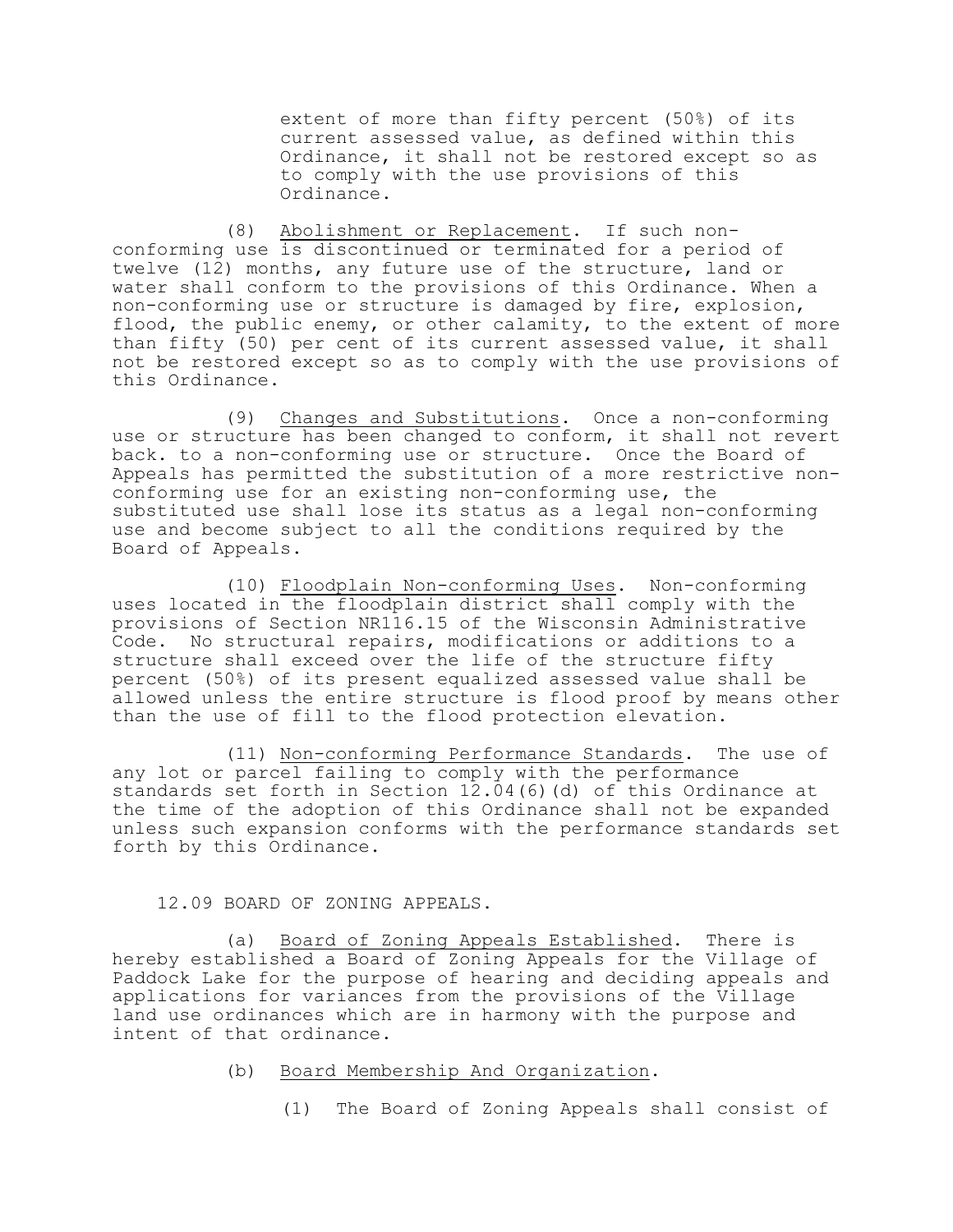five (5) members and two (2) alternates appointed by the Village President and confirmed by a threequarters majority of the Village Board.

(2) Terms for Board members shall be for a period of three (3) years, except that of those first appointed, one (1) shall serve for one (1) year, two (2) for two (2) years and two (2) for three (3) years. Terms for the alternate members shall be for a period of three (3) years, except that of those first appointed, one (1) shall serve for two (2) years and one (1) shall serve for three (3) years. Annually, the Village President shall designate one (1) of the alternates as first alternate and the other as second alternate.

(3) Members of the Board of Zoning Appeals shall be eligible for such position only if they reside within the Village. In making appointments to the Board of Zoning Appeals, the Village President and the Village Board shall attempt to appoint individuals having a background in land use planning, geography, urban affairs, or such other prior experience in related areas whenever feasible. Prior membership on the Board of Zoning Appeals or Planning Commission shall constitute prior experience. Attempts should be made to insure that individuals appointed to the Board of Zoning Appeals have no conflict of interest with said appointment.

(4) The Village President shall designate one (1) of the members chairman.

(5) Office room shall be provided by the Village Board and the actual and necessary expenses incurred by the Board of Zoning Appeals in the performance of its duties shall be paid and allowed as in cases of other claims against the Village. The Village Board may likewise compensate the members of said Board and such assistants as may be authorized by said Village Board. Vacancies shall be filled for the unexpired term of any member whose seat becomes vacant in the same manner as appointments for a full term.

(6) Official oaths shall be taken by all members in accordance with §19.01, Wis. Stats., within ten (10) days of receiving notice of their appointments.

### (c) Rules, Minutes And Subpoena Powers.

(1) The Board of Zoning Appeals may adopt rules,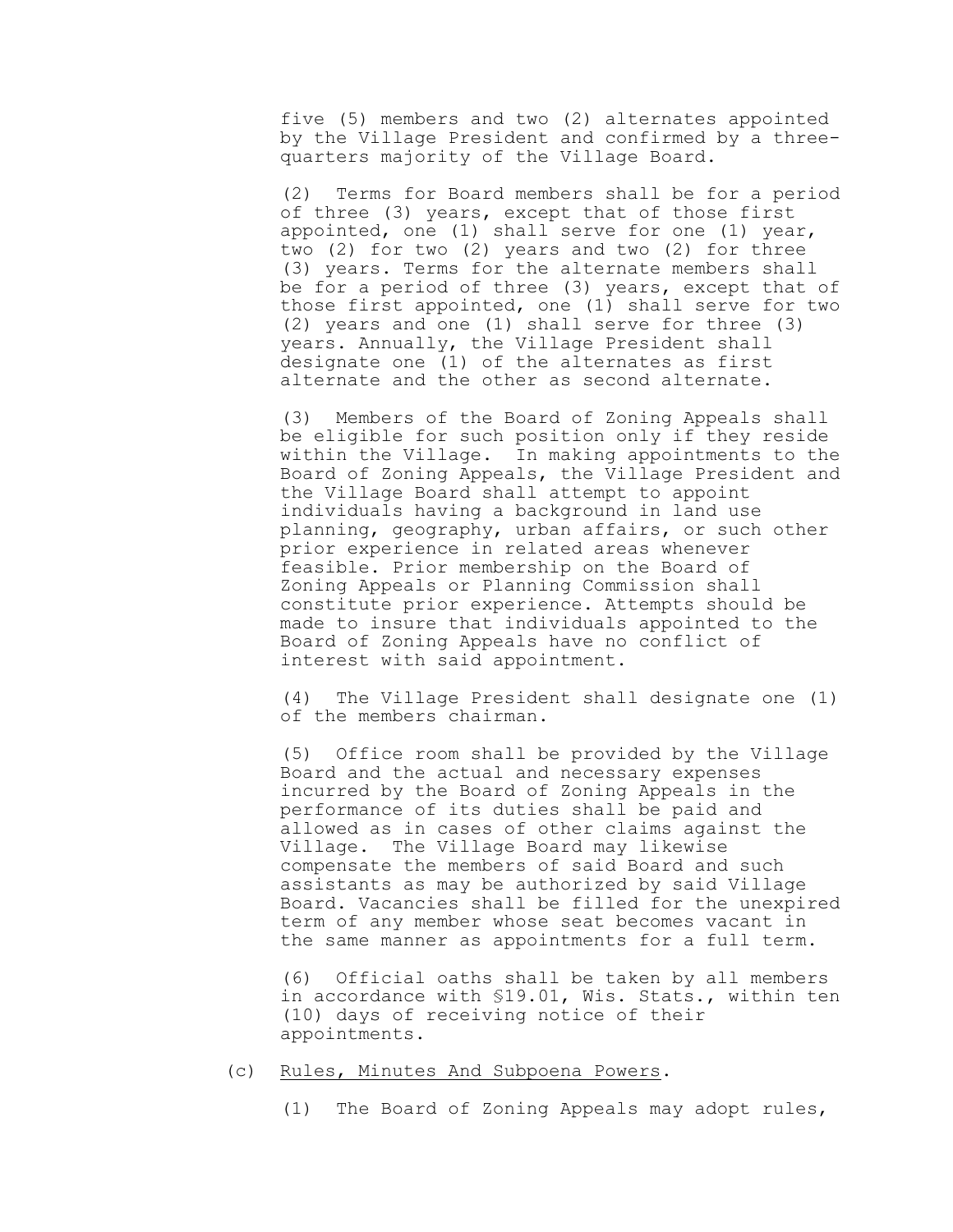not in conflict with either state law or Village ordinances, as necessary to carry into effect the regulations of the Village Board. Meetings of the Board of Zoning Appeals shall be held at the call of the Chairman and at such other times as the Board may determine. Such Chairman, or in his absence the acting chairman, may administer oaths and compel the attendance of witnesses. All meetings of the Board shall be open to the public and tape recorded in accordance with the Wisconsin Open Meetings Law, §19.82, Wis. Stats. The Board shall keep minutes of its proceedings showing the vote of each member upon each question, or, if absent or failing to vote, indicating such fact, and shall keep records of its examinations and other official actions, all of which shall be immediately filed in the office of the Board and shall be a public record.

(2) The concurring vote of four (4) members of the Board shall be necessary to reverse any order, requirement, decision or determination of any administrative official, or to decide in favor of the applicant in any matter upon which it is required to pass under the Village ordinance, or to effect any variation in the Village ordinance.

(3) Minutes of the proceedings and a taped record of all actions shall be kept by the Board, showing the vote of each member upon each question, the reasons for the Board's determination, and its findings of fact. These records shall be immediately filed in the office of the Board and shall be a public record unless a closed session of the Board is permitted under §19.85, Wis. Stats. Records shall not be destroyed except pursuant to law. Where necessary, conclusions and orders of the Board may be filed with the Register of Deeds Office.

# (d) Jurisdiction and Powers of the Board of Zoning

Appeals.

(1) The Board of Zoning Appeals shall have the following powers:

> (a) To hear and decide appeals as may be authorized by §62.23(7)(e)7, Wis. Stats. or the Village land use ordinances.

(b) To hear and to authorize upon appeal in specific cases such variance from the terms of the Village land use ordinances as will not be contrary to the public interest, or,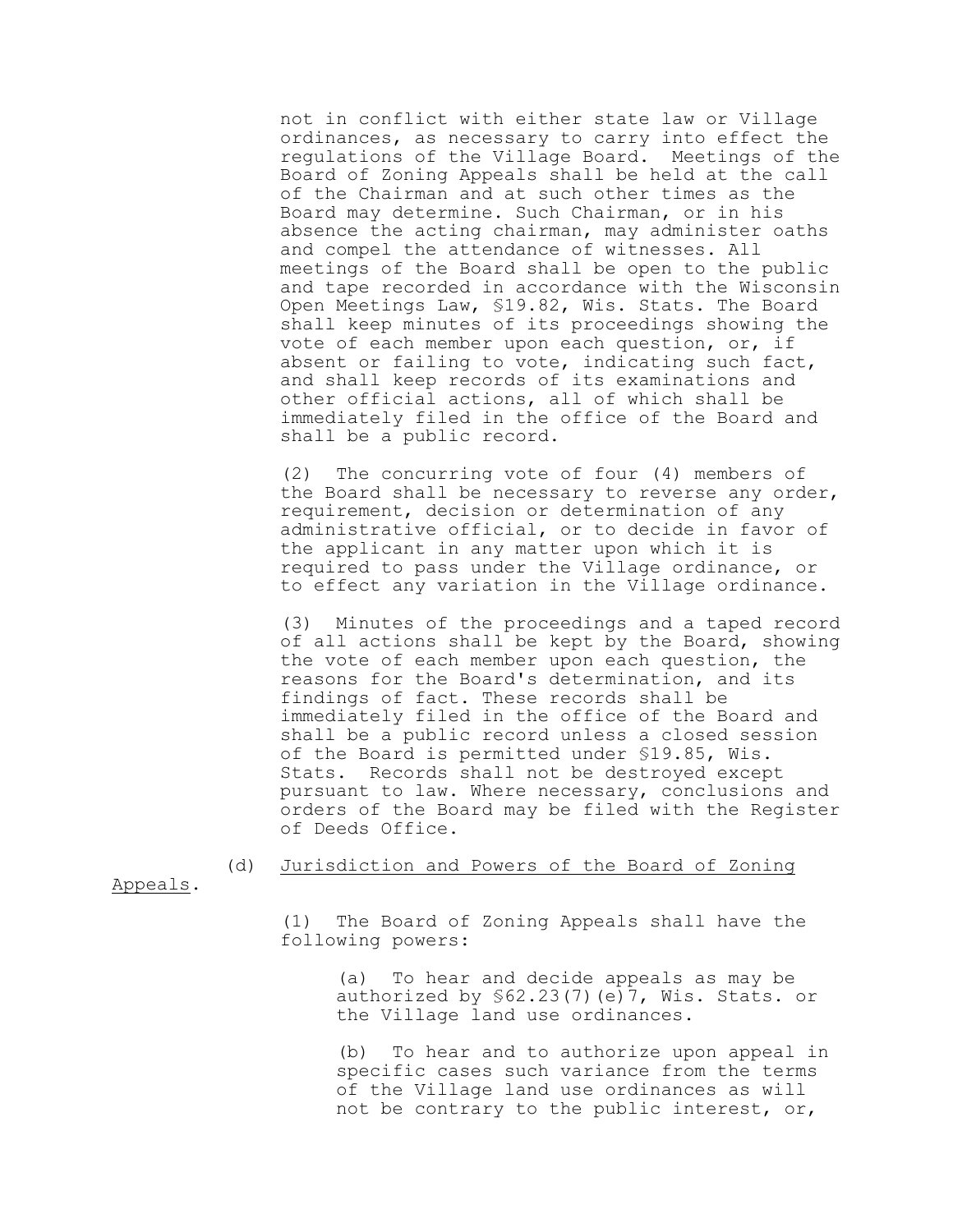when owing to special circumstances, a literal enforcement of the provisions of such ordinance will result in unnecessary hardship and so that the spirit of the ordinance shall be observed and substantial justice done.

(c) To hear and decide applications for interpretations of the zoning regulations and the location of the boundaries of the zoning district, floodlands, and shorelands after the Plan Commission has made a review and recommendation. Floodland and shoreland boundaries shall be altered by the Board of Zoning Appeals only when the applicant presents evidence that clearly and conclusively establishes that the location as shown on the zoning map is incorrect.

(d) To hear and grant applications for substitution of more or equally restrictive nonconforming uses for existing nonconforming uses provided no structural alterations are to be made and the Village Administrator has made a review and recommendation. Whenever the Board permits such a substitution, the use may not thereafter be changed without application and hearing.

(e) To hear and grant applications for temporary uses, in any district, provided that such uses are of a temporary nature, do not involve the erection of a substantial structure, and are compatible with the neighboring uses and the Building Inspector has made a review and recommendation. The permit shall be temporary, revocable, subject to any conditions required by the Board of Zoning Appeals, and shall be issued for a period not to exceed twelve (12) months. Compliance with all other provisions of the Village ordinances shall be required.

(f) To hear and to decide applications or interpretations, upon appeal of the specific case, from the Village of Paddock Lake Building Code. The appeal shall not be contrary to any other Village, County, State or agencies requirements, the public interest, or, when owing to special circumstances, a literal enforcement of the provisions will result in an unnecessary hardship and so that the spirit of the ordinance shall be observed and substantial justice done.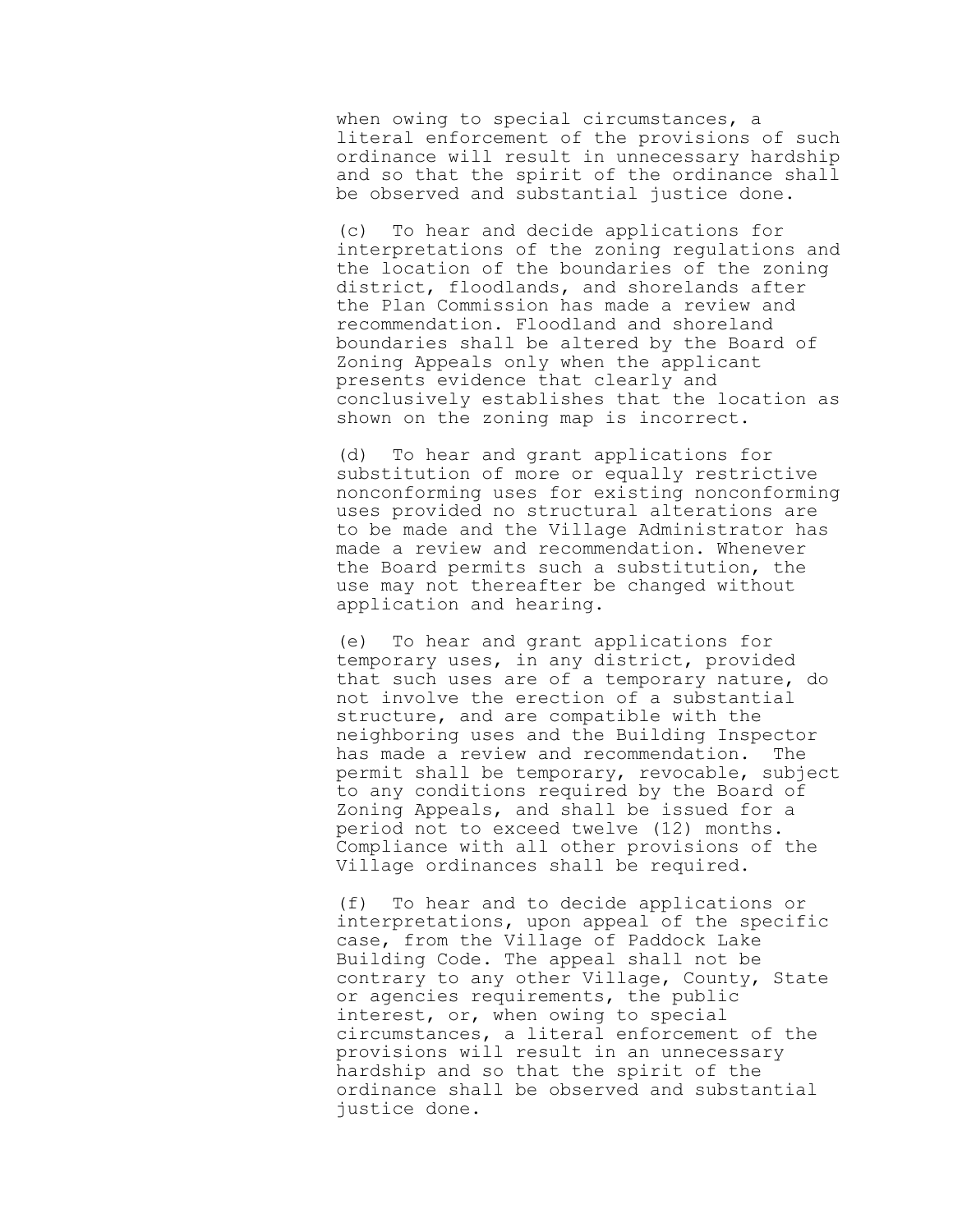(2) No variance shall have the effect of permitting any use in a district that is prohibited in that district, nor shall a variance have the effect of a rezoning.

(3) The Board may reverse, affirm wholly or partly or modify the order, requirement, decision, or determination appealed from, and may make such order, requirement, decision or determination as ought to be made.

(4) The Board may request assistance from other Village officers, departments, commissions, and boards.

(5) The Chairman may administer oaths and compel the attendance of witnesses by subpoena.

# (e) Appeals and Applications for Variances.

(1) Appeals to the Board of Zoning Appeals may be taken by any persons aggrieved, or by any officer, department, board or bureau of the Village affected by any order, requirement, decision or determination of an administrative officer or body in the enforcement of §62.23, Wis. Stats., the Village land use ordinances or any other ordinance adopted pursuant to \$62.23, Wis. Stats. Such appeals shall be commenced by filing with the administrative officer or body and with the Board of Zoning Appeals a notice of appeal specifying the grounds thereof. Such notice of appeal shall be filed within thirty (30) days after the date of written notice of the decision or order. The administrative officer or body shall forthwith transfer to the Board all the papers constituting the record upon which the action appealed from was taken. In addition, such appeals and application shall include the following as deemed appropriate by the Board of Zoning Appeals:

> (a) Name, addresses and phone numbers of the applicant, owner of the site, architect, professional engineer, contractor, and authorized agent if applicable.

(b) A description of the subject site by lot, block and recorded subdivisions or by meets and bounds; address of the subject site, tax parcel number, type of structure; existing or proposed use of the structure or site; the zoning district within which the subject site is located; classification of the subject site either being conforming or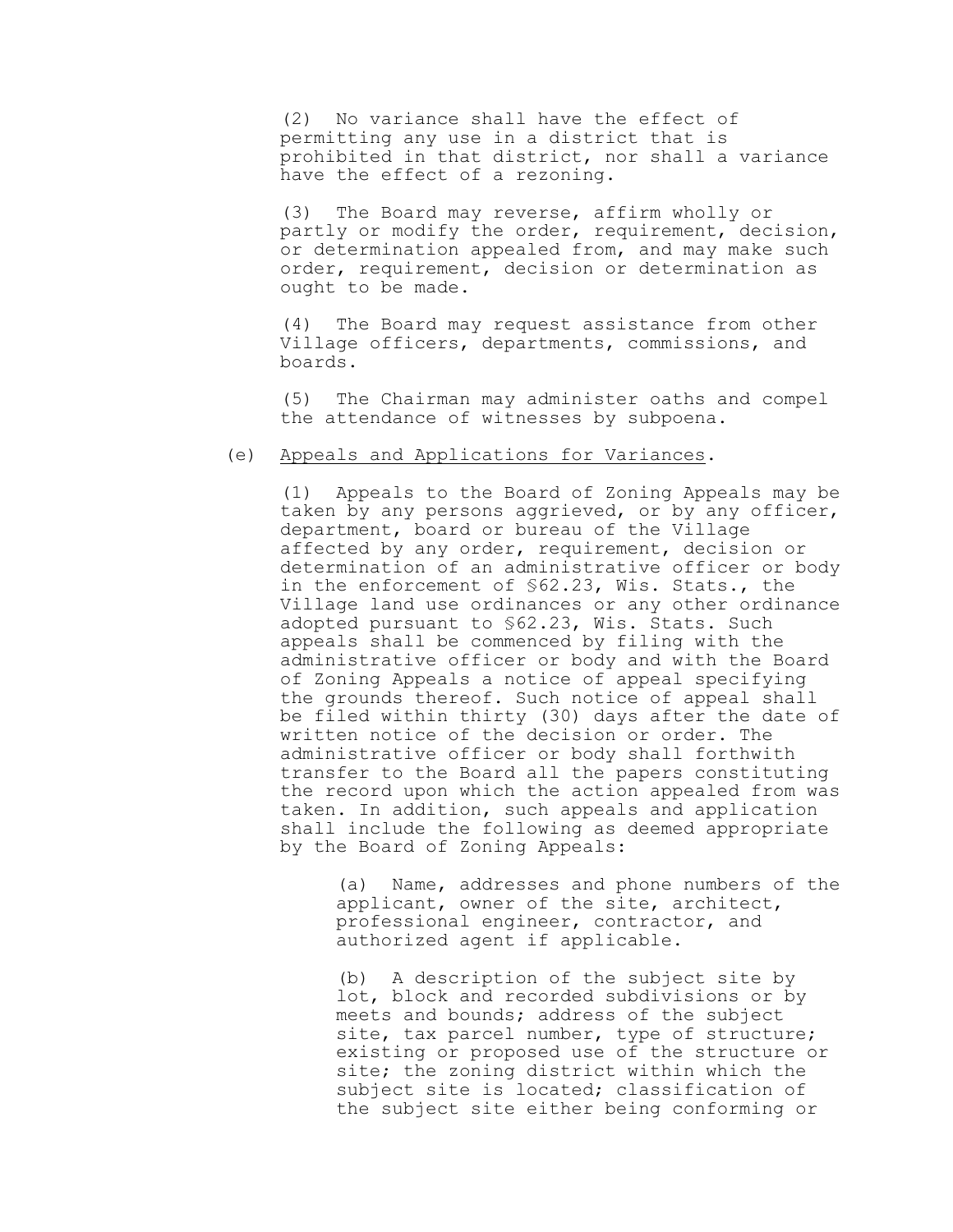nonconforming in its use; and whether or not the property is located within a shoreland or floodplain area.

(c) A plat of survey and/or site plan layout consisting of a survey prepared by a land surveyor registered by the State of Wisconsin or other map drawn to scale showing all of the information required by the Village zoning ordinance for a zoning permit. In addition, the plat of survey or site plan layout or map shall show the location, elevation and use of any abutting lands and the location and foundation elevations of structures within fifty (50) feet of the subject site; soil mapping unit lines; mean and historic high water lines and floodlands on or within fifty (50) feet of the subject premises, and existing and proposed landscaping.

(d) Additional information relative to those standards and guidelines which must be met prior to the issuance of the variance.

(e) A list of property owners whose property abuts the parcel(s) in question or who own property within three hundred (300) feet of such parcel(s) and their addresses.

(f) A filing in the amount of Five Hundred (\$500.00) Dollars, from which a per diem allowance shall be paid to each member and/or alternate in attendance at the rate of Forty (\$40.00) Dollars per meeting. In addition, the applicant shall pay such additional amounts as are incurred by the Village for consultant's fees, including legal, engineering and planning.

(2) Any application for a variance under this ordinance shall be accompanied by a sworn statement by the owner of the subject property or the applicant for a variance for said property that said property and its use will be operated in accordance with the provisions of this ordinance.

(f) Stays. An appeal shall stay all proceedings and furtherance of the action appealed from unless the administrative official or body whose decision is appealed from shall certify to the Board of Zoning Appeals after the notice and appeal shall have been filed that by reason of facts stated in the certificate, a stay would cause imminent peril to life or property. In such case, notice shall be given to the appellant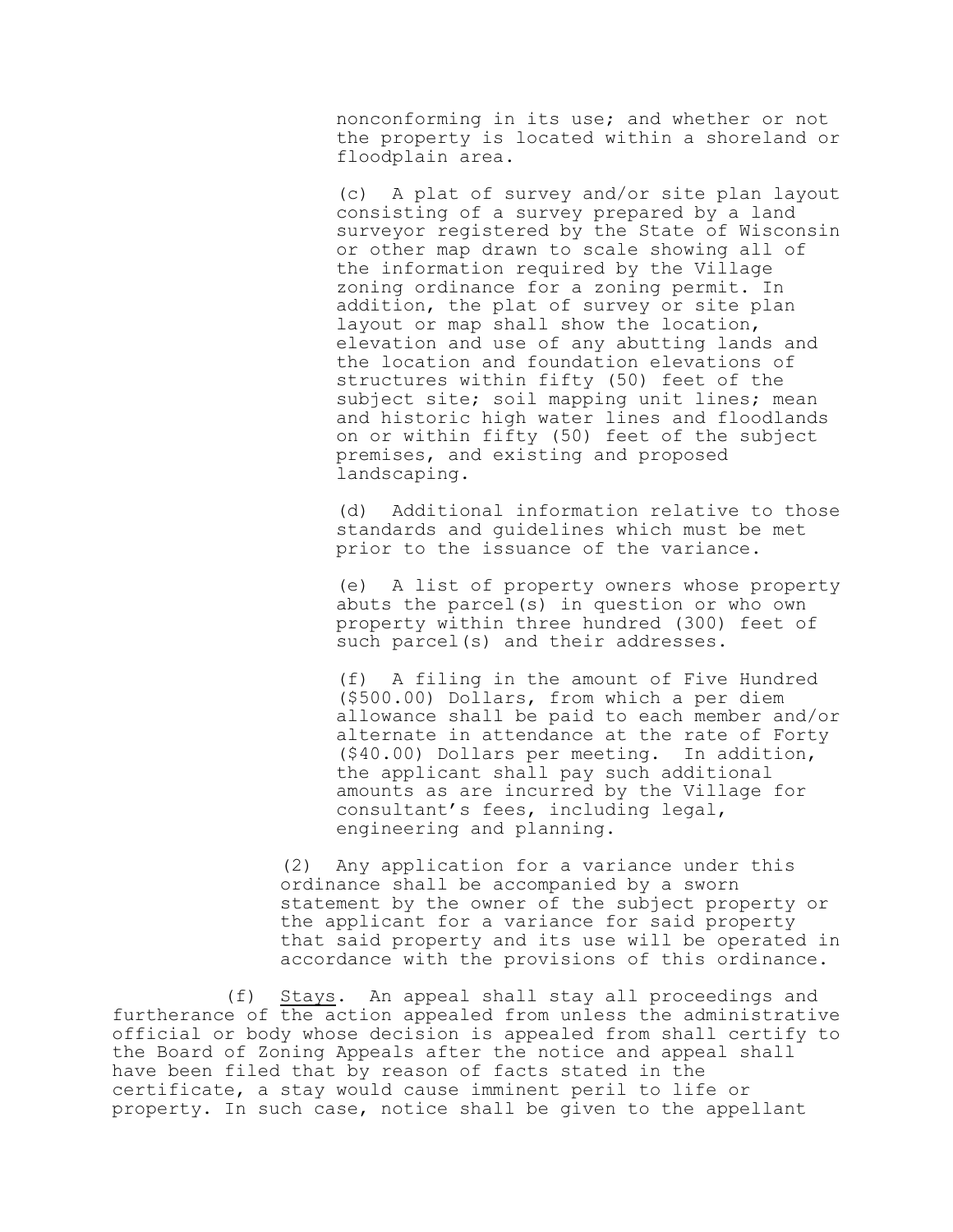and proceedings shall not be stayed otherwise than by a restraining order, which may be granted by the Board of Zoning Appeals or by a Court of Record, on application and notice to the administrative official and for good cause shown.

(g) Hearing Procedures. In hearing a petition requesting an appeal or allowance of a variance, the Board of Zoning Appeals shall call the petition. Upon the call of the petition, the petition shall be read by the Chairman of the Board and at the conclusion thereof, the chairman shall hear and receive any evidence or sworn testimony presented by the petitioner or his authorized agent or attorney. At the conclusion of the petitioner's presentation, the Chairman shall first ask for any public comments from those in support of the petition and secondly from those in opposition to the petition. Any relevant and material evidence or sworn testimony presented by interested individuals either in favor of or in opposition to the petition shall be received by the Chairman provided however that said evidence or sworn testimony is properly identifiable for the record. Lastly, the Chairman shall ask for a recommendation from the Village Building Inspector or other designated representation of the Village.

(h) Continuances. Upon receiving the recommendation of the Building Inspector, the Board may table the petition so as to allow the petitioner or any opponent to the Petition an opportunity to provide any further information deemed pertinent by the Board or so as to allow the Board members an opportunity to view the site or similar situations already in existence if a comparison is warranted in accordance with the guidelines set forth in Section (i) below or consider the conditions for allowing the appeal or variance.

(i) Site Views. En route to view a site as provided for in this ordinance, Board members traveling together or visiting the site at the same time shall refrain from discussing Board business. Furthermore, testimony shall not be received during such view nor shall any argument be heard. The Board may, however, gather information and ask questions provided that information, data, and questions and answers are recited into the record if that information will not be entered by testimony or exhibits.

(j) Findings And Conclusions. Upon having received all evidence and hearing all sworn testimony relating to the petition, the Board of Zoning Appeals shall review the site plan, existing and proposed structures, architectural plans, neighboring land and water uses, parking areas, driveway locations, highway access, traffic generation and circulation, drainage, sewage and water systems, the proposed operation, the effects of the proposed use, structure, operation and improvement upon flood damage protection, water quality, shoreland cover, natural beauty and wildlife habitat, and any other pertinent requirements deemed necessary by the Board when considering the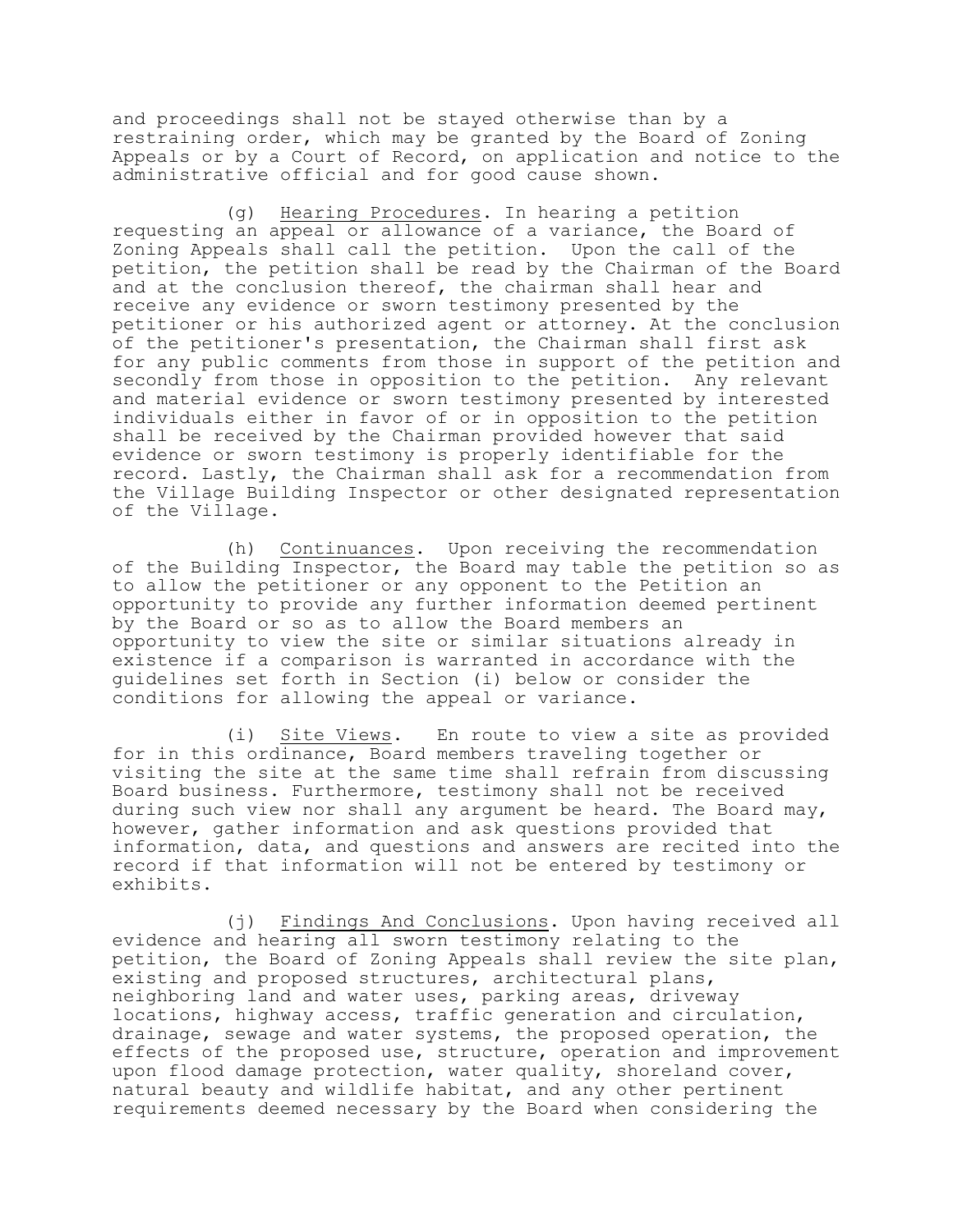standards set forth in this ordinance. Upon completion of said review, the Board Chairman shall entertain a motion that the Board either grant or deny the appeal or application for a variance based upon specific findings and conclusions which shall be part of the Board's written decision and minutes.

(k) Standards And Guidelines.

(1) In determining whether a variance is to be granted, the following standards and guidelines must be met. In making its decision, these standards and guidelines shall be addressed by the Board of Zoning Appeals.

(a) The existence of special conditions or exceptional circumstances on the land in question.

(b) The experiencing of unnecessary hardships or practical difficulties on the land in question either presently or in the future.

(c) That these hardships or difficulties are the result of the aforementioned special conditions existing on the land and are not self-inflicted.

(d) That the existence of these special conditions will restrict the use of the land if the Ordinance is applied literally so as to render the land useless.

(e) That the limitation on the use of the land does not apply generally to other properties in the district.

(f) That limiting the use of the property does not afford compensating gains to the public health, safety and welfare.

(g) That the variance(s) requested are the minimum variance(s) needed to alleviate difficulties or hardships.

(h) That the use of the parcel in question presently does conform to the ordinance.

(i) That granting the variance applied for will not affect the public health, safety, morals and welfare of the community and other properties in the area.

(2) Variances may be granted for example for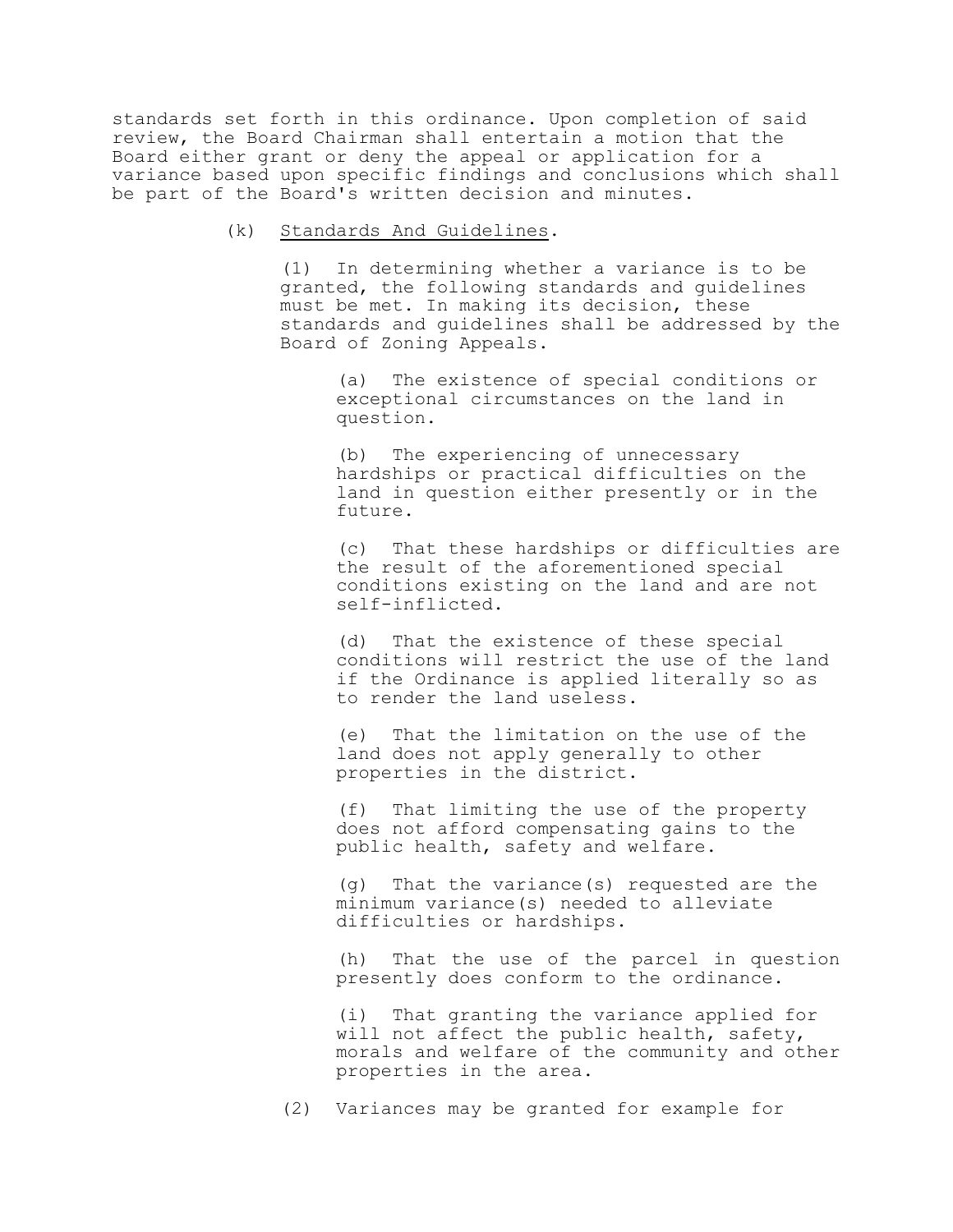reasons of topography, environmental protection or where permitted by state statute but in no event may a variance be granted where the primary reason for obtaining a variance is to obtain a more profitable use of the property, personal inconvenience, construction errors, economic reasons, self-created hardships, or where the property is presently a non-conforming use. Furthermore, variances may not be granted for the purpose of altering the sanitary requirements of the Village ordinances except for existing structures.

(3) The Board of Zoning Appeals in considering the propriety of granting a variance shall not consider the number of persons for or against the granting of a variance.

(4) Variances may be granted in the form of an area or distance variance, however, use variances shall be specifically prohibited under this Ordinance.

(l) Conditions. In order to insure that any variance so granted by the Board of Zoning Appeals is consistent with the spirit of the Village ordinances and recognizing that there could be fact situations where the spirit of the ordinances could be observed only if conditions were imposed upon the granting of the variance, the Board of Zoning Appeals is specifically empowered to grant a variance upon conditions such as, but not limited to, landscaping, type of construction, hours of operation, traffic patterns, parking requirements, yard sizes, time periods, deed restrictions, bonds, etc. and further provide that in the absence of said conditions being met, said variance shall be null and void.

(m) Decisions.

(1) The concurring vote of four (4) members of the Board shall be necessary to reverse any order, requirement, decision or determination of the administrative official or body appealed from, or to decide in favor of the applicant on any matter upon which it is required to pass under this ordinance, or to effect any variation in the Village land use ordinances.

(2) The Board of Zoning Appeals shall decide all appeals and applications in compliance with the Wisconsin Open Meeting Law and within thirty (30) days after final hearing and shall transmit a signed copy of the Board's decision and order to the appellant or applicant and the administrative official or body whose decision was appealed along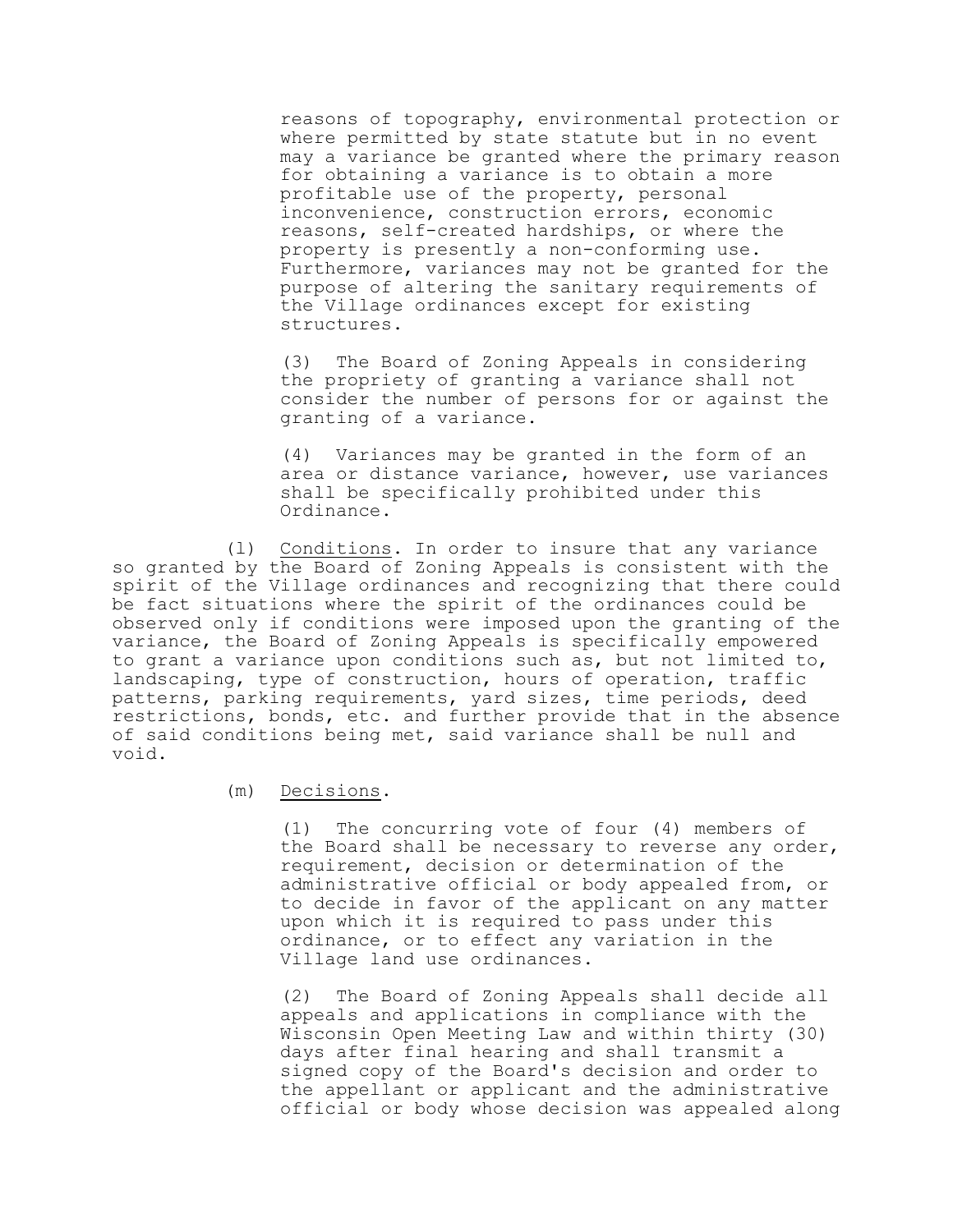with the Board's Findings and Conclusions and a statement as to which members of the Board viewed the property in question and the date of such viewing.

(3) Variances granted by the Board shall expire within six (6) months unless substantial work has commenced pursuant to such grant.

(n) Order on Appeal. In exercising the above-mentioned powers, the Board of Zoning Appeals may, in conformity with the provisions of this section, reverse or affirm, wholly or partly, or may modify the order, requirement, decision or determination appealed from, and may make such order, requirement, decision or determination as ought to be made, and to that end shall have all the powers of the officer from whom the appeal was taken.

(o) Conflict of Interest. Any member of the Board of Zoning Appeals having a conflict of interest in any matter coming before the board shall refrain from any voting or discussion either prior to, at, or after the matter has been heard by the Board.

# (p) Motion to Reconsider And Re-appeal.

(1) Where an error in judgment or procedure resulted in granting an improper variance or in denying an appeal, a motion to reconsider made by a Board member or upon motion of any interested party, may be considered and the prior action of the Board rescinded if vested rights are not violated.

(2) A petition for a variance having been denied or a decision or order of an administrative official or body having been affirmed, a petition seeking a similar variance or relief shall not be entertained by the Board of Zoning Appeals until the expiration of a minimum of one (1) year.

(q) Appeal of Board Ruling or Order. Any decision of the Board of Zoning Appeals may be appealed as provided in §62.23(7)(e)10, Wis. Stats.

(r) Recording of Ruling or Order. Any variance granted by the Board or by a court of law shall not be valid unless recorded by the applicant in the office of the Kenosha County Register of Deeds within five (5) days after the variance is granted and evidence of such filing is presented to the Village Building Inspector. Any recording fees shall be paid by the applicant. In addition, the Village Building Inspector shall keep a record and/or map of all such variances which shall be open to the public. Failure to comply with this provision shall render the variance null and void.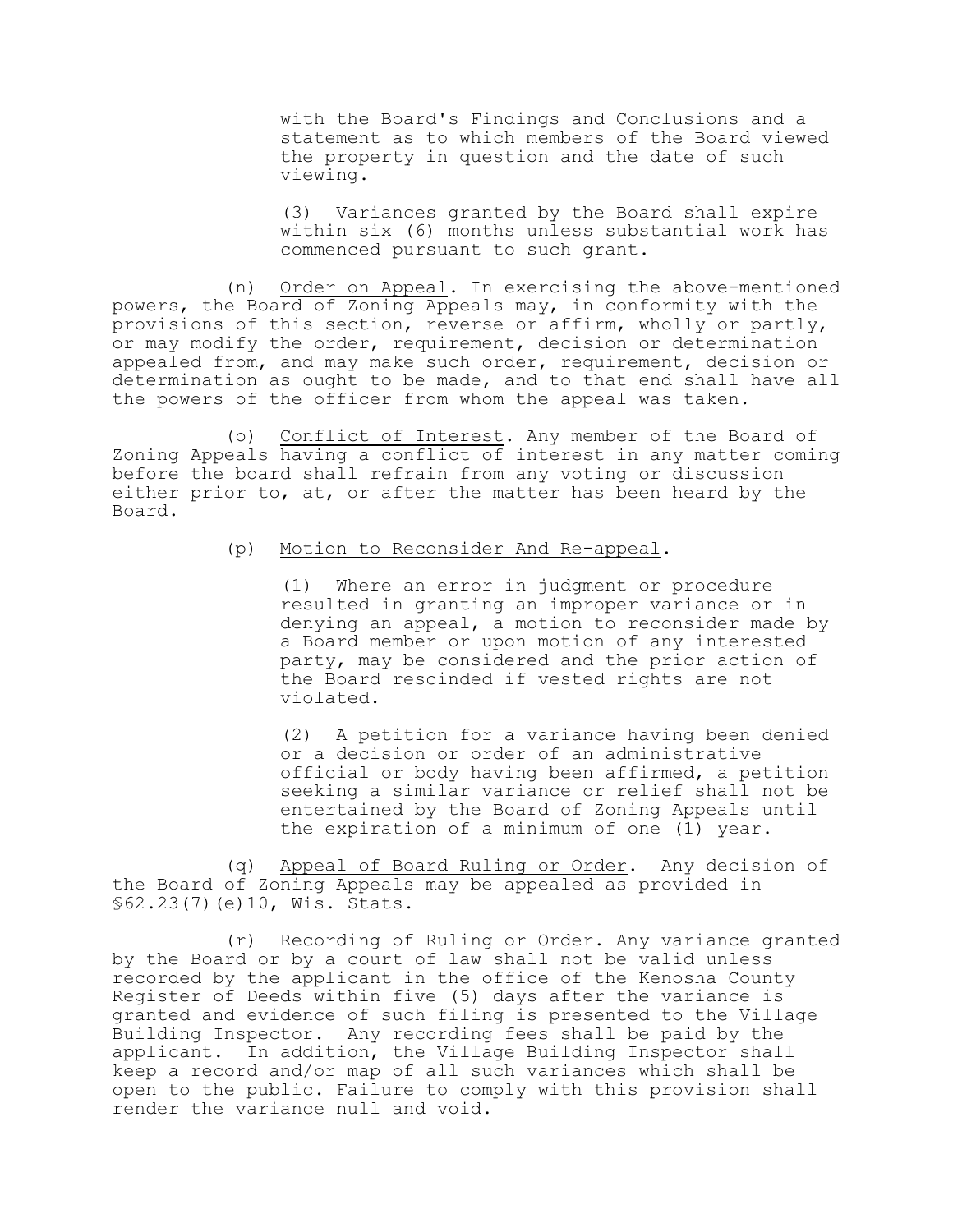#### 12.10 CHANGES AND AMENDMENTS.

(1) Intent. While it is the intent of this Ordinance to provide stability and regularity in zoning and land use in the Village of Paddock Lake, it is recognized that zoning is by no means static. It is the intent of this section to recognize that changed or changing conditions call for changed plans, and persons who own property in a particular zone or use district cannot enjoy an eternally vested right to that classification if the public interest demands otherwise.

(2) Authority. By the authority granted under Section  $62.23(7)$  (e) (10) of the Wisconsin Statutes, whenever the public necessity, convenience, general welfare or good zoning practice require, the Village Board of Trustees may, by ordinance, change the district boundaries or amend, change or supplement the regulations established by this Ordinance or amendments thereto.

> (a) Such change or amendment shall be subject to the review and recommendation of the Village Plan Commission.

(3) Initiation. A change or amendment may be initiate by the Village Board, Village Plan Commission, or by a petition of one or more of the owners or lessees of property within the area proposed to be changed.

(4) Petitions. Petitions for any change or amendment to the district boundaries or amendments to the text of this ordinance shall be filed with the Village Clerk/Treasurer who shall immediately refer it to the Village Plan Commission for its consideration, report and recommendation. Said petition shall describe the premises to be rezoned and the sections of this ordinance to be amended, list the reasons justifying the petition, specify the proposed use and have attached the following:

> (a) Petitioner's name, address, phone number and interest in the property.

- (b) Existing zoning district.
- (c) Proposed zoning district.

(d) Proposed use (a statement of the type, extent, area, etc. of any development project).

(e) A statement of conditions warranting a change in zoning.

(f) Compatibility with adjacent lands (a statement of land uses and impact of zoning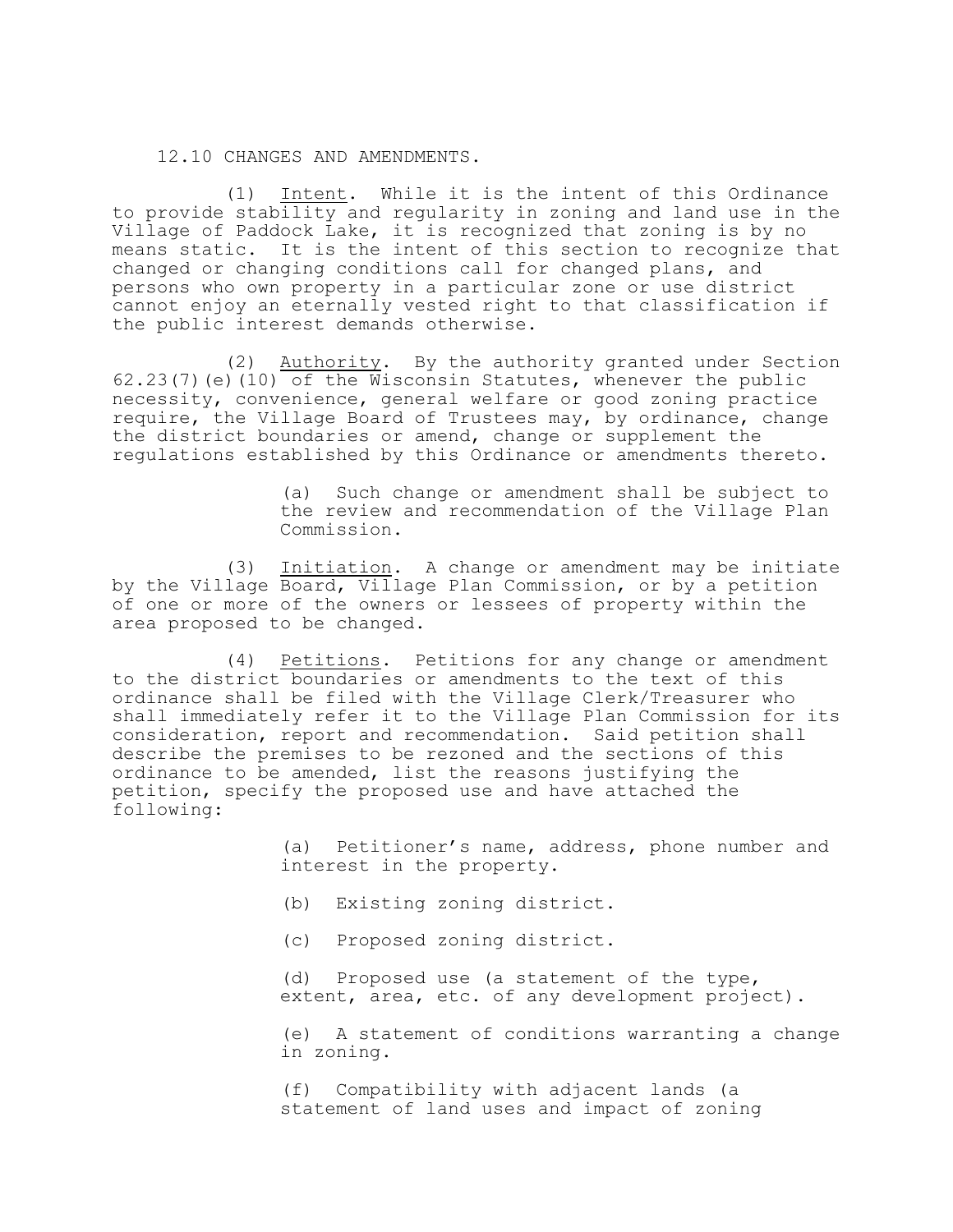change).

(g) Legal description of property to be zoned.

(h) Plat plan drawn to a scale of 1 inch equals 100 feet showing the area proposed to be rezoned, its location, its dimensions, the location and classification of adjacent zoning districts, and the location and existing use of all properties within two hundred (200) feet of the area proposed to be rezoned.

(i) Owner's names and addresses of all properties lying within two hundred (200) feet of the area proposed to be rezoned.

(j) A fee receipt from the Village Clerk/Treasurer in the amount of One Hundred Fifty (\$150.00) Dollars.

(5) Referral. All petitions referred to herein shall be brought to the attention of the Village Board at the monthly meeting immediately following the filing of the petition. At such meeting of the Village Board, the petition shall be formally referred directly to the Village Plan Commission for its consideration, report and recommendations.

(6) Recommendations. Upon receipt of such petition from the Village Board by the Village Plan Commission, the Village Plan Commission shall call a public hearing for the purpose of reviewing all proposed changes and amendments within the corporate limits and shall recommend that the petition be granted as requested, modified, or denied. The recommendations referred to in this subsection shall be made in writing and addressed to the Village Board.

(7) Hearings. The Village Board shall hold a public hearing upon each recommendation, giving at least ten (10) days prior notice of the hearing by publication at least three (3) times during the proceeding thirty (30) days, listing the time, place and the changes or amendments proposed. The Village Board shall also give at least ten (10) days prior written notice to the Clerk of any municipality within one thousand (1,000) feet of any land to be affected by the proposed change or amendment. In the event the Village Board does not receive the recommendations referred to in Section 12.26(4) of this Ordinance within sixty (60) days of submitting the proposed amendments to the Village Plan Commission, the Village Board may hold hearings without first receiving the recommendations and report.

(8) Village Board's Action. Following such hearing and after careful consideration of the Village Plan Commission's recommendation, the Village Board shall hold a hearing for the purpose of voting on the passage of the proposed change or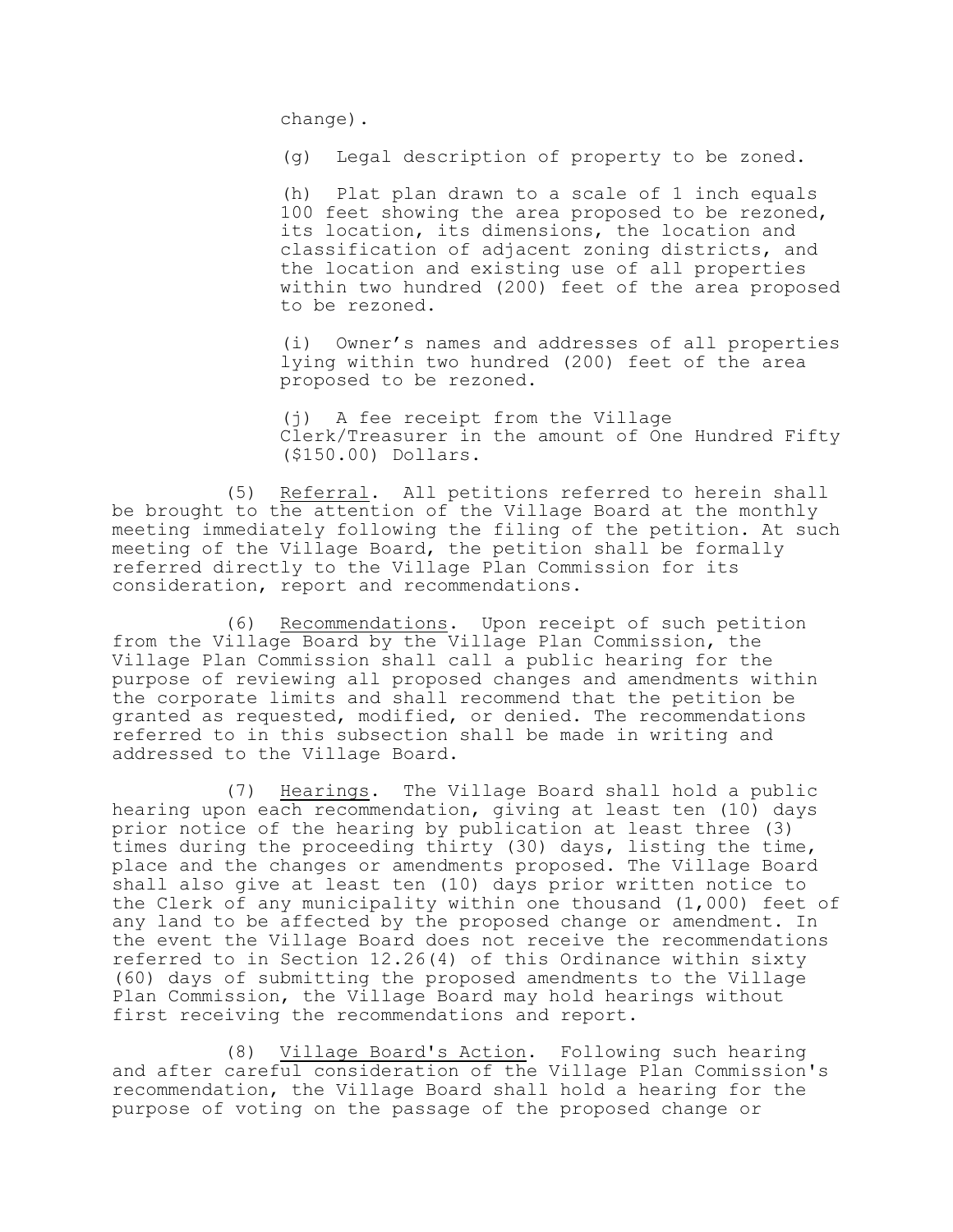amendment.

(9) Protest. In the event of a protest against such district change or amendment to the regulations of this Ordinance, duly signed and acknowledged by the owners of twenty (20) percent or more either of the areas of the land included in such proposed change or amendment, or by the owners of twenty (20) percent or more of the land immediately adjacent extending one hundred (100) feet therefrom, or by the owners of twenty (20) percent or more of the land directly opposite thereto extending one hundred (100) feet from the street frontage of such opposite land, such changes or amendments shall not become effective except by the favorable vote of three-fourths (3/4) of the members of the Village Board voting on the proposed change or amendment.

12.11 DEFINITIONS.

(1) Access. A way of approaching or entering a property. Access also includes ingress, the right to enter, and egress, the right to leave.

(2) Accessory use, building or structure. A use, building or structure which:

> (a) Is or will be subordinate to and serves a principal use, building or structure;

(b) Is or will be subordinate in area, extent, or purpose to the principal use, building or structure served;

(c) Contributes to the comfort, convenience or necessity of occupants of the principal use, building or structure; and

(d) Is or will be located on the same zoning lot as the principal use, building or structure.

(3) Adjacent; Adjoining. Nearby, but not necessarily touching.

(4) Alley. A special public right-of-way which is narrow, less in size than a street, and which is not designed for general travel, which is used primarily as a means of access to the rear of residences and business establishments and which, generally, affords only a secondary means of access to the property abutting along its length.

(5) Alterations. A physical change in a building or an addition to it. As applied to a building or structure, means a change or rearrangement, in the structural parts or in the exit facilities or an enlargement, whether by extending on a side, by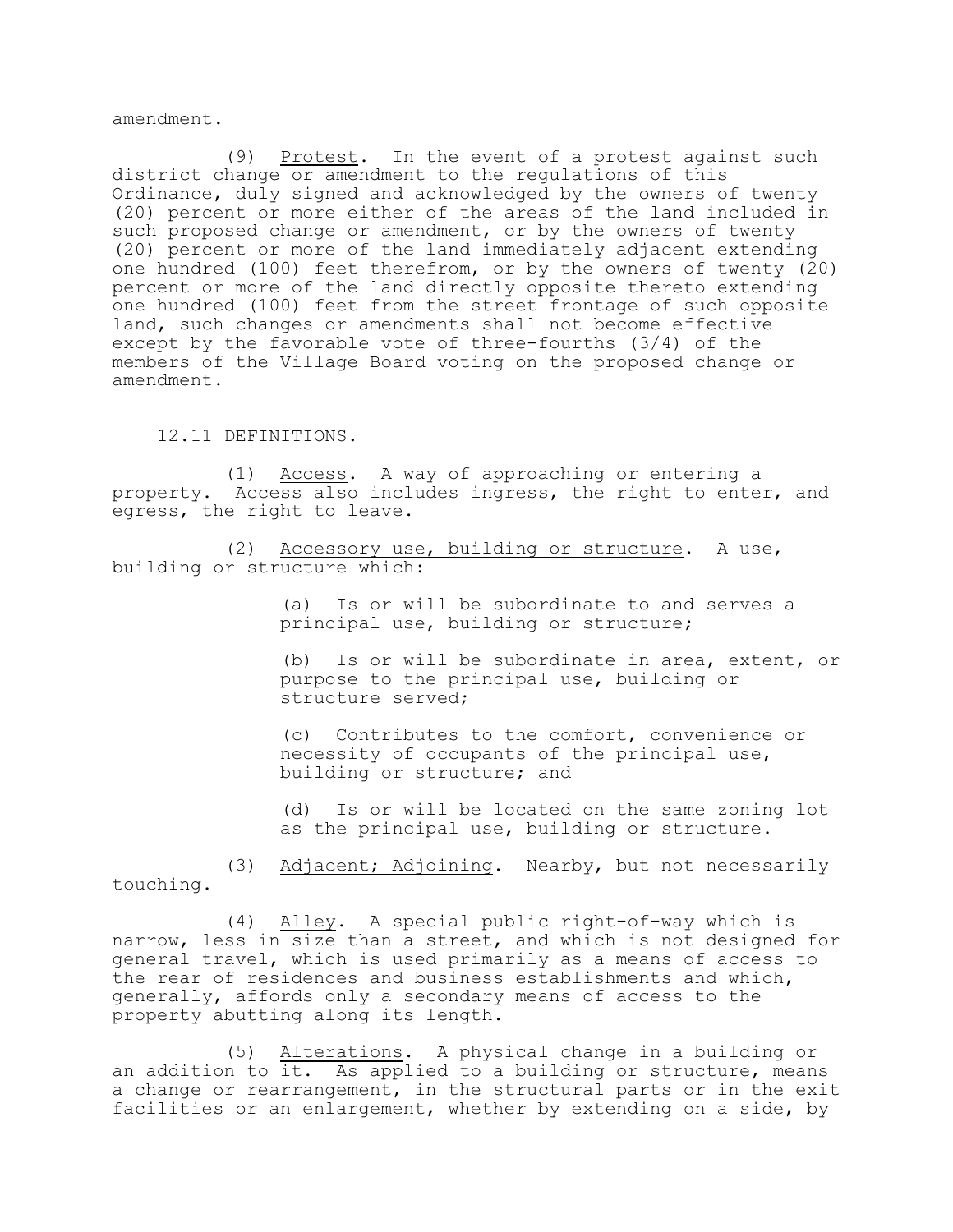increasing in height, or the moving from one location or position to another.

(6) Arterial Street. A public street or highway used or intended to be used primarily for fast or heavy through traffic. Arterial streets and highways shall include freeways and expressways as well as arterial streets, highways, and parkways.

(7) Assessed Value. The full market value placed upon the structure or lot by the Kenosha County Assessor.

(8) Awning, canopy signs. Any sign which is painted upon the vertical faces of any roof-like cover that projects from the wall of a building for the purposes of shielding a doorway or window from the elements.

(9) Basement. An area below the first floor, having part but no more than one-half of its height above grade.

(10) Billboard. Any sign constructed and maintained for the purpose of displaying outdoor advertising when such sign is supported by uprights or braces placed in the ground and not attached to any part of any building.

(11) Boarding House. A building other than a hotel or restaurant where meals or lodging are regularly furnished by prearrangement for compensation for four (4) or more persons not members of a family, but not exceeding twelve (12) persons and not open to transient customers.

(12) Building. Any structure having a roof supported by columns or walls for the housing or enclosure of persons, animals or chattels. When any portion thereof is completely separated from every other portion thereof by a division wall without openings then each such portion shall be deemed to be a separate building.

(13) Building Area. The total living area bounded by the exterior walls of a building at the floor level, but not including basement, utility rooms, garages, porches, breezeways, and unfinished attics.

(14) Building Height. The vertical distance measured from the mean elevation of the finished lot grade along the street yard face of the structure to the highest point of flat roofs; to the mean height level between the eaves and ridges of gable, gambrel, hip and pitch roofs; or to the deck line of mansard roofs.

(15) Building Setback Lines. The line nearest the street and across a lot establishing the minimum open space to be provided between buildings and specified structures and street lines.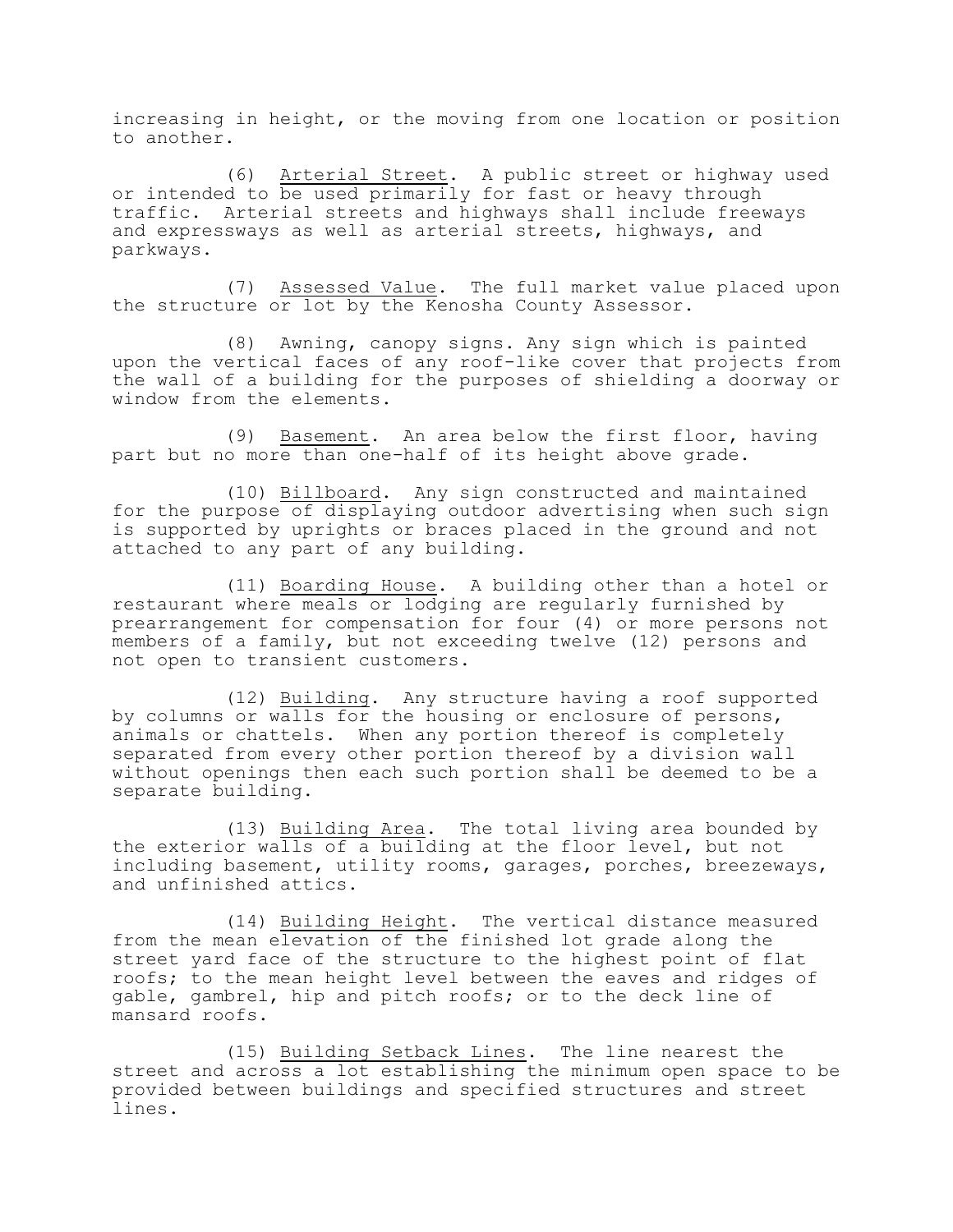(16) Bulletin Signs. Any sign used for the purpose of identifying public, charitable or religious institutions.

(17) Business Signs. Any sign used for the purpose of advertising or identifying the owner's name, business name, profession or trade conducted within the building or on the premises on which such sign is erected or maintained and the names of the manufacturers of products used or trade slogan used by the occupants of the building or premises in carrying on their business, profession or trade.

(18) Clothing, Repair Shops. Shops where clothing is repaired, such as shoe repair shops, seamstress, tailor shops, shoeshine shops, clothes pressing shops, but none employing over five (5) persons.

(19) Clothing Stores. Retail stores where clothing is sold, such as department stores, dry goods and shoe stores, dress, hosiery and millinery shops.

(20) Conditional Uses. Uses of a special nature as to make impractical the pre-determination as a principal use in a district.

(21) Contractors Signs. Any sign used for identifying and naming the contractors engaged in construction on the property where the sign is located.

(22) Corner Lot. A lot which occupies the interior angle at the intersection of two street lines which make an angle of less than 135 degrees with each other.

(23) Detached Sign. Any sign not structured by or attached to any side of a building or structure and for purposes of this Ordinance does not include a portable sign.

(24) Development. Any man-made change to improved or unimproved real estate, including but not limited to construction of or additions or substantial improvements to buildings, other structures, or accessory uses, mining, drudging, filling, grading, paving, excavation or drilling operations, or disposition of materials.

(25) Districts. A part or parts of the Village for which the regulations of this Ordinance governing the use and location of land and buildings are uniform.

(26) Dwe11ing. A building or portion thereof, used exclusively for residential occupancy, including one-family, twofamily and multiple dwellings, but not including hotels, motels, lodging houses, boarding houses or tourist homes.

(27) Easement. A right given by the owner of land to another party for specific limited use of that land.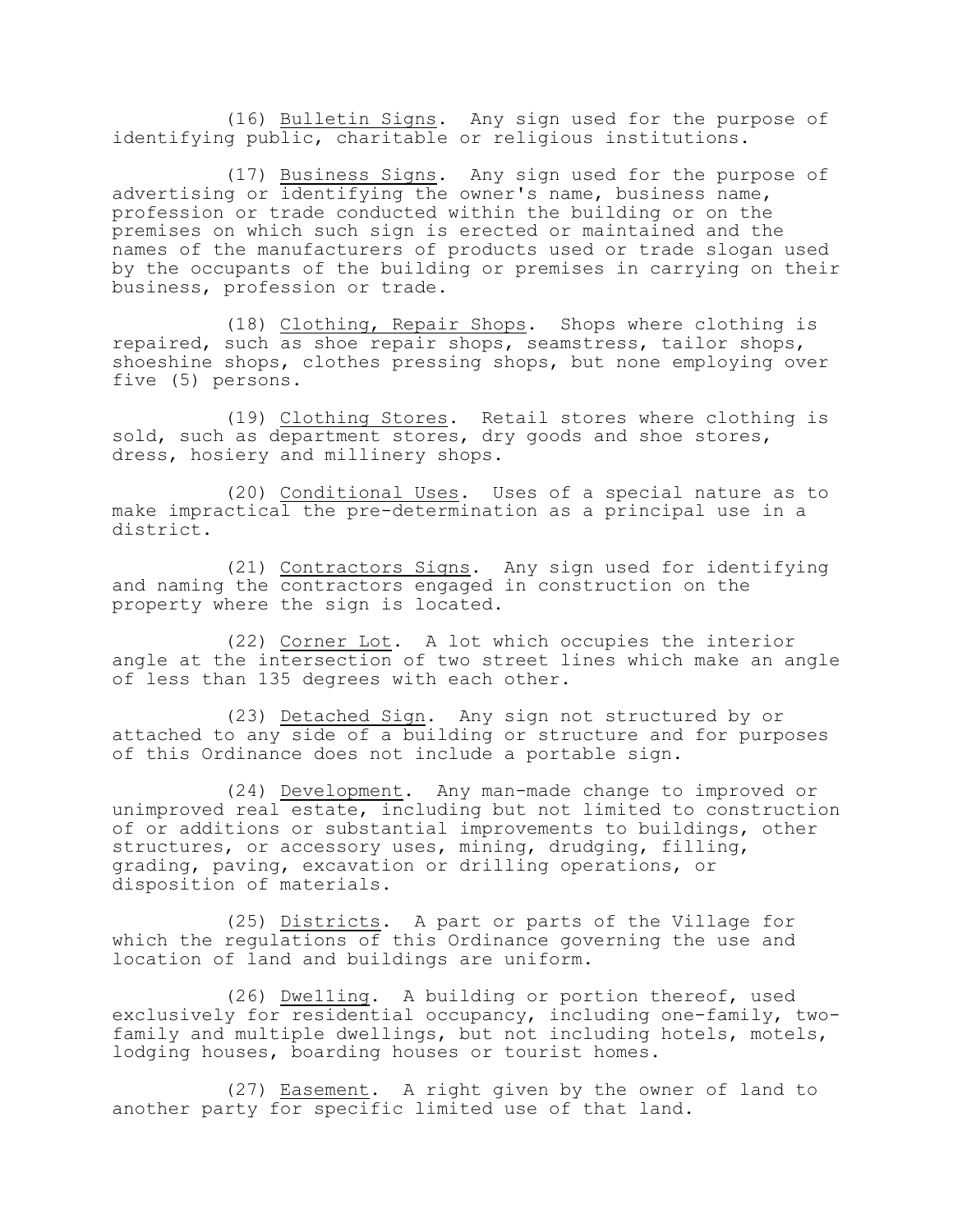(28) Efficiency. A dwelling unit consisting of one principal room with no separate sleeping rooms.

(29) Election Campaign Signs. Any sign used for the purpose of identifying and naming persons who are candidates for public office.

(30) Emergency Shelter. Public or private enclosures designed to protect people from aerial, radiological, biological, or chemical warfare; fire, flood, windstorm, riots and invasions.

(31) Essential Services. Services provided by public and private utilities, necessary for the exercise of the principal, accessory or conditional use or service of the principal, accessory or conditional structure. These services include underground, surface, or overhead gas, electrical, steam, water, sanitary sewage, stormwater drainage, and communication systems and accessories thereto, such as poles, towers, wires, mains, drains, vaults, culverts, laterals, sewers, pipes, catch basins, water storage tanks, conduits, cables, fire alarm boxes, police call boxes, traffic signals, pumps, lift stations and hydrants but not including buildings.

(32) Expressway. A divided arterial street or highway with full or partial control of access and with or without grade separated intersections.

(33) Externally Illuminated Signs. Any sign in which the source of illumination is not an integral part of the sign.

(34) Family. Any number of persons related by blood, adoption or marriage, or not to exceed four (4) persons not so related, living together in one dwelling as a single house keeping entity.

(35) Flat Sign. Any sign, the back of which is attached flat against any side of a building or structure and which does not extend outward more than six (6) inches.

(36) Freeway. An expressway with full controlled access and with fully graded separated intersections.

(37) Front; Frontage. That side of a lot abutting on a street or way and ordinarily regarded as the front of the lot, but it shall not be considered as the ordinary side of a corner lot.

(38) Gift Stores. Retail stores where items such as art, antiques, jewelry, books, and notions are sold.

(39) Governmental Signs. Any sign used for posting legal notices, identification of streets, traffic regulations, notice of danger, or other emergencies or the posting of notice of trespassing.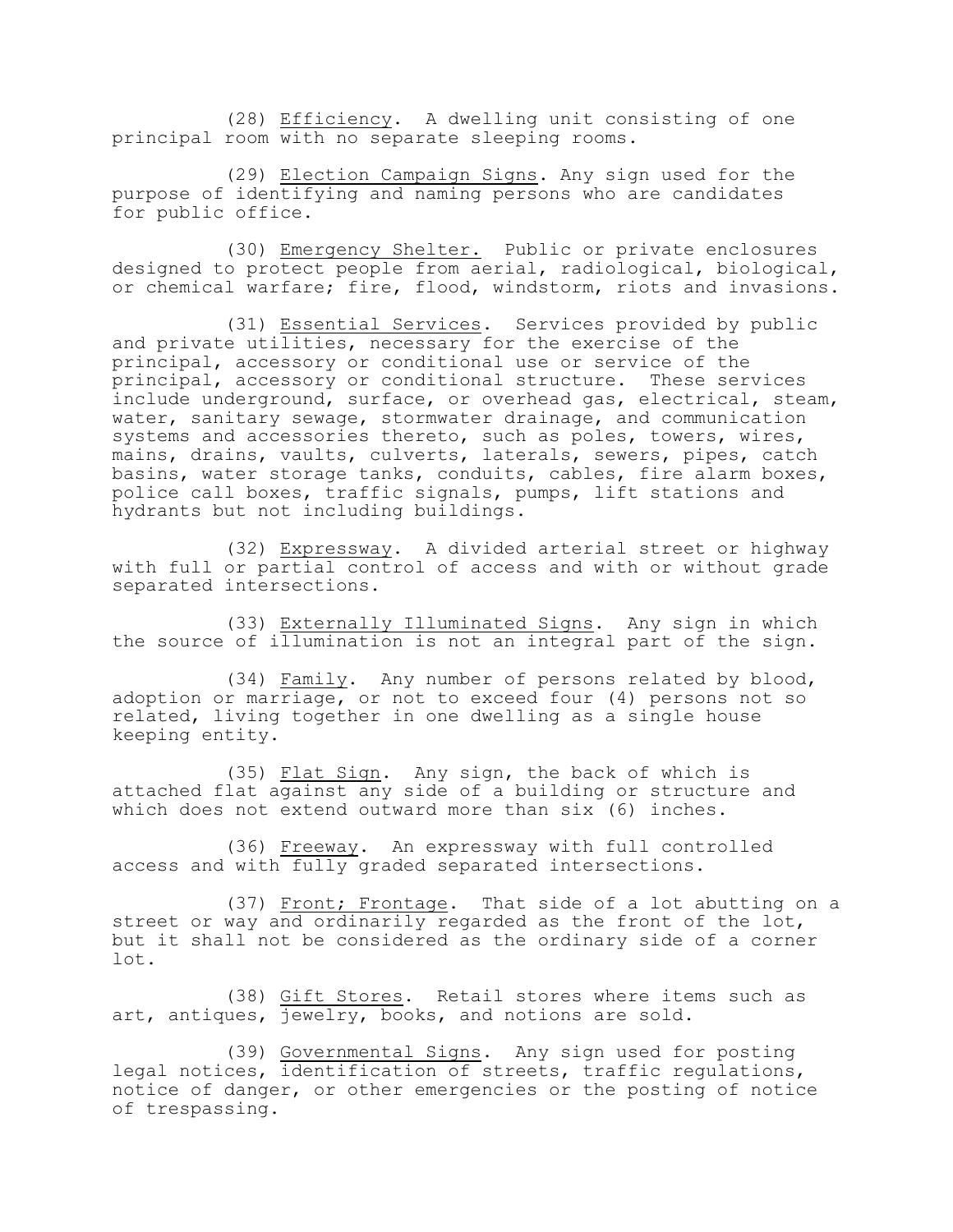(40) Grade. In cases where all walls of the principal building are more than five (5) feet from the nearest street line, the mean elevation of the ground adjoining the building on all sides; and in all other cases, the mean elevation of the nearest sidewalk.

(41) Gross Surface Area of a Sign. For all signs except skeleton cutout letter signs, the gross surface area shall include the area within a single continuous perimeter enclosing the extreme limits of its display area, and in no case passing through or between any adjacent elements of it. Such perimeter shall not include any structural elements lying outside the display area. Each sign face or display area used for advertising or identification purposes shall be included in the total gross surface area of a sign.

(42) Group Directory Signs. Any sign, whose purpose is limited to the group listing and identification of offices or business establishments within a single building or structure.

(43) Hardware Stores. Retail stores where items such as plumbing, heating and electrical supplies, sporting goods, and paints are sold.

(44) Household Occupation. Any occupation for gain or support conducted entirely within buildings by resident occupants which is customarily incidental to the principal use of the premises, does not exceed twenty-five (25) per cent of the area of one floor, employs no more than one non-resident employee, uses only household equipment, and no stock and trade is kept or sold except that made on the premises. A home occupation includes but not limited to uses such as baby-sitting, millinery, dressmaking, canning, laundrying, music teaching to not more than two pupils at one time, and crafts, but does not include a display of any goods nor such occupations as barbering, beauty shops, dance schools, real estate brokerage, or photographic studios.

(45) Improvement. Any building, structure, place, work of art, or other object constituting the physical betterment of real property, or any part of such betterment including street grading and surfacing with or without curbs and gutters, sidewalks, crosswalks, water mains, sanitary and storm sewers, culverts, bridges, streets, and trees.

(46) Interchange. A grade separated intersection with one or more turning lanes for travel between intersection lanes.

(47) Internally Illuminated Signs. Any sign in which the source of illumination is an integral part of the sign.

(48) Legally Existing Lot, Structure or Use. A lot, structure or use existing on the effective date of this Ordinance or amendment thereto which was created, built or established in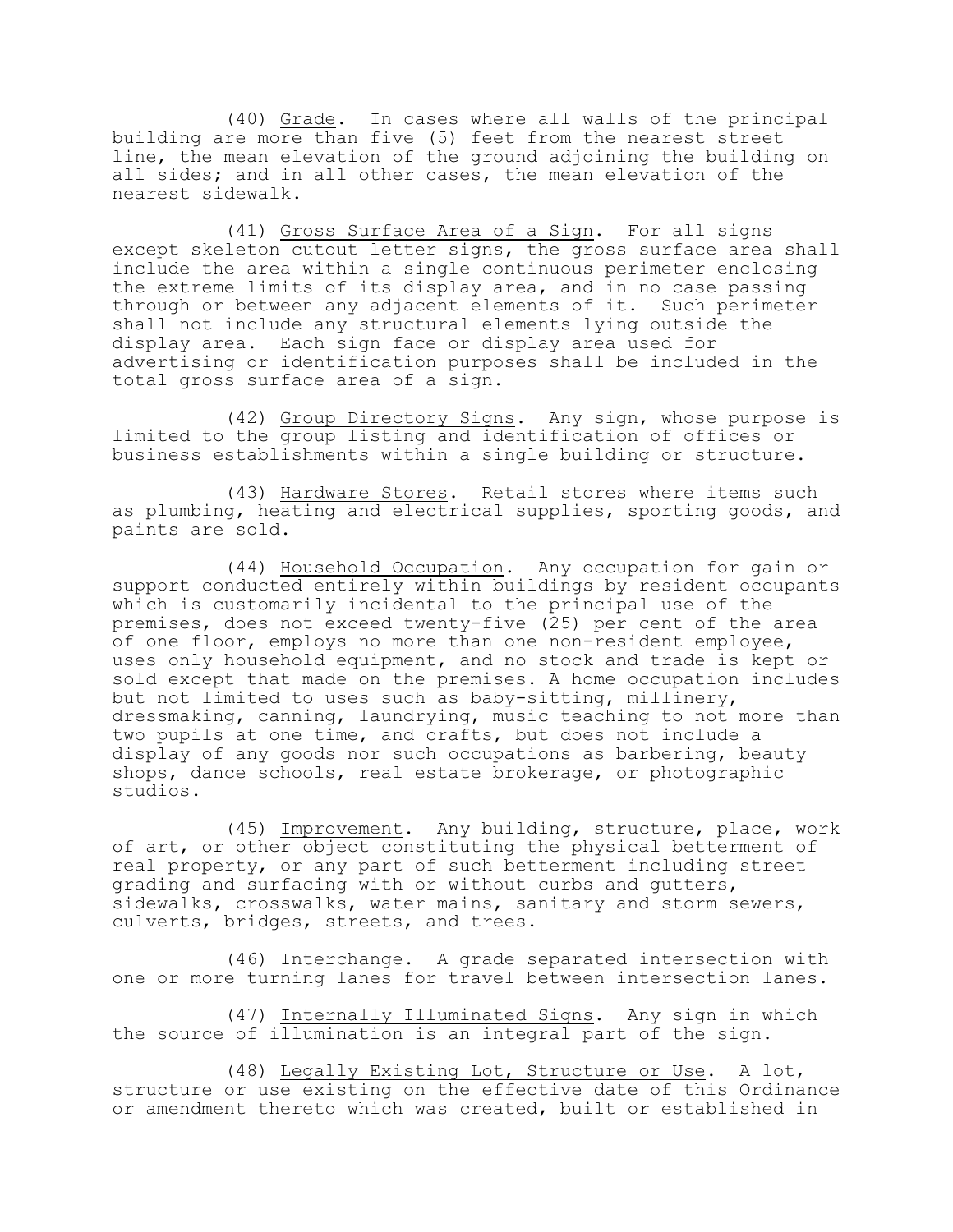accordance with zoning and land use regulations in effect in the Village wherein the parcel is located immediately prior to the effective date of this Ordinance or amendment thereto or a lot, structure or use for which a zoning permit was issued prior to the effective date of this Ordinance or amendment thereto.

(49) Lift Station. A pumping station for purposes of pumping raw sewage from a collection system to the treatment plant.

(50) Living Rooms. All rooms within a dwelling except closets, foyers, storage areas, utility rooms and bathrooms.

(51) Loading Area. A completely off-street space or berth on the same lot for the loading or unloading of freight carriers, having adequate ingress and egress to a public street or alley.

(52) Lot. A parcel of land having frontage on a public street, occupied or intended to be occupied by a principal use, building or structure and sufficient in size to meet the lot width, lot frontage, lot area, yard, parking area, and other open space provision of this Ordinance.

(53) Lot Depth. The mean horizontal distance between the front and rear lot lines, measured in the general direction of the side lot lines.

(54) Lot Lines and Area. The peripheral boundaries of a parcel of land in the total area line within such boundaries.

(55) Lot Width. The width of a parcel of land measured at the rear of the specified street yard.

(56) Machine Shops. Includes without limitation due to enumeration shops with lathes, presses, grinders, shapers, and other wood and metal working machines, such as blacksmith, tinsmith, welding and sheet metal shops; plumbing, heating and electrical repair and overhaul shops.

(57) Memorial Signs. Any sign or tablet used for the purpose of identifying the names of buildings and the date of erection and which are cut into any masonry surface or inlaid so as to be part of the building or structure, or which are attached to a building or structure and which are constructed of bronze or other non-combustible materials.

(58) Minor Structures. Any smal1, movable accessory erection or construction such as birdhouses; toolhouses; pethouses; play equipment; arbors; and walls and fences under four (4) feet in height.

(59) Mobile Home. A vehicle designed to be towed as a single unit or in sections upon a highway by a motor vehicle and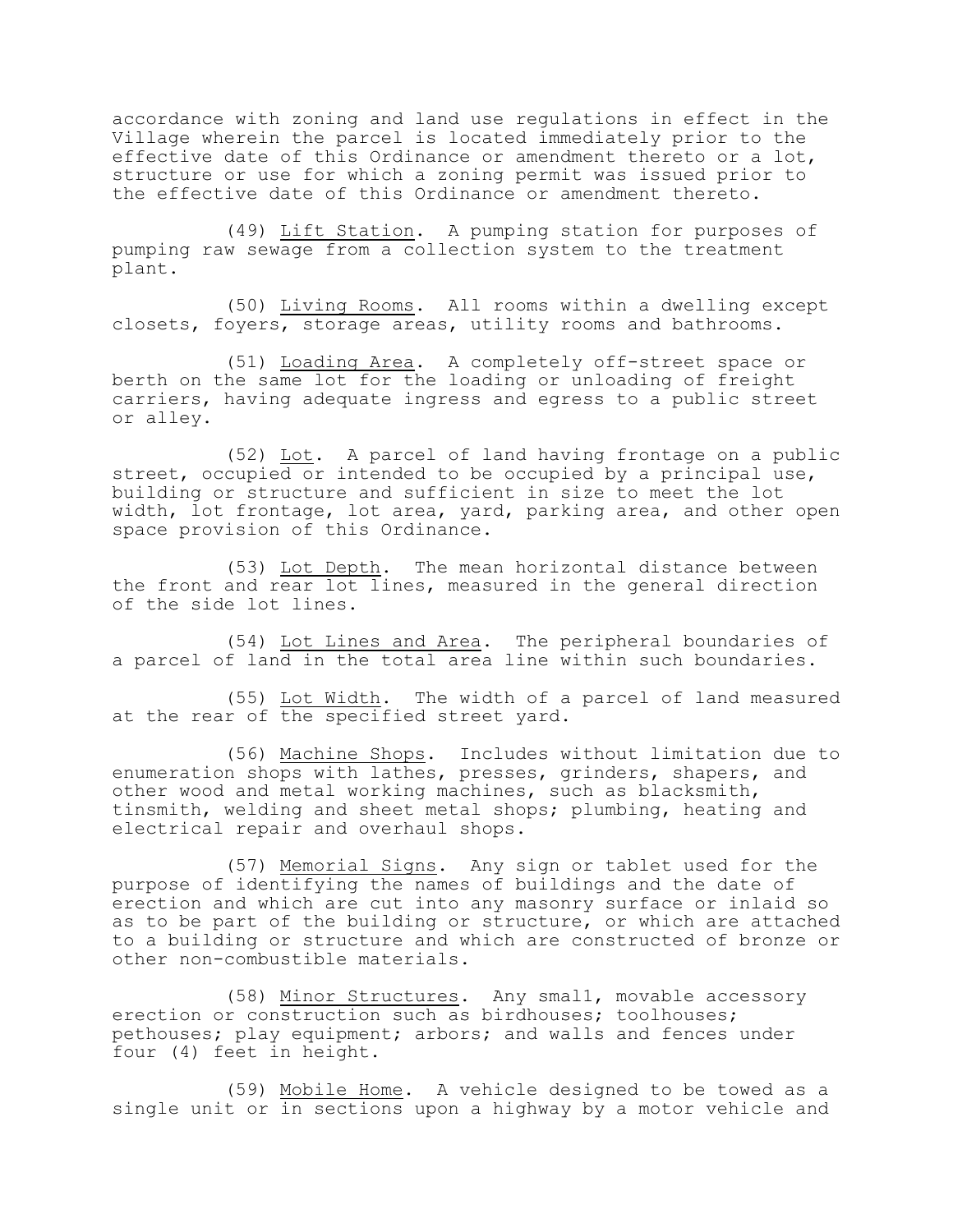equipped and used or intended to be used, primarily for human habitation, with walls of rigid uncollapsable construction.

(60) Motel. A building or group of buildings which:

(a) Contains living or sleeping accommodations used primarily for transient occupancy, and

(b) Has individual entrances from outside the building to serve each such living or sleeping unit.

(61) Motor Home. A motor vehicle designed to be operated upon a highway for use as a temporary or recreational dwelling and having the same internal characteristics and equipment as a mobile home.

(62) Non-conforming Lot. A parcel of land legally created prior to the effective date of this Ordinance or subsequent amendments thereto having frontage on a public street, occupied or intended to be occupied by a principal building or structure together with accessory buildings and uses having insufficient size to meet the lot width, lot area, yard, offstreet parking areas, or other open space provisions of this Ordinance.

(63) Non-conforming Structure. A structure which was legally constructed prior to the effective date of this Ordinance or subsequent amendment thereto, which would not be permitted as a new structure under the terms of this Ordinance or amendment thereto because the structure is not in conformance with the yards, height, coverage or floor area ratio requirements of the district in which it is located. A structure located on a nonconforming lot shall not be classified as a nonconforming structure solely because of insufficient lot area or width.

(64) Nonconforming Use. An activity utilizing land or structures or both legally established prior to the effective date of this Ordinance or subsequent amendment thereto, which would not be permitted as a new use in the district in which it is located under the terms of this Ordinance.

(65) Noxious Matter. Material which is capable of causing injury to living organisms by chemical reaction or is capable of causing detrimental effects upon the physical or economic well-being of individuals.

(66) Nuisance. Anything that interferes with the use or enjoyment of propetty, endangers personal health or safety or is offensive to the senses.

(67) Odorous Matter. Any matter or material that yields an odor which is offensive in any way or any matter or material that produces a response in a normal human nose.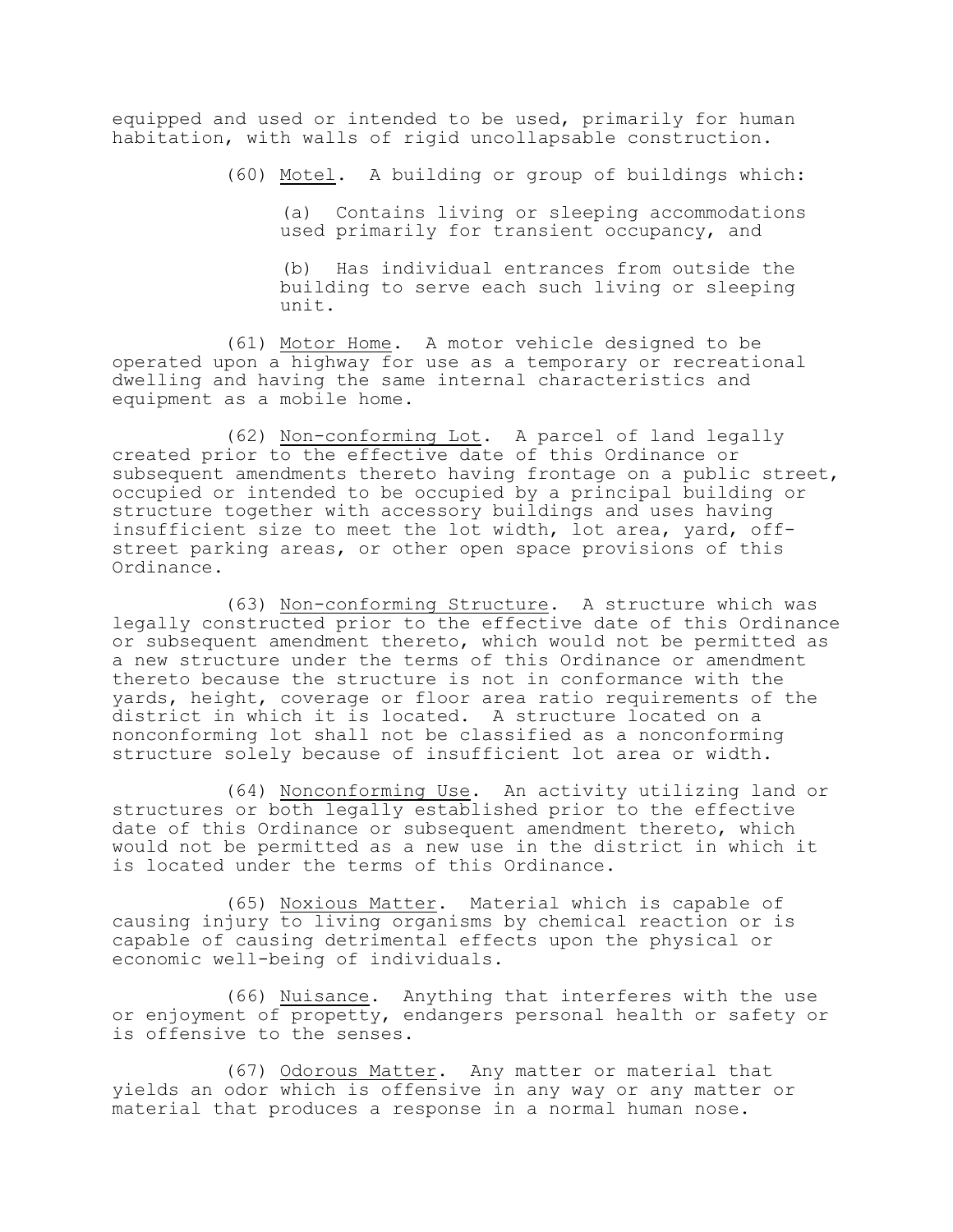(68) Operational Signs. A sign designating an entrance, exit, service area, parking area, restroom, or other such signs relating to the functional operation of a building or lot without further elaboration or display.

(69) Painted Sign. Any sign other than a skeleton cutout letter sign which is painted upon the side of any building or upon any structure and for which no separate background structure is used.

(70) Park. A pleasure ground set apart for recreation of the public to promote its health and enjoyment.

(71) Park, Amusement. An area, publically or privately owned, containing amusement and recreation facilities and devices, whether operated for profit or not.

(72) Park, Public. An area owned by the County of Kenosha or the Village of Paddock Lake, operated for the convenience and recreation of the public, and containing such facilities as the County of Kenosha or the Village of Paddock Lake shall see fit.

(73) Parking Area. An off-street area containing one or more parking spaces, with passage ways and driveways appurtenant thereto.

(74) Parking Area, Private. An open area, other than a street or alley, used for the parking of the automobiles of occupants of a dwelling.

(75) Parking Area, Public. An area other than a private parking area, street or alley, used for the parking of automobiles and available for public or quasi-public use.

(76) Parking Lot. An open area other than a street used for the parking of more than four (4) automobiles and available for public use whether free, for compensation, or as an accommodation for clients or customers.

(77) Parking Space. A graded and surfaced area either enclosed or open for the parking of motor vehicles, having adequate ingress and egress to a public street or alley.

(78) Parties in Interest. Includes all abutting property owners, all property owners within one hundred (100) feet and all property owners of opposite frontages and of properties that may be directly and immediately affected by a proposed change in this Ordinance.

(79) Performance Standards. A criterion established for the purpose of making judgments in the control of air pollution; electrical, radioactive or other disturbances; fire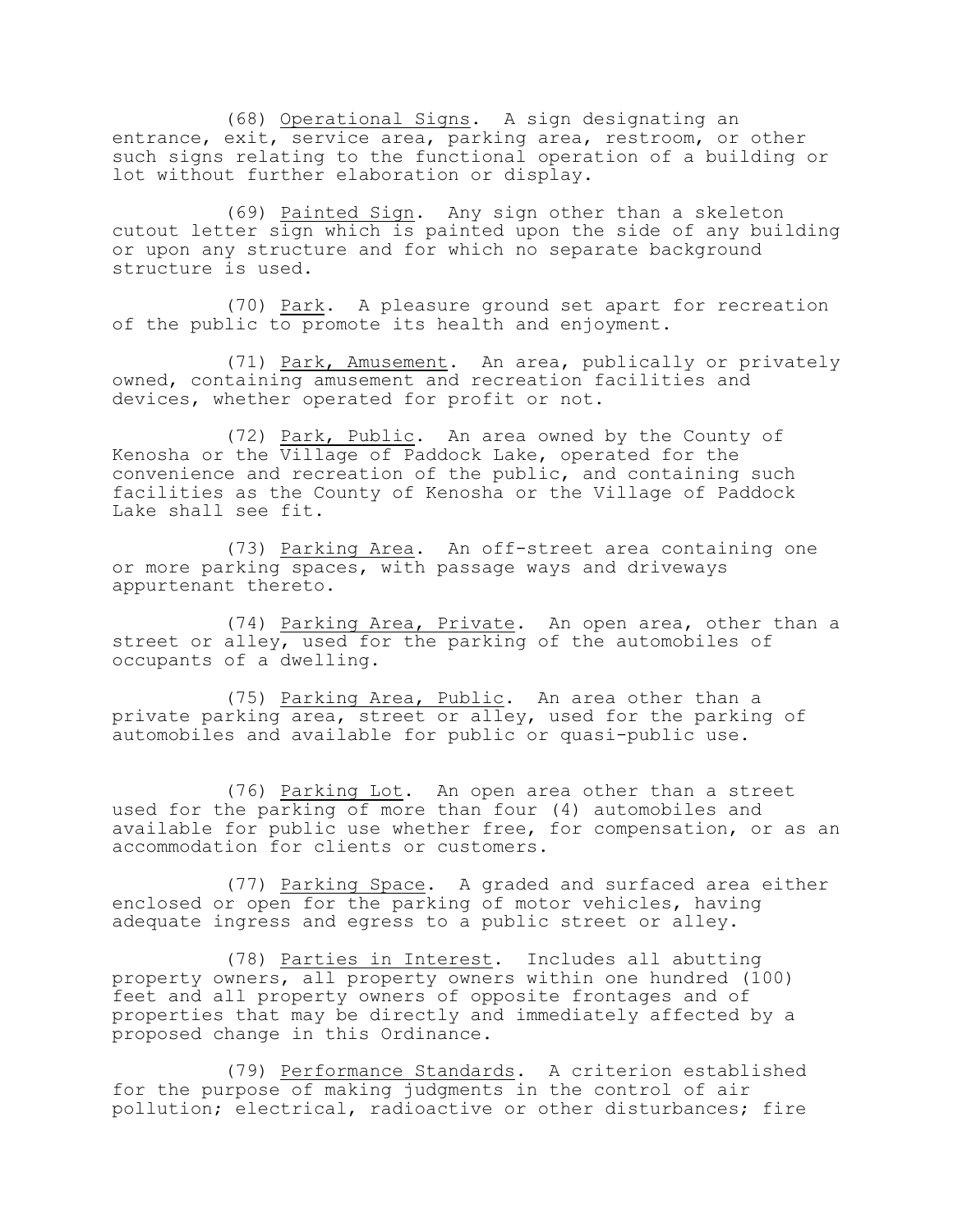and explosive hazards; emission of glare and heat; noise; odors; and discharge of liquid or solid gases' generated by, or inherent in, uses of lands, buildings or structures.

(80) Portable Signs. A billboard ground sign which is not permanently affixed to any structure or building, not permanent in nature but is not necessarily a temporary sign as defined within this Ordinance.

(81) Principal Building. A building in which is conducted the principal use of the lot on which it is situated.

(82) Principal Use. The primary purpose or function that a lot serves or is intended to serve.

(83) Professional Home Offices. Residences of doctors of medicine, practitioners, dentists, clergymen, architects, landscape architects, professional engineers, registered land surveyors, lawyers, artists, teachers, authors, musicians, or other recognized professions used to conduct the professions where the office does nor exceed one-half (1 /2) the area of only one floor of the residence and only one non-resident person is employed.

(84) Professional Nameplate Signs. Any sign indicating the occupant name and or address or a professional office.

(85) Projecting Signs. Any sign which is attached to any side of a buitding or to a structure and which extends outward and shall not be at its lowest point less than ten (10) feet above any street, walkway, driveway or parking lot.

(86) Real Estate Signs. Any sign used for the purpose of advertising the sale, rental or lease of the premises upon which said sign is located.

(87) Rear Yard. A yard extending across the full width of the lot, the depth of which shall be the minimum horizontal distance between the rear lot line and the line parallel thereto through the nearest point of the principal structure. This yard shall be opposite the street yard or one of the street yards on a corner lot.

(88) Residential Name Plate Sign. Any sign indicating the occupant name and/or address of residence.

(89) Restricted Signs. Any sign requiring a sign permit under the provisions of this Ordinance.

(90) Right-of-way Line. The dividing line between a highway and the abutting lots or other divisions of land.

(91) Setback. The distance between a street line and the front building line of a principal building or structure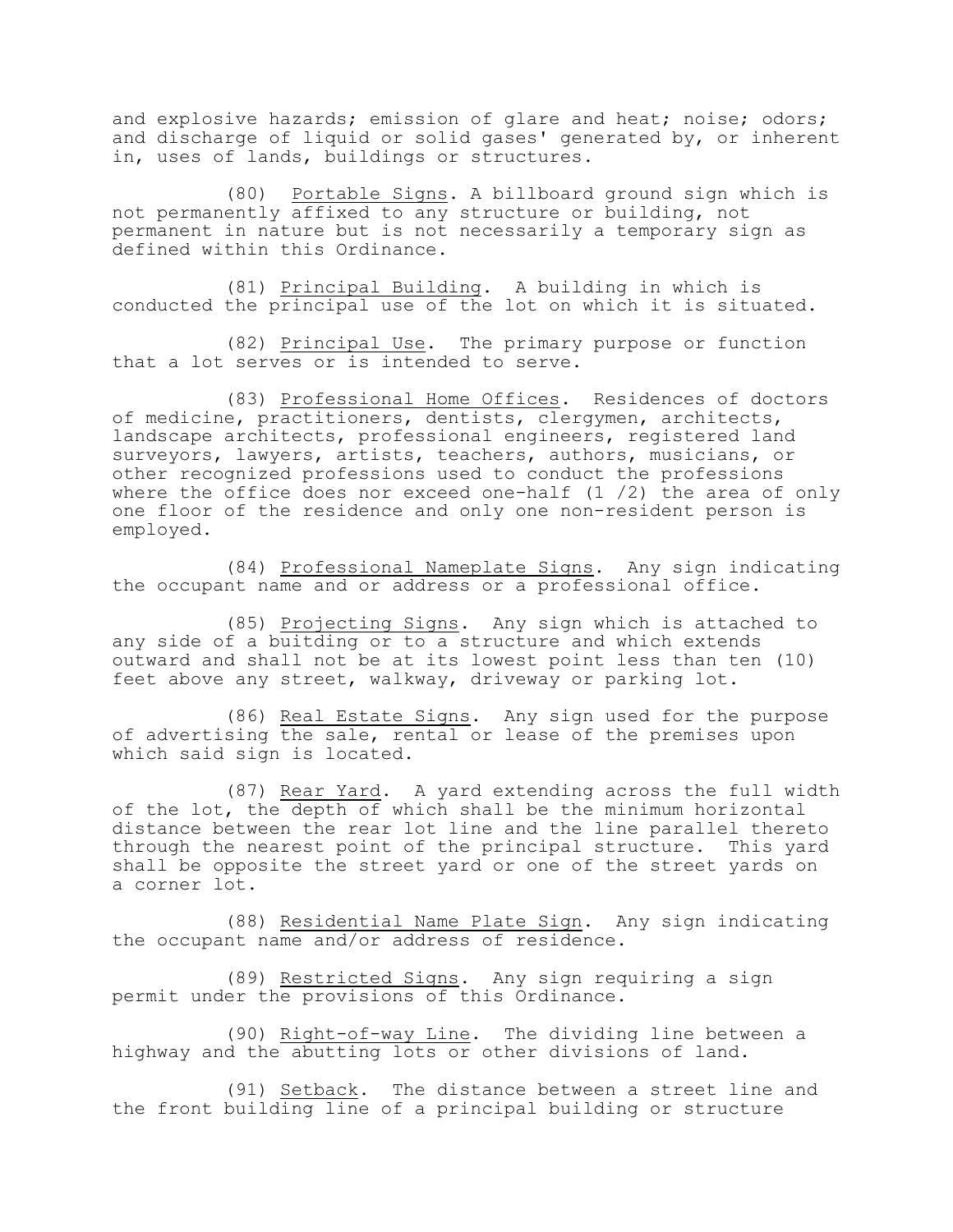projected to the side lines of the lot, and including driveways and parking areas, except where otherwise restricted by this Ordinance.

(92) Shorelines. The intersection of the land surfaces abutting lakes, ponds, streams, flowages and wetlands with the average annual high-water elevation.

(93) Side Yard. A yard extending from the street yard to the rear yard of the lot, the width of which shall be the minimum horizontal distance between the side lot line and a line parallel thereto through the nearest point of the principal street.

(94) Signs. Any words, letters, figures, numerals, phrases, sentences, emblems, devices, designs, tradenames, or trademarks by which any thing is made known and which are used to advertise or promote an individual, firm, association, corporation, profession, business, commodity or product and which is visible from any public street or highway.

(95) Skeleton Cutout Letter Sign. Any sign composed of letters so constructed and assembled or painted as to use no other structure for background other than the building structure itself.

(96) Smoke Unit. The number obtained when the smoke density and the Ringelmann Number is multiplied by the time of emission in minutes. For the purpose of this calculation, a Ringelmann density reading shall be made at least once a minute during the period of observation; each reading is then multiplied by the time in minutes in which it was observed. Various products are then added together to give the total number of smoke units observed during the entire observation.

(97) Street. A public thoroughfare, avenue, road, highway, boulevard, parkway, way, drive, lane, court or private easement, providing, generally, the primary roadway to an egress from the property abutting along its length.

(98) Street Yard. A yard extending across the full width of the lot, the depth of which shall be the minimum horizontal distance between the existing or proposed street or highway line and a line parallel thereto to the nearest point of the principal structure. Corner lots shall have two such yards.

(99) Structural Alterations. Any change in the supporting members of a building, such as bearing walls or partitions, columns, beams or girders, or any substantial change in the roof or in the exterior walls.

(100) Structure. Any production or piece of work, artificially built up or composed of parts enjoined together in some definite manner and form.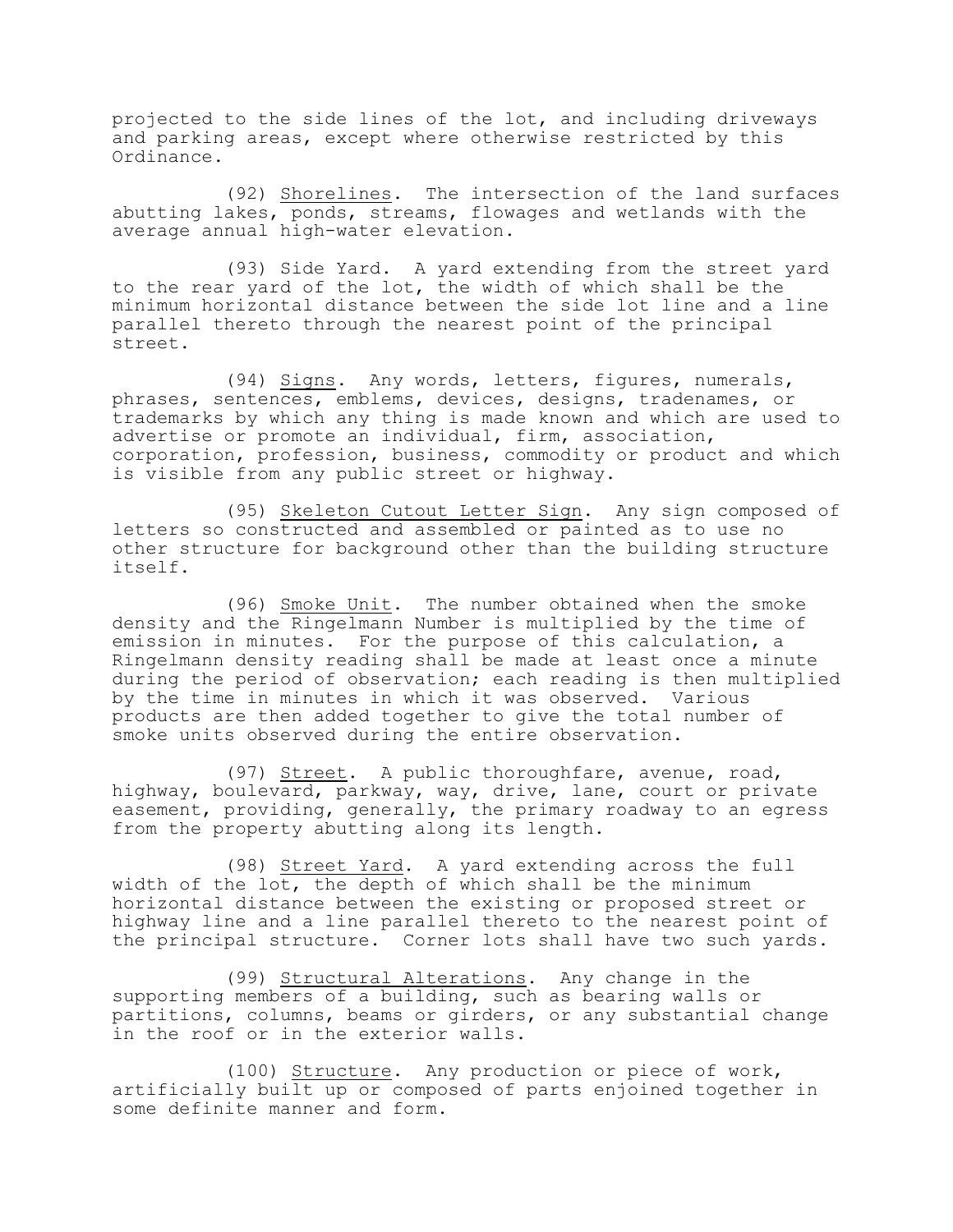(101) Subdivision Entrance Signs. Any sign whose purpose is exclusively limited to the identification of a plated subdivision or residential area, and which names such subdivision or area without further elaboration, display or advertisement.

(102) Swimming Pool. Any structure, portable or permanent, containing a body of water eighteen (18) inches or more in depth, intended for recreational purposes, including a wading pool, but not including an ornamental reflecting pool or fish pond or similar type pool, located and designed so as not to create a hazard or to be used for swimming or wading.

(103) Temporary Sign. A sign not permanently wired or mounted.

(104) Temporary Use. A use of land, buildings or structures not intended to be of permanent duration and not located on a parcel for more than twelve (12) months.

(105) Toxic Matter. Those materials which are capable of causing injury to living organisms by chemical means when present in relatively small amounts.

(106) Travel Trailer. A vehicle without motive power designed for carrying property or passengers wholly on its own structure and for being drawn by a motor vehicle, but does not include a mobile home.

(107) Turning Lanes. An existing or proposed connecting roadway between two arterial streets or between an arterial street and any other street. Turning lanes include grade separated interchange ramps.

(108) Unrestricted Signs. All signs designated in this Ordinance for which a sign permit is not required, but are regulated by this Ordinance as to location, number and size.

(109) Use. Any purpose for which a building or other structure or a tract of land may be designed, arranged, intended, maintained, or occupied, or any activity, occupation, business, or operation carried on, or intended to be carried on, in a building or other structure or on a tract of land.

(110) Use, Private. A use which is restricted to the occupants of a lot or building, together with their guests, where compensation for such use is not received and where no business or commercial activity is associated with such use or building.

(111) Utilities. Public and private facilities such as water wells, water and sewage pumping stations, water storage tanks, power and communication transmission lines, electrical power substations.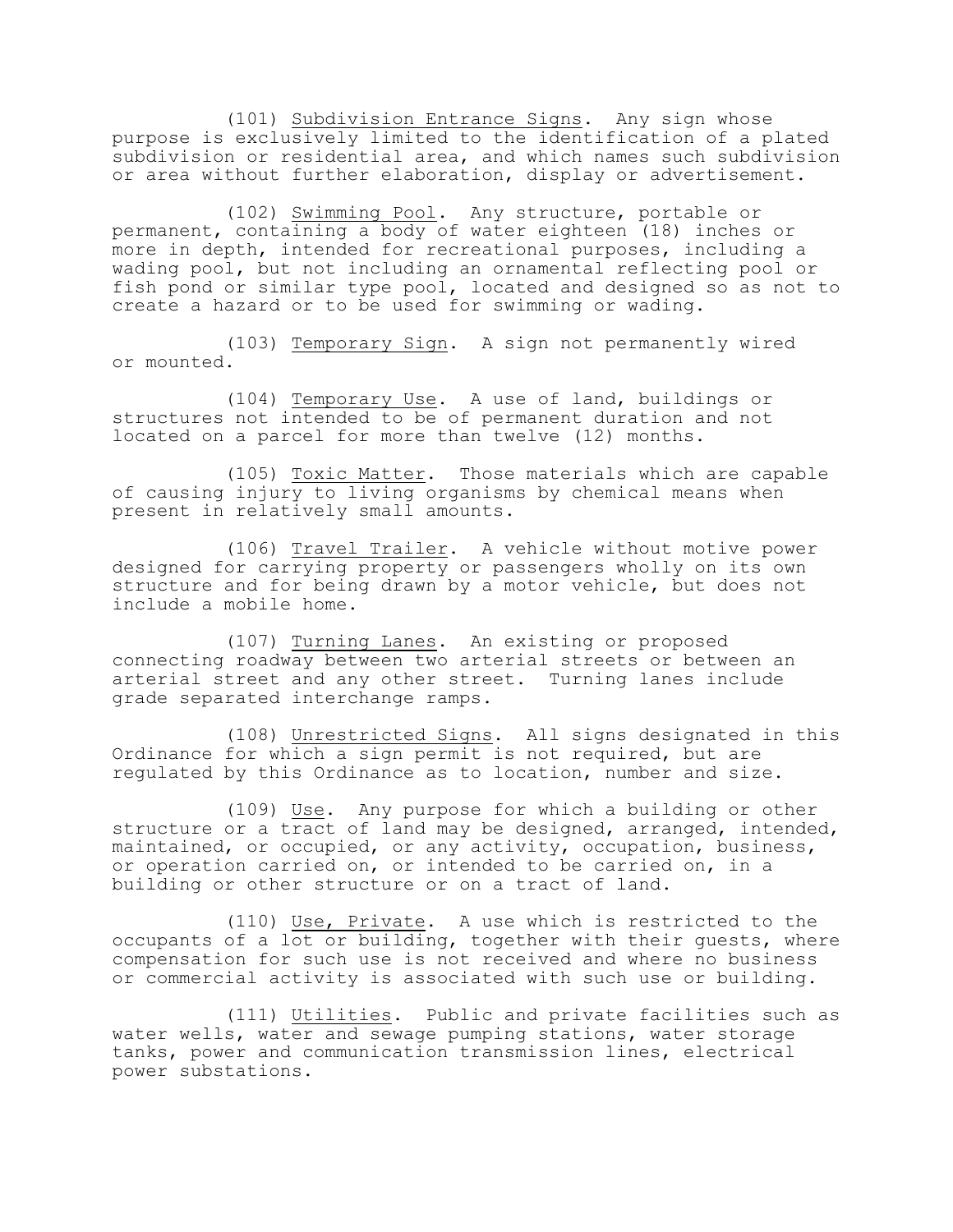### 12.12 PADDOCK LAKE DESIGN REVIEW PROCESS.

(1) Objectives. The design review process is hereby implemented pursuant to §62.23(3), Stats., for the purposes of guiding and accomplishing a coordinated, adjusted and harmonious development of the municipality which will, in accordance with existing and future needs, best promote public health, safety, morals, order, convenience, prosperity or the general welfare, as well as the efficiency and economy in the process of development within the Village of Paddock Lake. Requirements for design review and approval apply uses and developments regardless of the characterization of the use or development of this ordinance as a "permitted use" or "conditional use."

(2) Applicability. The following types of development shall be subject to the Design Review Process:

- (a) Site and structural development or residential projects having two or more dwelling units.
- (b) Site and structural development in all business districts in the Village of Paddock Lake.
- (c) Site and structural development in all industrial districts within the Village of Paddock Lake.
- (d) Site and structural development in all planned development districts within the Village of Paddock Lake.
- (e) All utility and governmental facilities within the Village of Paddock Lake.
- (f) Those variance cases deemed by the Zoning Board of Appeals to justify design review. Design review shall be advisory to the Zoning Board of Appeals. Any applications submitted for design review shall include information normally required under §12.12(3). The decision of the Zoning Board of Appeals to accept the recommendation of Village Plan Commission shall carry the full force and effect of these ordinance provisions.
- (g) Any parking area, even if not accompanying an otherwise included development, if it has ten (10) or more parking spaces.
- (h) In addition, Design Review Districts may be designated by ordinance adopted by the Village Board. Once adopted, design review standards shall apply to such districts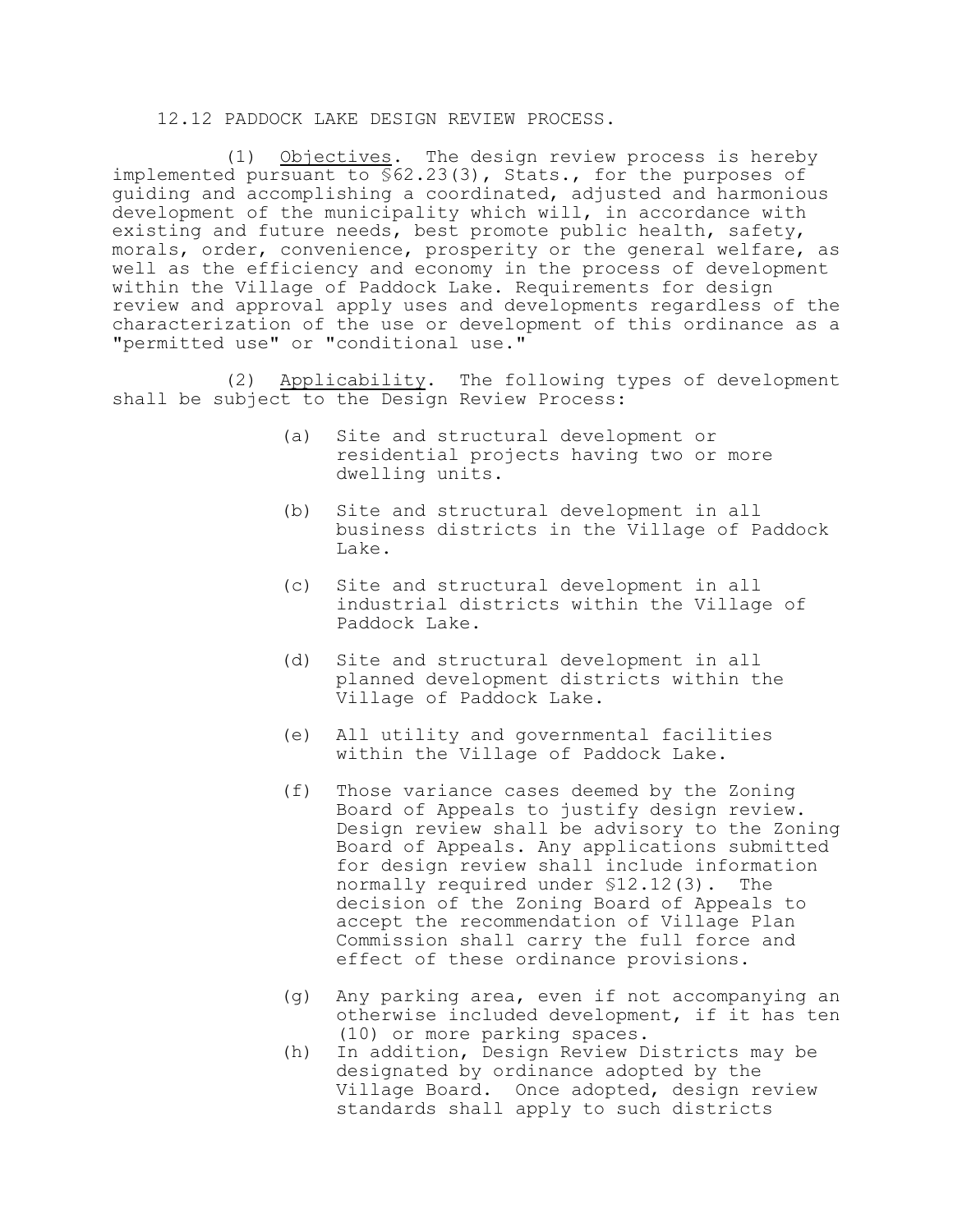within the terms of such designation Ordinance.

- (3) Administration of Design Review.
	- (a) The Village Building Administrator of the Village of Paddock Lake shall advise applicants when they apply for zoning/building permits or other approvals whether design review applies. If design review applies, the applicant shall be given checklists, application forms, and time tables. These documents shall have prior Village Plan Commission approval as to format and content. Applicant may request and have pre-application conference with staff (PWD, Build & Zoning Administrator).
	- (b) Completed applications and supporting materials must be reviewed by the Village Staff prior to placement on the Village Plan Commission agenda. The Village Staff must be satisfied that a complete packet of information will be available to the Plan Commission prior to the commencement of the Plan Commission meeting at which the item is set for decision review.
	- (c) The Plan Commission will review applications set for design review. Following such review, discussions with applicants and agents, and discussion with the Village Plan Commission and with the Village Staff, the Plan Commission shall render a decision of approval, conditional approval or rejection. Decisions shall be in writing and shall identify those elements of the approved design which the Village Plan Commission intends to be mandatory. The Village Building & Zoning Administrator shall have applicants sign acknowledgments of receipts of written Village Plan Commission design review decisions prior to issuance of a zoning/building permit.
	- (d) A project that has had design review and that has a zoning/building permit is approved for execution only in accord with the directives included in the design review approval. Construction or execution that deviates in any way from directives may not occur within the terms of this ordinance without prior written Village approval.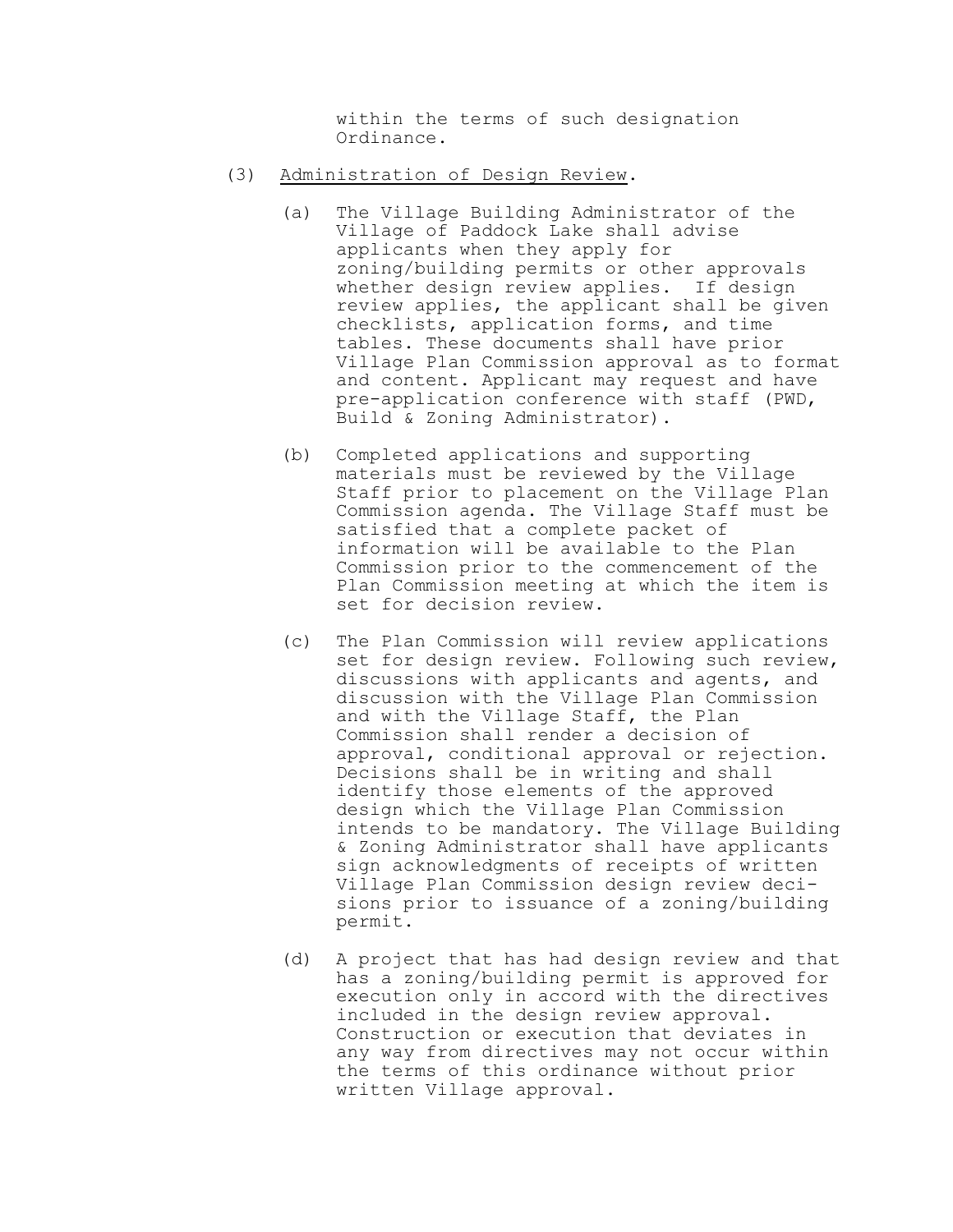(4) Design Review Standards. The following requirements have as its primary purpose to achieve development which is practical, feasible and an economic asset to each owner, the neighbors and community:

- (a) Buildings.
	- (1) The front facade and street site facade shall be faced with concrete, brick masonry, stone, metals or other materials architecturally integrated in the building design. Unfaced concrete block, structural concrete and prefabricated metal siding and the like are not permitted on facade areas. The facing materials should extend on each side of the front of the building a minimum distance equal to one-fourth (1/4) of the side dimension.
	- (2) All elevations of the building shall be designed in a consistent and coherent architectural manner. Changes in material, color and/or texture shall occur at points relating to the massing, fenestration and overall design concept of the building.
	- (3) All electrical and air-conditioning structures, including towers and airhandling units, regardless of location and whether to screen roof or otherwise, shall be screened by landscaping or by decorative screening which form an integral part of the design.
	- (4) All buildings should be sited on the lot to present their most desirable face to the street and, where possible, should be related to buildings on adjoining lots.
- (b) Landscaping.
	- (1) Landscape design and planting is to be an integral part of the site design concept and not an afterthought merely added onto the report.
	- (2) The front yard set back area shall be landscaped with an effective combination of street trees, trees, ground cover and shrubbery. All unpaved areas not utilized for parking shall be landscaped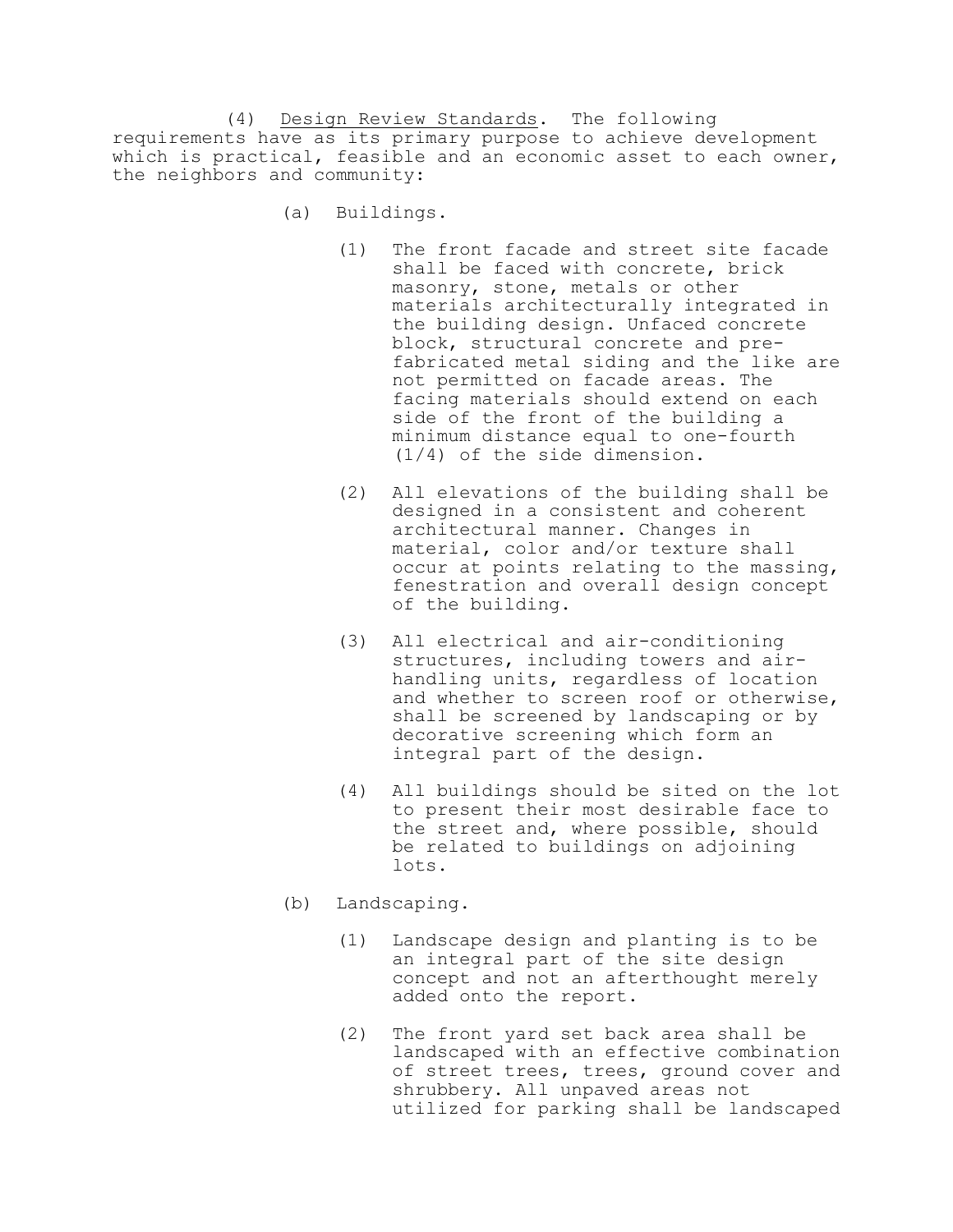in a similar manner. The entire area between the right-of-way and the building set back line of any property shall be landscaped with a combination of landscape plantings and earth berms to interrupt or screen all of the use areas with the exception of the building facade.

- (3) Side and rear yard set back areas not used for parking, drives or storage, shall be landscaped using ground cover and/or shrub and tree materials. There shall be a minimum of a ten (10) foot buffer area reserved along sides and rear lot line. Where a rear or side yard abuts the natural area or conservancy area, the landscape plan shall be designed to be integrated with the nature area.
- (4) Undeveloped areas proposed for future expansion shall be maintained in a weed-free condition and shall be landscaped if required by the Village Plan Commission.
- (5) Areas used for parking and loading shall be landscaped and/or fenced in a manner so as to interrupt said areas from view from public streets and public use areas on adjoining properties. Plant materials used for this purpose shall consist of lineal or group masses of shrubs and/or trees.
- (6) Any approved outdoor storage areas and refuse collection areas shall be visually screened from view from public streets and public use areas on adjacent properties. Such screening shall form a complete opaque screen up to a point eight (8) feet in vertical height.
- (7) The front yard, any street side yard and the side yards abutting the front one-quarter (1/4) of the building shall have a minimum of an eight (8) foot strip for landscaping or walkway immediately adjacent to the building. Paved pedestrian walks to building entrances may cross or be made part of said strip.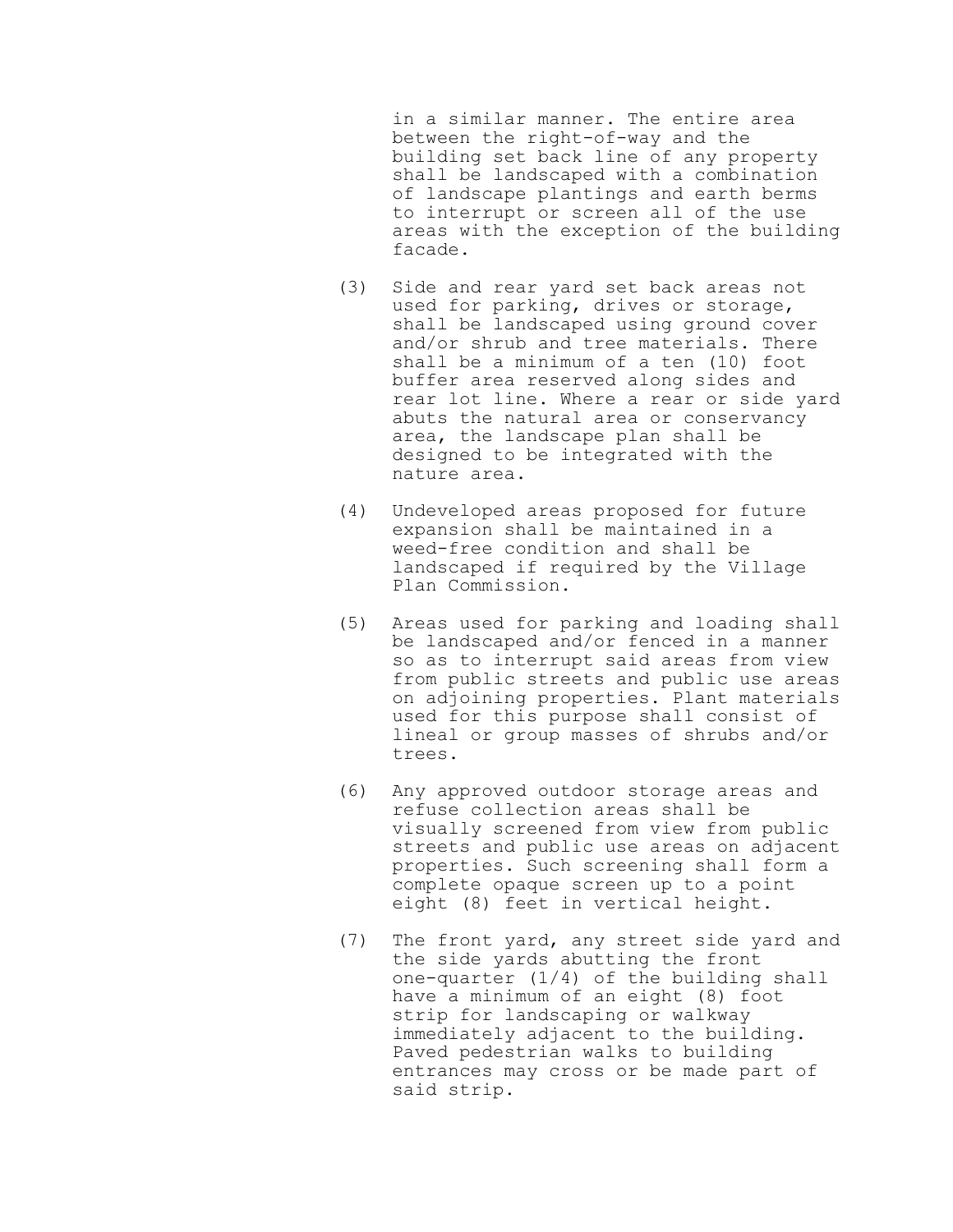- (8) All existing vegetation shall be preserved wherever possible and practical. Measures shall be taken to protect existing trees in the areas of natural vegetation (including wetland and native prairie) during construction.
- (c) Parking and Loading Area Standards.
	- (1) Parking lots shall be located to the rear of the building or in the side yard behind the front yard setback. Front yard parking lot shall be located at least six (6) feet from any lot line and at least eight (8) feet from the building.
	- (2) The Village Plan Commission will require on-site parking sufficient to accommodate the needs of each respective business.
	- (3) All drives, parking lots, storage areas and loading berths shall be paved and properly marked.
	- (4) It is intended that driveways be laid out in order to avoid a direct, unscreened view from the street to employee parking areas, loading docks, maneuvering areas and permitted outdoor storage areas. No parking should be permitted on entry driveways.
	- (5) Loading berths shall be located to the rear of the building or in the side yard behind the front yard setback.
- (d) Utilities.
	- (1) All utilities shall be installed underground. Electric substations and similar utility structures shall comply with the building and landscape standards specified elsewhere herein.
- (e) Snow Removal.
	- (1) Snow removal areas and procedures must be described in the plans. Snow removal areas shall not interfere with commercial driveway intersection visability. Snow removal storage areas shall not interfere with driveway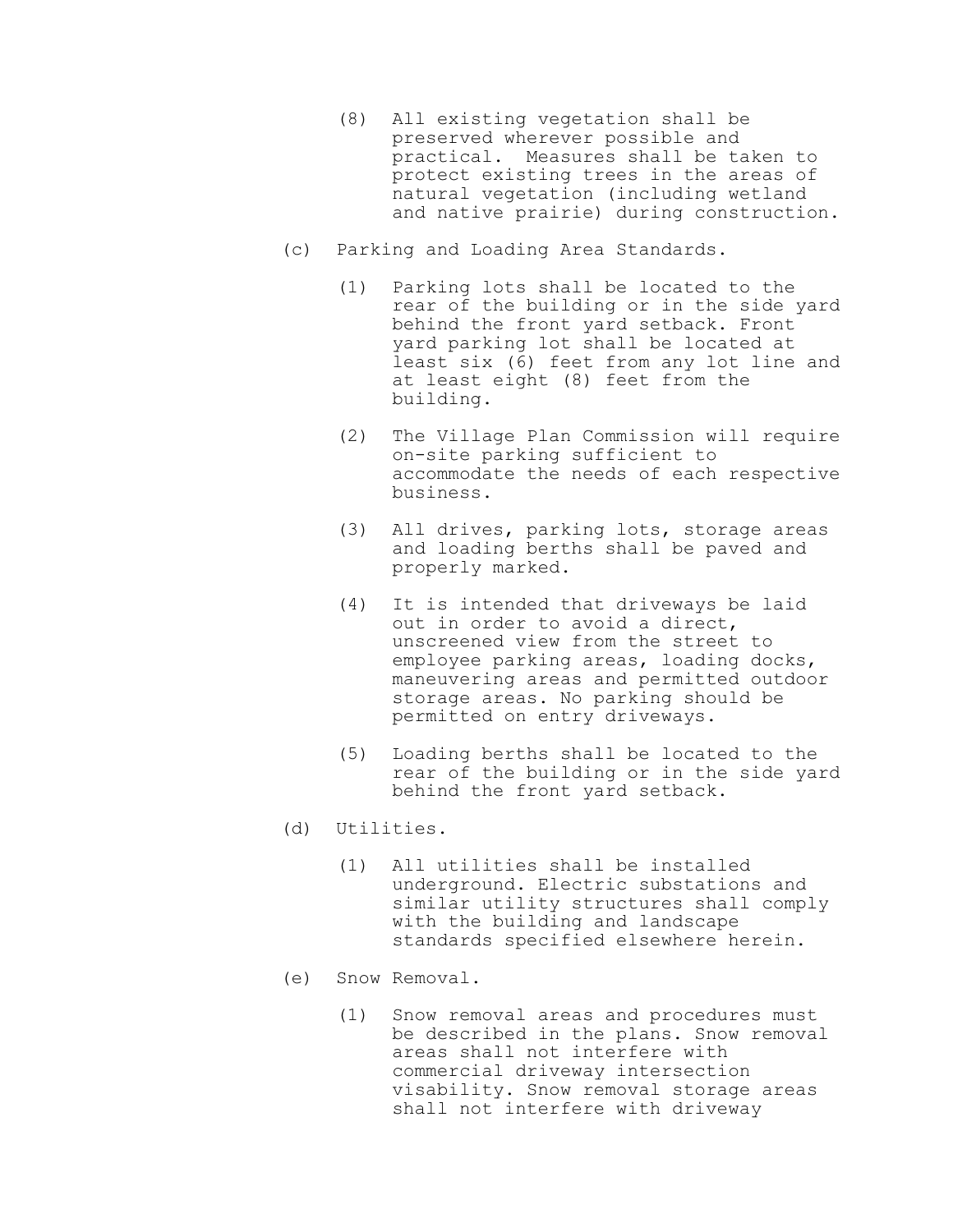intersection visability. The intersection visability standards contained in the Village Zoning Ordinance shall be applied. Snow storage areas shall be adequately drained so that snow melt does not drain across public roadways or sidewalks.

- (f) Lighting.
	- (1) All side lighting shall be controlled so as not to extend a direct light source onto abutting properties. Cutoff type luminaries shall be used and all lighting sheds shall be indicated in the plans.
- (g) Fire Protection.
	- (1) All plans indicate how fire protection will be provided. Provisions shall be made for fire lanes. Larger scale projects such as water features and ponds may be incorporated into water supply features. Fire walls may be required on infill projects. The extension of water mains may be required through the Design Approval Process if deemed feasible and practical by the Public Works Director and the Village Plan Commission.
- (h) Stormwater Drainage and Erosion Control Ordinance.
	- (1) All sites shall be planned to provide erosion control measures and storm water drainage improvements acceptable to the Village Public Works Director. In no case shall the requirements be stricter than the standards required under Chapter 38 of the Code of Ordinances of the Village of Paddock Lake.
- (i) Street Standards.
	- (1) All projects require design review shall also be subject to the dedication and improvement of abutting roadways and walkways to meet the standards described in the Village's adopted plans and ordinances.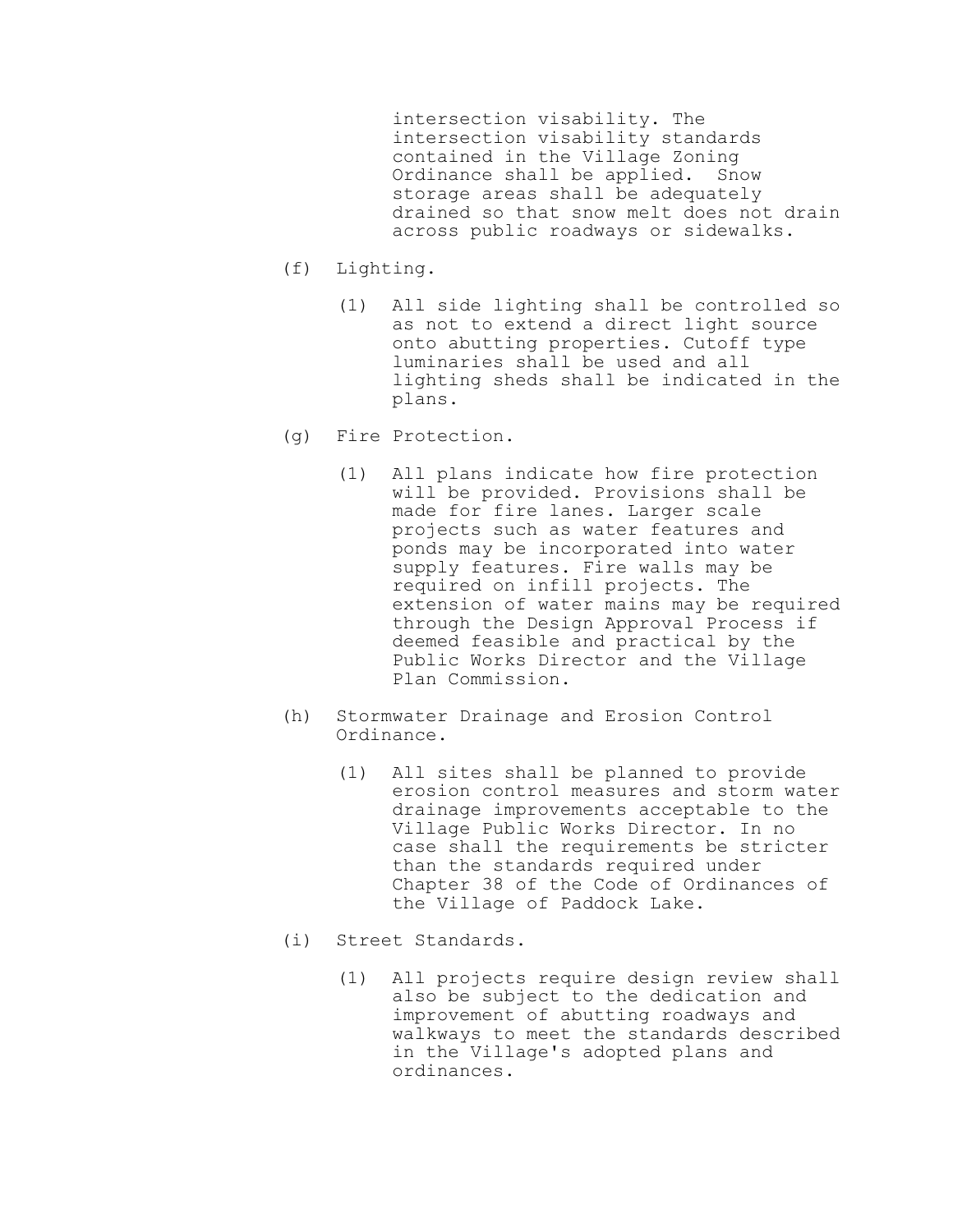### 12.13 CONSTRUCTION SITE EROSION AND SEDIMENT CONTROL.

### (a) Authority.

(1) This ordinance is adopted under the authority granted by §61.354, Wis. Stats. This ordinance supersedes all provisions of an ordinance previously enacted under §60.62 or §61.35, Wis. Stats., that relate to construction site erosion control. Except as otherwise specified in §61.354, Wis. Stats., §61.35, Wis. Stats., applies to this ordinance and to any amendments to this ordinance.

(2) The provisions of this ordinance are deemed not to limit any other lawful regulatory powers of the same governing body.

(3) The Village Board hereby designates the Village Administrator or his designee to administer and enforce the provisions of this ordinance.

(4) The requirements of this ordinance do not pre-empt more stringent erosion and sediment control requirements that may be imposed by any of the following:

(a) Wisconsin Department of Natural Resources administrative rules, permits or approvals, including those authorized under §281.16 and §283.33, Wis. Stats.

(b) Targeted non-agricultural performance standards promulgated in rules by the Wisconsin Department of Natural Resources under Section NR 151.004, Wis. Adm. Code.

(b) Findings of Fact. The Village Board acknowledges that runoff from land disturbing construction activity carries a significant amount of sediment and other pollutants to the waters of the state in Village of Paddock Lake.

(c) Purpose. It is the purpose of this ordinance to maintain safe and healthful conditions; prevent and control water pollution; prevent and control soil erosion and sediment discharge; protect spawning grounds, fish and aquatic life; control building sites, placement of structures and land uses; preserve ground cover and scenic beauty; and promote sound economic growth by minimizing the amount of sediment and other pollutants carried by runoff or discharged from land disturbing construction activity to waters of the state in the Village of Paddock Lake.

(d) Applicability and Jurisdiction.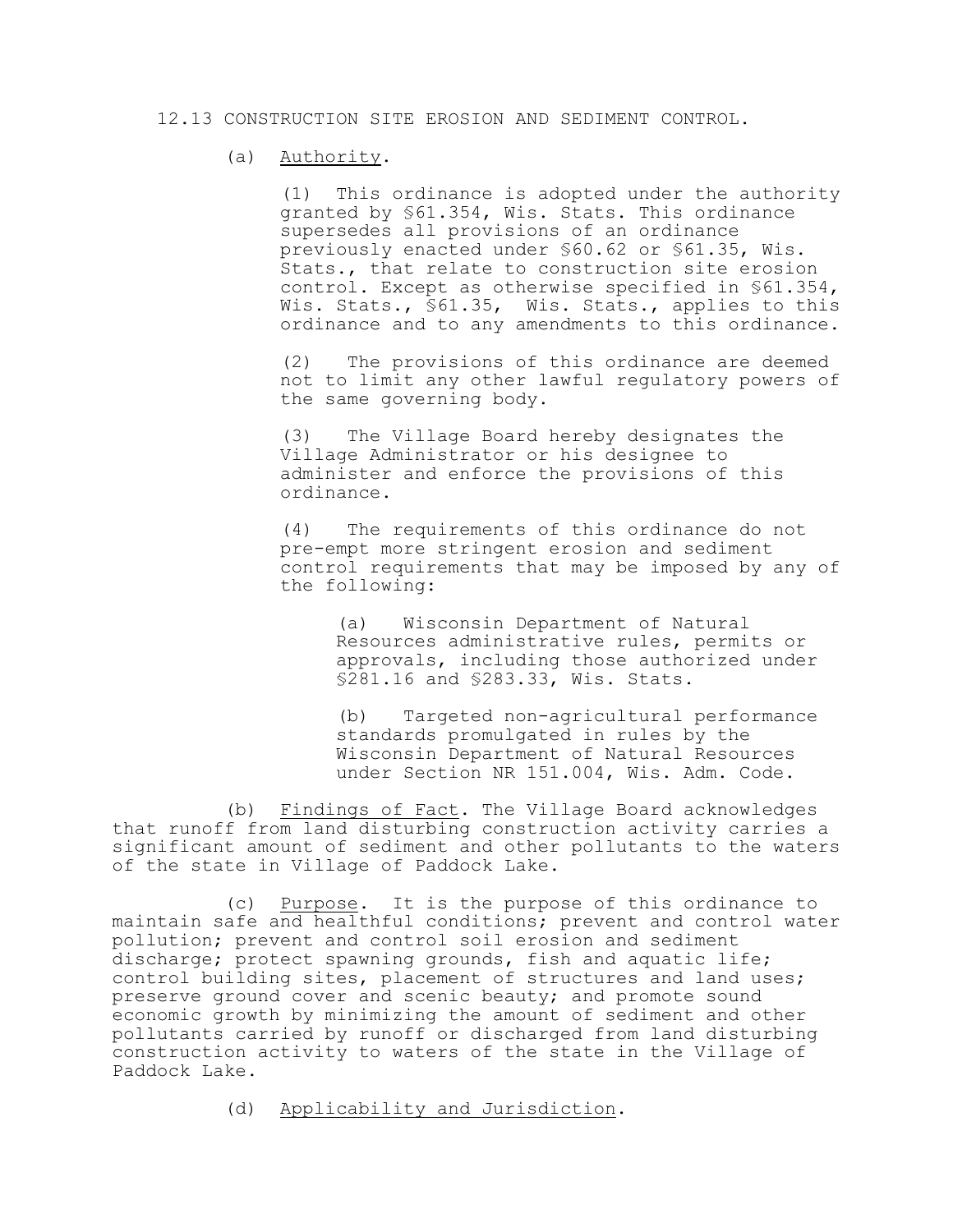(1) Applicability.

(a) Except as provided under §12.13(d)(1)(b) (2), this ordinance applies to any construction site as defined under  $$12.13(e)(6).$ 

(b) This ordinance does not apply to the following:

> (1) Transportation facilities, except transportation facility construction projects that are part of a larger common plan of development such as local roads within a residential or industrial development.

> (2) A construction project that is exempted by federal statutes or regulations from the requirement to have a national pollutant discharge elimination system permit issued under chapter 40, Code of Federal Regulations, part 122, for land disturbing construction activity.

(3) Nonpoint discharges from agricultural facilities and practices.

(4) Nonpoint discharges from silviculture activities.

(5) Routine maintenance for project sites that have less than five (5) acres of land disturbance if performed to maintain the original line and grade, hydraulic capacity or original purpose of the facility.

(c) Notwithstanding the applicability requirements in  $$12.13(d)$   $(1)$   $(b)$   $(1)$ , this ordinance applies to construction sites of any size that, as determined by the Village Administrator, are likely to result in runoff that exceeds the safe capacity of the existing drainage facilities or receiving body of water, that causes undue channel erosion, or that increases water pollution by scouring or transporting of particulate.

(2) Jurisdiction. This ordinance applies to land disturbing construction activities on lands within the boundaries and jurisdiction of the Village of Paddock Lake, as well as all lands located within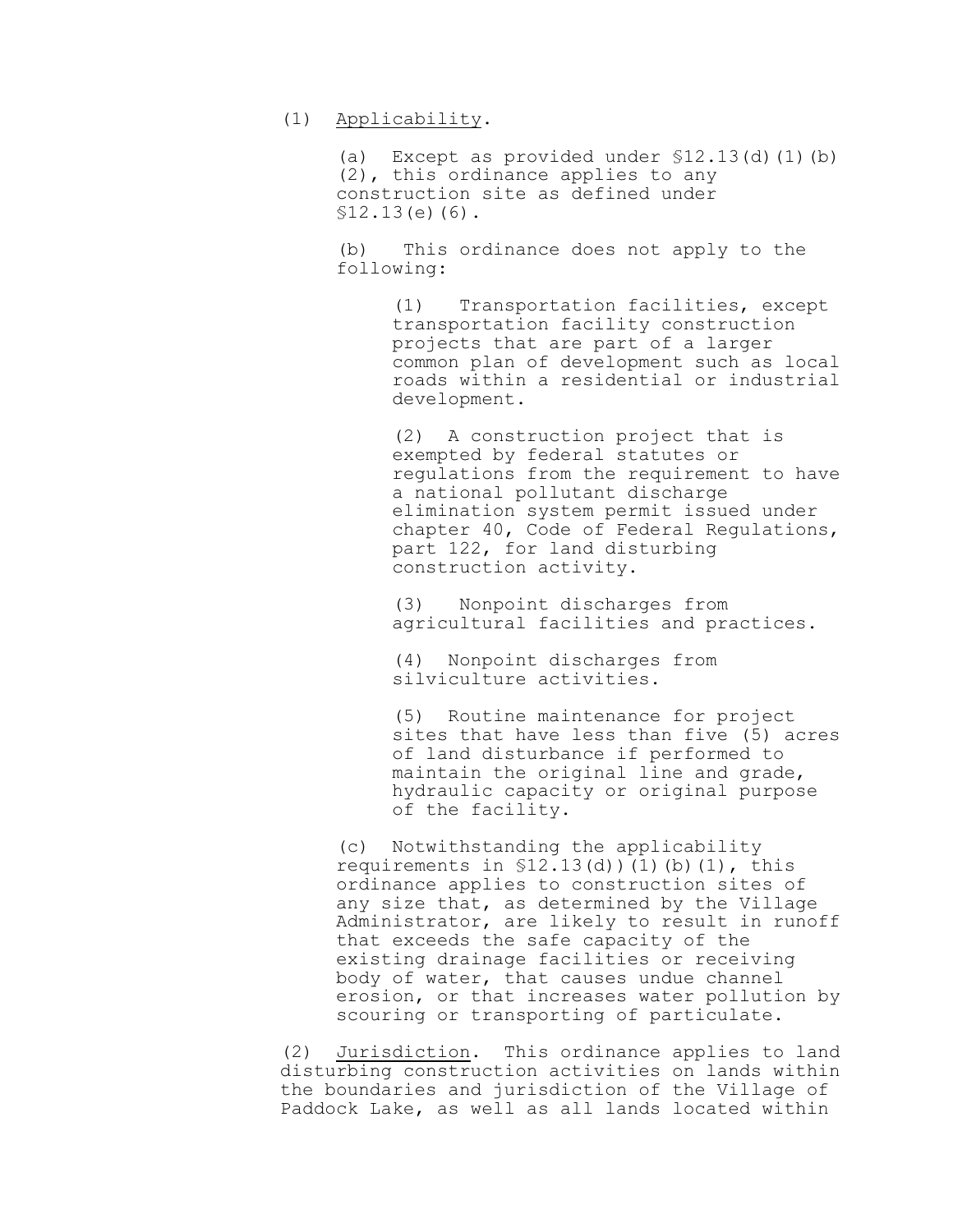the extraterritorial plat approval jurisdiction of Village of Paddock Lake, even if plat approval is not involved.

(3) Exclusions. This ordinance is not applicable to activities conducted by a state agency, as defined under §227.01 (1), Wis. Stats.

### (e) Definitions.

(1) "Administering authority" means a governmental employee, or a regional planning commission empowered under §61.354 or §62.2341, Wis. Stats., that is designated by the Village Board to administer this ordinance.

(2) "Agricultural facilities and practices" has the meaning in §281.16 (1), Wis. Stats.

(3) "Best management practice" or "BMP" means structural or non-structural measures, practices, techniques or devices employed to avoid or minimize soil, sediment or pollutants carried in runoff to waters of the state.

(4) "Business day" means a day the office of the Village Administrator is routinely and customarily open for business.

(5) "Cease and desist order" means a court-issued order to halt land disturbing construction activity that is being conducted without the required permit or in violation of a permit issued by the Village Administrator.

(6) "Construction site" means an area upon which one or more land disturbing construction activities occur, including areas that are part of a larger common plan of development or sale where multiple separate and distinct land disturbing construction activities may be taking place at different times on different schedules but under one plan. A long-range planning document that describes separate construction projects, such as a twenty (20) year transportation improvement plan, is not a common plan of development.

(7) "Design Storm" means a hypothetical discrete rainstorm characterized by a specific duration, temporal distribution, rainfall intensity, return frequency and total depth of rainfall.

(8) "Division of land" means the creation from one parcel of four (4) or more parcels or building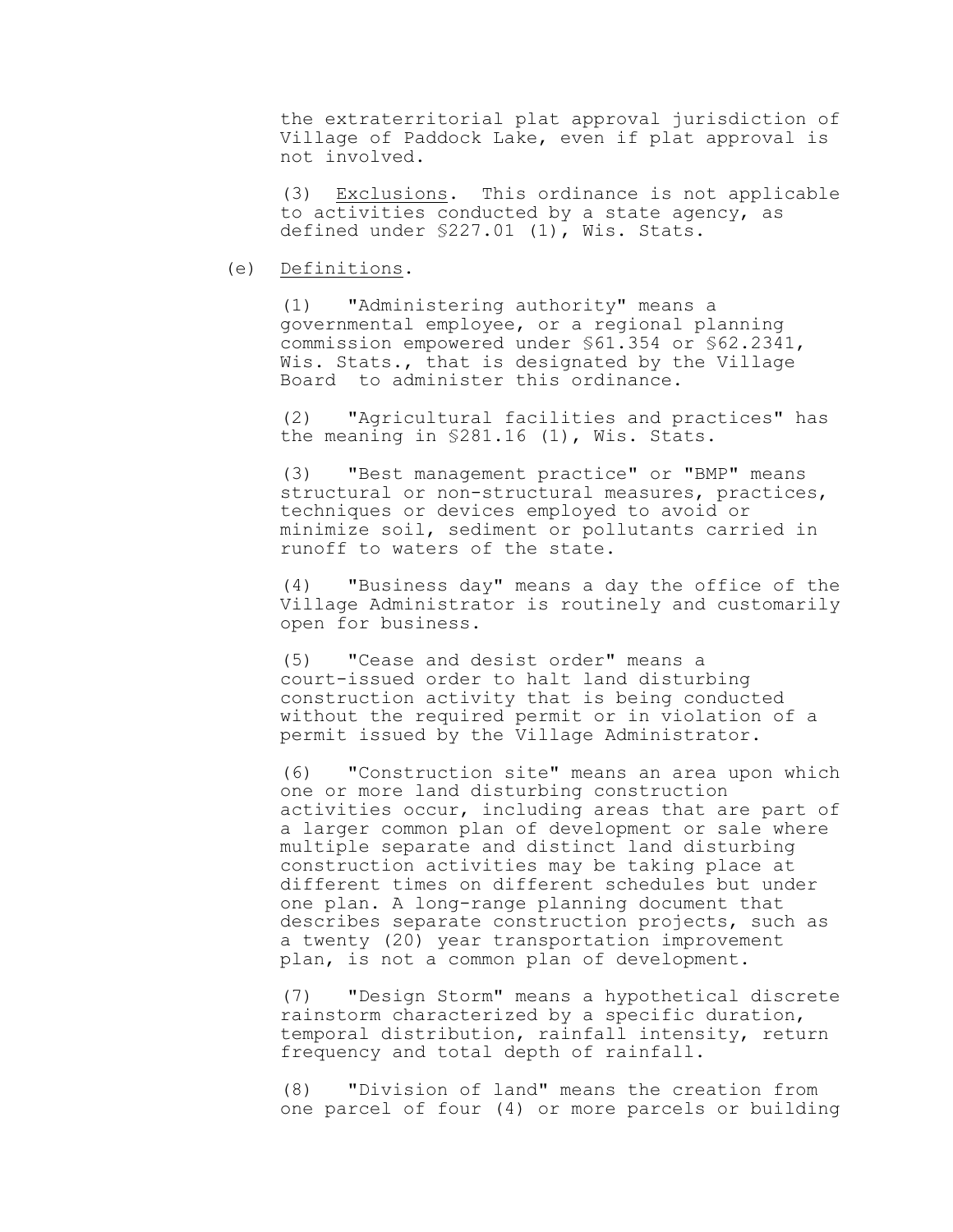sites of five (5) or fewer acres each in area where such creation occurs at one time or through the successive partition within a five (5) year period.

(9) "Erosion" means the process by which the land's surface is worn away by the action of wind, water, ice or gravity.

(10) "Erosion and sediment control plan" means a comprehensive plan developed to address pollution caused by erosion and sedimentation of soil particles or rock fragments during construction.

(11) "Extraterritorial" means the unincorporated area within three (3) miles of the corporate limits of a first, second, or third class city, or within one and one-half (1.5) miles of a fourth class city or village.

(12) "Final stabilization" means that all land disturbing construction activities at the construction site have been completed and that a uniform perennial vegetative cover has been established with a density of at least seventy (70%) percent of the cover for the unpaved areas and areas not covered by permanent structures or that employ equivalent permanent stabilization measures.

(13) "Governing body" means town board of supervisors, county board of supervisors, city council, village board of trustees or village council.

(14) "Land disturbing construction activity" means any man-made alteration of the land surface resulting in a change in the topography or existing vegetative or non-vegetative soil cover, that may result in runoff and lead to an increase in soil erosion and movement of sediment into waters of the state. Land disturbing construction activity includes clearing and grubbing, demolition, excavating, pit trench dewatering, filling and grading activities.

(15) "Landowner" means any person holding fee title, an easement or other interest in property, which allows the person to undertake cropping, livestock management, land disturbing construction activity or maintenance of stormwater BMPs on the property.

(16) "Maximum extent practicable" means the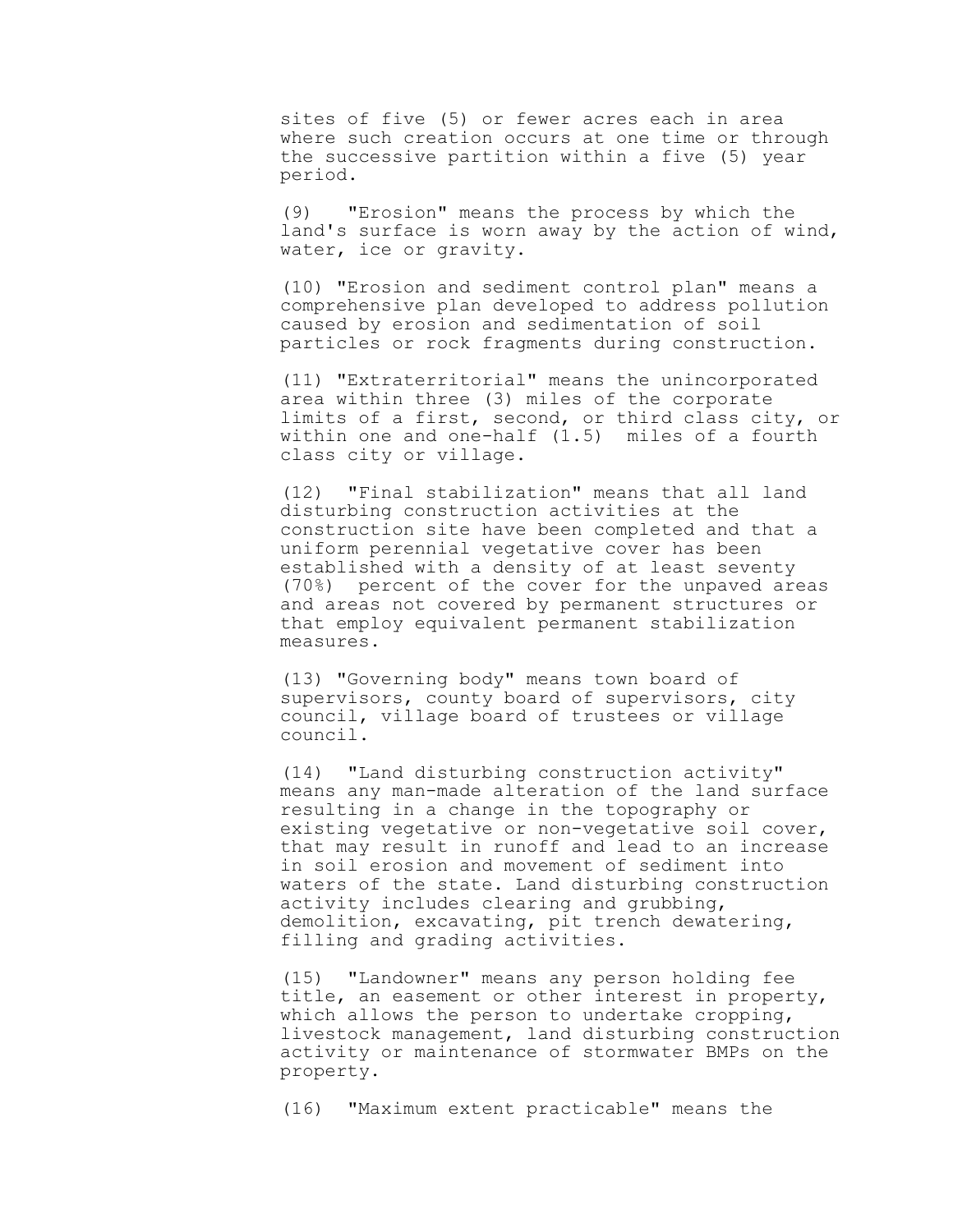highest level of performance that is achievable but is not equivalent to a performance standard identified in this ordinance as determined in accordance with §17.055 of this ordinance.

(17) "Performance standard" means a narrative or measurable number specifying the minimum acceptable outcome for a facility or practice.

(18) "Permit" means a written authorization made by the Village Administrator to the applicant to conduct land disturbing construction activity or to discharge post-construction runoff to waters of the state.

(19) "Pollutant" has the meaning given in §283.01 (13), Wis. Stats.

(20) "Pollution" has the meaning given in §281.01 (10), Wis. Stats.

(21) "Responsible party" means the landowner or any other entity performing services to meet the requirements of this ordinance through a contract or other agreement.

(22) "Runoff" means stormwater or precipitation including rain, snow or ice melt or similar water that moves on the land surface via sheet or channelized flow.

(23) "Sediment" means settleable solid material that is transported by runoff, suspended within runoff or deposited by runoff away from its original location.

(24) "Silviculture activity" means activities including tree nursery operations, tree harvesting operations, reforestation, tree thinning, prescribed burning, and pest and fire control. Clearing and grubbing of an area of a construction site is not a silviculture activity.

(25) "Site" means the entire area included in the legal description of the land on which the land disturbing construction activity is proposed in the permit application.

(26) "Stop work order" means an order issued by the Village Administrator which requires that all construction activity on the site be stopped.

(27) "Technical standard" means a document that specifies design, predicted performance and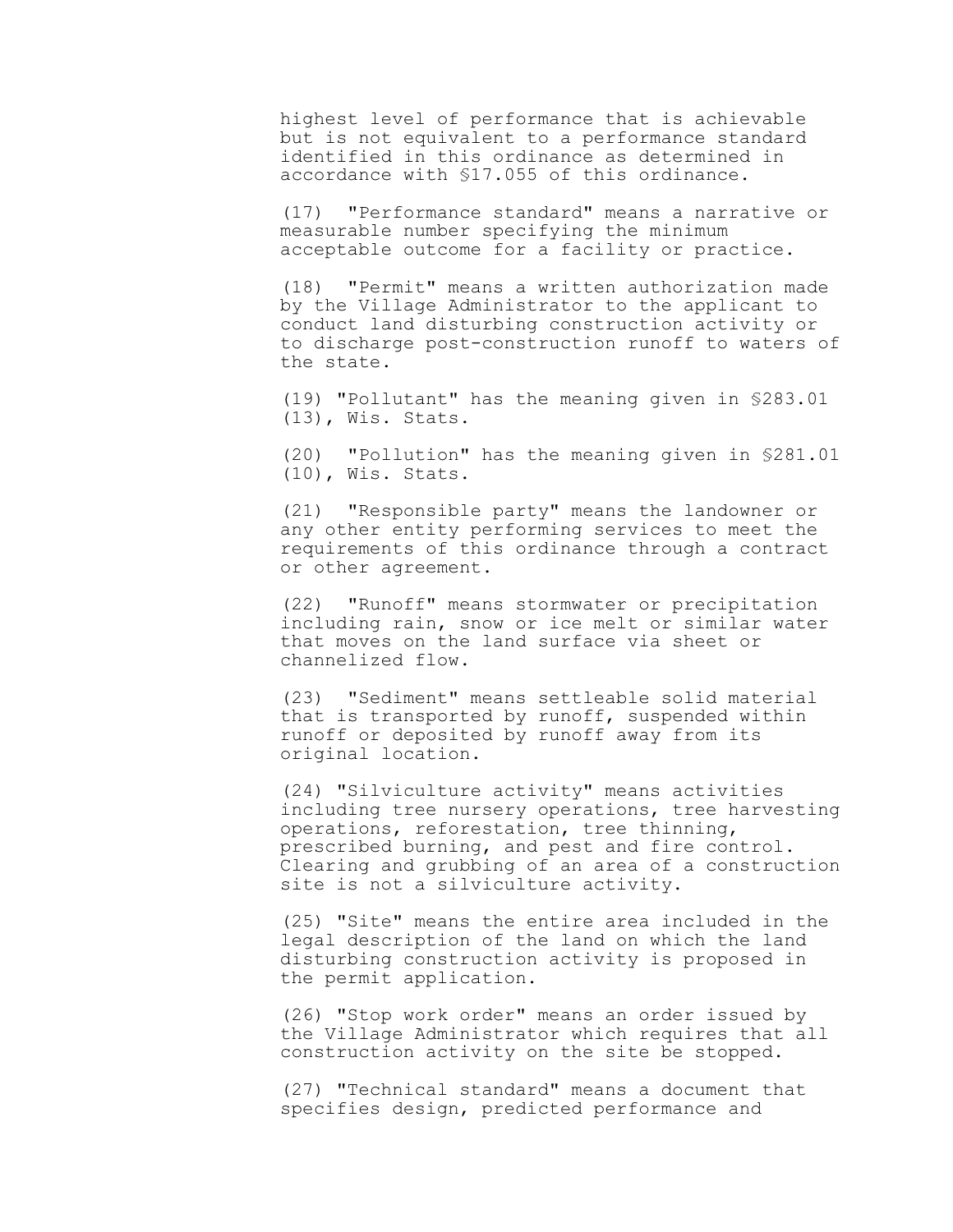operation and maintenance specifications for a material, device or method.

(28) "Transportation facility" means a highway, a railroad, a public mass transit facility, a public-use airport, a public trail or any other public work for transportation purposes such as harbor improvements under \$85.095 (1)(b), Wis. Stats. "Transportation facility" does not include building sites for the construction of public buildings and buildings that are places of employment that are regulated by the Department pursuant to §281.33, Wis. Stats.

(29) "Waters of the state" includes those portions of Lake Michigan and Lake Superior within the boundaries of this state, and all lakes, bays, rivers, streams, springs, ponds, wells, impounding reservoirs, marshes, watercourses, drainage systems and other surface water or groundwater, natural or artificial, public or private, within this state or its jurisdiction.

(f) Applicability of Maximum Extent Practicable. Maximum extent practicable applies when a person who is subject to a performance standard of this ordinance demonstrates to the Village Administrator's satisfaction that a performance standard is not achievable and that a lower level of performance is appropriate. In making the assertion that a performance standard is not achievable and that a level of performance different from the performance standard is the maximum extent practicable, the responsible party shall take into account the best available technology, cost effectiveness, geographic features, and other competing interests such as protection of public safety and welfare, protection of endangered and threatened resources, and preservation of historic properties.

(g) Technical Standards. All BMPs required for compliance with this ordinance shall meet design criteria, standards and specifications based on any of the following:

> (1) Design guidance and technical standards identified or developed by the Wisconsin Department of Natural Resources under subchapter V of chapter NR 151, Wis. Adm. Code.

> (2) Soil loss prediction tools (such as the Universal Soil Loss Equation (USLE)) when using an appropriate rainfall or runoff factor (also referred to as the R factor) or an appropriate design storm and precipitation distribution, and when considering the geographic location of the site and the period of disturbance.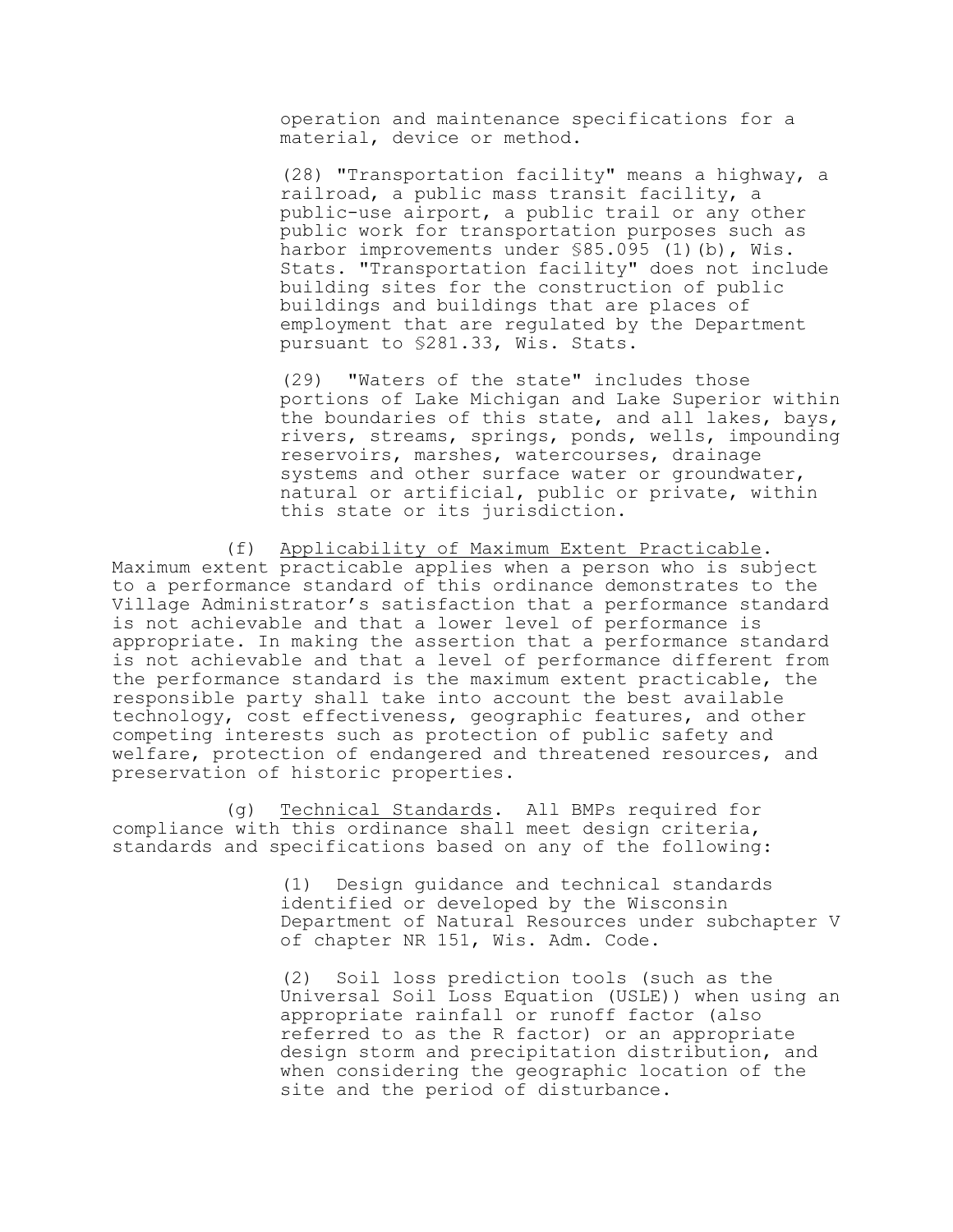(3) Technical standards and methods approved by the Village Administrator.

(h) Performance Standards for Construction Sites under One Acre.

> (1) Responsible Party. The responsible party shall comply with this section.

(2) Erosion and Sediment Control Practices. Erosion and sediment control practices at each site where land disturbing construction activity is to occur shall be used to prevent or reduce all of the following:

(a) The deposition of soil from being tracked onto streets by vehicles.

(b) The discharge of sediment from disturbed areas into on-site stormwater inlets.

(c) The discharge of sediment from disturbed areas into adjacent waters of the state.

(d) The discharge of sediment from drainage ways that flow off the site.

(e) The discharge of sediment by dewatering activities.

(f) The discharge of sediment eroding from soil stockpiles existing for more than seven (7) days.

(g) The transport by runoff into waters of the state of chemicals, cement, and other building compounds and materials on the construction site during the construction period.

However, projects that require the placement of these materials in waters of the state, such as constructing bridge footings or BMP installations, are not prohibited by this subdivision.

(3) Location. The BMPs shall be located so that treatment occurs before runoff enters waters of the state.

(4) Implementation. The BMPs used to comply with this section shall be implemented as follows: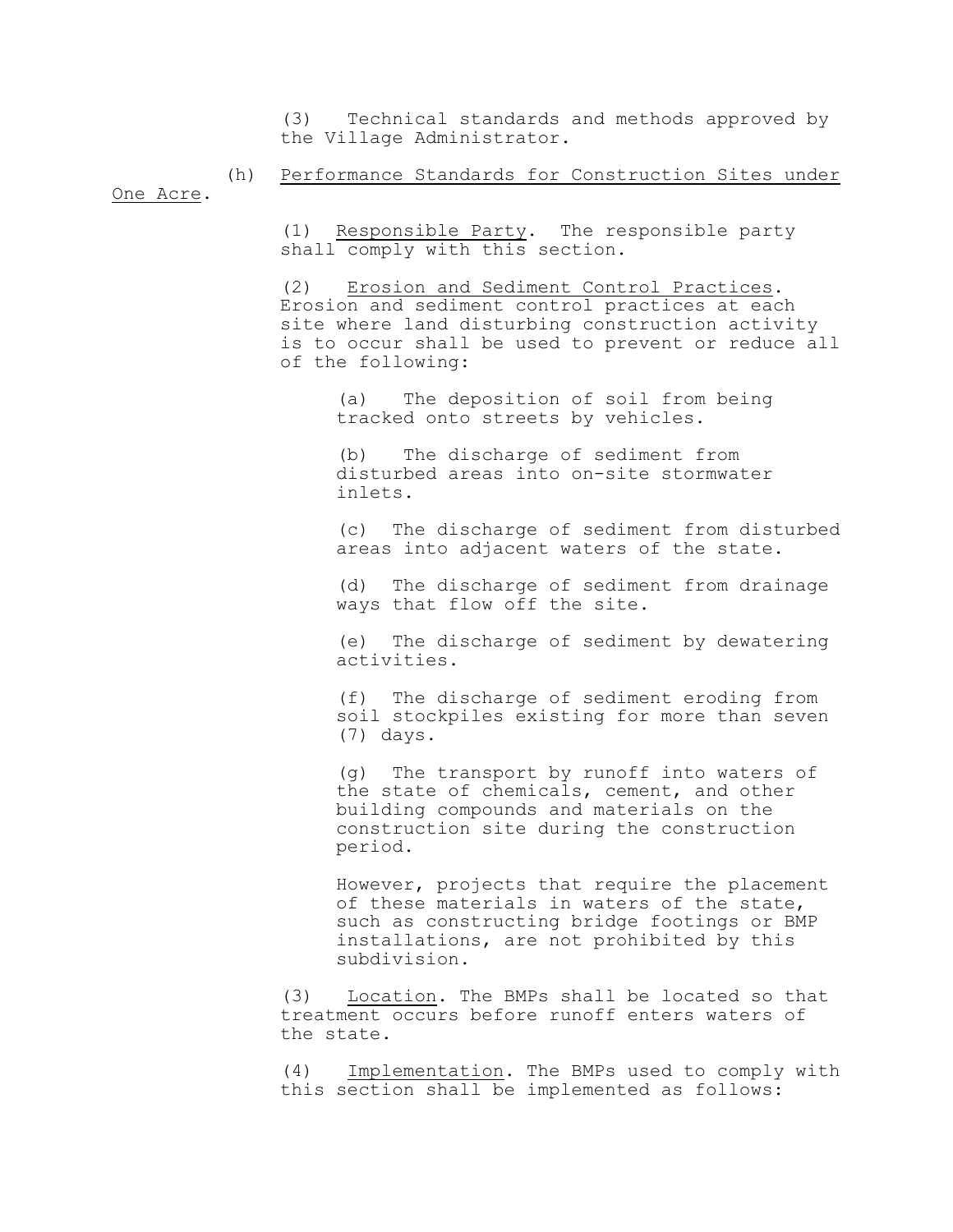(a) Erosion and sediment control practices shall be constructed or installed before land disturbing construction activities begin.

(b) Erosion and sediment control practices shall be maintained until final stabilization.

(c) Final stabilization activity shall commence when land disturbing activities cease and final grade has been reached on any portion of the site.

(d) Temporary stabilization activity shall commence when land disturbing activities have temporarily ceased and will not resume for a period exceeding fourteen (14) calendar days.

BMPs that are no longer necessary for erosion and sediment contrai shall be removed by the responsible party.

(i) Performance Standards for Construction Sites of One Acre or More.

> (1) Responsible Party. The responsible party shall comply with this section and implement the erosion and sediment control plan developed in accordance with §12.13(k).

(2) Erosion and Sediment Control Plan. A written site-specific erosion and sediment control plan shall be developed in accordance with §12.13(k) of this ordinance and implemented for each construction site.

(3) Erosion and Other Pollutant Control Requirements. The erosion and sediment control plan required under §12.13(i)(2) shall include the following:

(a) Erosion and Sediment Control Practices. Erosion and sediment control practices at each site where land disturbing construction activity is to occur shall be used to prevent or reduce all of the following:

> (1) The deposition of soil from being tracked onto streets by vehicles.

(2) The discharge of sediment from disturbed areas into on-site stormwater inlets.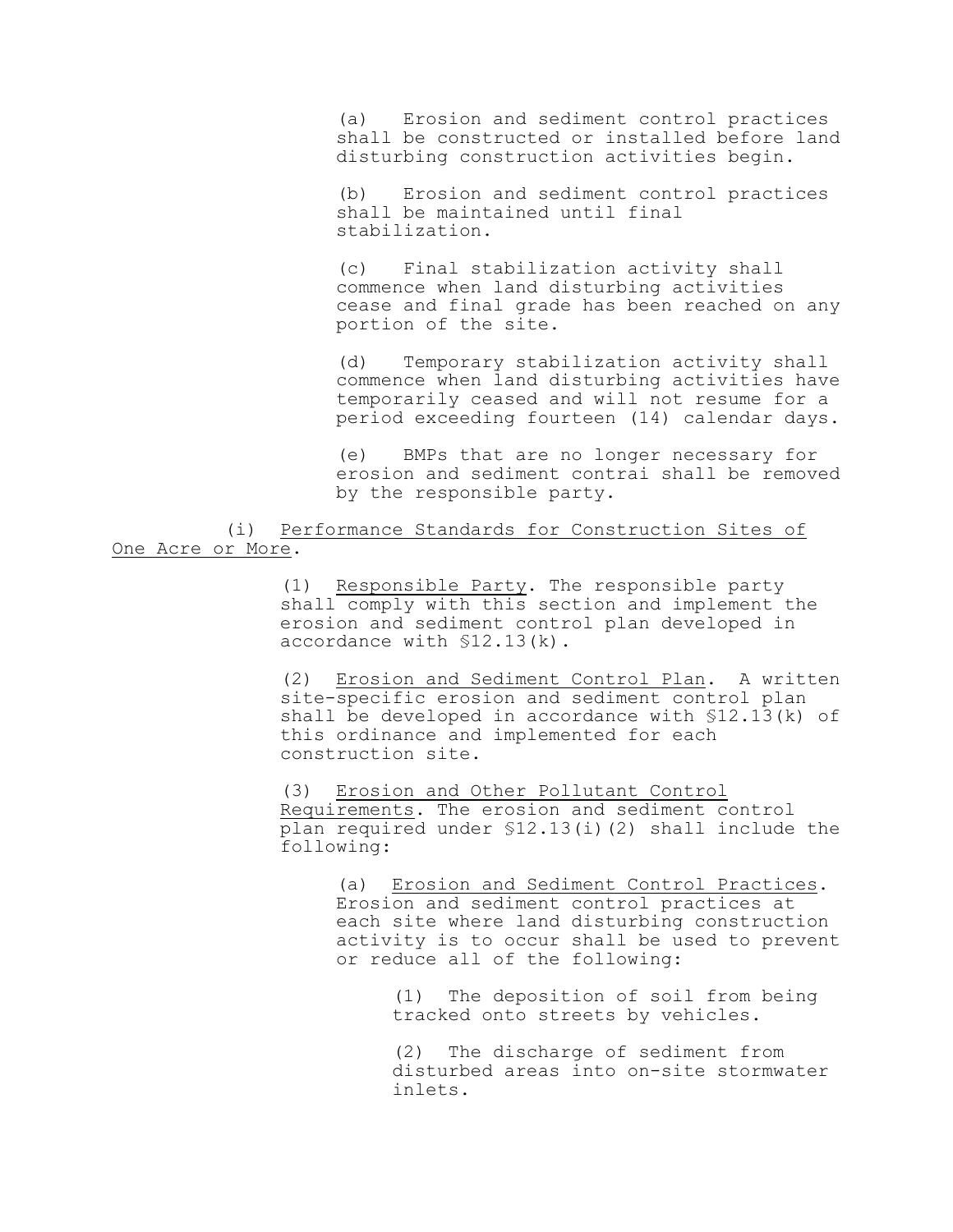(3) The discharge of sediment from disturbed areas into adjacent waters of the state.

(4) The discharge of sediment from drainage ways that flow off the site.

(5) The discharge of sediment by dewatering activities.

(6) The discharge of sediment eroding from soil stockpiles existing for more than seven (7) days.

(7) The discharge of sediment from erosive flows at outlets and in downstream channels.

(8) The transport by runoff into waters of the state of chemicals, cement, and other building compounds and materials on the construction site during the construction period. However, projects that require the placement of these materials in waters of the state, such as constructing bridge footings or BMP installations, are not prohibited by this subdivision.

(9) The transport by runoff into waters of the state of untreated wash water fromd vehicle and wheel washing.

(b) Sediment Performance Standards. In addition to the erosion and sediment control practices under  $$12.13(i)(3)(b)(1)$ , the following erosion and sediment control practices shall be employed:

> (1) BMPs that, by design, discharge no more than five (5) tons per acre per year, or to the maximum extent practicable, of the sediment load carried in runoff from initial grading to final stabilization.

(2) No person shall be required to employ more BMPs than are needed to meet a performance standard in order to comply with maximum extent practicable. Erosion and sediment control BMPs may be combined to meet the requirements of this paragraph. Credit may be given toward meeting the sediment performance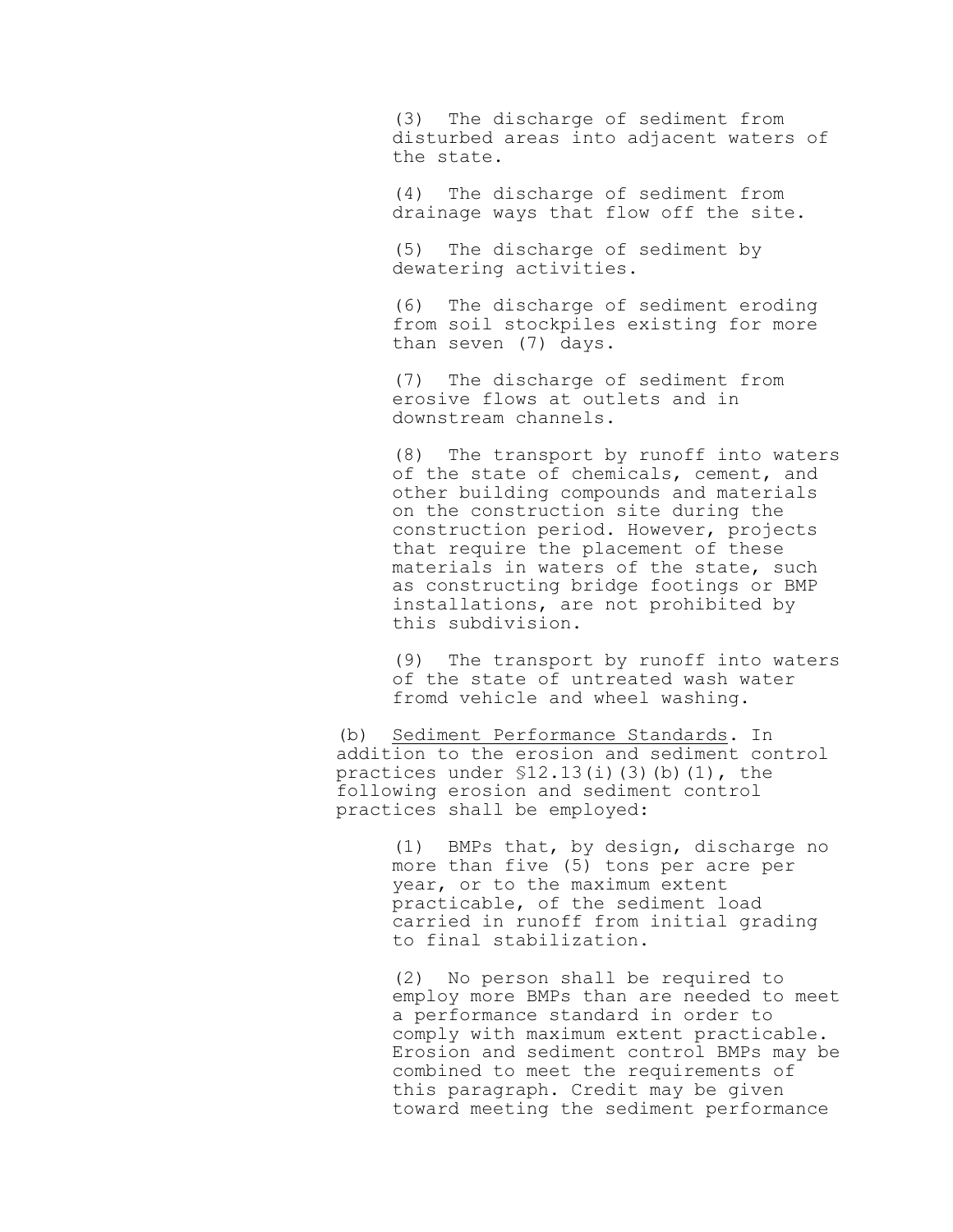standard of this paragraph for limiting the duration or area, or both, of land disturbing construction activity, or for other appropriate mechanisms.

(3) Notwithstanding §12.13(i)(3)(b)(1), if BMPs cannot be designed and implemented to meet the sediment performance standard, the erosion and sediment control plan shall include a written, site-specific explanation of why the sediment performance standard cannot be met and how the sediment load will be reduced to the maximum extent practicable.

(c) Preventive Measures. The erosion and sediment control plan shall incorporate all of the following:

> (1) Maintenance of existing vegetation, especially adjacent to surface waters whenever possible.

> (2) Minimization of soil compaction and preservation of topsoil.

(3) Minimization of land disturbing construction activity on slopes of twenty (20%) percent or more.

(4) Development of spill prevention and response procedures.

(d) Location. The BMPs used to comply with this section shall be located so that treatment occurs before runoff enters waters of the state.

(4) Implementation. The BMPs used to comply with this section shall be implemented as follows:

> (a) Erosion and sediment control practices shall be constructed or installed before land disturbing construction activities begin in accordance with the erosion and sediment control plan developed in §12.13(i)(2).

(b) Erosion and sediment control practices shall be maintained until final stabilization.

(c) Final stabilization activity shall commence when land disturbing activities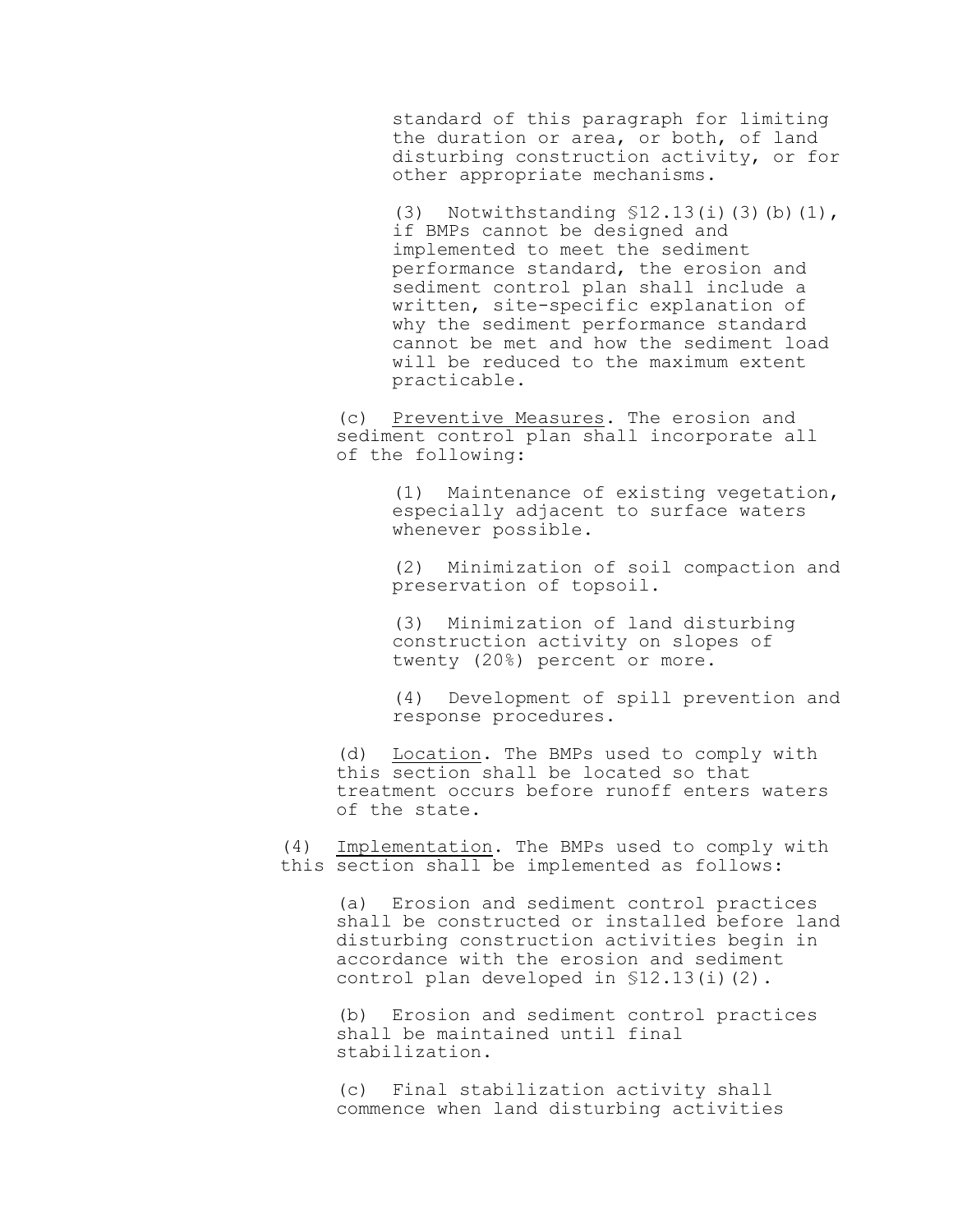cease and final grade has been reached on any portion of the site.

(d) Temporary stabilization activity shall commence when land disturbing activities have temporarily ceased and will not resume for a period exceeding fourteen (14) calendar days.

(e) BMPs that are no longer necessary for erosion and sediment control shall be removed by the responsible party.

# (j) Permitting Requirements, Procedures and Fees.

(1) Permit Required. No responsible party may commence a land disturbing construction activity subject to this ordinance without receiving prior approval of an erosion and sediment control plan for the site and a permit from the Village Administrator.

(2) Permit Application and Fees. The responsible party that will undertake a land disturbing construction activity subject to this ordinance shall submit an application for a permit and an erosion and sediment control plan that meets the requirements of §12.13(k), and shall pay an application fee to the Village Treasurer in the amount specified in §12.13(l). By submitting an application, the applicant is authorizing the Village Administrator to enter the site to obtain information required for the review of the erosion and sediment control plan.

(3) Permit Application Review and Approval. The Village Administrator shall review any permit application that is submitted with an erosion and sediment control plan, and the required fee. The following approval procedure shall be used:

(a) Within fifteen (15) business days of the receipt of a complete permit application, as required by  $$12.13(j)(2)$ , the Village Administrator shall inform the applicant whether the application and erosion and sediment control plan are approved or disapproved based on the requirements of this ordinance.

(b) If the permit application and erosion and sediment control plan are approved, the Village Administrator shall issue the permit.

(c) If the permit application or erosion and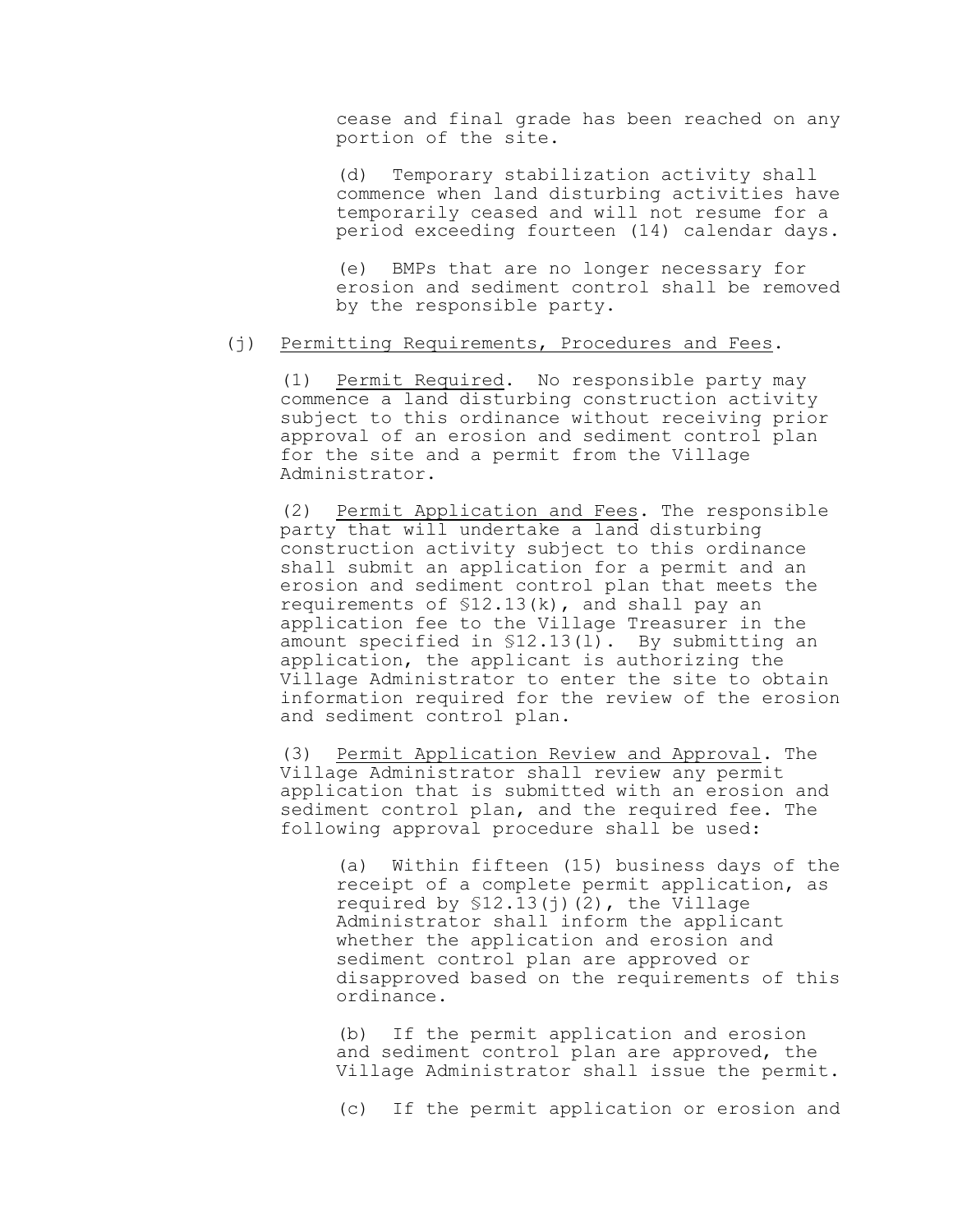sediment control plan is disapproved, the Village Administrator shall state in writing the reasons for disapproval.

(d) The Village Administrator may request additional information from the applicant. If additional information is submitted, the Village Administrator shall have ten (10) business days from the date the additional information is received to inform the applicant that the erosion and sediment control plan is either approved or disapproved.

(4) Surety Bond. As a condition of approval and issuance of the permit, the Village Administrator may require the applicant to deposit a surety bond or irrevocable letter of credit to guarantee a good faith execution of the approved erosion and sediment control plan and any permit conditions.

(5) Permit Requirements. All permits shall require the responsible party to:

> (a) Notify the Village Administrator within forty-eight (48) hours of commencing any land disturbing construction activity.

(b) Notify the Village Administrator of completion of any BMPs within fourteen (14) days after their installation.

(c) Obtain permission in writing from the Village Administrator prior to any modification pursuant to §12.13(k)(3) of the erosion and sediment control plan.

(d) Install all BMPs as identified in the approved erosion and sediment control plan.

(e) Maintain all road drainage systems, stormwater drainage systems, BMPs and other facilities identified in the erosion and sediment control plan.

(f) Repair any siltation or erosion damage to adjoining surfaces and drainage ways resulting from land disturbing construction activities and document repairs in a site inspection log.

(g) Inspect the BMPs within twenty-four (24) hours after each rain of one-half (0.5) inches or more which results in runoff during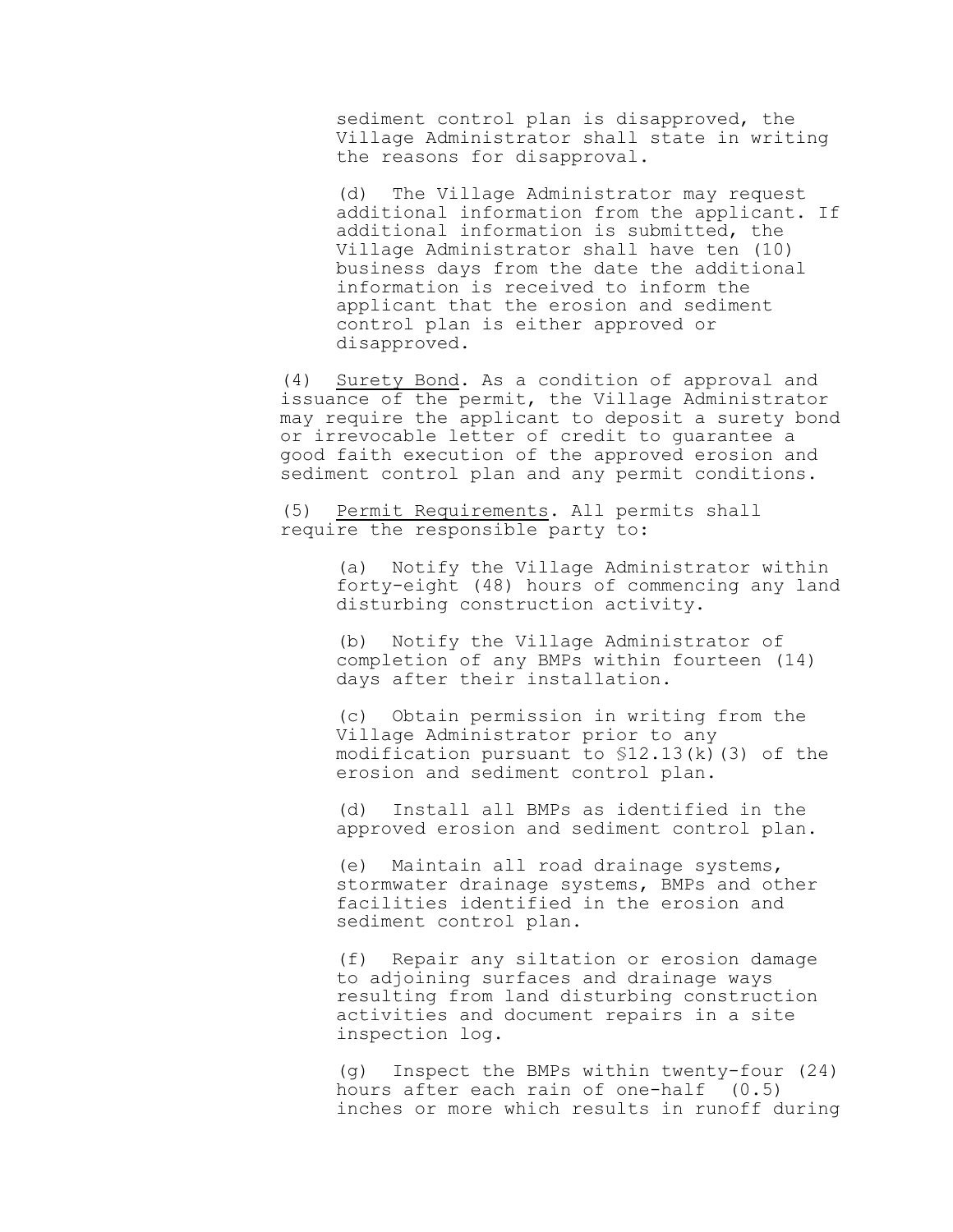active construction periods, and at least once each week. Make needed repairs and install additional BMPs as necessary, and document these activities in an inspection log that also includes the date of inspection, the name of the person conducting the inspection, and a description of the present phase of the construction at the site.

(h) Allow the Village Administrator to enter the site for the purpose of inspecting compliance with the erosion and sediment control plan or for performing any work necessary to bring the site into compliance with the erosion and sediment control plan. Keep a copy of the erosion and sediment control plan at the construction site.

(6) Permit Conditions. Permits issued under this section may include conditions established by Village Administrator in addition to the requirements set forth in  $$12.13(j)$  (5), where needed to assure compliance with the performance standards in §12.13(h) or §12.13(i).

(7) Permit Duration. Permits issued under this section shall be valid for a period of one hundred eighty (180) days, or the length of the building permit or other construction authorizations, whichever is longer, from the date of issuance. The Village Administrator may grant one or more extensions not to exceed one hundred eighty (180) days cumulatively. The Village Administrator may require additional BMPs as a condition of an extension if they are necessary to meet the requirements of this ordinance.

(8) Maintenance. The responsible party throughout the duration of the construction activities shall maintain all BMPs necessary to meet the requirements of this ordinance until the site has undergone final stabilization.

(k) Erosion and Sediment Control Plan, Statement and Amendments.

> (1) Erosion and Sediment Control Plan Statement. For each construction site identified under  $$12.13$ (d)(1)(c), an erosion and sediment control plan statement shall be prepared. This statement shall be submitted to the Village Administrator. The erosion and sediment control plan statement shall briefly describe the site, the development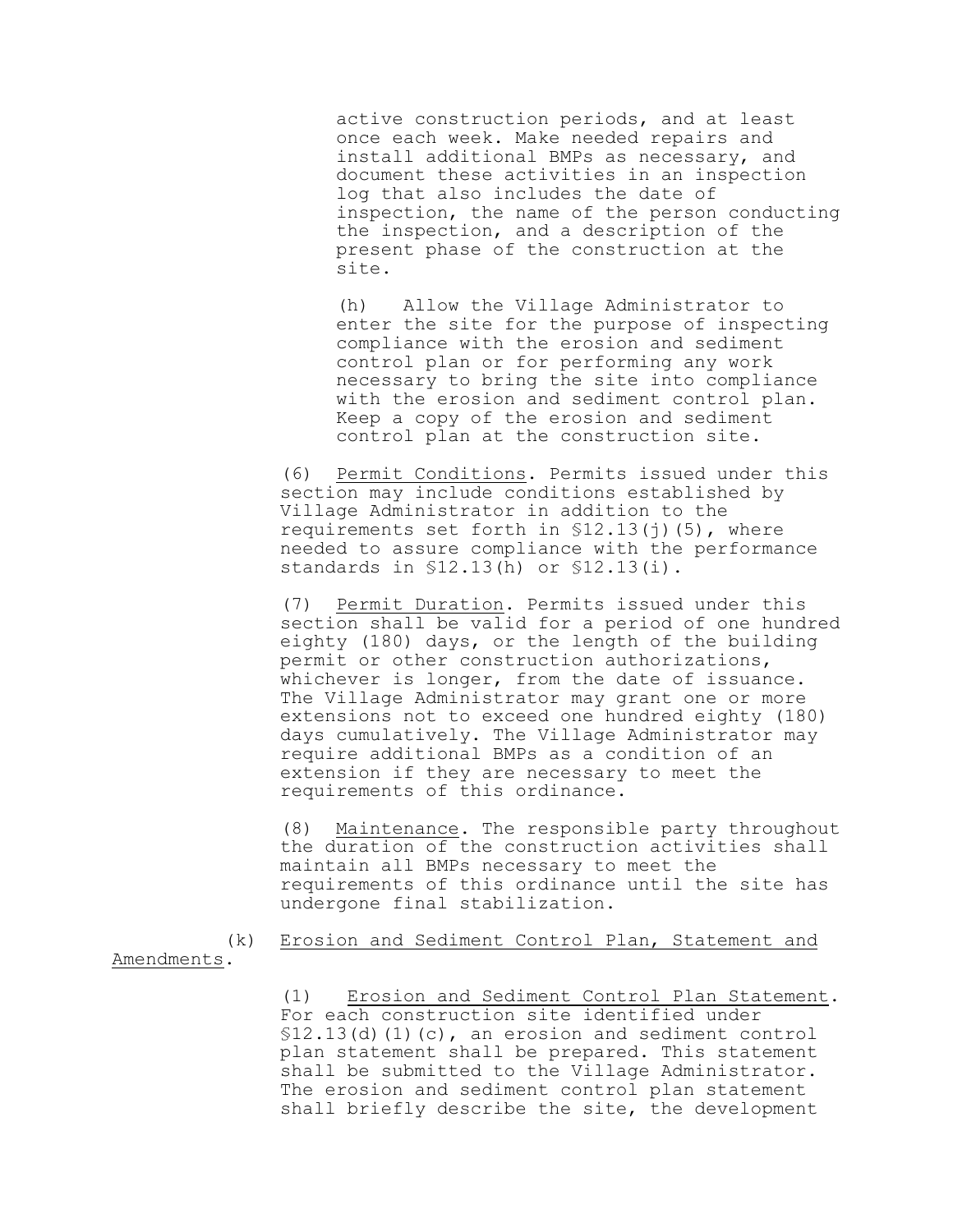schedule, and the BMPs that will be used to meet the requirements of the ordinance. A site map shall also accompany the erosion and sediment control plan statement.

### (2) Erosion and Sediment Control Plan Requirements.

(a) An erosion and sediment control plan shall be prepared and submitted to the Village Administrator.

(b) The erosion and sediment control plan shall be designed to meet the performance standards in §12.13(h) and §12.13(i) and other requirements of this ordinance.

(c) The erosion and sediment control plan shall address pollution caused by soil erosion and sedimentation during construction and up to final stabilization of the site. The erosion and sediment control plan shall include, at a minimum, the following items:

> (1) Name(s) and address(es) of the owner or developer of the site, and of any consulting firm retained by the applicant, together with the name of the applicant's principal contact at such firm. The application shall also include start and end dates for construction.

(2) Description of the construction site and the nature of the land disturbing construction activity, including representation of the limits of land disturbance on a United States Geological Service 7.5 minute series topographic map.

(3) Description of the intended sequence of major land disturbing construction activities for major portions of the construction site, including stripping and clearing; rough grading; construction of utilities, infrastructure, and buildings; and final grading and landscaping. Sequencing shall identify the expected date on which clearing will begin, the estimated duration of exposure of cleared areas, areas of clearing, installation of temporary erosion and sediment control measures, and establishment of permanent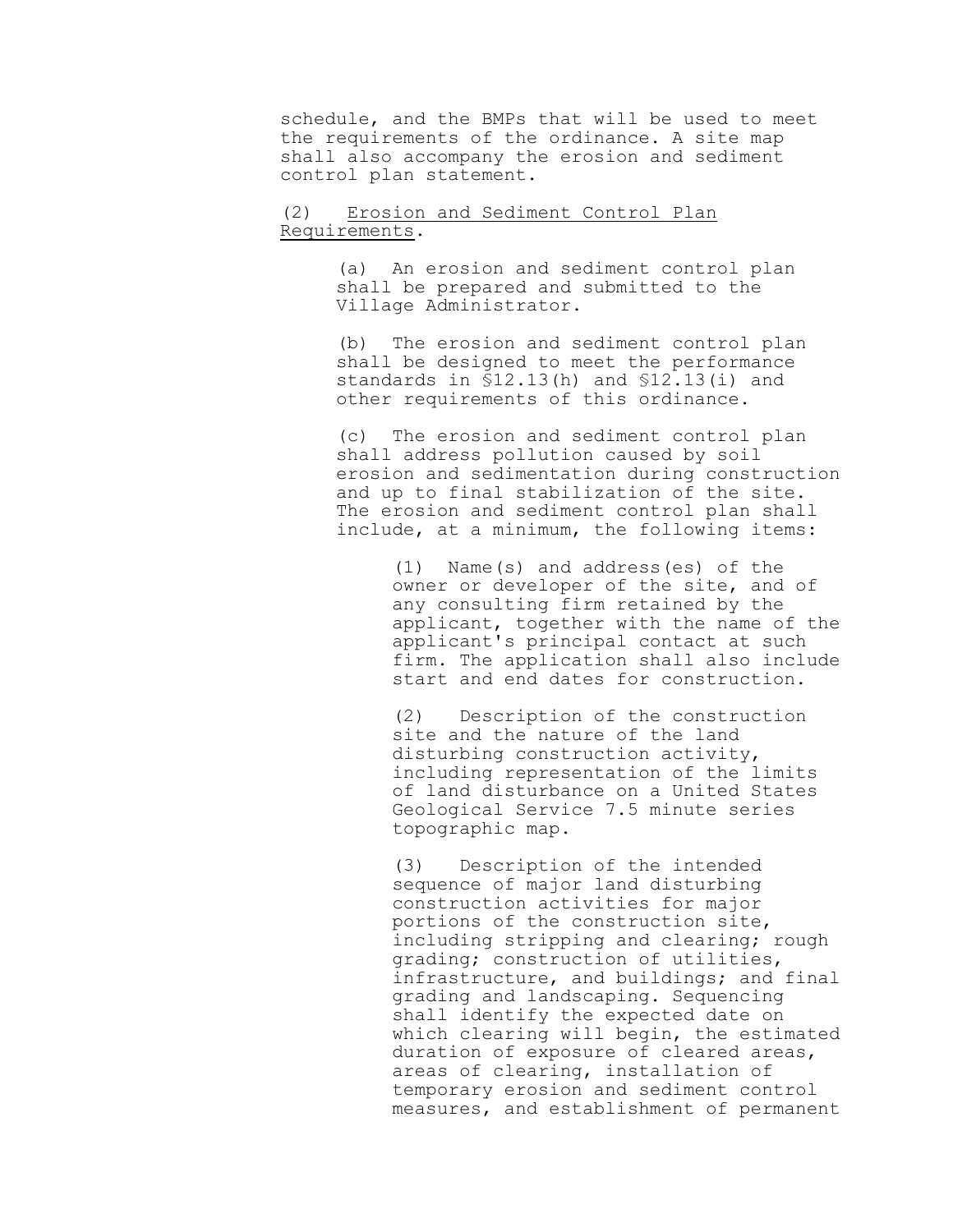vegetation.

(4) Estimates of the total area of the construction site and the total area of the construction site that is expected to be disturbed by land disturbing construction activities.

(5) Calculations to show the compliance with the performance standard in  $$12.13(h)(3)(b)(1)$ .

(6) Existing data describing the surface soil as well as subsoils.

(7) Depth to groundwater, as indicated by Natural Resources Conservation Service soil information where available.

(8) Name of the immediate named receiving water from the United States Geological Service seven and one-half (7.5) minute series topographic maps.

(d) The erosion and sediment control plan shall include a site map. The site map shall include the following items and shall be at a scale not greater than one hundred (100) feet per inch and at a contour interval not to exceed five (5) feet.

> (1) Existing topography, vegetative cover, natural and engineered drainage systems, roads and surface waters. Lakes, streams, wetlands, channels, ditches and other watercourses on and immediately adjacent to the site shall be shown. Any identified one hundred (100) year flood plains, flood fringes and floodways shall also be shown.

(2) Boundaries of the construction site.

(3) Drainage patterns and approximate slopes anticipated after major grading activities.

(4) Areas of soil disturbance.

(5) Location of major structural and non-structural controls identified in the erosion and sediment control plan.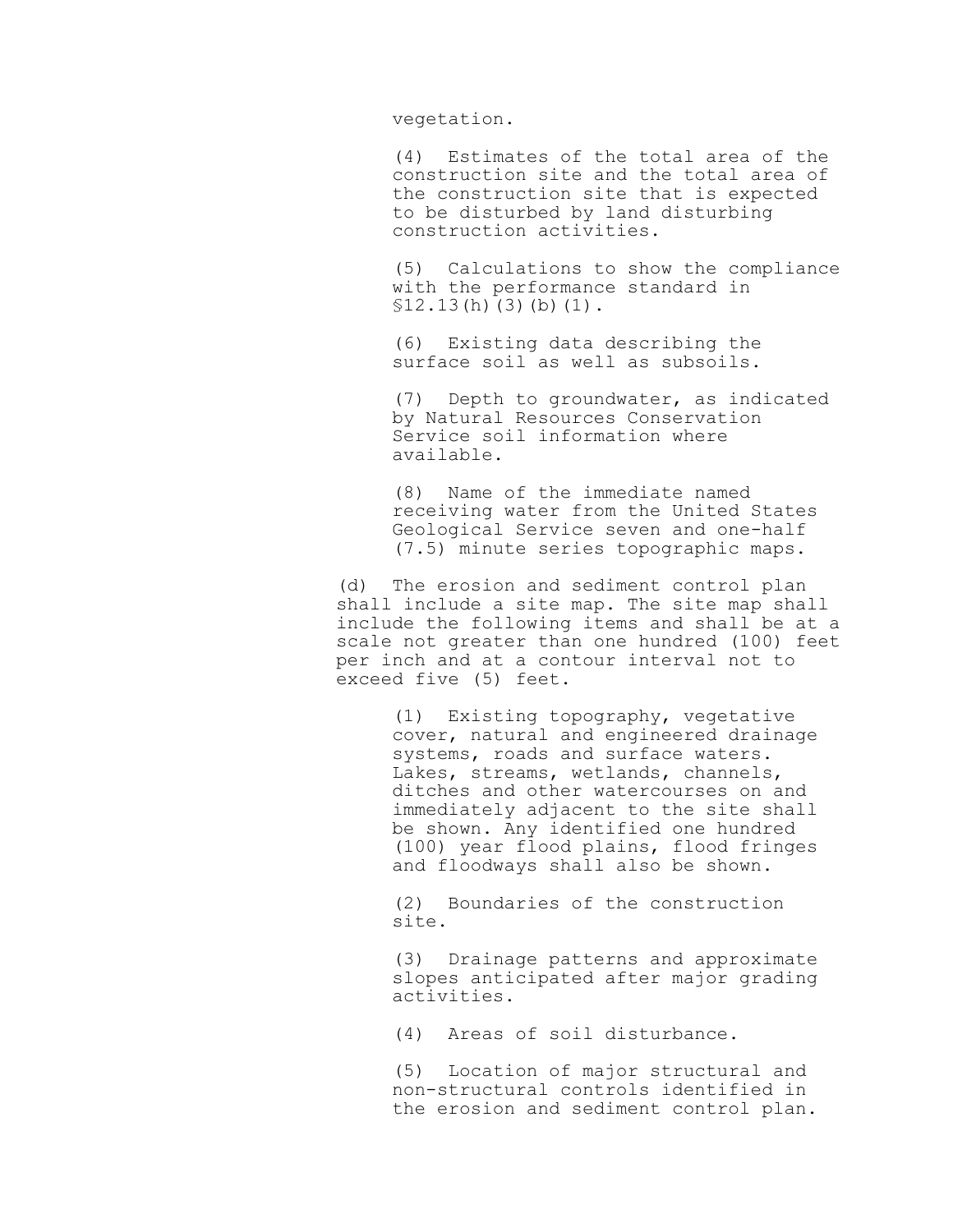(6) Location of areas where stabilization BMPs will be employed.

(7) Areas which will be vegetated following land disturbing construction activities.

(8) Area(s) and location(s) of wetland on the construction site, and locations where stormwater is discharged to a surface water or wetland within one-quarter (1/4) mile downstream of the construction site.

(9) Areas(s) used for infiltration of post-construction stormwater runoff.

(10) An alphanumeric or equivalent grid overlying the entire construction site map.

(e) Each erosion and sediment control plan shall include a description of appropriate control BMPs that will be installed and maintained at the construction site to prevent pollutants from reaching waters of the state. The erosion and sediment control plan shall clearly describe the appropriate erosion and sediment control BMPs for each major land disturbing construction activity and the timing during the period of land disturbing construction activity that the erosion and sediment control BMPs will be implemented. The description of erosion and sediment control BMPs shall include, when appropriate, the following minimum requirements:

> (1) Description of interim and permanent stabilization practices, including a BMP implementation schedule. The erosion and sediment control plan shall ensure that existing vegetation is preserved where attainable and that disturbed portions of the site are stabilized.

> (b) Description of structural practices to divert flow away from exposed soils, store flows or otherwise limit runoff and the discharge of pollutants from the site. Unless otherwise specifically approved in writing by the Village Administrator, structural measures shall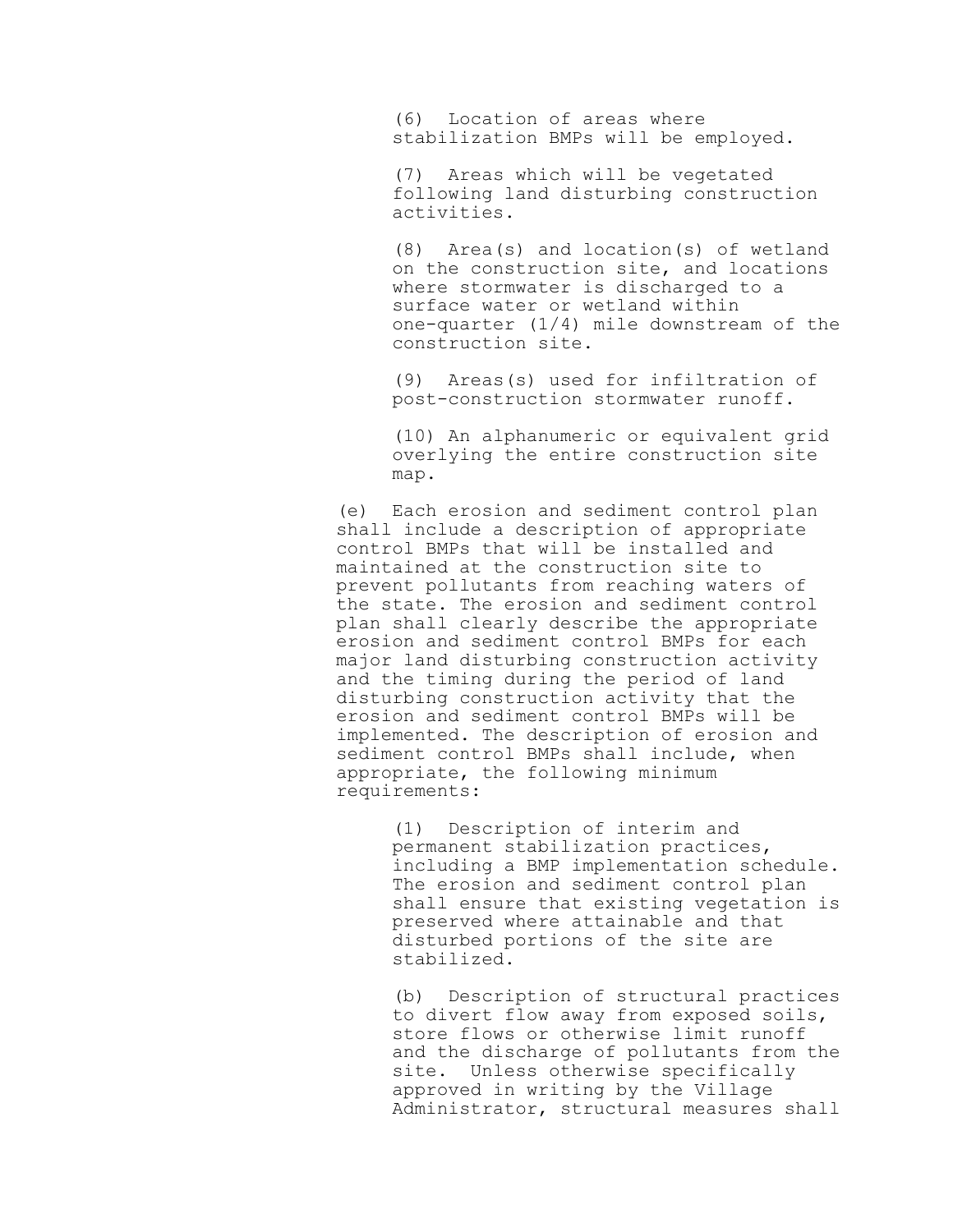be installed on upland soils.

(c) Management of overland flow at all areas of the construction site, unless otherwise controlled by outfall controls.

(d) Trapping of sediment in channefized flow.

(e) Staging land disturbing construction activities to limit exposed soil areas subject to erosion.

(6) Protection of downslope drainage inlets where they occur.

(7) Minimization of tracking at all vehicle and equipment entry and exit locations of the construction site.

(8) Clean up of off-site sediment deposits.

- (9) Proper disposal of building and waste material.
- (10) Stabilization of drainage ways.

(11) Installation of permanent stabilization practices as soon as possible after final grading.

(12) Minimization of dust to the maximum extent practicable.

(f) The erosion and sediment control plan shall require that velocity dissipation devices be placed at discharge locations and along the length of any outfall channel as necessary to provide a non-erosive flow from the structure to a water course so that the natural physical and biological characteristics and functions are maintained and protected.

(3) Erosion and Sediment Control Plan Amendments. The applicant shall amend the erosion and sediment control plan if any of the following occur:

(a) There is a change in design, construction, operation or maintenance at the site which has the reasonable potential for the discharge of pollutants to waters of the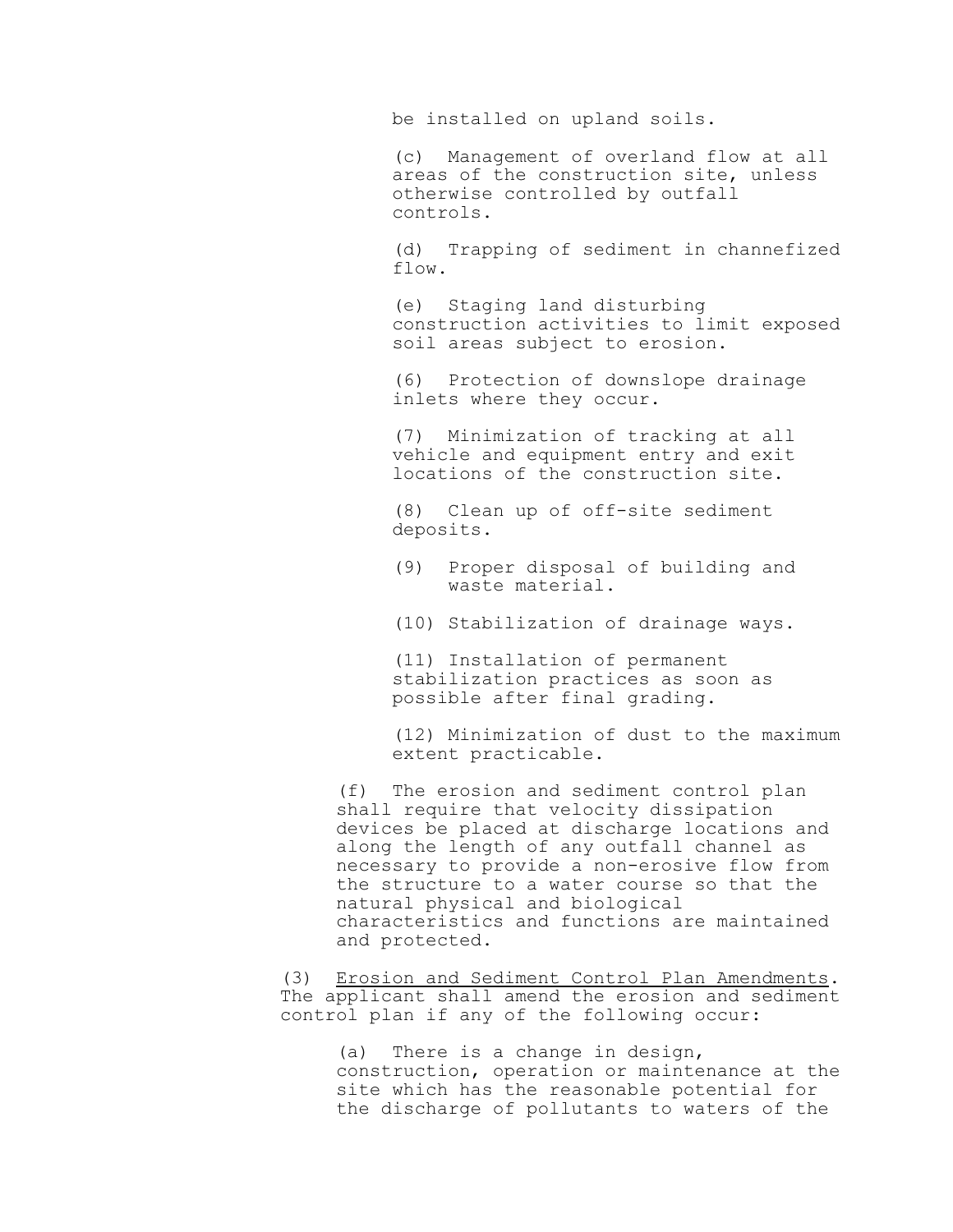state and which has not otherwise been addressed in the erosion and sediment control plan.

(b) The actions required by the erosion and sediment control plan fail to reduce the impacts of pollutants carried by construction site runoff.

(c) The Village Administrator notifies the applicant of changes needed in the erosion and sediment control plan.

(l) Fee Schedule. The fees referred to in other sections of this ordinance shall be established by the Village Board and may from time to time be modified by resolution. A schedule of the fees established by the Village Board shall be available for review in the office of the Village Clerk/Treasurer.

(m) Inspection. If land disturbing construction activities are occurring without a permit required by this ordinance, the Village Administrator may enter the land pursuant to the provisions of  $$66.0119$  (1), (2), and (3), Wis. Stats.

(n) Enforcement.

(1) The Village Administrator may post a stop work order if any of the following occurs:

> (a) Land disturbing construction activity regulated under this ordinance is occurring without a permit.

(b) The erosion and sediment control plan is not being implemented in good faith.

(c) The conditions of the permit are not being met.

(2) If the responsible party does not cease activity as required in a stop work order posted under this section or fails to comply with the erosion and sediment control plan or permit conditions, the Village Administrator may revoke the permit.

(3) If the responsible party, where no permit has been issued or the permit has been revoked, does not cease the activity after being notified by the Village Administrator, or if a responsible party violates a stop work order posted under §12.13(n)(1), the Village Administrator may request the Village Attorney to obtain a cease and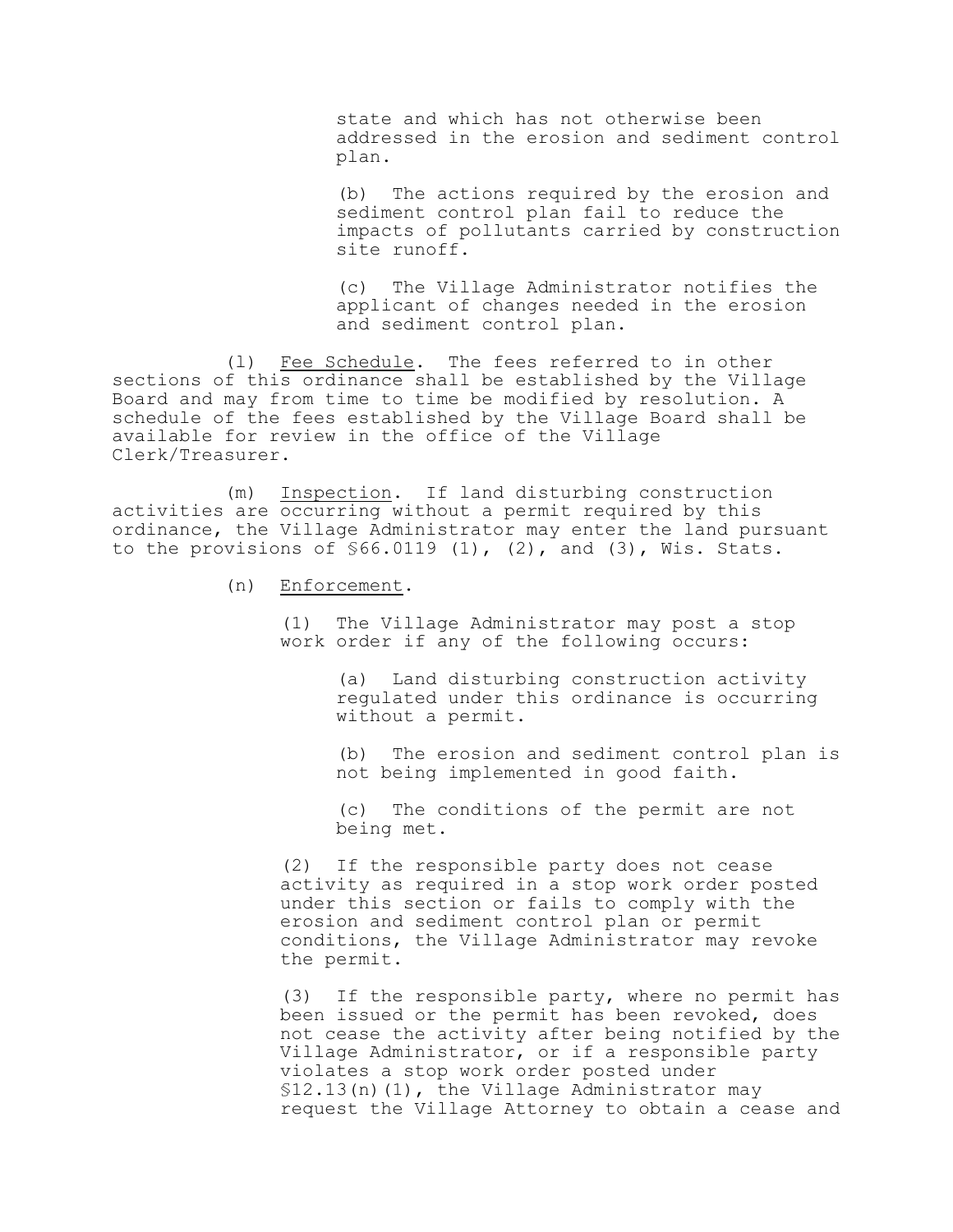desist order in any court with jurisdiction.

(4) The Village Administrator or Board of Appeals may retract the stop work order issued under §12.13(n)(1) or the permit revocation under  $$12.13(n)(2)$ .

(5) After posting a stop work order under  $$12.13(n)(1)$ , the Village Administrator may issue a notice of intent to the responsible party of its intent to perform work necessary to comply with this ordinance. The Village Administrator may go on the land and commence the work after issuing the notice of intent. The costs of the work performed under this subsection by the Village Administrator, plus interest at the rate of eighteen (18%) percent per annum, shall be billed to the responsible party. In the event a responsible party fails to pay the amount due, the Clerk/Treasurer shall enter the amount due on the tax rolls and collect as a special assessment against the property pursuant to subch. VII of ch. 66, Wis. Stats.

(6) Any person violating any of the provisions of this ordinance shall be subject to a forfeiture of not less than Five (\$50.00) Dollars nor more than Two Hundred (\$200.00) Dollars and the costs of prosecution for each violation. Each day a violation exists shall constitute a separate offense.

(7) Compliance with the provisions of this ordinance may also be enforced by injunction in any court with jurisdiction. It shall not be necessary to prosecute for forfeiture or a cease and desist order before resorting to injunctional proceedings.

(o) Appeals.

(1) Board of Appeals. The Board of Appeals created pursuant to §12.09 of the Village's Code of Ordinances pursuant to §61.354 (4)(b), Wis. Stats.:

> (a) Shall hear and decide appeals where it is alleged that there is error in any order, decision or determination made by the Village Administrator in administering this ordinance except for cease and desist orders obtained under §12.13(n)(3).

(b) May authorize, upon appeal, variances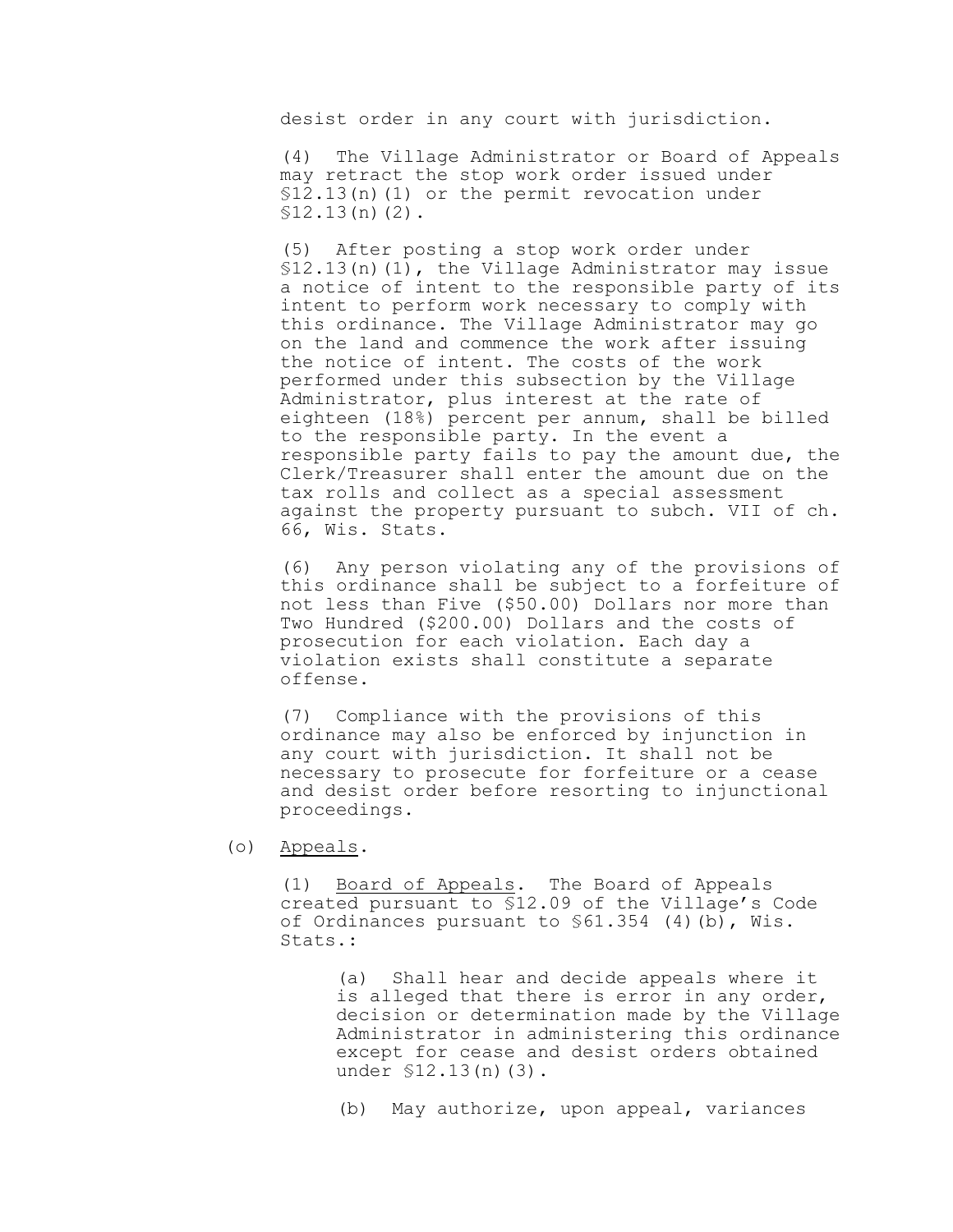from the provisions of this ordinance which are not contrary to the public interest and where owing to special conditions a literal enforcement of the provisions of the ordinance will result in unnecessary hardship; and

(c) Shall use the rules, procedures, duties and powers authorized by statute in hearing and deciding appeals and authorizing variances.

(2) Who May Appeal. Appeals to the Board of Appeals may be taken by any aggrieved person or by any office, department, board, or bureau of the Village of Paddock Lake affected by any decision of the Village of Paddock Lake.

(p) Severability. If a court of competent jurisdiction judges any section, clause, provision or portion of this ordinance unconstitutional or invalid, the remainder of the ordinance shall remain in force and not be affected by such judgment.

12.14 ENFORCEMENT OF STATE BUILDING CODE.

(a) Authority. These regulations are adopted under the authority granted by §101.12, Wis. Stats.

(b) Purpose. The purpose of this ordinance is to promote the general health, safety and welfare by enforcing the adopted codes.

(c) Adoption of Codes. The following Wisconsin Administrative Codes and subsequent revisions are adopted for municipal enforcement by the building inspector, who shall be commercially certified by the Wisconsin Department of Safety and Professional Services.

| Chs. SPS 361-366 | Wisconsin Building and<br>Heating, Ventilating and Air<br>Conditioning Code |  |
|------------------|-----------------------------------------------------------------------------|--|
| Chs. SPS 375-379 | Existing Building Code                                                      |  |
| Ch. SPS 316      | Electrical Inspection Agency                                                |  |

(d) Building Inspector. The Building Inspector authorized by the municipality to enforce the adopted codes shall be properly certified by the Department of Industry, Labor and Human Relations.

(e) Building Permit Required. No person shall build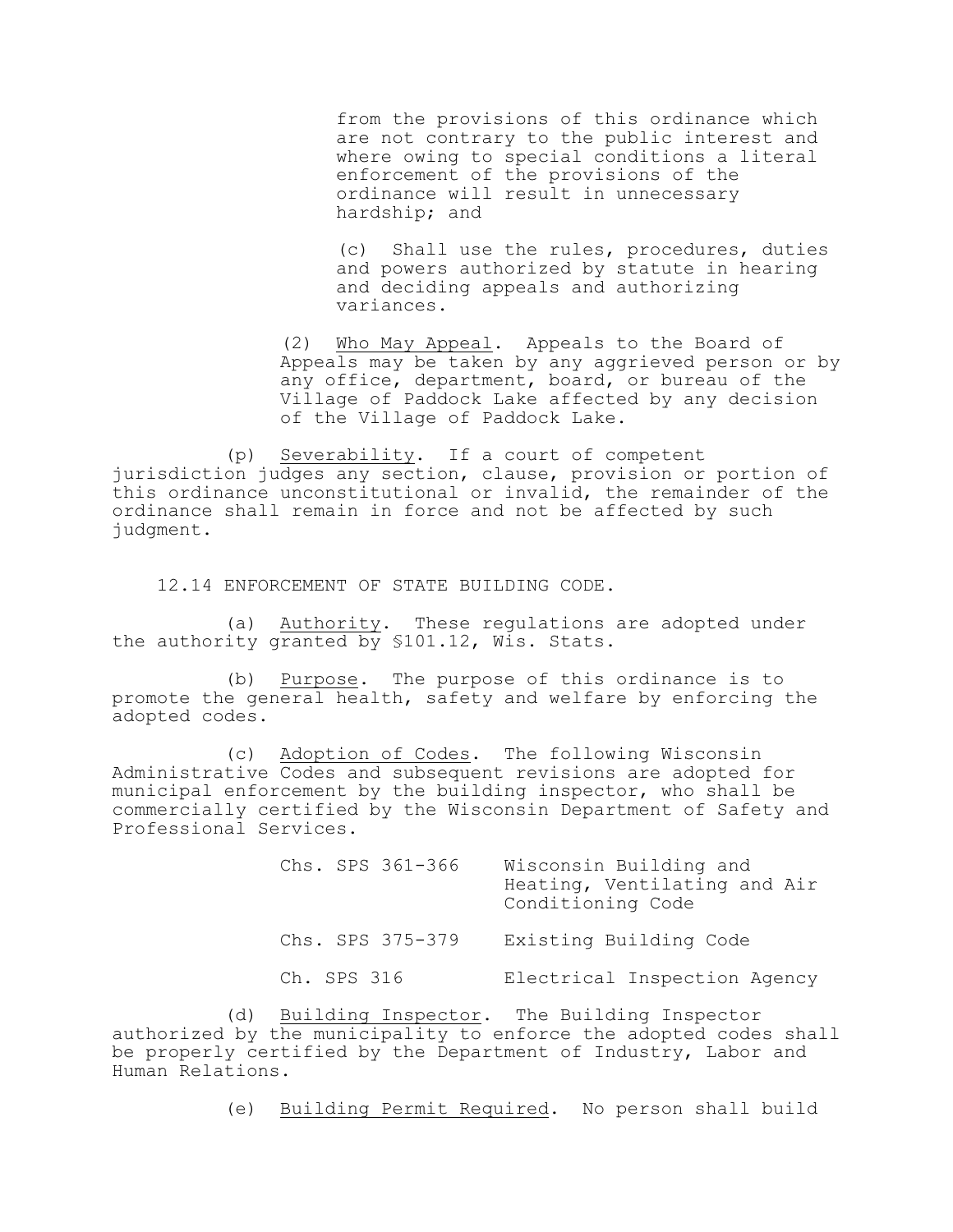or cause to be built any new public building containing less than 50,000 cubic feet in total volume or alter a public building involving less than 100,000 cubic feet in total volume, without first submitting plans and specifications to the building inspector and obtaining a building permit for such building.

(f) Building Permit Fee. Building permit fees shall be determined by resolution.

(g) Penalties. Enforcement of this section shall be by means of withholding of building permits, imposition of forfeitures and injunctive action. Forfeitures shall be not less than \$25.00 nor more than \$1,000 for each day of noncompliance.

(h) Effective Date. This ordinance shall be effective September 1, 1993, upon passage and publication as provided by law.

12.15 BUILDING SITE START TIMES.

No person shall build or cause to built any new building, addition, remodeling or other type of construction, destruction or earth moving activity prior to 7:00 a.m. local time nor shall such construction extend beyond 8:00 p.m. local time.

12.16 RESERVED.

12.17 RESERVED.

12.18 POST-CONSTRUCTION STORMWATER MANAGEMENT.

(a) Authority.

(1) This ordinance is adopted by the Village Board under the authority granted by §61.354, Wis. Stats. This ordinance supersedes all provisions of an ordinance previously enacted under §60.62 or §61.35, Wis. Stats., that relate to stormwater management regulations. Except as otherwise specified in §61.354, Wis. Stats., §61.35, Wis. Stats., applies to this ordinance and to any amendments to this ordinance.

(2) The provisions of this ordinance are deemed not to limit any other lawful regulatory powers of the same governing body.

(3) The Village Board hereby designates the Village Administrator or his designee to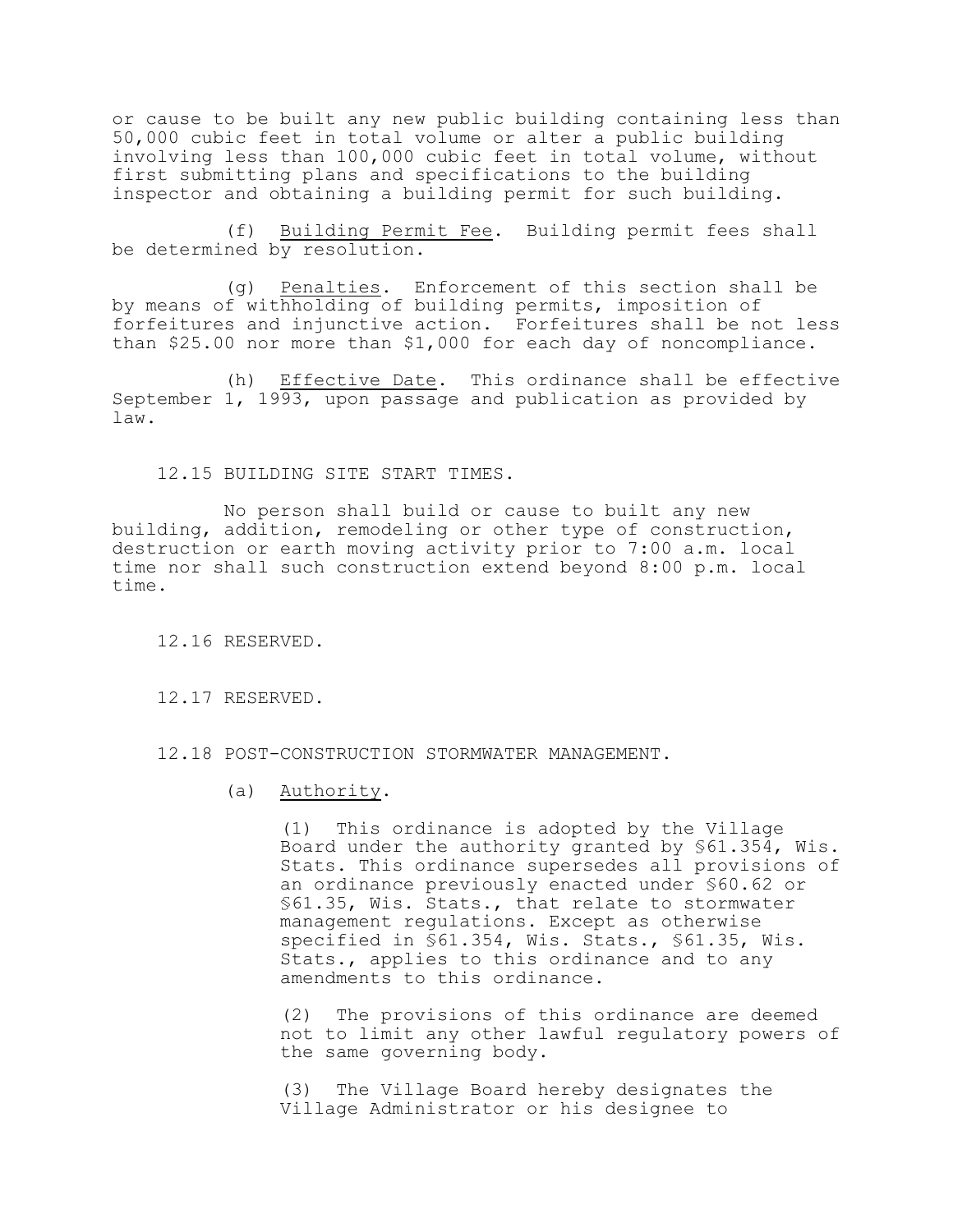administer and enforce the provisions of this ordinance.

(4) The requirements of this ordinance do not pre-empt more stringent stormwater management requirements that may be imposed by any of the following:

> (a) Wisconsin Department of Natural Resources administrative rules, permits or approvals including those authorized under §281.16 and §283.33, Wis. Stats.

> (b) Targeted non-agricultural performance standards promulgated in rules by the Wisconsin Department of Natural Resources under §NR 151.004, Wis. Adm. Code.

(b) Findings of Fact. The Village Board acknowledges that uncontrolled, post-construction runoff has a significant impact upon water resources and the health, safety and general welfare of the community and diminishes the public enjoyment and use of natural resources. Specifically, uncontrolled post-construction runoff can:

(1) Degrade physical stream habitat by increasing stream bank erosion, increasing streambed scour, diminishing groundwater recharge, diminishing stream base flows and increasing stream temperature.

(2) Diminish the capacity of lakes and streams to support fish, aquatic life, recreational and water supply uses by increasing pollutant loading of sediment, suspended solids, nutrients, heavy metals, bacteria, pathogens and other urban pollutants.

(3) Alter wetland communities by changing wetland hydrology and by increasing pollutant loads.

(4) Reduce the quality of groundwater by increasing pollutant loading.

(5) Threaten public health, safety, property and general welfare by overtaxing storm sewers,drainage ways, and other minor drainage facilities.

(c) Purpose and Intent.

(1) Purpose. The general purpose of this ordinance is to establish long-term, post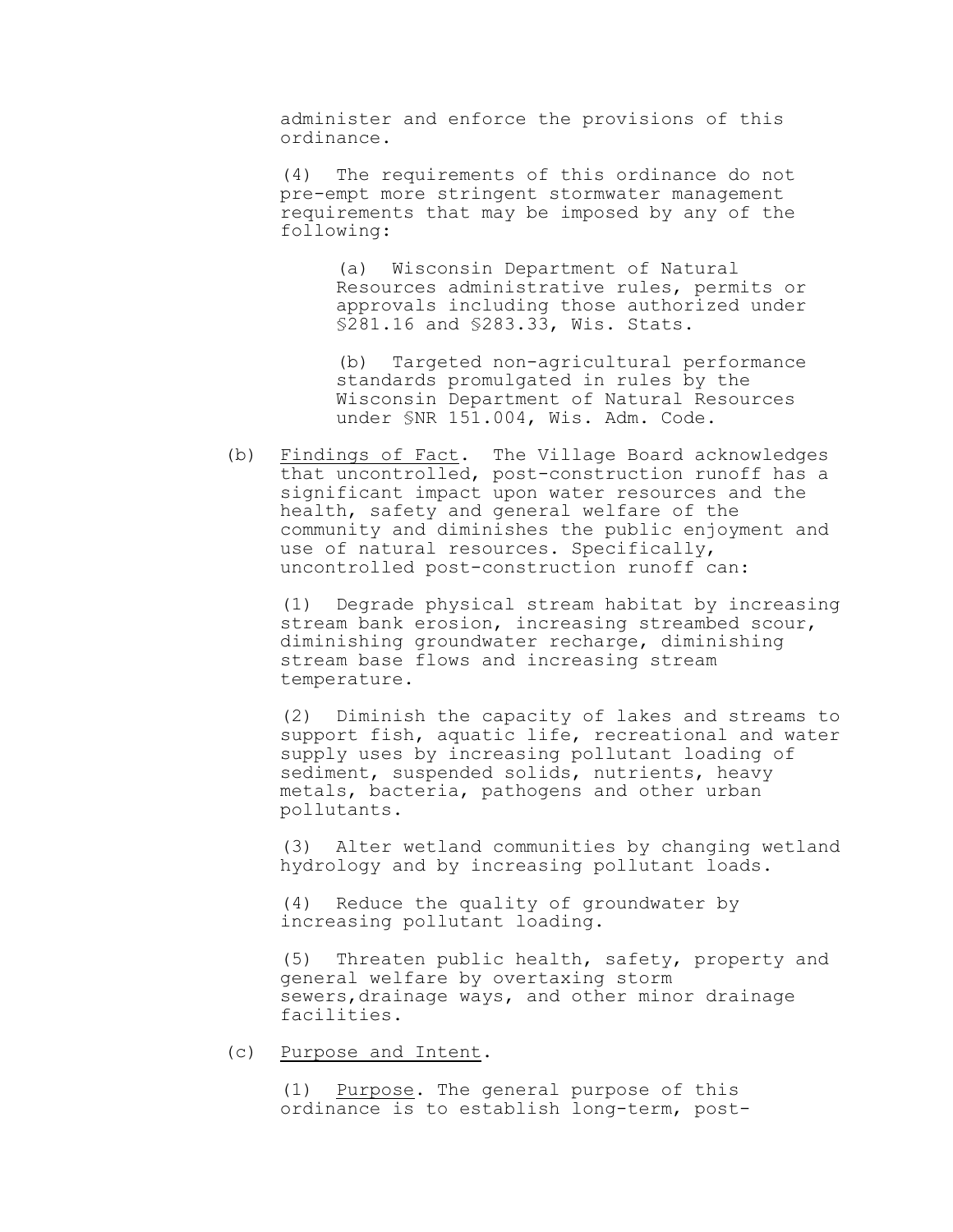construction runoff management requirements that will diminish the threats to public health, safety, welfare and the aquatic environment. Specific purposes are to:

> (1) Further the maintenance of safe and healthful conditions.

(2) Prevent and control the adverse effects of stormwater; prevent and control soil erosion; prevent and control water pollution; protect spawning grounds, fish and aquatic life; control building sites, placement of structures and land uses; preserve ground cover and scenic beauty; and promote sound economic growth.

(3) Control exceedance of the safe capacity of existing drainage facilities and receiving water bodies; present undue channel erosion; and control increases in the scouring and transportation of particulate matter.

(4) Minimize the amount of pollutants discharged from the separate storm sewer to protect the waters of the state.

(2) Intent. It is the intent of the Village Board that this ordinance regulates post-construction stormwater discharges to waters of the state. This ordinance may be applied on a site-by-site basis. The Village Board recognizes, however, that the preferred method of achieving the stormwater performance standards set forth in this ordinance is through the preparation and implementation of comprehensive, systems-level stormwater management plans that cover hydrologic units, such as watersheds, on a municipal and regional scale. Such plans may prescribe regional stormwater devices, practices or systems, any of which may be designed to treat runoff from more than one site prior to discharge to waters of the state. Where such plans are in conformance with the performance standards developed under §281.16, Wis. Stats., for regional stormwater management measures and have been approved by the Village Board, it is the intent of this ordinance that the approved stormwater management plan be used to identify post-construction management measures acceptable for the community.

- (d) Applicability and Jurisdiction.
	- (1) Applicability.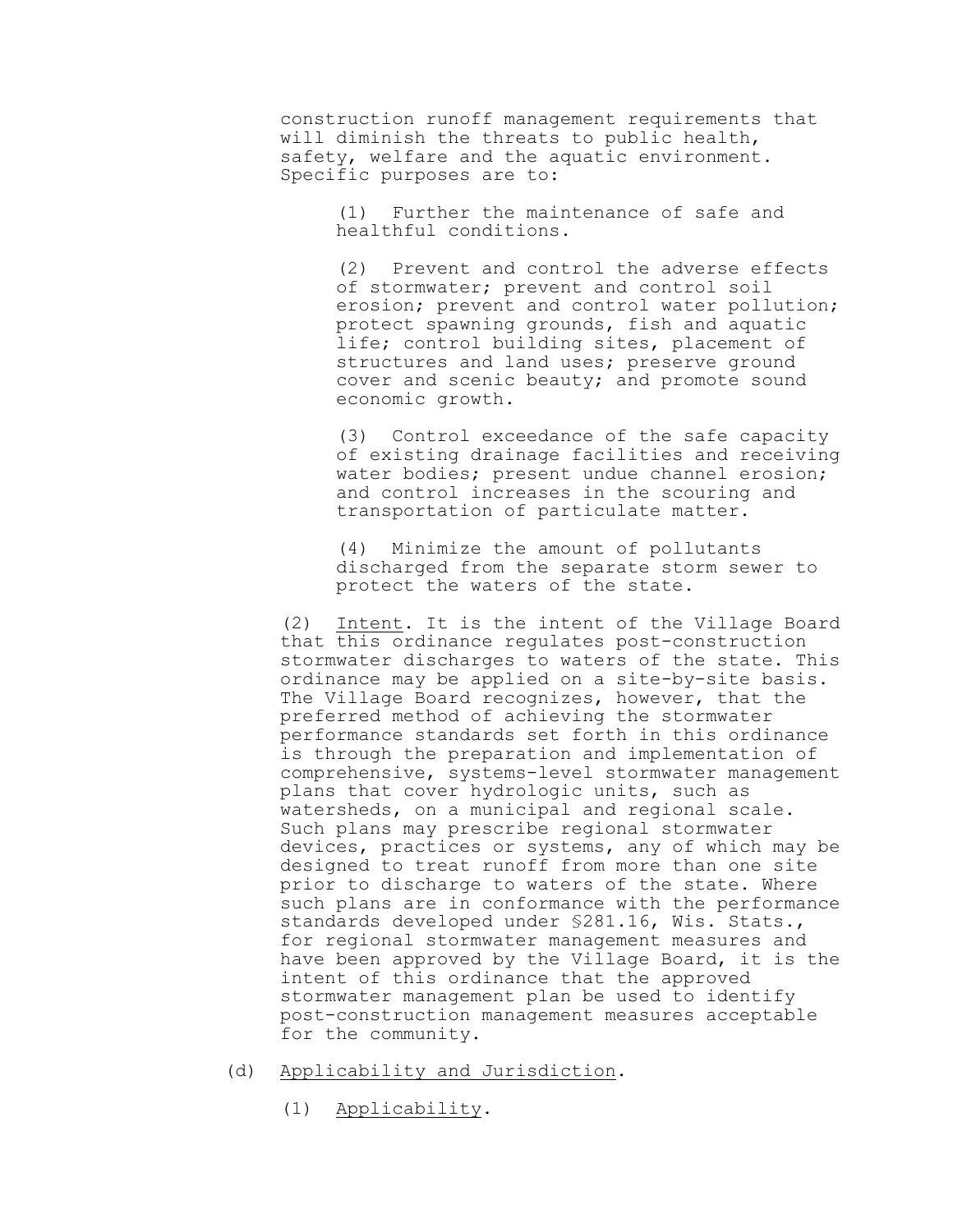(a) Except as provided under  $$12.18(d)$  (1)(b), this ordinance applies to a post-construction site whereupon one acre or more of land disturbing construction activity occurs during construction.

(b) A site that meets any of the criteria in this paragraph is exempt from the requirements of this ordinance:

> (1) A post-construction site with less than ten (10%) percent connected imperviousness, based on the area of land disturbance, provided the cumulative area of all impervious surfaces is less than one (1) acre. However, the exemption of this paragraph does not include exemption from the protective area standard of this ordinance.

(2) Agricultural facilities and practices.

(c) Underground utility construction, but not including the construction of any above ground structures associated with utility construction.

(c) Notwithstanding the applicability requirements in  $$12.18$ (d)(1)(a), this ordinance applies to post-construction sites of any size that, as determined by the Village Administrator, are likely to result in runoff that exceeds the safe capacity of the existing drainage facilities or receiving body of water, causes undue channel erosion, or increases water pollution by scouring or the transportation of particulate matter.

(2) Jurisdiction. This ordinance applies to post construction sites within the boundaries and jurisdiction of the Village of Paddock Lake as well as all lands located within the extraterritorial plat approval Jurisdiction of the Village of Paddock Lake, even if plat approval is not involved.

(3) Exclusions. This ordinance is not applicable to activities conducted by a state agency, as defined under §227.01 (1), Wis. Stats.

(e) Definitions.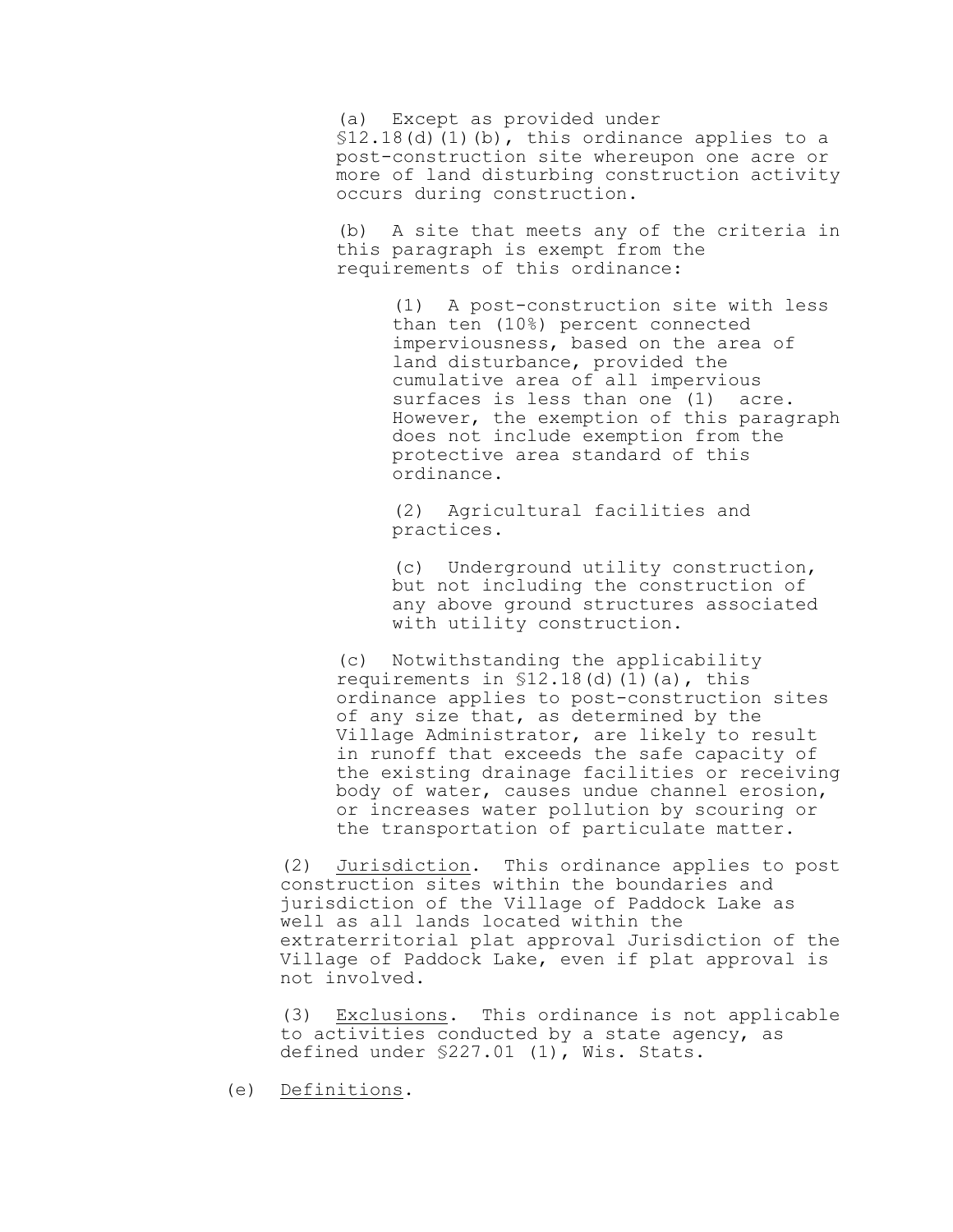(1) "Adequate sod, or self-sustaining vegetative cover" means maintenance of sufficient vegetation types and densities such that the physical integrity of the streambank or lakeshore is preserved. Self-sustaining vegetative cover includes grasses, forbs, sedges and duff layers of fallen leaves and woody debris.

(2) "Administering authority" means a governmental employee, or a regional planning commission empowered under §61.354, Wis. Stats., that is designated by the Village Board to administer this ordinance.

(3) "Agricultural facilities and practices" has the meaning given in §281.16 (1), Wis. Stats.

(4) "Atlas 14" means the National Oceanic and Atmospheric Administration (NOM) Atlas 14 Precipitation-Frequency Atlas of the United States, Volume 8 (Midwestern States), published in 2013.

(5) "Average annual rainfall" means a typical calendar year of precipitation as determined by the Wisconsin Department of Natural Resources for users of models such as WinSLAMM, P8 or equivalent methodology. The average annual rainfall is chosen from a department publication for the location closest to the municipality.

(6) "Best management practice" or "BMP" means structural or non-structural measures, practices, techniques or devices employed to avoid or minimize sediment or pollutants carried in runoff to waters of the state.

(7) "Business day means a day the office of the Village Administrator is routinely and customarily open for business.

(8) "Cease and desist order" means a court-issued order to halt land disturbing construction activity that is being conducted without the required permit or in violation of a permit issued by the Village Administrator.

(9) "Combined sewer system" means a system for conveying both sanitary sewage and stormwater runoff.

(10) "Connected imperviousness" means an impervious surface connected to the waters of the state via a separate storm sewer, an impervious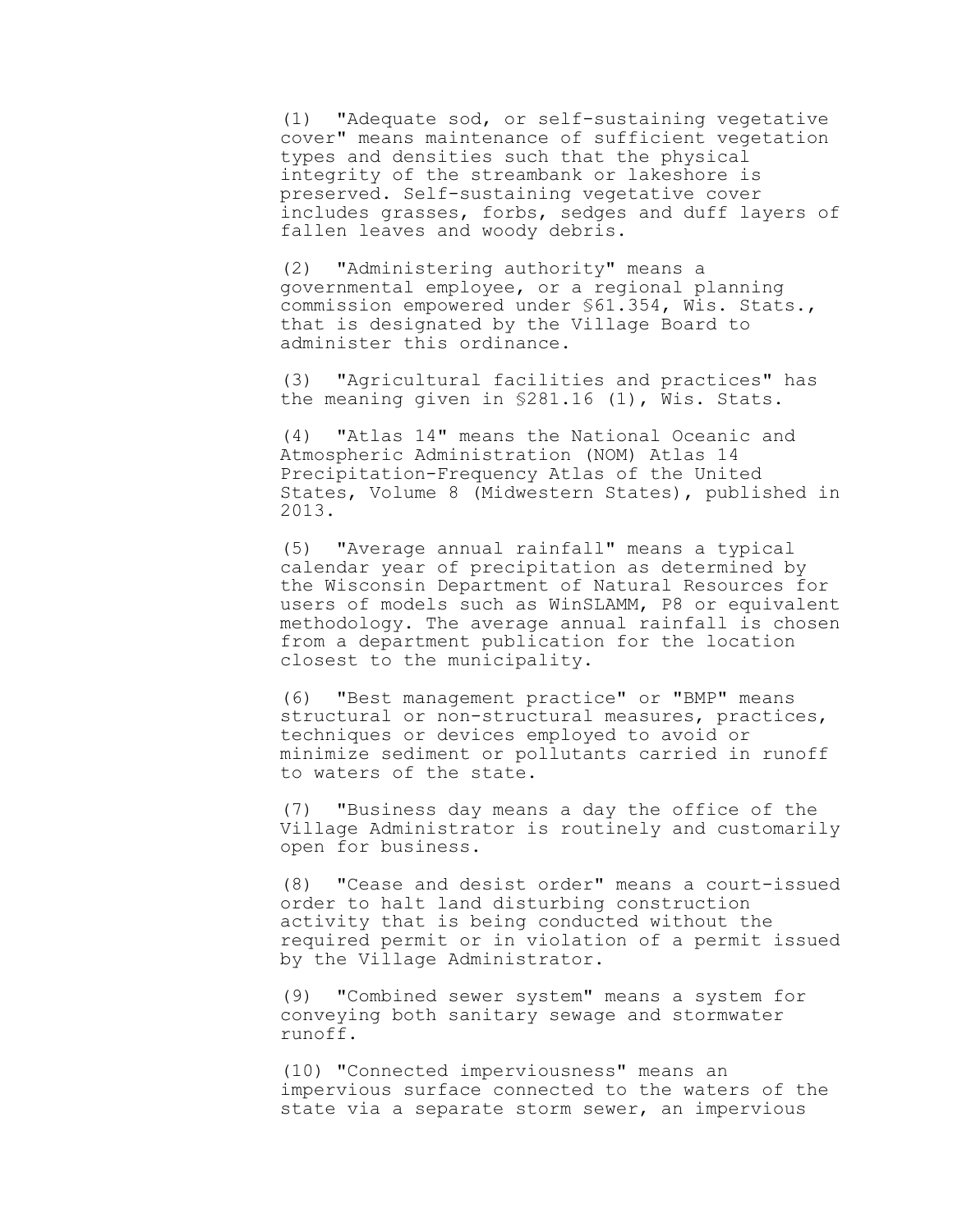flow path, or a minimally pervious flow path.

(11) "Design storm" means a hypothetical discrete rainstorm characterized by a specific duration, temporal distribution, rainfall intensity, return frequency and total depth of rainfall.

(12) "Development" means residential, commercial, industrial or institutional land uses and associated roads.

(13) "Direct conduits to groundwater" means wells, sinkholes, swallets, fractured bedrock at the surface, mine shafts, non-metallic mines, file inlets discharging to groundwater, quarries, or depressional groundwater recharge areas over shallow fractured bedrock.

(14) "Division of land" means the creation from one (1) parcel of four (4) or more parcels or building sites of five (5) or fewer acres each in area where such creation occurs at one time or through the successive partition within a five (5) year period.

(15) "Effective infiltration area" means the area of the infiltration system that is used to infiltrate runoff and does not include the area used for site access, berms or pretreatment.

(16) "Erosion" means the process by which the land's surface is worn away by the action of wind, water, ice or gravity.

(17) "Exceptional resource waters" means waters listed in §NR 102.11, Wis. Adm. Code.

(18) "Extraterritorial" means the unincorporated area within three (3) miles of the corporate limits of a first, second, or third class city, or within one and a half  $(1 \frac{1}{2})$  miles of a fourth class city or village

(19) "Filtering layer" means soil that has at least a three (3) foot deep layer with at least twenty (20%) percent fines; or at least a five (5) foot deep layer with at least ten (10%) percent fines; or an engineered soil with an equivalent level of protection as determined by the regulatory authority for the site.

(20) "Final stabilization" means that all land disturbing construction activities at the construction site have been completed and that a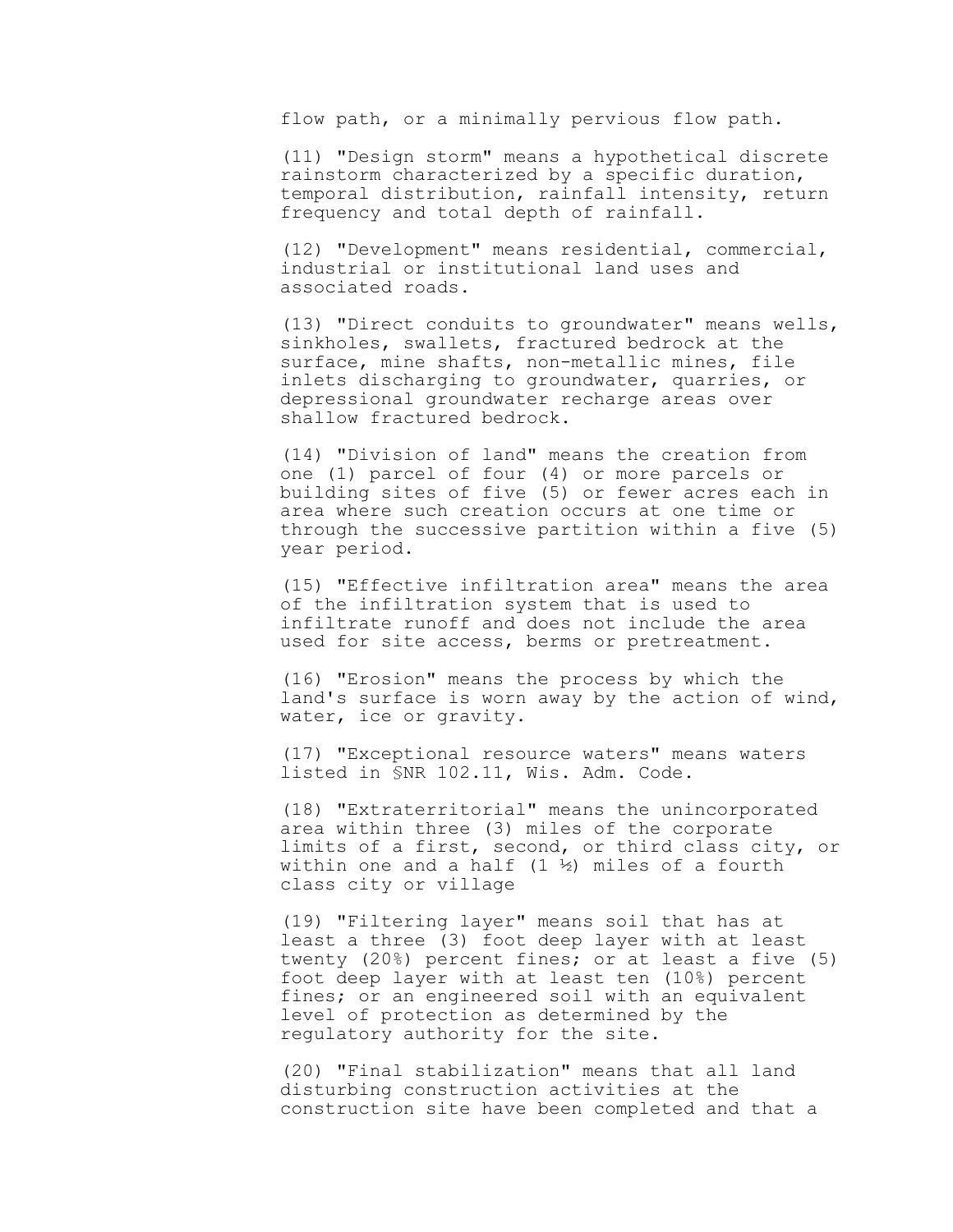uniform perennial vegetative cover has been established with a density of at least seventy (70%) percent of the cover for the unpaved areas and areas not covered by permanent structures or that employ equivalent permanent stabilization measures.

(21) "Financial guarantee" means a performance bond, maintenance bond, surety bond, irrevocable letter of credit, or similar guarantees submitted to the Village Administrator by the responsible party to assure that requirements of the ordinance are carried out in compliance with the stormwater management plan.

(22) "Governing body" means town board of supervisors, county board of supervisors, city council, village board of trustees or village council.

(23) Impervious surface" means an area that releases as runoff all or a large portion of the precipitation that falls on it, except for frozen soil. Rooftops, sidewalks, driveways, gravel or paved parking lots and streets are examples of areas that typically are impervious.

(24) "In-fill" means an undeveloped area of land located within an existing urban sewer service area, surrounded by development or development and natural or man-made features where development cannot occur.

(25) "Infiltration" means the entry of precipitation or runoff into or through the soil.

(26) "Infiltration system" means a device or practice such as a basin trench, rain garden or swale designed specifically to encourage infiltration, but does not include natural infiltration in pervious surfaces such as lawns, redirecting of rooftop downspouts onto lawns or minimal infiltration from practices, such as swales or road side channels designed for conveyance and pollutant removal only.

(27) "Land disturbing construction activity" means any man-made alteration of the land surface resulting in a change in the topography or existing vegetative or non-vegetative soil cover, that may result in runoff and lead to an increase in soil erosion and movement of sediment into waters of the state. Land disturbing construction activity includes clearing and grubbing,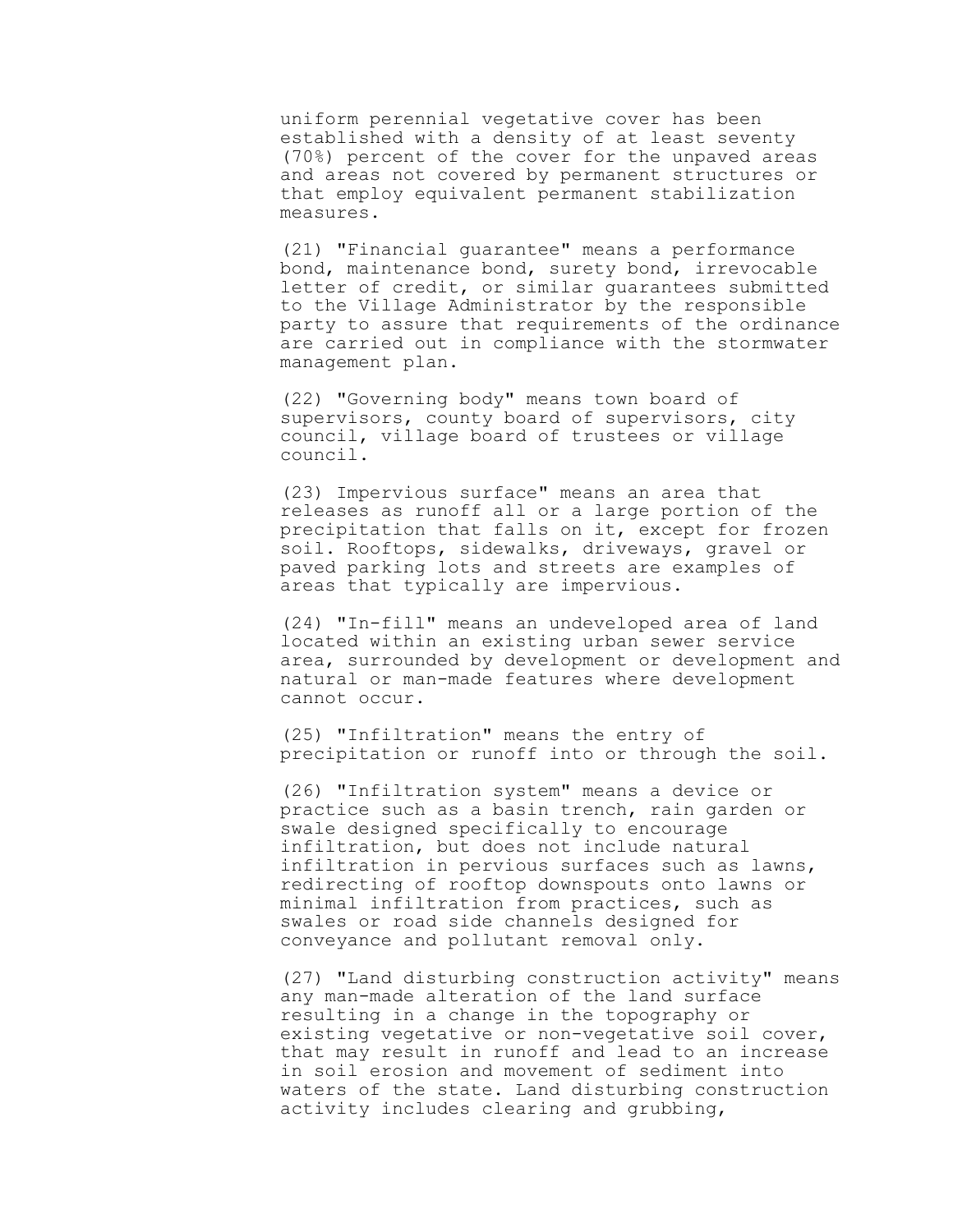demolition, excavating, pit trench dewatering, filling and grading activities.

(28) "Landowner" means any person holding fee title, an easement or other interest in properly, which allows the person to undertake cropping, livestock management, land disturbing construction activity or maintenance of stormwater BMPs on the property.

(29) "Maintenance agreement" means a legal document that provides for long-term maintenance of stormwater management practices.

(30) "Maximum extent practicable" means the highest level of performance that is achievable but is not equivalent to a performance standard identified in this ordinance as determined in accordance with §17.21 of this ordinance.

(31) "New development" means development resulting from the conversion of previously undeveloped land or agricultural land uses.

(32) "NRCS MSE3 or MSE4 distribution" means a specific precipitation distribution developed by the United States Department of Agriculture, Natural Resources Conservation Service, using precipitation data from Atlas 14.

(33) "Off-site" means located outside the property boundary described in the permit application.

(34) "On-site" means located within the property boundary described in the permit application.

(35) "Ordinary high-water mark" has the meaning given in §NR 115.03 (6), Wis. Adm. Code.

(36) "Outstanding resource waters" means waters listed in §NR 102.10, Wis. Adm. Code.

(37) "Percent fines" means the percentage of a given sample of soil, which passes through a #200 sieve.

(38) "Performance standard" means a narrative or measurable number specifying the minimum acceptable outcome for a facility or practice.

(39) "Permit" means a written authorization made by the Village Administrator to the applicant to conduct land disturbing construction activity or to discharge post-construction runoff to waters of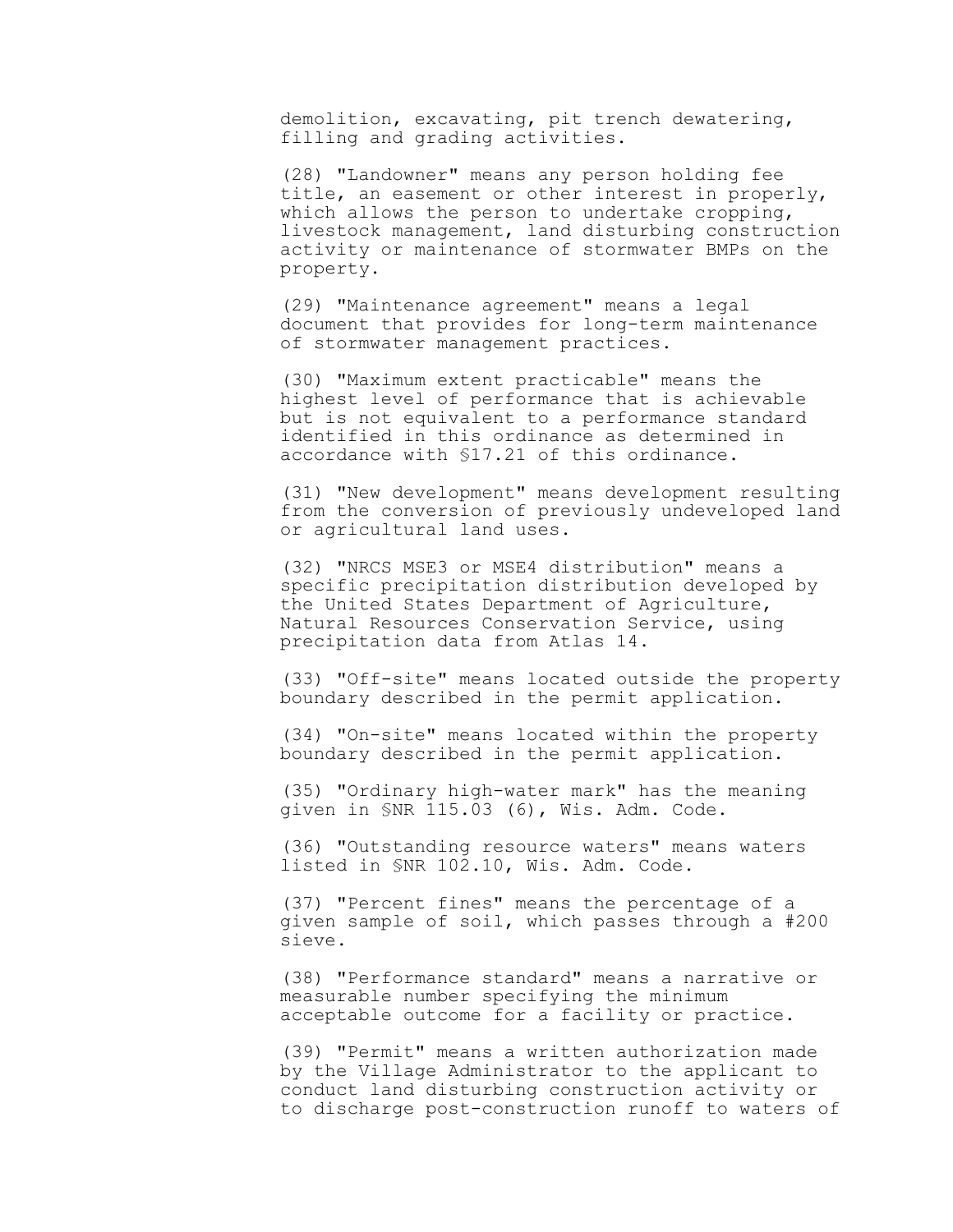the state.

(40) "Permit administration fee" means a sum of money paid to the Village by the permit applicant for the purpose of recouping the expenses incurred by the authority in administering the permit.

(41) "Pervious surface" means an area that releases as runoff a small portion of the precipitation that falls on it. Lawns, gardens, parks, forests or other similar vegetated areas are examples of surfaces that typically are pervious.

(42) "Pollutant" has the meaning given in §283.01 (13), Wis. Stats.

(43) "Pollution" has the meaning given in §281.01 (10), Wis. Stats.

(44) "Post-construction site" means a construction site following the completion of land disturbing construction activity and final site stabilization.

(45) "Pre-development condition" means the extent and distribution of land cover types present before the initiation of land disturbing construction activity, assuming that all land uses prior to development activity are managed in an environmentally sound manner.

(46) "Preventive action limit" has the meaning given in §NR 140.05 (17), Wis. Adm. Code.

(47) "Protective area" means an area of land that commences at the top of the channel of lakes, streams and rivers, or at the delineated boundary of wetlands, and that is the greatest of the following widths, as measured horizontally from the top of the channel or delineated wetland boundary to the closest impervious surface.

(48) "Redevelopment" means areas where development is replacing older development.

(49) "Responsible party" means the landowner or any other entity performing services to meet the requirements of this ordinance through a contract or other agreement. "Runoff' means stormwater or precipitation including rain, snow or ice melt or similar water that moves on the land surface via sheet or channelized flow.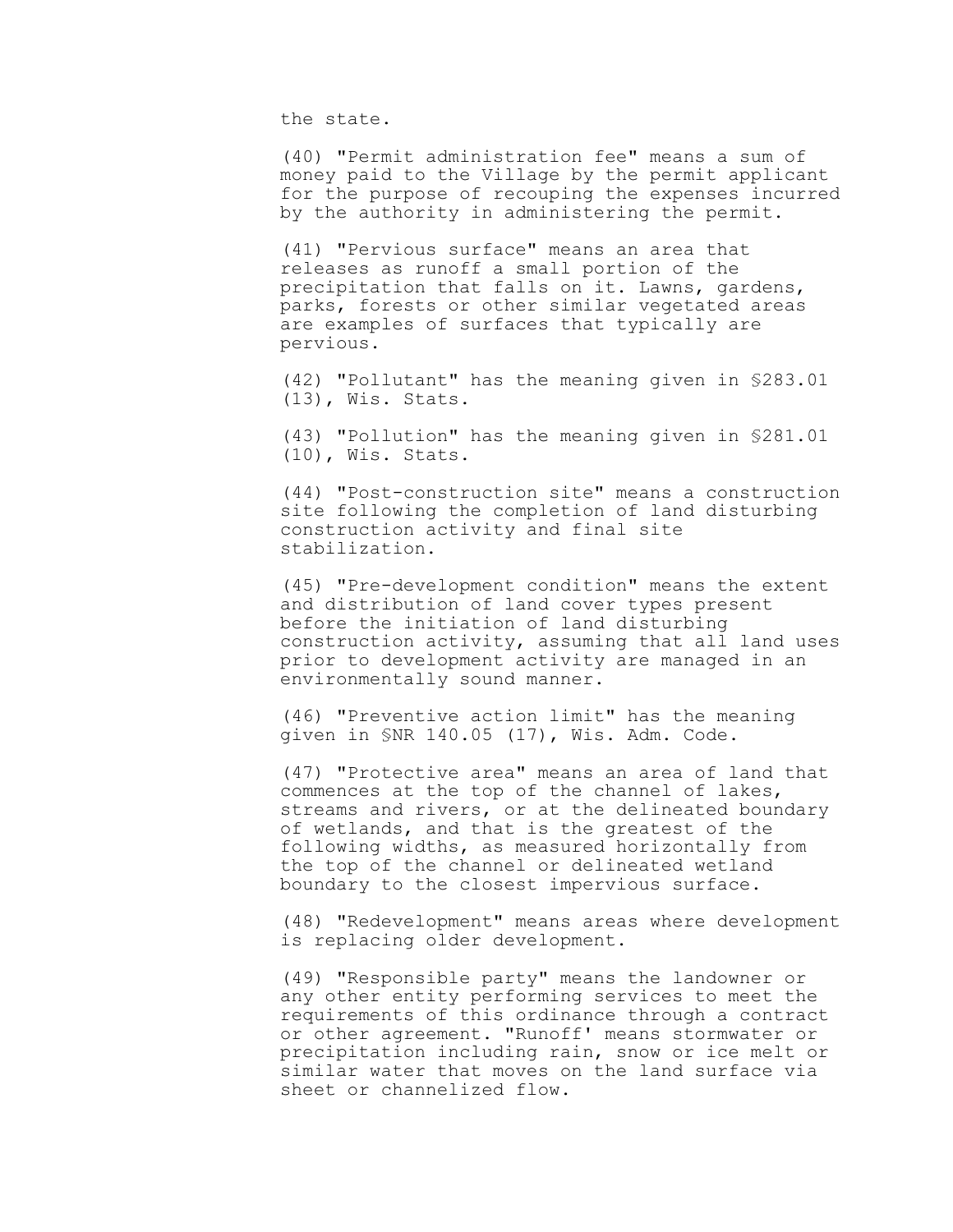(50) "Separate storm sewer" means a conveyance or system of conveyances including roads with drainage systems, streets, catch basins, curbs, gutters, ditches, constructed channels or storm drains, which meets all of the following criteria:

> (a) Is designed or used for collecting water or conveying runoff.

(b) Is not part of a combined sewer system.

(c) Is not part of a publicly owned wastewater treatment works that provides secondary or more stringent treatment.

(d) Discharges directly or indirectly to waters of the state.

(51) "Silviculture activity" means activities including tree nursery operations, tree harvesting operations, reforestation, tree thinning, prescribed burning, and pest and fire control. Clearing and grubbing of an area of a construction site is not a silviculture activity.

(52) "Site" means the entire area included in the legal description of the land on which the land disturbing construction activity occurred.

(53) "Stop work order" means an order issued by the Village Administrator which requires that all construction activity on the site be stopped.

(54) "Stormwater management plan" means a comprehensive plan designed to reduce the discharge of pollutants from stormwater, after the site has under gone final stabilization, following completion of the construction activity.

(55) "Stormwater management system plan" is a comprehensive plan designed to reduce the discharge of runoff and pollutants from hydrologic units on a regional or municipal scale.

(56) "Technical standard" means a document that specifies design, predicted performance and operation and maintenance specifications for a material, device or method.

(57) "Top of the channel" means an edge, or point on the landscape landward from the ordinary highwater mark of a surface water of the state, where the slope of the land begins to be less than twelve (12%) percent continually for at least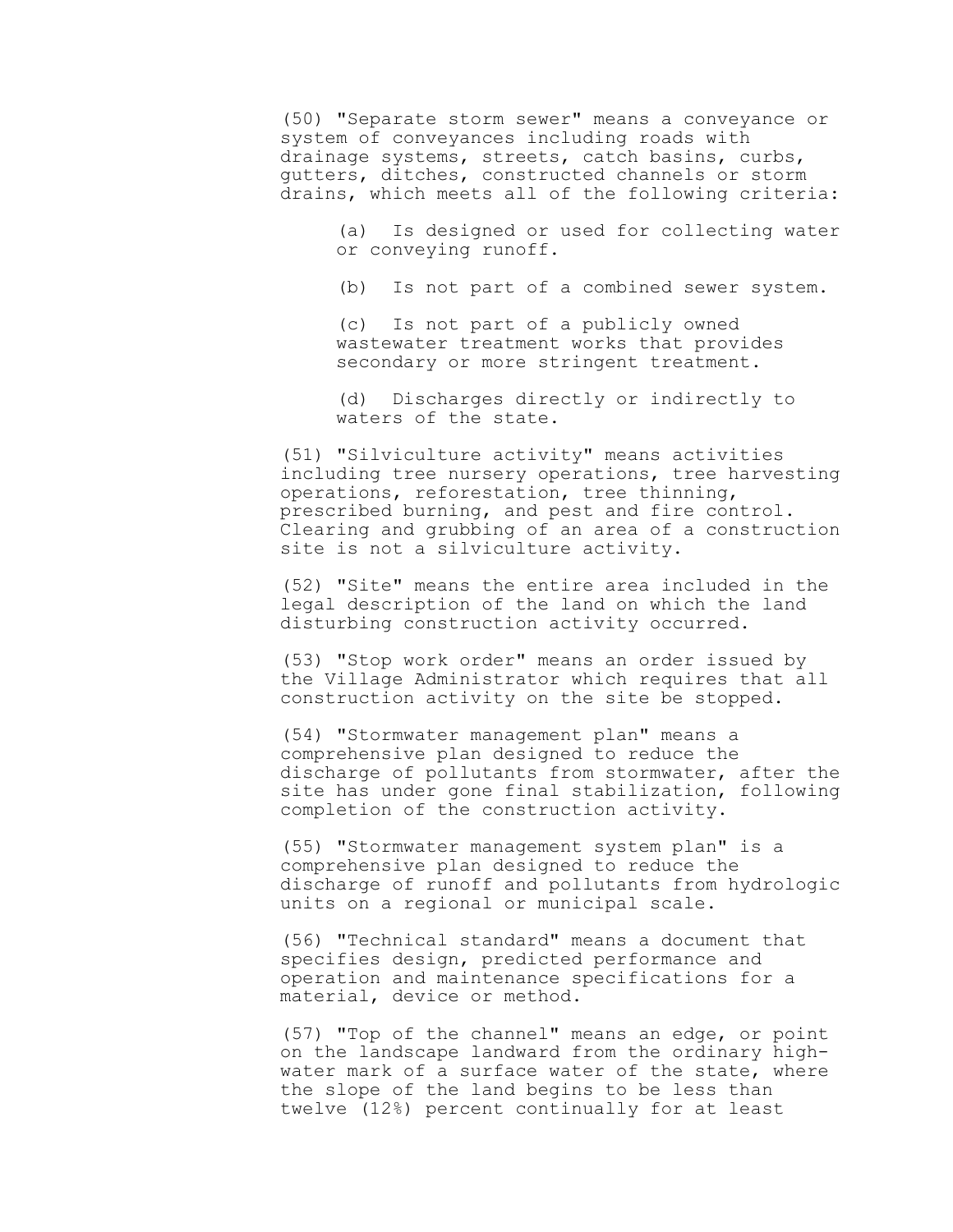fifty (50) feet. If the slope of the land is twelve (12%) percent or less continually for the initial fifty (50) feet landward from the ordinary high-water mark, the top of the channel is the ordinary high-water mark.

(58) "Total maximum daily load" or "TWIDL" means the amount of pollutants specified as a function of one or more water quality parameters, that can be discharged per day into a water quality limited segment and still ensure attainment of the applicable water quality standard.

(59) "TP-40" means Technical Paper No. 40, Rainfall Frequency Atlas of the United States, published in 1961.

(60) "TR-55" means the United States department of agriculture, natural resources conservation service (previously soil conservation service), Urban Hydrology for Small Watersheds, Second Edition, Technical Release 55, June 1986, which is incorporated by reference for this chapter.

(61) "Transportation facility' means a highway, a railroad, a public mass transit facility, a public-use airport, a public trail or any other public work for transportation purposes such as harbor improvements under \$85.095 (1)(b), Wis. Stats. "Transportation facility" does not include building sites for the construction of public buildings and buildings that are places of employment that are regulated by the Department pursuant to §281.33, Wis. Stats.

(62) "TSS" means total suspended solids.

(63) "Type Il distribution" means a rainfall type curve as established in the "United States Department of Agriculture, Soil Conservation Service, Technical Paper 149, published in 1973".

(64) "Waters of the state" includes those portions of Lake Michigan and Lake Superior within the boundaries of this state, and all lakes, bays, rivers, streams, springs, ponds, wells, impounding reservoirs, marshes, watercourses, drainage systems and other surface water or groundwater, natural or artificial, public or private, within this state or its jurisdiction.

(f) Applicability of Maximum Extent Practicable. Maximum extent practicable applies when a person who is subject to a performance standard of this ordinance demonstrates to the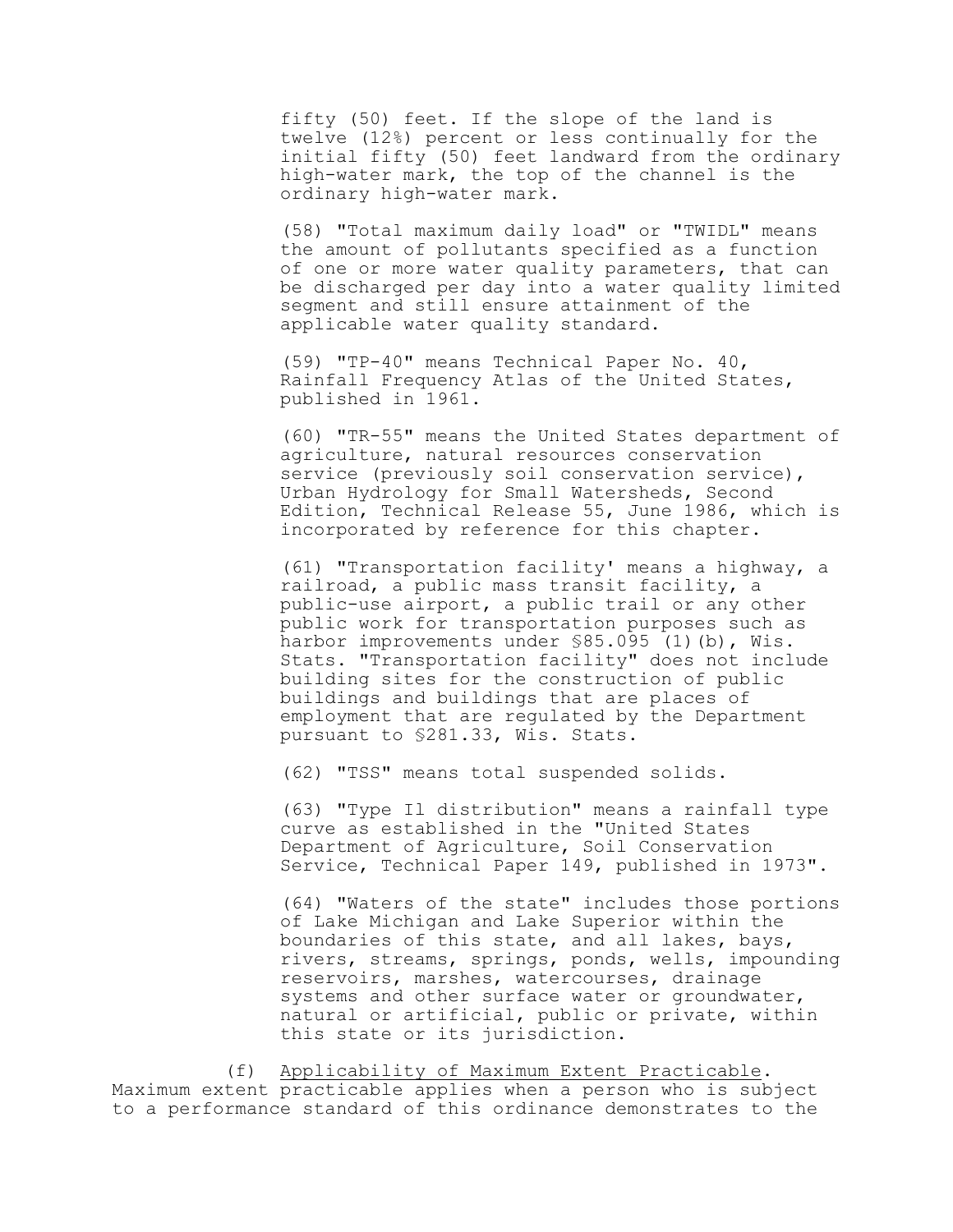Village Administrator's satisfaction that a performance standard is not achievable and that a lower level of performance is appropriate. In making the assertion that a performance standard is not achievable and that a level of performance different from the performance standard is the maximum extent practicable, the responsible party shall take into account the best available technology, cost effectiveness, geographic features, and other competing interests such as protection of public safety and welfare, protection of endangered and threatened resources, and preservation of historic properties.

(g) Technical Standards. The following methods shall be used in designing the water quality, peak discharge, and infiltration components of stormwater practices needed to meet the water quality standards of this ordinance:

> (1) Consistent with the technical standards identified, developed or disseminated by the Wisconsin Department of Natural Resources under subchapter V of chapter NR 151, Wis. Adm. Code.

> (2) Where technical standards have not been identified or developed by the Wisconsin Department of Natural Resources other technical standards may be used provided that the methods have been approved by the Village Board.

(h) Performance Standards.

(1) Responsible Party. The responsible party shall comply with this section.

(2) Stormwater Management Plan. A written stormwater management plan in accordance with §12.18(j) shall be developed and implemented for each post-construction site.

(3) Maintenance of Effort. For redevelopment sites where the redevelopment will be replacing older development that was subject to post-construction performance standards of §NR 151 in effect on or after October 1, 2004, the responsible party shall meet the total suspended solids reduction, peak flow control, infiltration, and protective areas standards applicable to the older development or meet the redevelopment standards of the ordinance, whichever is more stringent.

(4) Requirements. The stormwater management plan required under §12.18(h)(2) shall include the following:

(a) Total Suspended Solids. BMPs shall be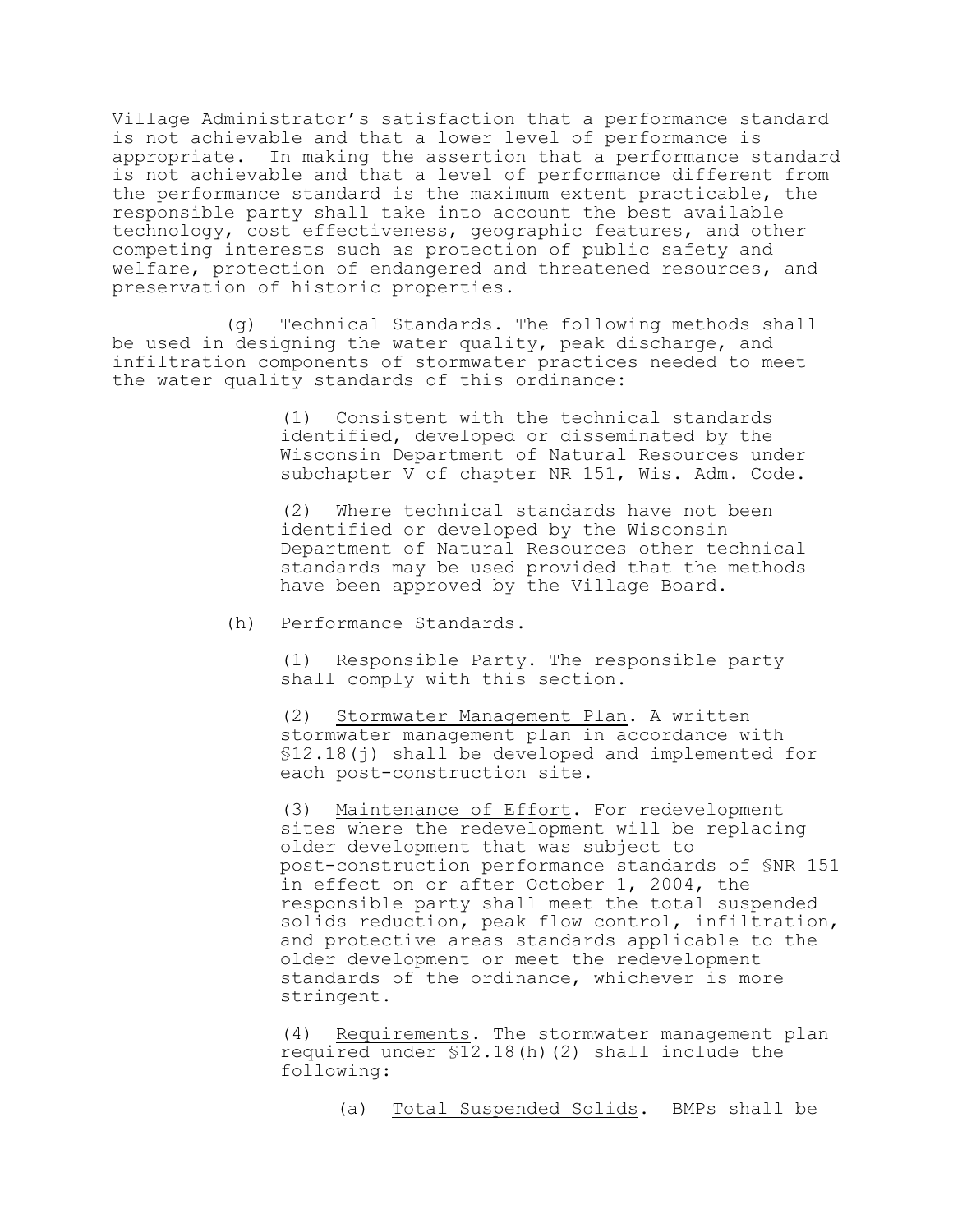designed, installed and maintained to control total suspended solids carried in runoff from the post-construction site as follows:

> (1) BMPs shall be designed in accordance with Table 1 or to the maximum extent practicable as provided in  $$12.18(h)(4)(a)(2)$ . The design shall be based on an average annual rainfall, as compared to no runoff management controls.

| Table 1<br>TSS Reduction Standards |                                                    |  |  |  |
|------------------------------------|----------------------------------------------------|--|--|--|
| Development Type                   | <b>TSS Reduction</b>                               |  |  |  |
| New Development                    | 80 percent                                         |  |  |  |
| In-Fill Development                | 80 percent                                         |  |  |  |
| Redevelopment                      | 40 percent of load from<br>parking areas and roads |  |  |  |

(2) Maximum Extent Practicable. If the design cannot meet a total suspended solids reduction performance standard of Table1, the stormwater management plan shall include a written, site-specific explanation of why the total suspended solids reduction performance stnadard cannot be met and why the total suspended solids load will be reduced only to the maximum extent practicable.

(30) Off-Site Drainage. When designing BMPs, runoff draining to the BMP from off-site shall be taken into account in determining the treatment efficiency of the practice. Any impact on the efficiency shall be compensated for by increasing the size of the BMP accordingly.

(b) Peak Discharge.

(1) By design, BMPs shall be employed to maintain or reduce the one (1) year, twenty-four  $(24)$  hour and the two  $(2)$ year , twenty-four (24) hour postconstruction peak runoff discharge rates to the one (1) year, twenty-four (24) hour; and the two (2) years, twenty-four (24) hour pre-development peak runoff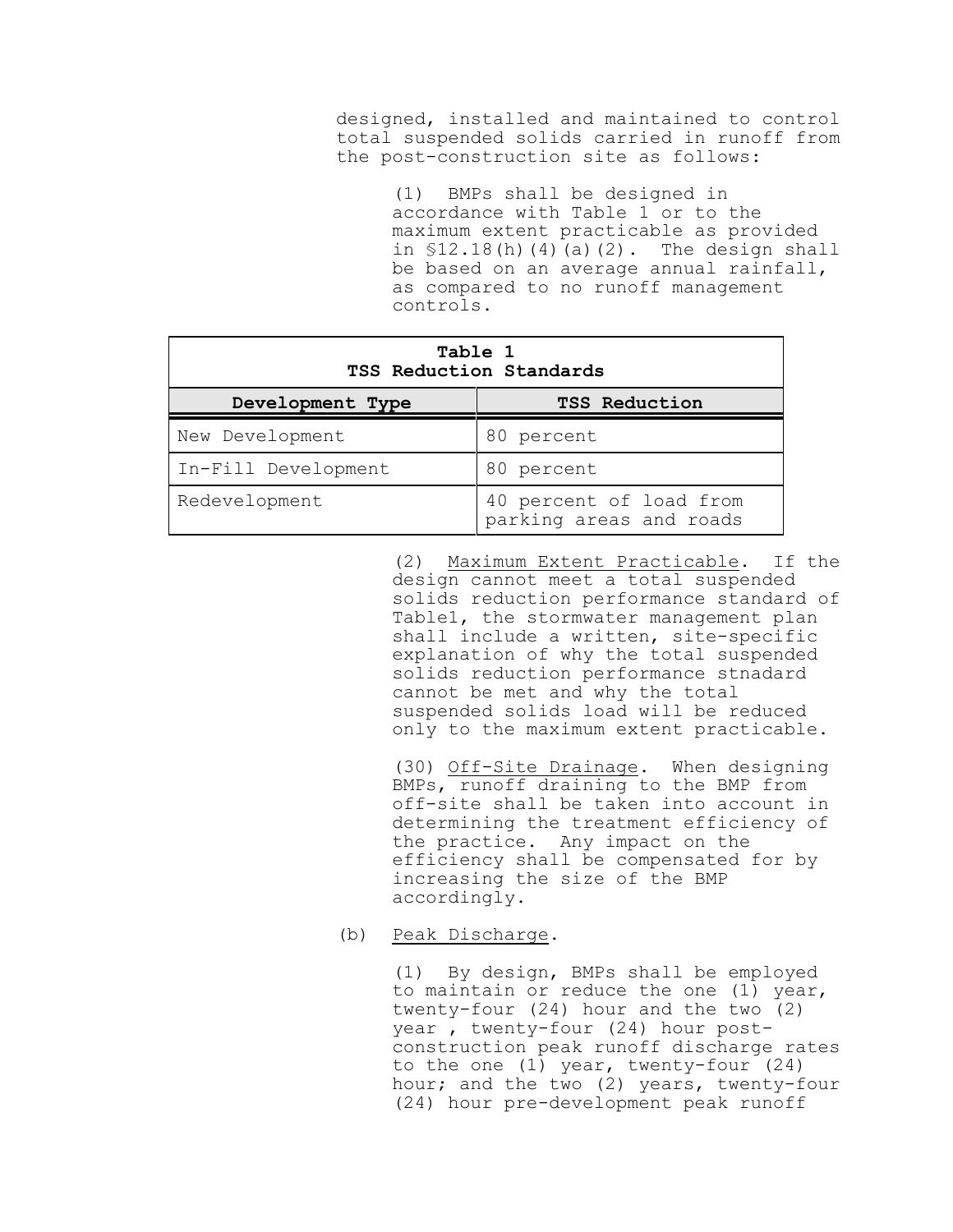discharge rates respectively, or to the maximum extent practicable. The runoff curve numbers in Table 2 shall be used to represent the actual pre-development conditions. Peak discharges shall be calculated using TR-55 runoff curve number methodology, Atlas 14 precipitation depths, and the appropriate NRCS Wisconsin MSE3 or MSE4 precipitation distribution. On a case-by-case basis, the Town Administrator may allow the use of TP-40 precipitation depths and the Type II distribution.

| Table 2<br>Maximum Pre-Development Runoff Curve Numbers |                       |    |    |    |  |  |
|---------------------------------------------------------|-----------------------|----|----|----|--|--|
| <b>Runoff Curve</b><br>Number                           | Hydrologic Soil Group |    |    |    |  |  |
|                                                         | A                     | B  |    |    |  |  |
| Woodland                                                | 30                    | 55 | 70 |    |  |  |
| Grassland                                               | 39                    | 61 | 71 | 78 |  |  |
| Cropland                                                | 55                    | 69 | 78 | 83 |  |  |

(2) This subsection of the ordinance does not apply to any of the following:

> (a) A post-construction site where the discharge is directly into a lake over five thousand (5,000) acres or a stream or river segment draining more than five hundred (500) square miles.

(b) Except as provided under §12.18(h)(3), a redevelopment post-construction site.

(c) An in-fill development area less than five (5) acres.

*Note to Users: The intent of the peak discharge standard is to minimize stream bank erosion, under bank-full conditions. For water quantity concerns, the post-development peak flow rate for the ten (10), twenty-five (25), fifty (50) and one hundred (100)*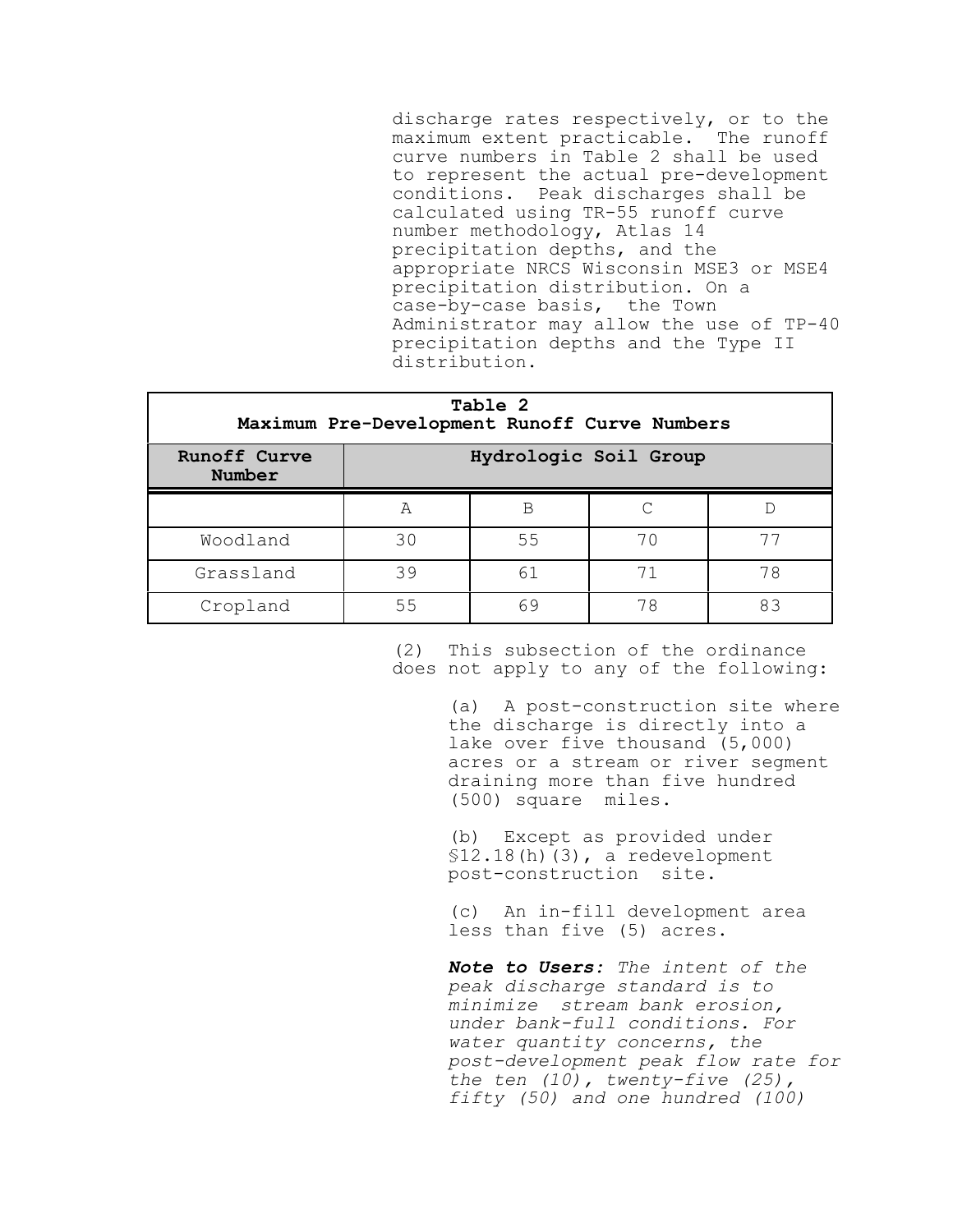*year twenty-four (24) hour storm events should also be controlled either at or below pre-development discharge rates. This has not been addressed in this model ordinance but may need to be included in the local ordinance to address local flood control issues.*

(c) Infiltration.

(1) Best Management Practices. BMPs shall be designed, installed, and maintained to infiltrate runoff in accordance with the following or to the maximum extent practicable:

> (a) Low imperviousness. For development up to forty (40%) percent connected imperviousness, such as parks, cemeteries, and low density residential development, infiltrate sufficient runoff volume so that the post-development infiltration volume shall be at least ninety (90%) percent of the pre-development infiltration volume, based on an average annual rainfall. However, when designing appropriate infiltration systems to meet this requirement, no more than one (1%) percent of the post-construction site is required as an effective infiltration area.

> (b) Moderate imperviousness. For development with more than forty (40%) percent and up to eighty (80%) percent connected imperviousness, such as medium and high density residential, multi-family development, industrial and institutional development, and office parks, infiltrate sufficient runoff volume so that the post-development infiltration volume shall be at least seventy-five (75%) percent of the pre-development infiltration volume, based on an average annual rainfall. However, when designing appropriate infiltration systems to meet this requirement, no more than two (2%) percent of the post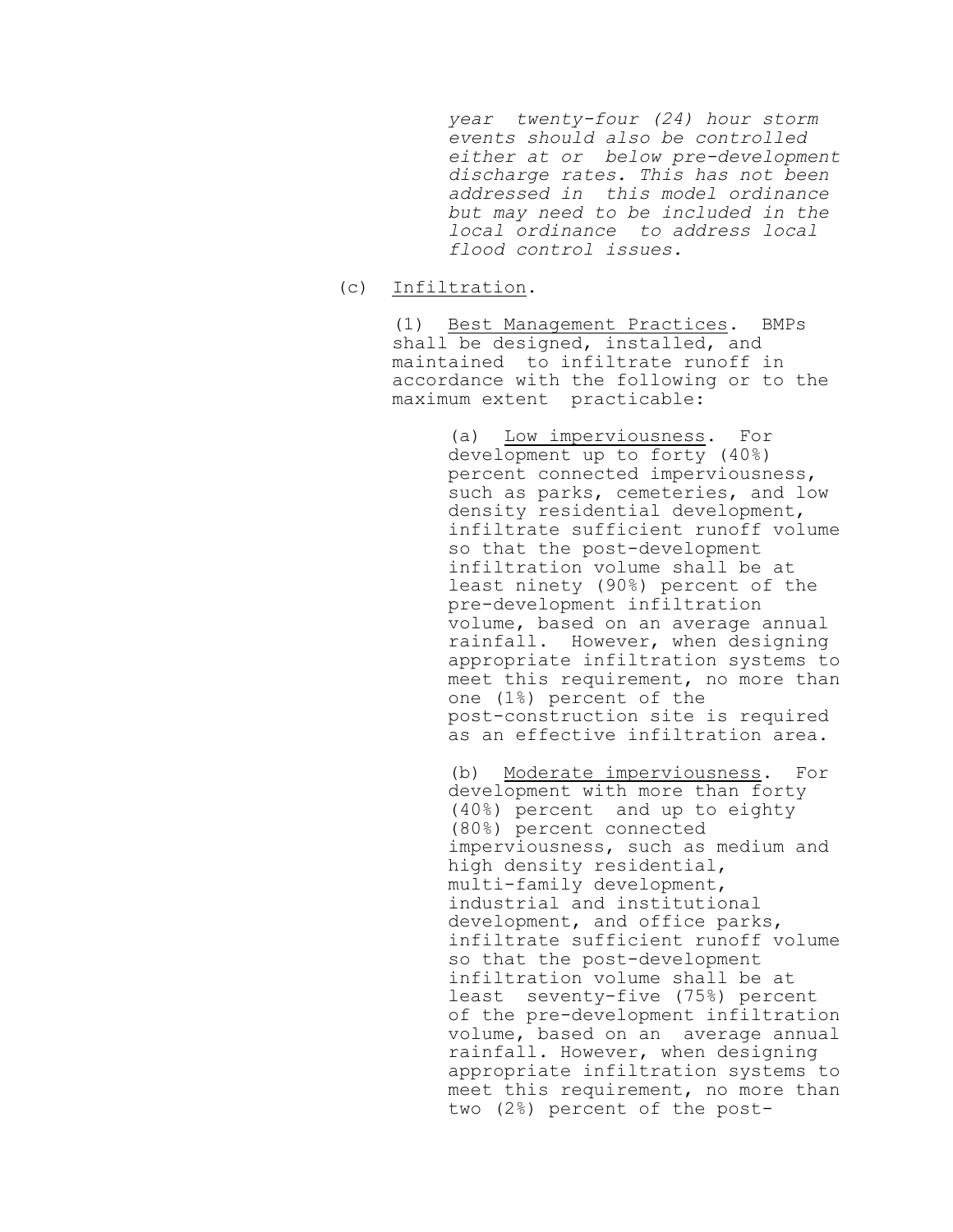construction site is required as an effective infiltration area.

(c) High imperviousness. For development with more than eighty (80%) percent connected imperviousness, such as commercial strip malls, shopping centers, and commercial downtowns, infiltrate sufficient runoff volume so that the post-development infiltration volume shall be at least sixty (60%) percent of the pre-development infiltration volume, based on an average annual rainfall. However, when designing appropriate infiltration systems to meet this requirement, no more than two (2%) percent of the post-construction site is required as an effective infiltration area.

(2) Pre-development. The pre-development condition shall be the same as specified in Table 2 of the Peak Discharge section of this ordinance.

(3) Source Areas.

(a) Prohibitions. Runoff from the following areas may not be infiltrated and may not qualify as contributing to meeting the requirements of this section unless demonstrated to meet the conditions identified in §12.18(h)(4)(c)(6).

> (i) Areas associated with a tier 1 industrial facility identified in §NR216.21 (2)(a), including storage, loading and parking. Rooftops may be infiltrated with the concurrence of the regulatory authority.

(ii) Storage and loading areas of a tier 2 industrial facility identified in §NR 216.21 (2)(b).

*Note to Users: Runoff from the employee and guest parking and*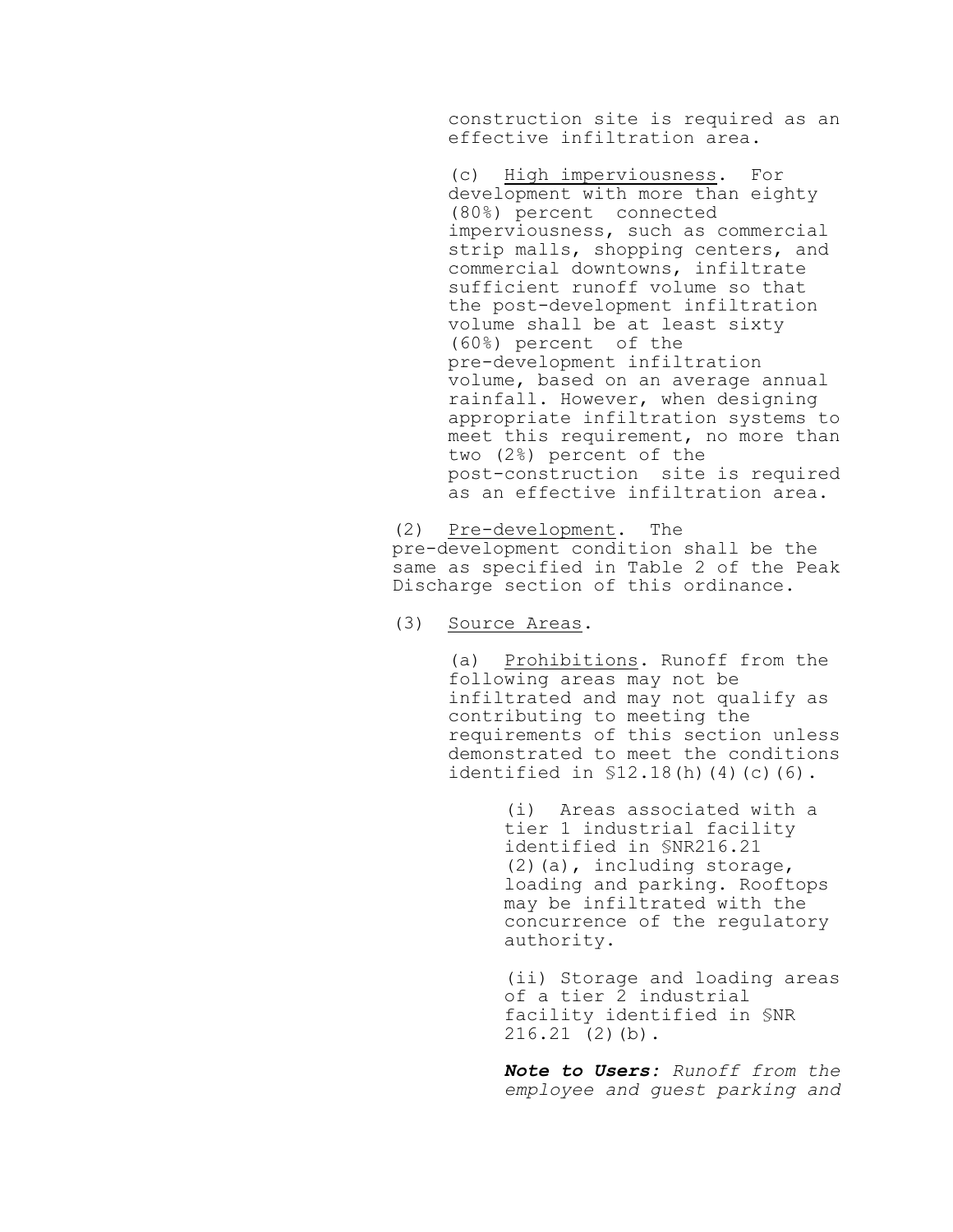*rooftop areas of a tier 2 facility may be infiltrated but runoff from the parking area may require pretreatment.*

(iii)Fueling and vehicle maintenance areas. Runoff from rooftops of fueling and vehicle maintenance areas may be infiltrated with the concurrence of the regulatory authority.

(b) Exemptions. Runoff from the following areas may be credited toward meeting the requirement when infiltrated, but the decision to infiltrate runoff from these source areas is optional:

> (i) Parking areas and access roads less than five thousand (5,000) square feet for commercial development.

> (ii) Parking areas and access roads less than five thousand (5,000) square feet for industrial development not subject to the Prohibitions under \$12.18(h)(4)(c)(3)(a).

(iii) Except as provided under §12.18(h)(3), redevelopment post-construction sites.

(iv) In-fill development areas less than five (5) acres.

(v) Roads on commercial, industrial and institutional land uses, and arterial residential roads.

#### (4) Location of Practices.

(a) Prohibitions. Infiltration practices may not be located in the following areas:

> (i) Areas within one thousand (1,000) feet upgradient or within one hundred (100) feet downgradient of direct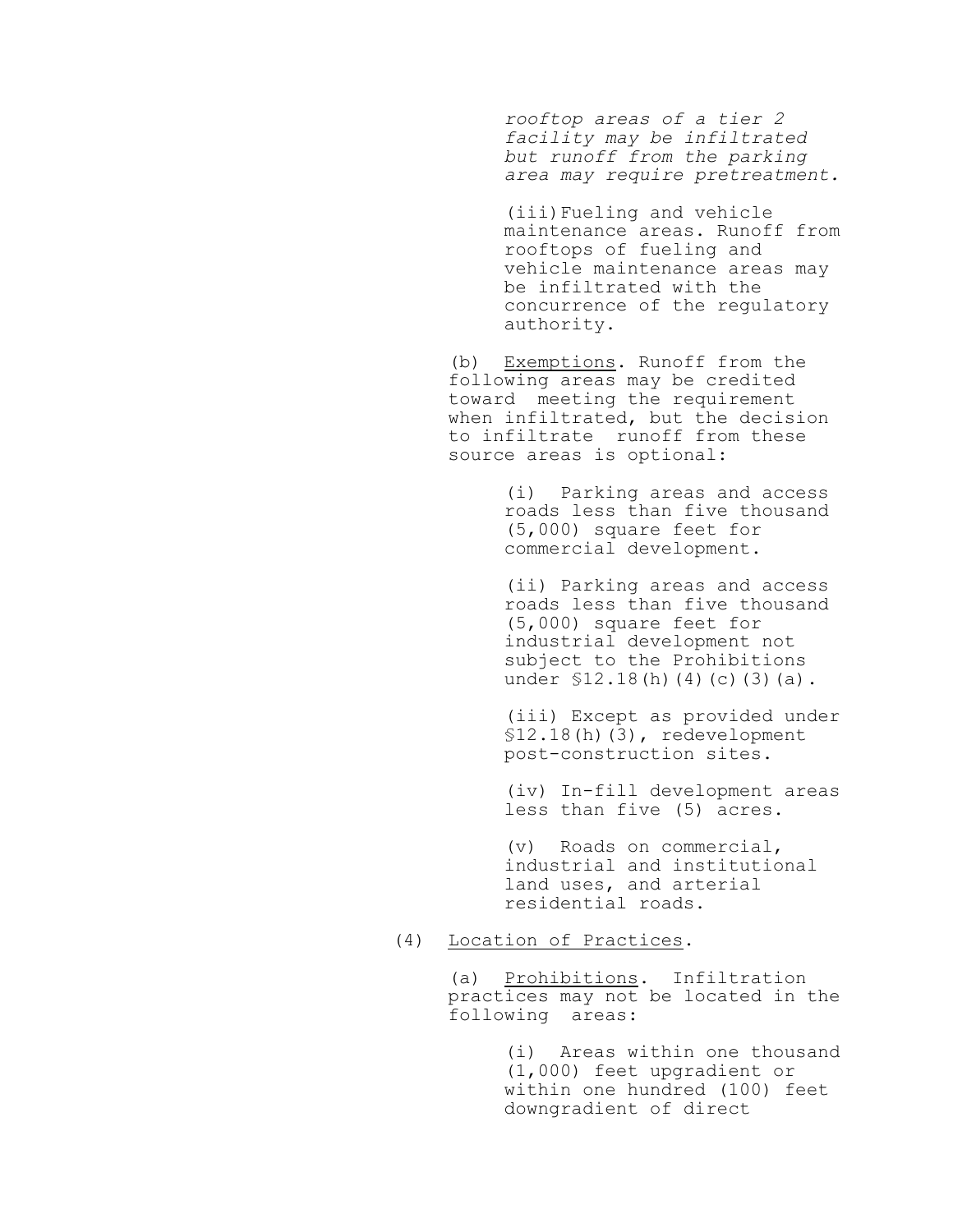conduits to groundwater.

(ii) Areas within four hundred (400) feet of a community water system well as specified in §NR 811.16 (4) or within the separation distances listed in §NR 812.08 for any private well or non-community well for runoff infiltrated from commercial, including multi-family residential, industrial and institutional land uses or regional devices for one- and two-family residential development.

(iii) Areas where contaminants of concern, as defined in §NR 720.03 (2), are present in the soil through which infiltration will occur.

### (b) Separation distances.

(i) Infiltration practices shall be located so that the characteristics of the soil and the separation distance between the bottom of the infiltration system and the elevation of seasonal high groundwater or the top of bedrock are in accordance with Table 3:

| Table 3<br>Separation Distances and Soil Characteristics                 |                        |                         |  |  |  |
|--------------------------------------------------------------------------|------------------------|-------------------------|--|--|--|
| Source Area                                                              | Separation<br>Distance | Soil<br>Characteristics |  |  |  |
| Industrial,<br>Commercial,<br>Institutional<br>Parking Lots and<br>Roads | 5 feet or more         | Filtering<br>Layer      |  |  |  |
| Residential<br>Arterial Roads                                            | 5 feet or more         | Filtering<br>Laver      |  |  |  |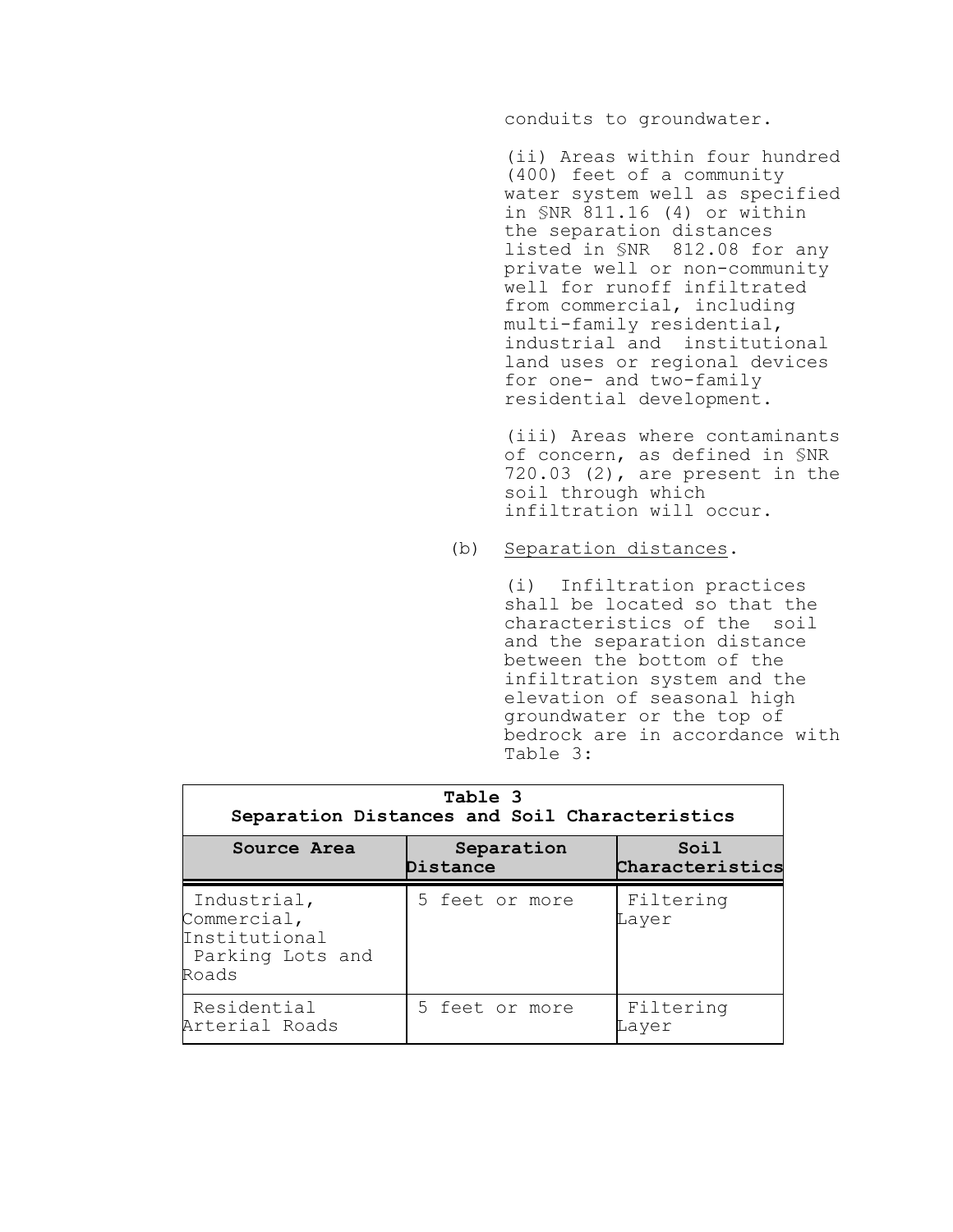| Roofs Draining to<br>Subsurface<br>Infiltration<br>Practices | 1 foot or more | Native or<br>Engineered<br>Soil<br>with Particles<br>Finer than<br>Coarse Sand |
|--------------------------------------------------------------|----------------|--------------------------------------------------------------------------------|
| Roofs Draining to<br>Surface<br>Infiltration<br>Practices    | Not Applicable | Not Applicable                                                                 |
| All Other<br>Impervious Source<br>Areas                      | 3 feet or more | Filtering<br>Layer                                                             |

(ii) Notwithstanding  $$12.18(h)(4)(c)(4)(b),$ applicable requirements for injection wells classified under ch. NR 815 shall be followed.

(c) Infiltration rate exemptions. Infiltration practices located in the following areas may be credited toward meeting the requirements under the following conditions, but the decision to infiltrate under these conditions is optional:

> (i) Where the infiltration rate of the soil measured at the proposed bottom of the infiltration system is less than 0.6 inches per hour using a scientifically credible field test method.

(ii) Where the least permeable soil horizon to five (5) feet below the proposed bottom of the infiltration system using the U.S. Department of Agriculture method of soils analysis is one of the following: sandy clay loam, clay loam, silty clay loam, sandy clay, silty clay, or clay.

(5) Alternate Use. Where alternate uses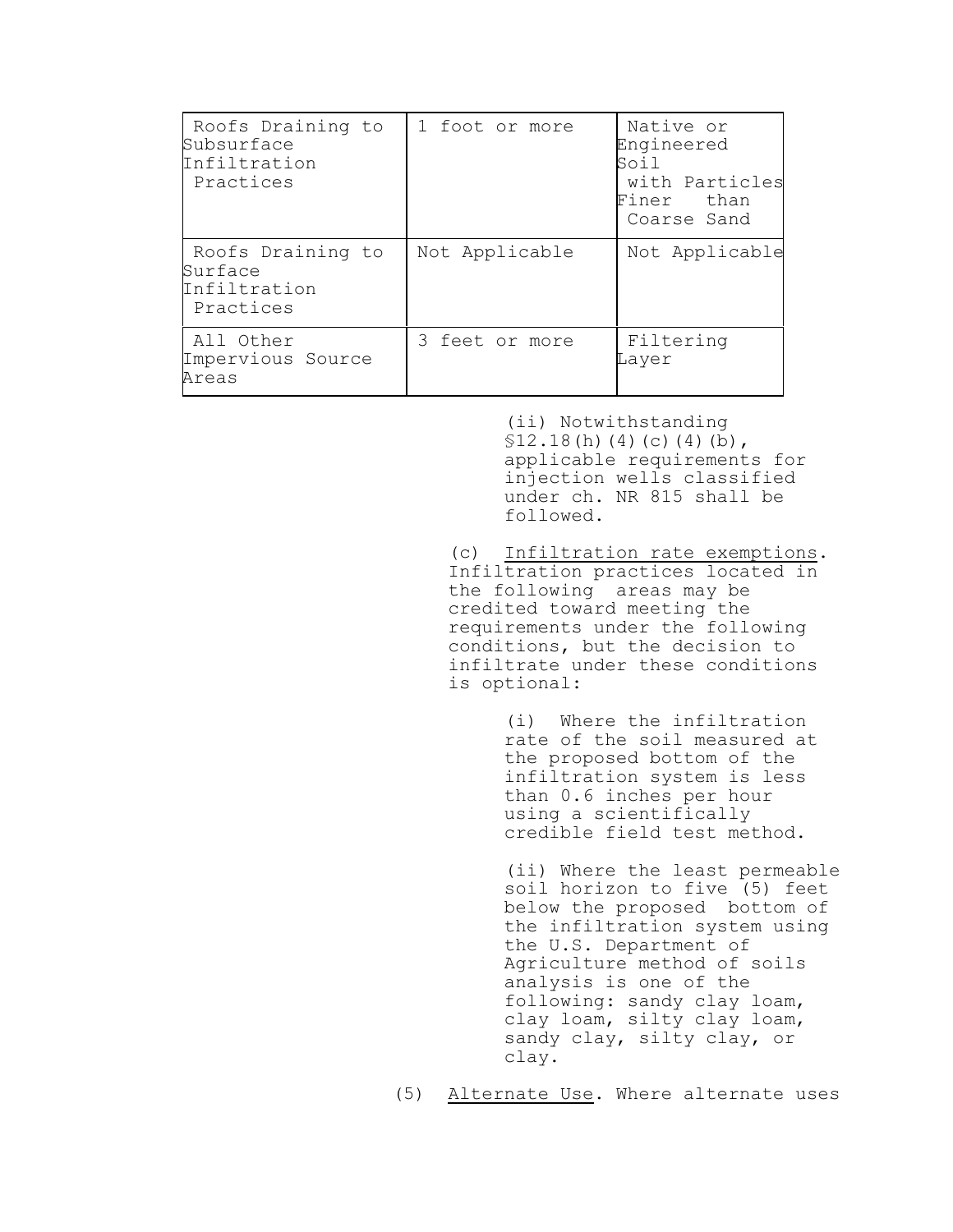of runoff are employed, such as for toilet flushing, laundry, or irrigation or storage on green roofs where an equivalent portion of the runoff is captured permanently by rooftop vegetation, such alternate use shall be given equal credit toward the infiltration volume required by this section.

## (6) Groundwater Standards.

(a) Infiltration systems designed in accordance with this section shall, to the extent technically and economically feasible, minimize the level of pollutants infiltrating to groundwater and shall maintain compliance with the preventive action limit at a point of standards application in accordance with ch. NR 140. However, if site specific information indicates that compliance with a preventive action limit is not achievable, the infiltration BMP may not be installed or shall be modified to prevent infiltration to the maximum extent practicable.

(b) Notwithstanding  $$12.18(h)(4)(c)(6)(a)$ , the discharge from BMPs shall remain below the enforcement standard at the point of standards application.

(7) Pretreatment. Before infiltrating runoff, pretreatment shall be required for parking lot runoff and for runoff from new road construction in commercial, industrial and institutional areas that will enter an infiltration system The pretreatment shall be designed to protect the infiltration system from clogging prior to scheduled maintenance and to protect groundwater quality in accordance with  $$12.18(h)(4)(c)(6)$ . Pretreatment options may include, but are not limited to, oil and grease separation, sedimentation, biofiltration, filtration, swales or filter strips.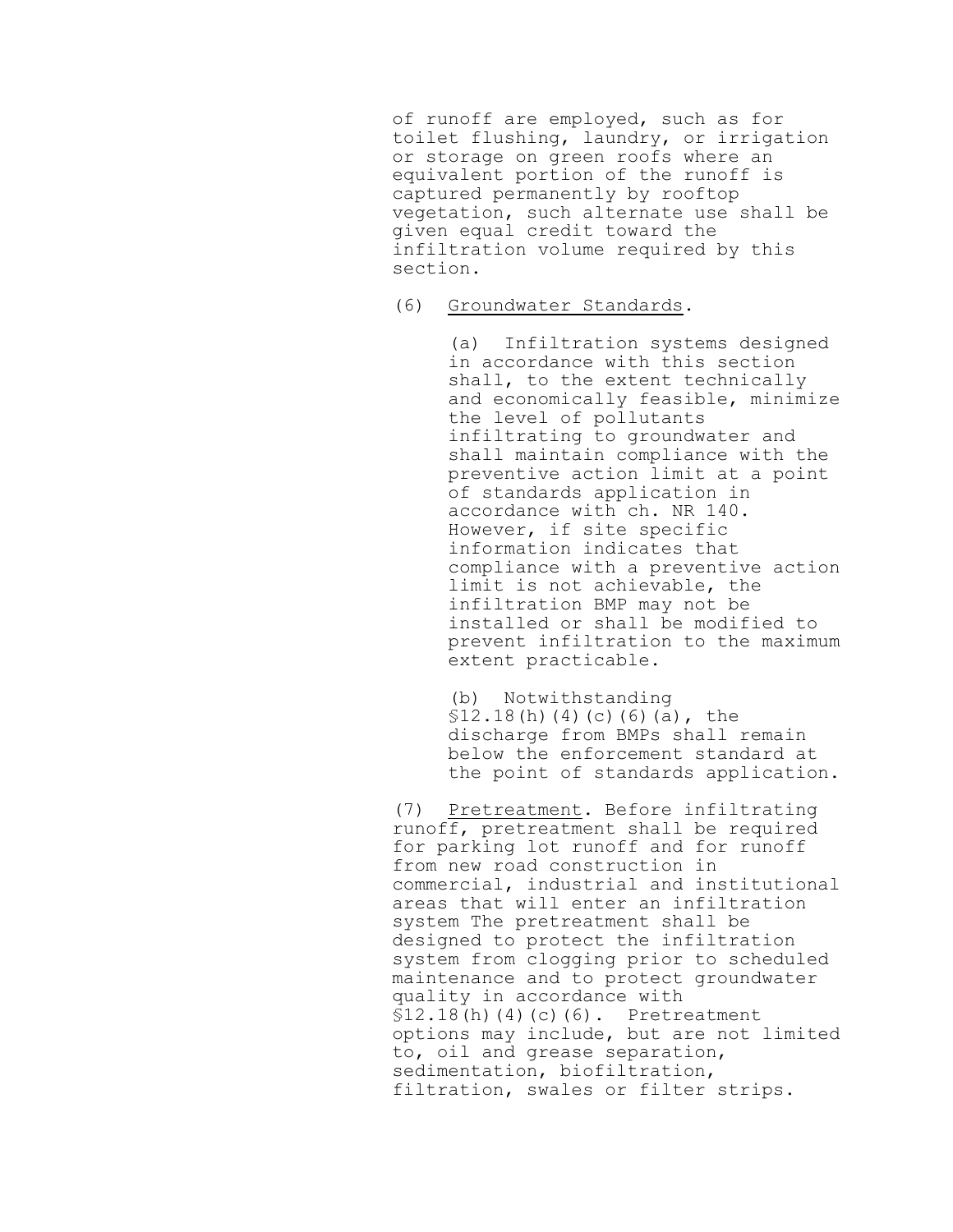(8) Maximum Extent Practicable. Where the conditions of  $$12.18(h)(4)(c)(3)$  and (4) limit or restrict the use of infiltration practices, the performance standard of  $$12.18(h)(4)(c)$  shall be met to the maximum extent practicable.

(d) Protective Areas.

(1) Definition. In this section, "protective area" means an area of land that commences at the top of the channel of lakes, streams and rivers, or at the delineated boundary of wetlands, and that is the greatest of the following widths, as measured horizontally from the top of the channel or delineated wetland boundary to the closest impervious surface However, in this section, "protective area" does not include any area of land adjacent to any stream enclosed within a pipe or culvert, so that runoff cannot enter the enclosure at this location.

> (a) For outstanding resource waters and exceptional resource waters, seventy-five (75) feet.

(b) For perennial and intermittent streams identified on a U.S. Geological Survey 7.5-minute series topographic map, or a county soil survey map, whichever is more current, fifty (50) feet.

(c) For lakes, fifty (50) feet.

(d) For wetlands not subject to §12.18(h)(4)(d)(1)(e) or (f), fifty (50) feet.

(e) For highly susceptible wetlands, seventy-five (75) feet. Highly susceptible wetlands include the following types: calcareous fens, sedge meadows, open and coniferous bogs, low prairies, coniferous swamps, lowland hardwood swamps, and ephemeral ponds.

(f) For less susceptible wetlands, ten (10%) percent of the average wetland width, but no less than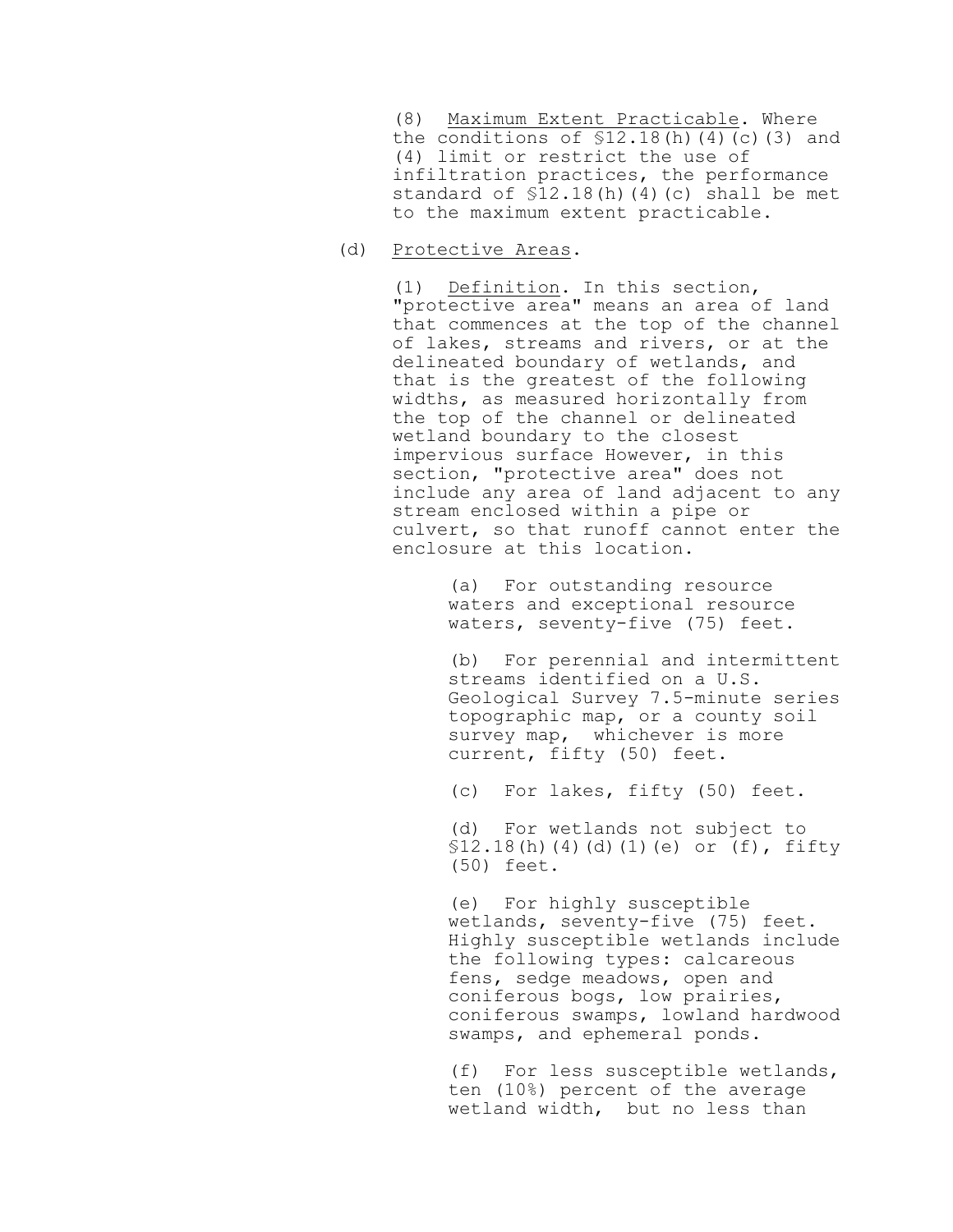ten (10) feet nor more than thirty (30) feet. Less susceptible wetlands include: degraded wetland dominated by invasive species such as reed canary grass; cultivated hydric soils; and any gravel pits, or dredged material or fill material disposal sites that take on the attributes of a wetland.

(g) In §12.18(h)(4)(d)(1)(d) to (f), determinations of the extent of the protective area adjacent to wetlands shall be made on the basis of the sensitivity and runoff susceptibility of the wetland in accordance with the standards and criteria in §NR 103.03.

(h) Wetland boundary delineation shall be made in accordance with §NR 103.08 (1m). This paragraph does not apply to wetlands that have been completely filled in compliance with all applicable state and federal regulations. The protective area for wetlands that have been partially filled in compliance with all applicable state and federal regulations shall be measured from the wetland boundary delineation after a fill has been placed. Where there is a legally authorized wetland fill, the protective area standard need not be met in that location.

(i) For concentrated flow channels with drainage areas greater than one hundred thirty (130) acres, ten (10) feet.

(j) Notwithstanding  $$12.18(h)(4)(d)(1)(a)$  to (i), the greatest protective area width shall apply where rivers, streams, lakes and wetlands are contiguous.

(2) Applicability. This section applies to post-construction sites located within a protective area, except those areas exempted pursuant to  $$12.18(h)(4)(d)(4)$ .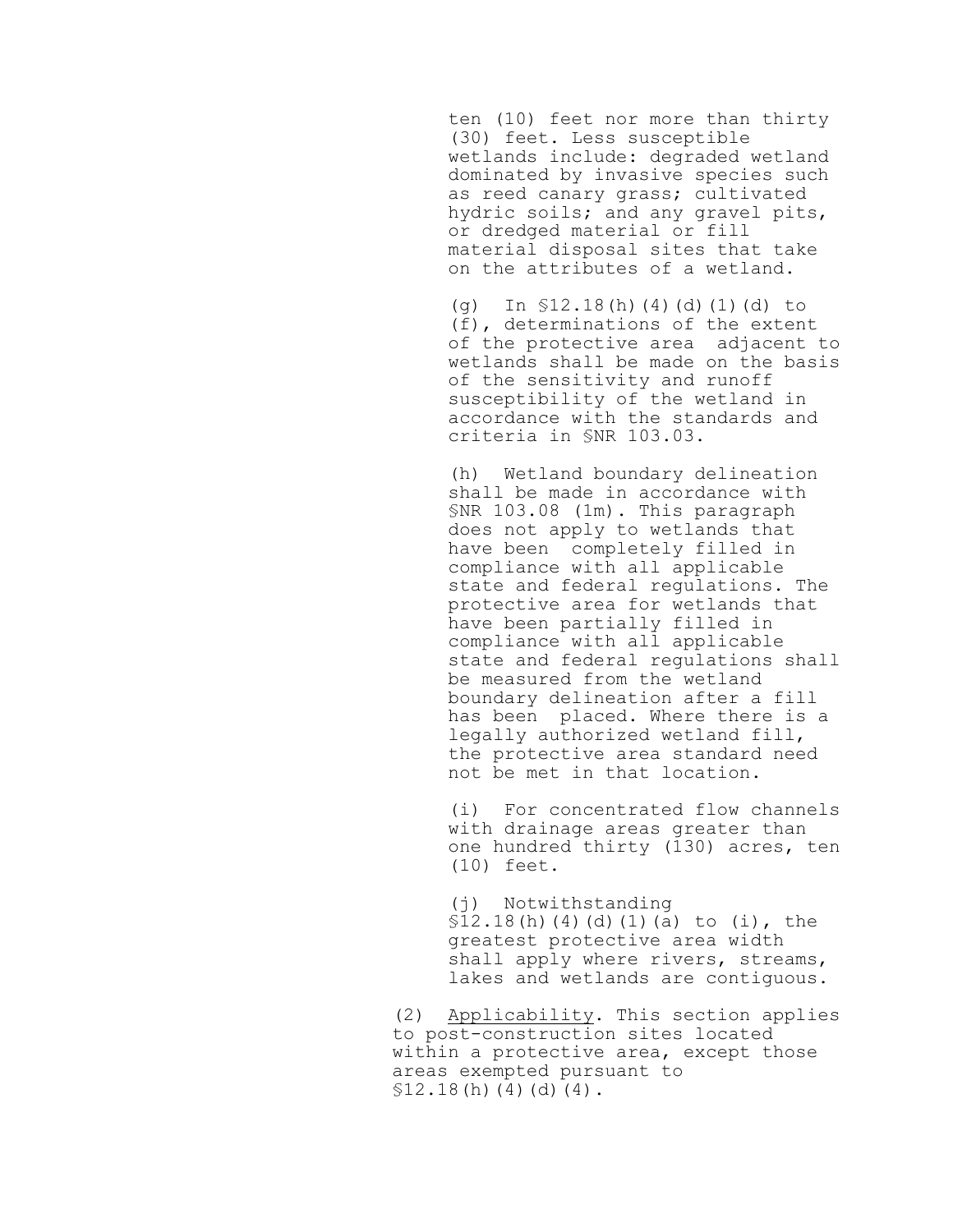(3) Requirements. The following requirements shall be met:

> (a) Impervious surfaces shall be kept out of the protective area entirely or to the maximum extent practicable. If there is no practical alternative to locating an impervious surface in the protective area, the stormwater management plan shall contain a written, site-specific explanation.

(b) Where land disturbing construction activity occurs within a protective area, adequate sod or self-sustaining vegetative cover of seventy (70%) percent or greater shall be established and maintained where no impervious surface is present. The adequate sod or self-sustaining vegetative cover shall be sufficient to provide for bank stability, maintenance of fish habitat, and filtering of pollutants from upslope overland flow areas under sheet flow conditions. Non-vegetative materials, such as rock riprap, may be employed on the bank as necessary to prevent erosion such as on steep slopes or where high velocity flows occur.

*Note to Users: It is recommended that seeding of non-invasive vegetative cover be used in the protective areas. Some invasive plants that should not be used are listed in ch. NR 40, Wis. Adm. Code. Flood and drought-tolerant vegetation that can provide long-term bank stability because of an extensive root system is preferable. Vegetative cover may be measured using the line transect method described in the University of Wisconsin extension publication number A3533, titled "Estimating Residue Using the Line Transect Method".*

(c) BMPs such as filter strips,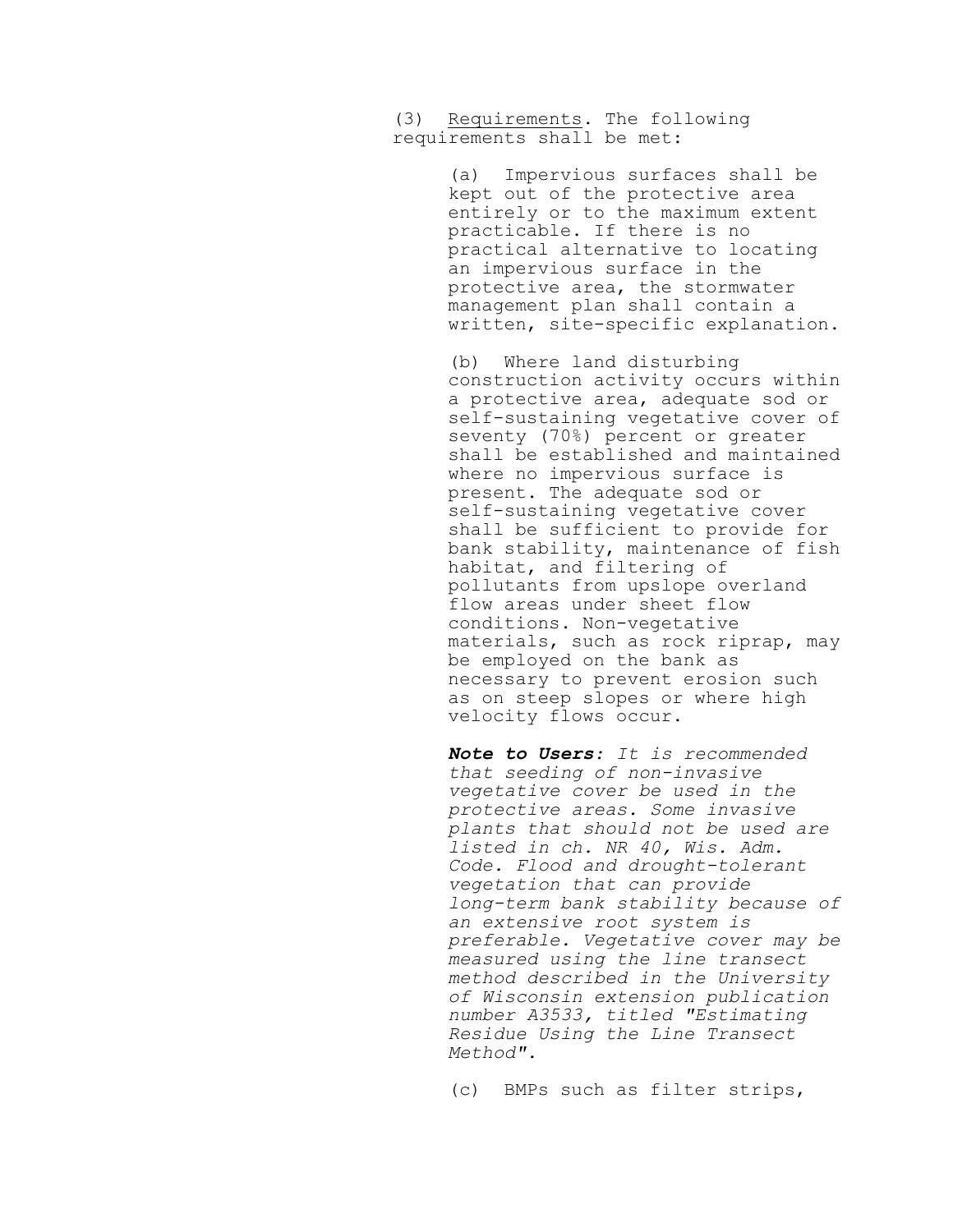swales, or wet detention ponds, that are designed to control pollutants from non-point sources may be located in the protective area.

(4) Exemptions. This section does not apply to any of the following:

> (a) Except as provided under §12.18(h)(3), redevelopment post-construction sites.

(b) In-fill development areas less than five (5) acres.

(c) Structures that cross or access surface water such as boat landings, bridges, and culverts.

(d) Structures constructed in accordance with §59.692 (1v), Stats.

(e) Areas of post-construction sites from which the runoff does not enter the surface water, including wetlands, without first being treated by a BMP to meet the local ordinance requirements for total suspended solids and peak flow reduction, except to the extent that vegetative ground cover is necessary to maintain bank stability.

*Note to Users: A vegetated protective area to filter runoff pollutants from post-construction sites described in par. (e) is not necessary since the runoff at that location is treated prior to entering the surface water. Other practices necessary to meet the requirements of this section, such as a swale or pond, will need to be designed and implemented to reduce runoff pollutants prior to runoff entering a surface water of the state.*

(e) Fueling and Maintenance Areas. Fueling and vehicle maintenance areas shall have BMPs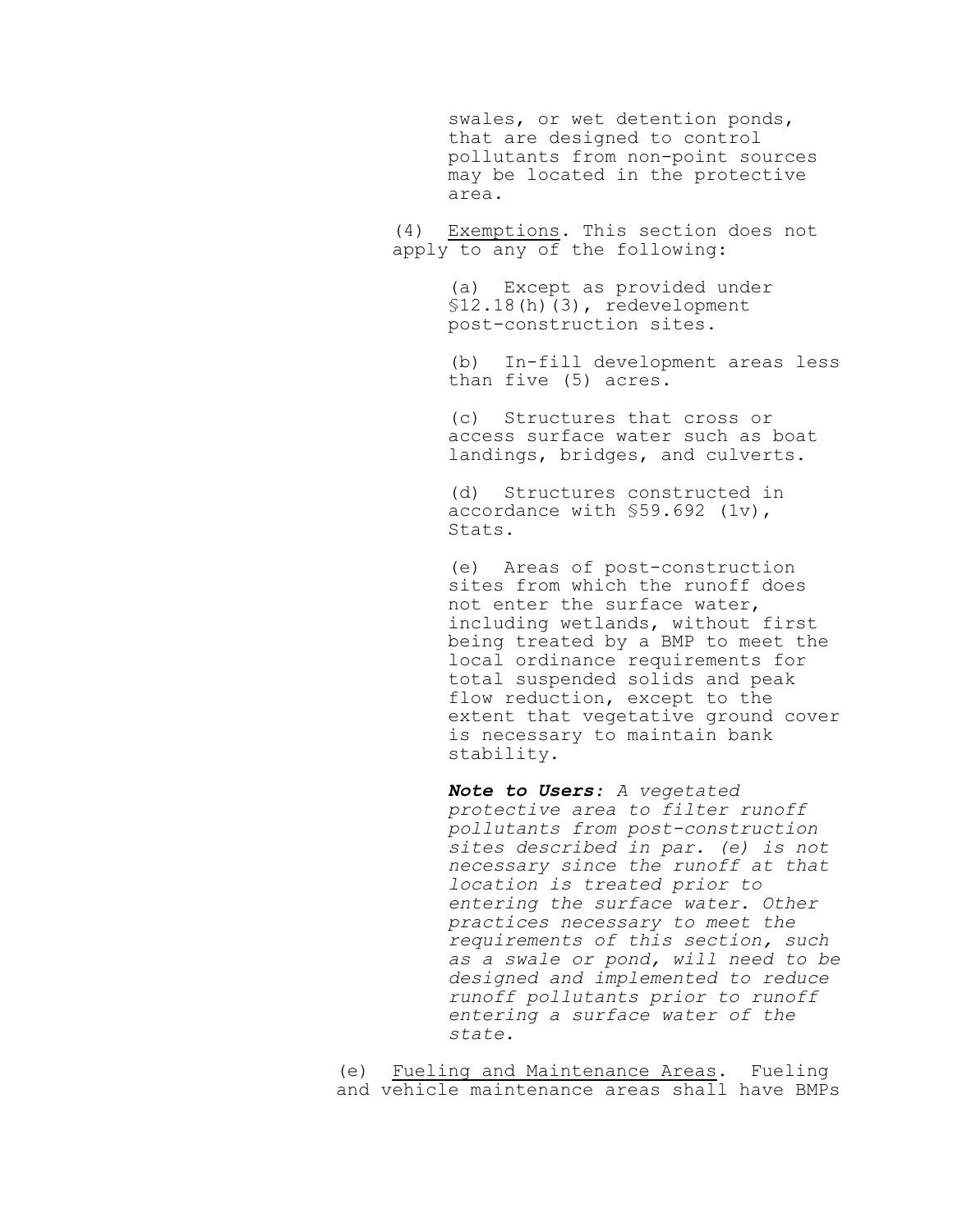designed, installed, and maintained to reduce petroleum within runoff, so that the runoff that enters waters of the state contains no visible petroleum sheen, or to the maximum extent practicable.

*Note to Users: A combination of the following BMPs may be used: oil and grease separators, canopies, petroleum spill cleanup materials, or any other structural or nonstructural method of preventing or treating petroleum in runoff.*

(f) Swale Treatment for Transportation Facilities.

> (1) Requirement. Except as provided in  $$12.18(h)(4)(f)(2)$ , transportation facilities that use swales for runoff conveyance and pollutant removal are exempt from the requirements of local ordinance requirements for peak flow control, total suspended solids control, and infiltration, if the swales are designed to do all of the following or to the maximum extent practicable:

> > (a) Swales shall be vegetated. However, where appropriate, non-vegetative measures may be employed to prevent erosion or provide for runoff treatment, such as rock riprap stabilization or check dams.

*Note to Users: It is preferred that tall and dense vegetation be maintained within the swale due to its greater effectiveness at enhancing runoff pollutant removal.*

(b) Swales shall comply with sections V.F. (Velocity and Depth) and V.G. (Sale Geometry Criteria) with a swale treatment length as long as that specified in section V.C. (Pre-Treatment) of the Wisconsin Department of Natural Resources technical standard 1005 "Vegetated Infiltration Swales", dated May 2007, or a superseding document. Transportation facility swale treatment does not have to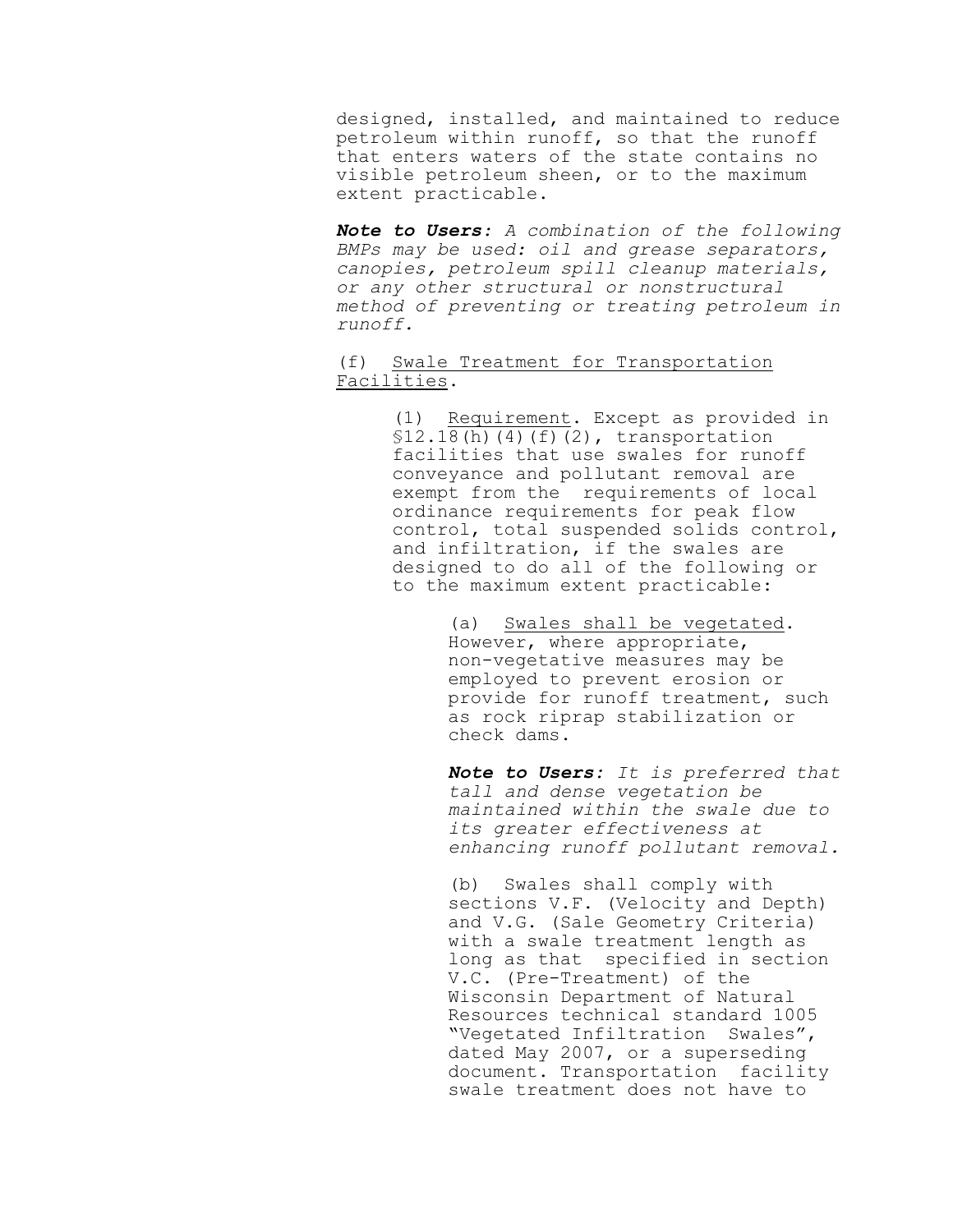comply with other sections of technical standard 1005.

# (2) Other requirements.

(a) Notwithstanding §12.18(h)(4)(f)(2)(i), the Village Administrator may, consistent with water quality standards, require that other requirements, in addition to swale treatment, be met on a transportation facility with an average daily traffic rate greater than two thousand five hundred (2,500) and where the initial surface water of the state that the runoff directly enters is one of the following:

> (i) An outstanding resource water.

> (ii) An exceptional resource water.

(iii) Waters listed in section 303 (d) of the Federal Clean Water Act that are identified as impaired in whole or in part, due to non-point source impacts.

(v) Water where targeted performance standards are developed pursuant to s. NR 151.004, Wis. Adm. Code.

(b) The transportation facility authority shall contact the Village Administrator to determine if additional BMPs beyond a water quality swale are needed under this subsection.

(5) General Considerations for Stormwater Management Measures. The following considerations shall be observed in on-site and off-site runoff management:

> (a) Natural topography and land cover features such as natural swales, natural depressions, native soil infiltrating capacity, and natural groundwater recharge areas shall be preserved and used, to the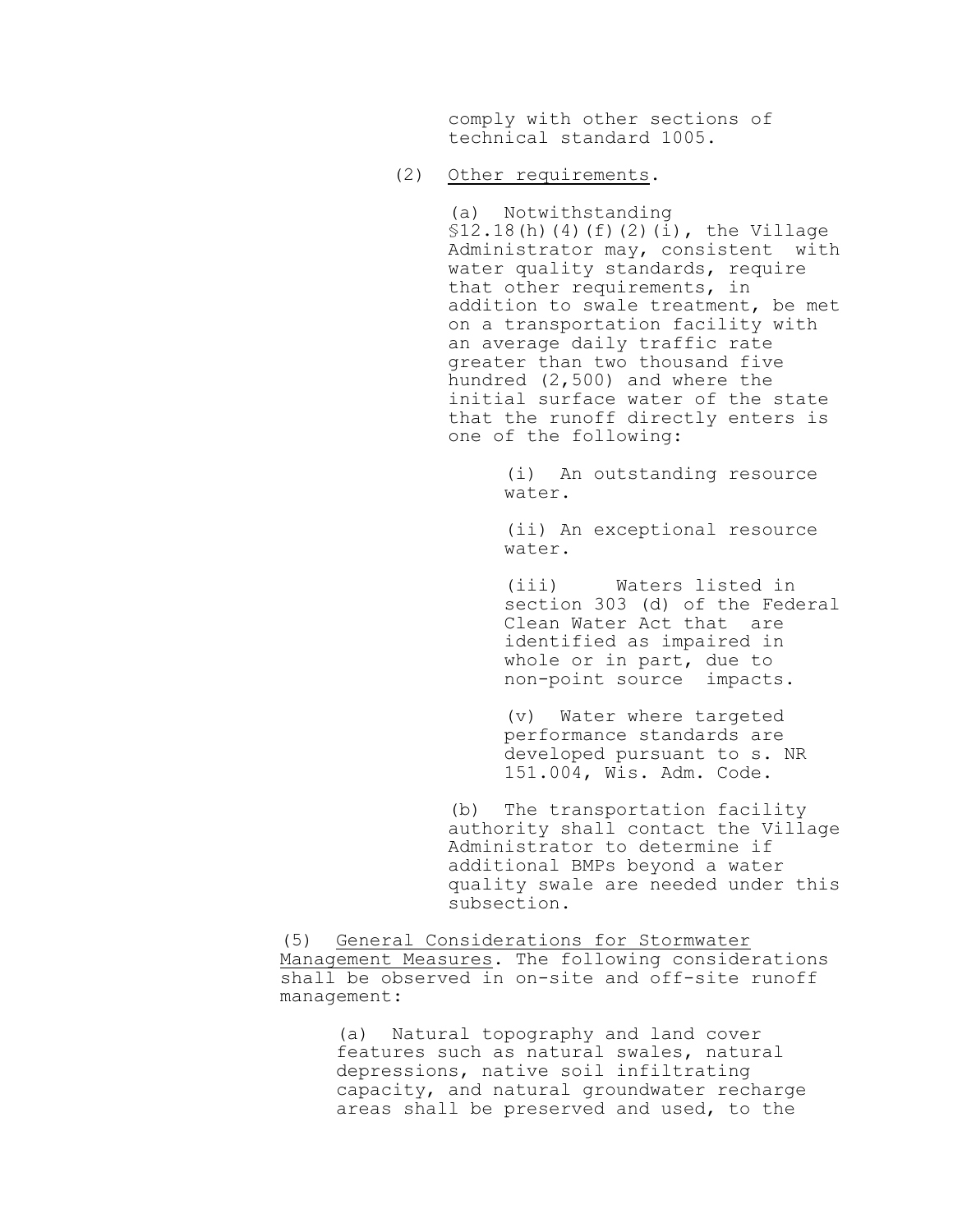extent possible, to meet the requirements of this section.

(b) Emergency overland flow for all stormwater facilities shall be provided to prevent exceeding the safe capacity of downstream drainage facilities and prevent endangerment of downstream property or public safety.

# (6) BMP Location.

(a) To comply with the performance standards required under §12.18(h) of this ordinance, BMPs may be located on-site or off-site as part of a regional stormwater device, practice or system, but shall be installed in accordance with §NR 151.003, Wis. Adm. Code.

(b) The Village Administrator may approve off-site management measures provided that all of the following conditions are met:

> (1) The Village Administrator determines that the post-construction runoff is covered by a stormwater management system plan that is approved by the Village of Paddock Lake and that contains management requirements consistent with the purpose and intent of this ordinance.

> (2) The off-site facility meets all of the following conditions:

> > (a) The facility is in place.

(b) The facility is designed and adequately sized to provide a level of stormwater control equal to or greater than that which would be afforded by on-site practices meeting the performance standards of this ordinance.

(c) The facility has a legally obligated entity responsible for its long-term operation and maintenance.

(c) Where a regional treatment option exists such that the Village Administrator exempts the applicant from all or part of the minimum on-site stormwater management requirements,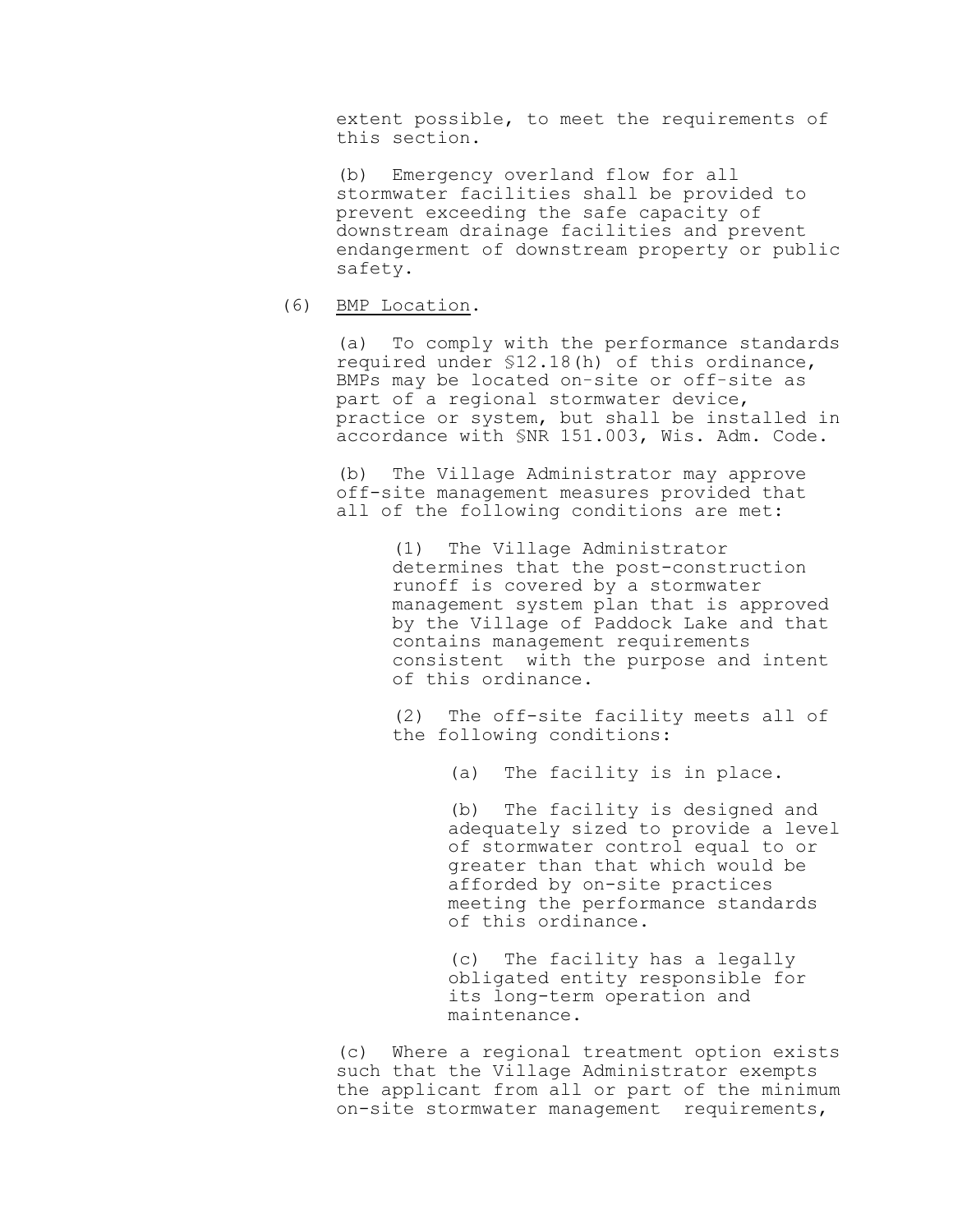the applicant shall be required to pay a fee in an amount determined in negotiation with the Village Administrator. In determining the fee for post-construction runoff, the Village Administrator shall consider an equitable distribution of the cost for land, engineering design, construction, and maintenance of the regional treatment option.

(7) Additional Requirements. The Village Administrator may establish stormwater management requirements more stringent than those set forth in this ordinance if the Village Administrator determines that the requirements are needed to control stormwater quantity or control flooding, comply with federally approved total maximum daily load requirements, or control pollutants associated with existing development or redevelopment.

# (a) Permittig Requirements, Procedures and Fees.

(1) Permit Required. No responsible party may undertake a land disturbing construction activity without receiving a post-construction runoff permit from the Village Administrator prior to commencing the proposed activity.

(2) Permit Application and Fees. Unless specifically excluded by this ordinance, any responsible party desiring a permit shall submit to the Village Administrator a permit application on a form provided by the Village Administrator for that purpose.

(a) Unless otherwise excluded by this ordinance, a permit application must be accompanied by a stormwater management plan, a maintenance agreement and a non-refundable permit administration fee.

(b) The stormwater management plan shall be prepared to meet the requirements of  $$12.18(h)$  and  $$12.18(j)$ , the maintenance agreement shall be prepared to meet the requirements of §12.18(k), the financial guarantee shall meet the requirements of §12.18(l), and fees shall be those established by the Village Board as set forth in §12.18(m).

(3) Permit Application Review and Approval. The Village Administrator shall review any permit application that is submitted with a stormwater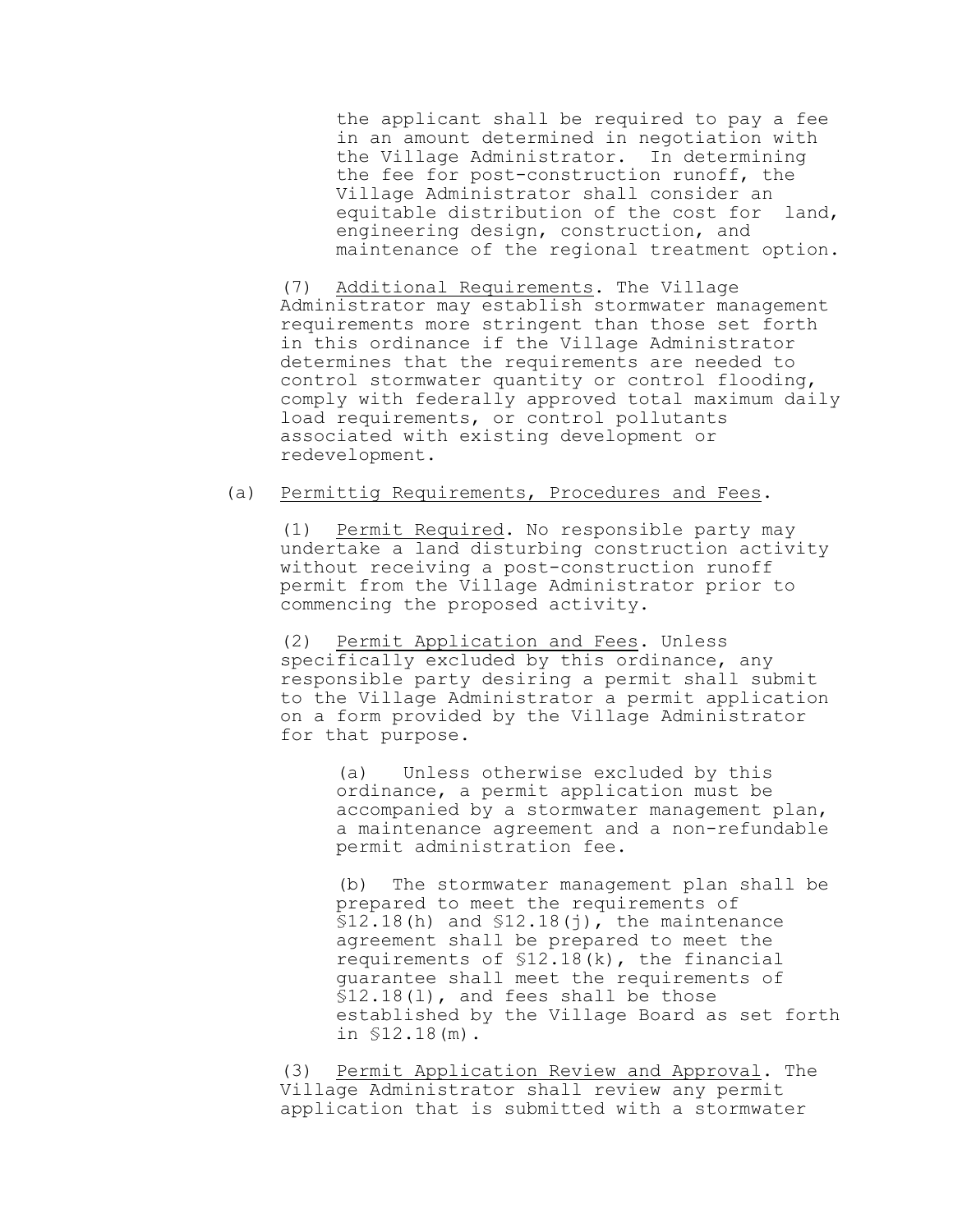management plan, maintenance agreement, and the required fee. The following approval procedure shall be used:

> (a) Within fifteen (15) business days of the receipt of a complete permit application, including all items as required by §12.18(i)(2), the Village Administrator shall inform the applicant whether the application, stormwater management plan and maintenance agreement are approved or disapproved based on the requirements of this ordinance.

(b) If the stormwater permit application, stormwater management plan and maintenance agreement are approved, or if an agreed upon payment of fees in lieu of stormwater management practices is made, the Village Administrator shall issue the permit.

(c) If the stormwater permit application, stormwater management plan or maintenance agreement is disapproved, the Village Administrator shall detail in writing the reasons for disapproval.

(d) The Village Administrator may request additional information from the applicant If additional information is submitted, the Village Administrator shall have ten (10) business days from the date the additional information is received to inform the applicant that the stormwater management plan and maintenance agreement are either approved or disapproved.

(4) Permit Requirements. All permits issued under this ordinance shall be subject to the following conditions, and holders of permits issued under this ordinance shall be deemed to have accepted these conditions. The Village Administrator may suspend or revoke a permit for violation of a permit condition, following written notification of the responsible party. An action by the Village Administrator to suspend or revoke this permit may be appealed in accordance with §12.18(o).

> (a) Compliance with this permit does not relieve the responsible party of the responsibility to comply with other applicable federal, state, and local laws and regulations.

(b) The responsible party shall design and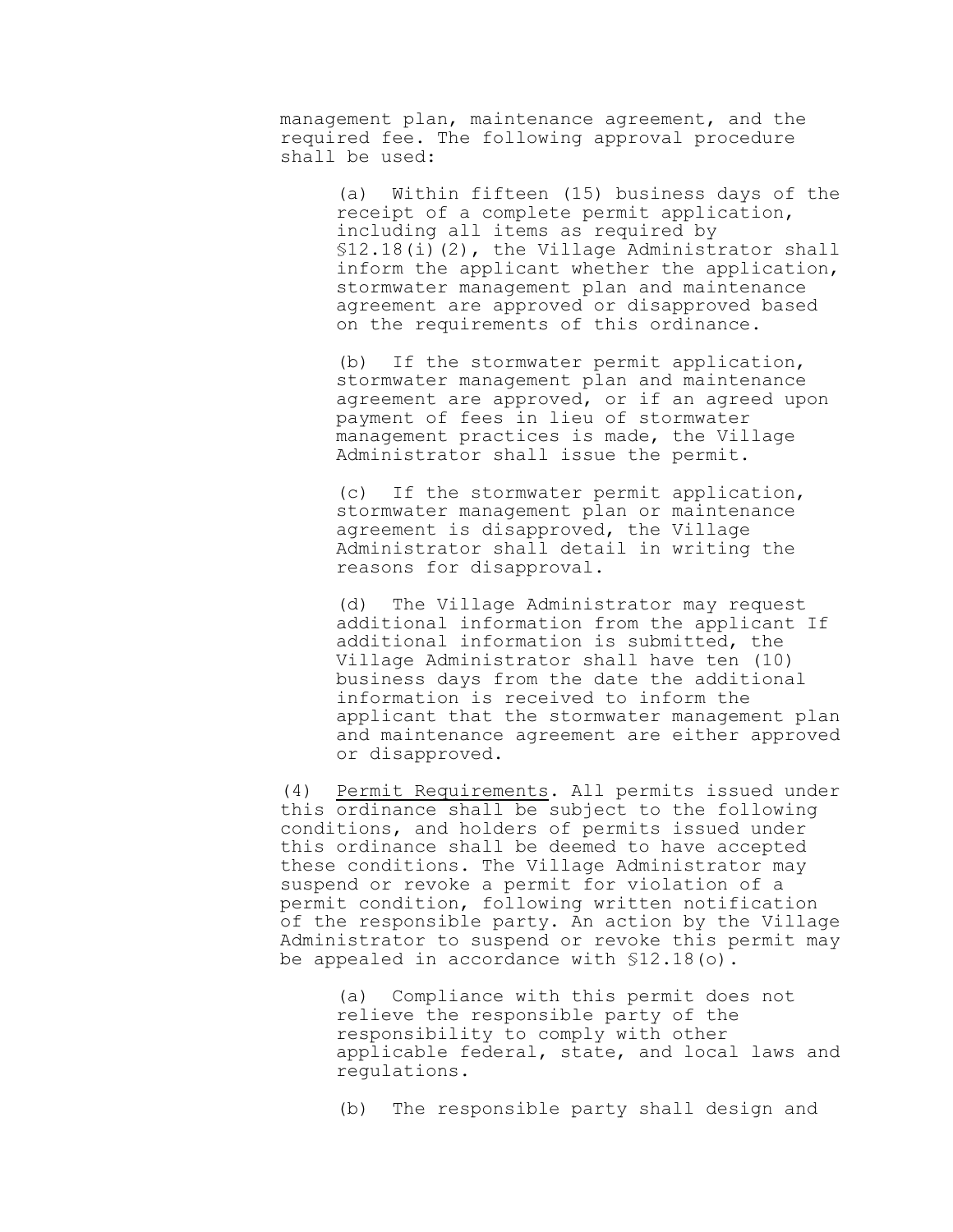install all structural and non-structural stormwater management measures in accordance with the approved stormwater management plan and this permit.

(c) The responsible party shall notify the Village Administrator at least five (5) business days before commencing any work in conjunction with the stormwater management plan, and within fifteen (15) business days upon completion of the stormwater management practices or otherwise as agreed upon in writing by the Village Administrator and the responsible party. If required as a special condition under §12.18(i)(5), the responsible party shall make additional notification according to a schedule set forth by the Village Administrator so that practice installations can be inspected during construction.

(d) Practice installations required as part of this ordinance shall be certified "as built" or "record" drawings by a licensed professional engineer. Completed stormwater management practices must pass a final inspection by the Village Administrator or its designee to determine if they are in accordance with the approved stormwater management plan and ordinance. The Village Administrator or its designee shall notify the responsible party in writing of any changes required in such practices to bring them into compliance with the conditions of this permit.

(e) The responsible party shall notify the Village Administrator of any significant modifications it intends to make to an approved stormwater management plan. The Village Administrator may require that the proposed modifications be submitted to it for approval prior to incorporation into the stormwater management plan and execution by the responsible party.

(f) The responsible party shall maintain all stormwater management practices in accordance with the stormwater management plan until the practices either become the responsibility of the Village Board, or are transferred to subsequent private owners as specified in the approved maintenance agreement.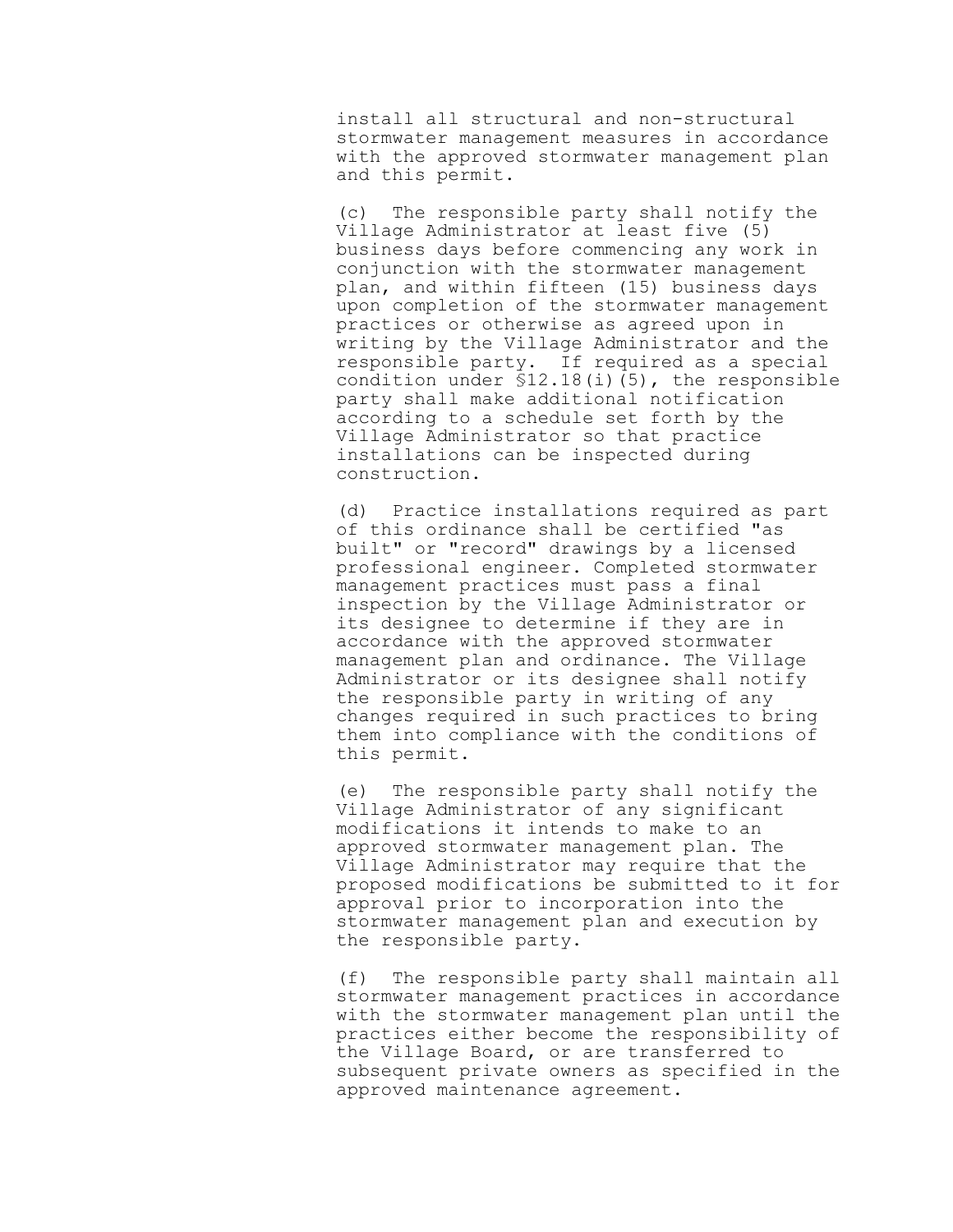(g) The responsible party authorizes the Village Administrator to perform any work or operations necessary to bring stormwater management measures into conformance with the approved stormwater management plan, and consents to a special assessment or charge against the property as authorized under subch. VII of ch 66, Wis. Stats., or to charging such costs against the financial guarantee posted under §12.18(l).

(h) If so directed by the Village Administrator, the responsible party shall repair at the responsible party's own expense all damage to adjoining municipal facilities and drainage ways caused by runoff, where such damage is caused by activities that are not in compliance with the approved stormwater management plan.

(i) The responsible party shall permit property access to the Village Administrator or its designee for the purpose of inspecting the property for compliance with the approved stormwater management plan and this permit.

(j) Where site development or redevelopment involves changes in direction, increases in peak rate and/or total volume of runoff from a site, the Village Administrator may require the responsible party to make appropriate legal arrangements with affected property owners concerning the prevention of endangerment to property or public safety.

(k) The responsible party is subject to the enforcement actions and penalties detailed in §12.18(n), if the responsible party fails to comply with the terms of this permit.

(5) Permit Conditions. Permits issued under this subsection may include conditions established by Village Administrator in addition to the requirements needed to meet the performance standards in §12.18(h) or a financial guarantee as provided for in §12.18(l).

(6) Permit Duration. Permits issued under this section shall be valid from the date of issuance through the date the Village Administrator notifies the responsible party that all stormwater management practices have passed the final inspection required under \$12.18(i)(4)(d).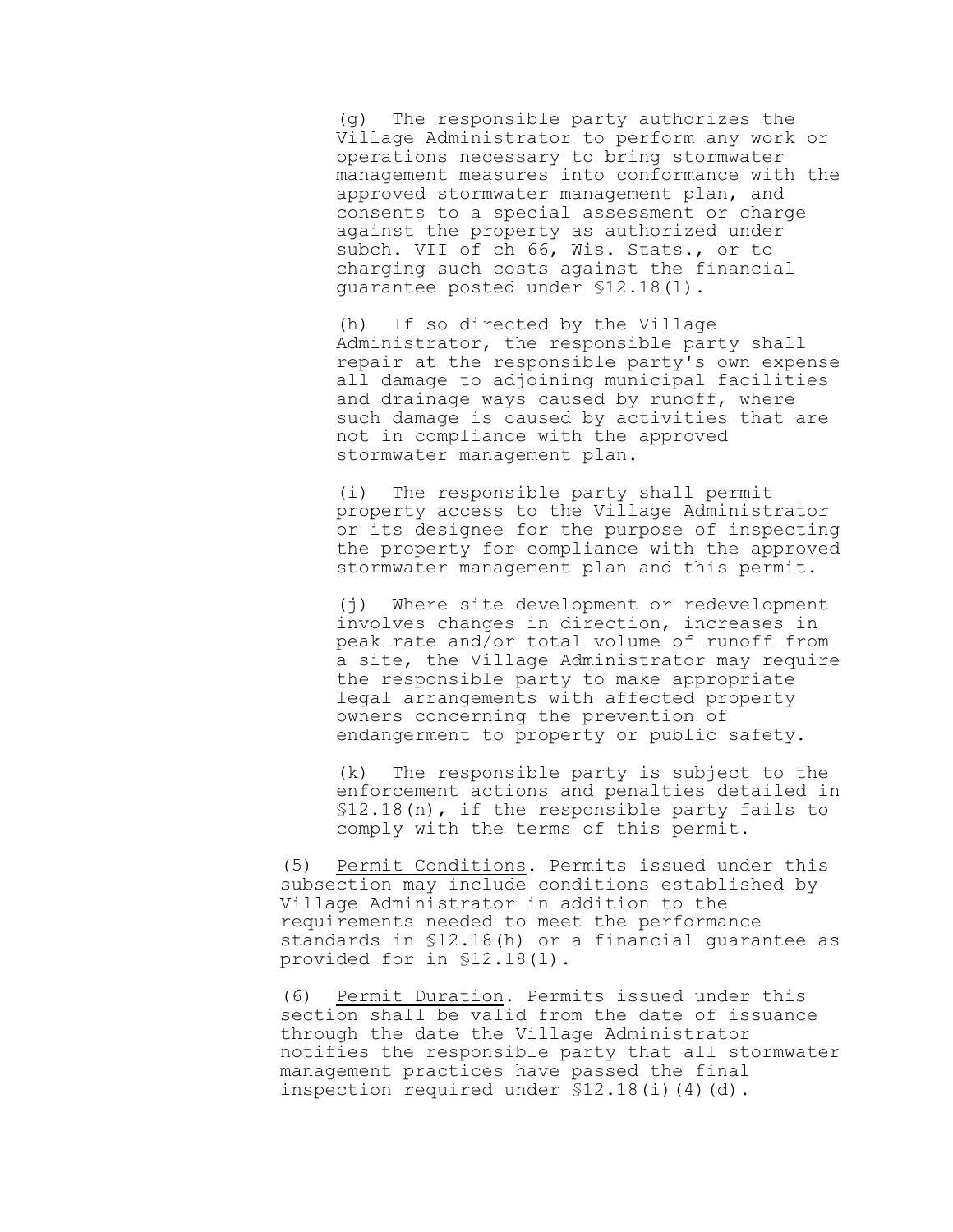#### (j) Stormwater Management Plan.

(1) Stormwater Management Plan Requirements. The stormwater management plan required under §12.18(h)(2) shall contain at a minimum the following information:

(a) Name, address, and telephone number for the following or their designees landowner; developer; project engineer for practice design and certification; person(s) responsible for installation of stormwater management practices; and person(s) responsible for maintenance of stormwater management practices prior to the transfer, if any, of maintenance responsibility to another party.

(b) A proper legal description of the property proposed to be developed, referenced to the U.S. Public Land Survey system or to block and lot numbers within a recorded land subdivision plat.

(c) Pre-development site conditions, including:

> (1) One (1) or more site maps at a scale of not less than one (1) inch equals one hundred (100) feet. The site maps shall show the following. site location and legal property description; predominant soil types and hydrologic soil groups; existing cover type and condition; topographic contours of the site at a scale not to exceed two (2) feet; topography and drainage network including enough of the contiguous properties to show runoff patterns onto, through, and from the site; watercourses that may affect or be affected by runoff from the site; flow path and direction for all stormwater conveyance sections; watershed boundaries used in hydrology determinations to show compliance with performance standards; lakes, streams, wetlands, channels, ditches, and other watercourses on and immediately adjacent to the site, limits of the one hundred (100) year floodplain; location of wells and wellhead protection areas covering the project area and delineated pursuant to §NR 811.16, Wis. Adm. Code.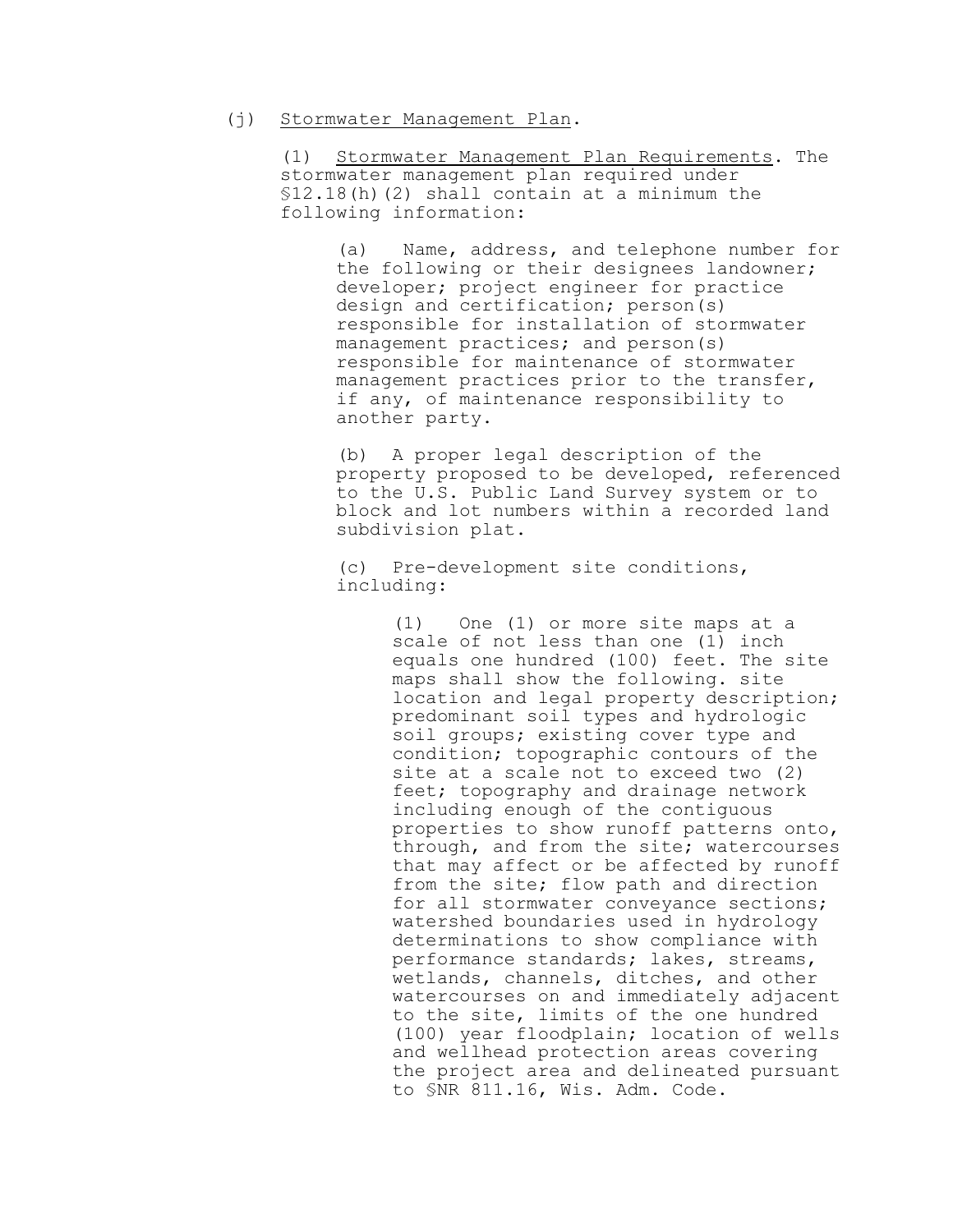(2) Hydrology and pollutant loading computations as needed to show compliance with performance standards. All major assumptions used in developing input parameters shall be clearly stated. The geographic areas used in making the calculations shall be clearly cross-referenced to the required map(s).

(d) Post-development site conditions, including:

> (1) Explanation of the provisions to preserve and use natural topography and land cover features to minimize changes in peak flow runoff rates and volumes to surface waters and wetlands.

(2) Explanation of any restrictions on stormwater management measures in the development area imposed by wellhead protection plans and ordinances.

(3) One (1) or more site maps at a scale of not less than one (1) inch equals one hundred (100) feet showing the following: post-construction pervious areas including vegetative cover type and condition; impervious surfaces including all buildings, structures, and pavement; post-construction topographic contours of the site at a scale not to exceed two (2) feet; post-construction drainage network including enough of the contiguous properties to show runoff patterns onto, through, and from the site; locations and dimensions of drainage easements; locations of maintenance easements specified in the maintenance agreement; flow path and direction for all stormwater conveyance sections; location and type of all stormwater management conveyance and treatment practices, including the on-site and offsite tributary drainage area; location and type of conveyance system that will carry runoff from the drainage and treatment practices to the nearest adequate outlet such as a curbed street, storm drain, or natural drainage way; watershed boundaries used in hydrology and pollutant loading calculations and any changes to lakes,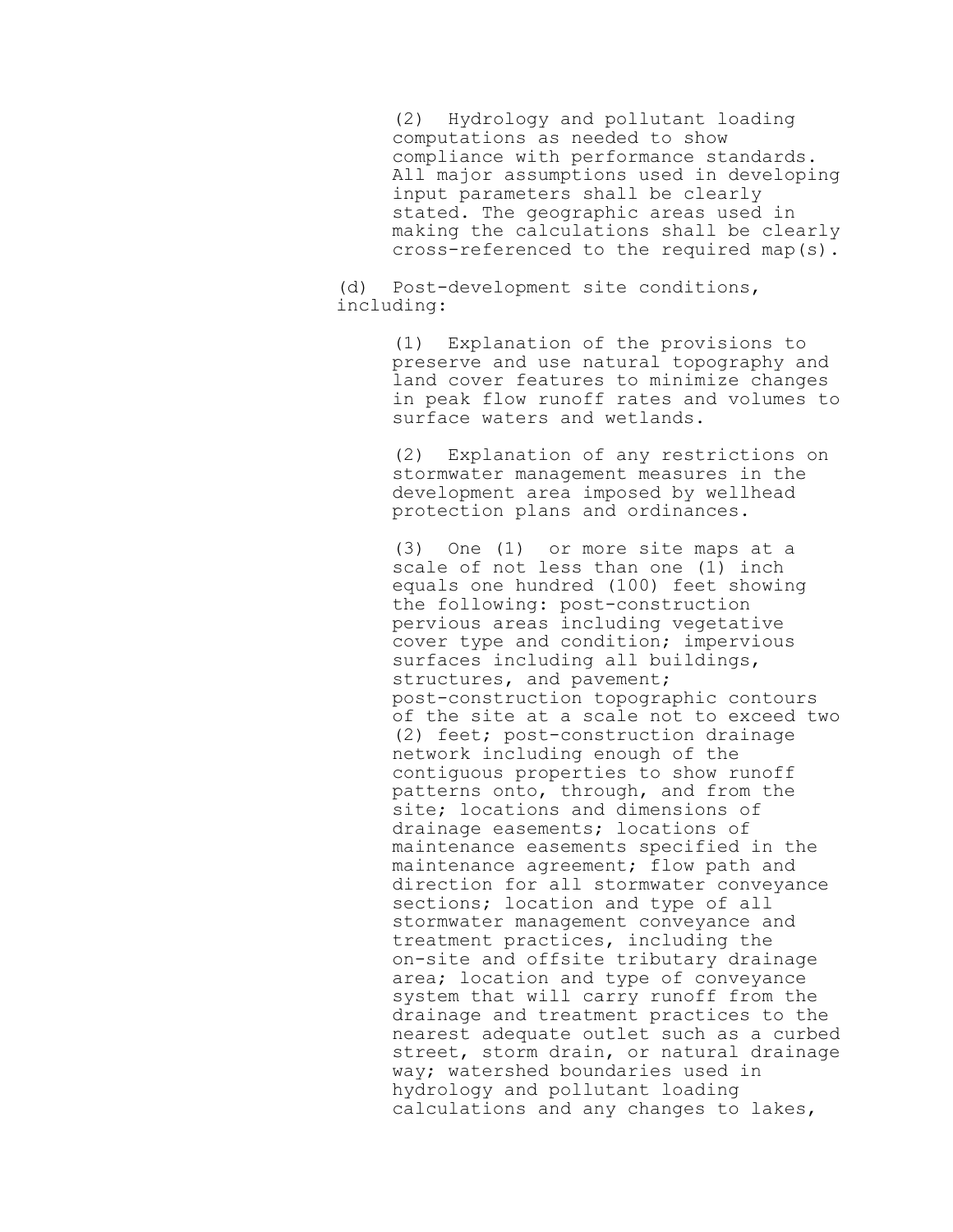streams, wetlands, channels, ditches, and other watercourses on and immediately adjacent to the site.

(4) Hydrology and pollutant loading computations as needed to show compliance with performance standards. The computations shall be made for each discharge point in the development, and the geographic areas used in making the calculations shall be clearly cross-referenced to the required map(s).

(5) Results of investigations of soils and groundwater required for the placement and design of stormwater management measures. Detailed drawings including cross-sections and profiles of all permanent stormwater conveyance and treatment practices.

(e) A description and installation schedule for the stormwater management practices needed to meet the performance standards in §17.23.

(f) A maintenance plan developed for the life of each stormwater management practice including the required maintenance activities and maintenance activity schedule.

(g) Cost estimates for the construction, operation, and maintenance of each stormwater management practice.

(h) Other information requested in writing by the Village Administrator to determine compliance of the proposed stormwater management measures with the provisions of this ordinance.

(i) All site investigations, plans, designs, computations, and drawings shall be certified by a licensed professional engineer to be prepared in accordance with accepted engineering practice and requirements of this ordinance.

(2) Alternate Requirements. The Village Administrator may prescribe alternative submittal requirements for applicants seeking an exemption to on-site stormwater management performance standards under §12.18(h)(5).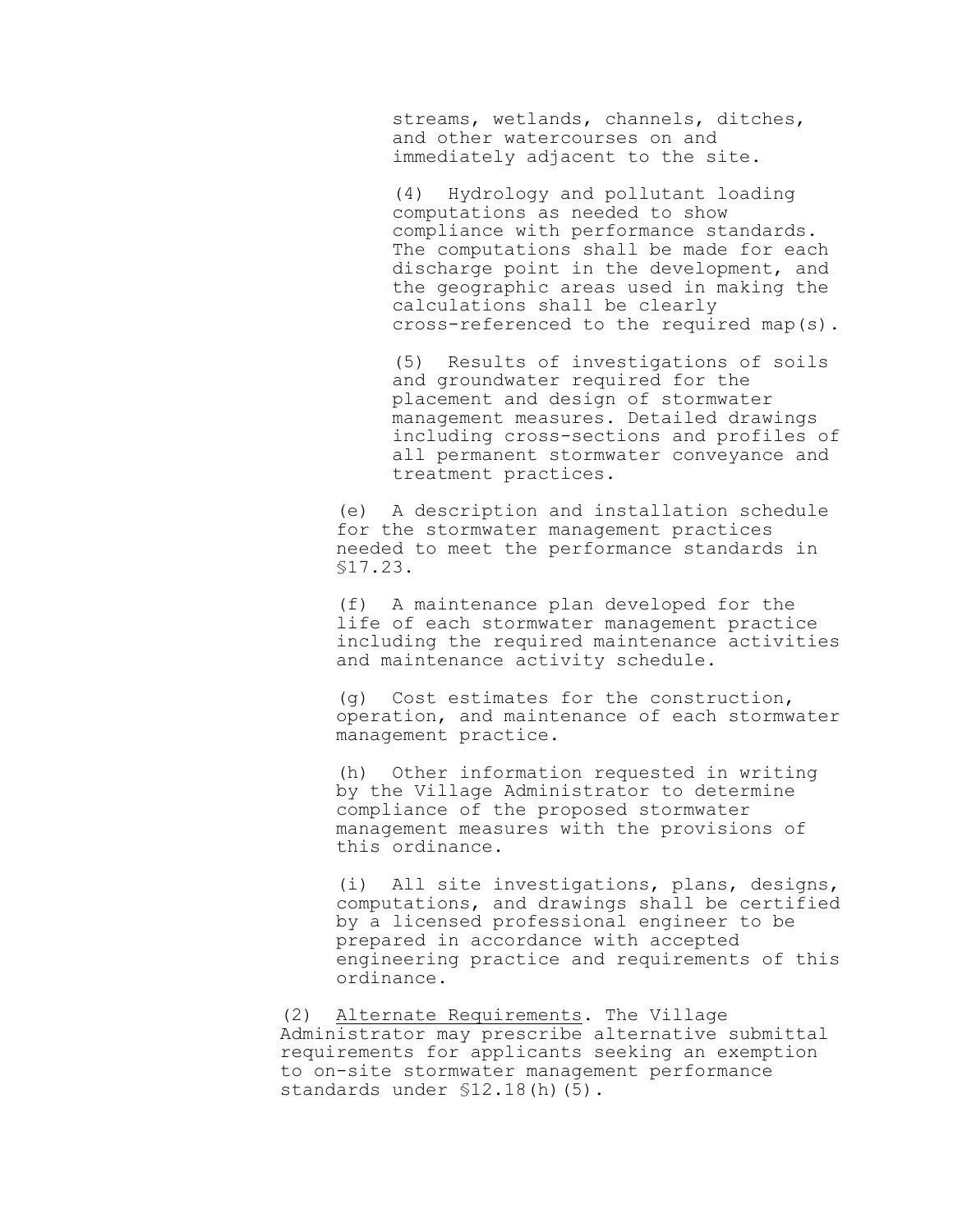# (k) Maintenance Agreement.

(1) Maintenance Agreement Required. The maintenance agreement required under  $$12.18(i)(2)$ for stormwater management practices shall be an agreement between the Village Administrator and the responsible party to provide for maintenance of stormwater practices beyond the duration period of this permit. The maintenance agreement shall be filed with the County Register of Deeds as a property deed restriction so that it is binding upon all subsequent owners of the land served by the stormwater management practices

(2) Agreement Provisions. The maintenance agreement shall contain the following information and provisions and be consistent with the maintenance plan required by  $$12.18(j)(1)(f)$ .

> (a) Identification of the stormwater facilities and designation of the drainage area served by the facilities.

(b) A schedule for regular maintenance of each aspect of the stormwater management system consistent with the stormwater management plan required under \$12.18(i)(2).

(c) Identification of the responsible party(s), organization or city, county, town or village responsible for long term maintenance of the stormwater management practices identified in the stormwater management plan required under \$12.18(i)(2).

(d) Requirement that the responsible party(s), organization, or city, county, town or village shall maintain stormwater management practices in accordance with the schedule included in \$12.18(k)(2)(b).

(e) Authorization for the Village Administrator to access the property to conduct inspections of stormwater management practices as necessary to ascertain that the practices are being maintained and operated in accordance with the agreement.

(f) A requirement on the Village Administrator to maintain public records of the results of the site inspections, to inform the responsible party responsible for maintenance of the inspection results, and to specifically indicate any corrective actions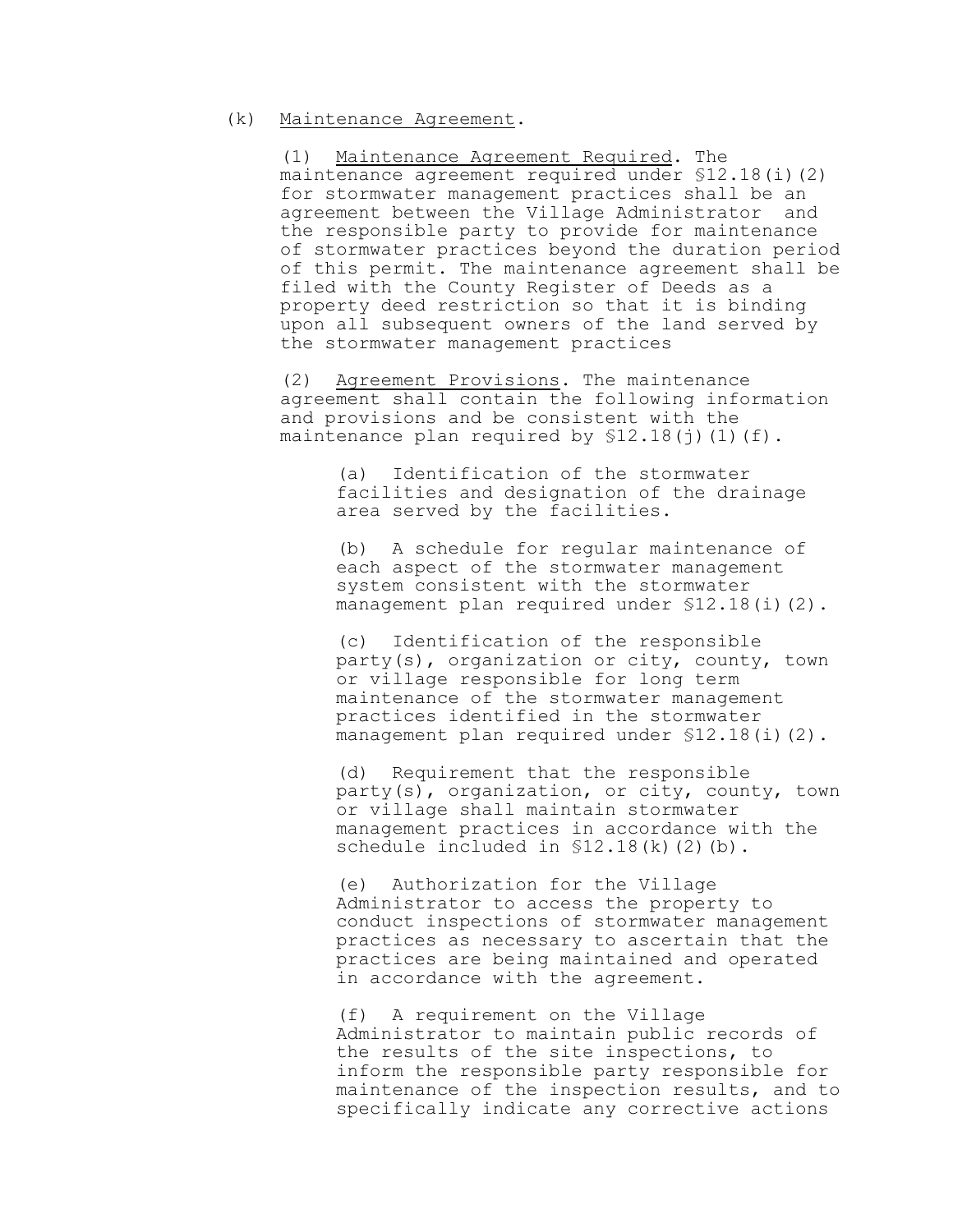required to bring the stormwater management practice into proper working condition.

(g) Agreement that the party designated under  $$12.18(k)(2)(c)$ , as responsible for long term maintenance of the stormwater management practices, shall be notified by the Village Administrator of maintenance problems which require correction. The specified corrective actions shall be undertaken within a reasonable time frame as set by the Village Administrator.

(h) Authorization of the Village Administrator to perform the corrected actions identified in the inspection report if the responsible party designated under §12.18(k)(2)(c) does not make the required corrections in the specified time period. The Village Administrator shall enter the amount due on the tax rolls and collect the money as a special charge against the property pursuant to subch. VII of ch. 66, Wis. Stats.

# (l) Financial Guarantee.

(1) Establishment of the Guarantee. The Village Administrator may require the submittal of a financial guarantee, the form and type of which shall be acceptable to the Village Administrator. The financial guarantee shall be in an amount determined by the Village Administrator to be the estimated cost of construction and the estimated cost of maintenance of the stormwater management practices during the period which the designated party in the maintenance agreement has maintenance responsibility. The financial guarantee shall give the Village Administrator the authorization to use the funds to complete the stormwater management practices if the responsible party defaults or does not properly implement the approved stormwater management plan, upon written notice to the responsible party by the Village Administrator that the requirements of this ordinance have not been met.

(2) Conditions for Release. Conditions for the release of the financial guarantee are as follows:

(a) The Village Administrator shall release the portion of the financial guarantee established under this section, less any costs incurred by the Village Administrator to complete installation of practices, upon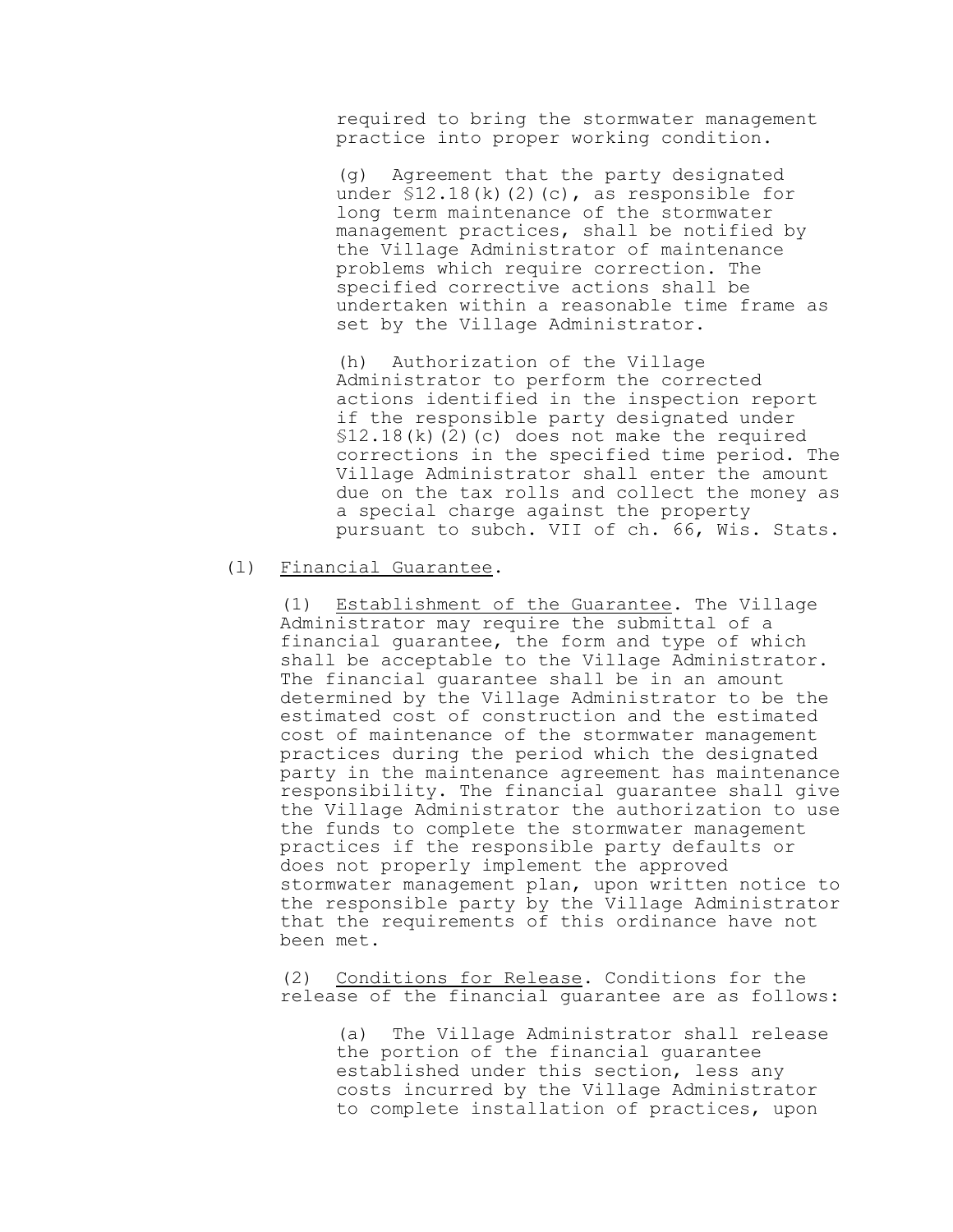submission of "as built plans" or "record" drawings by a licensed professional engineer. The Village Administrator may make provisions for a partial pro-rata release of the financial guarantee based on the completion of various development stages.

(b) The Village Administrator shall release the portion of the financial guarantee established under this section to assure maintenance of stormwater practices, less any costs incurred by the Village Administrator, at such time that the responsibility for practice maintenance is passed on to another entity via an approved maintenance agreement.

(c) Under such other conditions as may be stated in writing in an agreement between the Village and the responsible party.

(m) Fee Schedule. The fees referred to in other sections of this ordinance shall be established by the Village Administrator and may from time to time be modified by resolution. A schedule of the fees established by the Village Administrator shall be available for review in office of the Village Clerk/Treasurer.

(n) Enforcement.

(1) Any land disturbing construction activity or post-construction runoff initiated after the effective date of this ordinance by any person, firm, association, or corporation subject to the ordinance provisions shall be deemed a violation unless conducted in accordance with the requirements of this ordinance.

(2) The Village Administrator shall notify the responsible party by certified mail of any noncomplying land disturbing construction activity or post-construction runoff. The notice shall describe the nature of the violation, remedial actions needed, a schedule for remedial action, and additional enforcement action which may be taken.

(3) Upon receipt of written notification from the Village Administrator under §12.18(n)(2), the responsible party shall correct work that does not comply with the stormwater management plan or other provisions of this permit. The responsible party shall make corrections as necessary to meet the specifications and schedule set forth by the Village Administrator in the notice.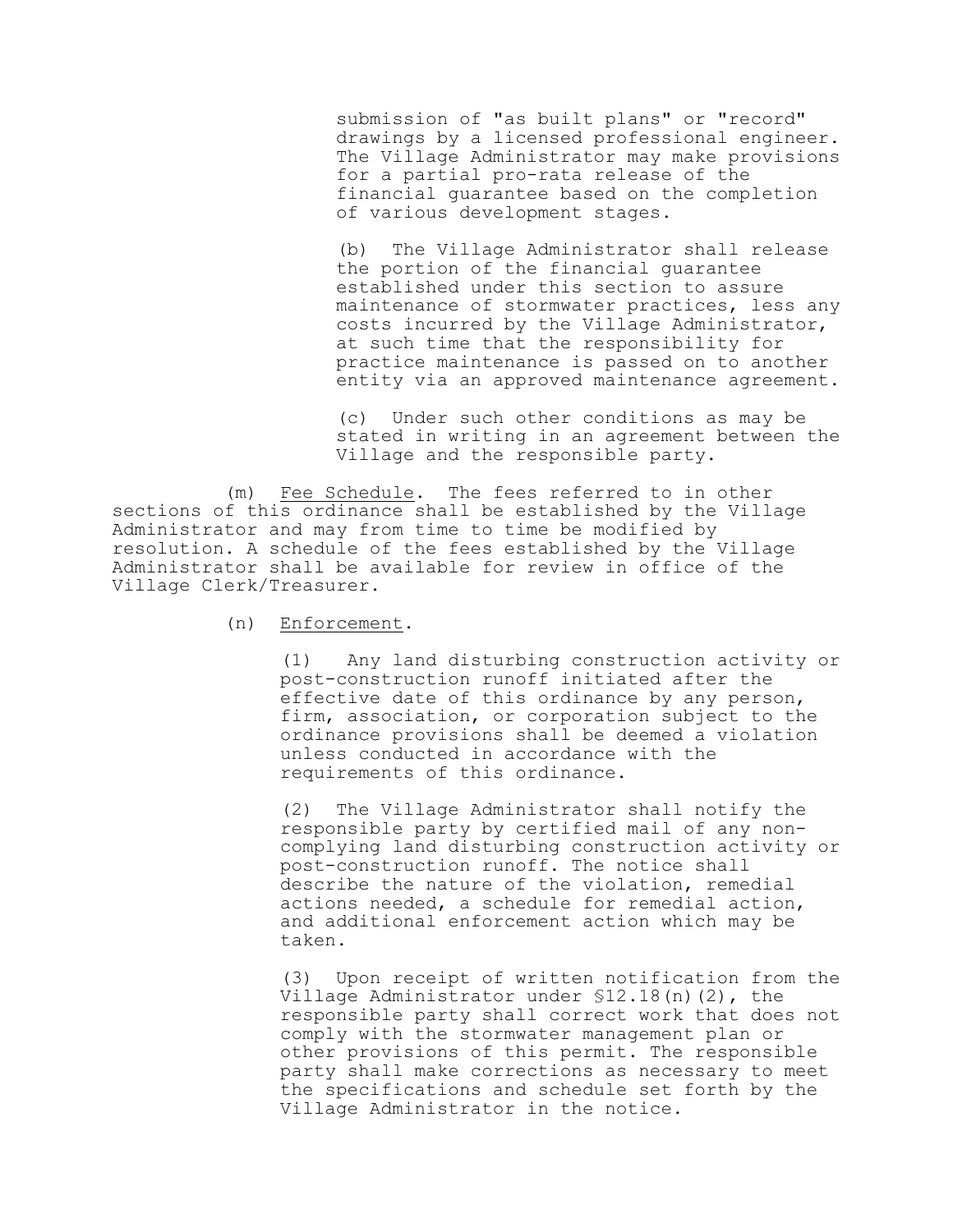(4) If the violations to a permit issued pursuant to this ordinance are likely to result in damage to properties, public facilities, or waters of the state, the Village Administrator may enter the land and take emergency actions necessary to prevent such damage. The costs incurred by the Village Administrator plus interest and legal costs shall be billed to the responsible party.

(5) The Village Administrator is authorized to post a stop work order on all land disturbing construction activity that is in violation of this ordinance, or to request the Village Attorney to obtain a cease and desist order in any court with jurisdiction.

(6) The Village Administrator may revoke a permit issued under this ordinance for non-compliance with ordinance provisions.

(7) Any permit revocation, stop work order, or cease and desist order shall remain in effect unless retracted by the Village Administrator or by a court with jurisdiction.

(8) The Village Administrator is authorized to refer any violation of this ordinance, or a stop work order or cease and desist order issued pursuant to this ordinance, to the Village Attorney for the commencement of further legal proceedings in any court with jurisdiction.

(9) Any person, firm, association, or corporation who does not comply with the provisions of this ordinance shall be subject to a forfeiture of not less than Fifty (\$50.00) Dollars or more than Two Hundred (\$200.00) Dollars per offense, together with the costs of prosecution. Each day that the violation exists shall constitute a separate offense.

(10) Compliance with the provisions of this ordinance may also be enforced by injunction in any court with jurisdiction. It shall not be necessary to prosecute for forfeiture or a cease and desist order before resorting to injunctional proceedings.

(11) When the Village Administrator determines that the holder of a permit issued pursuant to this ordinance has failed to follow practices set forth in the stormwater management plan, or has failed to comply with schedules set forth in said stormwater management plan, the Village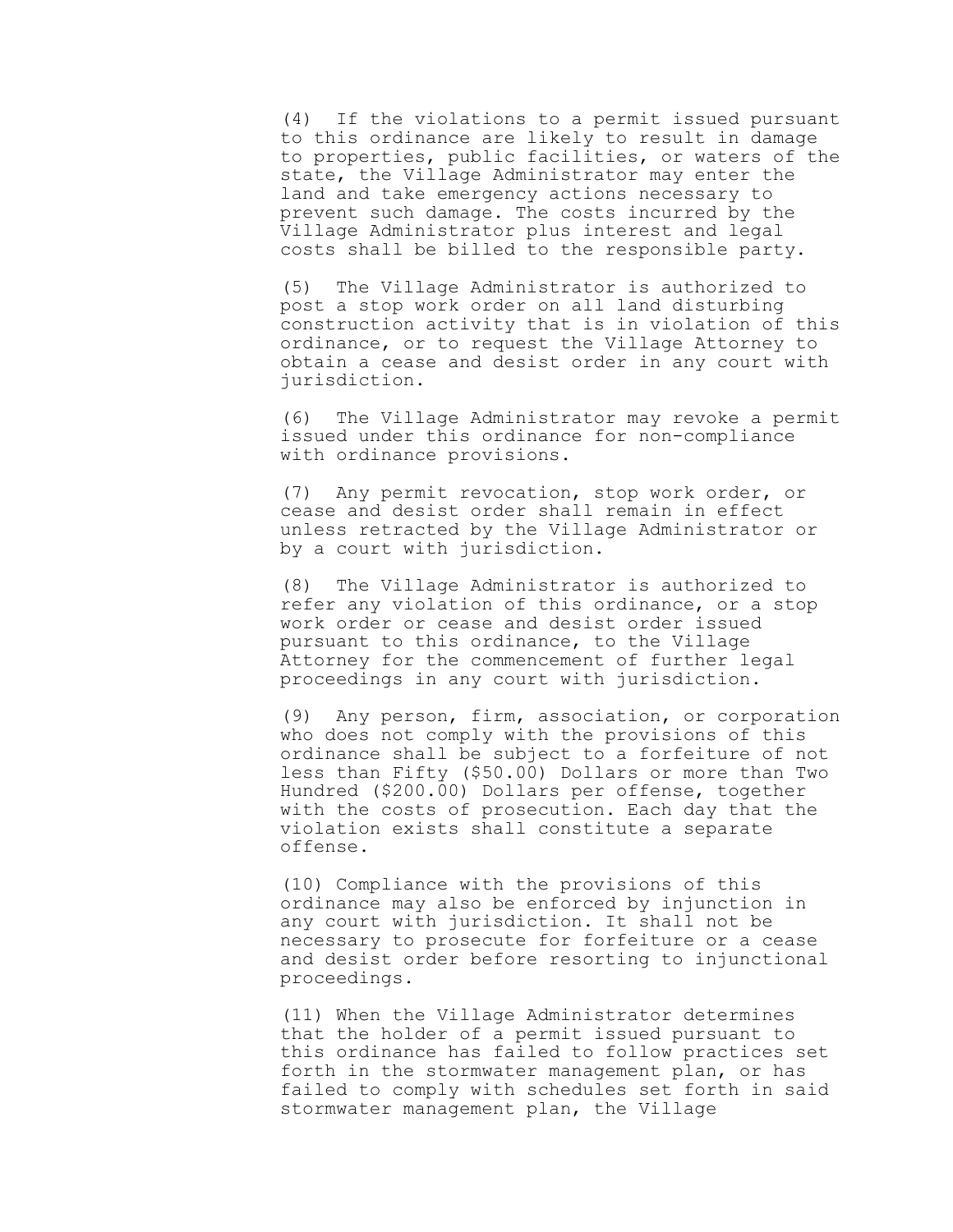Administrator or a party designated by the Village Administrator may enter upon the land and perform the work or other operations necessary to bring the condition of said lands into conformance with requirements of the approved stormwater management plan. The Village Administrator shall keep a detailed accounting of the costs and expenses of performing this work. These costs and expenses shall be deducted from any financial security posted pursuant to §12.18(l) of this ordinance. Where such a security has not been established, or where such a security is insufficient to cover these costs, the costs and expenses shall be entered on the tax roll as a special charge against the property and collected with any other taxes levied thereon for the year in which the work is completed.

(o) Appeals.

(1) Board of Appeals. The Board of Appeals created pursuant to §1.17 of the Village of Paddock Lake ordinances pursuant to §61.354 (4)(b), Wis. Stats., shall hear and decide appeals where it is alleged that there is error in any order, decision or determination made by the Village Administrator in administering this ordinance. The Board shall also use the rules, procedures, duties, and powers authorized by statute in hearing and deciding appeals. Upon appeal, the Board may authorize variances from the provisions of this ordinance that are not contrary to the public interest, and where owing to special conditions a literal enforcement of the ordinance will result in unnecessary hardship.

(2) Who May Appeal. Appeals to the Board of Appeals may be taken by any aggrieved person or by an officer, department, board, or bureau of the Village of Paddock Lake affected by any decision of the Village Administrator.

(p) Severability. If any section, clause, provision or portion of this ordinance is judged unconstitutional or invalid by a court of competent jurisdiction, the remainder of the ordinance shall remain in force and not be affected by such judgment.

12.19 ILLICIT DISCHARGES AND CONNECTIONS.

(a) Definitions. The following definitions shall be applicable in this Section: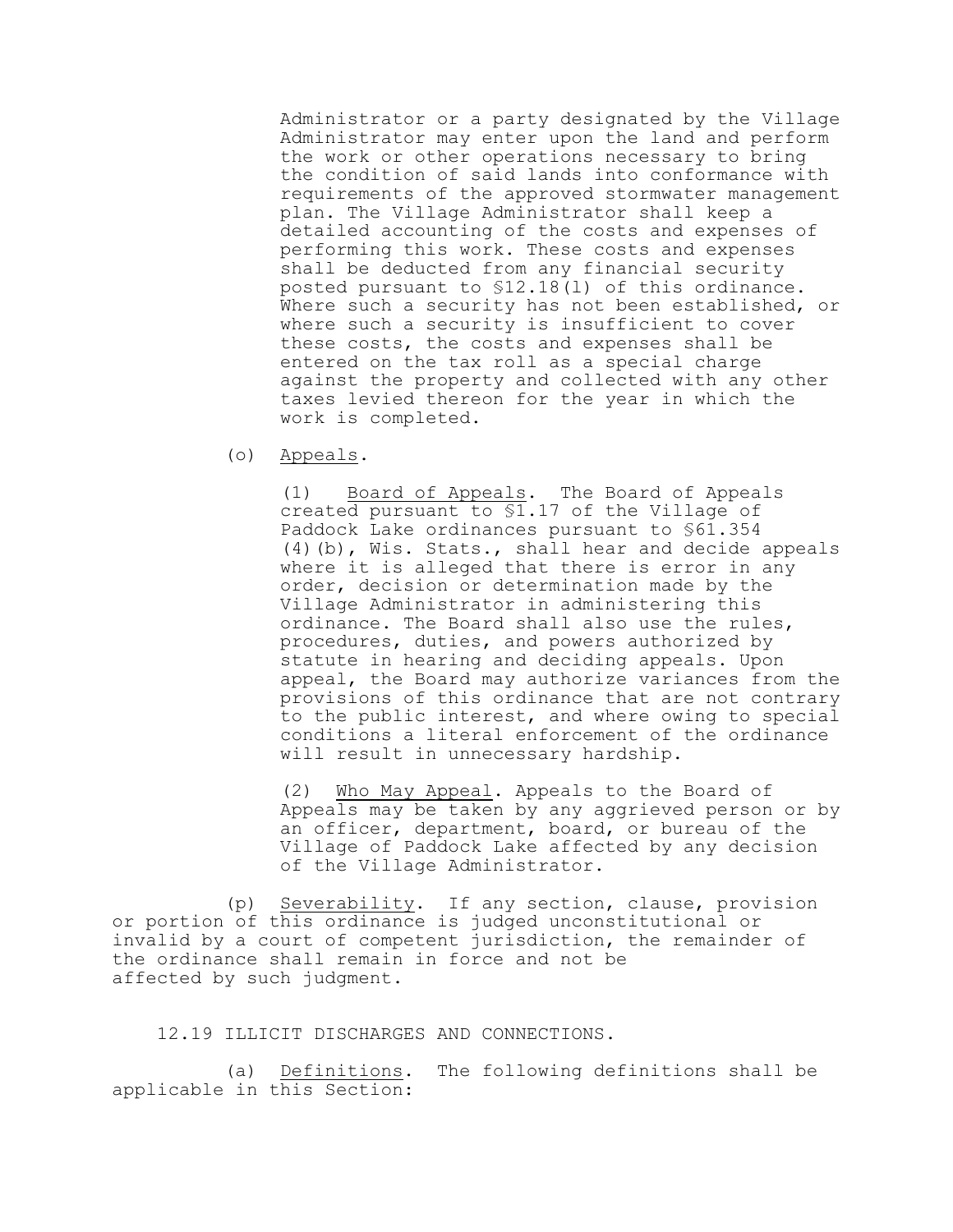(1) Illicit Connection. Any drain or conveyance, whether on the surface or subsurface, which allows an illegal discharge to enter the storm drain system including, but not limited to any conveyances which allow any non-stormwater discharge including sewage, process wastewater, and wash water to enter the storm drain system and any connections to the storm drain system from indoor drains and sinks, regardless of whether said drain or connection had been allowed, permitted, or approved by a government agency, prior to the adoption of this ordinance.

(2) Person. Means any individual, association, organization, partnership, firm, corporation or other entity recognized by law and acting as either the owner or as the owner's agent.

(3) Storm Drain System. Publicly-owner facilities by which stormwater is collected and/or conveyed, including but not limited to any roads with drainage systems, municipal streets, gutters, curbs, inlets, piped storm drains, pumping facilities, retention and detention basins, natural and human-made or altered drainage channels, reservoirs, and other drainage structures.

(b) Discharges Prohibited. No person shall discharge, spill or dump substances or materials which are not entirely composed of stormwater into receiving bodies of water or onto driveways, sidewalks, parking lots or other areas that drain into the storm drainage system.

(c) Connections Prohibited. The construction, use, maintenance or continued existence of illicit connections to the storm drainage system is prohibited. This prohibition expressly includes, without limitation, illicit connections made prior to the adoption of this ordinance, regardless of whether the connections was permissible under law or practice applicable or prevailing at the time of connection.

(d) Exemptions. The following activities are exempt from the provisions of this section unless found to have an adverse impact on the stormwater:

> (1) Discharges authorized by a permit issued by the Wisconsin Department of Natural Resources.

(2) Discharges resulting from fire fighting activities.

(3) Discharges from uncontaminated ground water, potable water source, roof drains, foundation